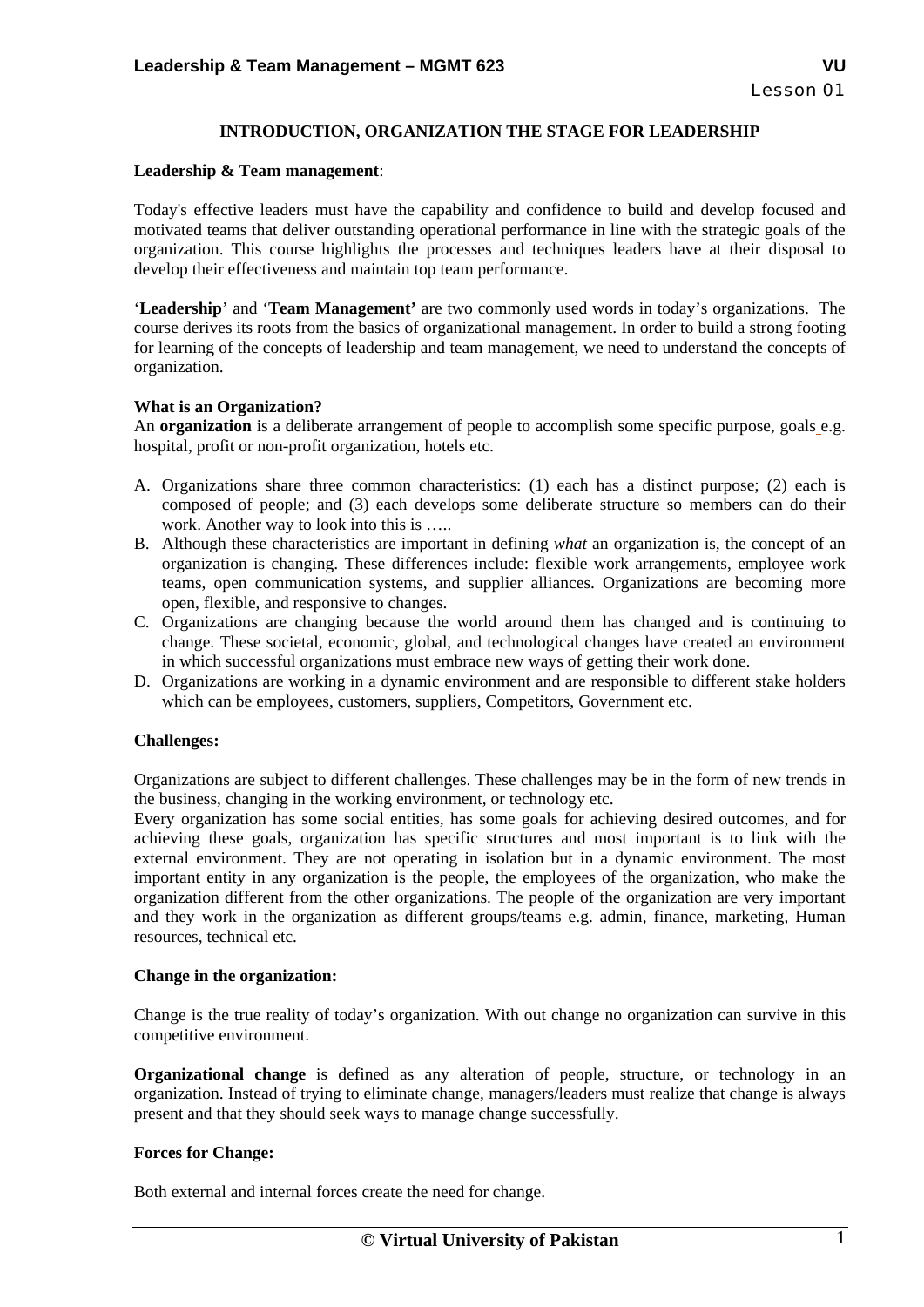- A. External forces creating the need for change come from various sources:
	- 1. The marketplace
	- 2. Government laws and regulations
	- 3. Technology
	- 4. Labor markets
	- 5. The economy
- B. Internal forces creating change usually originate from the internal operations of the organization or from the impact of external changes. These internal forces include:
	- 1. Changes in strategy
	- 2. Changes in the workforce
	- 3. New equipment
	- 4. Changes in employee attitudes

Following are the difference between the traditional and new organizations.

# **The Changing Organization**

#### **Traditional** Stable **Inflexible New Job-focused Nork is defined by job** positions **Individual-oriented Permanent jobs** Command-oriented **Managers always make** decisions Rule-oriented Relatively homogeneous workforce **Norkdays defined Hierarchical relationships Nork at organizational facility** during specific hours **New Organization** Dynamic Flexible Skills-focused Work is defined in terms of tasks to be done **Team-oriented**  Temporary jobs **Involvement-oriented EXEMPLOYEES participate in decision** making **Customer-oriented Diverse workforce Norkdays have no time boundaries Lateral and networked relationships Nork anywhere, anytime** Note: Most of the characteristics of the new organization are the right requisites for the managers to emerge as organizational leaders.

#### **Organizational Performance:**

The organizational performance is judge by their profit, effectiveness and efficiency.

- **Productivity** 
	- An overall measure of the quantity and quality of work performance with resource utilization taken into account.

#### – **Performance effectiveness**

An output measure of task or goal accomplishment**.** 

#### – **Performance efficiency**

An input measure of the resource costs associated with goal accomplishment.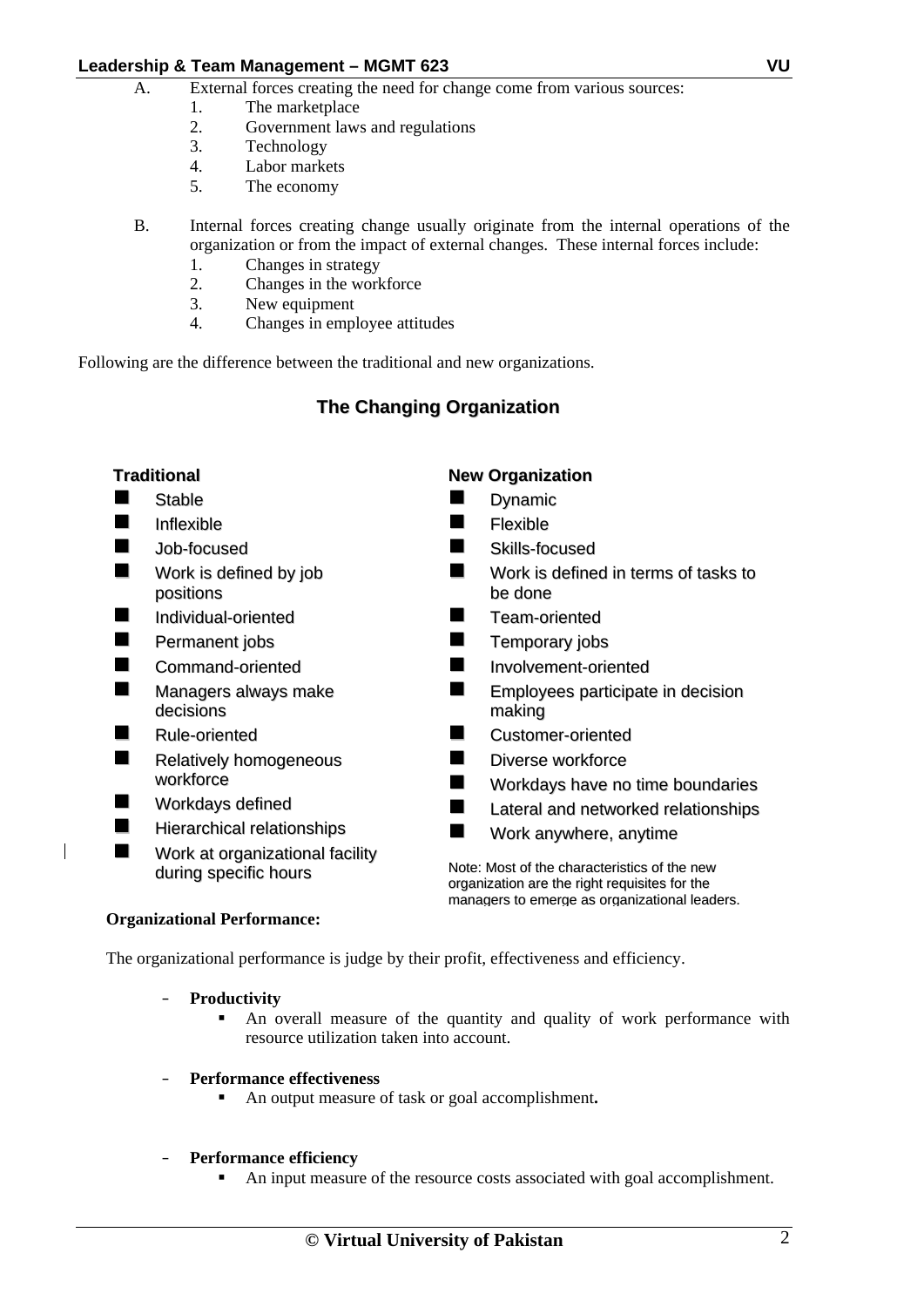# **Value creation:**

Today, value creation is very important notion of an organization by adding some values. What is value added? It is the relationship between the input & output by using people and get maximum out put. Value is created when an organizational operation add a value to the organization output.

#### **Critical Skills for Success in the New Work Place:**

**Excellence:** You need to be excellent in any way what ever you are doing and excellent work is done through excellent team of people.

**Networking:** Today's success is the networking of organization, networking with the peoples and especially with the stakeholders and people who matter.

**Entrepreneurship:** For Managers/Leaders to be successful skills of entrepreneurship are very critical. In this competitive world, an organization can only survive with good ideas, creativity, innovation and risk taking.

Technology: Technology is the back bone of any organization. Each operation depends now on technology. For this purpose organizations are paying a huge cost. Keeping yourself up-to-date with technology is also very important. Decisions of managers/leaders to chose relevant technology for different operations is very critical.

#### **Changing Technology**

- a. Competitive factors or new innovations often require introduction of new equipment, tools, or operating methods.
- b. *Automation* is a technological change that replaces certain tasks done by people with machines.
- c. *Computerization* has probably been the most visible technological change in recent years.

**Marketing:** For surviving in this competitive environment one should have wonderful ideas. Marketing is also becoming the critical factor in the success of organizations.

Marketing is "**getting the right** products **to the right** people **at the right** price **and at the right** time place **with the right** promotion."

#### **Workplace Changes:**

- Belief in human capital
- Demise of "command-and-control"
- Emphasis on teamwork
- Preeminence of technology
- Embrace of networking
- New workforce expectations
- Concern for work-life balance
- Focus on speed

#### **New workplace:**

In this era, a highly competitive global economy has created unparalleled opportunities and unprecedented uncertainties and smart people and smart organizations create their own futures by applying new ideas, innovation and adopting continuous change. Companies with a future are committed to people because people are the assets. Also Companies with a future have high performance expectations and provide supportive work environments. High performing companies gain extraordinary results from people. So in this situation smart people and smart organizations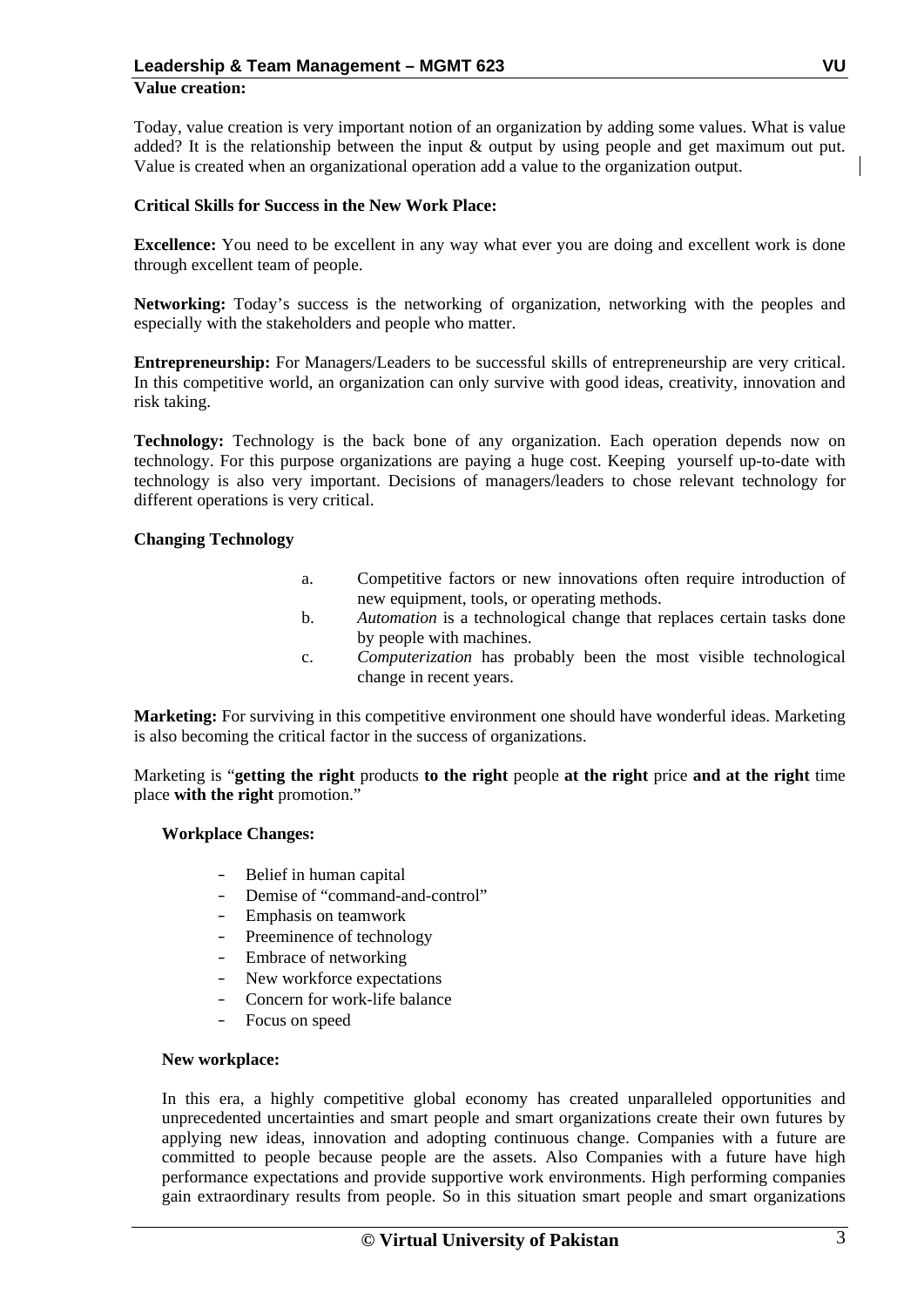create their own futures and companies are more committed to people as they are the key to successes and also providing the supportive  $\&$  congenial working environment to them.

#### **What is the Role of Management?**

Management is more concern about building working relationship with others, help the team members to develop the skills for better performance, providing help to develop team work among them and providing them with a conducive/quality environment for performance and satisfaction. In this connection, management should know that each individual is a value-added worker and if they are satisfied and motivated, organization can achieve their goals efficiently and effectively.

#### **Competence for Managerial Success**:

For a manager/leader to be successful; following competencies are required.

- He must be good communicator
- He should understand Teamwork and foster it among his team members
- Understand the concepts of Self-management
- Quality of a good leader is very essential
- Critical thinking
- Professionalism
- Crises management
- Global management skills

### **Importance for Innovation & Change:**

In today's dynamic workplace, managers can be sure that one thing will remain very important **change**. In order to compete successfully, managers must encourage creativity and innovation among all of the employees in their organization.

#### **High performing managers …**

- –Build working relationships with others.
- –Help others develop their skills and performance competencies.
- –Foster teamwork.
- –Create a work environment that is performance-driven and provides satisfaction for workers.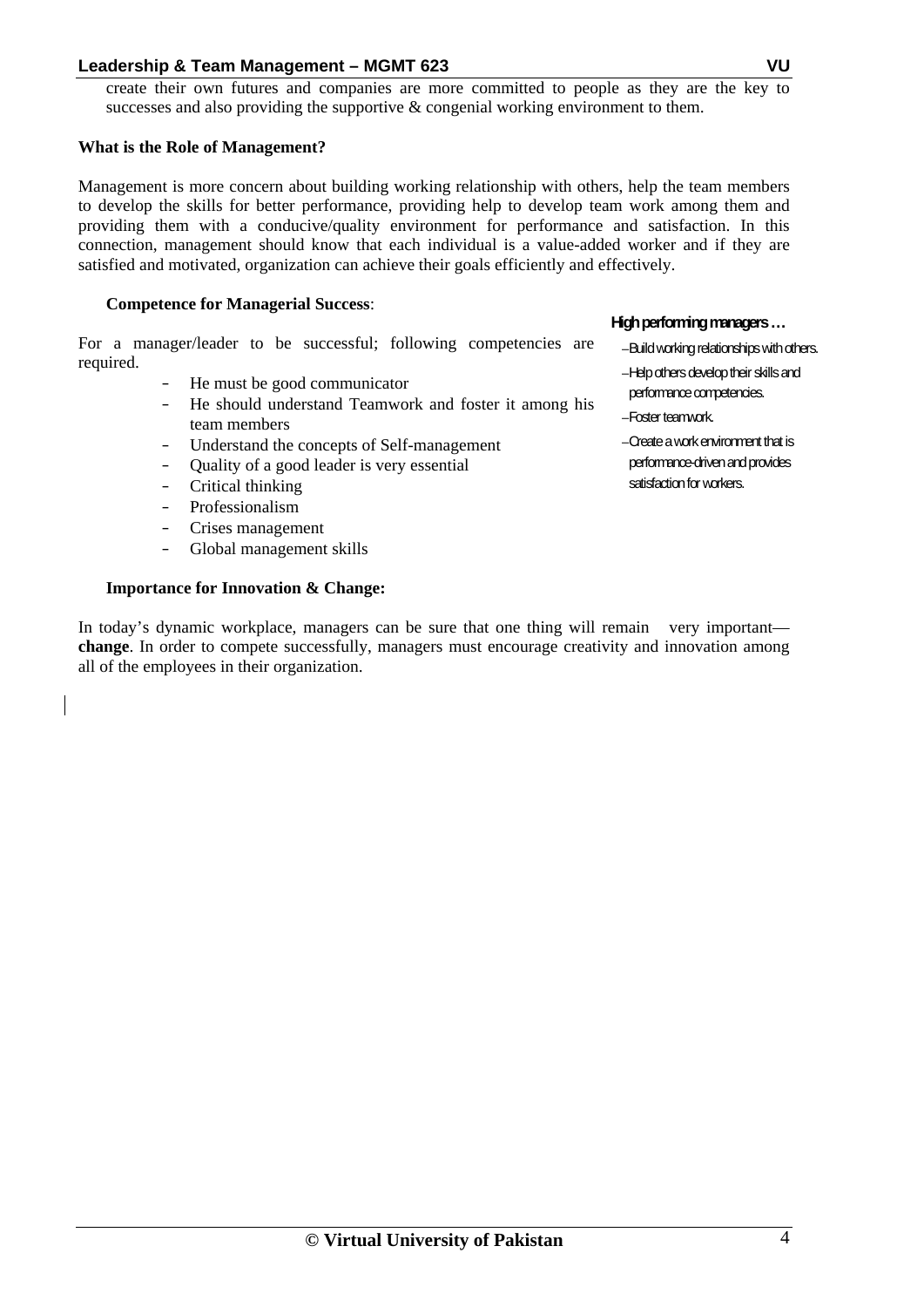# Lesson 02

# **FOCUSING ON PEOPLE: THE KEY TO SUCCESS**

It is a common saying in today's organizations that the success depends on *people*. The 'people' of course are the organizational team members and stake holders. Focusing on the right individuals and stakeholders is important for the success of any organization.

Today our main focus will be on the people; an actor in organization, the key resources for the success of any organization. Every organization has some objectives, goals, mission& vision. For achieving these goals & mission, they use different inputs to get desire outputs. The people in different department/position in the organization are the key actors to meet the organizational goals. Only these people can make difference when you compare your organization with the other organization. In today's environment, getting the latest technology is not a big deal. Even arranging finance is not a problem, if you have a good idea/project. The biggest problem will be to attract/find and retain right people. Any organization can make a difference provided they have right people and organization is managing them well. But it is nor so simple. People and organizations are so complex and remember that every person is different from one and other. So managers/leaders must understand the people, their behavior & situation.

One should have target to engage good team to achieve the organizational goals. And keep in mind that good team are only build with a good leadership. Leader is one who motivates the employee and aligns them towards achieving the goals in a better way. Research tells us that success comes from putting leadership, people, value, goals, relationship, culture and community first.

### **People in the Process**

People are the most important asset of an organization. The basic task of a manager is to be people oriented. Poor people management is an important contributor to any failure of organization.

It is need of today's organization to convert the organization from machine based and economically driven paradigm to more people driven, community-based and values-driven. And it will be only done through people working in the organization as a cohesive team.

# **Importance of HR and Managers**

Some organizations treat the employees as cost. Basically these organizations are dying organization. We know that employees are the asset and high performing organizations treat people as valuable strategic assets. So managers/leaders must ensure that people are treated as strategic assets.

# **Human Capital**

Organizations trade in product, knowledge, service, innovation, and relationships. All these things are carried out by people. All organizations use different resources like land, machines, technology, finance, people etc. But the important resources any organization can depend is the human Resource and they is the typical **human capital** organization can be prod off.

# **Why a Human Capital Environment?**

People are the capital of an organization and create difference with knowledge, creativity and relationship. All this is done by the people. So what does it means? It means "people" must be managed/treated as asset, invest on them and protect them, and not to treat tem as cost. Because human are the unique form of capital.

# **What is Important?**

The direction of the employees is also important and set the state of mind towards work. It is also the responsibility of manager/leaders to set the focus of employee in work and engage them with some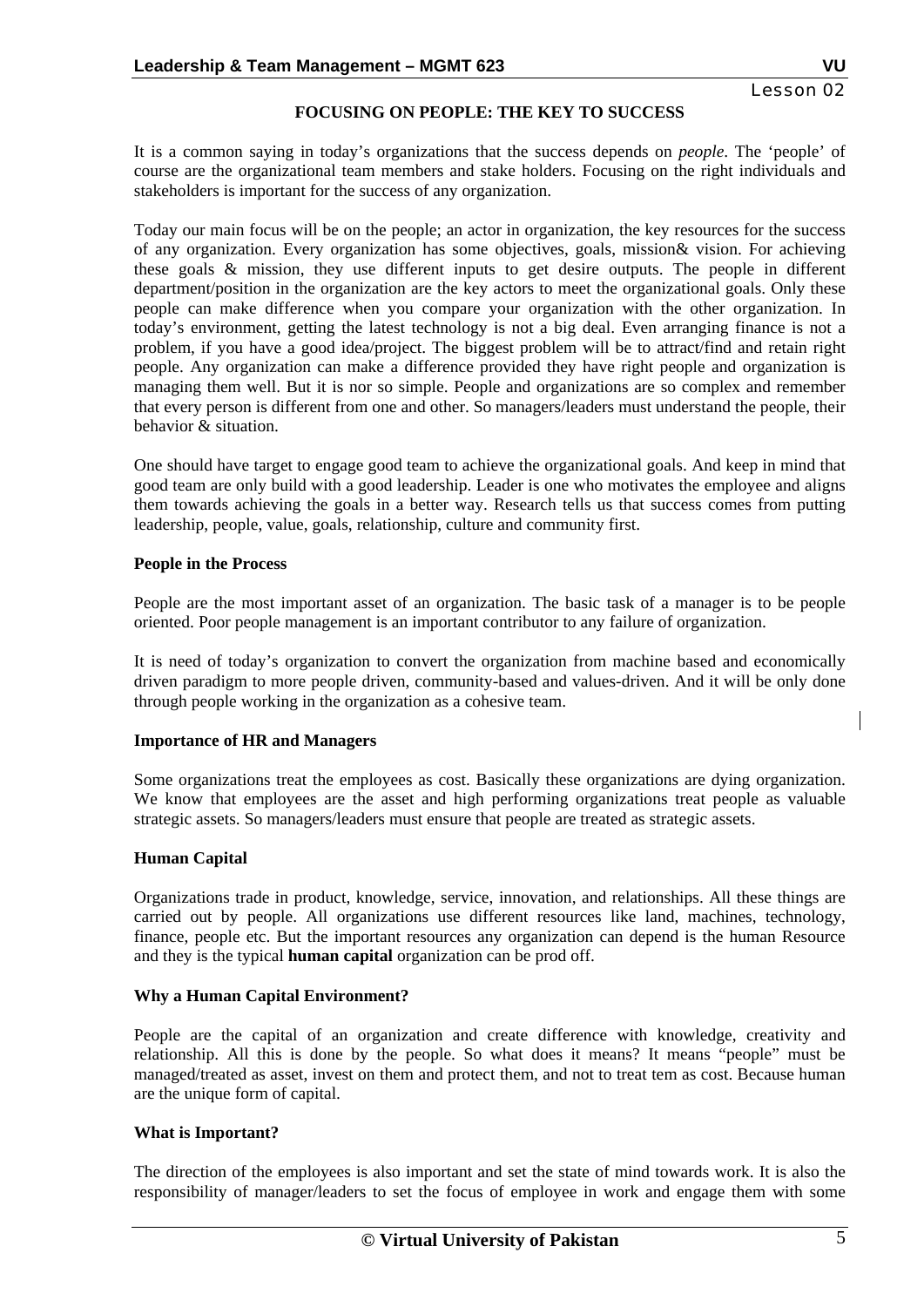creative work and motivate them to achieve organization goals. Also create the sense of importance to adopt change.

#### **Developing and Sustaining A World-class Workforce**

# ■ Increasingly Diverse Workforce

– Diversity will allow us to compete and win locally and globally. Diversity in workplace is very important and brings synergy in the organization. Team members with different backgrounds, with different skill sets and different exposures are very critical and have positive impact.

# **The Changing Nature of Work**

- Economy base has moved from manufacturing to services. Keeping in view the changing landscape of the world business, organizations have started thinking and shifting from manufacturing to services orientation.
- Job flexibility for employees. With the changing work environment, flexibility in the job is increasing. Organizations are more concerned about out put and delivery rather than time spent by the workers and more flex scheduling is becoming common.
- Growth of outsourcing is yet another trend. Organizations are going for outsourcing most of the secondary tasks rather than doing themselves to improve effectiveness and efficiency.

# **The New Employer-Employee Partnership**

- Employees can not expect long-term employment
- Employers thus can not expect corresponding loyalty
- Employers trying to build a new kind of relationship: an employer-employee partnership

#### **About the course**

 The course is designed to develop the understanding & knowledge of "the Leadership and Team Management" concepts and the skill sets necessary for performing the team leader functions in today's dynamic and competitive organizations. The course will be divided into two main components, the Leadership and Team dynamics. In the first part the main focus will be on Leader, Followers and situation to understand the concept of leadership and in the second half of the course we will try to understand the team dynamics.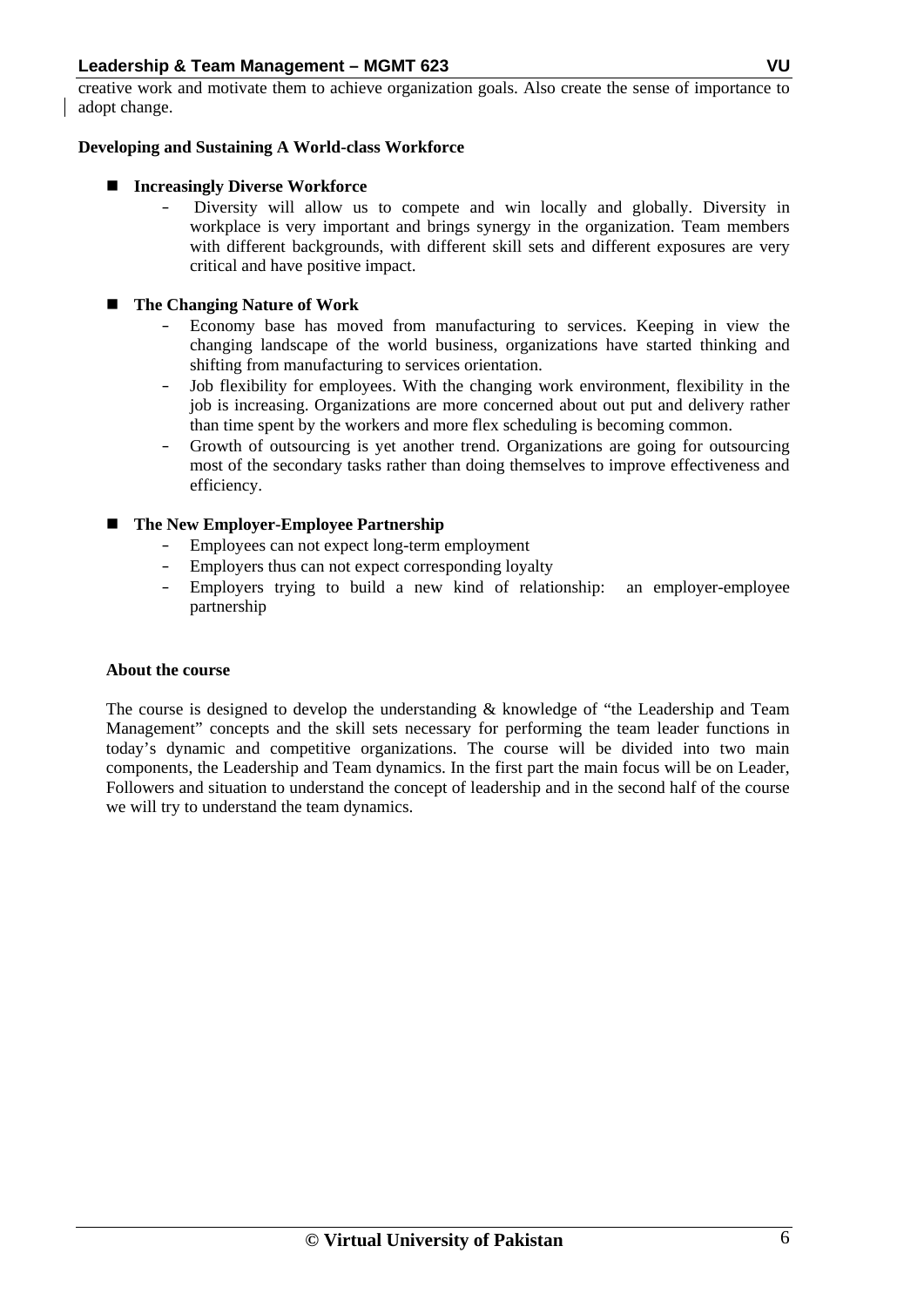#### **LEADERSHIP**

Concept of Leadership is very important in organizations because leaders are the ones who make things happen. Without leaders, an organization would find it difficult to get things done. Leaders mostly help others to learn – just as a coach would help players play instead of playing himself. This lecture introduces students to the concept of leadership and leadership effectiveness by providing working definitions and by emphasizing the cultural limitations of the concepts. It presents several cultural models that are used throughout the text to explain cross-cultural difference in leadership. There is no universally agreeable definition of leadership. Just go and type "leadership" on Google and you can find more than 186,000,000 different pages of reference on web. It involves influencing attitudes, behaviors, beliefs and feelings of people and believes to be an important topic.

Peter Drucker the guru of Management defines Leadership as "The only definition of a leader is someone who has followers." While John C Maxwell defines "leadership is influence - nothing more, nothing less." According to John W. Gardner Leadership is "the process of persuasion and example by which an individual (or leadership team) induces a group to take action that is in accord with the leader's purpose, or the shared purposes of all."

Remember Leadership is a process and not a position. This important process has three important components/ingredients. 1) Leader, 2) Followers and 3) Situation. These three components play very important role on the process of leadership.

**Leaders** are those persons who are able to influence others and who possess managerial authority.

**Leadership**, then, is the ability to influence a group toward the achievement of goals. *Trust* is the foundation of leadership. Leaders develop an environment of trust where the organizational members tend to establish a follower-ship with the leader.

**Who is a leader?** A leader is defined as any person who influences individuals and groups/teams within an organization, helps them in the establishment of goals, and guides them toward achievement of those goals, thereby allowing them to be effective.

**Characteristics of Successful Leaders** Effective and successful leaders have certain characteristics. They are good communicators, they motivate others (team members), they are good team builders, solve problems of others and of organizations, they are good listeners and resolve conflicts, anticipate change and mange it within team and organizations, they encourage risk taking by their team members and also to promote the creativities.

If you study the life of successful leaders, you can find them a challenger of the process, they inspire a shared vision, enable others to act, they model the way by showing the path, encourage the followers, act as change agent and take followers to the destination.

Similarly, we also discussed leaders of corporate sector who created impression in this world.

- 1. **Bill Gates,** co-founder of Microsoft
- 2. **Sam Walton,** former CEO of Wal-Mart
- 3. **Jack Welch,** former CEO of General Electric
- 4. **Lee Iacocca**, former CEO of Chrysler
- 5. **Steve Jobs**, CEO of Apple
- 6. **Walter E. Disney** Walt Disney
- 7. **Henry Ford** Ford Motor
- 8. **William C. Procter** Procter & Gamble
- 9. **Asa G. Candler** Coca-Cola
- 10. **Michael Dell**, founder of Dell Computer
- 11. **Andy Grove**, former CEO of Intel
- 12. **Ted Turner,** founder of CNN
- 13. **Jeff Bezos,** founder of Amazon.com
- 14. **Phil Knight,** CEO of Nike
- 15. **Lou Gerstner,** former CEO of IBM
- 16. **Robert W. Johnson Jr.** Johnson & Johnson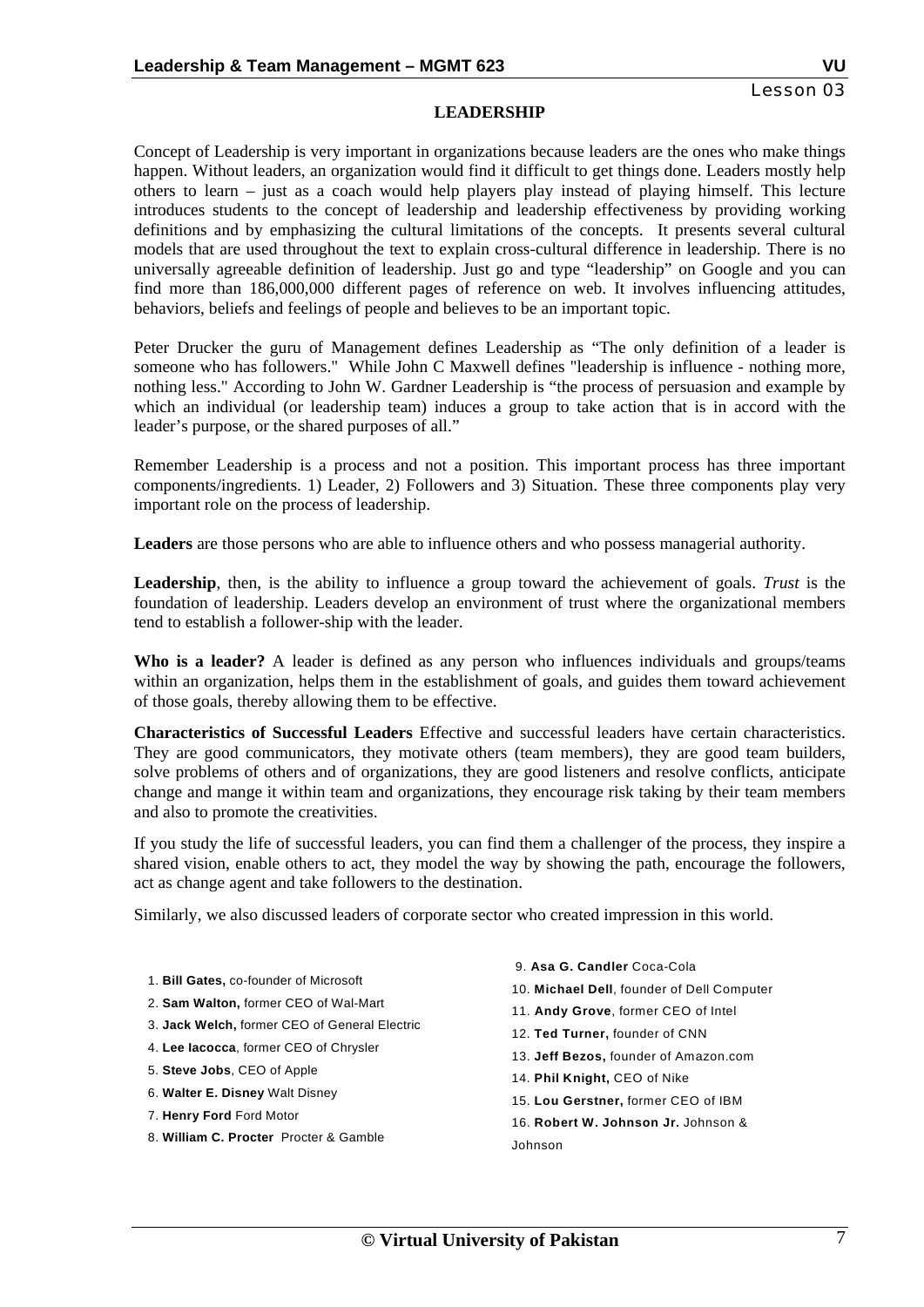Think of someone in your life whom you would consider as "Leader". What are the qualities of character that this person has? I try to enlist few important characters that person "leader" may have..

- **Honest, trustworthy**
- **Good role model**
- **Caring**
- **Committed**
- **Good listener**
- **Treats people with respect**
- **Positive, enthusiastic**
- **Risk taker**
- **Planner**
- **Decision Maker**

• **Consistent**

- **Open**
- **Accountable**
- **Transparent**
- **Responsible**
- **Sensitive**
- **Connected to the Community**
- **Knowledge**
- **Wisdom**
- **Social Skills**

Are we born with these qualities or are they learned behaviors? To some degree we have all of them - some more so than others. We must choose and work to strengthen these qualities in ourselves if we are to be effective leaders.

Do we really need leaders? Consider how life would be different without leadership in e.g. Families, Education, Businesses, Service Associations, Teams, Countries and World.

# **Why Study Leadership?**

- **Understanding leadership helps organizations:** 
	- To select the right people for leadership positions
	- To train people in leadership positions to improve to improve their performance

# **Who benefits?**

Leaders, followers, organizations and society as a whole.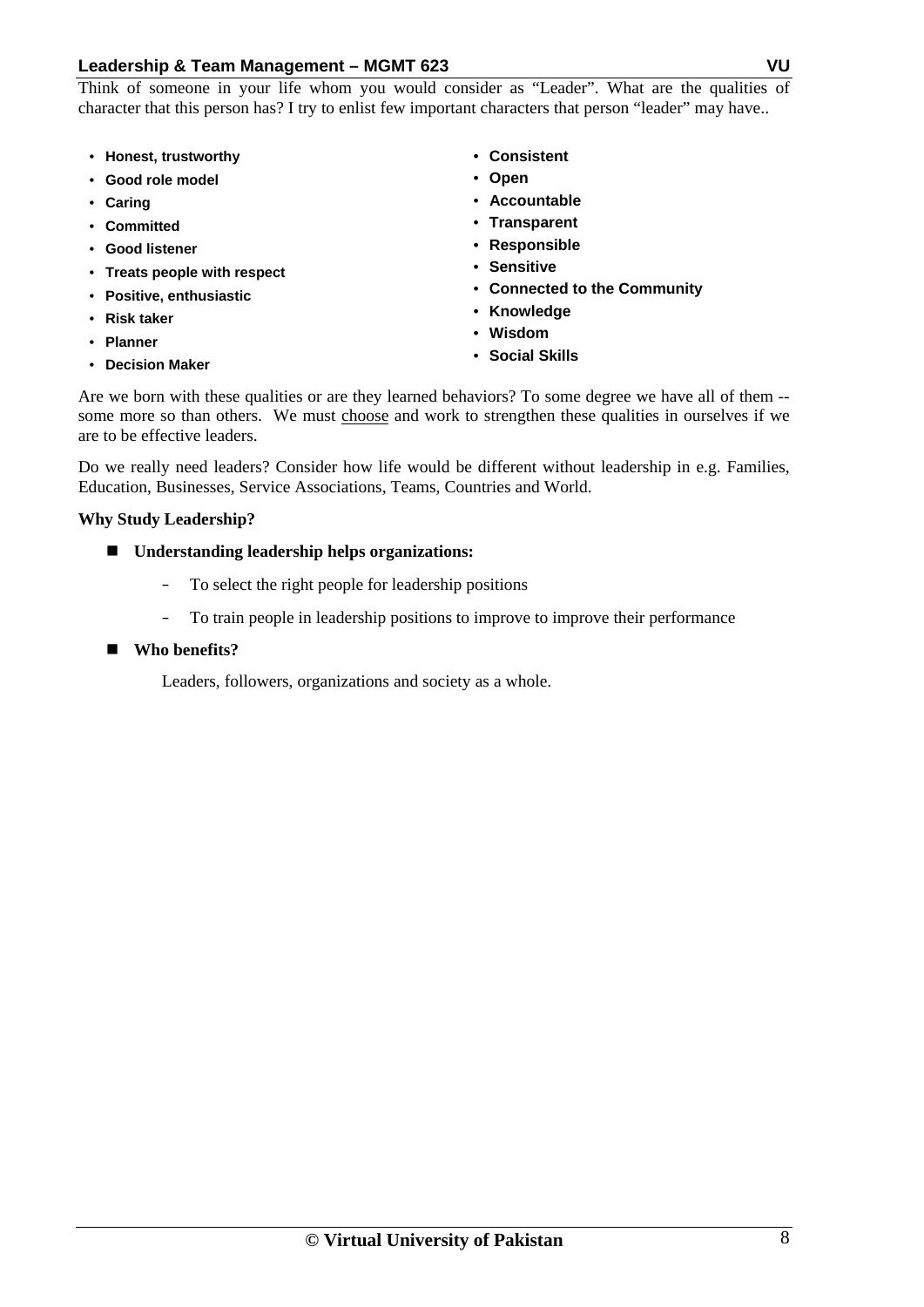# **LEADERSHIP (CONTD.)**

We will continue discussing the concepts of leadership. If you check dictionary for definition of Lead, Leader and Leadership you will find the following answers.

### **Dictionary Definitions:-**

**Lead:** 

 "To guide, steer, pilot, point, or show the way" "To cause someone to do something"

■ Leader: "One who leads" "Person in control"

# **Leadership:**

"The quality notable in leaders" "Set of characteristics that make a good leader"

### **Leaders are Effective When?**

Leaders' effectiveness depends on the achievements of group/team goals, when internal processes are smooth and group/team is working as a cohesive team. Effectiveness can also be seen when team/group adapt to external forces. An organization achieves its goals when the leaders of an organization will be more effective. A leader is effective when team/group is effective and vice versa. Leader and followers are both important and depend on each other for effectiveness.

Can a leader fail? Yes, some time we see leaders who are not effective or not-good do fail in achieving their goals.

#### **Characteristics of Leaders Who Fail**

- **Rude and unapproachable:** if the leader will act rudely and is unapproachable to employee. He will fail to achieve organizational goals because due to his/her this behavior participative environment can not created within organization.
- **Cold and arrogant:** if the leader will be proud of himself, no one wants to work with him. And also if he or she has no feeling about others, nobody will be agreeing to work with this type of arrogant person.
- **Untrustworthy:** without trust, leaders can not perform well in the organization. Teams/Groups/Organizations always grow when they have trust on each others and a trustworthy leader is very essential for the success of a team. If leader is untrustworthy, the probability of his/her failure will be high.
- **Self-centered and political:** if the leader will create or involve in political environment in the organization, he/she will lose the ground because politics can not work in the organization especially if leader is involved in political activities. Especially when a leader is self centered and interested only in personal benefits the result will be a mess and failure and out put will be zero.
- **Poor performers:** Team always depends on its leader. Leader is mentor, role model, coach and sets the example for others. So if the leader of team will be poor performer, team can not achieve the goals.
- **Unable to delegate:** In this competitive environment of participations, the leader must delegate the power and authority to downwards for achieving the organizational goals in more efficient and effective manner. So if the leader will not delegate the power and authority to others or his subordinates, he will lose and that will be the failure of leader.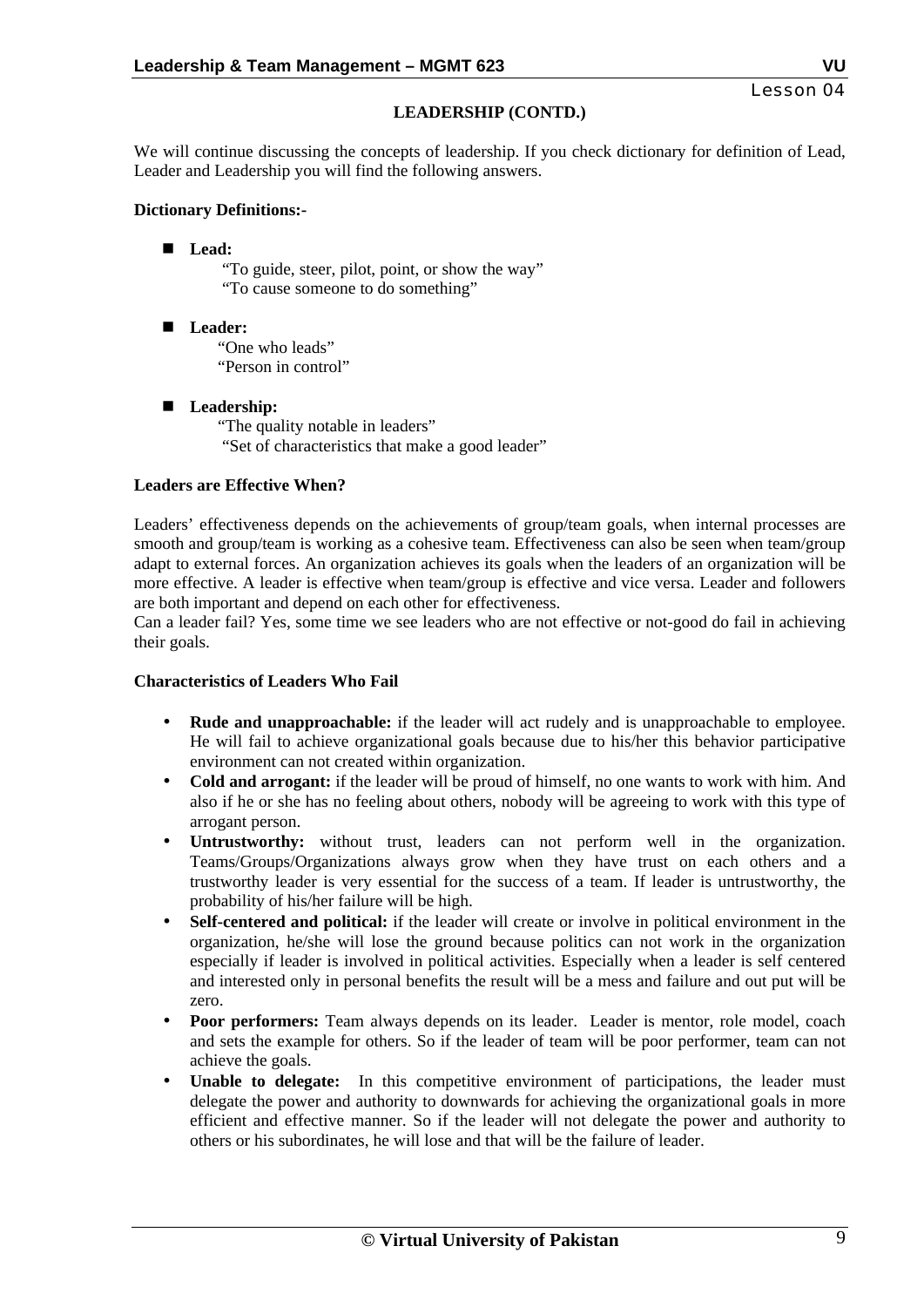# **Why Leaders Fail?**

- Insensitive, abrasive, bullying style
- Cold, aloof, arrogant
- Betrayal of personal trust
- Overly ambitious
- Specific performance problems
- Micro-managing—does not build a team
- Unable to select good subordinates

**So are they "bad"** or **"in-effective" Leader?** 

# **Bad leadership defined …**

"Bad leadership falls into two categories: bad as in ineffective and bad as in unethical. Ineffective leadership fails to produce the desired change while unethical leadership fails to distinguish between right and wrong."

- Barbara Kellerman -

 What do we mean by "bad" … if a person (leader) is Corrupt, Evil, Brutal, Disrespectful, Incompetent, Irresponsible, Destructive Unethical, Mean, Dangerous, Immoral or Ineffective than one can say he/she is a bad leader.

#### **Bad leadership defined …**

"Ineffective leadership is the inability to build and maintain a group that performs well relative to its competition." - Robert Hogan –

#### **Causes of bad leadership**

There are two key sources which are Traits and character.

"Leaders behave badly because of who they are and what they want."

– Barbara Kellerman -

Leadership is not automatic it must be earned through trust, confidence, competence, consistency, integrity, and vision

#### **Leadership Managerial Roles**

In this competitive environment the style of management has also changed. Now the organizations are working in more competitive environment, more flat structures, depends on more functional teams lead by a leader.

#### **Managerial Roles**

Leaders are managers too but not necessary that all managers are leaders. Leaders need to play managerial role too. Management roles refer to specific categories of managerial behavior.

**a. Interpersonal roles** included figurehead, leadership, and liaison activities.

#### **Figurehead**

When they represent the organization, signing official document, informally talking to people and attending out side meetings, presiding the meetings and ceremonial events etc they are playing the role of figurehead.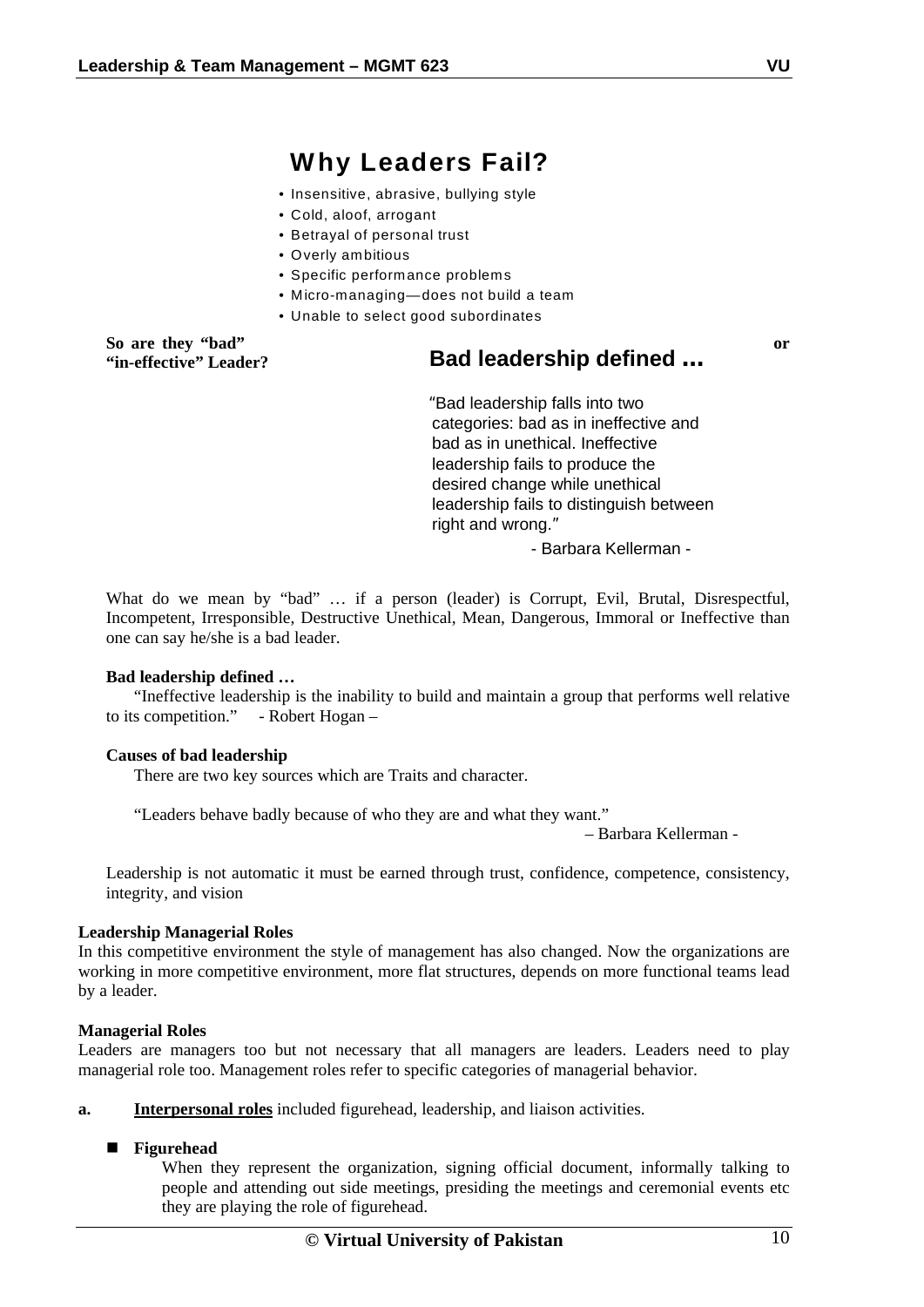# **Leader**

Leader is responsible for giving instruction, coaching, hiring, training, motivating, and evaluating performance etc and these are responsibility of a leader.

**Liaison** 

When interacting with people outside their organization, attending professional meetings, serving on committees, visiting and meeting people to keep in touch, all these role are kind of liaison on behalf of his/her team or organization.

**b. Informational roles** included monitoring, disseminating, and spokesperson activities.

# **Monitor**

Gather information, reading reports, publication etc, talking to others in meeting inside or outside the organization, observing etc

**Disseminator** 

They send information, instruction, orally or written and play the role of disseminator.

## ■ Spokesperson

Provide information outside the organization, answering queries, letters, reporting information to govt. etc.

**c. Decisional roles** included those of entrepreneur, disturbance handler, resource allocator and negotiator.

### **Entrepreneur**

Good leaders are always famous for innovation and creativity. When innovate and initiate improvement (through monitor), developing new ideas, new product & service, procedures, tools etc

### ■ **Disturbance handler**

Taking Corrective action during crises, uncertainty, breakdown, labor issues, strike, material crises, or any others

#### ■ **Resource allocator**

Allocating and distribution of resources (financial, space, equipment, material, HR etc)

#### **Negotiators**

They represent organization at different levels, with competitors, customers, clients, employees, Govt etc

Leadership and management are closely related but with distinguishable functions. As discussed earlier, leaders are managers but not necessary that all managers are leaders. There are distinct differences among them if we compare a leader from a manager.

#### **Leaders Vs Managers**

| <b>Leaders</b> |                                                                                                                               | <b>Managers</b>                                                                                                                                                                                                                                        |
|----------------|-------------------------------------------------------------------------------------------------------------------------------|--------------------------------------------------------------------------------------------------------------------------------------------------------------------------------------------------------------------------------------------------------|
|                | Innovate<br>- Develop<br>Inspire<br>- Take the long-term view<br>- Ask what and why<br>Originate<br>Challenge the status quo. | $\rightarrow$ Administer<br>$\rightarrow$ Maintain<br>$\rightarrow$ Control<br>$\rightarrow$ Have a short-term view<br>$\rightarrow$ Ask how and when<br>$\rightarrow$ Imitate<br>$\rightarrow$ Accept the status quo<br>$\rightarrow$ Do things right |
|                | $-$ Do the right things                                                                                                       |                                                                                                                                                                                                                                                        |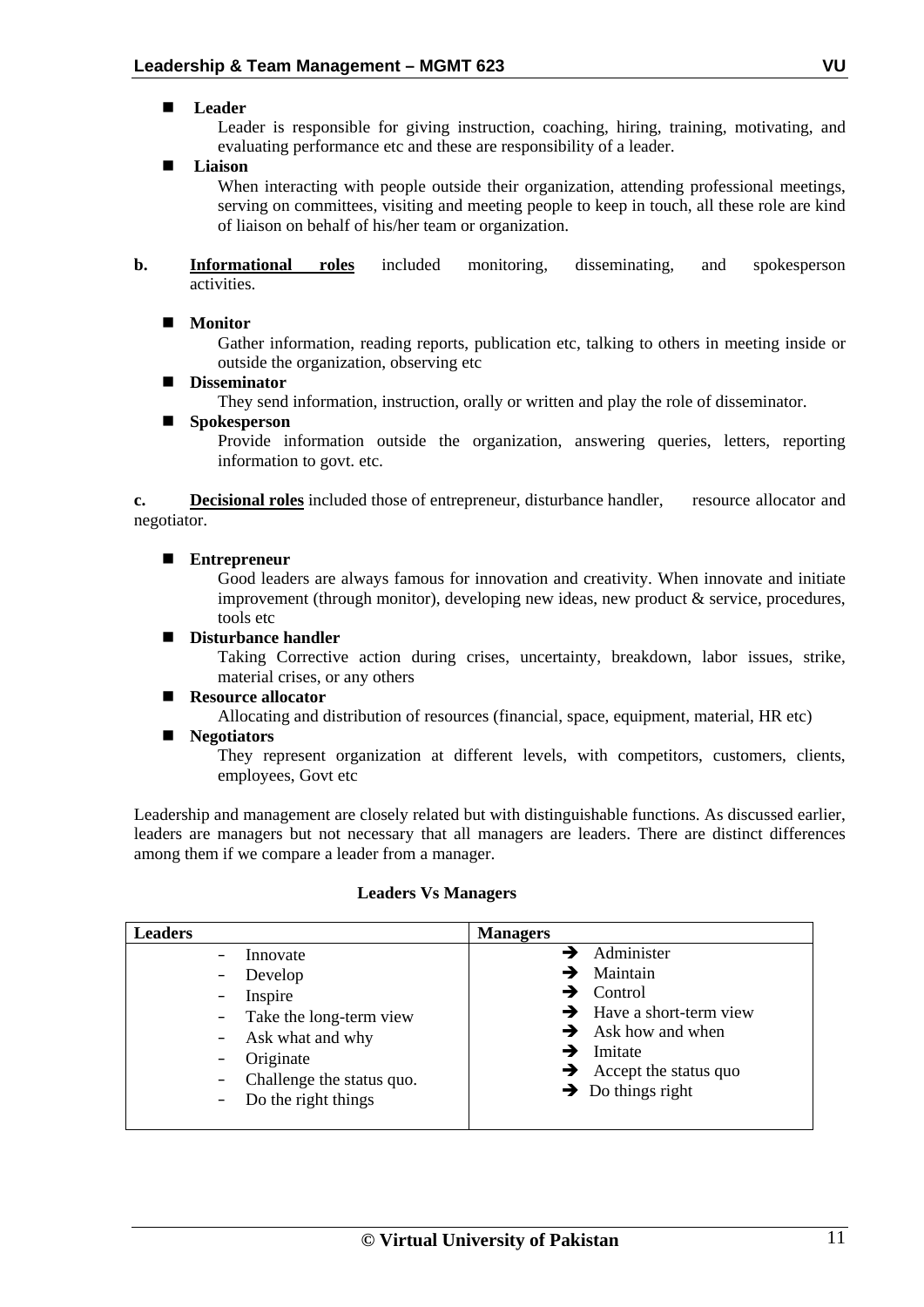#### **MANAGERS VS LEADERS**

Continuing from previous lecture, we will continue focus on the important difference between mangers and Leaders. As said earlier, leaders are manger too but not necessary that all managers may be leaders.

#### **Difference between Leaders and Managers**

Arguments about the difference between leadership and management are presented. Leaders are considered to be visionary and future-oriented, whereas managers focus on day-to-day routine activities. The section concludes that effective managers often perform many of the duties and activities ascribed to leaders thereby making the distinction between the two concepts somewhat unnecessary

| <b>Leaders</b>                                                                                                                                         | <b>Managers</b>                                                                                                         |
|--------------------------------------------------------------------------------------------------------------------------------------------------------|-------------------------------------------------------------------------------------------------------------------------|
| Vision oriented: the leaders are vision<br>oriented and think about future.                                                                            | <b>Process oriented:</b> managers always think<br>about process that how the organization<br>works in efficient manner. |
| <b>Protects staff:</b> leaders always protect their<br>them<br>motivate<br>towards<br>staff<br>and<br>achievement of organizational goals.             | <b>Protects self:</b> Managers always protect<br>himself.                                                               |
| Approaches decisions<br>actively:<br>the<br>leaders are decision makers and do not<br>hesitate to take decisions in any respect.                       | Approaches decisions<br>cautiously:<br>Managers always depends on his superiors<br>and others to take decisions.        |
| Staff oriented: leaders are staff oriented.                                                                                                            | Career oriented: managers always think<br>about his career that how he/she moves up<br>or develop his/her career.       |
| Listens actively: leaders always involve<br>his staff in decision making and listen<br>every body and get the suggestions from<br>employees seriously. | Listens selectively: managers always listen<br>and involve selective staff/employees<br>during decision making.         |
| Deals with conflict: leader always deal<br>with conflict as they are critical analyst in<br>the positive way.                                          | Avoids conflict: Managers always avoids<br>being involved in conflicts.                                                 |
| <b>Trusted:</b> leaders always trust on his<br>employees/staff and vice versa.                                                                         | Unclear regarding trust: he is unclear<br>regarding trust.                                                              |

These obvious differences between leaders and managers also affect the processes in the organizations.

#### **Difference between leadership and management:**

| Leadership                                                        | <b>Management</b>                                                                                                                                                                                         |
|-------------------------------------------------------------------|-----------------------------------------------------------------------------------------------------------------------------------------------------------------------------------------------------------|
| Set overall & future direction: they set                          | Set day-day direction: Mangers sets day                                                                                                                                                                   |
| the overall organization direction and give                       | by day direction to organization as per                                                                                                                                                                   |
| the vision.                                                       | circumstances.                                                                                                                                                                                            |
| <b>Focuses on results:</b> A leader always<br>focuses on out put. | <b>Focuses on processes:</b> Managers always<br>focuses on processes that how to gets the<br>maximum out put by utilization of<br>minimum resources through reducing in<br>processes of the organization. |
| Mostly external: leaders mostly keep the                          | <b>Mostly internal:</b> Managers always keep                                                                                                                                                              |
| close eyes on external environment.                               | the close eyes on internal environment.                                                                                                                                                                   |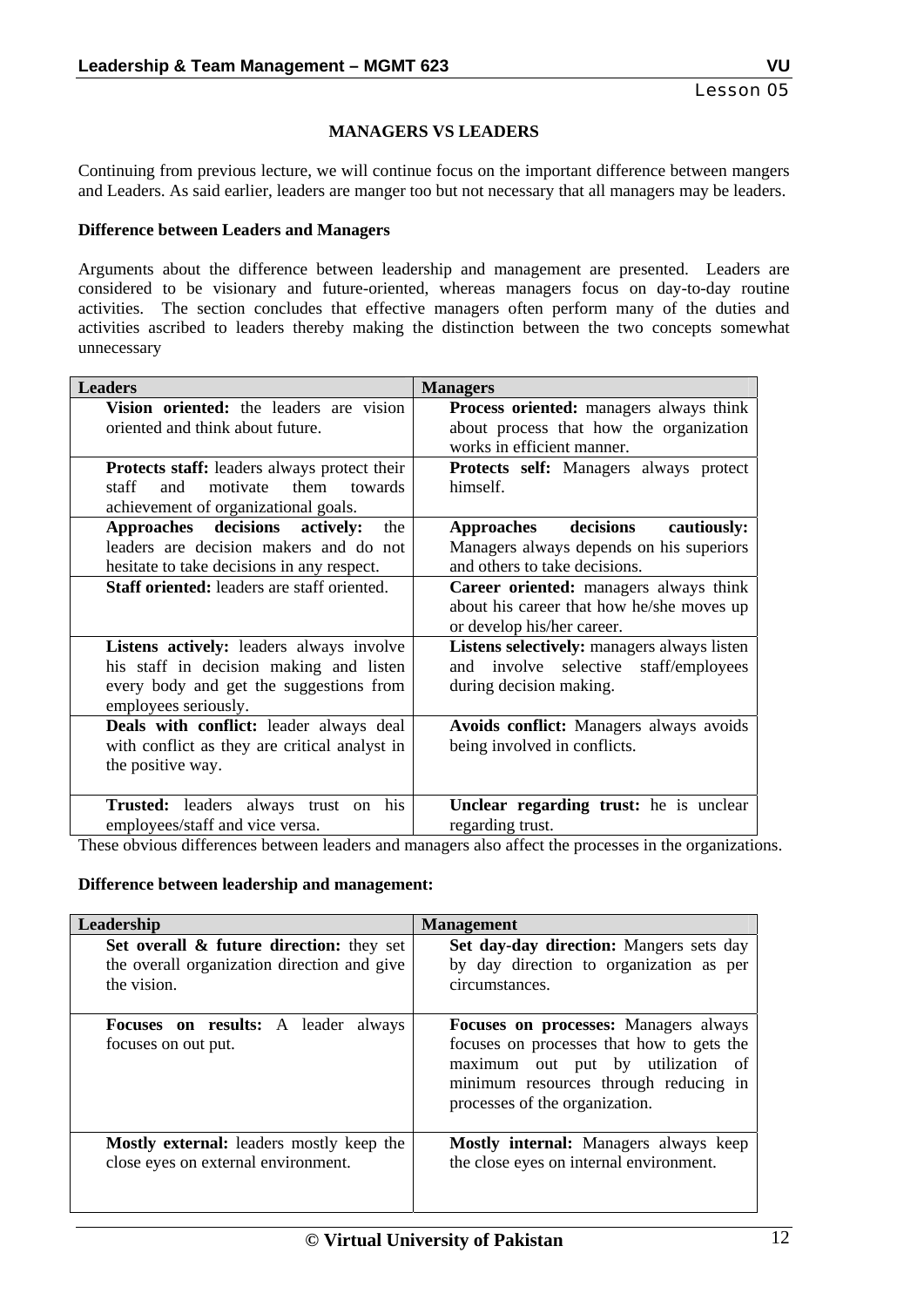| Leadership & Team Management – MGMT 623<br>VU                                                                                                                                                      |                                                                                                                                                 |  |
|----------------------------------------------------------------------------------------------------------------------------------------------------------------------------------------------------|-------------------------------------------------------------------------------------------------------------------------------------------------|--|
| Concern=effectiveness: his concern on<br>effectiveness                                                                                                                                             | Concern=efficiency:<br>his concern<br><sub>on</sub><br>efficiency                                                                               |  |
| Stakeholder focused: Leaders focused on<br>stake holder's interest and strive for the<br>satisfactions of stakeholders.                                                                            | <b>Personnel focused:</b> Here the focus is<br>personal and not on the stakeholders.                                                            |  |
| Customer needs/capacities: thinks about<br>customers demand                                                                                                                                        | Worker needs/capacities: thinks about<br>capacity<br>organization<br>for<br>customers<br>demand                                                 |  |
| <b>Embodies mission/vision:</b> sets the mission<br>and vision                                                                                                                                     | Embodies goals/objectives: sets the goals<br>and objectives to achieve the mission.                                                             |  |
| Gets more resources: gets more recourse<br>to accomplish the mission. They always<br>try to look for other opportunities.                                                                          | Manages resources: a manager always<br>manages the resources.                                                                                   |  |
| Secures technologies: they protect the<br>technologies. Always keep their eyes open<br>and try to secure new technologies<br>essential to create competitive advantages.                           | Applies technologies: managers always<br>apply technologies available to them and<br>will not strive for change.                                |  |
| Seeks to create needed change: they<br>always seek to create the needed change<br>and believe on "Change as the environment<br>change".                                                            | Seek<br>stability/Manage<br>change:<br>management will try to manage the change<br>and prefer to maintain the stability in the<br>organization. |  |
| Create teams' esp. top teams: Leadership<br>is always focused on creating a team<br>especially top performing team. Leader<br>role is act as a coach and convert individual<br>working into teams. | Manage teamwork: Management focus is<br>to get things done from people/team and<br>they will try for this.                                      |  |

So, after the detail discussion on difference between leadership and management, we can conclude that in Management we have an authority relationship while leadership is a multidirectional influence relationship.

"Jack Welch (Former CEO of GE) says; "…dangerous to call someone a manager" because..

 "A manager…" Controls rather than facilitates, Complicates rather than simplifies, Acts more like a governor than an accelerator

# **Characteristics:**

# **1. Personal Characteristics:**

A managerial culture emphasizes rationality and control, whether his or her energies are directed towards goals, resources, organization structure. The manager ask, "What problems need to be solved, and what are the best ways to achieve results, so people will continue to contribute to this organization. Management is keeping themselves away from emotions and focus mainly on organization, compliances. They seem to know the procedure and policies required to accomplish the organization routine tasks. From this prospective leadership is more practical and emotionally connected with employees and also with environment. Leadership is more open minded and listen different ideas, ready for change and not only focusing present objectives of the organization but also keep their focus on future too. They are honest with themselves, with followers and with others too. With this honesty and concern with the welfare of others they build trust and that is very essential for leadership process.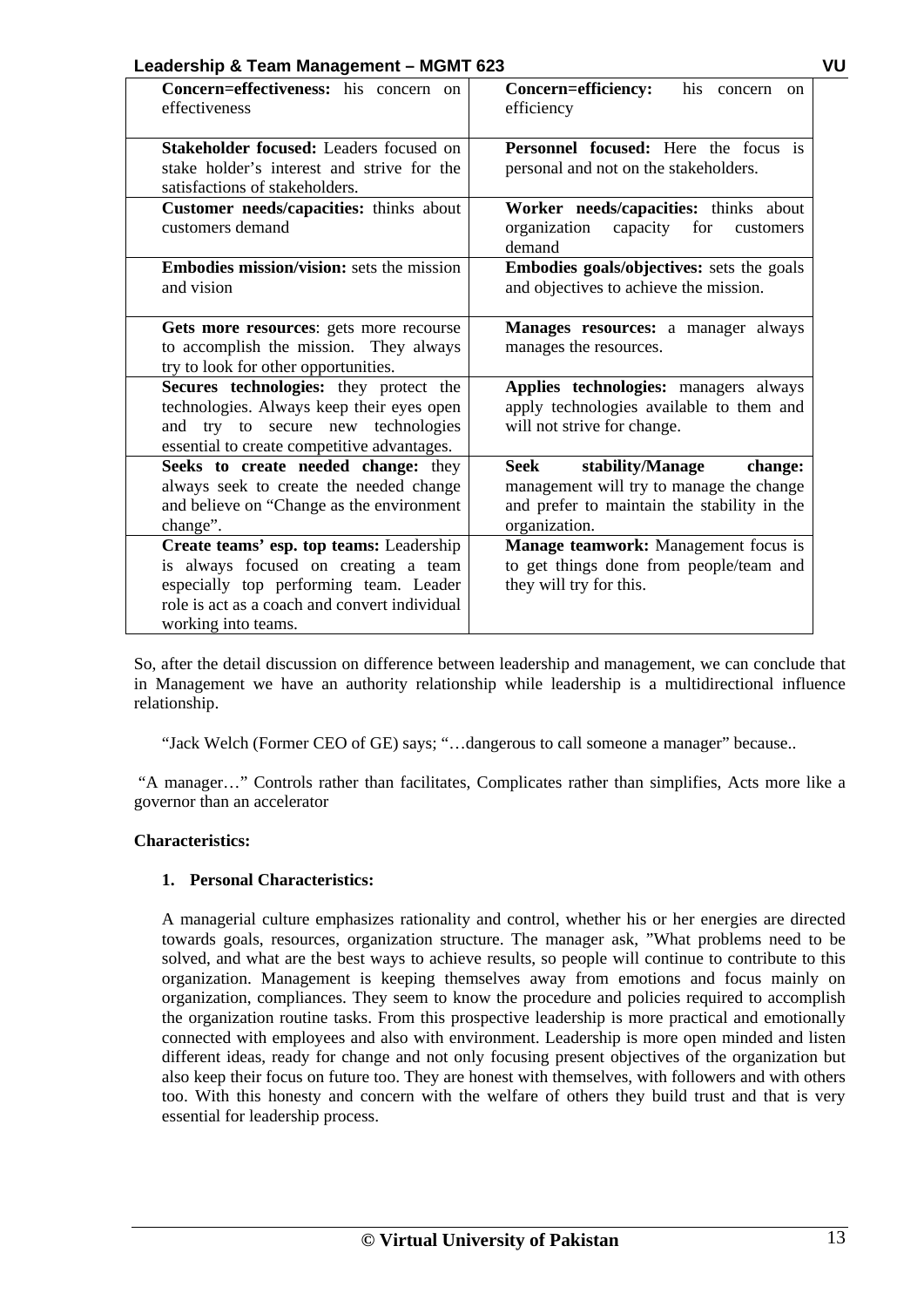### **2. Relationships:**

Leadership always focuses on people, inspire them and develop them to achieve the organizational mission. They use personality powers to influence others and act as coach and facilitators for followers. With their charismatic personality leaders create a dynamic environment within the organization. They also encourage the creativity and focuses on the dynamic environment changes. While management focuses on objective and are mainly concern with outputs, reports and mechanics of the organizations. To influence others, management depends on the position powers and use control rather than motivation. Risk taking is not encouraged and they suppress creativity in the organization.

# **3. Providing Direction**:

Leadership always focuses on vision. Leadership reshapes the organizational culture, motivates the employees, and believes on long term focus. Whether management depends on detailed plan/schedule, allocation of resources, improve the efficiency and focuses ob short term goals.

### **4. Grouping**

Leadership always creates the culture of communication and listen each others, help others and facilitate others. They also reduce the boundaries and create the teamwork in organization. Whereas management believe in line and staff management, believe on organization, staff and structure, creates boundaries and focuses on direct and control. Provide solution and guidelines in the organization.

### **5. Outcomes**

Leadership creates the culture of change and tries to implement change in response to the changing environment for greatest outcome. Leadership challenges the status quo and adopts the change. Believe on effectiveness and efficiency. While management are concern about stability, are more predictable and focus on short term expectations. Believe on day to day outcome and not taking any risk.

#### **What "Followers" Expect**

Traits desired in a leader are like Integrity, Consistency, Listen and discern needs, Open-minded, Honest w/themselves; Inspire trust, Calm, Stays focused while handling a volatile situation etc.

# **Effective Leadership:**

#### **Trust**

Trust among leader and followers is the key to success of this leadership process. A trust between the leader and followers is very essential. When trust exists, individuals are more likely to enter into the relationships necessary for goal attainment.

#### **Trust: The Foundation of Leadership**

Leader's integrity, competency, consistency, loyalty and openness are the key ingredients to build trust.

#### **A Nurturing Climate**

All members of the organization must be able to work in a climate that is free of fear, one that fosters creativity and rewarding the achievements. This nurturing climate is also essential for proper leadership process and for the success of a team/group or organization and for the effectiveness of a leader..

#### **Freedom of Expression**

All employees must be able to talk with one another, share ideas, critique proposals, view issues critically, and obtain information that assists them in being effective and creative. This will only be achieved through creation of participative culture in the organization and freedom to express on procedures, policies etc. Leader needs to create culture that allows freedom of expression.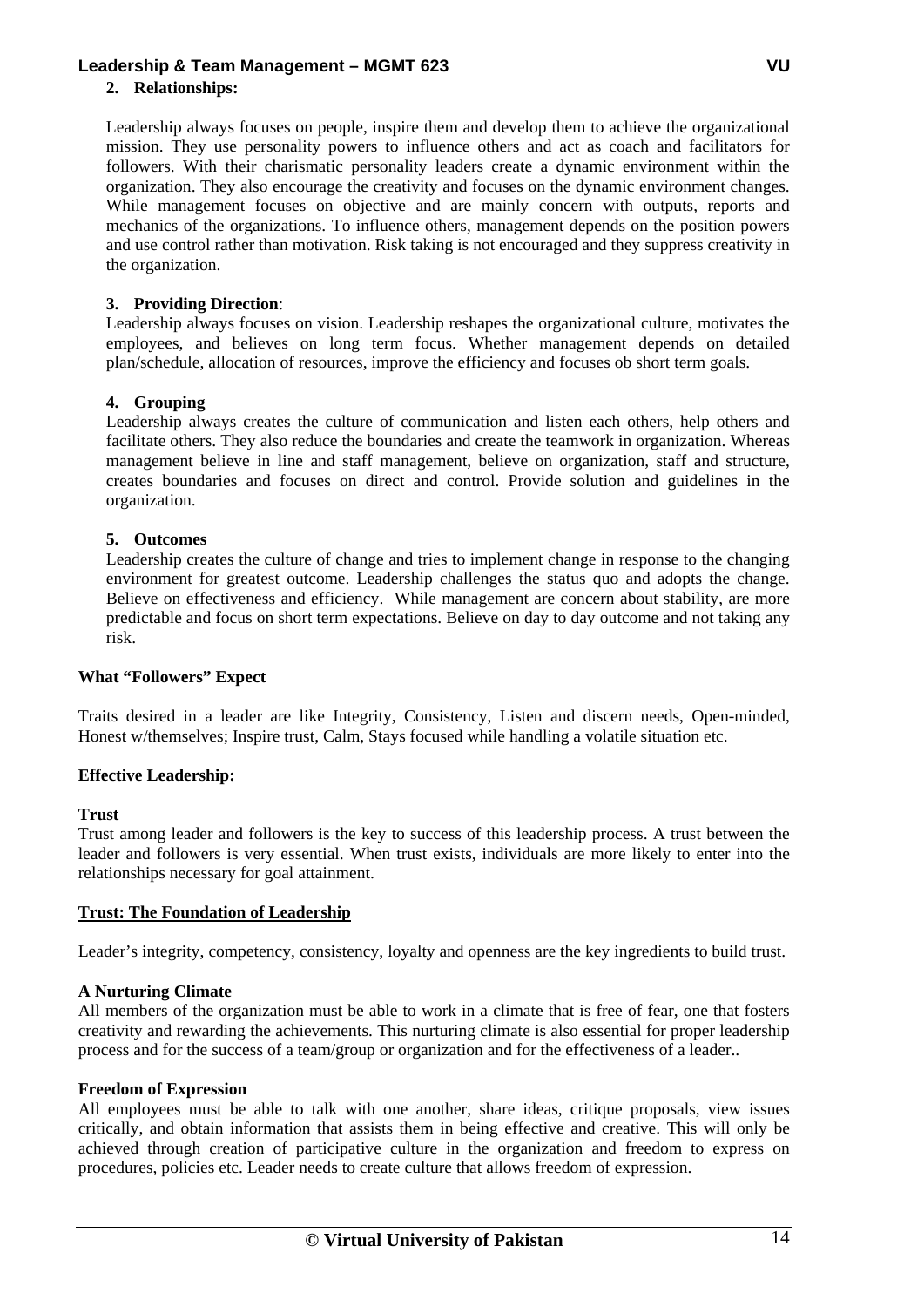# **Respect for Diversity**

In this competitive environment of business, organization are dealing with diversify culture. Organizations are trying to capitalize this diversity in the organization. Diversity of workforce has huge benefit and yes some cost too. In order to make a commitment to the attainment of a particular goal by capitalizing diversity in the organization/team, they need to respect the diversity and let all people coming from different background to feel valued, respected, and appreciated.

# **Free and Open for Creativity**

A leader must create an environment where every one can share his/her ideas and create the awareness that individuals must feel free to seek new approaches, take independent decision and take risks. This will be only done through a congenial environment in the organization, where every one feels free to share his/her idea and are open for creativity.

# **Change Agent**

The leader may act as a change agent, which is an individual who acts as a catalyst and leads the change process. Change is the true reality of the organization. In this competitive business environment, without responding the change no one can survive. "Change as the environment change".

# **What Followers Want from leader and from their colleagues?**

| <b>Leaders to be</b> | <b>Colleagues to be</b> |
|----------------------|-------------------------|
| Honest               | Honest                  |
| Forward-Thinking     | Cooperative             |
| Inspiring            | Dependable              |
| Competent            | Dependable              |

For proper leadership process, all three components of this process, the leader, followers and the situation are very important.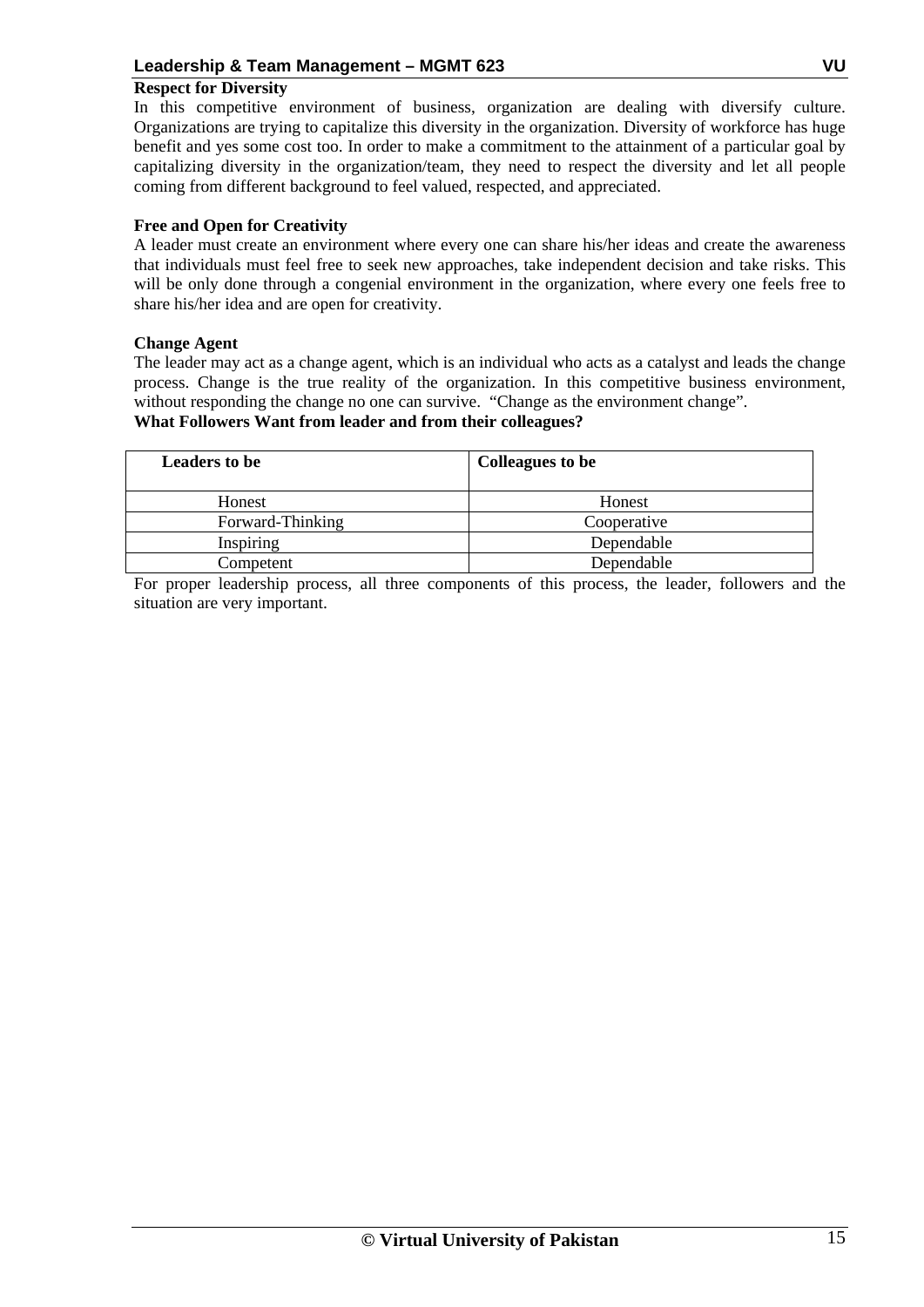#### **FOLLOWER-SHIP**

We will still discuss the topic of leader vs. mangers in the start of this lecture and than shift to next topic the followers.

Leadership is important in organizations because leaders are the ones who make things happen. Organizations are shifting from conventional management to leadership. In this competitive environment now with simple routine management and simple manager, survival of organization is becoming difficult. Unless you have a vision, know the people and human behavior aspects, understand team dynamics and motivation, understand the trust and responding change, challenging the status quo and believe on sharing the power and participative management, survival of a manger or leader will be difficult. All these characteristics are mostly present in leaders but not in mangers. So today's organization needs more leaders rather than managers. But both are important. We need leaders who are good mangers too.

Without leaders, an organization would find it difficult to get things done. Bottom line is organization needs to focus on people and try to identify and separate leaders from followers and accordingly train and develop both important resources an organization can have i.e. "the People". A very famous Chinese saying is;

"If you want one year of prosperity, grow grain.

If you want 10 years of prosperity, grow trees.

If you want 100 years of prosperity, grow people.

#### *— Chinese proverb*

**MANAGERS VERSUS LEADERS:** We are still in the same discussion of manager vs leader to give more emphasizes on leaders and explain why this is becoming more and more important. Let me put these distinctions between managers and leaders in a different way.

Mangers use authority to get things from his people and drive them while leader prepare them and act as a coach for the job done. Manger influence other though the legitimate authority vested on him/her due to position and other obeys him/her due to that position. While leaders influence through their goodwill and personality. It doesn't mean they have no legitimate power. They do have that power but they believe on the power of team, synergy and participative management.

Mangers inspire fear and use coercive power while leaders inspire enthusiasm and create excitement among team members.

- The Manager knows how it is done and they get others to fallow the set procedures for the accomplishment of any job.
- The Leader shows how it is done. They always try to create a different. They will challenge the process for business process re-engineering to improve the system and for efficiency.
- The Manager says "Go". The give orders and sit back to see others deliver.
- The Leader says "Let's Go". They take other along and set example. This approach increases the moral of all team members and together they achieve more and deliver more.
- The Manager says "I". Managers are mostly self centred and mainly concern about themselves.
- The Leader says "We". Leaders believe on team work and mainly concerned about others and always take team as a whole.
- The Manager fixes the blame for the breakdown. If some thing went wrong, managers try to find out the culprit and fix the responsibility.
- The Leader fixes the breakdown. In case of leadership, if this situation arrives, leaders will try to figure out the causes of any breakdown and also try to fix this breakdown rather than just fixing responsibility.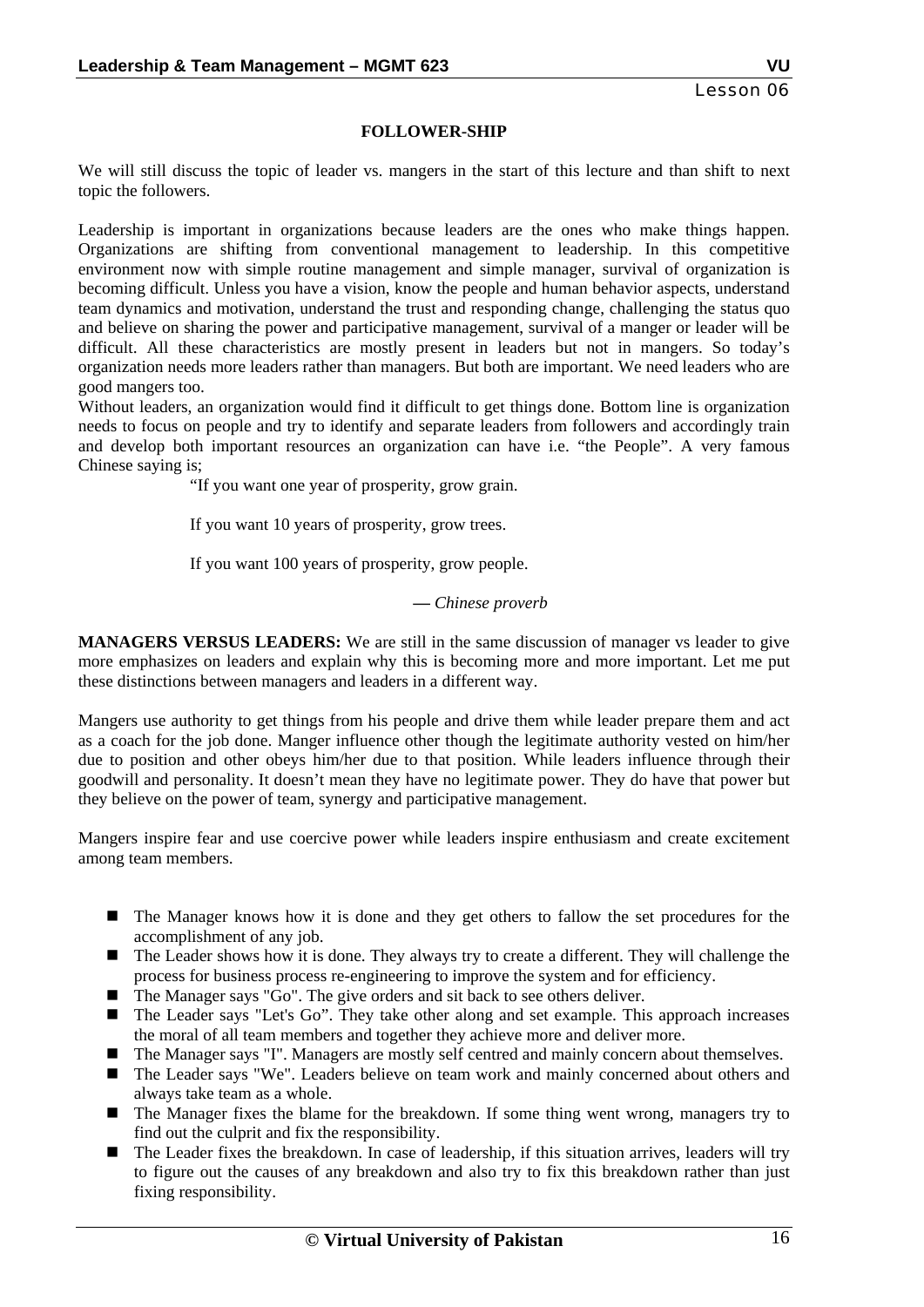Similarly we can also discuss other distinctions between leaders and managers. But important thing is we need good leaders with proper management capabilities. As said earlier" all leaders are managers but not all managers are leaders"

So, we need both Leader and Manager and in a way for the success of any organization leading and managing both required. In the given figure, it is clearly shown that both leader and manger are needed Leading & Managing processes results satisfied stakeholders.

# **Follower-ship**

Let's shift to second important component of leadership process, the Followers. We know that leadership is a function of three elements.

**Importance of Followers:** Leaders always depend on their followers. Followers' actions/attitudes influence their leader and the process of leadership also. Performance of leaders & followers are depended upon one another.

**Follower Traits That Influence the Leadership Process:** As leaders and followers are depending each others for performance and out come, it is very important to understand followers and their traits that influence this leadership process.

- Values
- Norms
- Cohesiveness,
- Expectations
- **Personality**
- Maturity
- Competency levels
- Motivation
- Number of followers
- Trust and confidence

Qualities of effective followers are same ones we want in leaders because both are important for the output/performance of teams/organizations.

**Follower-ship Style:** There are four follower-ship styles;

- 1. **Pragmatic follower:** Positive role of these types of followers are realistic and play their role according to rules and regulation or as per legitimate powers. In negative side, they also play political games in the organization and carries out assignments with middling enthusiasm. They believe that staying in the rules is important also avoid the uncertainties and instability.
- 2. **Alienated follower:** These types of followers always think about themselves, but some time play a very important role as critics within the team. Because this will help to improve the decisions. We can say that these types of people are the whistle blowers. They can also create problem for team. They do not work as team member and believes that their leader does not fully recognize or utilize their talents
- **3. Conventional follower:** These types of followers easily accept the assignment and play as a team member and try to minimize conflict. They have lack of creativity; they don't take bold decisions and not taking risk. They also avoid the conflict and believe that the established system of the organization is better than outcomes.
- **4. Passive follower:** These types of followers always rely on the leader and seldom challenge the process and avoid any resistance. They are just spending/passing time and also require an excessive amount of supervision. They believe that the organization doesn't want their ideas so the leader is going to do what he/she wants anyway.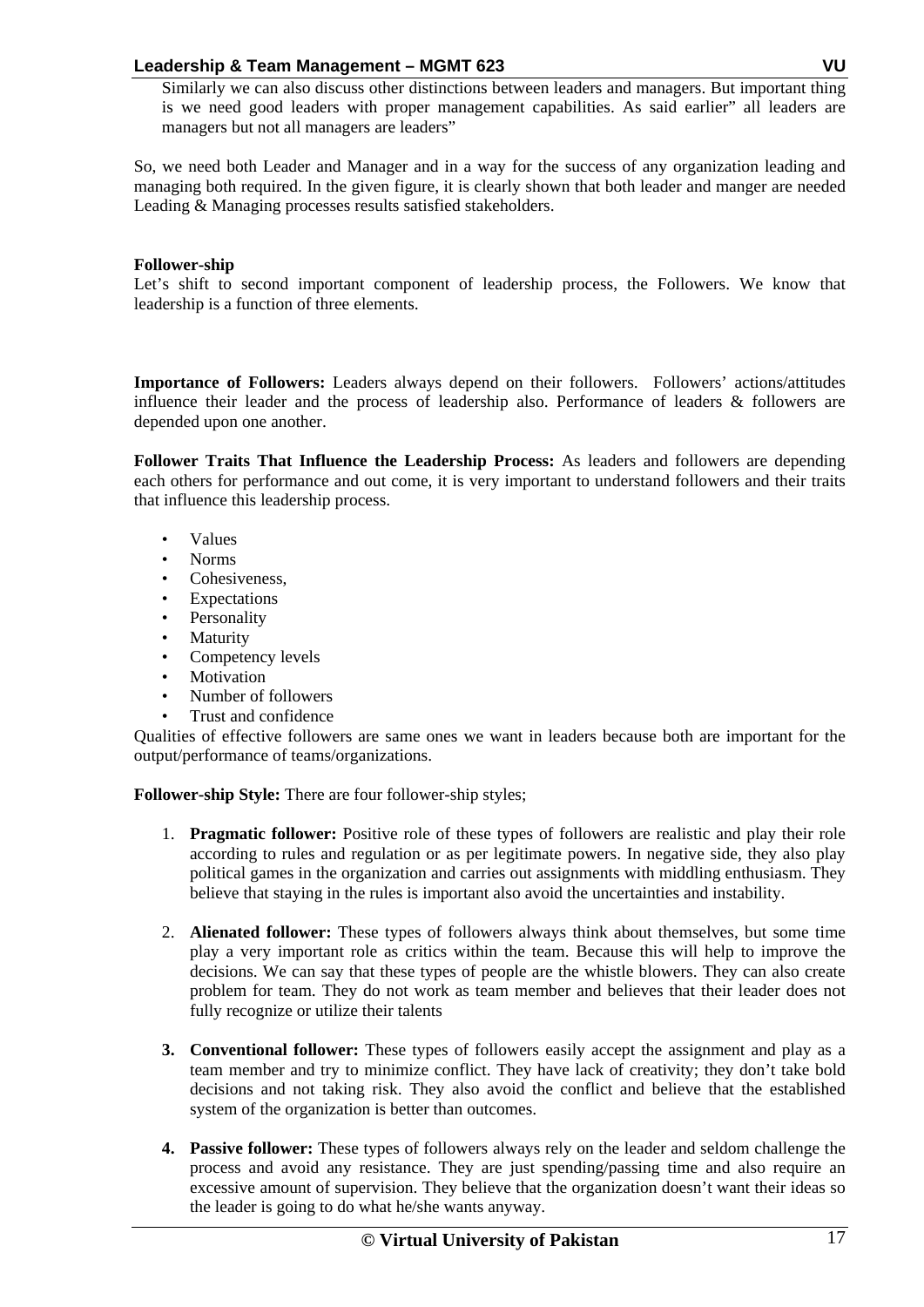5. **Exemplary follower:** These types of followers contribute above and beyond the expectation. They always try to add value in organization in any form. They are creative and risk takers. They are highly idealistic and can suffer disappointed and even go in stress and ultimately reach to burnout if not given importance and challenging environment. They believe that their contribution for the organization is always essential. So they always work for organization with commitments and devotion.

**How Exemplary Followers Add Value:** the exemplary followers are always focus on the goal, contribute to the growth of other team members, always help to keep the team on track and always take the initiative to increase their value to the organization.

> - **Think of someone you know in your life who is a good leader and write down why you think they are a good leader…**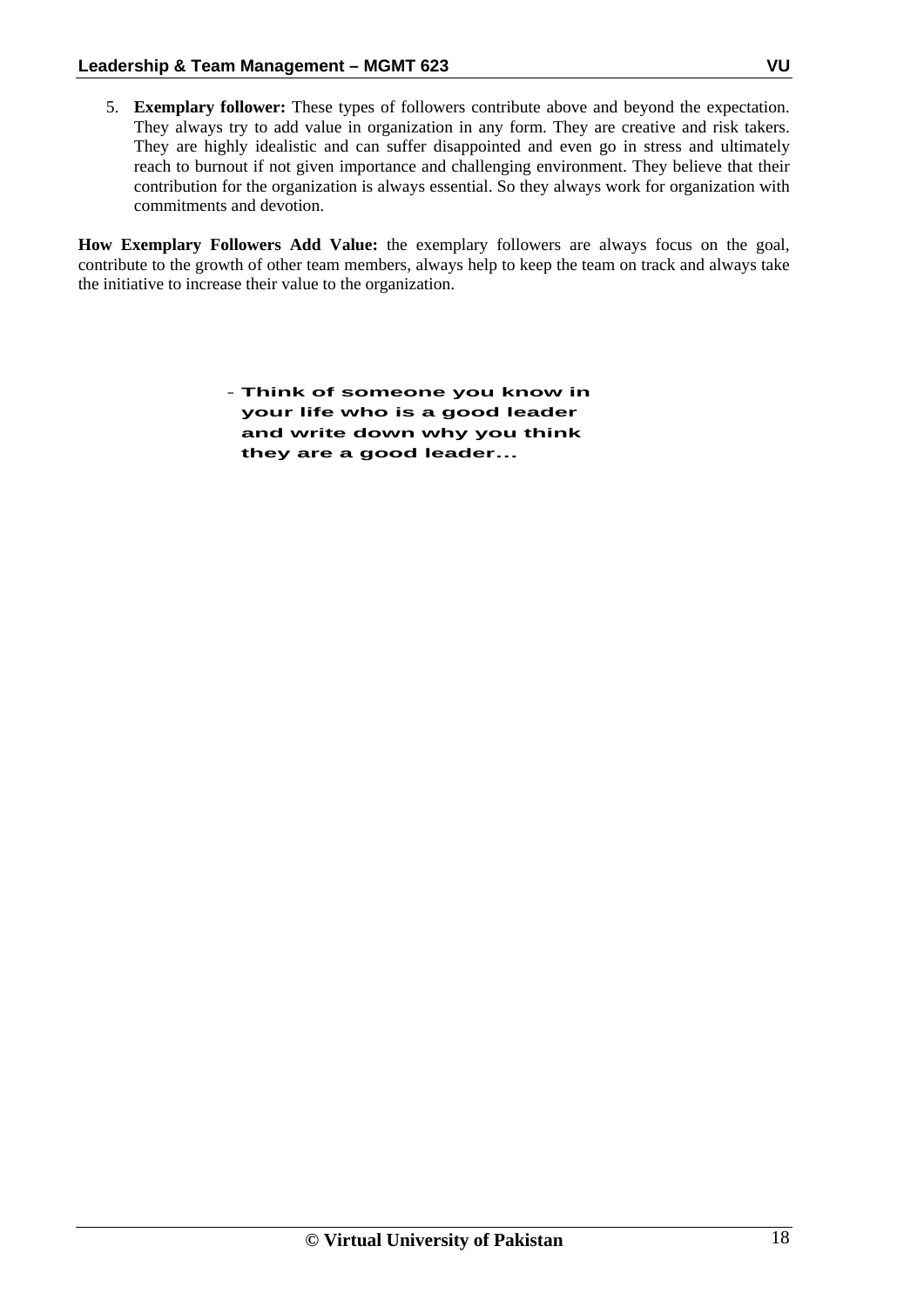#### **LEADERSHIP PROCESS**

As you are aware, leadership is a process and not a position. Basic components of leadership include leader, followers and situation. A leader is different from other leaders due to his/her personality, skill set, exposures, characteristics, expertise, etc. Followers also vary on similar personal trait basis, while situation compromise of particular environment, kind of task, pressure and other situational factors. These all components play very important role in leadership process. Same leader with different followers and situation can have different effect.

**Responsibilities of Exemplary Followers:** When all components of this leadership process are in line with each others and working in collaboration, the results are effectiveness of outcome. Especially the leader and followers are dynamic inputs and play very important role is the outcome. There are some basic responsibilities from exemplary followers.

- **Support the leader's decisions**: Followers need to support leader's decisions. This is true when leader and followers work like a team and decisions are taken by participative process. Need for dialogue before important decisions are very important. Once a decision is taken by leader than it becomes every body's decision. Every body needs to own and support these decisions.
- **Challenge the leader:** For a group to be effective and dynamic, team member also challenge the process, procedures and decisions. They do differ on policies, procedures etc but not on personalities. This is good sign for dynamic groups/teams. The follower's also challenge the leader on different issues with in the group/team. They challenge the leader on decisions and make sure that all the work is going in the right direction and towards achievement of goals. This challenging is for the improvement of decision making and avoiding the group think.
- **Encourage the leader:** The followers always encourage the leaders. Provide full support for his/her creative ideas. They also support him/her when he/she is under some pressure/stress. Also support the leader in bad times and encourage him/her to make better decisions.
- **Defend the leader:** The followers also defend their leader in any situation or at the time of needs. They also defend his/her action, decisions and policies for the achievements of organizational goals.

**Exemplary Followers Expect from Leaders:** Followers also have certain expectations from leaders. To be followers, people expect certain characteristics in their leaders. They must be;

- **Honest:** Followers expect leader's to be an honest person so that he or she can build trusts. Honesty provide basis for trust building.
- **Forward-looking:** Leader must be a visionary so that he/she can predict the future of the organization. Anticipate changes and be proactive rather than reactive. Vision then is based on two components that leaders also need: creativity and intellectual drive.
- **Inspiring:** A leader should have an inspiring personality. Inspiring for development, inspiring for better and better.
- **Competent:** A leader should be a competent enough to perform his/her duties and provide the directions to the team members. They need to be their when others are stuck and need answers.
- **Fair-minded:** A leader with fair mind and unbiased personality is always known as a better leader. For good leader, every member of the team is equal for him/her. The difference, if any, is due to performance and commitment with team mission.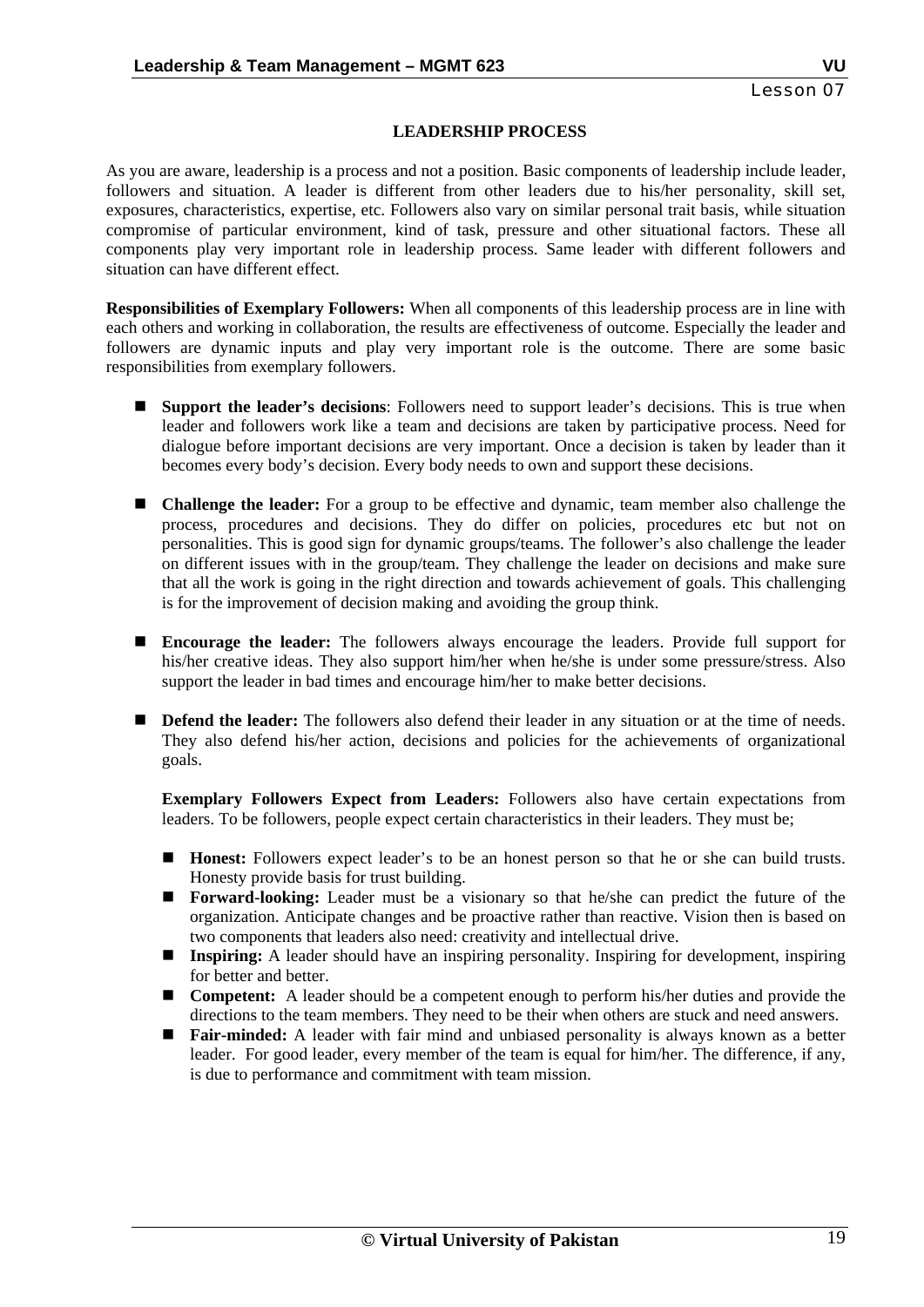# **Strategies for Cultivating Exemplary Followers**

- Work to increase the variety and complexity of assignments they receive
- Seek to enhance their skill sets
- Share the credit
- Never undermine their authority
- Mentor followers who hope to assume larger leadership roles
- Encourage and enhance dialogue
- Keep their confidences
- Empower them
- Acknowledge their value, both publicly and privately
- Reward them in ways they find meaningful
- Trust your followers

Let us discuss these strategies one by one;

- **Work to increase the variety and complexity of assignments they receive:** As leader you have to assign the some critical task so that he or she will be able to generate some creative or productive output. Diverse work experience is always good and more expose leader is with different and complex environments/assignment the more mature will merge in personality. Same is true for followers. Followers can be given chances through job rotation and giving them complex and challenging tasks.
- **Seek to enhance their skill sets:** Leader provides the chance to enhance their skills through training. Training and development is a continue process and leaders always try to enhance skill sets of their employees.
- **Share the credit:** Good leaders always share the credit of achievement. They share with the followers and give credit to their team members. This approach not only creates trust but also boosts moral of team members and also act as motivational factor.
- **Never undermine their authority:** As leader you should not demoralize them or challenge their authority. Followers are also very important as leaders themselves.
- **Mentor followers who hope to assume larger leadership roles:** The followers are always looking for the role model within the group and try to copy him in different manner. Leader's need to act as mentor for followers and build them as leaders for the future.
- **Encourage and enhance dialogue:** A leader should encourage the followers to keep the communication channels open and enhance the dialogue for batter group decision and better working environment.
- **Keep their confidences:** Leader should take the followers in confidence for taking any decision so that they feel themselves more confident. They should be encouraged to take risks.
- **Empower them:** a leader should empower his/her followers so that they will feel more open and do not hesitate to take any decision. By taking risk, they will learn and bring creativity. Empowerment is required for quick decisions by those people who are most knowledgeable about the issues. The reality that organizational downsizing has left managers with larger spans of control and in order to cope, managers are turning to employee empowerment.
- **Acknowledge their value, both publicly and privately:** A leader should always recognize the work done by the follower's part openly. This will create a motivational culture for other and ultimately a long run benefit for the organization.
- **Reward them in ways they find meaningful:** there should be a reward system within the group after achieving the goals. It will also create the motivation in the employees. Nothing is free in the world and we need to understand this while deciding rewards. These rewards should be meaningful and must be linked with performance.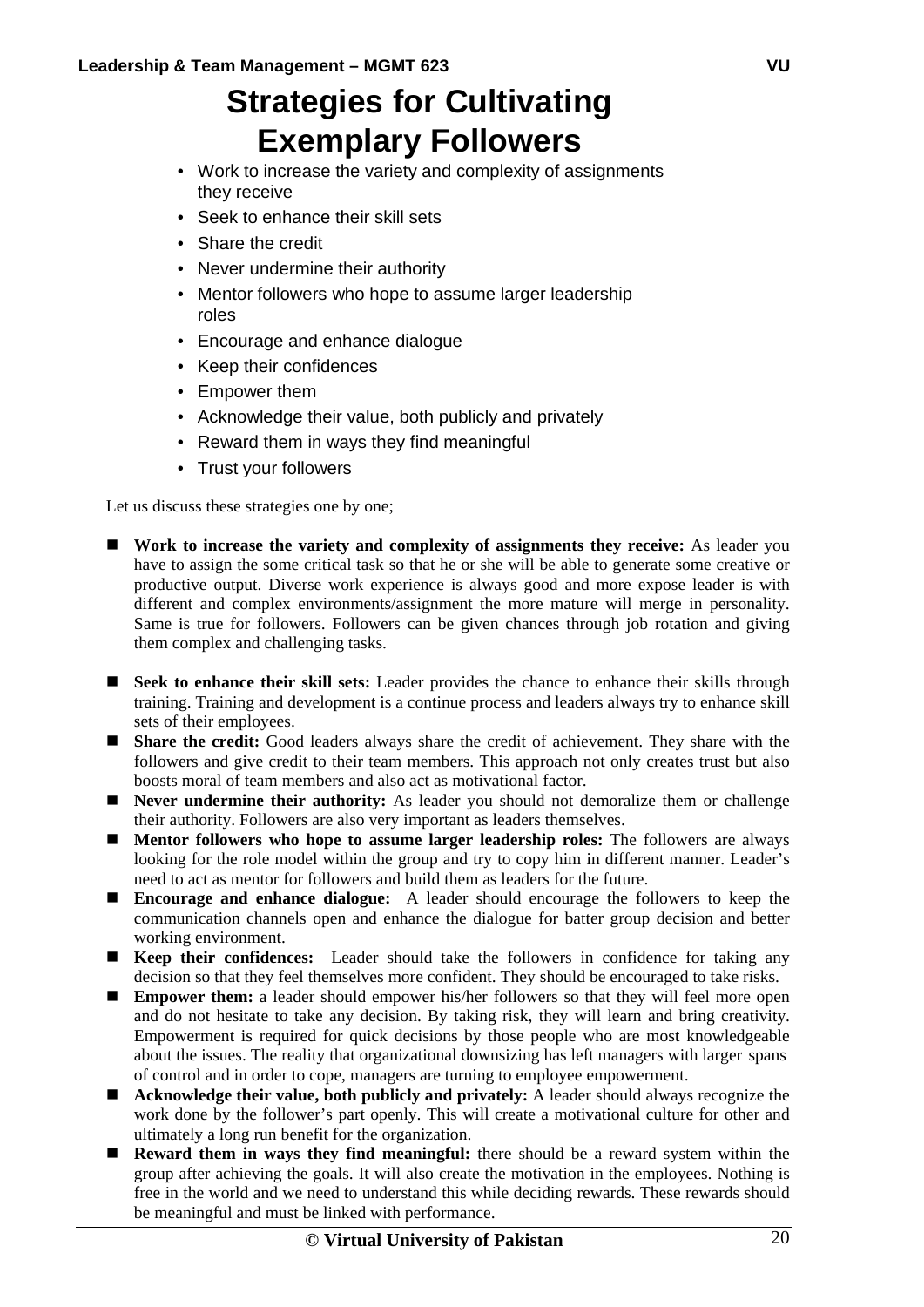**Trust your followers:** Trust is the belief in the integrity, character, and ability of a leader. We have already explained concept of trust. Without trust of followers, leaders can not perform well in the organization. Leader must have trust on his/her followers.

### **Empowering Followers:**

 In today's dynamic environment, empowering followers/team member is important to boost their moral and for better decisions. This is also very important for creativity.

A leader must give people (followers/team members) discretion and autonomy and important. Give people visibility and provide recognition for their efforts. It is the responsibility of leader to build relationships with team members, connecting them with powerful people for learning and their professional development.

### **What Followers Want:**

| <b>Leaders to be</b>    | <b>Colleagues to be</b> |
|-------------------------|-------------------------|
| <b>Honest</b>           | <b>Honest</b>           |
| <b>Forward-Thinking</b> | Cooperative             |
| <b>Inspiring</b>        | <b>Dependable</b>       |
| Competent               | <b>Competent</b>        |

### **Leader Traits That Influence the Leadership Process:**

- **Personality** is defined as a combination of psychological traits that describes a person. Personality of leader play important role.
- **Position** is defined that one can influence on the group member or in the organization
- **Experience** is defied as an exposure that he or she have in his field of expertise.

# **Important Traits of Leaders**

| <b>Physical or</b><br><b>Background</b><br>Traits | <b>Personality or</b><br><b>Ability Traits</b> | Task or<br><b>Social Traits</b>  |
|---------------------------------------------------|------------------------------------------------|----------------------------------|
| <b>Activity or</b><br>energy                      | <b>Assertiveness</b>                           | <b>Motivation to</b>             |
| <b>Education</b>                                  | <b>Dominance</b><br>Self-confidence            | achieve<br><b>Responsibility</b> |
| Social status                                     | <b>Administrative ability</b>                  | <b>Initiative</b>                |
|                                                   | <b>Communication abilities</b>                 | <b>Persistence</b>               |
|                                                   | <b>Social perceptiveness</b>                   | <b>Task orientation</b>          |
|                                                   | <b>Adaptability</b>                            | <b>Cooperativeness</b>           |
|                                                   |                                                | <b>Sociability</b>               |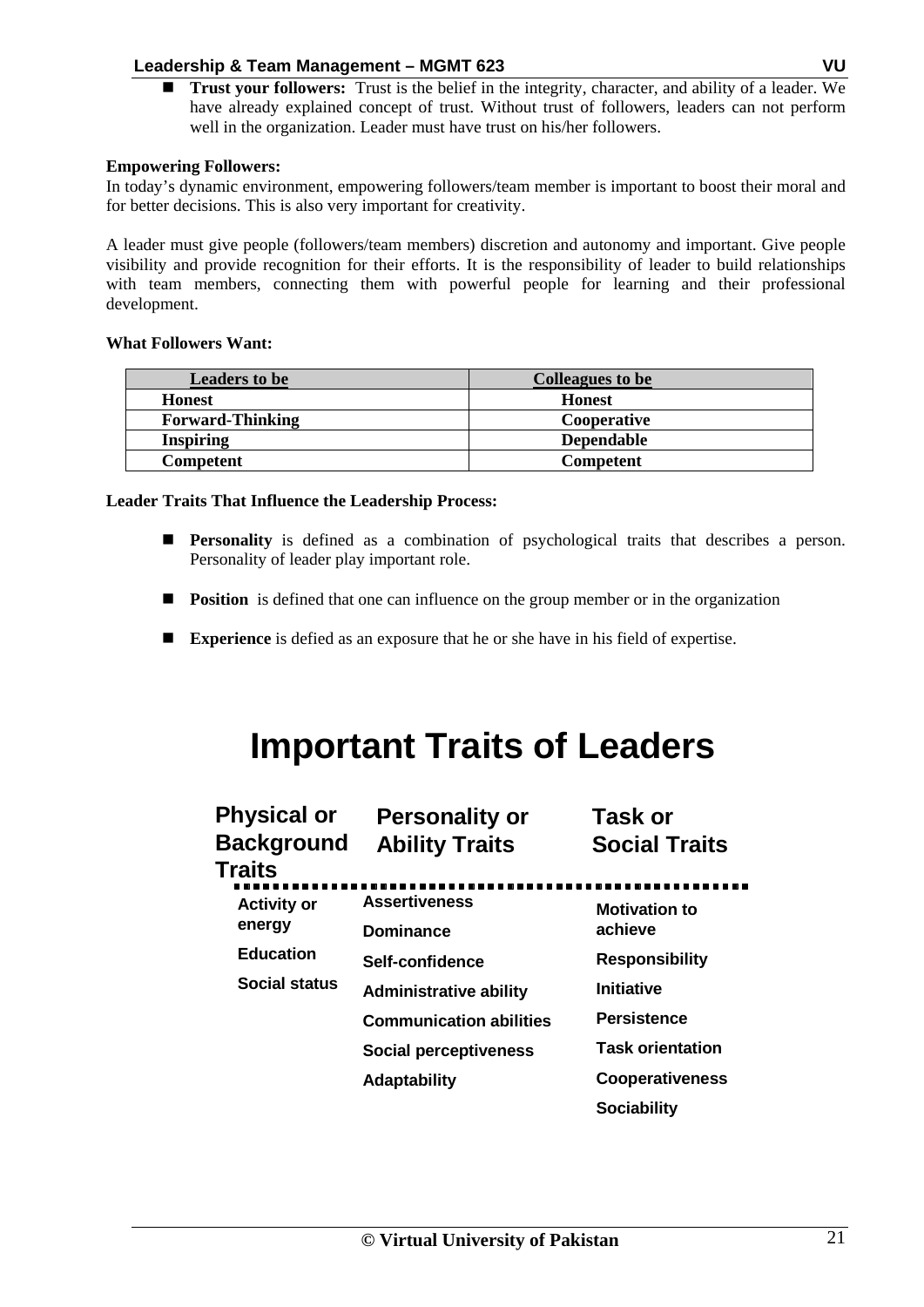# **LEADERSHIP PROCESS (CONTD.)**

Dear students in lecture number eight our focus is still on leadership process. Let's start with the qualities of Leaders.

#### **Qualities of Leaders:**

 Real leaders have certain qualities which make them different from rest of the team members/followers. Few of those qualities are given in the following slide.

# **Qualities of Leaders**

| - Vision                       | - Self-Confidence |
|--------------------------------|-------------------|
| – Ability                      | - Persistence     |
| - Enthusiasm                   | - Vitality        |
| - Stability                    | - Charisma        |
| - Concern for Others Integrity |                   |

I will try to explain all these qualities one by one.

**Vision:** A leader has to have some ideas about his/her organization, about how the future could be different. A leader requires strong sense of purpose and should be clear in concept of collective Vision (Organization) and recognizes what must be done and how to makes strategies for the accomplishment of their vision. Clear concepts about vision can make a leader more focused and effective. Vision about what is happening, what needs to be done and what is coming in future.

**Ability:** Leaders must know about his or her Job and keep knowledge updated and have ability to understand information, formulate strategies, and make the decisions. If leader fails to do all these, employees do not respect him/her, and ultimately leader loses faith and trust. That will be failure of a leader. Followers always look toward leaders when making decision, when they are in problem, or stuck or when things are not working. They will look toward leaders. Even for technical issues, they will look toward leaders for solution. So a leader must have the ability to handle all such issues.

**Enthusiasm:** This is also an important trait of leaders. Leaders always create excitements, which causes others to become interested and willing to accept the challenges. Leaders always generate enthusiasm in followers so that this excitement can trigger the goal oriented actions and ultimately followers get motivated and involved in the achievement of the organizational goals.

**Stability:** Stability is another important quality of leaders. Leaders need to be emotionally stable in handling challenges, in decision making and during the time of pressures. During the process of leadership plus and minuses do come and leaders need to face them with courage and unless they have stability in their personality, this will become very difficult. Leaders should possess objectivity, should not bring personal problems to work and be emotionally stable.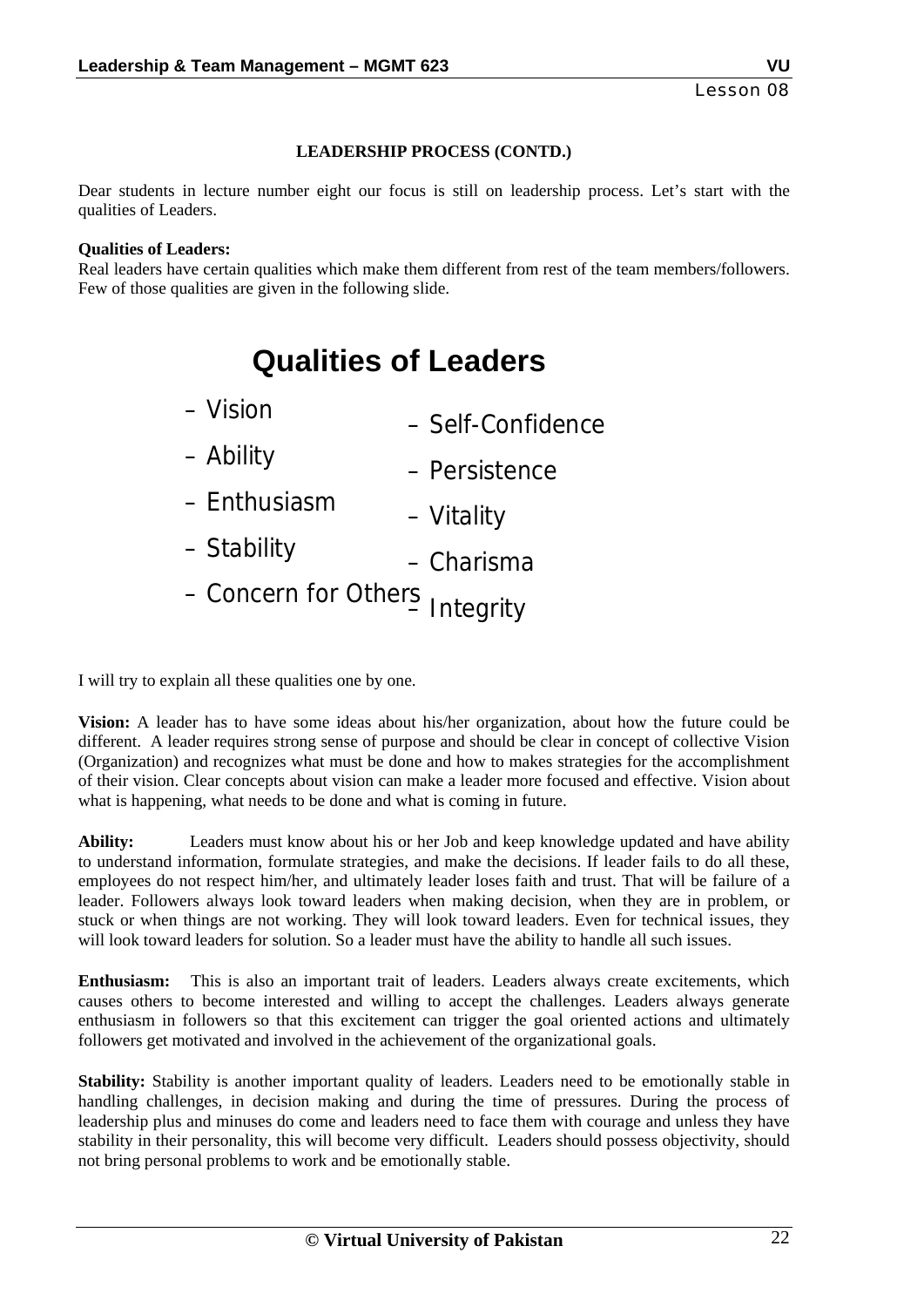**Concern for Others:** Leaders must be concerned always for their followers, with their welfares and don't treat them as machines. It is always the responsibility of the leaders to think about the welfare of the employees. A leader must have a humble and caring attitude towards employee/followers. So that if he/she always puts the interest of others first, the loyalty will be built, and ultimately the employees will work with more devotion and commitment.

**Self-Confidence:** Self confidence is very important quality one should have. For leaders this will become even more important. All we discussed different leaders qualities above, these are all linked with the self concept. With self confidence, leaders can mange and handle even difficult situations. That is the trait/quality which is appreciated by all concerns. Successful leaders stay calm and confident and show confidence in their actions.

Persistence: Determination of a leader is also very important for business success. So, a leader should have the devotion and commitment for business and continuously motivate the employees for achieving the organizational goals. The outgoing approach and persistence approach is always paying and pushing the followers for the accomplishment of goals.

**Vitality:** Leaders need strength/energy and stamina. Effective leaders are electric, vigorous, active, and full of life, regardless of age or disability. These qualities energize followers too. To achieve goals, leaders need stamina, energy, health, and vigor. Same is true for followers.

**Charisma:** A Personality Trait. A quality that generates others' interest and creates followers. To influence others, charisma plays very important role.

**Integrity:** The most important quality of leader is honesty, strength of character, and courage. Leaders need to have strong integrity. So leader must have loyal, honest with his/her work and also with his/her team too. It will also lead to trust and respect. Honesty, strength of character, and courage will always lead to trust building, creating loyalty.

# **What Leaders Can Influence?**

 Leaders influence others' behavior, attitude and actions. They influence mostly the work related attitudes and behaviors of followers. The Importance of a great leader is the development and growth of followers. Same way Importance of a great follower is the growth of leaders.

# **The Situation**

 The element of "the situation " may be the most ambiguous aspect of the leadership framework because it can refer to anything form the specific task a group is engaged in all the way to broad situation contexts.

- **Task**
- **Environment**
- **Stress**

# **A Brief History of Leadership**

 Before the 20th century leadership was the exclusive domain of royals or military people. Following were the focus of leadership during different time frames.

# **1901-1914:**

- **Prosperity**
- Key role of government
- **Leadership emphasis on public officials**

# **1914-1945:**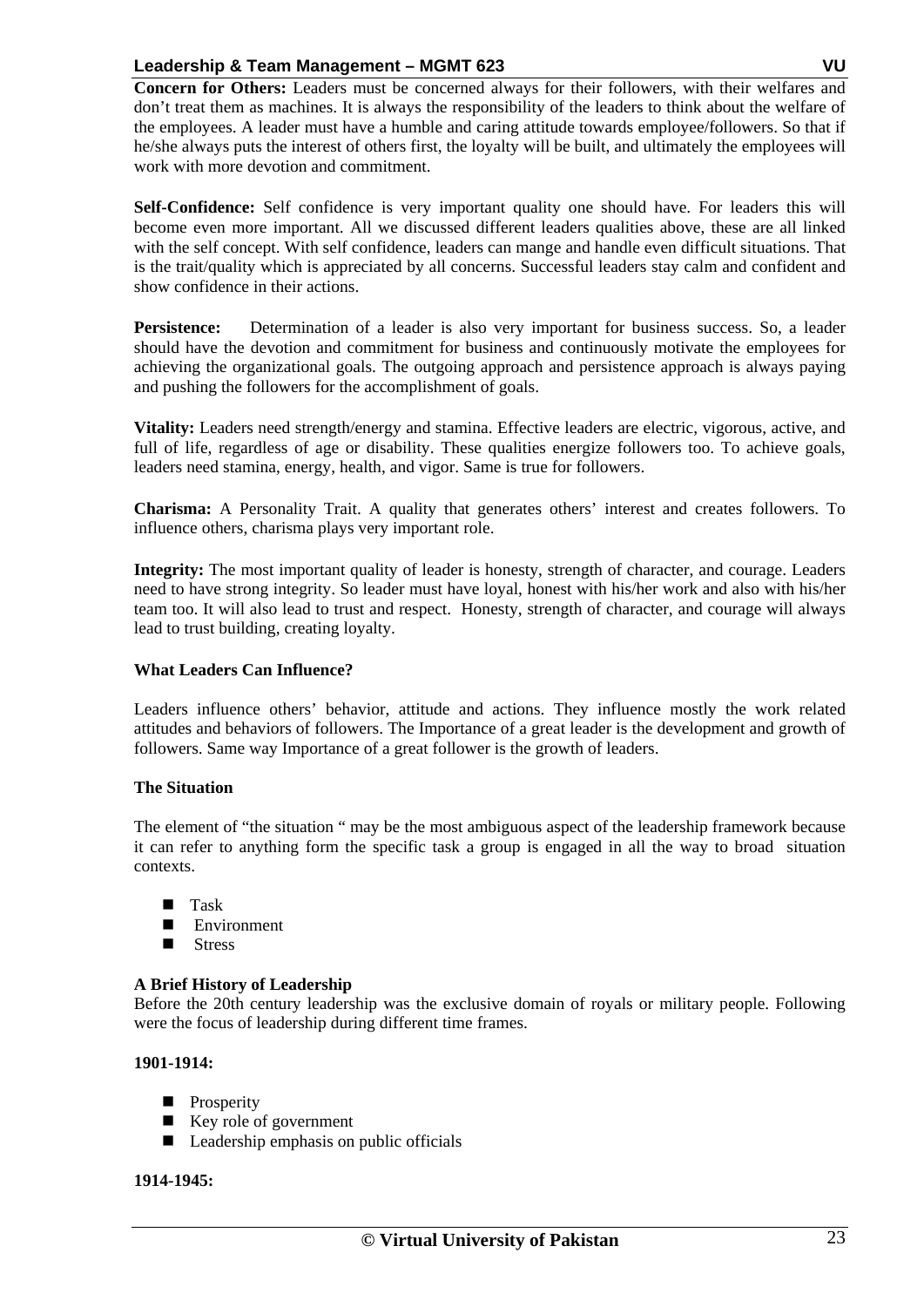- Two world wars and great depression
- Greater emphasis on coordination, consistency, strength and stability
- Use of statutory authorities
- New talent
- $\blacksquare$  Promotion by efficiency
- Relationship with politicians is servant-oriented
- **Organizational context dominates follower relationships**

#### **1945-1970s:**

- **More statutory authorities and greater international focus and role**
- Indigenous and environment policy
- Equal opportunity
- Concerted emphasis on training
- Educated work force
- Rotation and exchange began
- Shift in gender in the Service

#### **1975-2000:**

- $\blacksquare$  Economic transition to cope with economic globalization
- **Privatization, efficiency and microeconomic reform**
- Multiculturalism/Globalization

The Purpose of Leadership in the 21st Century is more economic empowerment and empowerments of followers. More freedoms to make decision and focus on creativity. Globalization, merging of businesses for sharing of resources, responsive to change and stake holders etc are the purposes of today's leadership.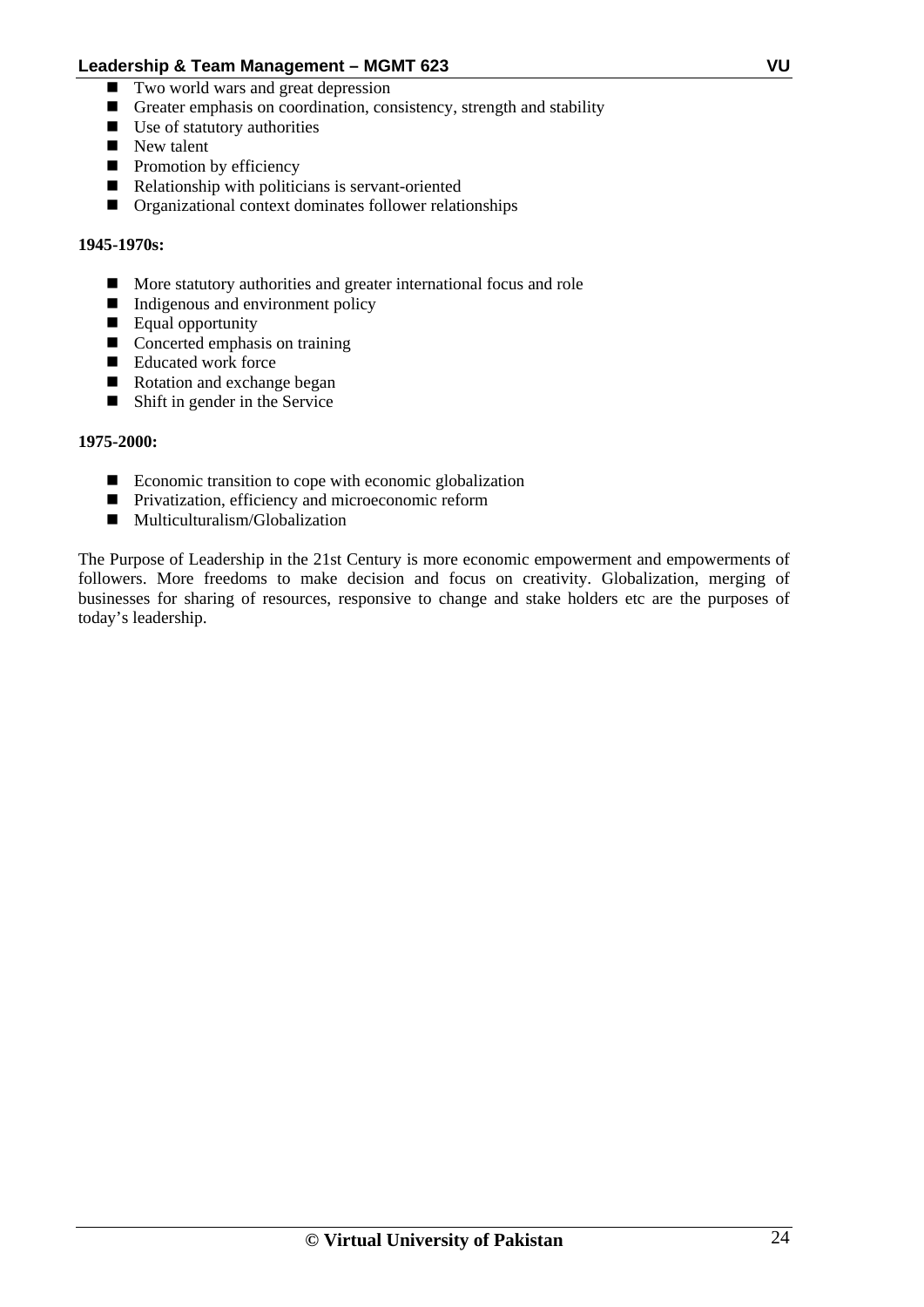Lesson 09

### **LEADERSHIP THEORIES/ APPROACHES**

 **Theoretical based:** Theories always provided basis for the understanding of different concepts. In this lecture main focus ill be to understand theoretical concepts of Leadership. These theories will also help us to understand the behaviors and their relationship with the work environment.

 Let's discuss first the basic approaches/theories which will help us to understand the other approaches and theories directly related to leaderships.

#### **Theory X and Theory-Y:**

 1. **Theory X** According to this theory, employees dislike work, are lazy, seek to avoid responsibility, and must be coerced to perform.

 2. **Theory Y** the assumption is that employees are creative, seek responsibility, and can exercise self-direction.

 Theory X assumed that lower-order needs (Maslow's) dominated individuals, and Theory Y assumed that higher-order needs dominated the individual behaviors.

 **Hawthorne experiments:** The **Hawthorne Studies** were, without question, the most important contribution to the developing organizational behavior. These were series of experiments conducted from 1924 to the early 1930s at Western Electric Company's Hawthorne Works in Cicero, Illinois. The studies were initially devised as a scientific management experiment to assess the impact of changes in various physical environment variables on employee productivity. Other experiments looked at redesigning jobs, making changes in workday and workweek length, introducing rest periods, and introducing individual versus group wage plans.

The researchers concluded that social norms or group standards were the key determinants of individual work behavior. Although not without critics (of procedures, analyses of findings, and the conclusions), the Hawthorne studies did stimulate an interest in human behavior in organizations.

#### **Leadership Theories/ Approaches**

The above theoretical backgrounds and other similar studies provided basis to develop leadership approaches/theories.

**Early studies were based on two theories:** 

- 1. **Trait Theories** (focuses on leader qualities/traits)
- 2. **Behavior Theories** (focuses on leader actions/behavior)
- 1. **Trait Theory/Approach:** the basic focus was on the traits of leaders. Leaders are born with certain traits which make them leaders. Common believes were that "Leaders are born, not made." and Leaders possess certain traits that make them leaders

Theories that attempt to isolate characteristics that differentiate leaders from non-leaders. Attempts to identify traits consistently associated with leadership have been more successful. Might be used as a basis for selecting the "right" people to assume formal leadership positions

Some facts/basis about this trait theory is given bellow.

- 1. Qualities such as intelligence, charisma, decisiveness, enthusiasm, strength, bravery, integrity, and self-confidence.
- 2. These responses represent, in essence, trait theories of leadership.
- 3. If the concept of traits were to prove valid, all leaders would have to possess specific characteristics.
- 4. Research efforts at isolating these traits resulted in a number of dead ends.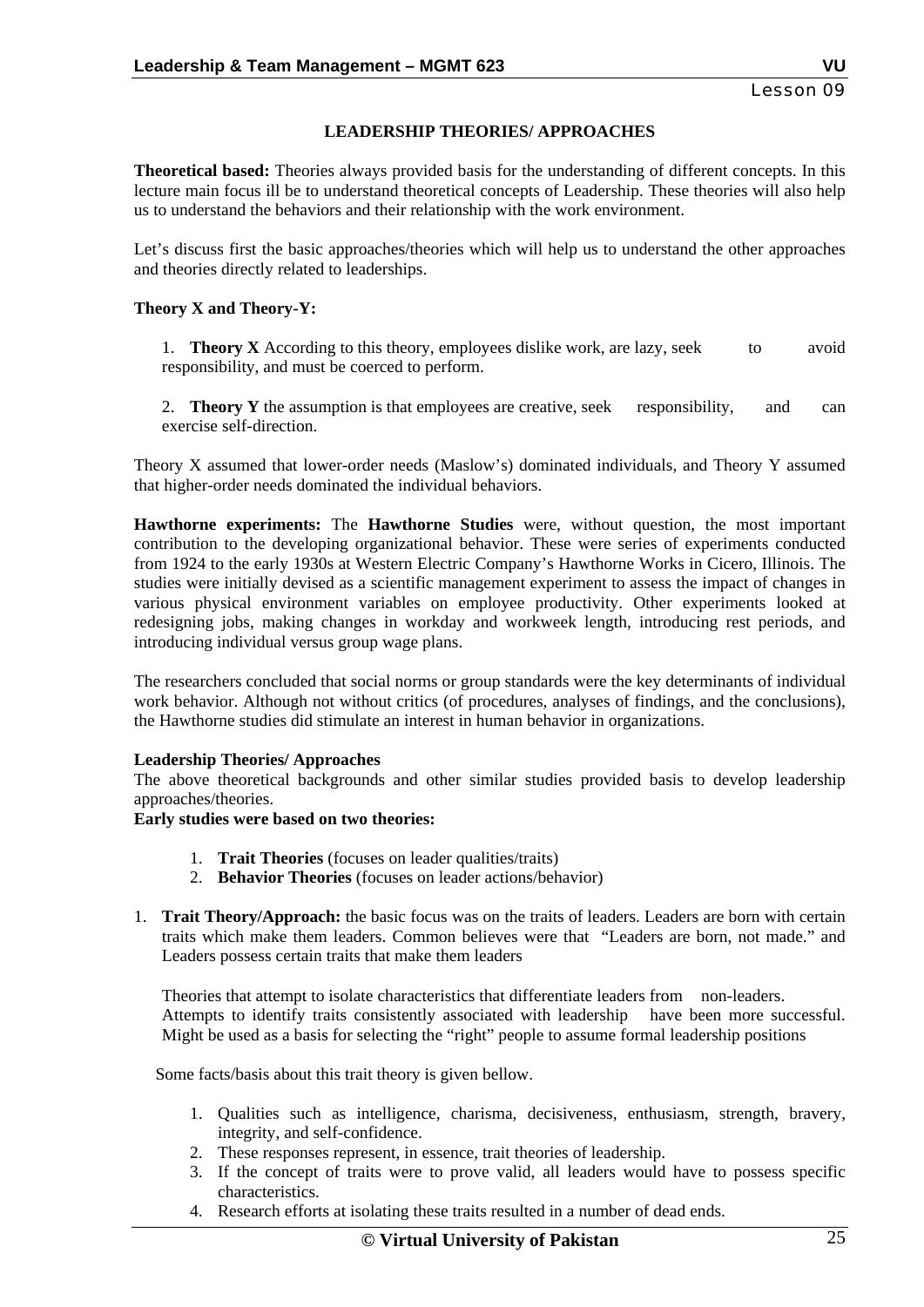- 5. Attempts failed to identify a set of traits that would always differentiate leaders.
- 6. However, attempts to identify traits consistently associated with leadership have been more successful.
- 7. Six traits on which leaders are seen to differ from non-leaders include drive, the desire to lead, honesty and integrity, self-confidence, intelligence, and job-relevant knowledge.
- 8. Explanations based solely on traits ignore situational factors.
- 9. Possessing the appropriate traits only makes it more likely that an individual will be an effective leader.
- 10. He or she still has to take the right actions.
- 11. A major movement away from trait theories began as early as the 1940s.

**Sir Francis Galton:** One of the earliest leadership theorists Wrote "Hereditary Genius" pub. 1869. He believes "leadership qualities were *genetic".* This theory assumes physical and psychological characteristics like basic intelligence, clear and strong values and high personal energy that matters for effective leadership.

### **Edwin identified six traits for effective leadership:**

- 1. Need for achievement
- 2. Intelligence
- 3. Decisiveness
- 4. Self-confidence
- 5. Initiative
- 6. Supervisory ability

**TRAIT APPROACH** - People have special qualities that cause them to assume leadership positions in any situation.

# **Personal Characteristics of Leaders**

#### **Personal Characteristics**

- Energy
- Physical stamina
- **Intelligence and Ability**
- Intelligence, cognitive ability
- Knowledge
- Judgment, decisiveness
- **Personality**
- Self-confidence
	- Honesty and integrity
	- Enthusiasm
	- Desire to lead
- Independence
- 

We can also **blee** also **blee** can also **b**  $\alpha$  also **b**  $\alpha$  observe following

common traits in the leaders which are very essential for the process of leadership.

- **Intelligence**
- Dominance
- Self-confidence
- High energy level
- Task relevant knowledge

#### **Behavioral Theories of Leadership:**

According to this theory, there are behavioral determinants of leadership which can be learned. People can be trained to be effective leaders.

Some facts/basis about this behavior theory is given bellow.

1. It was hoped that the behavioral theories would provide more definitive answers.

- **Social Characteristics**
- Sociability, interpersonal skills
- Cooperativeness
- Tact, diplomacy

# **Work-Related Characteristics**

- Drive, desire to excel
- Responsibility in pursuit of goals
- Persistence against obstacles,
- tenacity **Social background**

# • Education

• Mobility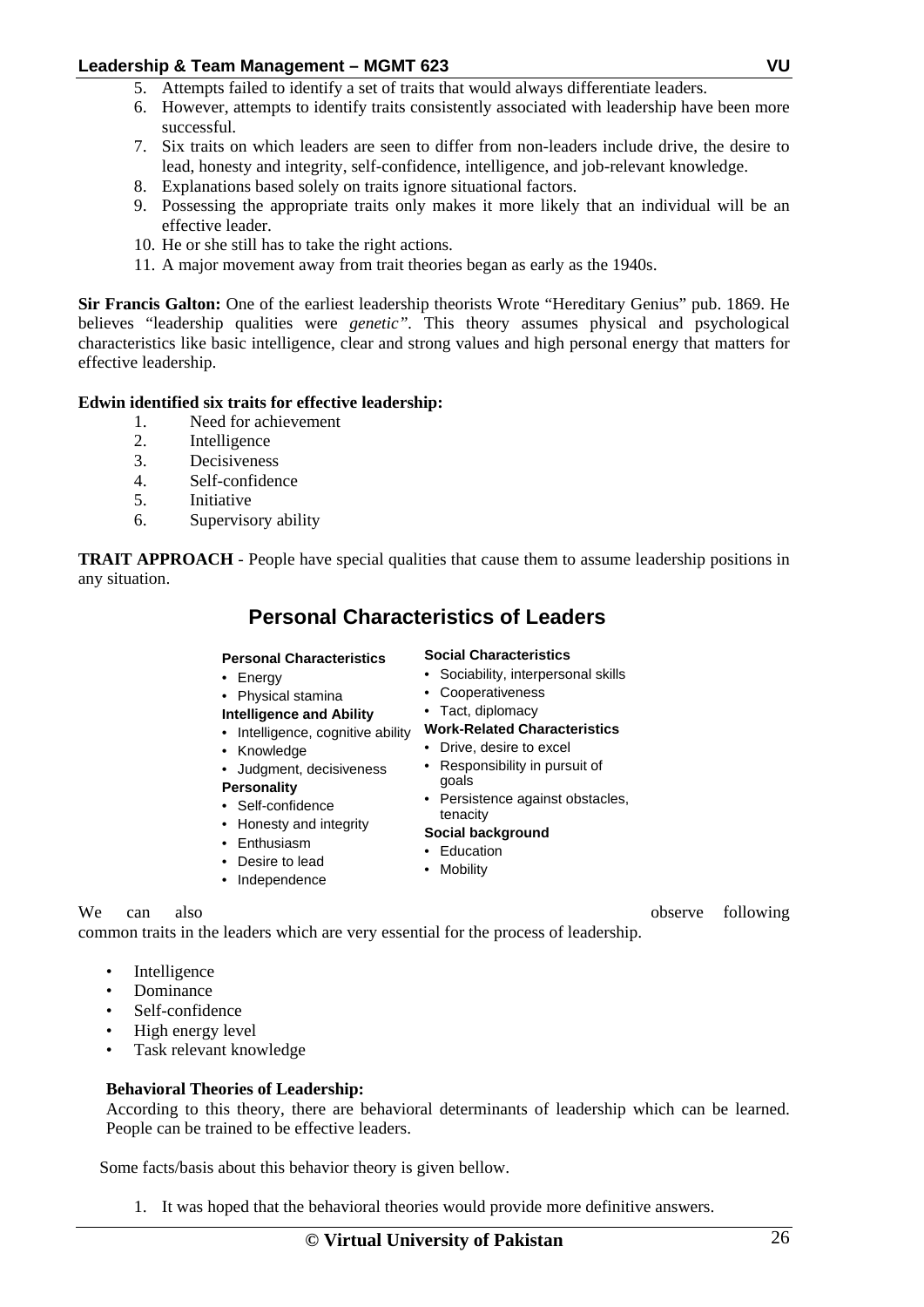- a) If behavioral studies were correct, we could train people to be leaders.
- 2. We shall briefly reviewed during our lecture three of the most popular studies:

## **a) Kurt Lewin's studies at the University of Iowa.**

Explored three leadership styles

- *autocratic* leader dictated work methods
- *democratic* involved employees in decision making – used feedback to coach employees
- *laissez-faire* gave the group complete freedom
- satisfaction higher with democratic leader

### **b) The Ohio State group.**

- identified two dimensions of leadership
	- *Initiating structure*
		- *Consideration*

### **c) The University of Michigan studies.**

- Studied leaders' behaviors related to worker motivation and group performance
- Identified two dimensions of behavior:
	- **Job centered** (Initiating Structure)
	- **Employee centered** (Showing Consideration)

### **Are There Identifiable Leadership Behaviors?**

1. One of the first studies; Kurt Lewin and his associates at the University of Iowa. Three leadership behaviors or styles: autocratic, democratic, and laissez-faire.

- 2. An autocratic style tends to centralize authority, dictate work methods, etc.
- 3. The democratic style tends to involve employees in decision making, delegates authority, encourages participation in deciding work methods, and uses feedback to coach employees. a) Further classified: consultative and participative.
	- b) A democratic-consultative leader seeks input but makes the final decision.
	- c) A democratic-participative leader often allows employees to have a "say."
- 4. The laissez-faire leader generally gives employees complete freedom.
- 5. Which one of the three leadership styles was most effective?
	- a) The laissez-faire style was ineffective on every performance criterion.
	- b) Democratic leadership style could contribute to both quantity and high quality of work.
	- c) Later studies of autocratic and democratic styles of leadership showed mixed results.
	- d) Group members' satisfaction levels were generally higher under a democratic leader.
- 6. Tannenbaum and Schmidt developed a continuum of leader behaviors.
- 7. Tannenbaum and Schmidt proposed that managers look at forces within themselves, forces within the employees, and forces within the situation when choosing their style.
- 8. Suggested that managers should move toward more employee-centered styles in the long run.
	- a) Such behaviors would increase employees' motivation, decision quality, teamwork, morale, and development.

#### **Why Were the Ohio State Studies Important?**

- 1. The most comprehensive and replicated of the behavioral theories.
- 2. These studies sought to identify independent dimensions of leader behavior.
- 3. Beginning with over 1,000 dimensions, they eventually narrowed the list down to two categories: initiating structure and consideration.
	- a) Initiating structure refers to the extent to which a leader is likely to define and structure his or her role and those of employees in the search for goal attainment.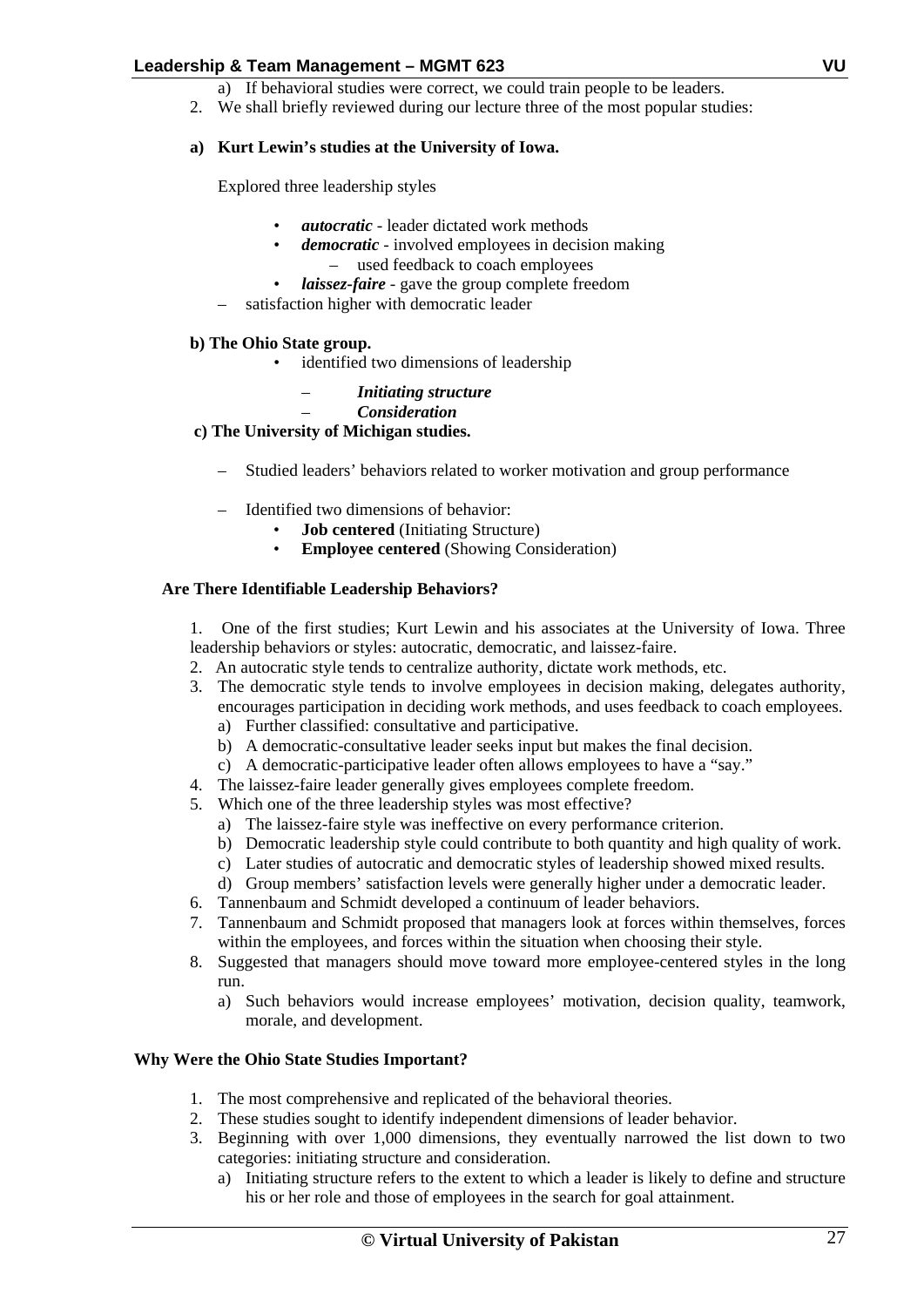b) Consideration is defined as the extent to which a leader has job relationships characterized by mutual trust and respect for employees' ideas and feelings.

4. Research found that a leader high in initiating structure and consideration achieved high employee performance and satisfaction more frequently than one who rated low on consideration, initiating structure, or both.

5. However, leader behavior characterized as high on initiating structure led to greater rates of grievances, absenteeism, and turnover etc., for workers performing routine tasks.

Other studies found that high consideration was negatively related to performance ratings of the leader by his or her manager.

# **Leadership Dimensions of the University of Michigan Studies:**

- 1. Two dimensions of leadership behavior, employee oriented and production oriented.
	- a) Employee-oriented leaders emphasized interpersonal relations, took a personal interest in employees' needs, and accepted individual differences among members.
	- b) The production-oriented leaders emphasized the technical aspects of the job, focused on accomplishing their group's tasks, and regarded group members as a means to that end.
- 2. The Michigan researchers strongly favored leaders who were employee oriented.

### **What Did the Behavioral Theories Teach Us about Leadership?**

- 1. Behavioral researchers have had very little success in identifying consistent relationships between patterns of leadership behavior and successful performance.
- 2. What was missing, consideration of the situational factors that influence success or failure?

### **Robert Blake and Jane Mouton**

- Developed a managerial grid reflecting Ohio and Michigan dimensions
- The ideal leader has high concern for both production and people

# **Managerial Grid:**

- 1. A two-dimensional view of leadership style developed by Robert Blake and Jane Mouton.
	- a) Based on the styles of "concern for people" and "concern for production."
	- b) Essentially represent the Ohio State dimensions of consideration and initiating structure and the Michigan dimensions of employee orientation and production orientation.
- 2. The grid depicted has nine possible positions along each axis, creating 81 different positions into which a leader's style may fall.
- 3. The grid shows the dominating factors in a leader's thinking in regard to getting results.
	- a) The five key positions are focused on the four corners of the grid and a middle-ground area.
- 4. Blake and Mouton concluded that managers perform best using a 9,9 style.
- 5. The grid offers only a framework for conceptualizing leadership style—it offers no answers to the question of what makes an effective leader.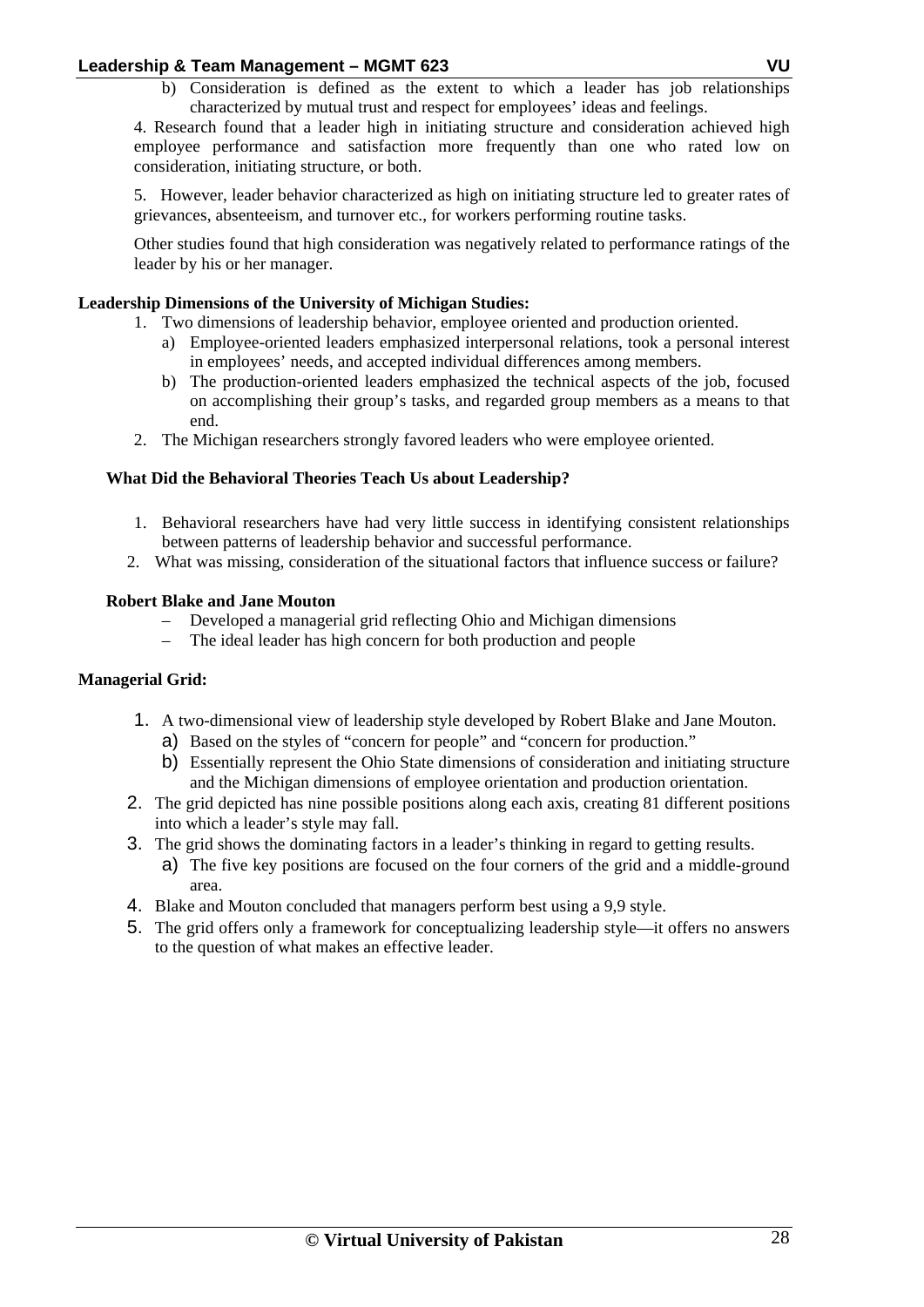### **CONTINGENCY THEORIES OF LEADERSHIP**

Both trait and behavioral theories tried to identify the one best leader or style for all situations. By the late 1960s, it became apparent that there is no such universal answer. Predicting leadership success involved something more complex than isolating a few traits or preferable behaviors. It was one thing to say that leadership effectiveness depended on the situation and another to be able to isolate situational conditions.

Leadership effectiveness depends on a *combination* of the:

- Leader
- **Followers**
- Situational factors

During Last 5-6 decades, more than 65 leadership classification systems have been developed. Most agree that leadership effectiveness depends on the leader, the followers, and situation variables. Leaders in different situations need different interests, values, and skills. A leader in a bank differs from one in a factory. Situational factors include the job performed, the workplace culture, and the overall environment

Leadership results when… the ideas and deeds of the leader match the needs and expectations of the follower in a particular situation e.g. Quaid-e-Azam, Nelson Mandela, Adolf Hitler, Sir Syed Ahmad Khan. For leadership to take place, the leader, followers, and situation must match.

The Contingency Approach is based on four assumptions:

- The appropriate leadership style depends on the requirements of the situation.
- Leadership can be learned.
- Successful leadership involves understanding situational contingencies.
- The match between the leader's style, personality or behavior, and the situation leads to effectiveness.

**Leadership approaches Leadership approaches**



# **The Fiedler Model**

- This is the first comprehensive contingency model for leadership.
- Effective group performance depends on the proper match between the leader's style of interaction and the degree to which the situation gives control and influence to the leader.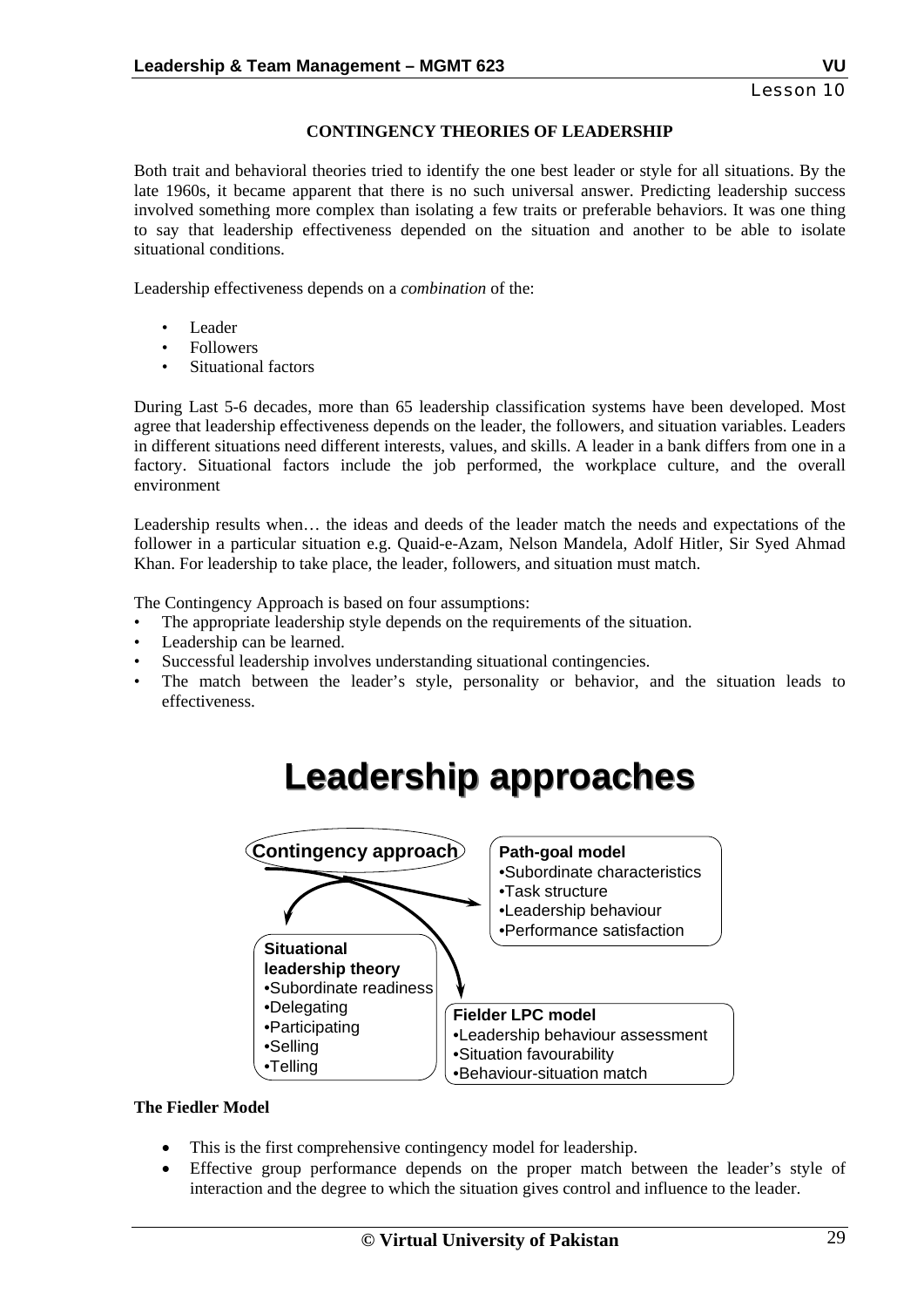- Fiedler developed an instrument, the **Least-Preferred Co-worker** (LPC) questionnaire that measures the leader's behavioral orientation— either task oriented or relationship oriented.
	- He isolated three situational criteria—leader-member relations, task structure, and position power—that can be manipulated to create the proper match with the behavioral orientation of the leader.
	- This contingency leadership model is an outgrowth of trait theory.
	- Fiedler, however, attempted to isolate situations, relating his personality measure to his situational classification, and then predicting leadership effectiveness.
- Fiedler believed that an individual's basic leadership style is a key factor.
	- The LPC questionnaire contains 16 contrasting adjectives, asks the respondent to think of all the co-workers he or she has ever had, and rates that person on a scale of 1 to 8 for each set of contrasting adjectives.
- What you say about others tells more about you than it tells about the other person.
- If the least-preferred co-worker was described in positive terms (a high LPC score), then the respondent was primarily interested in good personal relations with co-workers.
	- If the least-preferred co-worker is seen in relatively unfavorable terms, the respondent is primarily interested in productivity and thus would be labeled task oriented.
- Fiedler argued that leadership style is innate to a person—you can't change your style.
- It is necessary to match the leader with the situation based on three criteria.
	- **Leader-member relations**—The degree of confidence, trust, and respect subordinates have in their leader.
	- **Task structure**—The degree to which the job assignments of subordinates are structured or unstructured.
	- **Position power**—The degree of influence a leader has over power variables such as hiring, firing, discipline, promotions, and salary increases.
- The next step is to evaluate the situation in terms of these three contingency variables.
	- The better the leader-member relations, the more highly structured the job, and the stronger the position power, the more control or influence the leader has.
	- Fiedler concluded that task-oriented leaders perform best in situations that are very favorable or very unfavorable to them.
	- A moderately favorable situation, however, is best handled through relationship-oriented leadership.

# **Situational Leadership Theory:**

- Paul Hersey and Kenneth Blanchard developed the leadership model.
	- Which is Called situational leadership; it shows how a leader should adjust leadership style to reflect what followers need.
- A contingency theory that focuses on the followers.
	- Successful leadership is contingent on the follower's level of readiness.
	- Why focus on the followers? And what do they mean by the term readiness?
		- o This emphasis reflects the reality that it is the followers who accept or reject the leader.
		- o Regardless of what the leader does, effectiveness depends on the actions of his or her followers.
- The term "readiness" refers to the extent that people have the ability and the willingness to accomplish a specific task.
- Hersey and Blanchard identify four specific behaviors.
	- **Follower: unable and unwilling** 
		- Leader: needs to give clear and specific directions (Selling).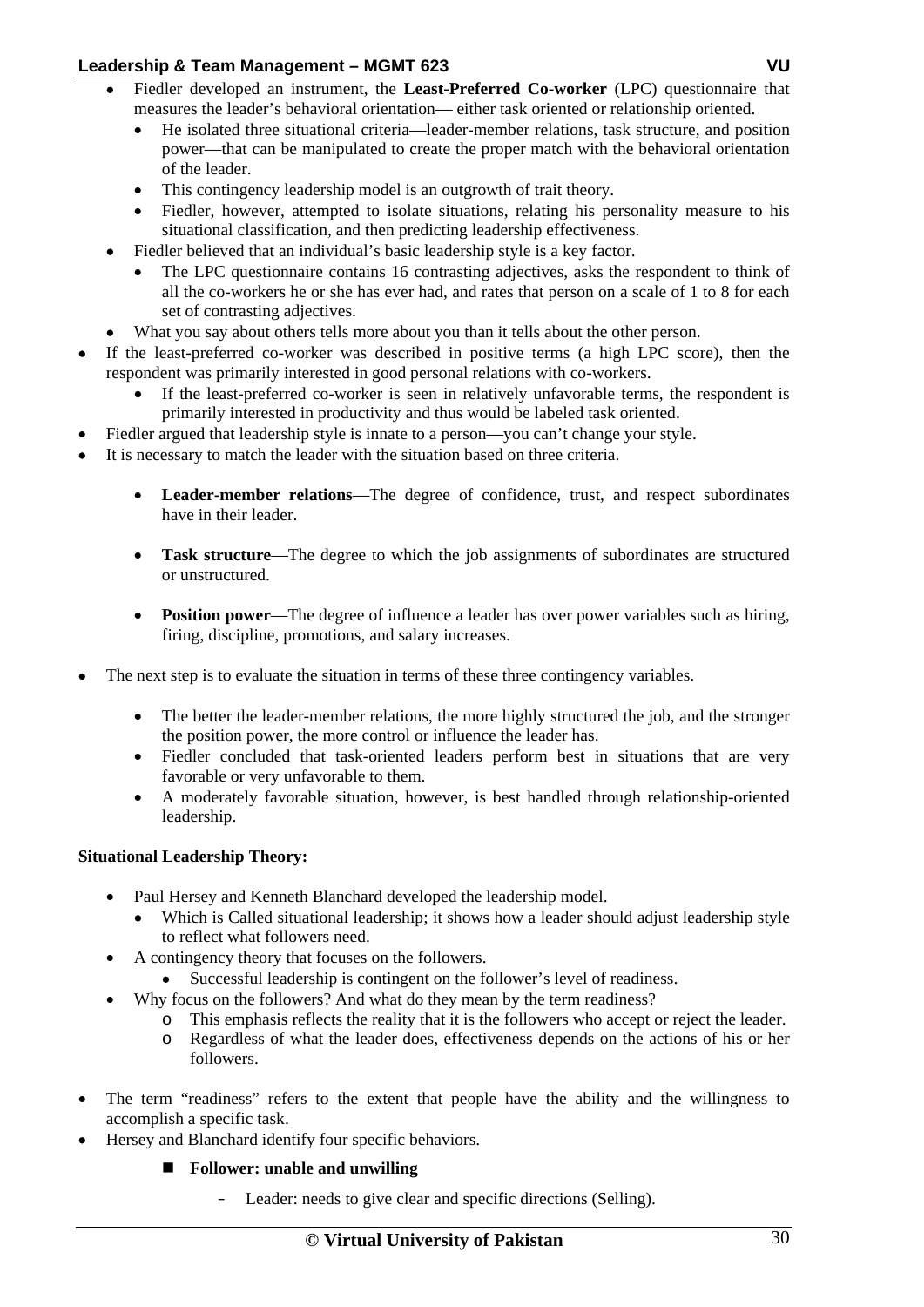# **Follower: unable but willing**

- Leader: needs to display high task orientation and high relationship orientation. (Telling)
- **Follower: able but unwilling** 
	- Leader: needs to use a supportive and participative style. (participating)
- **Follower: both able and willing** 
	- Leader: a lenient approach will work (Delegating)

The most effective behavior depends on a follower's ability and motivations.

- If a follower is unable and unwilling, the leader needs to display high task orientation.
- At the other end of the readiness spectrum, if followers are able and willing, the leader doesn't need to do much.
- Situational leadership has an intuitive appeal—it acknowledges the importance of followers and builds on the idea that leaders can compensate for the lack of ability and motivation of their followers.
- Research efforts to test and support the theory have generally been mixed.

### **Path-Goal Theory:**

- 1. One of the most respected approaches to leadership is path-goal theory.
- 2. Developed by Robert House, a contingency model of leadership that extracts key elements from the Ohio State leadership research and the expectancy theory of motivation.
- 3. The essence of the theory: the leader's job is to assist followers in attaining their goals and to ensure that their goals are compatible with the overall objectives of the group or organization.
- 4. A leader's behavior is acceptable to employees to the degree that they view it as an immediate source of satisfaction or as a means of future satisfaction.
- 5. A leader's behavior is motivational to the degree that it
	- a) Makes employee need-satisfaction contingent on effective performance.
	- b) Provides the coaching, guidance, support, and reward necessary for effective performance.
- 6. House identified four leadership behaviors;
	- a) **The directive leader** tells employees what is expected of them, schedules work, and gives specific guidance as to how to accomplish tasks. It parallels initiating structure.
	- b) **The supportive leader** is friendly and shows concern for the needs of employees. It is essentially synonymous with the dimension of consideration.
	- c) **The participative leader** consults with employees and uses their suggestions before making a decision.
	- d) **The achievement-oriented leader** sets challenging goals and expects employees to perform at their highest levels.
- 7. In contrast to Fiedler, House assumes that leaders are flexible.
	- a) Path-goal theory implies that the same leader can display any or all leadership styles, depending on the situation.
- 8. path-goal theory proposes two classes of contingency variables:;
	- a) **Those in the environment** that are outside the control of the employee (task structure, the formal authority system, and the work group).
		- 1) Environmental factors determine leader behavior required if employee outcomes are to be maximized.
	- b) **Those that are part** of the personal characteristics of the employee (locus of control, experience, and perceived ability).
		- 1) Personal characteristics determine how the environment and leader behavior are interpreted.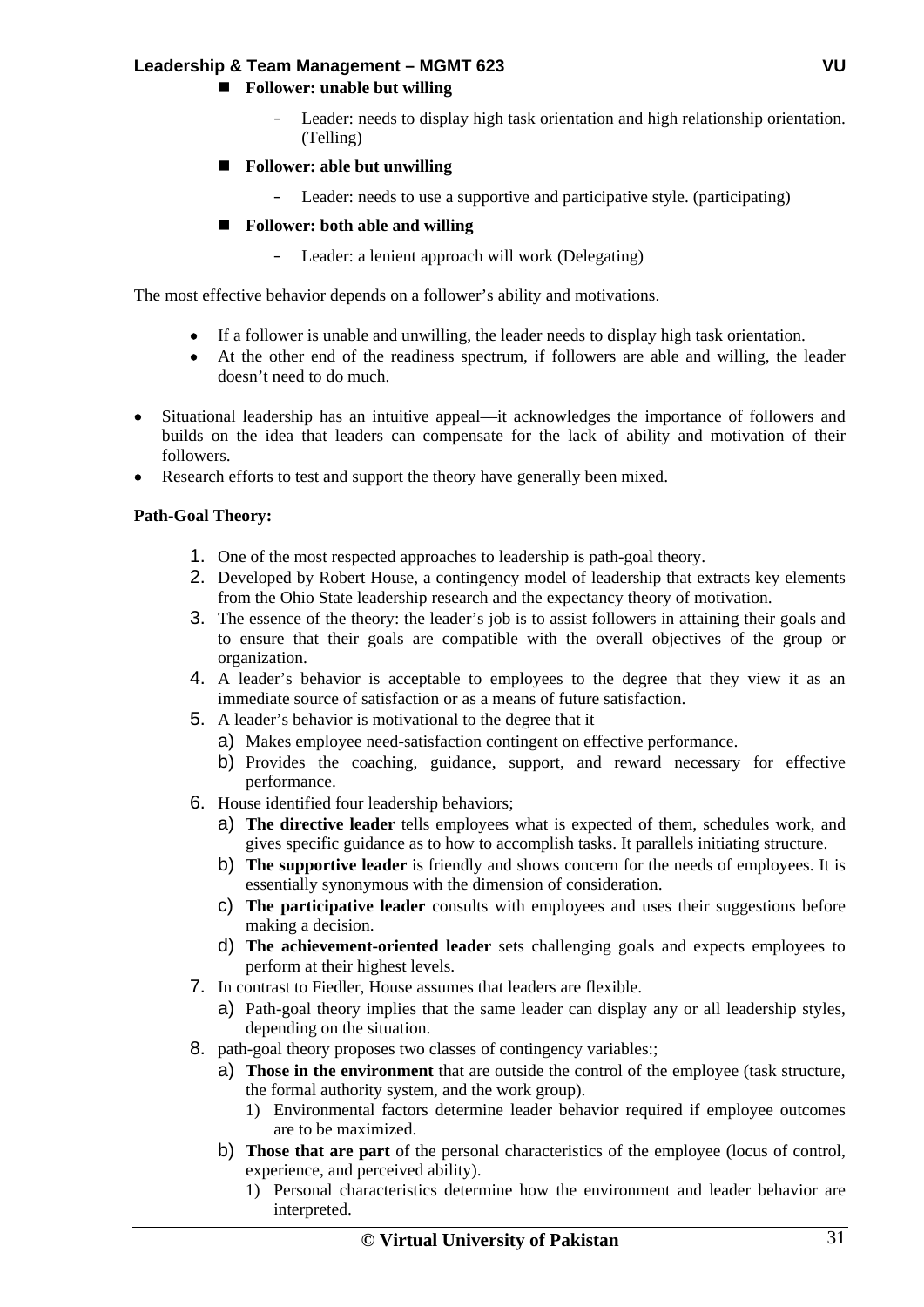- c) The theory proposes that leader behavior will be ineffective when it is redundant to sources of environmental structure or incongruent with subordinate characteristics.
- 9. Research to validate path-goal predictions is encouraging, although not all is found positive.

The majority of the evidence supports the logic underlying the theory.

# **Path-Goal Leadership Model**



# **A Brief History of Leadership Theory:**

# **I. A Trait Approach (1900-1950s): Leaders are born, not made.**

- The focus of early leadership research was to find personal traits that distinguished leaders from followers.
- The search was not successful--100s of studies lead to the conclusion that there was no such set of personal characteristics that by themselves distinguished leaders from non-leaders. A few traits such as above average intelligence, responsibility, self confidence, and persistence were associated with leaders, but they are not sufficient explanations.
- Later studies of leadership characteristics led to the conclusion that there were a few general traits that were associated with effective leadership such as self-confidence, stress tolerance, emotional maturity, and integrity--but again no trait or set of traits *by itself* guaranteed leader effectiveness.
- Both the situation and skill also have a lot to do with leadership effectiveness.

# **II. A Situational Approach: Leaders are made, not born.**

- For a short time in the 1950s sociologists tried to demonstrate that the situation determined leadership, but they too were unsuccessful.
- Like the trait approach, the situational approach was doomed to failure because it was too narrow in its view.
- Most contemporary leadership theories now subscribe to the position that traits, behaviors, and situation interact to determine the effectiveness of a leader.

#### **III. A Contingency Approach**

Contemporary approaches to leadership acknowledge the importance of matching the traits and leadership behavior to situations to maximize effectiveness.

But the thorny questions are what traits or styles with what situations.

What are the basic situations? What are the basic styles? What are the matches that lead to effectiveness?

#### **The Struggle to Explain Leadership**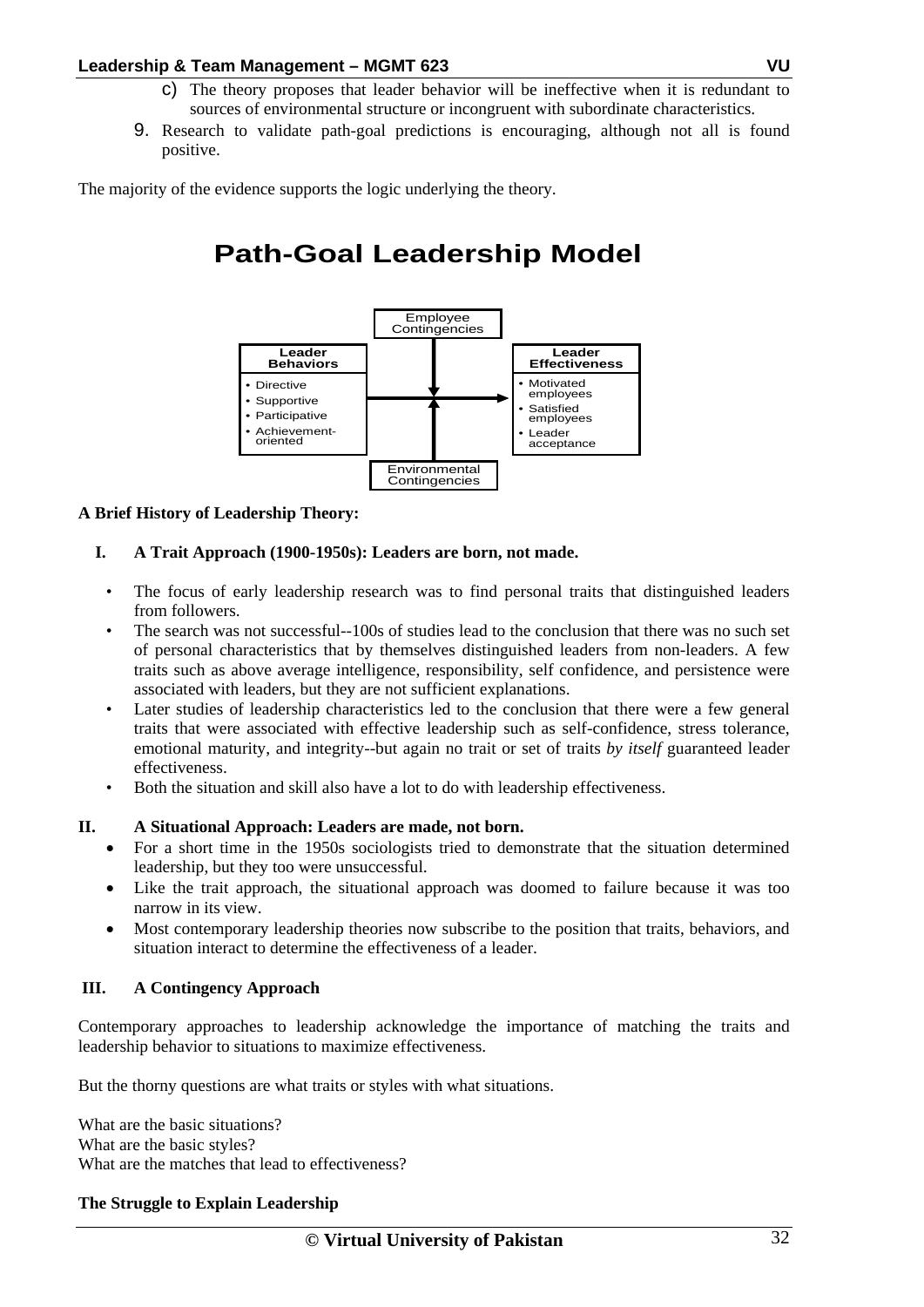# **TRANSACTIONAL, CHARISMATIC AND TRANSFORMATIONAL LEADERSHIP**

Effective leaders don't use a single style; they use many different styles and make adjustments based on the situation. An important but often overlooked contingency variables is national culture

**New Approaches of Leadership:** following are the new approaches of leadership;

- 1. Transactional
- 2. Charismatic
- 3. Transformational

First of all we need to understand the difference between Transactional and Transformational leadership. After this, we will be discussing the Charismatic leadership.

### **1. Transactional Leadership:**

These types of leaders focus on rewards in exchange for motivation, productivity and effective task accomplishment.

### **2. Transformational:**

These types of leaders focus on influencing attitudes and assumptions of staff. Building commitment to the mission and always try to achieve the objective of the organisation.

### **Transactional leaders differ from transformational leaders**

- Most of the leadership theories presented in this chapter address the issue of transactional leaders.
	- These leaders guide or motivate their followers in the direction of established goals by clarifying role and task requirements.
- Transformational leaders inspire followers to transcend their own self-interests for the good of the organization and are capable of having a profound and extraordinary effect on his or her followers.
	- Transformational leaders pay attention to the concerns and developmental needs of individual followers; they change followers' awareness of issues by helping those followers to look at old problems in new ways; and they are able to excite, arouse, and inspire followers to put out extra effort to achieve group goals.
- Transactional and transformational leadership are not opposing approaches.
- Transformational leadership is built on transactional leadership.
	- Transformational leadership produces higher levels of employee effort and performance.
	- It is more than charisma.
	- The transformational leader will attempt to instill in followers the ability to question not only established views but eventually those established by the leader.
- The evidence supporting the superiority of transformational leadership over the transactional variety is overwhelmingly impressive.
- In summary, the overall evidence indicates that transformational leadership is more strongly correlated with lower turnover rates, higher productivity, and higher employee satisfaction.

#### **Differences:**

| <b>Categories</b>        | <b>Transactional</b> | <b>Transformational</b>  |
|--------------------------|----------------------|--------------------------|
| Leader's source of power | Rank, position       | Character, competence    |
| <b>Follower reaction</b> | Compliance           | Commitment               |
| <b>Time frame</b>        | Short term           | Long term                |
| <b>Rewards</b>           | Pay, promotion, etc. | Pride, self-esteem, etc. |
| <b>Supervision</b>       | Important            | Less important           |
| <b>Counseling focus</b>  | Evaluation           | Development              |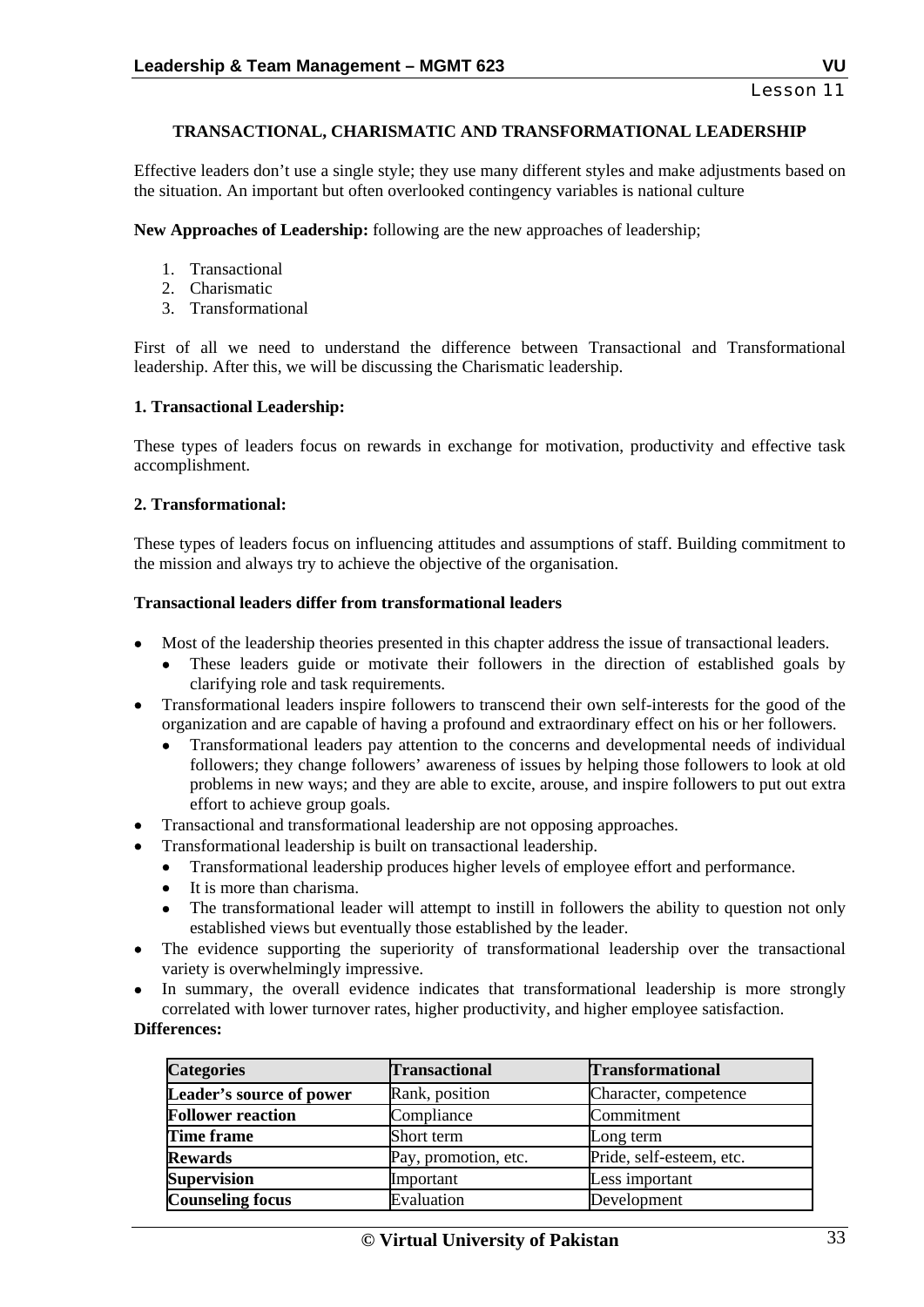## **Charismatic Leadership:**

Charismatic leaders have a combination of charm and personal magnetism that contribute to a remarkable ability to get other people to endorse to their vision and promote it passionately.

**Charisma Defined:** Charisma has been defined various ways. Charisma is a Greek word meaning "divinely inspired gift". In leadership, charisma is a special quality of leaders whose purposes, powers, and extraordinary determination differentiate them from others.

**Charisma: A Relationship:** Key to charismatic leadership is the interaction between leader and group members. Charismatic qualities must be attributed to the leader by group members and Charismatic leaders use impression management to cultivate their relationships with group members.

- Charismatic leadership theory is an extension of attribution theory.
	- It says that followers make attributions of heroic or extraordinary leadership abilities when they observe certain behaviors.
- Several authors have attempted to identify personal characteristics of the charismatic leader.
	- Robert House has identified three: extremely high confidence, dominance, and strong convictions.
	- Warren Bennis found that they had four common competencies: they had a compelling vision or sense of purpose; they could communicate that vision in clear terms that their followers could readily identify with; they demonstrated consistency and focus in the pursuit of their vision; and they knew their own strengths and capitalized on them.
	- Jay Conger and Rabindra Kanungo at McGill University—charismatic leaders have an idealized goal that they want to achieve and a strong personal commitment to that goal; they are perceived as unconventional; they are assertive and self-confident; and they are perceived as agents of radical change rather than as managers of the status quo.
- There is an increasing body of research that shows impressive correlations between charismatic leadership and high performance and satisfaction among followers.
	- Charismatic leadership may be most appropriate when the follower's task has an ideological component.
	- Second, charismatic leaders may be ideal for pulling an organization through a crisis but become a liability to an organization once the crisis and the need for dramatic change subside.

#### **Trait of a Charismatic Leader:**

- Self-confidence
- $\blacksquare$  A vision
- $\blacksquare$  Strong conviction in that vision
- Out of the ordinary behavior
- The image of a change agent

# **Followers feelings towards Charismatic Leaders**

- High Trust
- Obedience
- Emotional involvement
- Satisfaction
- Self-esteem
- Motivation
- Belief in likeliness of success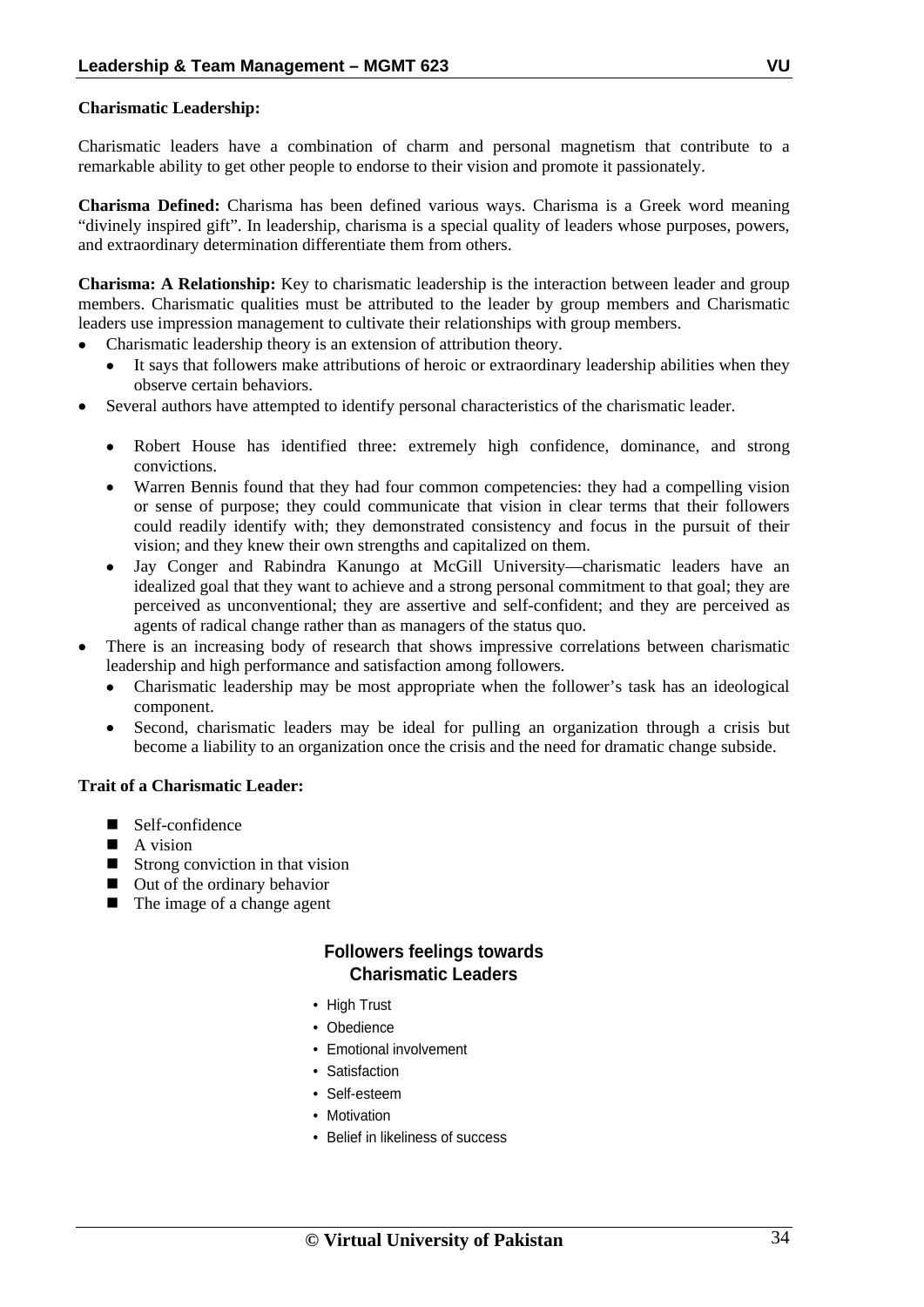#### **Two Types of Charismatic Leaders:**

#### **Visionary Leadership:**

- Visionary leadership goes beyond charisma. Visionary leadership is the ability to create and articulate a realistic, credible, attractive vision of the future for an organization or organizational unit that grows out of and improves upon the present.
- A vision differs from other forms of direction setting in several ways:
	- "A vision has clear and compelling imagery that offers an innovative way to improve, which recognizes and draws on traditions, and connects to actions that people can take to realize change."
	- Vision taps people's emotions and energy.
- The key properties of a vision seem to be inspirational possibilities that are value centered, realizable, with superior imagery and articulation.
	- Visions should be able to create possibilities that are inspirational, unique, and offer a new order that can produce organizational distinction.
	- Desirable visions fit the times and circumstances and reflect the uniqueness of the organization.
	- People in the organization must also believe that the vision is attainable.

### **Crisis-Based Charismatic Leaders:**

The crisis-produced charismatic leader communicates clearly what actions need to be taken and what their consequences will be in the crisis.

**Transformational v. Charismatic Leaders:** Some experts say yes, transformation and charismatic are same but emerging view is that:

- Charisma is distinct from transformational leadership
- A personal trait that might help transform, or might just help the leader
- Charismatic leadership might have opposite effect -- creates dependence, not empowerment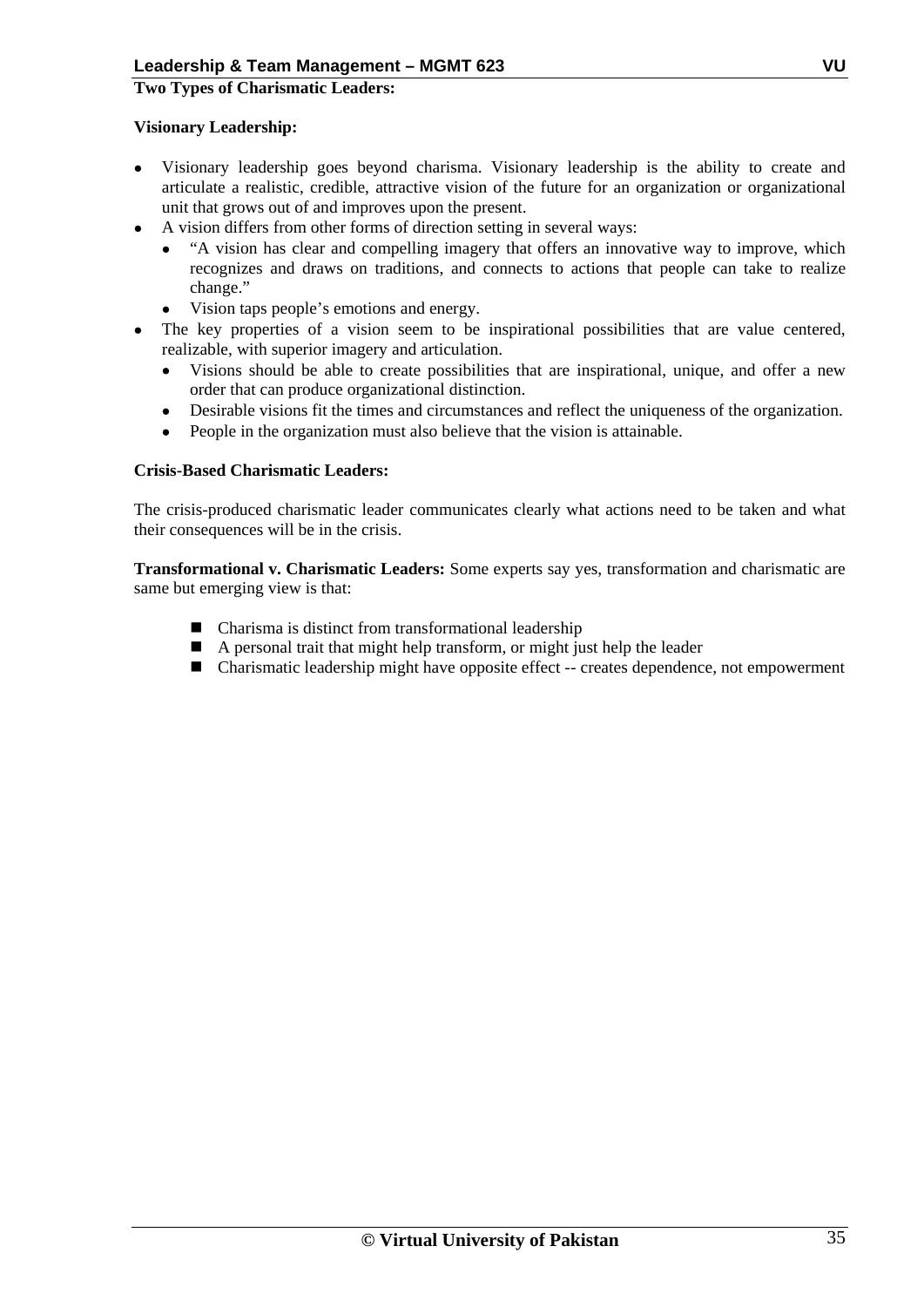### **THE LEADER AS AN INDIVIDUAL**

We tried to explain during last couple of sessions the theoretically background and approaches to understand this process of leadership. In this lecture we will shift our focus to leader as an individual and try to understand the personality and person part of that individual known as "a leader". To understand this let's try to start from basic personality part.

#### **Personality:**

Personality is the pattern of relatively enduring ways in which a person feels, thinks, and behaves. Personality is determined by nature (biological heritage) and nurture (situational factors). Organizational outcomes that have been shown to be predicted by personality include job satisfaction, work stress, and leadership effectiveness. Personality is not a useful predictor of organizational outcomes when there are strong situational constraints. Because personality tends to be stable over time, managers should not expect to change personality in the short run. Leaders should accept employees' personalities as they are and develop effective ways to deal with people. To understand leader we need to understand him/her as individual. For this understanding personality indicator is very important.

**The Nature of Personality:** People's personalities can be described in a variety of ways: 1). Personality is the pattern of relatively enduring ways in which a person feels, thinks, and behaves. 2). Personality is an important factor in accounting for why employees act the way they do in organizations and why they have favorable or unfavorable attitudes toward their jobs and organizations.

#### **Some Major Forces Influencing Personality:**

**Personality Determinants**: An early argument centered on whether or not personality was the result of heredity or of environment. Personality appears to be a result of both influences. Today, we recognize a third factor—the situation.

#### **Situation**

- Influences the effects of heredity and environment on personality
- The different demands of different situations call forth different aspects of one's personality.
- There is no classification scheme that tells the impact of various types of situations.
- Situations seem to differ substantially in the constraints they impose on behavior.

#### **Heredity**

Heredity refers to those factors that were determined at conception.

- The heredity approach argues that the ultimate explanation of an individual's personality is the molecular structure of the genes, located in the chromosomes.
- Three different streams of research lend some credibility to the heredity argument:
	- The genetic underpinnings of human behavior and temperament among young children. Evidence demonstrates that traits such as shyness, fear, and distress are most likely caused by inherited genetic characteristics.
	- One hundred sets of identical twins that were separated at birth were studied. Genetics accounts for about 50 percent of the variation in personality differences and over 30 percent of occupational and leisure interest variation.
	- Individual job satisfaction is remarkably stable over time. This indicates that satisfaction is determined by something inherent in the person rather than by external environmental factors.
	- Personality characteristics are not completely dictated by heredity. If they were, they would be fixed at birth and no amount of experience could alter them.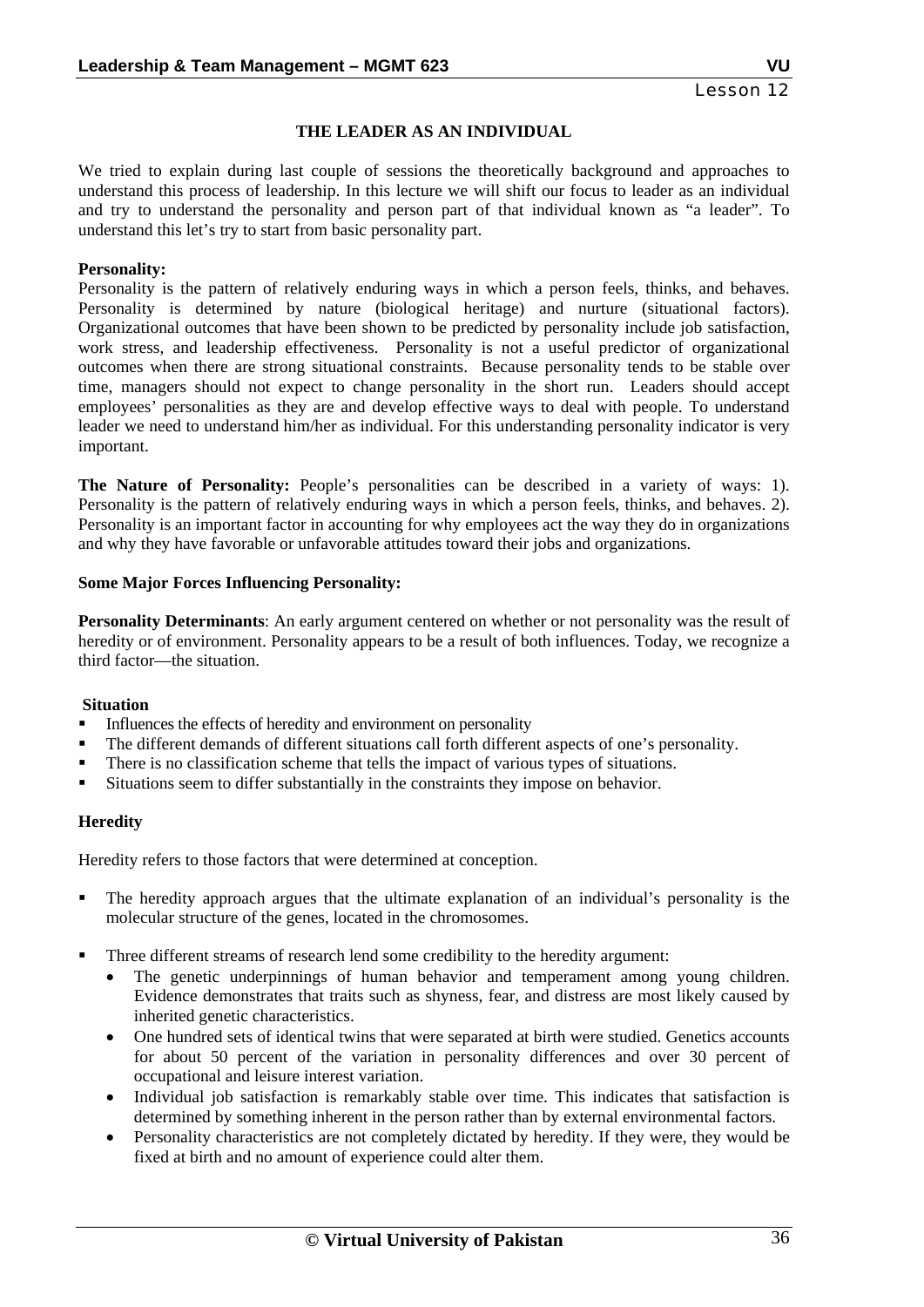#### **Environment**

- Factors that exert pressures on our personality formation:
	- The culture in which we are raised
	- Early conditioning
	- Norms among our family
	- Friends and social groups
- The environment we are exposed to plays a substantial role in shaping our personalities.
- Culture establishes the norms, attitudes, and values passed from one generation to the next and create consistencies over time.
- The arguments for heredity or environment as the primary determinant of personality are both important.
- Heredity sets the parameters or outer limits, but an individual's full potential will be determined by how well he or she adjusts to the demands and requirements of the environment.

#### **Variables Influencing Individual Behavior**

Personality is the function of "The Person" and "The Environment. In other words it is a Person-Situation Interaction.

Relationship of different components in behaviour is show in the following slide.

#### **Types of work-related behaviour:**

#### **Values:** Values Represent Basic Convictions

- A specific mode of conduct or end-state of existence is personally or socially preferable to an opposite or converse mode of conduct or end-state of existence.
- They have both content and intensity attributes.
- An individual's set of values ranked in terms of intensity is considered the person's value system.
- Values have the tendency to be stable.
- Many of our values were established in our early years from parents, teachers, friends, and others.

#### **Importance of Values**

- Values lay the foundation for the understanding of attitudes and motivation.
- Values generally influence attitudes and behaviors. We can predict reaction based on understanding values.

**Attitudes:** Attitudes are evaluative statements that are either favorable or unfavorable concerning objects, people, or events. Attitudes are not the same as values, but the two are interrelated.

**Main Components of Attitudes:** There are three components of an attitude

- **Cognitive component** 
	- The employee thought he deserved the promotion (cognitive)
- **Affective component** 
	- $\blacksquare$  The employee strongly dislikes his supervisor (affective)
- **Behavioral component** 
	- The employee is looking for another job (behavioral). In organizations, attitudes are important because of the behavioral component

#### **How Consistent Are Attitudes?**

People sometimes change what they say so it does not contradict what they do.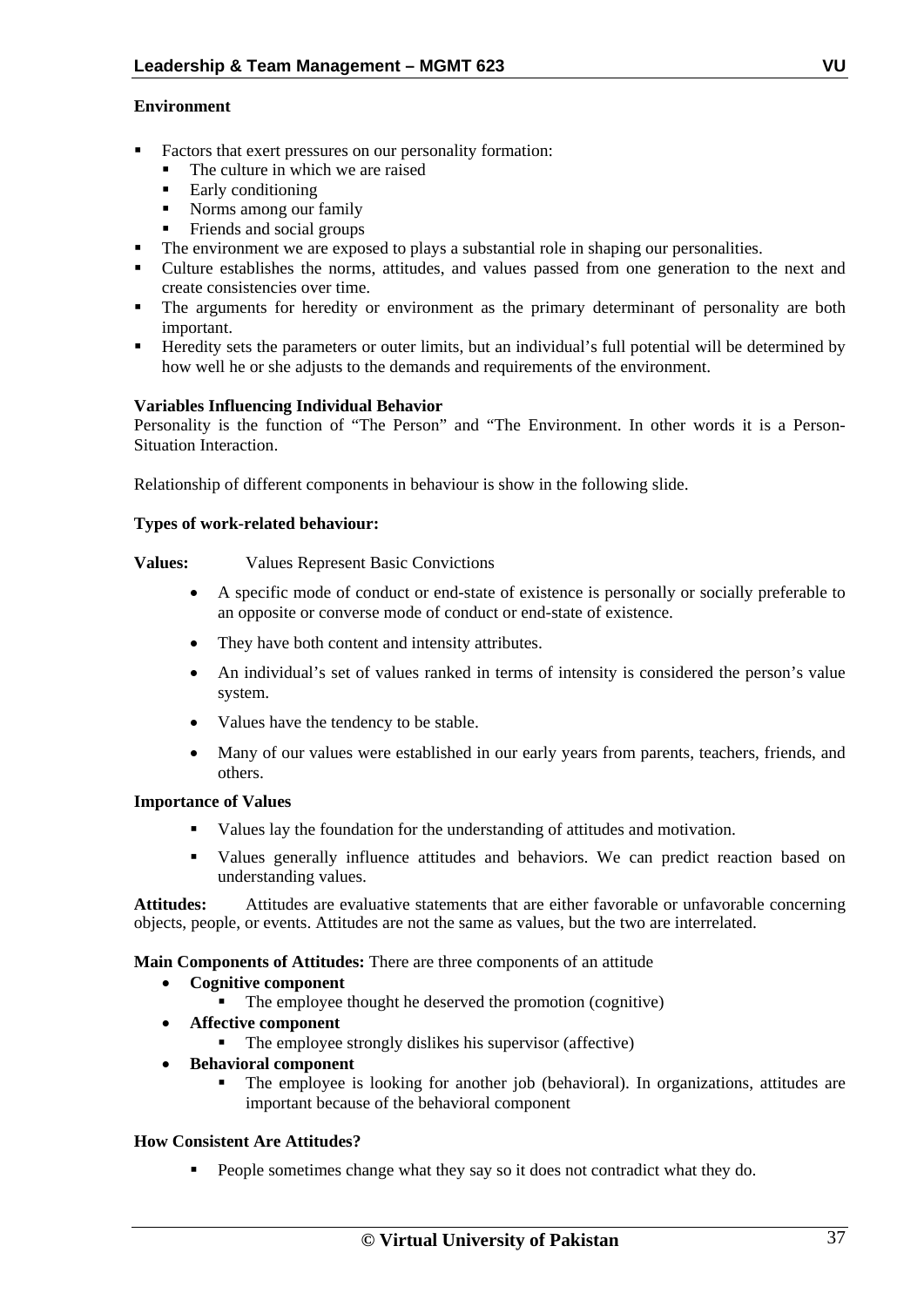- Research has generally concluded that people seek consistency among their attitudes and between their attitudes and their behavior.
- Individuals seek to reconcile divergent attitudes and align their attitudes and behavior so they appear rational and consistent.
- When there is an inconsistency, forces are initiated to return the individual to an equilibrium state where attitudes and behavior are again consistent, by altering either the attitudes or the behavior, or by developing a rationalization for the discrepancy.
	- **Cognitive Dissonance Theory**  Leon Festinger, in the late 1950s, proposed the theory of cognitive dissonance, seeking to explain the linkage between attitudes and behavior. He argued that any form of inconsistency is uncomfortable and that individuals will attempt to reduce the dissonance. Dissonance means "an inconsistency."
		- *Cognitive dissonance* refers to "any incompatibility that an individual might perceive between two or more of his/her attitudes, or between his/her behavior and attitudes. "
		- No individual can completely avoid dissonance.
		- The desire to reduce dissonance would be determined by:
		- The importance of the elements creating the dissonance. Importance: If the elements creating the dissonance are relatively unimportant, the pressure to correct this imbalance will be low.
		- The degree of influence the individual believes he/she has over the elements. Influence: If the dissonance is perceived as an uncontrollable result, they are less likely to be receptive to attitude change. While dissonance exists, it can be rationalized and justified.
		- The rewards that may be involved in dissonance. Rewards: The inherent tension in high dissonance tends to be reduced with high rewards.
		- Moderating factors suggest that individuals will not necessarily move to reduce dissonance.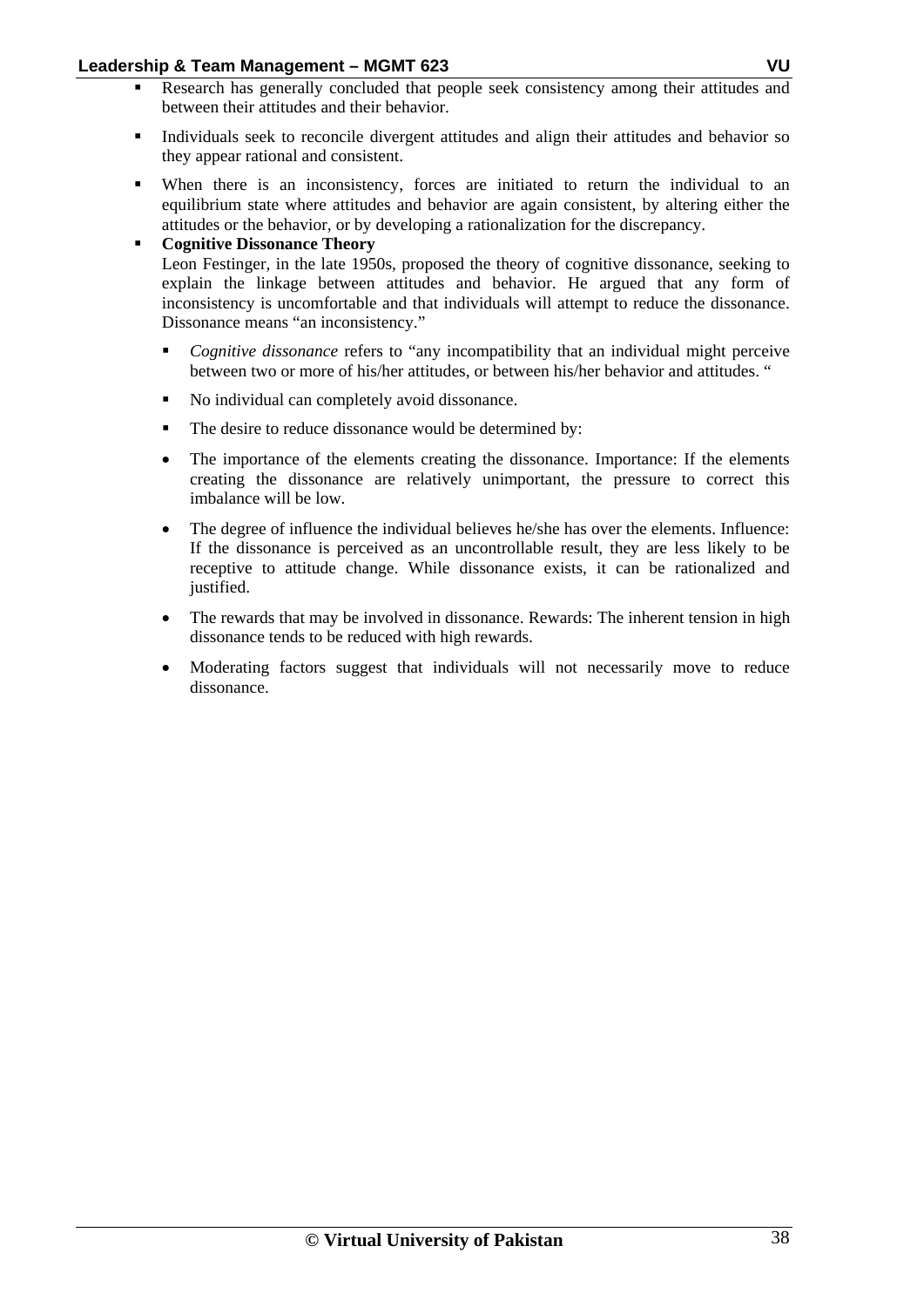#### **ATTITUDE-PERSONALITY**

In lecture 12, we started understanding leader as individual. Continuing from previous lecture, to understand individual knowing the basis of behavior of individuals is very important.

Why is it important to know an individual's values? Although Values strongly influence a person's perception, attitudes and ultimately the behavior; Knowledge of an individual's value system can provide insight into his/her attitudes.

Leaders should be interested in their employees' attitudes because attitudes give warnings of potential problems and because they influence behavior. Satisfied and committed employees, for instance, have lower rates of turnover and absenteeism.

Work attitudes are collections of feelings, beliefs, and thoughts about how to behave that people currently hold about their jobs and organizations.

a. Work attitudes are more specific than values, and not as long lasting.

b. Two work attitudes that have important implications for organizational behavior are "job satisfaction" and "organizational commitment".

**Job Satisfaction:** It refers to a collection of feelings that an individual holds toward his or her job. A high level of job satisfaction brings positive attitudes toward the job and vice versa. Employee attitudes and job satisfaction are frequently used interchangeably. Often when people speak of "employee attitudes" they mean "employee job satisfaction. Other definition, a pleasurable or positive emotional state resulting from the appraisal of one's job or job experience

Jobs require interaction with coworkers and bosses, following organizational rules and policies, meeting performance standards, living with working conditions that are often less than ideal. This means that an employee's assessment of how satisfied or dissatisfied he or she is with his/her job is a complex summation of a number of discrete job elements.

Four factors affect the level of job satisfaction a person experiences: personality, values, the work situation, and social influence.

**Personality:** Personality, the enduring ways a person has of feeling, thinking, and behaving, is the first determinant of how people think and feel about their jobs or job satisfaction.

a. Researchers have found that genetic factors accounted for about 30 percent of the differences in levels of job satisfaction across respondents in a study of twins.

b. The study suggested that people seek out jobs that are suited to their genetic make up.

c. Implications for managers include the suggestion that part of job satisfaction is determined by employees' personalities, which an organization or manager cannot change in the short run.

d. However, since 70 percent (as indicated in the twins study) of the variation in job satisfaction remains on other factors, managers/leaders should focus on change or influence in this area.

**Values:** Values have an impact on levels of job satisfaction because they reflect employees' convictions about the outcomes that work should lead to and how one should behave at work.

**Work Situation:** Perhaps the most important source of job satisfaction is the work situation itself, the tasks a person performs (for example, how interesting or boring they are), the people, a jobholder interacts with (customers, subordinates, supervisors), the surroundings in which a person works (noise level, crowdedness, temperature), and the way the organization treats the jobholder (working hours, job security, the extent to which pay and benefits are generous or fair).

**Organizational Citizenship Behavior:** When one think of organization beyond their official responsibility. People start owning the organization and start caring about it beyond the legal or job requirements.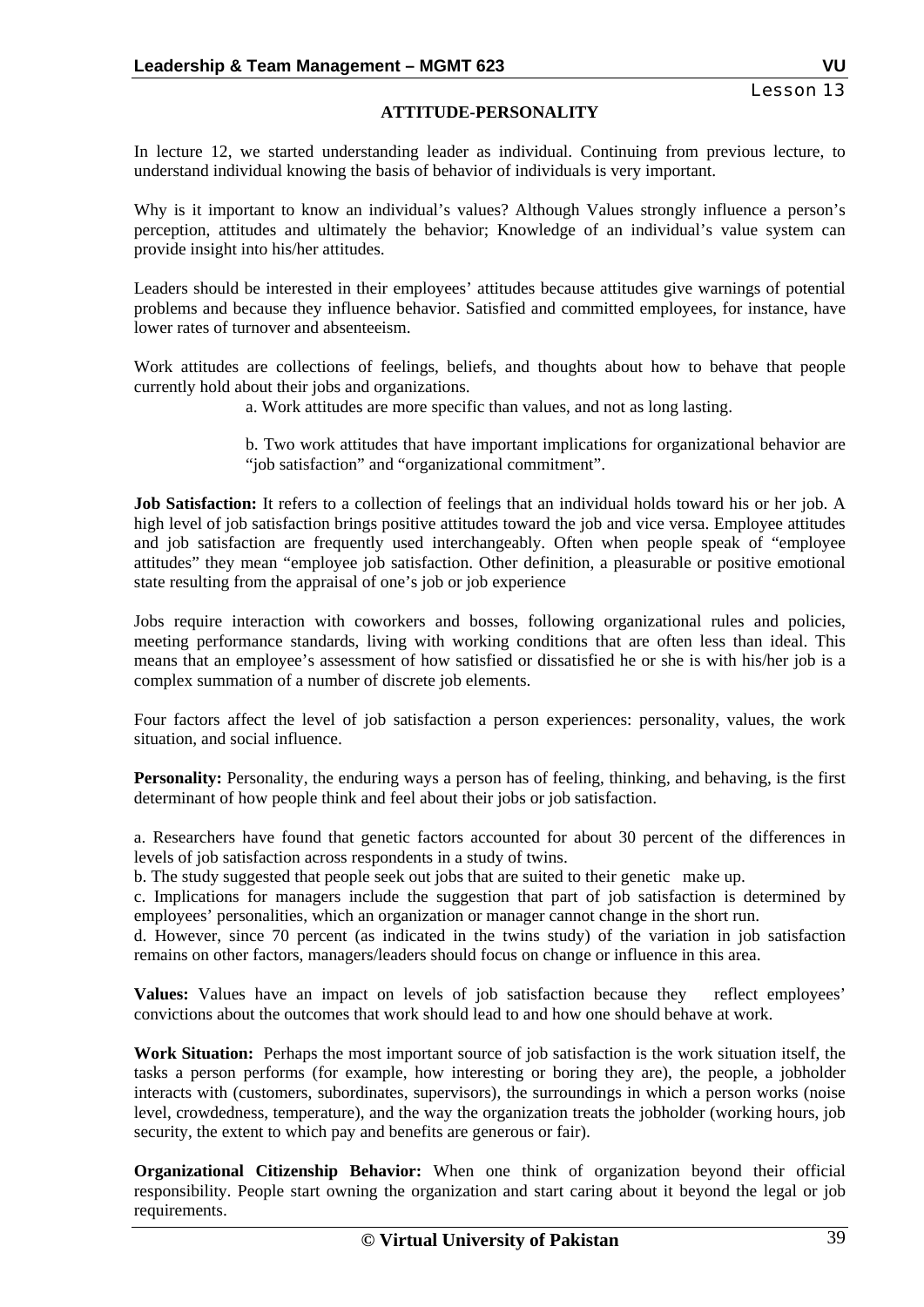It seems logical to assume that job satisfaction should be a major determinant of an employee's organizational citizenship behavior. More recent evidence, however, suggests that satisfaction influences organizational citizenship behavior, but through perceptions of fairness.

There is a modest overall relationship between job satisfaction and organizational citizenship behavior. Basically, job satisfaction comes down to conceptions of fair outcomes, treatment, and procedures. When you trust your employer, you are more likely to engage in behaviors that go beyond your formal job requirements.

**Organizational Commitment:** A state in which an employee identifies with a particular organization and its goals.

**Affective Commitment:** Emotional attachment to the organization and belief in its values.

**Continuance Commitment:** Value of remaining with an organization compared to alternatives. Can't afford to leave the organization.

**Normative Commitment**: Obligation to remain with the organization for moral or ethical reasons.

## • **Conditions that enhance:**

- Job satisfaction (strong, positive relationship)
- Participation
- Job security
- Job characteristics (autonomy, responsibility, interesting work)
- **Advantages:** 
	- Lower absenteeism, lower turnover, higher quality, higher productivity, higher performance

An individual's level of organizational commitment is a better indicator of turnover than the far more frequently used job satisfaction predictor because it is a more global and enduring response to the organization as a whole than is job satisfaction.

Job Satisfaction and Absenteeism: We find a consistent negative relationship between satisfaction and absenteeism. The more satisfied you are, the less likely you are to miss work. It makes sense that dissatisfied employees are more likely to miss work, but other factors have an impact on the relationship and reduce the correlation coefficient. For example, you might be a satisfied worker, yet still take a "mental health" to head for the beach now and again.

**Job Satisfaction and Turnover:** Satisfaction is also negatively related to turnover, but the correlation is stronger than what we found for absenteeism. Other factors such as labor market conditions, expectations about alternative job opportunities, and length of tenure with the organization are important constraints on the actual decision to leave one's current job.

**Job Satisfaction and Job Performance:** Leader's interest in job satisfaction tends to center on its effect on employee performance. Much research has been done on the impact of job satisfaction on employee job performance, absenteeism, and turnover. Happy workers are not necessarily productive workers—the evidence suggests that productivity is likely to lead to satisfaction. At the organization level, there is renewed support for the original satisfaction-performance relationship. It seems organizations with more satisfied workers as a whole are more productive organizations.

**Individual Behavior-Perception: Perception** is the process by which individuals select, organize, and interpret the input from their senses (vision, hearing, touch, smell, and taste) to give meaning and order to the world around them. Interpretation of a situation is known as perception. Through perception, people try to make sense of their environment and the objects, events, and other people in it. Play major role on the behaviors of the people.

- Perception has three components:
	- o **The perceiver** is the person trying to interpret some observation that he or she has just made, or the input from his or her senses.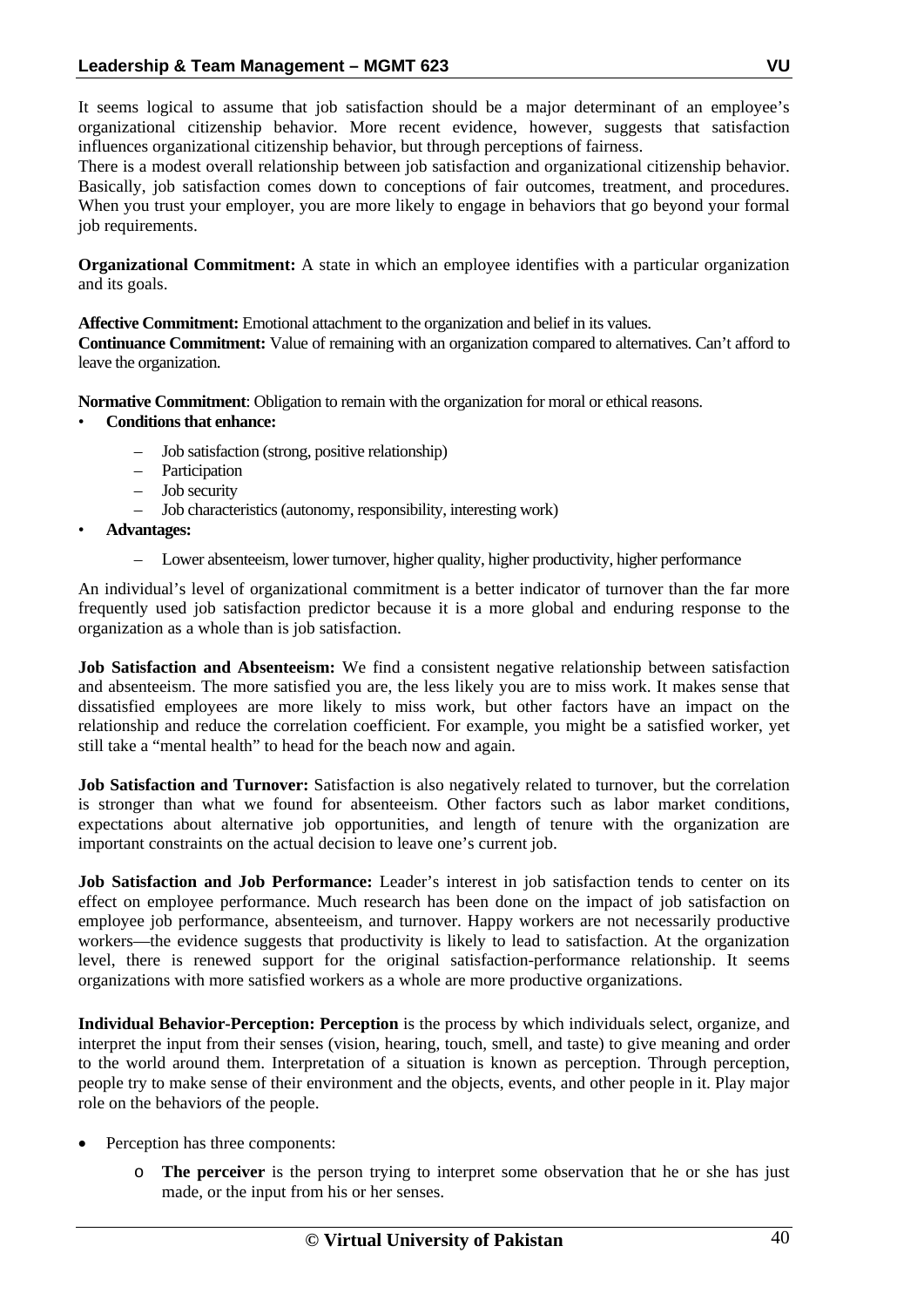- o **The target** of perception is whatever the perceiver is trying to make sense of. In organizational behavior, we are often concerned with person perception, or another person as the target of perception.
- o **The situation** is the context in which perception takes place.

Characteristics of all three components influence what is actually perceived

**Impression Management:** Self-presentation---is the process by which people attempt to manage or control the perceptions other form of them. Impression management is an attempt to control the perceptions or impressions of others.

- a. Just as a perceiver actively constructs reality through his or her perceptions, target of perception can also play an active role in managing the perceptions that others have of him or her.
- b. People in organizations use several impression management tactics to affect how others perceive them.
- c. Five common impression management tactics are:
	- 1. Behavior matching.
	- 2. Self-promotion.
	- 3. Conforming to situational norms.
	- 4. Appreciating or flattering others.
	- 5. Being consistent.

Conforming to situational norms—the informal rules of behavior that most members of an organizational follow is a particularly important Impression Management tactic.

People differ in the extent to which they conform to situational norms and engage in other forms of impression management.

Conforming to situational norms can often be difficult for people operating in the international arena. Common courtesies and gestures that are taken for granted in one culture or country may be frowned on or downright insulting in another.

People are likely to engage in impression management when they are likely to benefit from it.

**Self-presentation:** Is the process by which people attempt to manage or control the perceptions other form of them.

## **Employee Impression Management Strategies**

- Demotion-preventative strategies
	- Accounts
	- Apologies
	- **Disassociation**
- **Promotion-enhancing strategies** 
	- **Entitlement**
	- Enhancement
	- Obstacles disclosures
	- **Association**

#### **Individual as the Independent and Interdependent**

Relationship of Culture and the Self is also very important to understand the behavior of individuals. Collectivism and individualism are the two examples.

#### **Collectivism:**

Giving priority to the goals of one's group and defining one's identity accordingly. The emphasis is on harmony and blending in.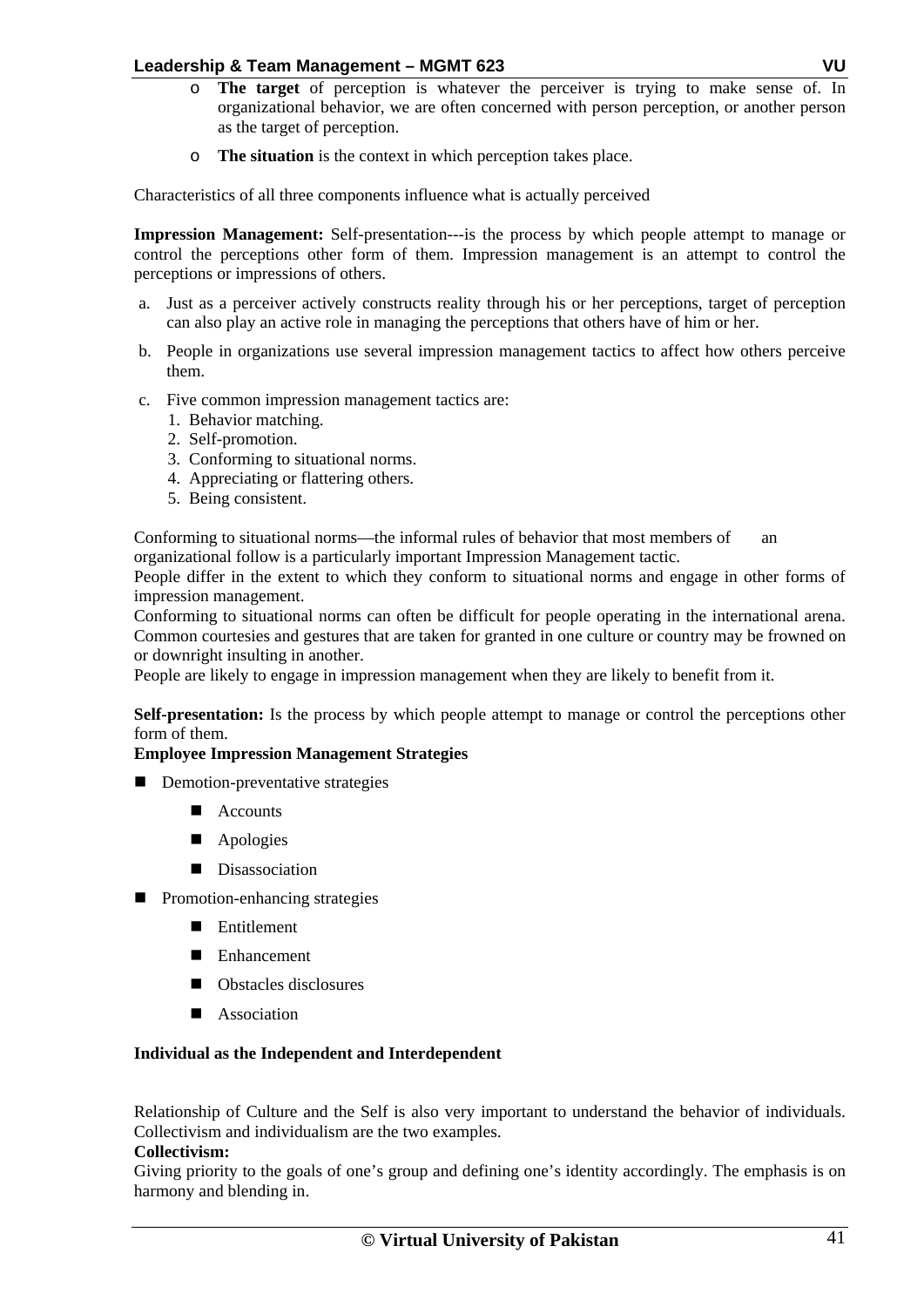#### **Individualism:**

Giving priority to personal goals and defining one's identity accordingly. The emphasis is on uniqueness and standing out.

## **Personality Traits**

**Locus of Control** defines whether a person places the primary responsibility for what happens to him or her within himself/herself or on outside forces. People differ in how much control they believe they have over the situation they are in and over what happens to them. The locus of control trait captures the difference between individuals who seem in control and those who are not.

- *Externals***,** individuals with an **external locus of control**, tend to believe that outside forces are largely responsible for their fate, and they see little connection between their own actions and what happens to them.
- *Internals*, individuals with an **internal locus of control**, think that their own actions and behaviors have an impact in determining what happens to them.

In organizations, internals are more easily motivated than externals and do not need as much direct supervision because they are more likely to believe that their work behaviors influence important outcomes such as how well they perform their jobs, and the pay increases, praise, job security, and promotions they receive.

**Authoritarianism:** The degree to which leaders believe in authoritarianism will influence how they use their power and how they expect subordinates to behave in response. People who are high in authoritarianism would show respect for titles, formal authority, status and rank.

**Dogmatism:** receptiveness to others' ideas and opinions. Highly dogmatic people are close minded and not receptive to others' ideas.

**Self-Esteem: Self-esteem** is the extent to which people have pride in themselves and their capabilities. Individuals with high self-esteem think they are generally capable and worthy people who can deal with most situations. Individuals with low self-esteem question their self-worth, doubt their capabilities, and are apprehensive about their ability to succeed in different endeavors. Self-esteem influences people's choices of activities and jobs. In self esteem, challenges and goals are impacted. Positive self-esteem is credited with:

- Enhancing performance.
- Increasing the likelihood of success.
- Fueling motivation.

**Type A and Type B Personalities:** Individuals who are **Type A** have an intense desire to achieve, are extremely competitive, have a sense of urgency, are impatient, and can be hostile. Because these individuals are so driven, they can be difficult to get along with. These individuals, though they have the drive to accomplish, do not do well in situations that require a lot of interaction with others. These individuals are more likely to have more conflicts.. **Type B** individuals are more relaxed and easygoing. Type B characterized as easy-going, relaxed, and able to listen carefully and communicate more precisely than Type-A individual.

**Positive Affect -** an individual's tendency to highlight the *positive* aspects of oneself, other people, and the world in general

**Negative Affect -** an individual's tendency to highlight the *negative* aspects of oneself, other people, and the world in general

**Myers-Briggs Type Indicator (MBTI):** A series of questions that ask people to indicate their preferred way of acting, thinking, or feeling in different situations. This is a One of the most widely used personality frameworks. It is a 100-question personality test that asks people how they usually feel or act in particular situations.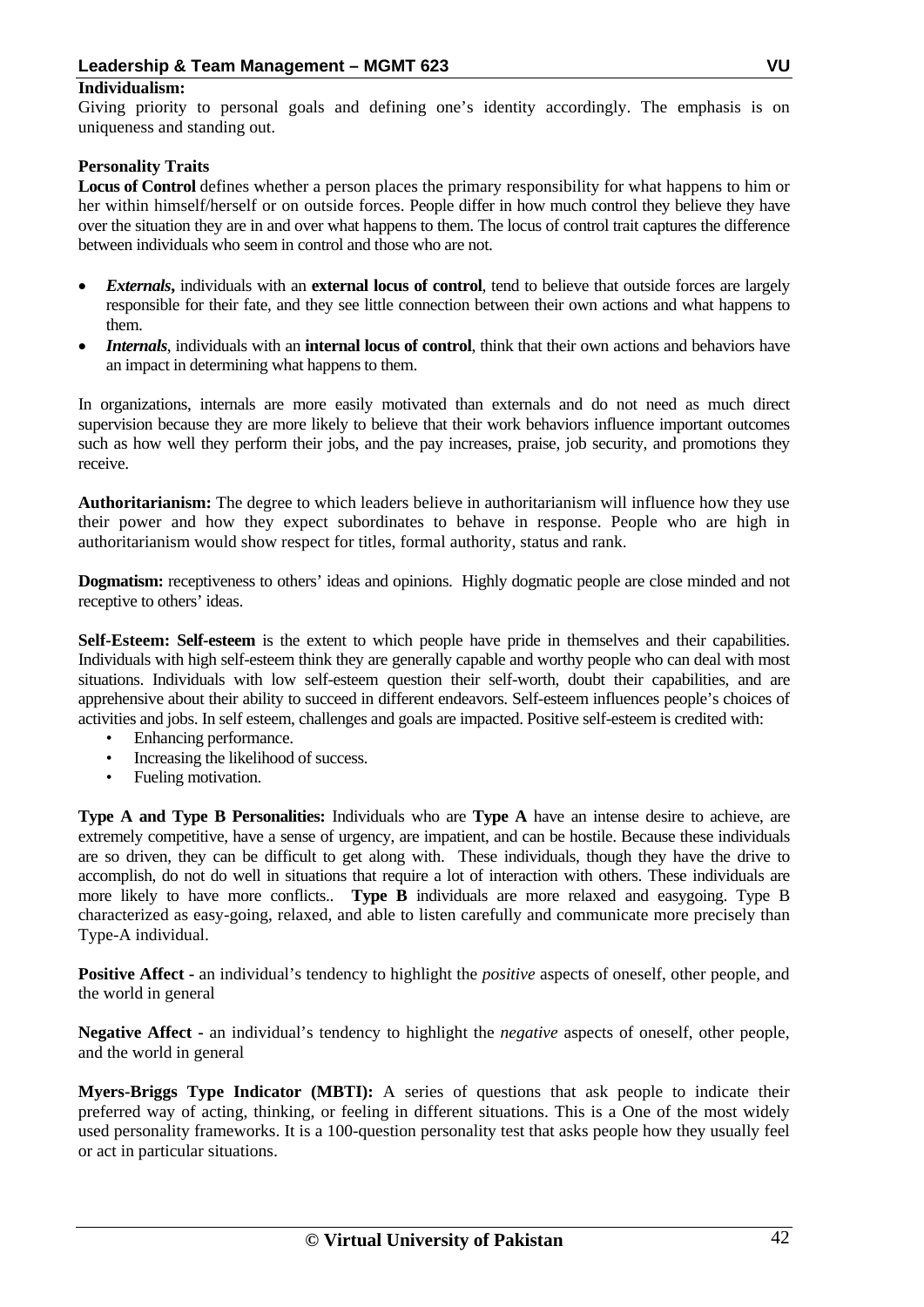Individuals are classified as

- Introversion/Extroversion (E or I)
- Sensing/Intuitive  $(S \text{ or } N)$
- Feeling/Thinking (F or T)
- Perceiving/Judging (P or J)

These classifications are then combined into sixteen personality types. For example: **INTJs** are visionaries. They usually have original minds and great drive for their own ideas and purposes. They are characterized as skeptical, critical, independent, determined, and often stubborn.

- **ESTJs** are organizers. They are realistic, logical, analytical, decisive, and have a natural head for business or mechanics.
- The **ENTP** type is a conceptualizer. He or she is innovative, individualistic, versatile, and attracted to entrepreneurial ideas. This person tends to be resourceful in solving challenging problems but may neglect routine assignments.
- We will discuss in detail about MBTI during our next lecture.

**Self-Monitoring: Self-monitoring (SM):** is the extent to which people try to control the way they present themselves to others.

High SM: High self monitors want their behavior to be socially acceptable and so are attuned to any social cues that signal appropriate behavior in a situation. The opposite is true for low self-monitors. High self-monitors tend to perform well in sales positions or consulting.

Low SM: low self monitors are not as vigilant to situational cues and act from internal states rather than paying attention to the situation and are useful when open, honest feedback is needed.

# **Self - Monitoring**

## • **High Self Monitors**

- flexible: adjust behavior according to the situation and the behavior of others
- can appear unpredictable & inconsistent
- Good in teams
- Accept feedback well
- **Low Self Monitors**
	- act from internal states rather than from situational cues
	- Consistent, but may also be resistant to change – less likely to respond
	- to work group norms or supervisory feedback

**Organizational Citizenship Behavior:** Behavior that is above and beyond the call of duty. Things that affect OCB may be:

- Job Satisfaction
- Procedural justice

It helps to explain why individual level job satisfaction is related to organizational performance.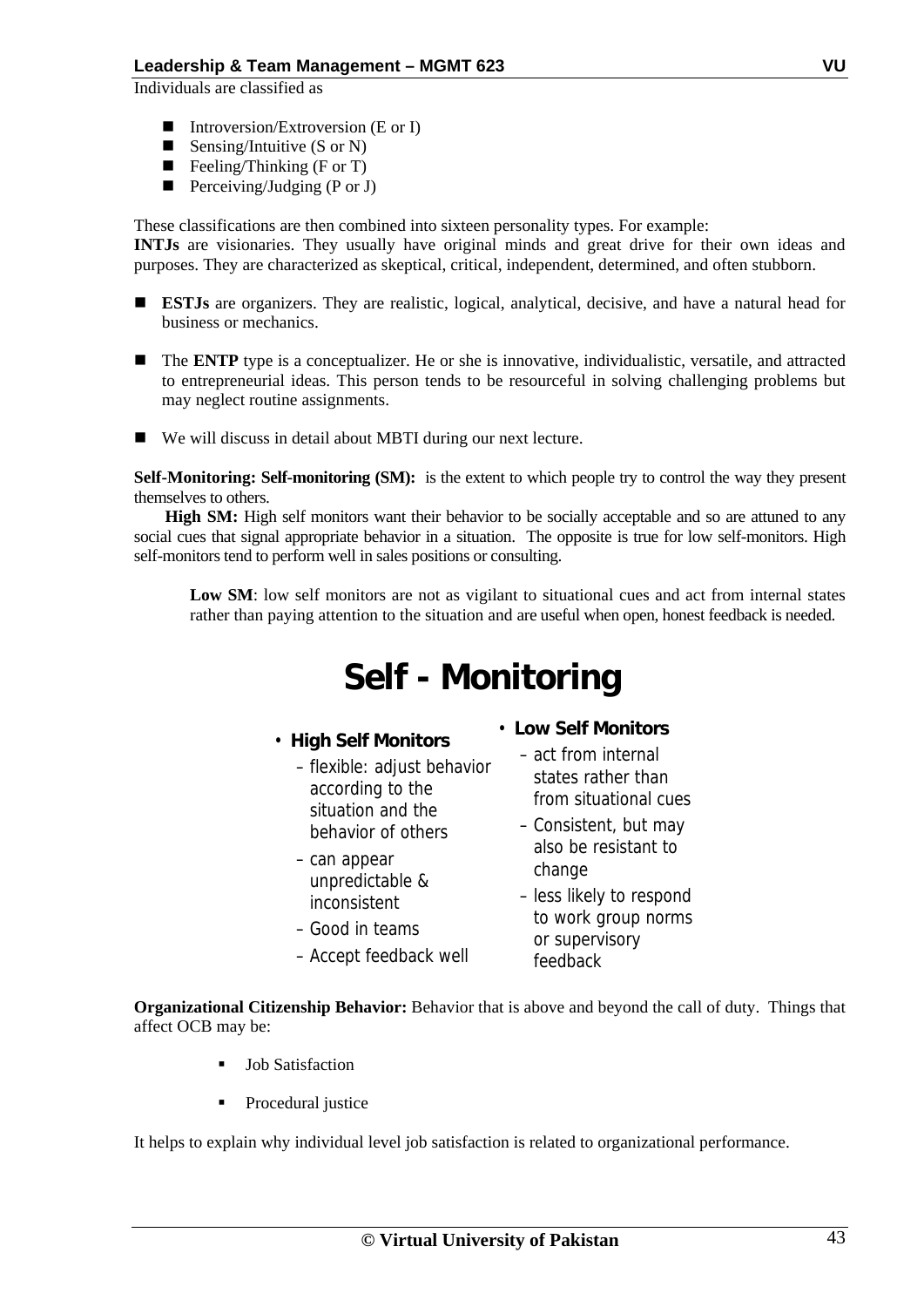## **BIG FIVE MODEL, MYERS BRIGGS TYPE INDICATOR (MBTI)**

Continuing from previous lectures, we are still at personality part of individuals. One can ask question **is Personality Stable?** Behavior is a function of the situation and the person in the situation

People's personalities can be described in a variety of ways.1). **Personality** is the pattern of relatively enduring ways in which a person feels, thinks, and behaves. 2). Personality is an important factor in accounting for why employees act the way they do in organizations and why they have favorable or unfavorable attitudes toward their jobs and organizations.

Behavioral and social-cognitive theories: Reciprocal determinism: the person, the person's behavior, and the environment all influence one another. Organizational Culture, Values, beliefs, attitudes and assumptions put into *Action* through behavior. To understand it better, we need discuss other models on this subject.

**The Big Five Model of Personality:** An impressive body of research supports that five basic dimensions underlie all other personality dimensions. The five basic dimensions are:

**Extraversion:** Comfort level with relationships. Extroverts tend to be gregarious, assertive, and sociable. Interesting in getting ahead, Leading through influencing, Individuals are outgoing; Likes to meet new people and willing to confront others. Introverts tend to be reserved, timid, and quiet.

**Agreeableness:** Individual's propensity to defer to others. High agreeableness people—cooperative, warm, and trusting. Traits related to getting along with others. Characteristics include warm, easygoing, compassionate, friendly, and sociable. Individuals typically are sociable and have lots of friends. Low agreeableness people—cold, disagreeable, and antagonistic.

**Conscientiousness:** A measure of reliability. A high conscientious person is responsible, organized, dependable, and persistent. Includes traits related to achievement. Traits include high credibility, conformity, and organization. Individuals typically work hard and put in extra time and effort to meet goals. Those who score low on this dimension are easily distracted, disorganized, and unreliable.

**Emotional stability:** A person's ability to withstand stress. People with positive emotional stability tend to be calm, self-confident, and secure. The fine line between stable and unstable. Stable is being calm, good under pressure, relaxed, and secure. Unstable is nervous, poor under pressure, insecure. Those with high negative scores tend to be nervous, anxious, depressed, and insecure.

**Openness to experience:** The range of interests and fascination with novelty. Extremely open people are creative, curious, and artistically sensitive. Trait related to being willing to change and try new things. Individuals typically are willing to take calculated risks. Those at the other end of the openness category are conventional and find comfort in the familiar.

**What the MBTI? MBTI** is an inventory of preferences for behavior and not a diagnostic psychological test for identifying dysfunction or abilities. It tells you about your preferences for orienting yourself in the world, and for gathering information and making decisions.

**Katharine Briggs** & **Isabel Myers,** *mother-daughter* team developed Jung's types into the Myers Briggs Type Indicator (MBTI). There are four categories, each with two sub-categories are as follows;

**The 4 dimensions:** Personality type dependent on 4 dimensions: It is a 100-question personality test that asks people how they usually feel or act in particular situations. Individuals are classified as:

- 1. Extroverted or introverted (E or I).
- 2. Sensing or intuitive (S or N).
- 3. Thinking or feeling (T or F).
- 4. Perceiving or judging (P or J).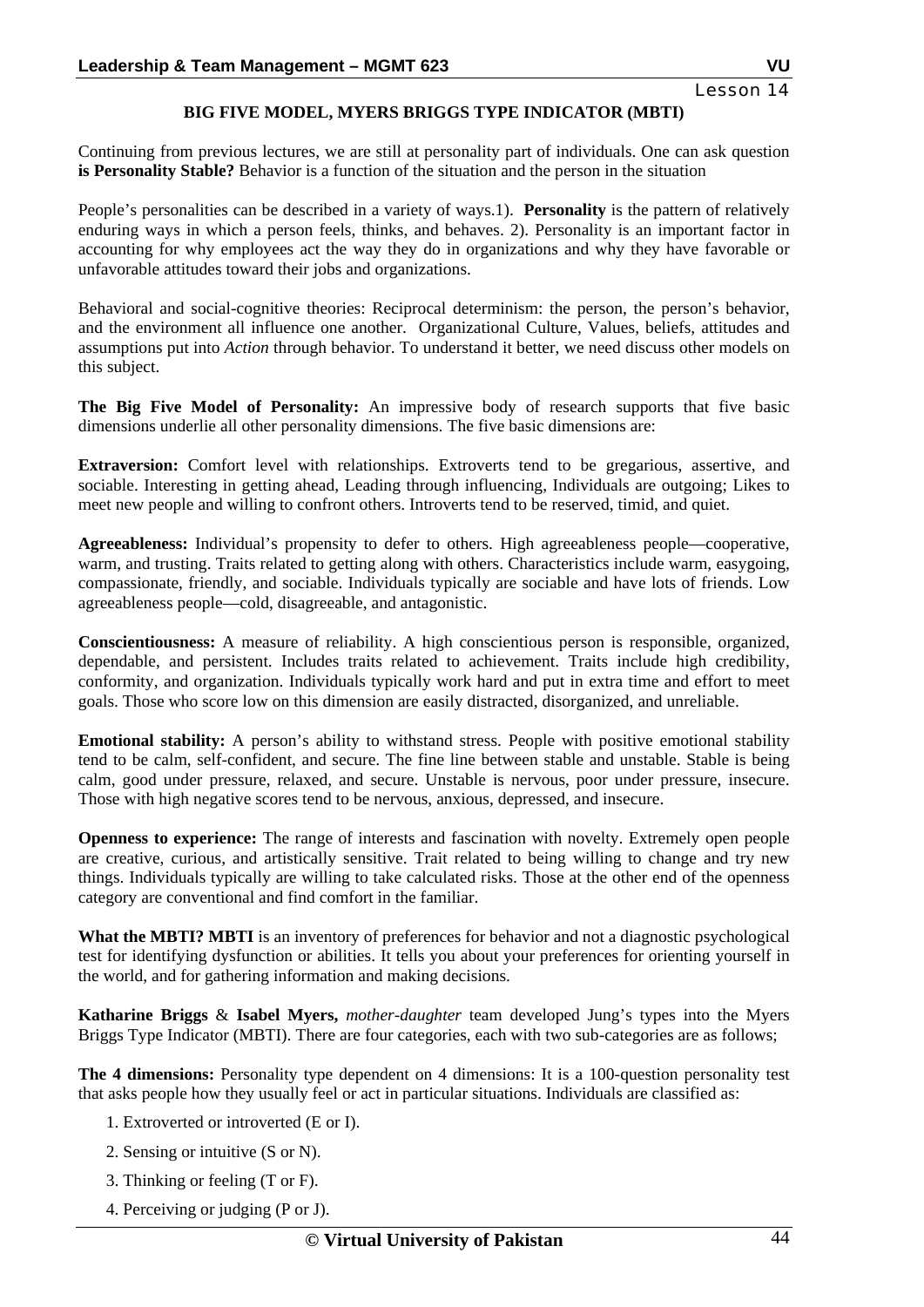These classifications are then combined into sixteen personality types. For example:

- **INTJs** are visionaries. They usually have original minds and great drive for their own ideas and purposes. They are characterized as skeptical, critical, independent, determined, and often stubborn.
- **ESTJs** are organizers. They are realistic, logical, analytical, decisive, and have a natural head for business or mechanics.
- The **ENTP** type is a conceptualizer. He or she is innovative, individualistic, versatile, and attracted to entrepreneurial ideas. This person tends to be resourceful in solving challenging problems but may neglect routine assignments.

But also keep in your mind that each pair is of preferences for behavior. They are **not** measures of ability.

## **History:**

- **1920's** Carl Jung posits that there are underlying personality types
- **1940's** Katharine Briggs and Isabel Briggs Myers build on Jung's work and create the MBTI test
- **1970's** Serious work to link MBTI types to careers, love matches, etc.
- **Today** MBTI widely used in educational, corporate settings

**Jung's Core Idea in Psychological Types:** When your mind is active, one of two mental activities is occurring:

- **Perceiving** taking in information
- **Judging** organizing that information & reaching conclusions

## **The MBTI Sub-Categories:**

- Extraversion -------------------- Introversion
- **Sensing ----------------------------------** iNtuition
- **Thinking ----------------------------------- Feeling**
- **Judging ------------------------------** Perceiving

## **Sub-Categories Defined**

## • **Focus Attention**:

- *Extraversion direct & receive energy from outer world*
- *Introversion direct & receive energy from inner world*

## • **Take in Data**:

- *Sensing data from the five senses*
- *iNtuition data from perception of meaning; gut-feeling*

## • **Make Decisions**:

- *Thinking logical, objective, analytical approach*
- *Feeling value-centered, subjective (likes & dislikes)*

## • **Orientation to Outer World**:

- *Judging live ordered, structured, planned lives*
- *Perceiving flexible, spontaneous orientation*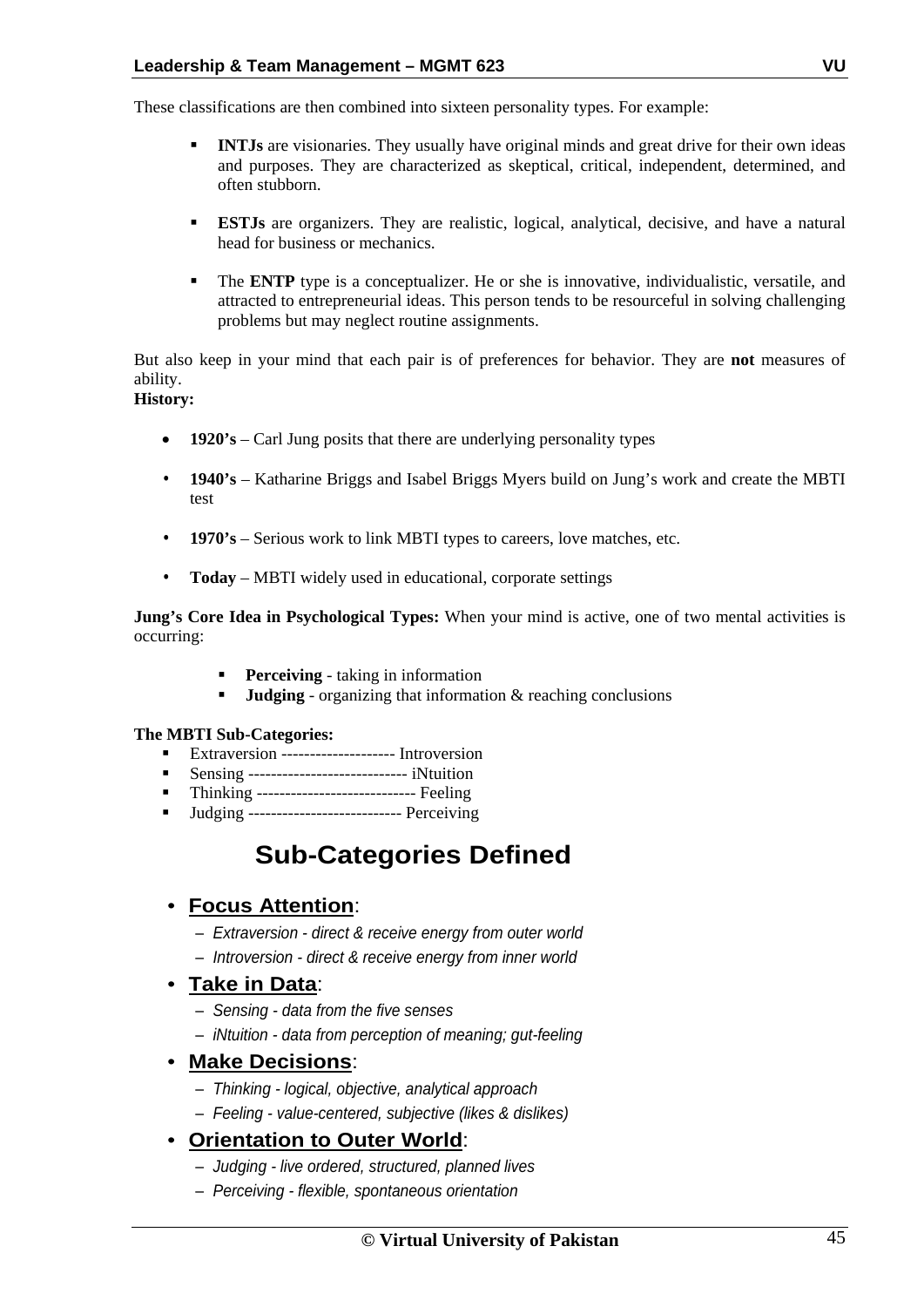#### **MBTI Applications in Organizations:**

- Management/career development
- Interpersonal communications skills
- Decision making/problem solving styles
- Management/leadership styles
- Organizational change
- Teambuilding
- Handling Diversity
- Conflict management

#### **Energy**

| ິ<br><b>Extraversion</b>                    | <b>Introversion</b>                             |
|---------------------------------------------|-------------------------------------------------|
|                                             |                                                 |
| The Extraverted person directs and receives | The Introverted person directs and receives     |
| energy from the outside world.              | energy from the inner world.                    |
| prefers action over reflection              | prefers reflection over action                  |
| prefers oral communication                  | prefers written communication                   |
| shares thoughts freely                      | guards thoughts until they are (almost) perfect |
| acts and responds quickly                   | reflects and thinks deeply                      |
| enjoys working in groups                    | enjoys working alone or with only one or two    |
|                                             | others                                          |

#### **Energy Source:**

| <b>Extravert</b> | <b>Introvert</b> |
|------------------|------------------|
| Talkative        | Meditative       |
| Open             | Reserved         |
| External         | Internal         |
| With a group     | Alone            |
| Talks first      | Thinks first     |

#### **Information Gathering:**

| <b>Sensing</b>                                 | iNtuition                                        |
|------------------------------------------------|--------------------------------------------------|
|                                                |                                                  |
| The<br><i>Sensing</i> person prefers to gather | The <i>iNtuitive</i> person prefers to<br>gather |
| information in a precise and exact manner.     | information in an inspired or novel manner.      |
| Likes specific examples                        | Likes general concepts                           |
| Prefers following an agenda                    | Departs from the agenda if necessary             |
| Emphasizes the practical                       | Emphasizes the theoretical                       |
| Seeks predictability                           | Desires change                                   |
| Sees difficulties as problems                  | Sees difficulties as opportunities               |
| that need specific solutions                   | for further exploration                          |
| Focuses on immediate applications of a         | Focuses on future possibilities                  |
| situation                                      | of a situation                                   |
| Wants to know what is                          | Wants to know what <i>could be</i>               |

#### **Information Gathering**

| <b>Sensors</b> |  |
|----------------|--|
| Facts          |  |
| Present        |  |
| Tangible       |  |
| Practical      |  |
| 5 Senses       |  |

## **Sensors Intuitors**

Possibilities Future Abstract Imaginative "6th Sense"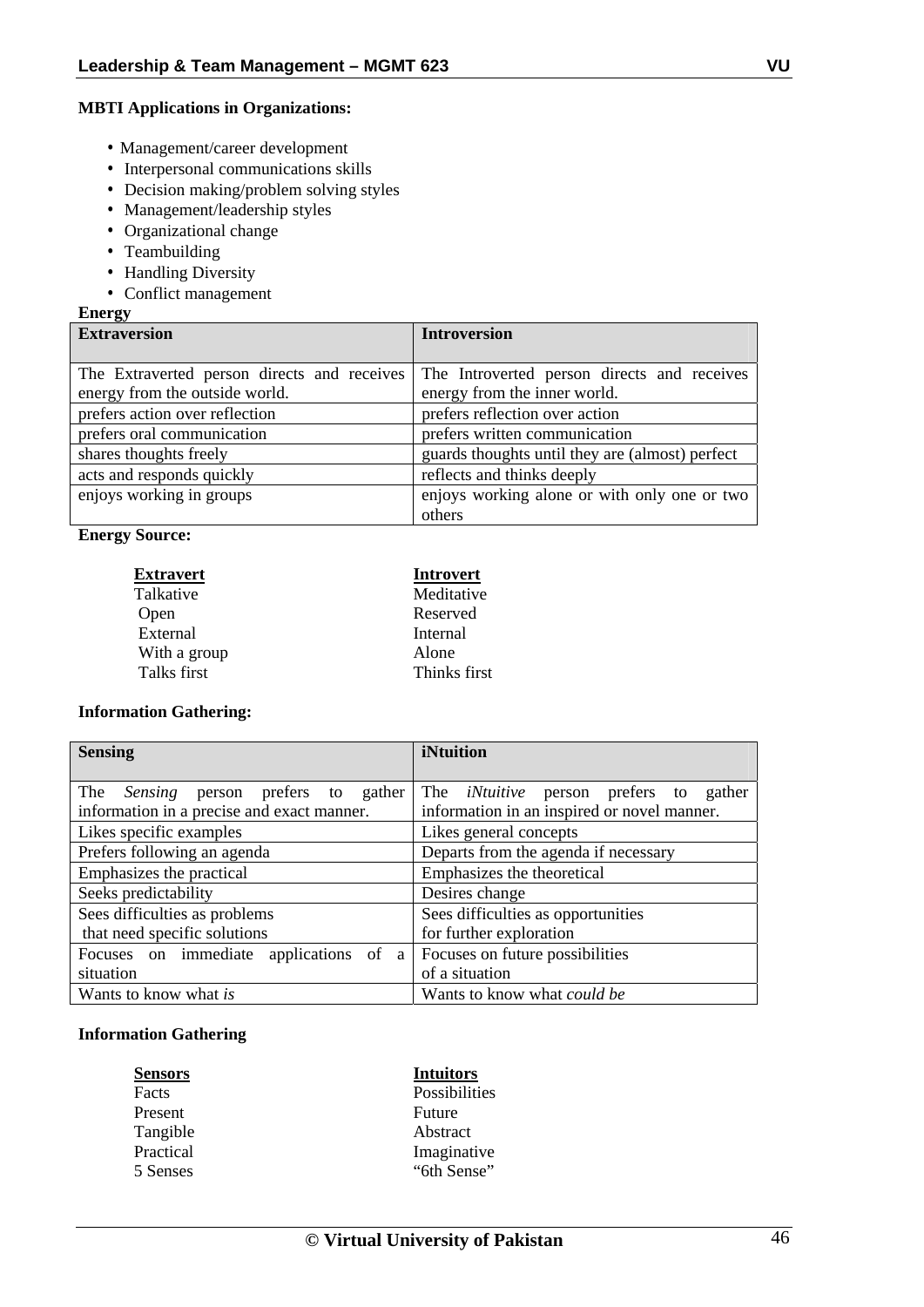## **Decision Making:**

| <b>Thinking</b>                        | <b>Feeling</b>                                                                   |
|----------------------------------------|----------------------------------------------------------------------------------|
|                                        |                                                                                  |
|                                        | A Thinking person seeks general truths and A Feeling person seeks individual and |
| objectivity when making decisions.     | interpersonal harmony when making decisions.                                     |
| questions first                        | accepts first                                                                    |
| knows when reason is needed            | knows when support is needed                                                     |
| wants things to be logical             | Wants things to be pleasant                                                      |
| remains detached when making decisions | remains personally involved when making                                          |
|                                        | decisions                                                                        |
| controls the expression of feelings    | expresses feeling with enthusiasm                                                |
| overlooks people in favor of tasks     | overlooks tasks in favor of people                                               |

#### **Decision Making**

| <b>Thinkers</b> | <b>Feelers</b> |
|-----------------|----------------|
| Objective       | Subjective     |
| Impersonal      | Interpersonal  |
| Justice         | Mercy          |
| Why             | Who            |
| Head            | Heart          |

## **Lifestyle:**

| <b>Judging</b>                                     | Perceiving                                      |
|----------------------------------------------------|-------------------------------------------------|
|                                                    |                                                 |
| The <i>Judging</i> person likes to come to closure | The Perceiving person prefers to remain open    |
| and act on a decision.                             | and adapt to new information.                   |
| Likes things to be settled and ordered             | Likes things to be flexible and open            |
| Finishes tasks before the deadline                 | Finishes tasks <i>at</i> the deadline           |
| Focuses on goals, results, and achievements        | Focuses on processes, options, and openings     |
| Establishes deadlines                              | Dislikes deadlines                              |
| Prefers no surprises                               | Enjoys surprises                                |
| Quickly commits to plans or decisions              | Reserves the right to change plans or decisions |

**Spontaneous /Perceiver** 

# **Life Style:**

| Decisive   | Curious    |
|------------|------------|
| Definite   | Optional   |
| Deadline   | Guideline  |
| Closure    | Open-ended |
| <b>Now</b> | Later      |

## **The MBTI Sub-Categories:**

|     | Extraversion -------------------- Introversion     |  |
|-----|----------------------------------------------------|--|
|     | К.                                                 |  |
| . . | Sensing ---------------------------- iNtuition     |  |
|     |                                                    |  |
|     | ■ Thinking ------------------------------- Feeling |  |
|     |                                                    |  |
|     | ■ Judging ----------------------------- Perceiving |  |
|     |                                                    |  |

There are no "good" or "bad" type's only *different* types. Each preference type has a contribution to make to effective teamwork. Each needs the opportunity to make a contribution based upon strengths.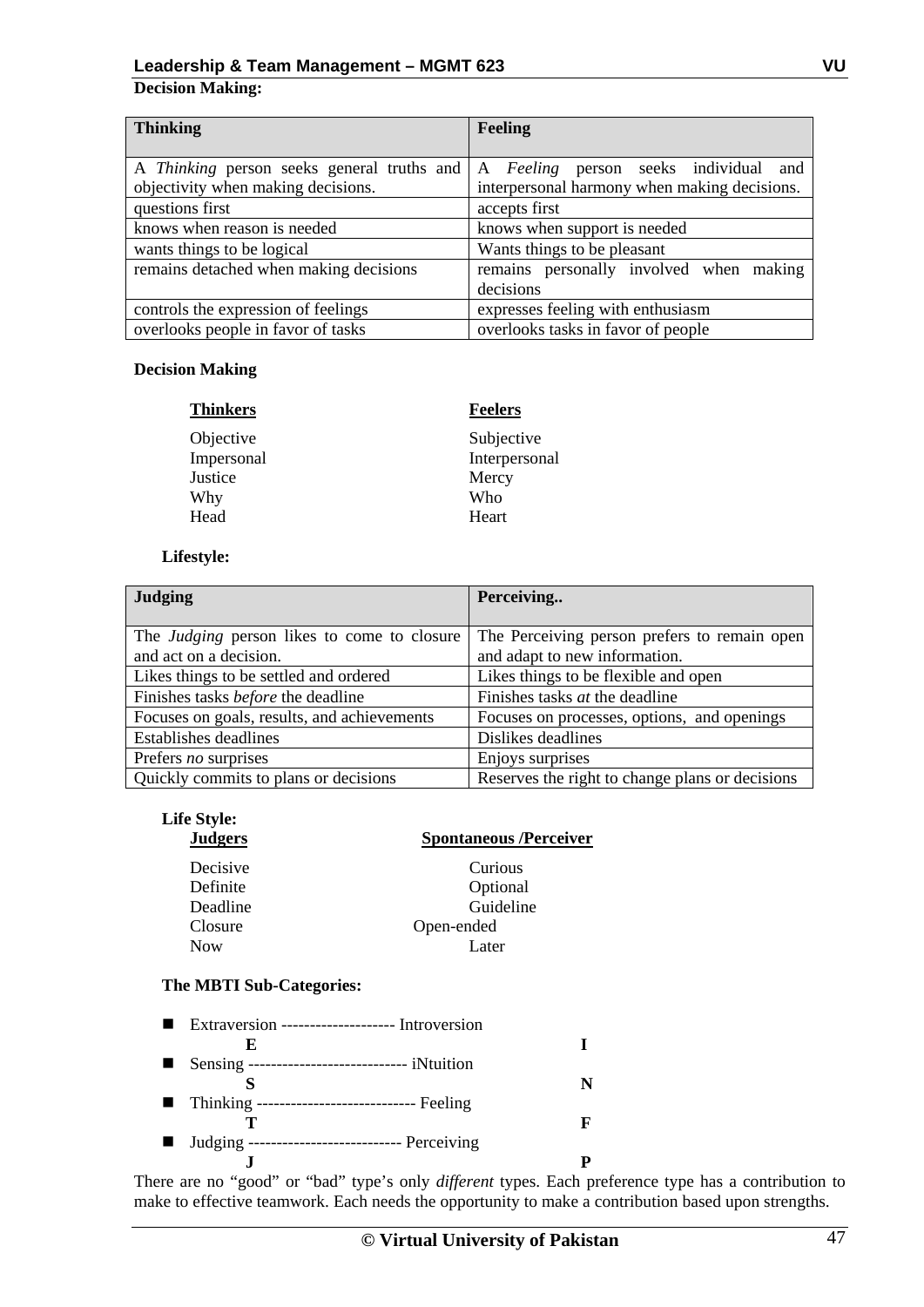## **SITUATIONAL FACTORS**

We understand that leadership is a process and not a position. Three components playing important role in this process are leader, followers and situation. In this lecture, we tried to explain this important component/part of leadership process.

Situation is the environment or circumstances in which an individual performs. Following are the factors that can influence the situation;

- **Task Type:** the nature of the work or assignment can also effect the employees
- **Structure of organization:** The organization structure always depend on the size of the organization. If the structure will be more rigid, more complexities faced by the employees
- **EXECUTE:** Stress: Stress in the environment and intensity under which team, organization, or leaders are working also play important role in leadership process and also situation itself.
- **E** Environment: The environment itself effect on the situation prevails in the organization. The micro (internal factors) and the macro (external factors) always keep on changing, so that this is big challenge for the leaders to keep the close eyes on changing environment and make decisions accordingly..

#### **Situational factors influence the leadership process:**

- Size of the organization
- **Organizational life cycle stage**
- Social and psychological climate
- Patterns of employment
- Type, place, and purpose of work performed
- Culture of the organization
- Over all environment
- Leader-follower interaction
- Leader-follower compatibility
- **Compatibilities within the followers**

#### **Size of the organization:**

Size of the organization varies organization to organization and its operations and activities in which organization involve. An organization's size demands certain types of leadership skills which help to provide right direction. Following two type of leadership, we can see in the organization;

**Leaders of small organizations:** can be in the form of salespeople, marketing manager and production managers. These leaders organize the system, assign the task, coach the team and evaluate the system. The small organizations have a flexible system and flatter structure. The approach of the small organization is more entrepreneurs.

**Leaders of large organizations:** In the large organization, the main focus will be on to create public image and future investment plans. The system of the large organization will be more procedural and structure of the large organization will also be more rigid and more complex because of its operations and activities.

#### **Differences between Large and Small Organizations**

#### **LARGE SMALL**

- Economies of scale Flexible Global reach Regional reach Complex Simple
	- Flat structure **Entrepreneurs**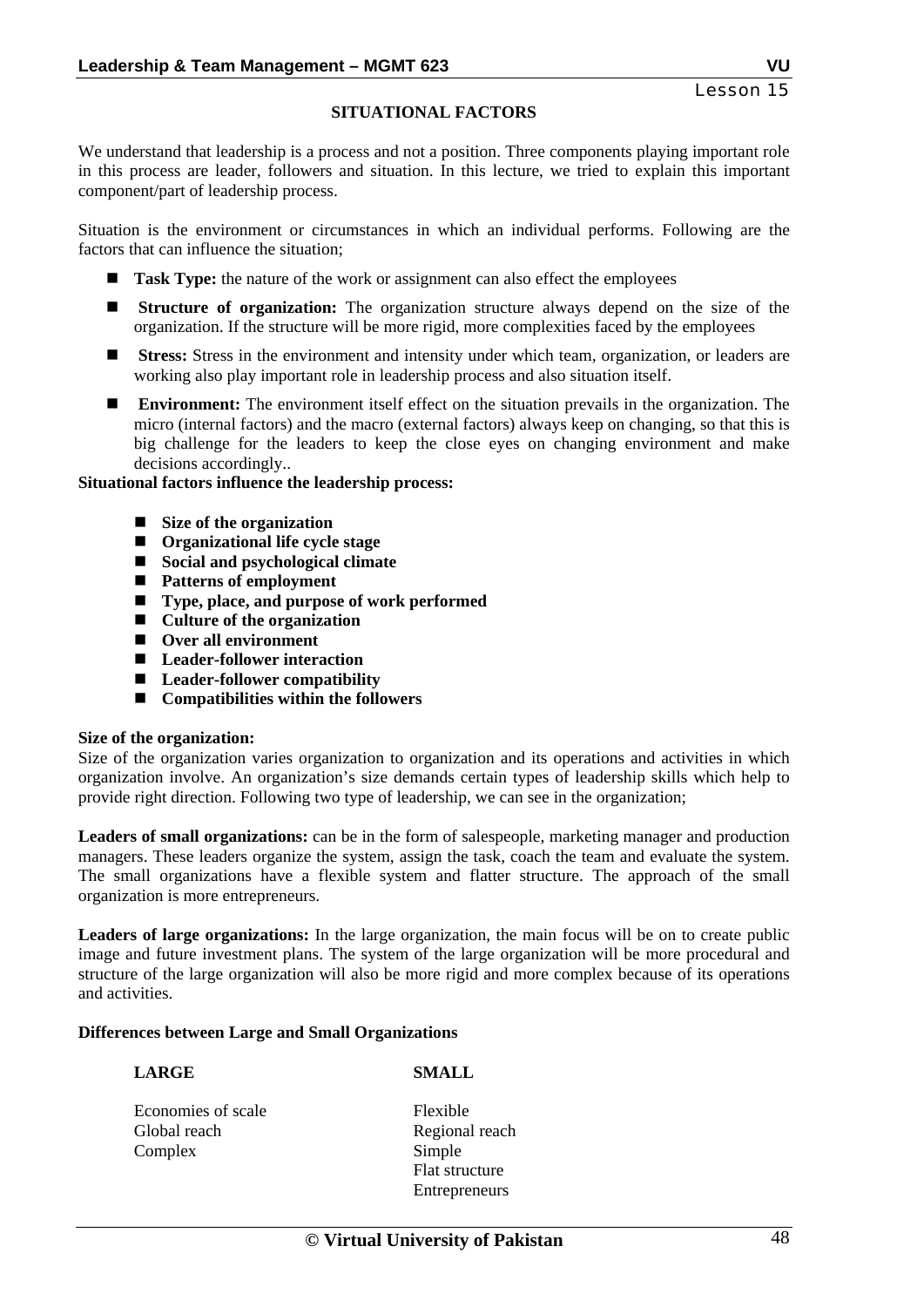#### **Changes with size**

- Formalization increases
- Centralization decreases
- Complexity increases
	- Vertical
	- Horizontal
- Personnel Ratios
	- Top administration Decreases
	- Clerical Ratio Increases
	- Professional Staff Ratio Increases

#### **Growth Rates**

- When organizations are growing
	- Administration grows faster
- When organizations are shrinking
	- Administration shrinks more slowly

#### **Organizational life cycle stage:**

Every organization has its own life cycle. Which always start from its birth and end with its decline. To save from decline, most of the organization introduces new products and new paths etc.

| <b>Birth</b>     | Growth           | <b>Shakeout</b>     | <b>Maturity</b>   |
|------------------|------------------|---------------------|-------------------|
| Non-bureaucratic | Pre-bureaucratic | <b>Bureaucratic</b> | Very bureaucratic |

#### **Social and psychological climate:**

Every organization has its own climate of working and environment in which the employees works together. Different factors that influence the organizations climate;

- Confusion
- **Anxiety**
- Conflicts
- **Mistrust**
- $\blacksquare$  Stress
- **Politics**

These factors also play their role on the formulation of situation and ultimately the leadership process.

## **Patterns of employment:**

In today's organization the pattern of the employees also varies from organization to organization. We can now see the permanent or temporary and Short-term or Long-term employees. So it also effects the situation of the organization. Today's people need more job security and befits instead of their services. And organizations are facing more challenges in shape of changing the external environment. So it is another challenge for leadership to create a congenial working environment for satisfaction of employees.

#### **Type, place, and purpose of work performed:**

The type of work is an important factor. The Work duties should be clear–cut. The routine or monotonous work could create hostile working environment. Many researcher claims that in today's organization work duties loosely defined which always cause de-motivation and stress.

#### **Culture of the organization:**

The system of shared values and beliefs held by organizational members or the system of the shared values norms and behavior that held by the top management is called organizational culture. All organizations have their own cultures;

■ **Culture by default:** means the culture already exists from the birth of organization.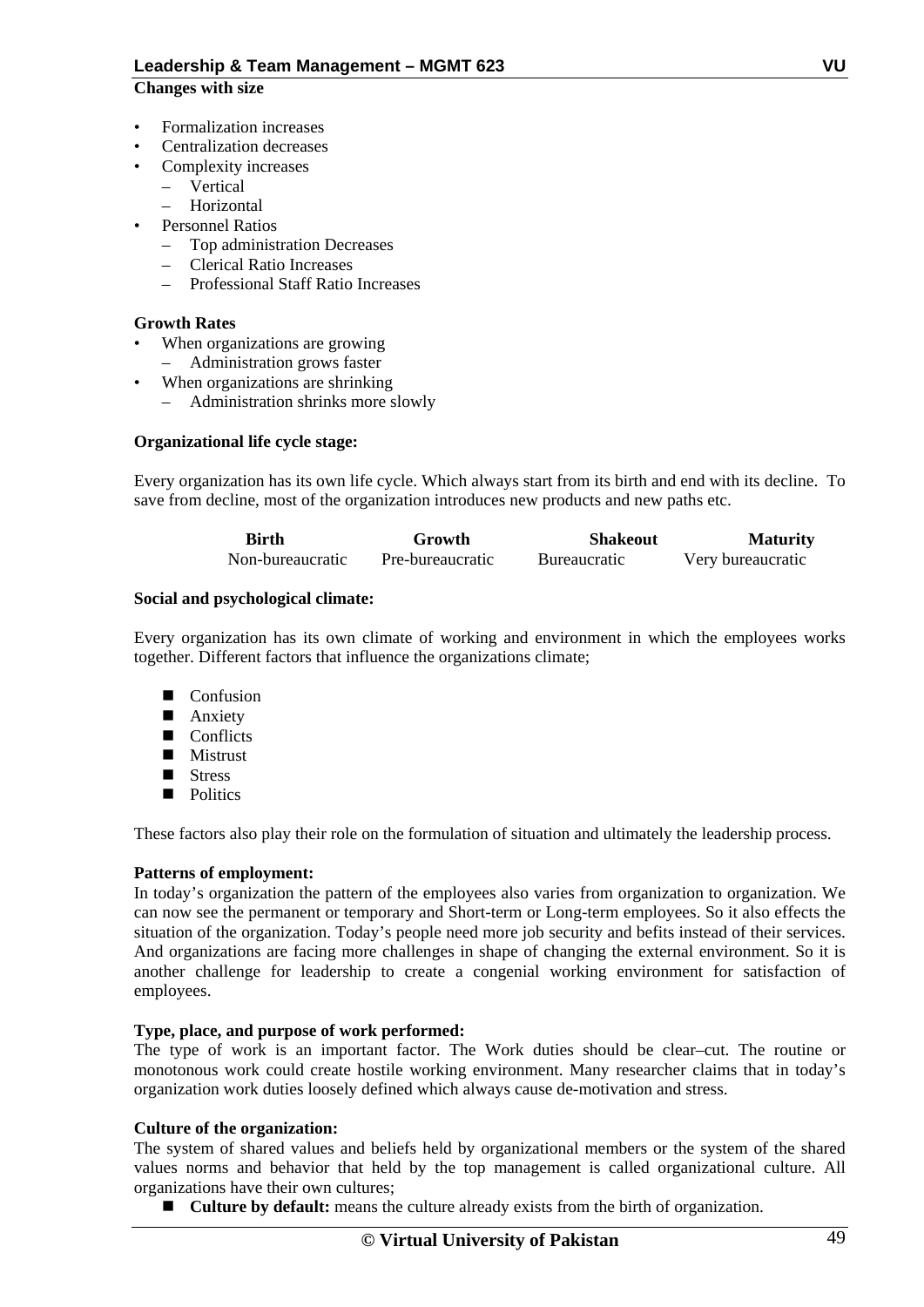**Culture by design:** means the culture exists according to its operations and structure. The Observable Evidence of the organizational culture is;

- Symbols
- Ceremonies
- Stories
- **B** Behaviors
- **Language**
- Dress

The bottom line is Culture permeates org. behavior BUT Very hard to observe or quantify **Types of Organizational Cultures** 

- Control cultures
- Collaboration cultures
- Competence cultures
- Cultivation cultures

## **Culture's Effects on Behavior**

Culture effects on behaviors during Communication, Cooperation, Commitment, Decision Making, Implementation, and Leadership style etc.

## **Organizational Climate:**

Organizational Climate is an important dimension that clearly determines organizational climate and environment. An organization should have a reward system to motivate its employee and linked with the performance. A transparent unbiased system in which employees feel satisfied. The standard of the performance should clearly define to the employee and same for each category and related with job description. A congenial and supportive working environment should prevails in the organization for the increasing the productivity of the organization.

**Over all environment:** The organizational environment is the set of forces surrounding an organization that have the potential to affect the way it operates and its access to scarce resources. Basically organization environment has two dimensions internal and external. This can also be known as Macro and Micro factors or even General Environment and Task Environment. All these factors/forces do affect the leadership process.

## **Leader-follower interaction:**

For running an organization successfully there is need of leader-followers interaction. There should be Leader-follower compatibility for working together in the organization. Proper communication and confidence on each other is very essential for trust and performance.

Similarly, **Leader-follower compatibility** and **Compatibilities within the followers** is also very important for particular situation. All above factor affecting directly or indirectly the situation and ultimately the leadership process.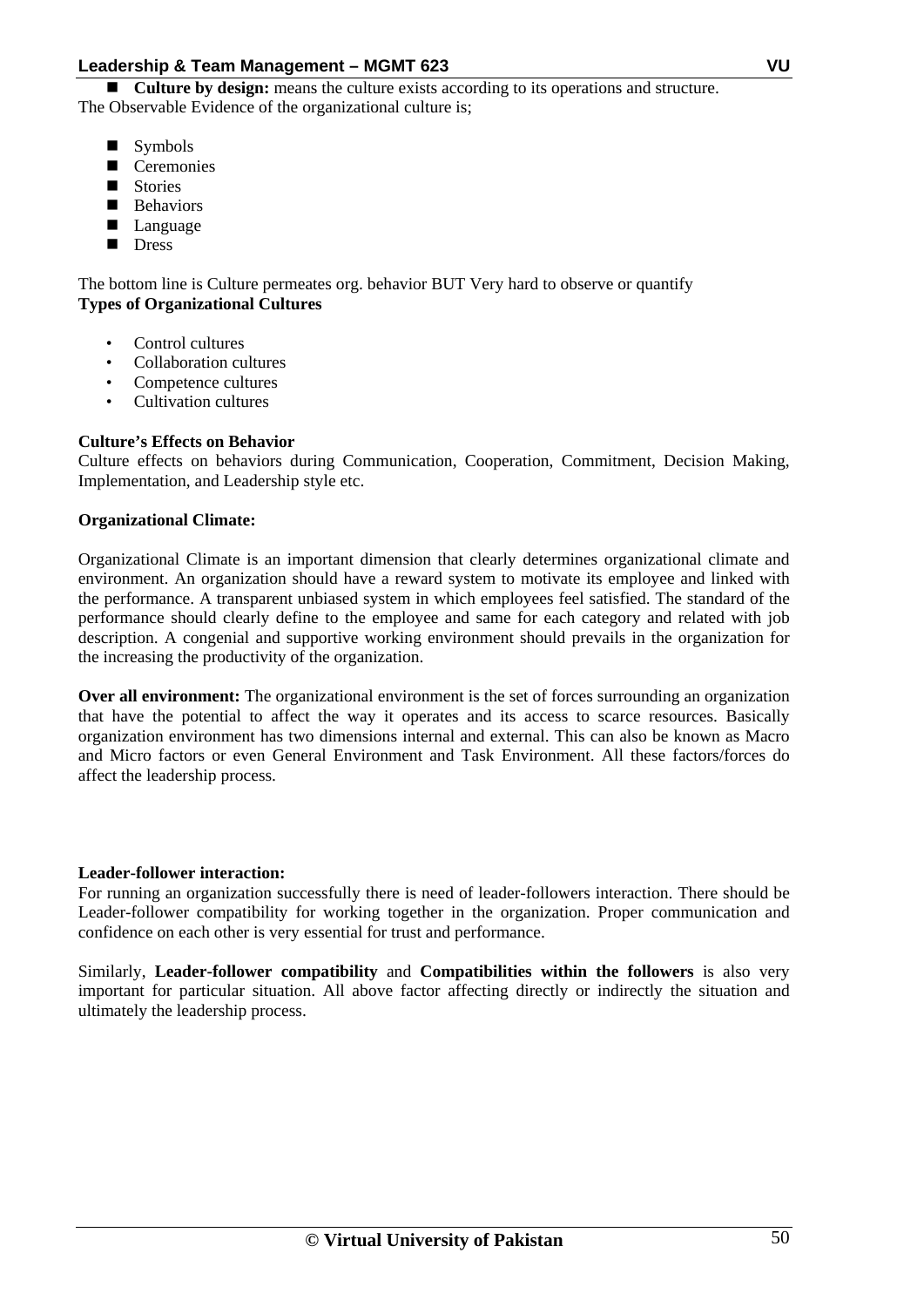## **BECOMING A LEADER! WHAT DOES IT MEAN & HOW DO YOU GET IT?**

Leadership is the exercise of influence by one member of a group or organization over other members to help the group or organization achieve its goals. Formal leaders have formal authority to influence others by virtue of their job/position responsibilities. Informal leaders lack formal authority but influence others by virtue of their special skills or talents.

#### **Becoming a Leader:**

The **leaders** of a group, team or organization are the individuals who influence others behavior. Leader effectiveness is the extent to which a leader actually does help a group, team or organization to achieve its goals. Leaders are either appointed by someone external to the group and they are elected by group members themselves. Some people take up role of leader by using their influences. With the passage of time, you can see that leadership will emerge over time. The group members will assess with in the group that who is leader worthy. In this situation, communication style will play a dynamic role. A group member can become a leader if he or she has following qualities/skills;

| • Think like a leader             | • Share your vision                        |
|-----------------------------------|--------------------------------------------|
| Develop your judgment             | <b>Adapt your style</b><br><b>Contract</b> |
| <b>Build leadership traits</b>    | • Pick the right followers                 |
| <b>Build your power base</b><br>٠ | • Organize tasks properly                  |

#### **Foundations of Leadership:**

#### **Vision:**

Leaders must have, and be able to communicate a vision. Leaders must make the followers see what the organization can become and the success that can be achieved. A Leader must be effective that actually does help a group, team or organization to achieve its goals. An effective leader helps achieve goals. An ineffective leader does not.

#### **Mission Statement:**

Every organization needs a mission statement, which is a statement of the purpose of an organization. The mission statement addresses the question: What is the organization's reason for being in business? It broadly outlines the organization's future course and communicates "who we are, what we do, and where we are headed. Mission Statement describes purpose of the organization;

- $\blacksquare$  WHAT is expected to be achieved
- $\blacksquare$  WHY is it worthwhile
- $HOW it$  can be done
- Defines Core Values

#### **Objectives:**

Objectives are desired outcomes for individuals, groups, team or entire organizations. The leaders have to provide objectives--specific results that he or she wants the group to achieve. Planning is the first management function, but by providing direction, a manager becomes a leader.

#### **Direction:**

A leader must provide a direction for achievement of the objectives to his or her followers that can work toward. A vision is especially important in today's volatile business environment.

**Steps to Leadership:** The following are the key steps to leadership:

- Identify what is happening (identifying areas requiring leadership)
- Account for what is happening using behavior science theories and concepts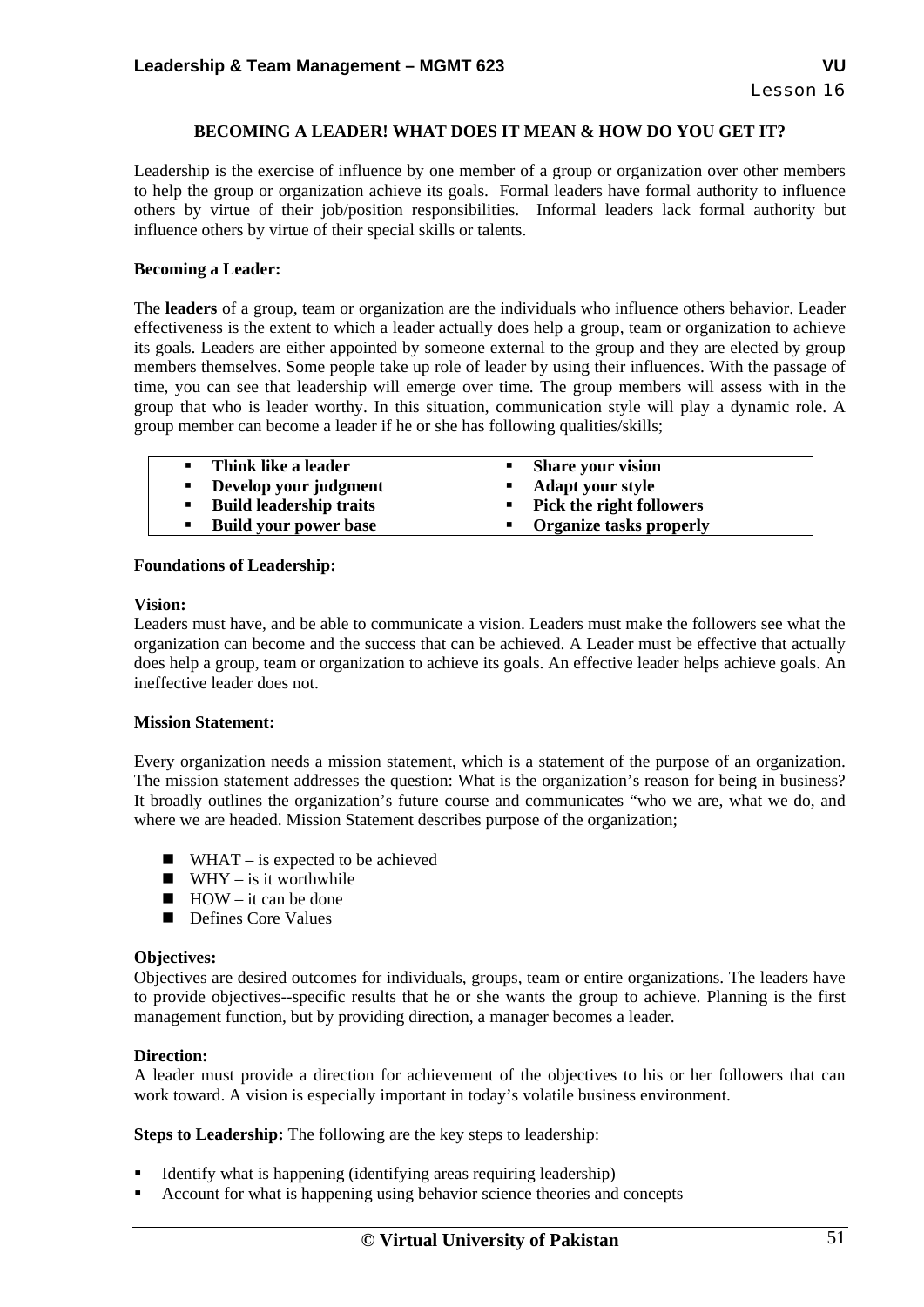Formulate leader actions based on your knowledge of how to motivate employees and how to resolve and manage inter-group conflicts

Leading: Leaders must choose a style to suit the situation in organization to achieve the goals;

- **Employee oriented:** a leader may have an employee oriented style for its effective working with in the group and team.
- **Participative:** a leader may have participative style to motivate other group members to involve in other organizational activities or to motivate employees to support each other in the achievement of organizational goals.
- **Job centered:** a leader may have job centered style to play a hub role in the organization.
- **Autocratic:** a leader may have autocratic style according to the organizational environment exits.

The other factors also play a dynamic role to achieve the organizational role. A leader must;

Influence organization culture: as we know that the culture is the set of values, norms and beliefs define by the organization environment or management, a leader must influence on the organizational culture for making a congenial working environment.

**Motivate:** Motivation is a frequently used but poorly understood in term dynamics. There are over 140 definitions of the term motivation that have been used in various capacities. Motivation is important because it explains why employees behave as they do. Leaders need to understand this so that they must motivate the employees towards the organizational goals.

**Influence communication:** Communication is one of the most important processes that take place in organizations. Effective communication allows individuals, groups, teams and organizations to achieve their goals and perform at a high level, and it affects virtually every aspect of organizational behavior. Communication is good or effective when members of organization share information with each other and all parties involved are relatively clear about what information means. So leader must focus on the organizational communication. Good communication prevents many problems from occurring and serves the following functions in an organization.

**Influence the group:** A leader must have influence on the group or team to achieve the organizational goals. If the leader loses the influence on group or team he or she me lose the game.

**Have leadership traits and power:** There are so many traits of leader ship which can not be explained and varies from person to person and style to style? But each leader must make sure the achievement of organizational goals in a best way.

**Three competency of a Leader:** there are three competency of leader;

## **Leading the Organization:**

Leading the organization and put the organization on right path through setting vision, direction and strategy. They also involve in problem solving and decision making. They keenly observe the prevailing politics in the organization and influence other team members. Leaders always try to create a change culture in the organization. For this purpose they take the risks and innovates the new things in the organization by enhancing business skills and knowledge.

#### **Leading others:**

One of the leader's competencies is leading and managing others. In the organization, a leader manages the effective teams and groups for achievement of organizational objectives by building and maintaining a working relationship between them. They motivate other and build the trust on team members. One of the major tasks of leader is to develop other, which is more important factor. They set a reward system in the organization and mostly link it with the performance or achievement of goals.

#### **Leading oneself:**

This is also very important to leading one self. It is the responsibility of the leader to adopt the changes prevails in the environment. They also increase the self awareness for himself that what is going on in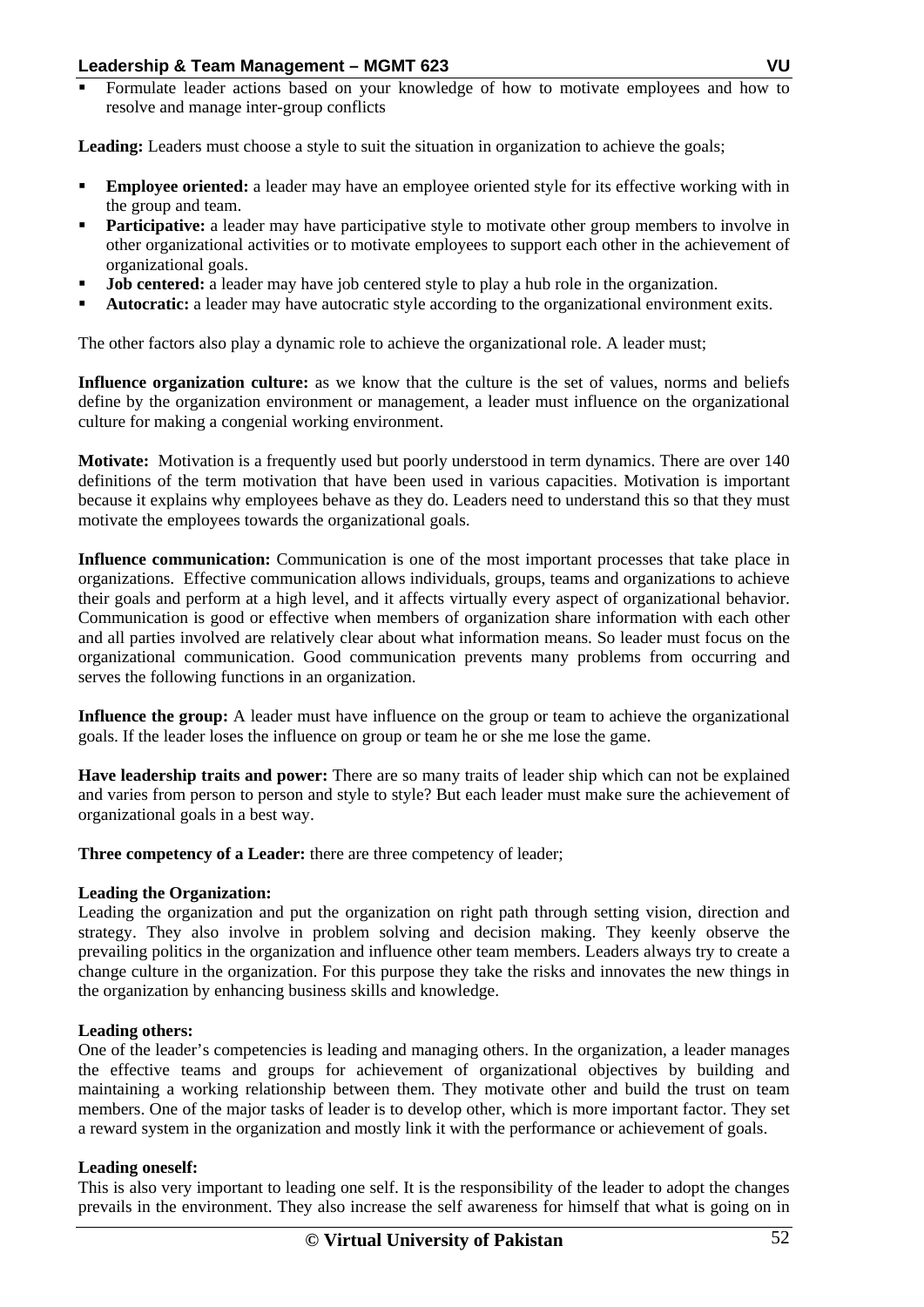the surroundings of the organization. They always try to lean as more as they can. They also develop the culture of ethics and integrity with in the organization.

Developing adaptability, increasing self-awareness, managing yourself, increasing capacity to learn, exhibiting leadership stature, displaying drive and purpose, developing ethics and integrity.

Leaders always know about their strengths, weakness, opportunities, challenges and know who they are as an individual. They also know that "Positions do not possess leadership characteristics, only people possess leadership characteristics."

"Leadership is not a matter of luck. The harder you work, the luckier you are."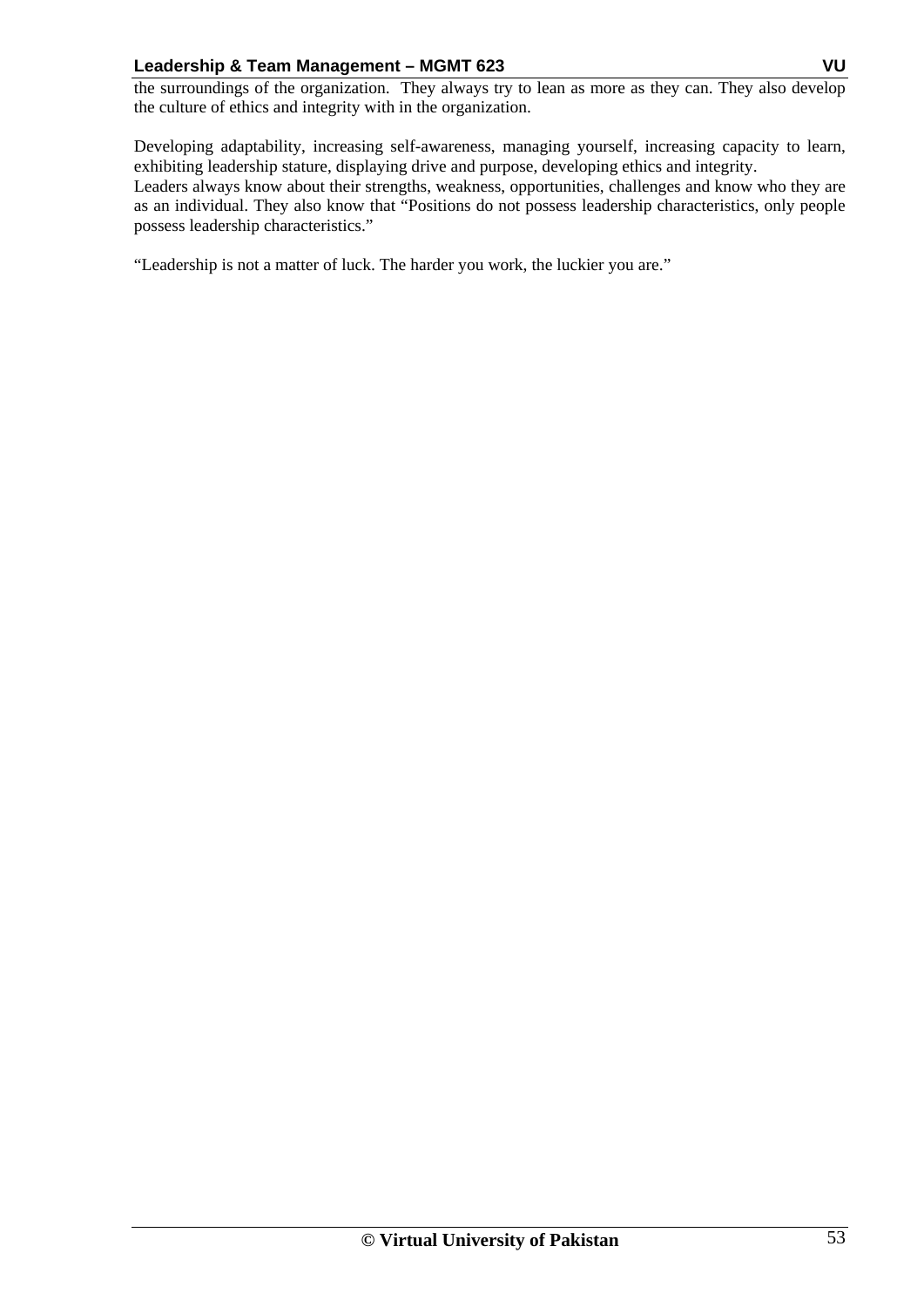## **BECOMING A LEADER**

We started this topic in lecture number 16. Becoming a leader! What Does It Mean & How Do You Get It? Three competency of a Leader were discussed. Leading the organization, Leading others and Leading oneself.

Leaders do know their strengths, know their weakness, know their opportunities, know their challenges, know who they are as an individual and do know yourself?

"Leadership is not a matter of luck. The harder you work, the luckier you are."

## **Career Paths and Leadership:**

Every leader has some career path in his professional life. Through career path, a leader moves upwards gradually in the organization and influences other employees through his/her behavior, personality, and attitude. John Maxwell defines Leadership as Influence.

Let's discuss the contribution/work of different people on leadership.

#### **HOWARD HYDEN Leadership Core Competencies:**

Howard Hyden explains the leadership core competencies in five categories;

**Creating more leaders:** Leaders always create more leaders within the groups or team by influencing his/her behavior and trained them for future leadership.

**Empowerment (letting go):** Leader also believe on the empowerment and delegation of powers to his/her followers. This will encourage them to make independent decisions and also take risks.

- **Communication:** One of the core competencies of leader is a good communicator. Leader always communicates in a well manner. He/she can communicate vision, direction and decisions etc in proper way. Proper communication system in a team/organization cab be key to success.
- **Vision:** Leader are visionary and they keenly observers the dynamics of organization and its environment. Make pro-active decisions and strategy accordingly.
- **Patience:** They are the patience. Take times to understand situation and make logical decisions.
- **Strategic thinking:** They are the strategic thinkers and develop strategies in the changing environments..

## **TOM PETERS: 10 Traits of Leaders:**

Tom peters presents ten traits of leaders which are;

**Leaders Create Opportunities:** leaders always create the opportunities for his/her followers to move forward and for group, team or organization.

- Leaders Do!: leaders always do the right thing right.
- Leaders re-do: leaders have the habit of re-do the wrong work or task to correct them. They learn from their mistakes.
- **Leaders Convey a Grand Design:** leader always convey/show a bigger picture of the organization/team to the other employee/followers.
- Leaders Make Mistakes: leader may also make mistake and learn lessons from these mistakes.
- **Leaders Nurture Other Leaders:** they also take care for the other members. Provide them opportunities to learn and grow. They develop and train more leaders within their team/organization for future.
- **Leaders are Great Performers:** they are the great performers. They make examples for others to follow.
- Leaders Accept Responsibility: they always accept the responsibility for his/her deeds and also for their followers.
- Leaders Take Breaks: they also take some break time for relaxation to re-cope energy and strength.
- **Leaders do Stuff That Matters:** they always do important task which are important for team, groups and themselves.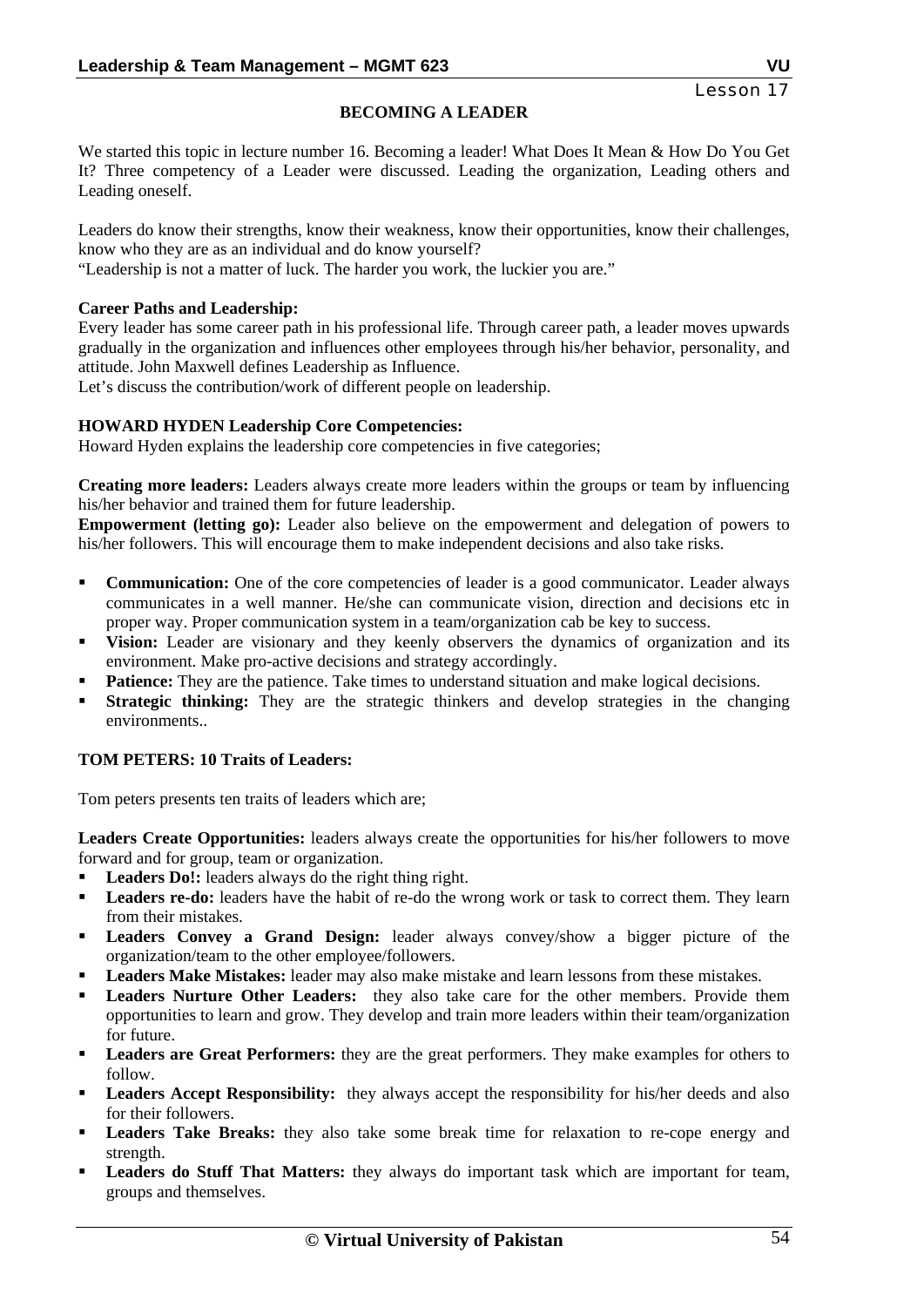## **KEN SHELTON: Seven Traits of Great Leaders:**

Leaders identify, cultivate, and inspire enthusiastic followers for achievement of organizational goals. Their Focus in always on their efforts that what they are doing and what they want to do.

- They face and overcome great difficulties occur in the organization.
- They expect more from themselves than they do from others team members.
- They are not afraid to make tough decisions.
- They have a vision and utmost faith in themselves to fulfill that vision.
- They are ambitious for themselves, their companies, and their people.

#### **WARREN BENNIS: Four Competencies of Great Leaders:**

Warren Bennis presents the four competencies of great leader.

**Management of Attention:** leaders are the committed about work and pay full attention to complete the task as per requirement by putting attention on work and other team members.

**Management of Meaning:** they are innovators as they always make the new ideas, thoughts and provide the guide line that how this can be fulfilled.

**Management of Trust:** Not only building their own trust but also build trust in others.

**Management of Self:** they also put attention on self management that how they can improve himself. what new skill they should have learn.

#### **WARREN BENNIS:**

Five Common Ingredients of Great Leaders:

- **Vision:** they are visionary.
- **Passion:** they have a great passion of work.
- **Integrity:** they are the honest
- **Trust:** they are the trust worthy.
- **Curiosity and daring:** they are curiosity and bold.

## **SHEILA MURRAY BETHEL:**

**Qualities of Leadership:** Sheila Murray Bethhel presents the qualities of leadership;

- They have a mission that matters.
- They are big thinkers
- Be ethical
- They are change master
- They are sensitive
- They area risk taker
- They are decision maker
- $\blacksquare$  They use power wisely
- They are a good communicator
- They are team builder
- They are courageous
- They are committed

So we can see that the ideas of mostly the writers are similar and they discuss almost similar trait/ characteristics of a leader. For leadership to occur, someone must provide the spark for action, energy and purpose

**Motives for leadership:** there are three motives of leadership;

- 1. **Power**: is the desire to influence, give orders, and carry them out.
- 2. **Achievement**: is the need to create/ achieve and build something of value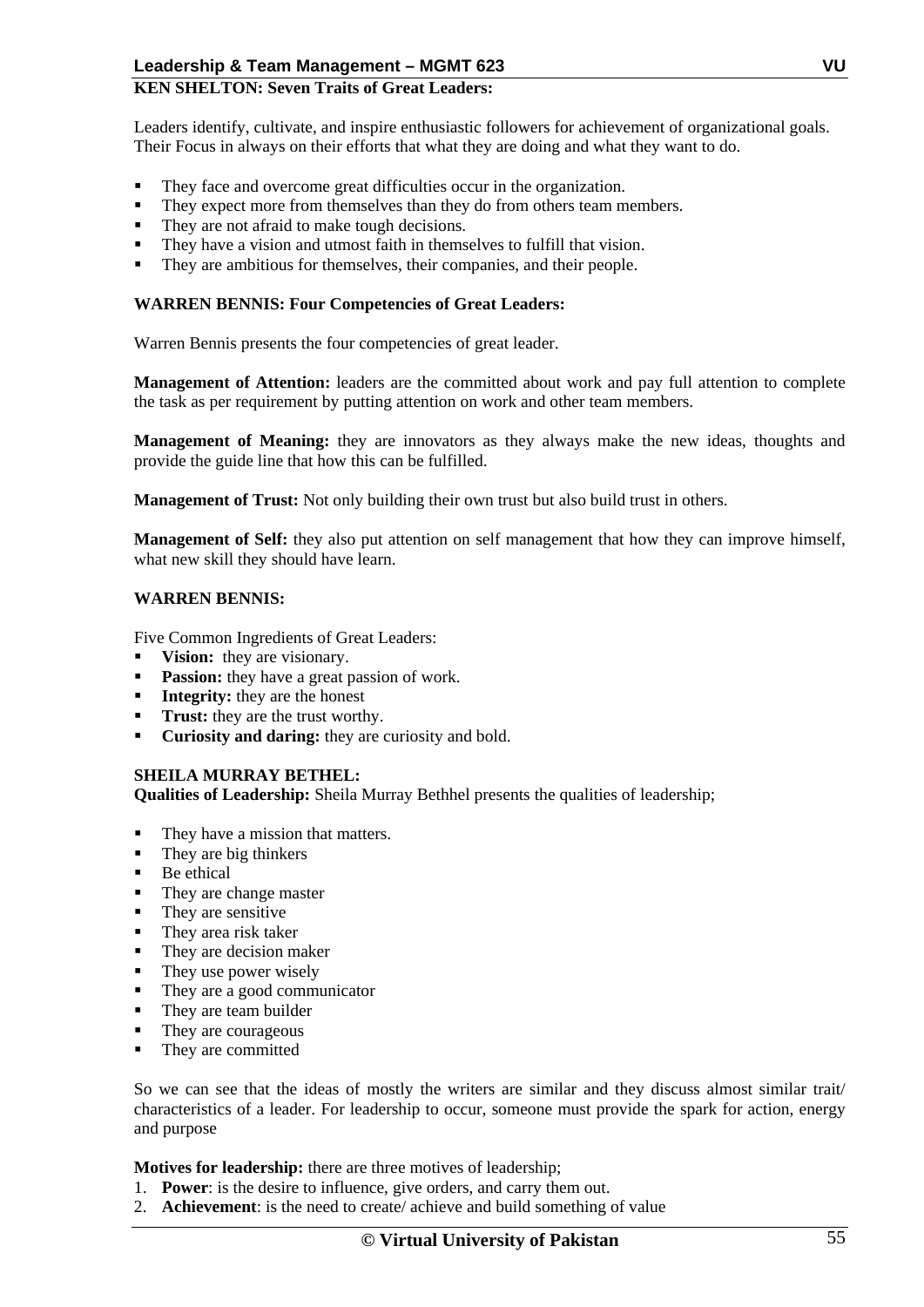3. **Affiliation**: is an interest in knowing and helping others.

**Power-Oriented Leader:** they strive for leadership because of the formal authority it brings. They are the bold and have a dominance role in the organization.

**Achievement-Oriented Leader:** they want to discover, create, and build some thing. They are the creative and innovators and always try to achieve some thing new. They are competent, skillful and productive.

**Affiliation Leader:** they have high concern for human welfare and care about others and has a desire to serve. They are helpful, unselfish and considerate of the well being of others.

## **Points to Remember:**

- An individual will prefer one or two social motives over the others. Preference depends on cultural values, personal traits, and experiences.
- Leadership is exerted to satisfy one or a combination of the three motives. Motivated by power, achievement, or affiliation
- Leaders and followers are happiest in situations that allow expression of personal social motives.

We will shift now to another important topic "Power". Does having power make a leader? To answer this question we need to understand basic concepts of power and its relationship with the process of leadership.

## **Elements of Leadership:**

**Power**: is the possession of control, authority, or influence over others. (Webster's). Leadership power comes from the followers' willingness to be influenced, induced, control and guide.

## **Sources of Leadership Power:**

- The following are the sources of a leader's power;
	- 1. A leader's authority most commonly stems from the position to which he or she is appointed and the power to reward or punish individuals.
	- 2. An authority in his or her field has expert power, and others do what is asked of them out of respect. Referent power is based on personal magnetism and charisma.
	- 3. Formal leaders get some of their authority through their position.
	- 4. Informal leaders get their authority through charisma.

## **How Do Some People Become Leaders?**

- They are the center of an activity and every one is focusing on him.
- Their personality is so impressive.
- Have a good team of followers
- **Persuasion**
- Status in the organization formally given by the top management.
- Power/influence

**Understanding Power:** before understanding power we need to ask some questions by our self;

- 1. What is power?
- 2. How do leaders acquire the power needed for leadership?
- 3. What are organizational politics?
- 4. How do organizational politics affect the Leadership?

## **CONCEPT OF POWER:**

**Power:** is the ability of one person or group to cause another person or group to do something they otherwise might not have done is the principal means of directing and controlling organizational goals and activities.

**Influence**: is the process of affecting the thoughts, behavior, & feelings of another person.

**Authority:** is the right to influence another person formally given by the organization. A legitimate power is known as authority.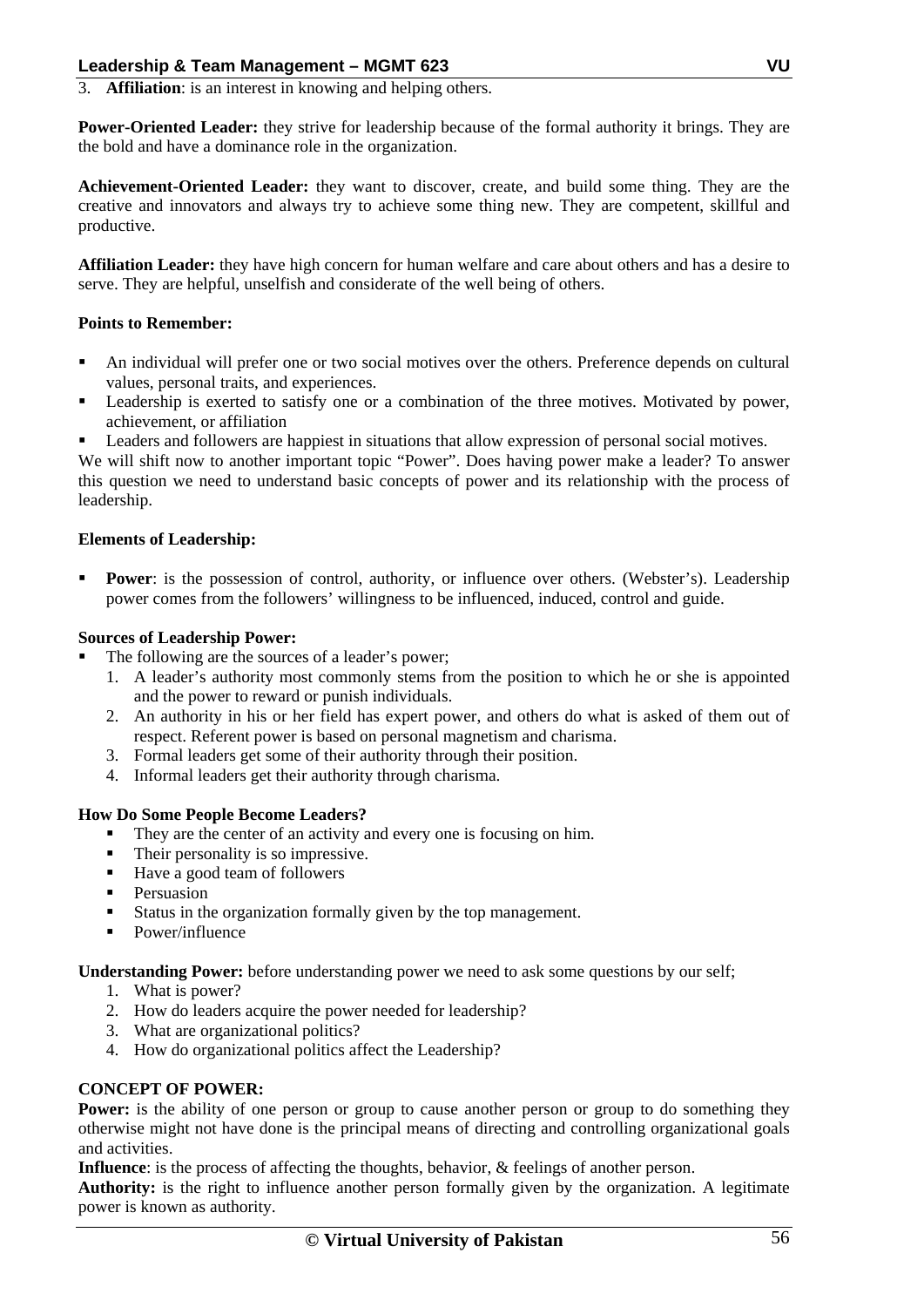## **Principles of Power:**

- Power is perceived
- Power is relative
- Power bases must be coordinated
- Power is a double-edged sword (used and abused)

Historian Lord Acton once said, "Power corrupts, and absolute power corrupts absolutely."

**Dependency: The Key To Power:** If you want to get things done in a group or organization, it helps to have power. As a leader if you want to maximize your power, you will need to increase others' dependence on you. You can, for instance, increase your power in relation to your boss by developing knowledge or a skill that he/she needs and for which he/she perceives no one ready to substitute. You will not be alone in attempting to build your power bases. Others, particularly employees and peers, will be seeking to make you dependent on them. The result is a continual battle. While you seek to maximize others' dependence on you, you will be seeking to minimize your dependence on others, and, of course, others will be trying to do the same.

## **The General Dependency Postulate**

## **The greater B's dependency on A, the greater the power A has over B.**

When you possess anything that others require but that you alone control, you make them dependent upon you and, therefore, you gain power over them.

#### **Dependency, then, is inversely proportional to the alternative sources of supply.**

This is why most organizations develop multiple suppliers rather than using just one.

## **What Creates Dependency?**

- **Importance.** 
	- $\blacksquare$  To create dependency, the thing(s) you control must be perceived as being important.
	- Organizations actively seek to avoid uncertainty.
	- Therefore, those individuals or groups who can absorb an organization's uncertainty will be perceived as controlling an important resource.

#### **Scarcity.**

- A resource needs to be perceived as scarce to create dependency.
- Low-ranking members in an organization who have important knowledge not available to highranking members gain power over the high-ranking members.
- The scarcity-dependency relationship can further be seen in the power of occupational categories.
- Individuals in occupations in which the supply of personnel is low relative to demand can negotiate compensation and benefit packages, which are far more attractive than can those in occupations where there is an abundance of candidates.

#### **Non-substitutability.**

 The more a resource has no viable substitutes, the more power that control over other resource.

#### **Two Faces of Power:**

**Personal Power:** used for personal gain. It is too dangerous when a person use the power for its own interest. It may destroy the organization.

**Social Power:** this is used to create motivation and to accomplish group goals.

## **Forms of Power:**

- **Personal power** 
	- Use of personal influence of events.
	- not arrogance.
- **Professional power** 
	- use of professional expertise and competence, embedded within an organization, to make change or make a contribution.
- **Positional power** 
	- Granted by the organization.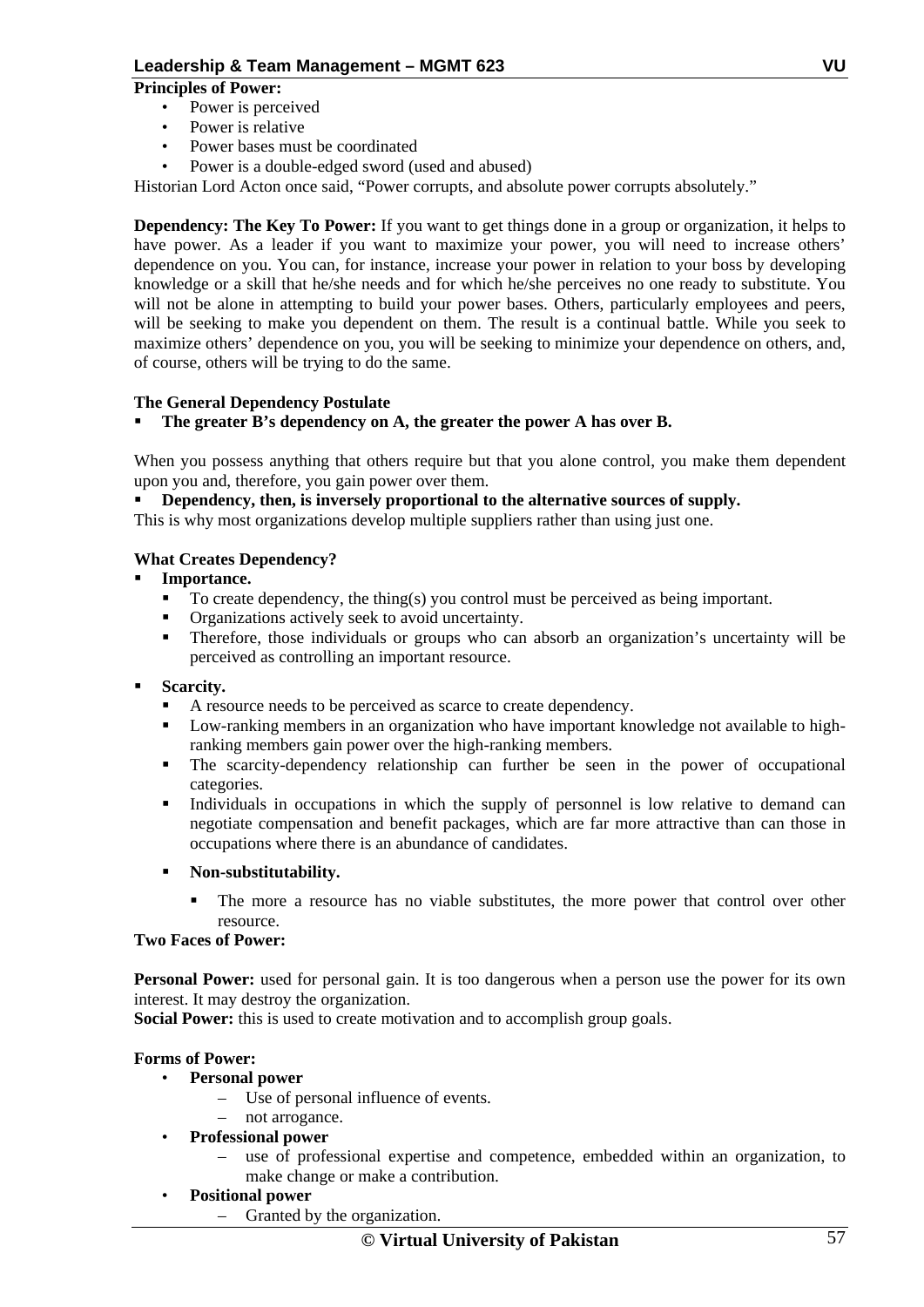## **UNDERSTANDING POWER**

We started discussing concept of power and try to differentiate power, influence and authority.

**Power** - the ability to influence another person **Influence** - the process of affecting the thoughts, behavior, & feelings of another person **Authority** - the right to influence another person. Legitimate power is known as authority.

#### **Sources of Power:**

Organizations are composed of people who come together to achieve their common goals. When resources are scarce, people and groups have to compete for them, and some achieve their goals while others do not. In an organization, leaders have the primary responsibility to ensure that competition for resources is free and fair and that people who obtain power over resources do so because they possess skills and abilities that will, in the long run, benefit all members of the organization. Similarly leaders also use different sources of power to influence followers and get things from them.

## **Sources of Power**

#### 1. **Reward power**

- giving something of value.
- 2. **Coercive power (Punishment)**
	- force against the will (threat of firing).
- 3. **Expert power**
	- use of knowledge, competence, expertise.
- 4. **Referent power**
	- use of charisma to influence others (inspiration)
- 5. **Legitimate power**
- position power.
- 6. **Numbers power**
- 7. **Others-** legal, public, money
- Connection power
- Information power
- Group decision making power

**Other Sources of Power**

- Organization power
- Coalition power

**1. Reward power:** When someone has power to give some thing of value or withhold this. Reward power is the power to give pay raises, promotions, praise, interesting projects, and other rewards to subordinates. As long as subordinates value the rewards, a manager/leader can use reward power to influence and control their behavior.

**2. Coercive power (Punishment):** Coercive power is the power to give or withhold punishment. Punishments range from suspension to demotion, termination, unpleasant job assignments, or even the withholding of praise and goodwill. The ability to reward or punish subordinates gives supervisors great power, which is sometimes abused. It is for this reason that most organizations have clearly defined rules concerning when and how employees are to be rewarded or punished. Review boards and promotion committees may be used to assist management in this respect.

Coercive power and reward power are actually counterparts of each other. If you can remove something of positive value from another or inflict something of negative value upon him/her, you have coercive power over that person. If you can give someone something of positive value or remove something of negative value, you have reward power over that person.

**3**. **Expert power:** Expert power is "influence wielded as a result of expertise, special skill, or knowledge." Expertise has become a powerful source of influence as the world has become more technological. As jobs become more specialized, we become increasingly dependent on experts to achieve goals. Generally, people who possess expert power are promoted up the hierarchy of authority so that their informal power eventually becomes formal.

**4. Referent power:** Its base is identification with a person who has desirable resources or personal traits. If I admire and identify with you, you can exercise power over me because I want to please you.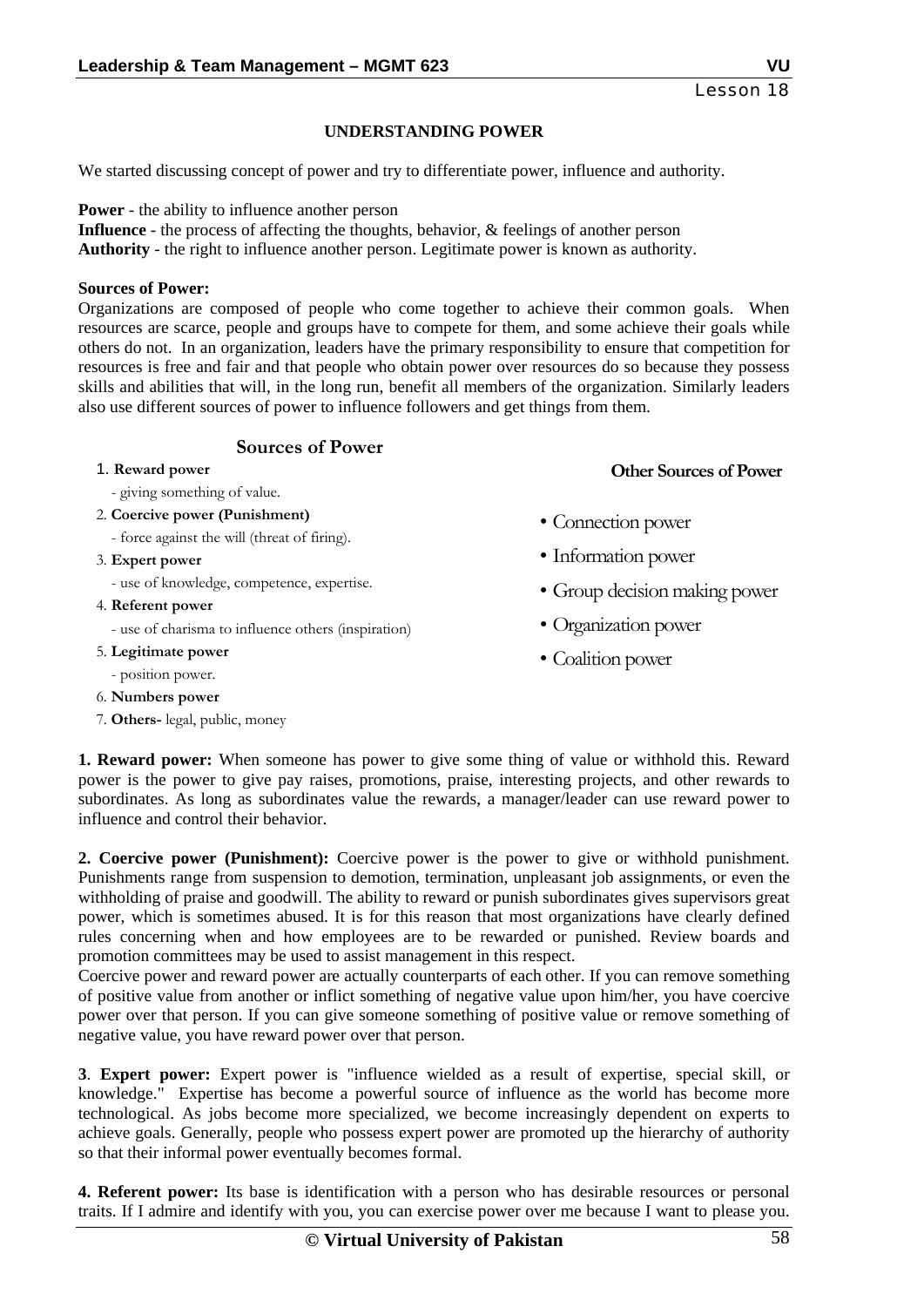Referent power develops out of admiration of another and a desire to be like that person; it is a lot like charisma. These individuals are often noted for their agreeableness, extroversion, or conscientiousness. Fame is one sign that a person has acquired referent power.

5. **Legitimate power:** In formal groups and organizations, the most frequent access power is one's structural position. It represents the power a person receives as a result of his/her position in the formal hierarchy. Positions of authority include coercive and reward powers. Legitimate power, however, is broader than the power to coerce and reward. It includes acceptance of the authority of a position by members of an organization. Legitimate power confers on an individual the legitimate authority to control and use organizational resources to accomplish organizational goals. Legitimate power is the ultimate source of an individual's power in an organization.

**6**. **Numbers power:** The formal and informal power using by an individual same time. Especially when number maters. More people are on your side, you can use this to influence.

**7**. **Others:** other powers are the legal power uses according to the law, public power given by the public to an individual as leader and money power based on financial resources and influences others with the power of money.

#### **Other Sources of Power:**

- **Connection power**: connection power is the power based on good connection inside and out side the organization. And by using this power a leader can have achieve the organizational goals.
- **Information power**: Information power is power stemming from access to and control over information. The more information a manager possesses, the better able he or she is to solve problems facing subordinates. Lack of information power forces subordinates to be dependant on superiors for their information needs. Many managers are unwilling to share information power. The most effective organizations do not do this.
- **Group decision making power:** is a power in which leaders make decision in the group and influence the group members.
- **Organization power:** Leaders in particular functions or divisions can take advantage of other sources of power to enhance their individual power. A division or function becomes powerful when the tasks that it performs give it the ability to control the behavior of other divisions or functions, to make them depend on it, and thereby increase its share of organizational resources. The power of a function or division also stems from its importance, or centrality, to the organization. (a. How central it is to the organization's operations and the degree to which it lies at the center of information flows. (b. These functions or divisions have access to a lot of information, which gives them power.
- **Coalition power**: Those "out of power" and seeking to be "in" will first try to increase their power individually. If ineffective, the alternative is to form a coalition—an informal group bound together by the active pursuit of a single issue. Predictions about Coalition Formation. First, coalitions in organizations often seek to maximize their size. Another prediction relates to the degree of interdependence within the organization. Finally, coalition formation will be influenced by the actual tasks that workers do.

#### **Responses to the Use of Power**

Responses of the use of power can be divided into three different behaviors. If positional power is used appropriately the response of followers will be compliance. While excessive power use can create resistance behavior. In case some one is using personal power the response is always commitment of followers. Same can be understood from the following figure.

The more you will move toward excessive or coercive power the more you can experience resistance.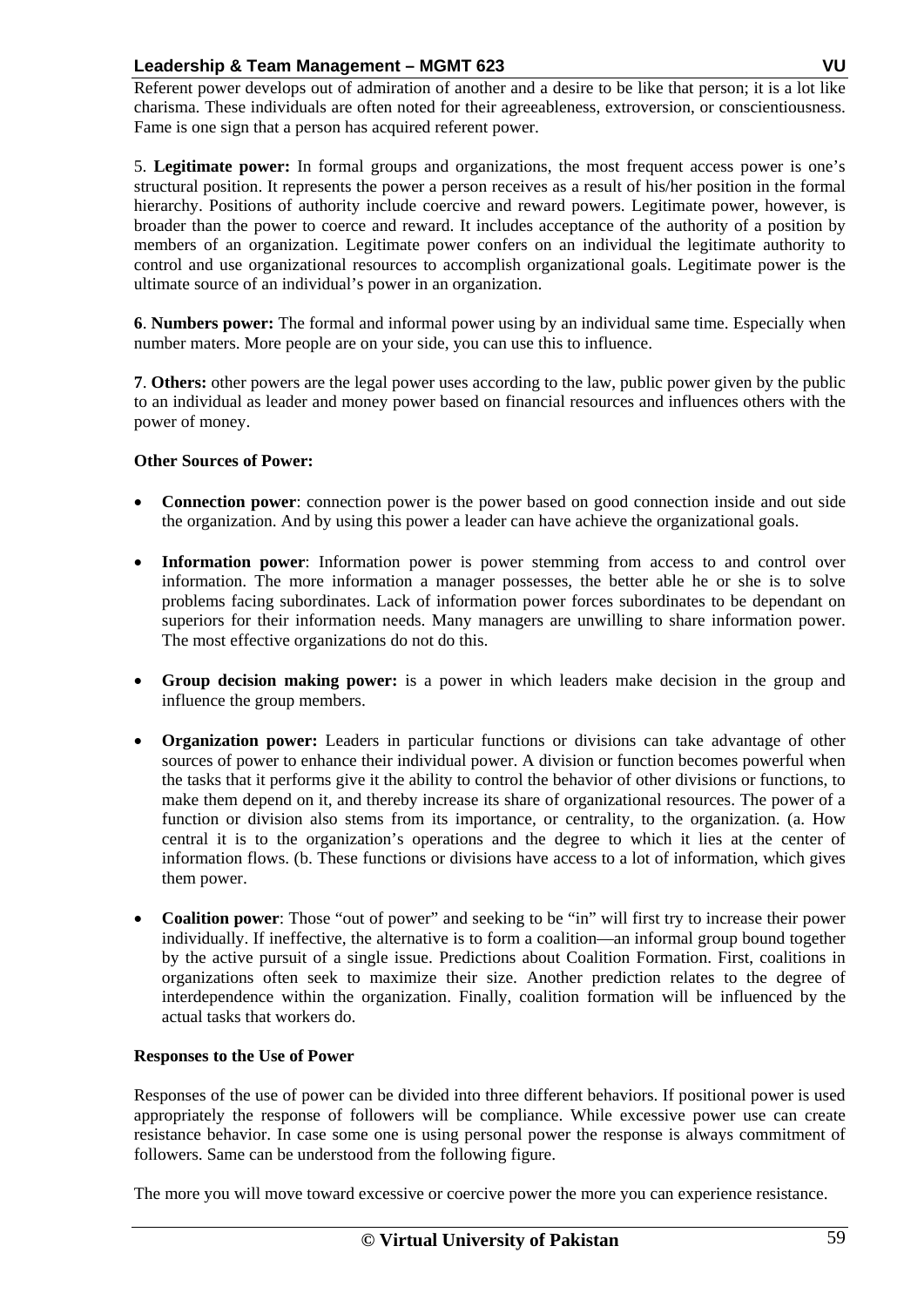## **Using Power:**

- Knowing the persons who matter in your sphere of influence
- Knowing who holds power
- Using power appropriately to build consensus
- Using Power Appropriately
- Avoidance of power plays

**Using Power Ethically:** There are some questions that a leader should be asking to him

- Does the behavior produce a good outcome for people both inside and outside the organization?
- Does the behavior respect the rights of all parties?
- Does the behavior treat all parties equitably and fairly?

Three ethical decision criteria are utilitarianism, rights, and justice. The first question you need to answer addresses self-interest versus organizational goals. Ethical actions are consistent with the organization's goals.

The second question concerns the rights of other parties. The final question that needs to be addressed relates to whether or not the political activity conforms to standards of equity and justice. Unfortunately, the answers to these questions are often argued in ways to make unethical practices seem ethical. Powerful people can become very good at explaining self-serving behaviors. They can persuasively argue that unfair actions are really fair and just.

#### **Negative Consequences and Power**

Abraham Lincoln once said: "Nearly everyone can stand adversity, but if you want to test a person's true character, give him power". Historian Lord Acton once said, "Power corrupts, and absolute power corrupts absolutely."

#### **How do you get power?**

**Key words:-** Management, People, Motivation, Organization, Team, Culture, Influence, Politics etc.

**Influencing:** The process of affecting other's attitudes and behavior to achieve an objective. Leadership focuses on the downward influence on their followers. Power does not minimize the importance of lateral and upward influence patterns.

## **Types of Influence Tactics:**

- Rational persuasion
- Consultation
- Personal appeals
- Coalition tactics
- Legitimizing tactics
- Pressure tactics
- Inspirational appeals

#### **Outcomes of Influence**

Same way as in case of power, the more you will move toward excessive or coercive influencing tactics or use of power the more you can experience resistance.

**Politics:** Activities to acquire, develop, and use power and other resources to obtain desired future outcomes when there is uncertainty or disagreement about choices. **Or** "Those activities that are not required as part of one's formal role in the organization, but that influence, or attempt to influence, the distribution of advantages and disadvantages within the organization." This definition encompasses key elements.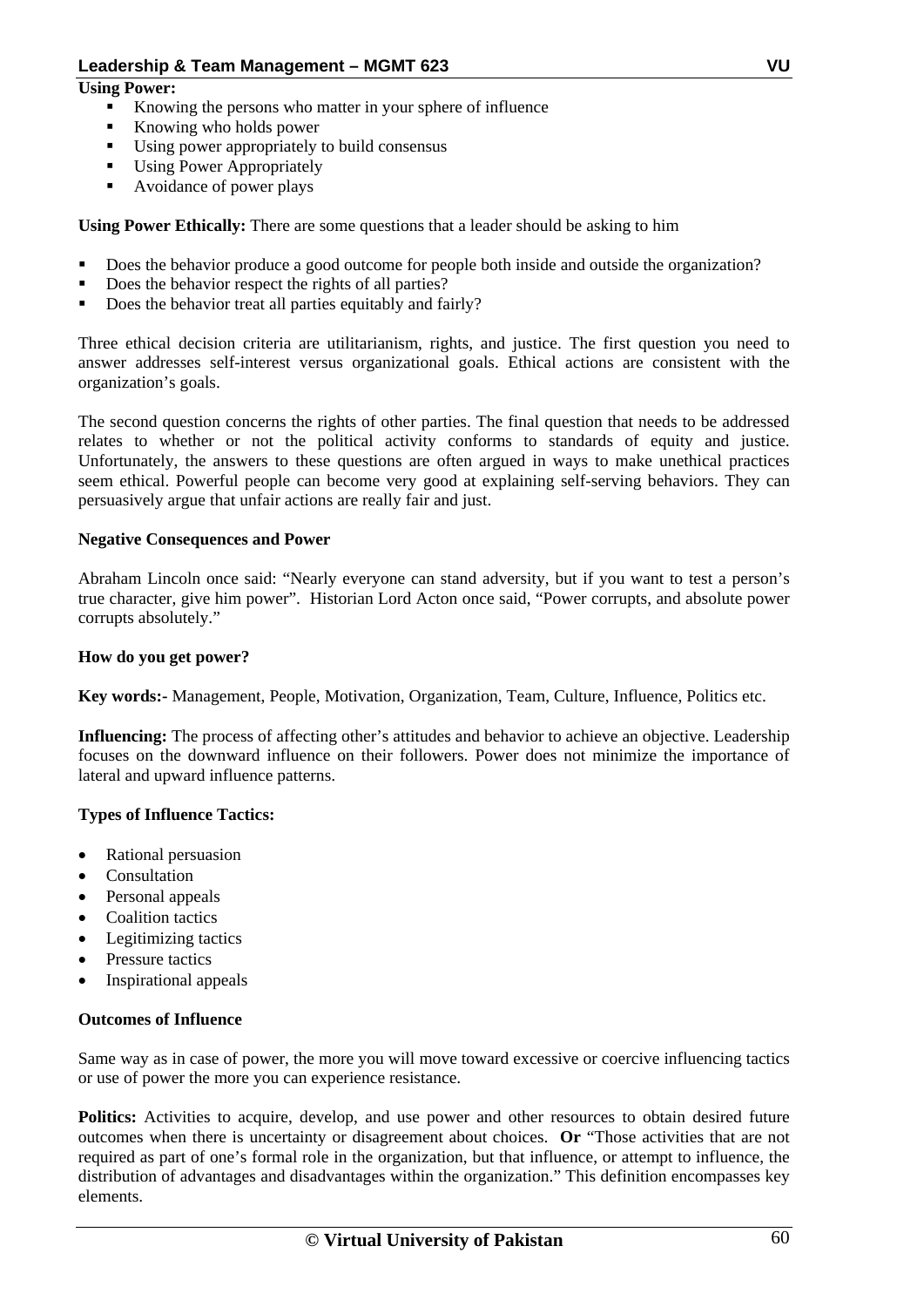- Political behavior is outside one's specified job requirements.
- It encompasses efforts to influence the goals, criteria, or processes used for decision making.
- It includes such varied political behaviors as withholding key information from decision makers, whistle blowing, spreading rumors, leaking confidential information, etc.

We can also say that Politics is the art of Influencing the Allocation of Scarce Resources. Politics;

- Is an interpersonal endeavor
- Is a collective activity
- Requires analysis and planning
- Involves image

**The Reality of Politics:** Politics is a fact of life in organizations. Organizations are made up of individuals and groups with different values, goals, and interests. This sets up the potential for conflict over resources. Resources in organizations are also limited, which often turns potential conflict into real conflict. Because resources are limited, not everyone's interests can be provided for causing the conflict.

- Gains by one individual or group are often perceived as being at the expense of others.
- These forces create a competition.
- The most important factor leading to politics within organizations is the realization that most of the "facts" that are used to allocate the limited resources are open to interpretation.
- What is good performance?
- What's an adequate improvement?
- Most managerial decisions take place in the large and ambiguous middle ground of organizational life.
- Because most decisions have to be made in a climate of ambiguity, people within organizations will use whatever influence they can to taint the facts to support their goals and interests. These are activities we call politicking.
- It is possible for an organization to be politics free, if all members of that organization hold the same goals and interests, however, that is not the organization most people work in.

## **Political Tactics:**

- Attacking or blaming others
- Using information as a political tool
- Creating a favorable image (impression management)
- Developing a base of support
- Praising others (ingratiation)
- Forming political coalitions with strong allies
- Associating with influential people
- Creating obligations (reciprocity)

## **Organizational Factors Which Contribute to Political Behavior**

| ■ Low trust                       | $\blacksquare$ Role ambiguity  |
|-----------------------------------|--------------------------------|
|                                   |                                |
| <b>Democratic decision making</b> | ■ Self-serving senior managers |
| ■ High performance pressures      | ■ Unclear evaluation systems   |
| Scarcity of resources             | ■ Zero-sum allocations         |

#### **Factors Contributing to Political Behavior**

- **Organizational Factors** 
	- o Political activity is probably more a function of the organization's characteristics than of individual difference variables.
	- o When an organization's resources are declining, when the existing pattern of resources is changing, and when there is opportunity for promotions, politics is more likely to surface.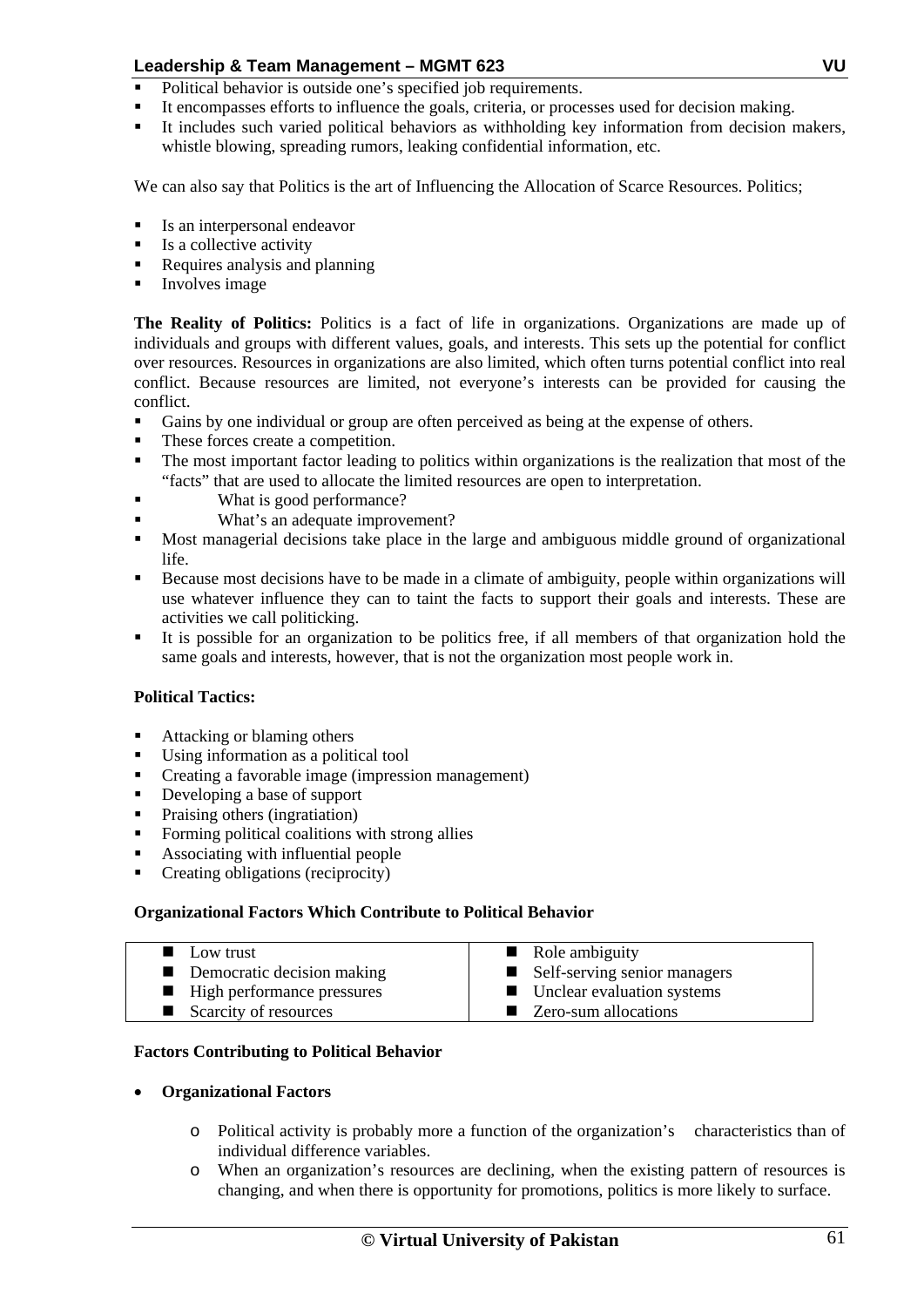- o Cultures characterized by low trust, role ambiguity, unclear performance evaluation systems, zero-sum reward allocation practices, democratic decision making, high pressures for performance, and self-serving senior managers will create breeding grounds for politicking.
- o When organizations downsize to improve efficiency, people may engage in political actions to safeguard what they have.
- o Promotion decisions have consistently been found to be one of the most political in organizations.
- o The less trust there is within the organization, the higher the level of political behavior and the more likely it will be illegitimate.
- o Role ambiguity means that the prescribed behaviors of the employee are not clear.
- o There are fewer limits to the scope and functions of the employee's political actions.
- o The greater the role ambiguity, the more one can engage in political activity with little chance of it being visible.
- o Subjective criteria in the appraisal process
- o Subjective performance criteria create ambiguity.
- o Single outcome measures encourage doing whatever is necessary to "look good."
- o The more time that elapses between an action and its appraisal, the more unlikely that the employee will be held accountable for his/her political behaviors.
- o The zero-sum approach treats the reward "pie" as fixed so that any gain one person or group achieves has to come at the expense of another person or group. If I win, you must lose!
- o This encourages making others look bad and increasing the visibility of what you do.
- o Making organizations less autocratic by asking managers to behave more democratically is not necessarily embraced by all individual managers.
- o Sharing their power with others runs directly against some managers' desires.
- o The more pressure that employees feel to perform well, the more likely they are to engage in politicking.
- o If a person perceives that his or her entire career is riding on the next "whatever," there is motivation to do whatever is necessary to make sure the outcome is favorable.
- o When employees see top management successfully engaging in political behavior, a climate is created that supports politicking.

## **Managing Organizational Politics**

- Reduce System Uncertainty
- Reduce Competition
- Break Existing Political Fiefdoms

The exercise of power is an essential ingredient of organizational life, so it is important for an organization to manage organizational politics and harness it to support organizational interests. The management of organizational politics falls primarily on the CEO/leader. If the CEO/leader is perceived of as being weak, other top managers will lobby for their own interests and compete among themselves for control of resources. To avoid power struggles, an organization must have a strong CEO who can balance and manipulate the power structure. When there is a balance of power, the decisions that result from the political process are more likely to favor the long-term interests of the organization.

## **Managing Political Behavior:**

- Maintain open communication
- Clarify performance expectations
- Use participative management
- Encourage cooperation among work groups
- Manage scarce resources well
- Provide a supportive organizational climate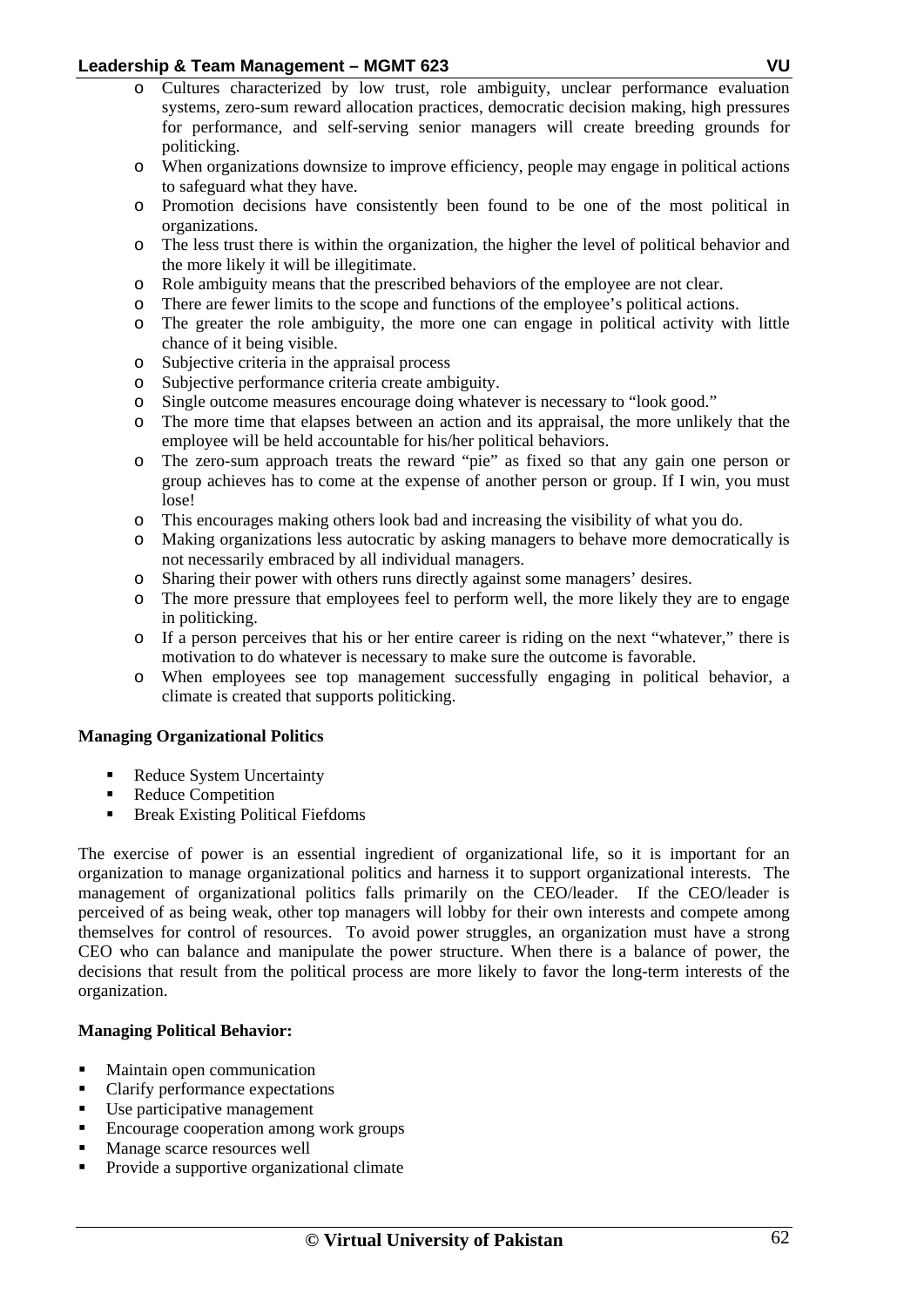## **LEADERSHIP POWER & INFLUENCE**

Leaders use power as a means of influencing followers and attaining group goals. Getting things done through others. Leaders achieve goals, and power is a means of facilitating their achievement. Power is the capacity of a leader to influence work actions or decisions.

#### **Sources of Leadership Power:**

- There are two sources of the power used by leaders:
	- The power of the position
	- The leader's personal qualities



#### **Positional Power: Coercive Power**

- The coercive power base is being dependent on fear.
- It rests on the application, or the threat of application, of physical sanctions such as the infliction of pain, the generation of frustration through restriction of movement, or the controlling by force of basic physiological or safety needs.
- At the organizational level, A has coercive power over B if A can dismiss, suspend, or demote B, assuming that B values his or her job.
- Similarly, if A can assign B work activities that B finds unpleasant or treat B in a manner that B finds embarrassing, A possesses coercive power over B.

## **Reward Power**

- The opposite of coercive power is reward power.
- People comply because doing so produces positive benefits; therefore, one who can distribute rewards that others view as valuable will have power over those others.
- These rewards can be anything that another person values.
- Coercive power and reward power are actually counterparts of each other.

If you can remove something of positive value from another or inflict something of negative value upon him/her, you have coercive power over that person.

If you can give someone something of positive value or remove something of negative value, you have reward power over that person.

## **Legitimate Power**

- In formal groups and organizations, the most frequent access power is one's structural position. It represents the power a person receives as a result of his/her position in the formal hierarchy.
- Positions of authority include coercive and reward powers.
- Legitimate power, however, is broader than the power to coerce and reward. It includes acceptance of the authority of a position by members of an organization.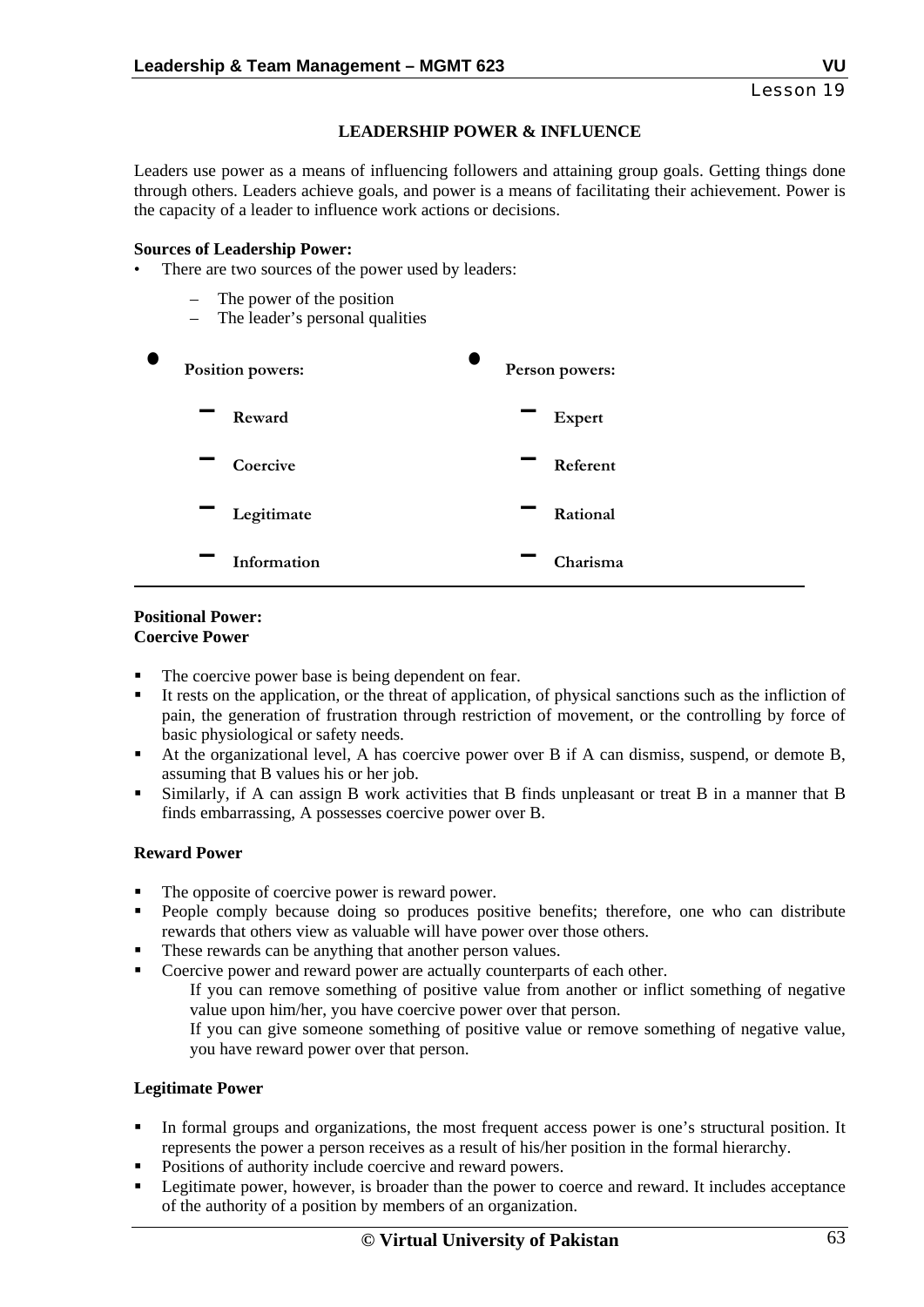## **Person Power:**

## **Expert Power**

- Expert power is "influence wielded as a result of expertise, special skill, or knowledge."
- Expertise has become a powerful source of influence as the world has become more technological. As jobs become more specialized, we become increasingly dependent on experts to achieve goals.

## **Referent Power**

- Its base is identification with a person who has desirable resources or personal traits. If I admire and identify with you, you can exercise power over me because I want to please you.
- Referent power develops out of admiration of another and a desire to be like that person; it is a lot like charisma.
- Referent power explains why celebrities are paid millions of dollars to endorse products in commercials.

## **Charismatic Power**

- Charismatic power is an intense form of referent power stemming from an individual's personality, physical, or other abilities that induces others to believe in and follow that person.
- When charismatic power exists, other forms of power lose their significance because followers give the charismatic leader the right to hold the reins of power and make the decisions that define the vision and goals of an organization and its members.
- Many charismatic leaders can excite a whole organization and propel it to new heights.
- Charismatic power can have a dark side; charismatic power can be abused.
- Some argue that charismatic power is an advantage only when a formal hierarchy of authority places some checks on the power of this person.

## **The Leadership Position**

Leadership is needed in all areas of society and at all levels of responsibility

- Power and responsibility come with the office of leadership
- Titles of leadership include:
	- President
	- Chief
	- Captain
	- Manager
	- Director
	- **Supervisor**

Power is important to get things done and lead the way to get the job done.

**Bases of Power:** following are the bases of powers;

- **Legitimate power** based on formal position of the leader
- **Reward Power** leader's ability to deliver rewards a worker values
- **Coercive Power** deliver punishment for wrong behavior
- **Expert Power** belief in superior task knowledge of leader
- **Referent Power** Personal attractiveness of the leader

## **Sources of Leader Power:**

- Furniture and office arrangements
- Prominently displayed symbols
- **Appearances of title and authority**
- Choice of clothing
- Presence or absence of crisis

## **Power Cues:**

Commanding Large Personal Space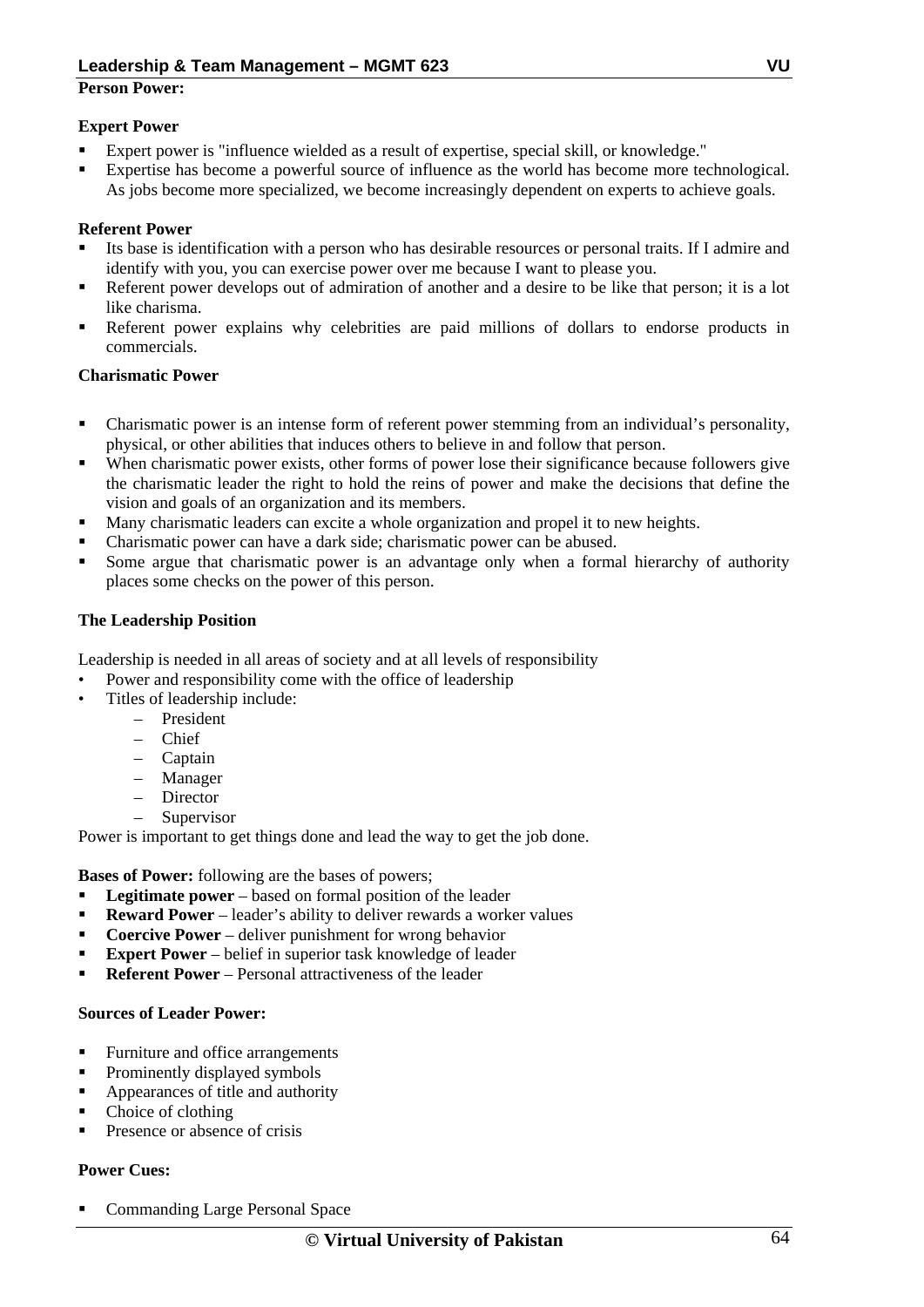- Maximizing Body Size
- **Touching**
- Breaking Eye Contact
- No Excessive Smiling
- Avoiding Submissive Language

## **Being an Effective Leader:**

- **First Competency-** an effective leader has people waiting to join the team
- **Second Competency** a leader of commitment and focus with meaning
- **Third Competency** the management of trust
- **Fourth Competency** management of self
- **Fifth Competency**: Focus on providing appropriate delegation.
- **Sixth Competency:** Monitoring or update meetings
- **Seventh Competency**: Develop the skill of letting others "RUN WITH THE BALL"

#### **Asserting Leader Influence:**

- Use Rational Persuasion
- **Make People Like you**
- **•** Develop Allies
- Ask for What You Want
- **Extend Formal Authority with Expertise and Credibility**

#### **Using Power and Politics for Leader's Future:**

- $\blacksquare$  Use Persuasion over Coercion
- Use Patience over Impatience
- Be Open-Minded Rather Than Close-Minded
- Use Compassion over Confrontation
- Use Integrity over Dishonesty

#### **Contrasting Leadership and Power:**

| Leadership                                                                                                                | <b>Power</b>                                                                                                                    |
|---------------------------------------------------------------------------------------------------------------------------|---------------------------------------------------------------------------------------------------------------------------------|
| 1. Focuses on goal achievement.<br>2. Requires goal compatibility<br>with<br>followers.<br>3. Focuses influence downward. | 1. Used as a means for achieving goals.<br>2. Requires follower dependency.<br>3. Used to gain lateral and upward<br>influence. |

## **How do Leaders Acquire the Power Needed for Leadership?**

**Acquiring and using power and influence:** There are three dimensions of managerial power and influence.

- Downward.
- Upward.
- Lateral.

Effective Leaders /Managers build and maintain position power and personal power to exercise downward, upward, and lateral influence.

#### **Leadership Authority:**

- **Views on leadership authority:** 
	- Top-down Bottom-up Lateral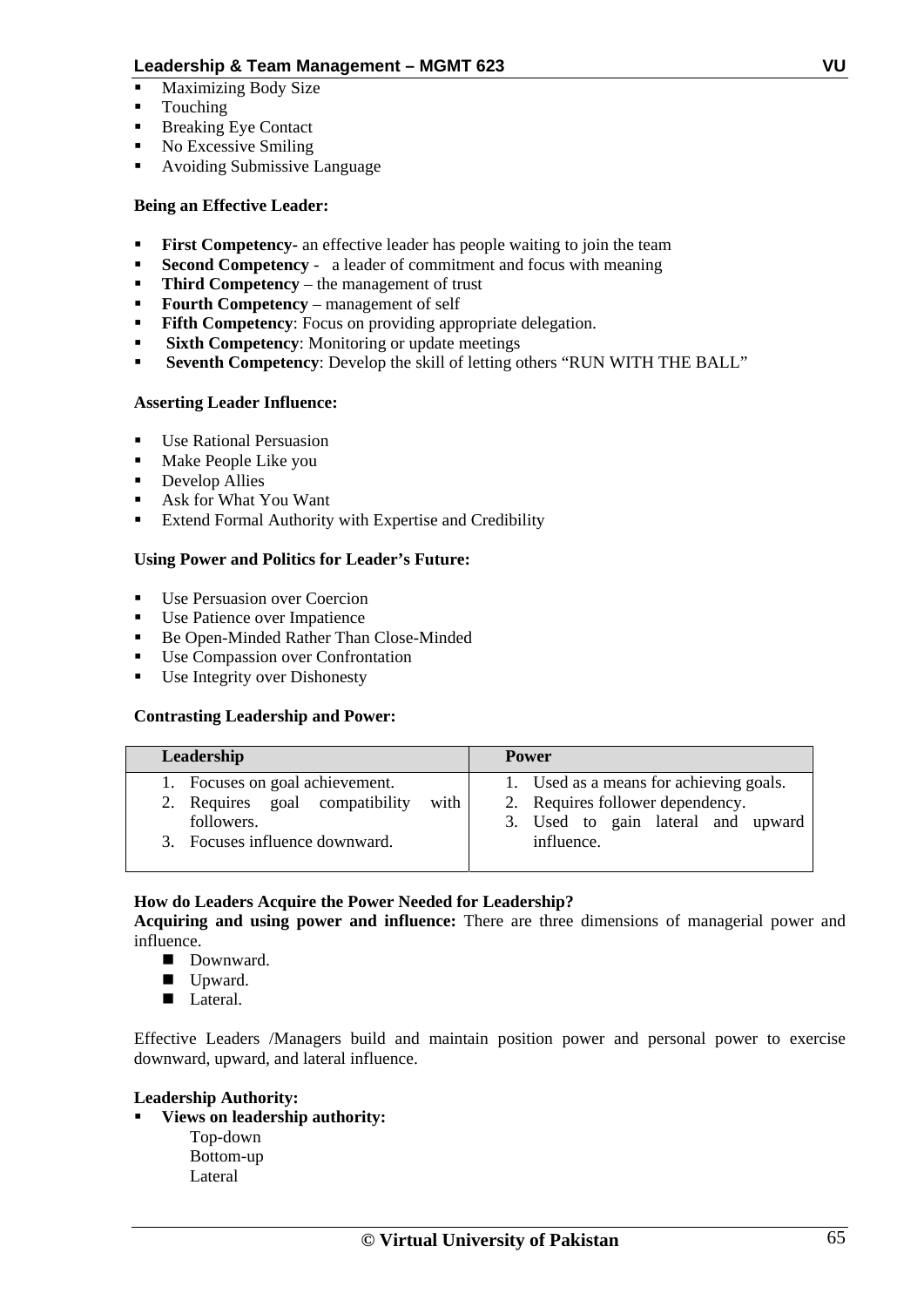## **The top-down theory holds"**

Leadership authority is based on position in a social hierarchy. Power flows from the highest level to the lowest

In an organizational pyramid: Workers support managers, Managers support executives. The pyramid serves as the basis of most classical organizational structures

- The top-down concept is the traditional view of leadership.
- The right of authority is derived from the right of private property.

## **Transfer of authority:**

- The Board appoints executives to manage the organization.
- Executives give authority to managers and employees.

## **Bottom-Up View:**

 The bottom-up theory holds that Power flows from below because people can reject a directive by saying no. Saying yes or no affirms or denies the authority of others. This theory was first described by Chester Barnard of AT&T

#### **According to Barnard, an order will be accepted if four conditions are met:**

- 1. The person understands the order what a superior gave.
- 2. The order is consistent with the organization's goals.
- 3. The person believes that the order is compatible with his/her interests and he can do what the superior says.
- 4. The person is mentally and physically able to comply with order.

#### **Leaders must make sure that:**

- a. Directives fall within their subordinates' zones of acceptance.
- b. If not, orders may be met with resistance and even hostility.

## **Top-Down vs. Bottom-Up**

Both views have merit that by accepting employment, employees should acknowledge, the authority of Leaders is to make decisions and give orders, the employee's duty is to comply and obey the orders.

## **How do Leaders Acquire the Power Needed for Leadership?**

Building personal power by:

## ■ Building expertise.

Leader can build expertise by getting advanced training and education, participation in professional associations, and project involvement.

#### ■ Learning political know-how.

Leader may learn the ways to negotiate, persuade, and understand goals and means that others accept.

#### **Enhancing likeability.**

Through Pleasant personality characteristics, agreeable behavior patterns, and attractive personal appearance, he may acquire the power.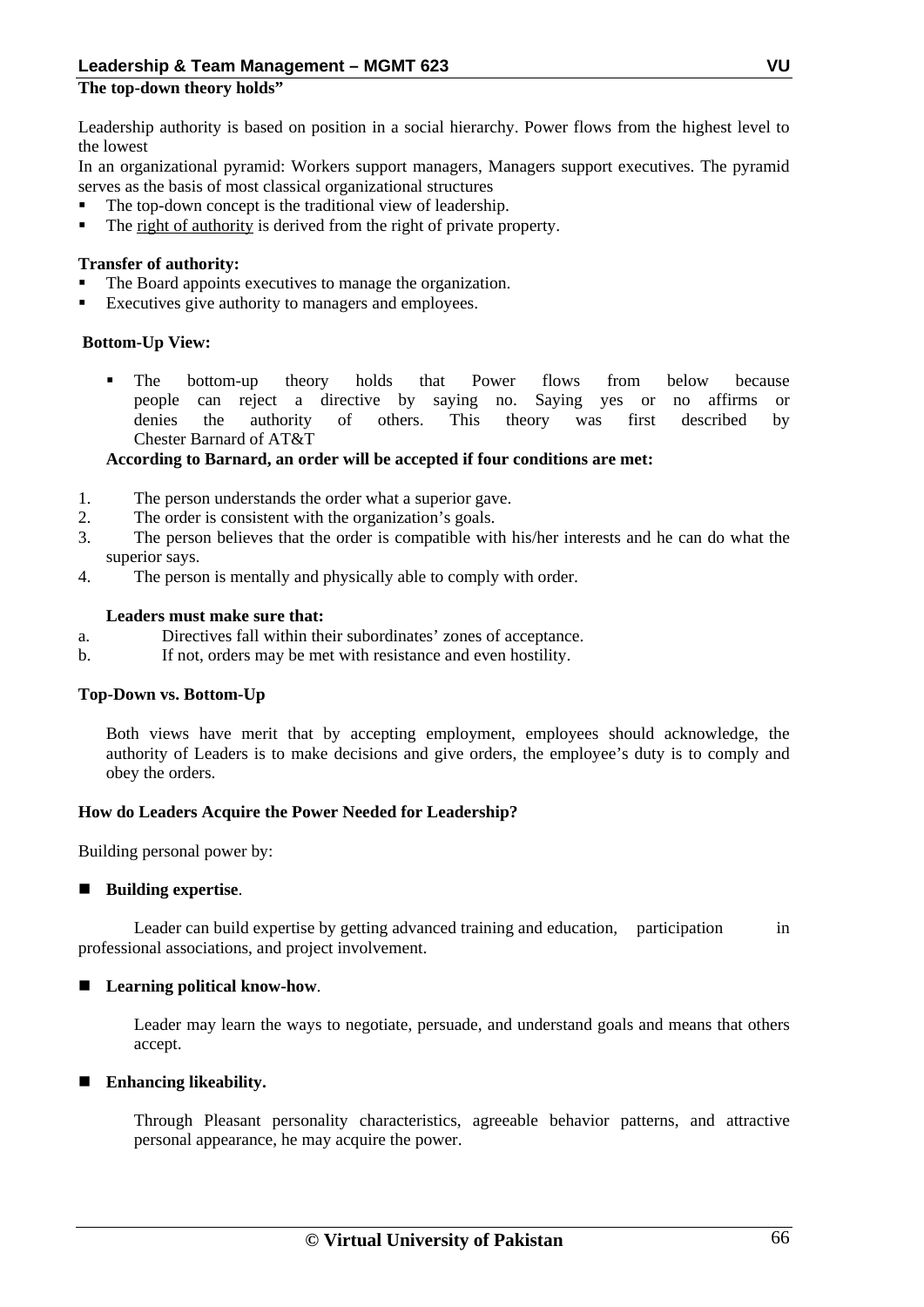## **Leaders increase the visibility of their job performance by:**

- a. Expanding contacts with senior people and making a strong network of strong/professional people with in and out side the organization.
- b. Making oral presentations of written work.
- c. Participating in problem-solving task forces and involve in decision making.
- d. Sending out notices of accomplishment to the top management.
- e. Seeking opportunities to increase name recognition.

#### **Servant Leadership:**

Servant leadership is a calling to serve and is an approach to leadership development.It begins with caring for and wanting to help others. All great leaders are servants first.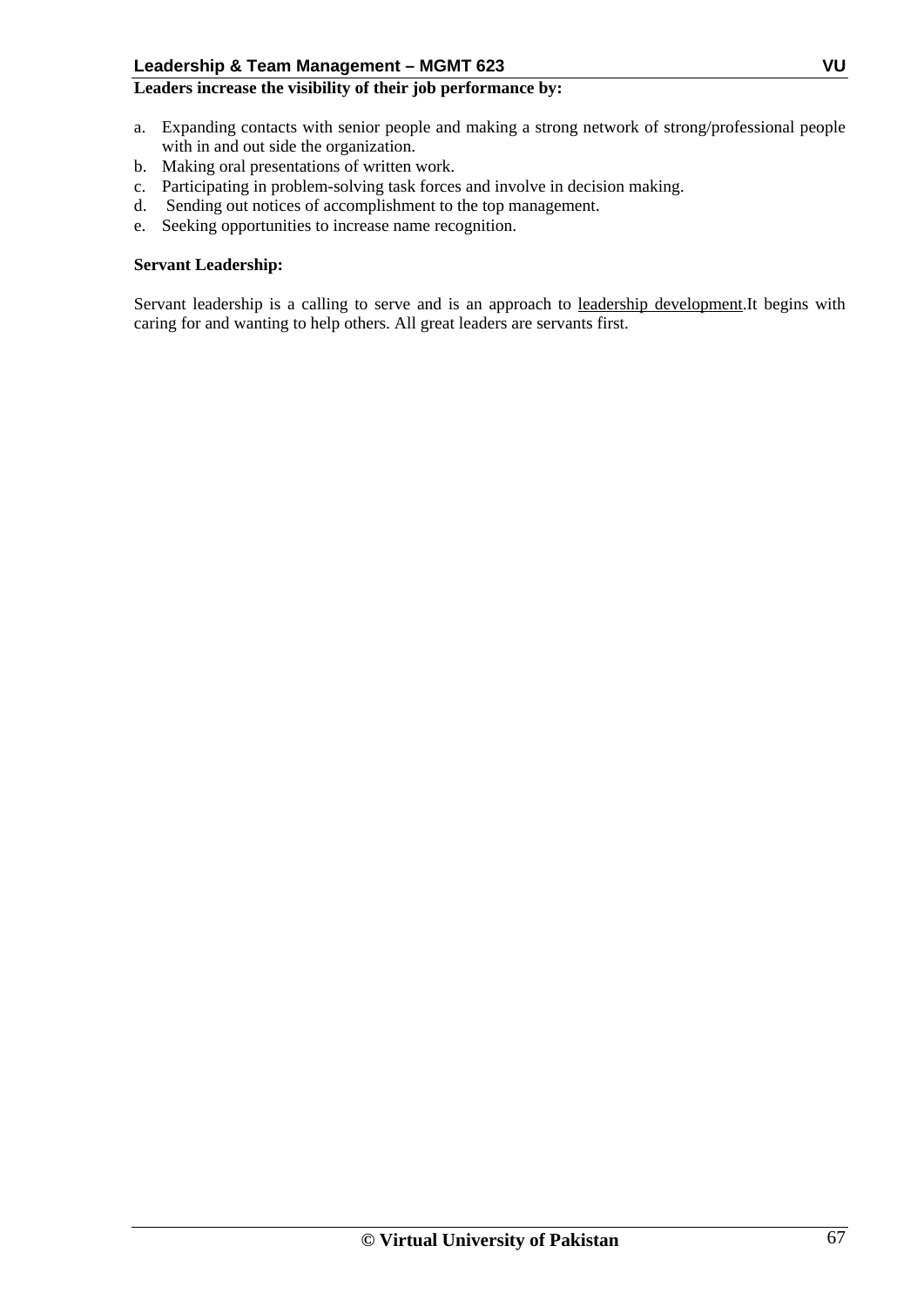#### **LEADERSHIP AND EMPOWERMENT**

During last two lectures we tried to understand the concept of power and its relationship with the process of leadership. In this lecture we will try to understand the concepts of empowerment and its relationship with leadership.

#### **What is Empowerment?**

Empowerments is the process of enabling or authorizing an individual to think, behave, take action, and control work and decision making in autonomous ways. It is the state of feeling self-empowered to take control of one's own destiny. OR Empowerment is a social action process that promotes participation of people, organizations, and communities towards the goals of increase individual and community control, political efficacy, improved quality of community life and social justice." (Wallerstein, 1992)

Some other definitions/facts about empowerment are:

- It is a management approach designed to give frontline employees the authority they need to do what needs to be done without having to ask/check with management.
- In spite of the entire favorable buzz, there is little hard evidence that it has really made much difference in routine organizational life.
- The concepts of encouraging and authorizing workers to take the initiative to improve operations, reduce costs, and improve product quality and customer service.
- Some empowerment does exist and, when accompanied by accountability and appropriate guidance, it can lead to increased employee and customer satisfaction.
- Significant employee empowerment is rare, and it is not easy to initiate or maintain.

#### **What are some of the Common Myths about Empowerment?**

- Everybody's doing it.
- It's easy.
- Every manager wants empowered employees.
- Every employee wants to be empowered.
- All the manager needs to do is **leave the empowered employees alone**.

The organization has the responsibility to create a work environment which helps foster the ability and desire of employees to act in empowered ways. The work organization has the responsibility to remove barriers that limit the ability of staff to act in empowered ways. Because every body wants empowerment and every manager/leader wants empowered employees.

Always keep in your mind "Empower your employees"- The most important asset in the organizations. Empowered personnel have "responsibility, a sense of ownership, satisfaction in accomplishments, power over what and how things are done, recognition for their ideas, and the knowledge that they are important to the organization" (Turney 1993: 30). Without productive employees, the organization is nothing and can do nothing. Empowerment works the best when employees need their organization as much as the organization needs them, "and the need is much more than a paycheck and benefit package" (Johnson, 1993: 47).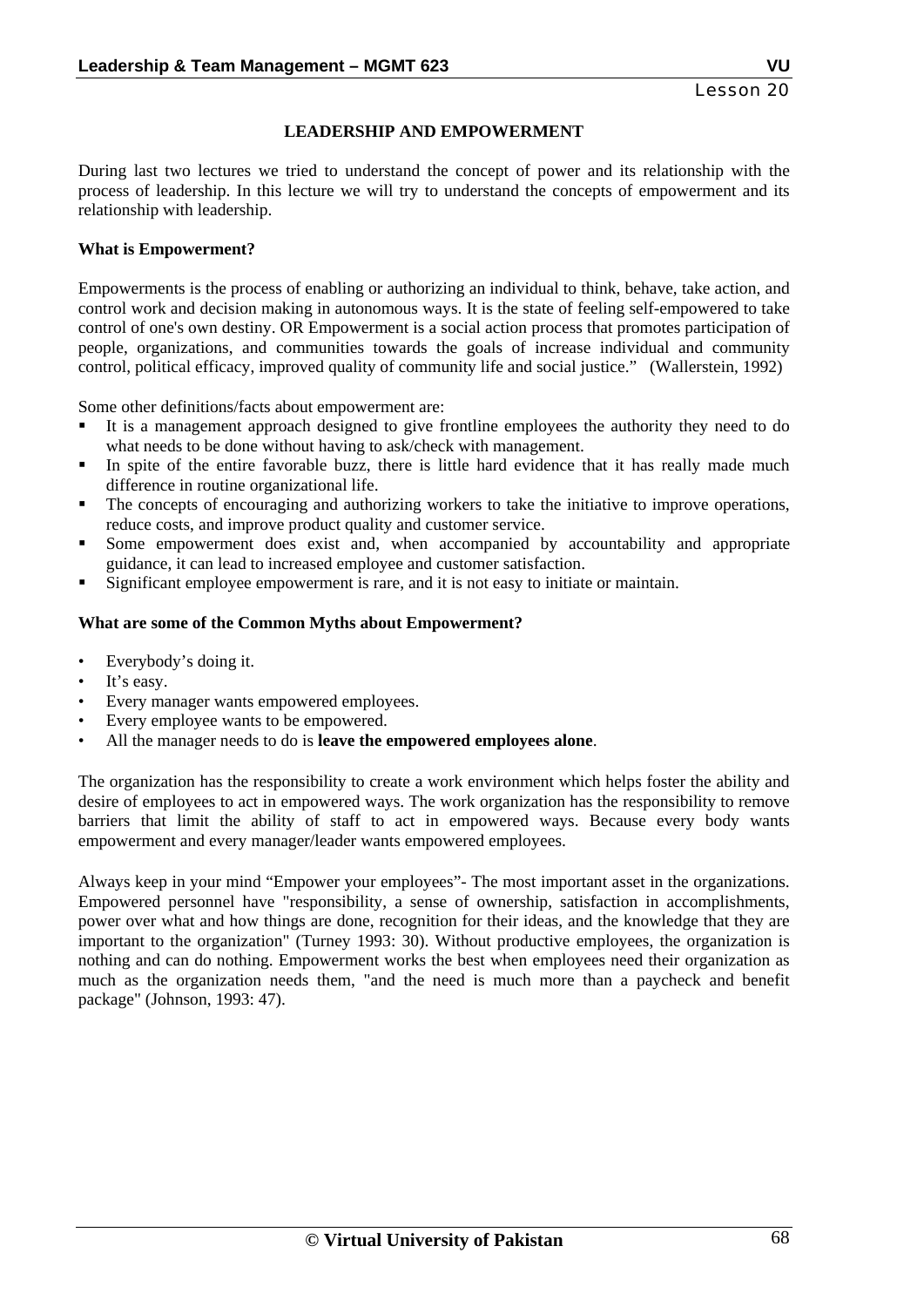## **Why Important? Powerlessness**

- Living in poverty
- Relatively low in hierarchy
- Chronic Stress
- Lack of Social Support
- Income Inequities
- Racial Discrimination



#### **What is Empowerment, and How Can Empower Others?**

- **The power keys to empowerment:** there are two views about power keys to empowerment;
	- 1. **Traditional view:** in traditional view power is relational in terms of individuals.
	- 2. **Empowerment view:** In empowerment view, the emphasis is on the ability to make things happen. Power is relational in terms of problems and opportunities, not individuals.
	- **Power as an expanding pie:** With empowerment, employees must be trained to expand their power and their new influence potential. Empowerment changes the dynamics between supervisors and subordinates.
	- **Ways to Expand Power:** there are different ways to expand power;
		- 1. Clearly define roles and responsibilities to the employees.
		- 2. Provide opportunities for creative problem solving coupled with the discretion to act. This is the responsibility of top management.
		- 3. Emphasize different ways of exercising influence to make sure that every thing is going on smoothly.
		- 4. Provide support and help to individuals so they become comfortable with developing their power.
		- 5. Expand inducements for thinking and acting, not just obeying.

#### **Empowerment Outcomes-Organizational:**

#### **Well-Functioning Services**

- $\checkmark$  Publicly accountable
- $\checkmark$  Efficient
- $\checkmark$  Integrated
- $\checkmark$  Culturally appropriate
- $\checkmark$  Maintained overtime

#### **Organizational Effectiveness and Capacity**

- $\checkmark$  Sustainability
- $\checkmark$  Produce outcomes
- $\checkmark$  Effective leadership
- $\checkmark$  Empowering to members
- $\checkmark$  Bridging social capital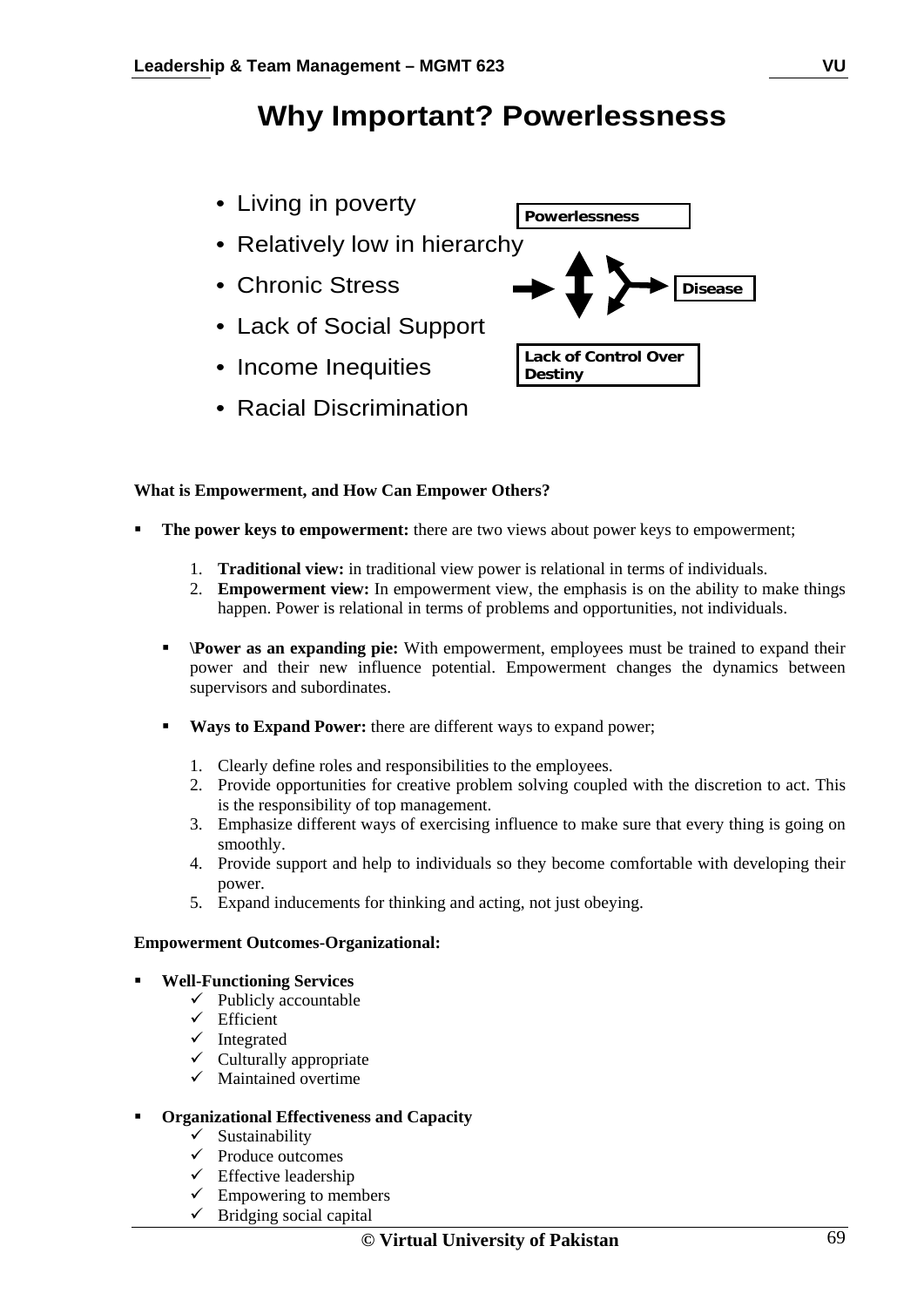#### **Empowering Organizations:**

"At the organizational level, OE [organizational empowerment] refers to organizational efforts that generate PE [personal empowerment] among members and organizational effectiveness needed for goal achievement"

- Provide opportunities for staff to be involved in organizational decision-making, program development, and evaluation.
- Reduce organization hierarchies and supervisory structure so that workers have more control over their work.
- Encourage professional development and team-building among staff.
- Provide resources that facilitate the development of political power among people.
- Regard workers as partners rather than subordinates.

#### **What Is the Bottom line?**

- Appropriate employee empowerment is essential to organizational success.
- Everyone claims to empower employees, but this is easier said than done.
- A failed organizational empowerment initiative is at best a waste of time.

#### **Power sharing and Empowerment:**

**Power sharing:** The delegation of power or authority to subordinates in the organization. What's wrong with this concept? Most of the times, after sharing of power or authority, people think that, employee misuse it and their influence on employee will reduce consequently.

**Empowerment:** being *enabled* to make independent decisions and take effective action.

## **Guidelines for effective employee empowerment:**

| $\bullet$ | Select the right managers.             | $\bullet$ | Share authority instead of giving it up.  |
|-----------|----------------------------------------|-----------|-------------------------------------------|
|           | Choose the right employees.            |           | Encourage dissent.                        |
|           | Provide training.                      | $\bullet$ | Give it time.                             |
|           | Offer guidance.                        |           | Accept increased turnover.                |
| $\bullet$ | Hold everyone accountable.             |           | Share information.                        |
|           | Build trust.                           | ٠         | Realize that<br>empowerment<br>has<br>its |
|           | Focus on relationships.                |           | limitations.                              |
|           | Stress organizational values.          | ٠         | Involve employees in decision-making.     |
| $\bullet$ | Transform mistakes into opportunities. |           |                                           |
|           | Reward and recognize.                  |           |                                           |
|           |                                        |           |                                           |
|           |                                        |           |                                           |

#### **Chose the Right Managers for proper empowerment:**

- Select leaders who are already empowering their colleagues routinely.
- Confront dictatorial leaders.
- Give them a fair chance to change, but make it clear that their odds of success are not good.
- Call attention to leaders who are doing it right, and encourage young leaders to select them as mentors.

#### **Select the Right Employees**:

- Identify those people already taking the initiative.
- Explain the risks and benefits of empowerment, and then wait for those who want to stretch to step forward.
- Share information openly, and then identify those with good instincts, confidence and the willingness to take risks.

#### **Provide Adequate Training:**

- Identify the most common challenges they will face.
- Demonstrate attitudes and behaviors most likely to be successful.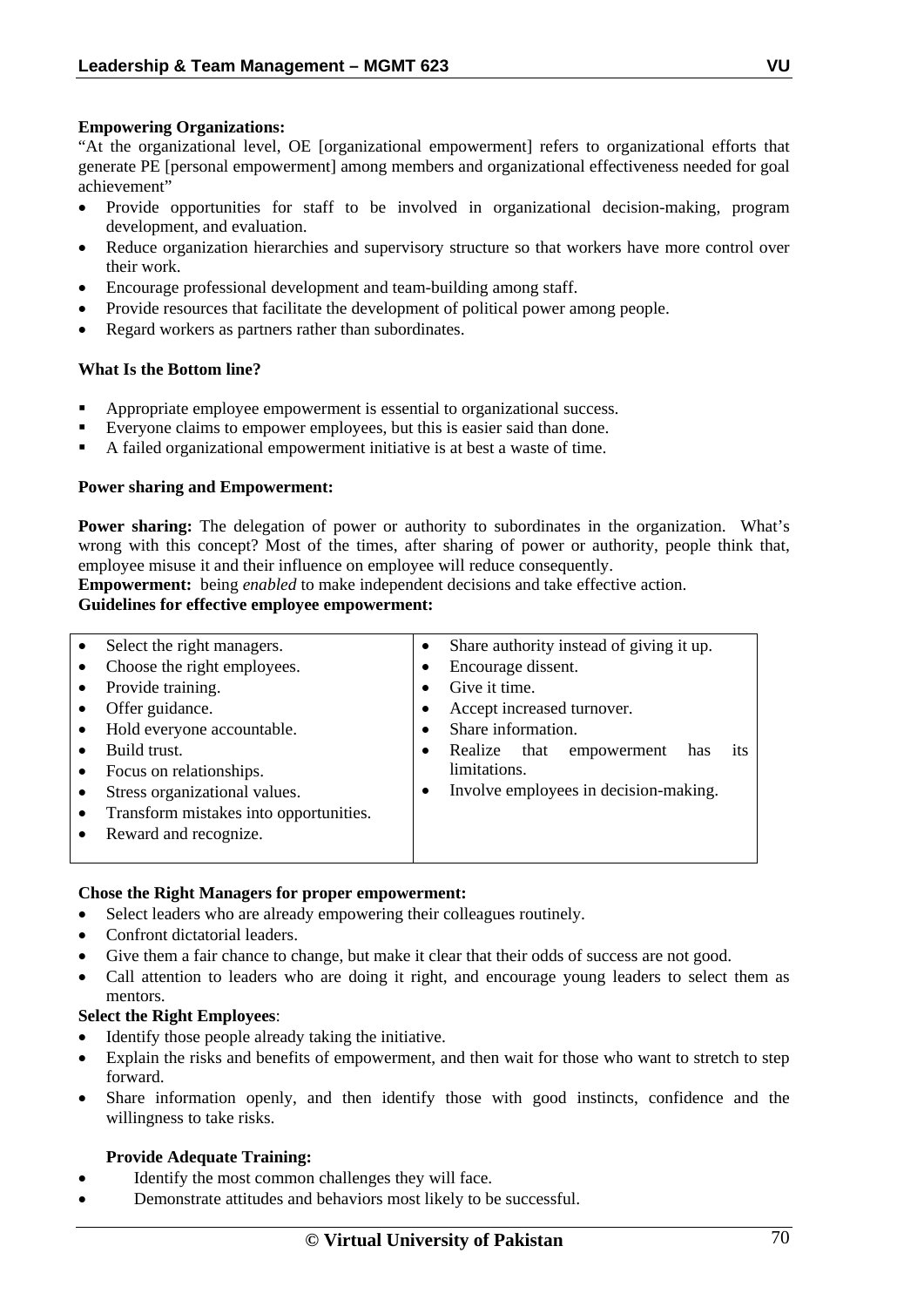- Point out that nothing works every time.
- Celebrate every incremental improvement; perfection is in short supply.
- Fulist them as trainers ASAP

## **Share Information:**

- Begin by asking what information is needed.
- Encourage everyone to contribute to the information pool.
- Except for personal stuff, avoid secrets.
- Demonstrate openness.
- Invite questions and challenges.
- Change your position readily when new information demands reconsideration.

## **Hold Everyone Accountable:**

- Authority without accountability becomes self-centeredness.
- Every little bit of power is seductive.
- Find out what happened.
- Ask why it happened?
- Inquire whether, on looking back, a better option might have been employed.
- Let the emotion of the moment pass.
- View mistakes as opportunities to grow

**Leadership and Empowerment:** Empowerment involves sharing or giving power or influence to another. It is the process through which leaders enable and help others to gain power and achieve influence within the organization. When employees feel powerful they are more willing to make decisions and take action.

## **How Leaders Can Empower Others**

- A leader can involve others in selecting their work assignments and tasks
- He creates an environment of cooperation, information sharing, discussions, and shared ownership of goals.
- He encourages others to take initiative, make decisions, and use their knowledge.
- He finds out what others think and let them help design solutions.
- Leader can give others the freedom to put their ideas and solutions into practice.
- He recognizes successes and encourages high performance.

## Participative leadership: some characteristics of a participative leader;

- Begins with involving people
- Involvement leads to understanding, which leads to commitment
- Taps the constructive power of people
- Creates a humanistic and productive workplace
- Means understanding the views and interests of all affected

**Making a Difference:** Treat people as if they were what they should be, and you help them become what they are capable of becoming." Johann von Goethe. Empowerment!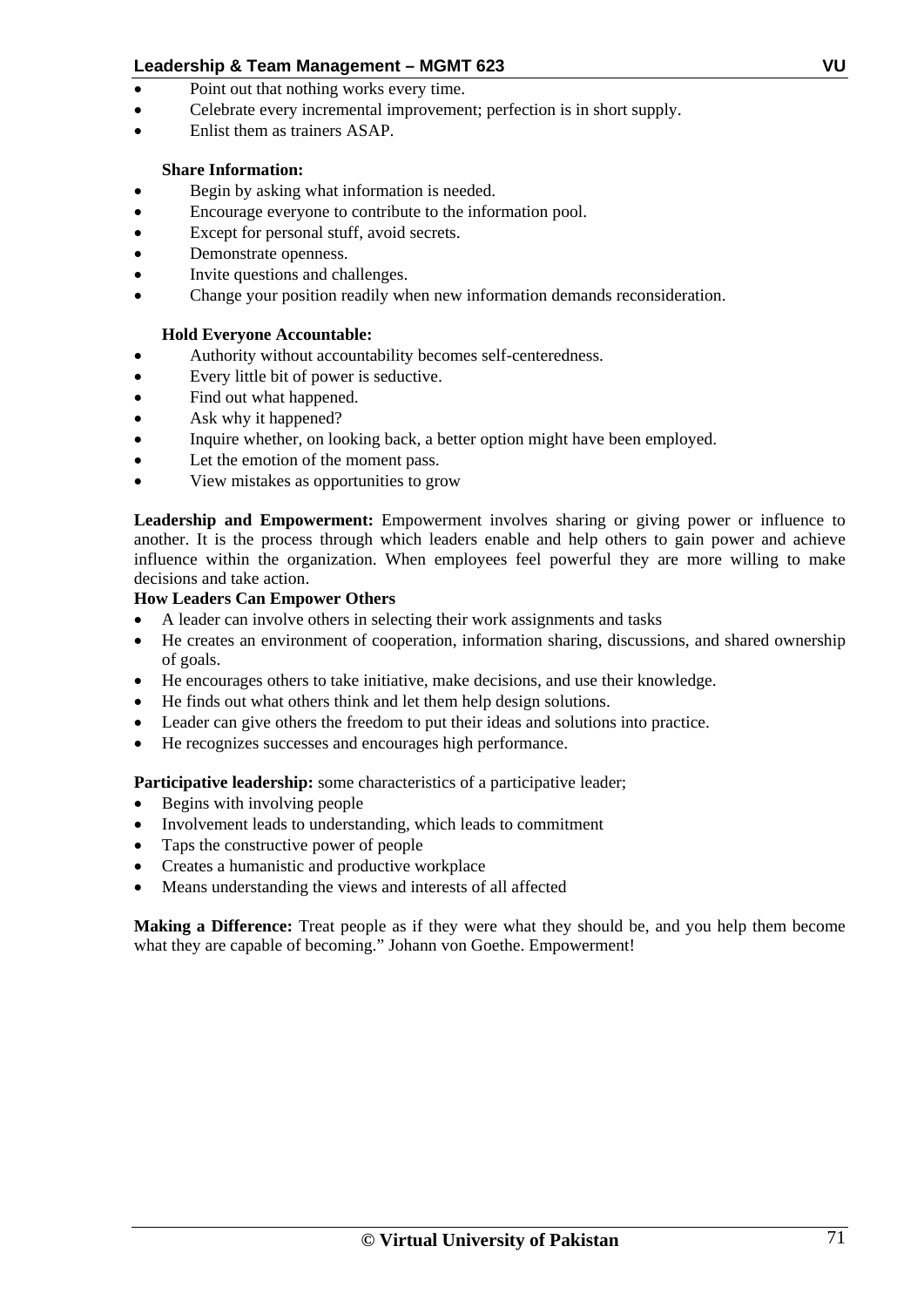## **MOTIVATION**

In lecture number 20, we started understanding the concept of empowerment. Continuing the same concept, we will try to understand delegation before moving to new topic Motivation.

**Delegation:** Delegation is the handing over a task to another person, usually a subordinate. It is the assignment of authority and responsibility to another person to carry out specific activities. It allows a subordinate to make decisions, i.e. it is a shift of decision-making authority from one organizational level to a lower one.

#### **Reasons for Lack of Delegation**

- Aspects of the leader's personality
- Fear of subordinate making a mistake
- High need for personal achievement
- Characteristics of the subordinate
- Nature of the work

#### **Guidelines for Delegating**

#### **What to Delegate**

- o Tasks that can be done better by a subordinate
- o Tasks that are urgent but not high priority
- o Tasks relevant to a subordinate's career
- o Tasks of appropriate difficulty
- o Both pleasant and unpleasant tasks
- o Tasks not central to the manager's role
- **How to Delegate** 
	- o Specify responsibilities clearly
	- o Provide adequate authority and specify limits of discretion
	- o Specify reporting requirements
	- o Ensure subordinate acceptance of responsibilities

## **How to Manage Delegation**

- o Inform others who need to know
- o Monitor progress in appropriate ways
- o Arrange for the subordinate to receive necessary information
- o Provide support and assistance, but avoid reverse delegation
- o Make mistakes a learning experience

Let's shift to another very important topic Motivation.

**Motivation:** There are over 140 definitions of the term motivation that have been used in various capacities. Motivation is important because it explains why employees behave as they do. **Work Motivation** can be defined as the psychological forces within a person that determine the direction of a person's behavior in an organization, a person's level of effort, and a person's level of persistence in the face of obstacles.

- **Definition:** Motivation is the result of the interaction of the individual and the situation. Motivation is the processes that account for an individual's **intensity**, **direction**, and **persistence** of effort toward attaining a goal.
- The process that initiates, directs, and sustains behavior to satisfy physiological or psychological needs or wants; the energizing and directing of behavior, the force behind our yearning for food, our longing for sexual intimacy, and our desire to achieve.

**Sources of Motivation:** Intrinsic and Extrinsic Motivation;

**Intrinsically Motivation:** is behavior that is performed for its own sake; the source of motivation is actually performing the behavior.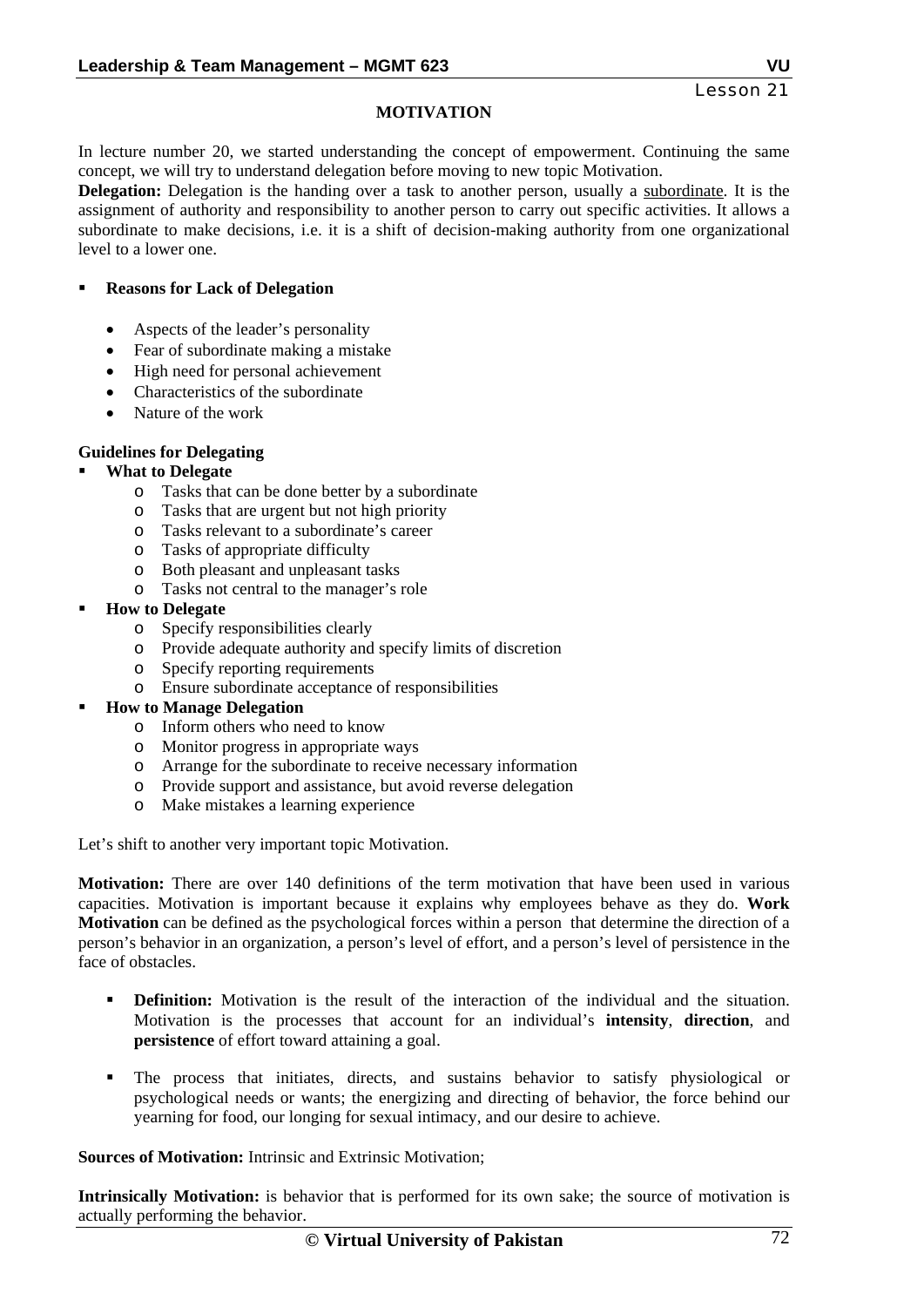- a. Employees who are intrinsically motivated often remark that their work gives them a sense of accomplishment and achievement or that they feel they are doing something worthwhile.
- b. Motives are intrinsic when an independent third party cannot easily verify them.

**Extrinsic Motivation:** is behavior that is performed to acquire material or social rewards or to avoid punishment.

- a. The behavior is not performed for its own sake but rather for its consequences.
- b. This form of motivation may be linked to operant conditioning.
- c. Motives are extrinsic when they can easily be verified by an independent third party.

#### **Motivation at Work: A historical perspective**

#### **Traditional Approach:**

Frederick Taylor (Scientific Management): In 1911, Frederick W. Taylor published one of the earliest approaches to job design, The Principles of Scientific Management.

- Taylor was concerned that employees were slacking off and not performing as highly as they should on their jobs.
- Scientific management, a set of principles and practices stressing job. Simplification and specialization, was developed by Taylor to increase the performance of individual employees.
- His premise was that there was one best way to perform any job, and management's responsibility was to determine what that way is.

#### **Assumptions:**

- Managers know more than workers.
- Economic gain (money) is the primary motivation for performance.
- Work is inherently unpleasant.

#### **Human Relations Approach**

Emphasized the role of social processes in the workplace.

#### **Assumptions:**

- **Employees want to feel useful and and important.**
- Employees have strong social needs, more important than money.
- Maintaining the appearance of employee participation is important.

#### **Human Resource Approach**

#### **Assumptions:**

- Employee contributions are important and valuable to the employee and the organization.
- Employees want to and are able to make genuine contributions.
- Management's job is to encourage participation and create a work environment that motivates employees.

#### **Groups of Motivational Theories:**

- **Internal** 
	- o Suggest that variables within the individual give rise to motivation and behavior
	- o Example: Maslow's hierarchy of needs theory
- $\blacksquare$  **Process** 
	- o Emphasize the nature of the interaction between the individual and the environment
	- o Example: Expectancy theory

#### **External**

- o Focus on environmental elements to explain behavior
- o Example: Two-factor theory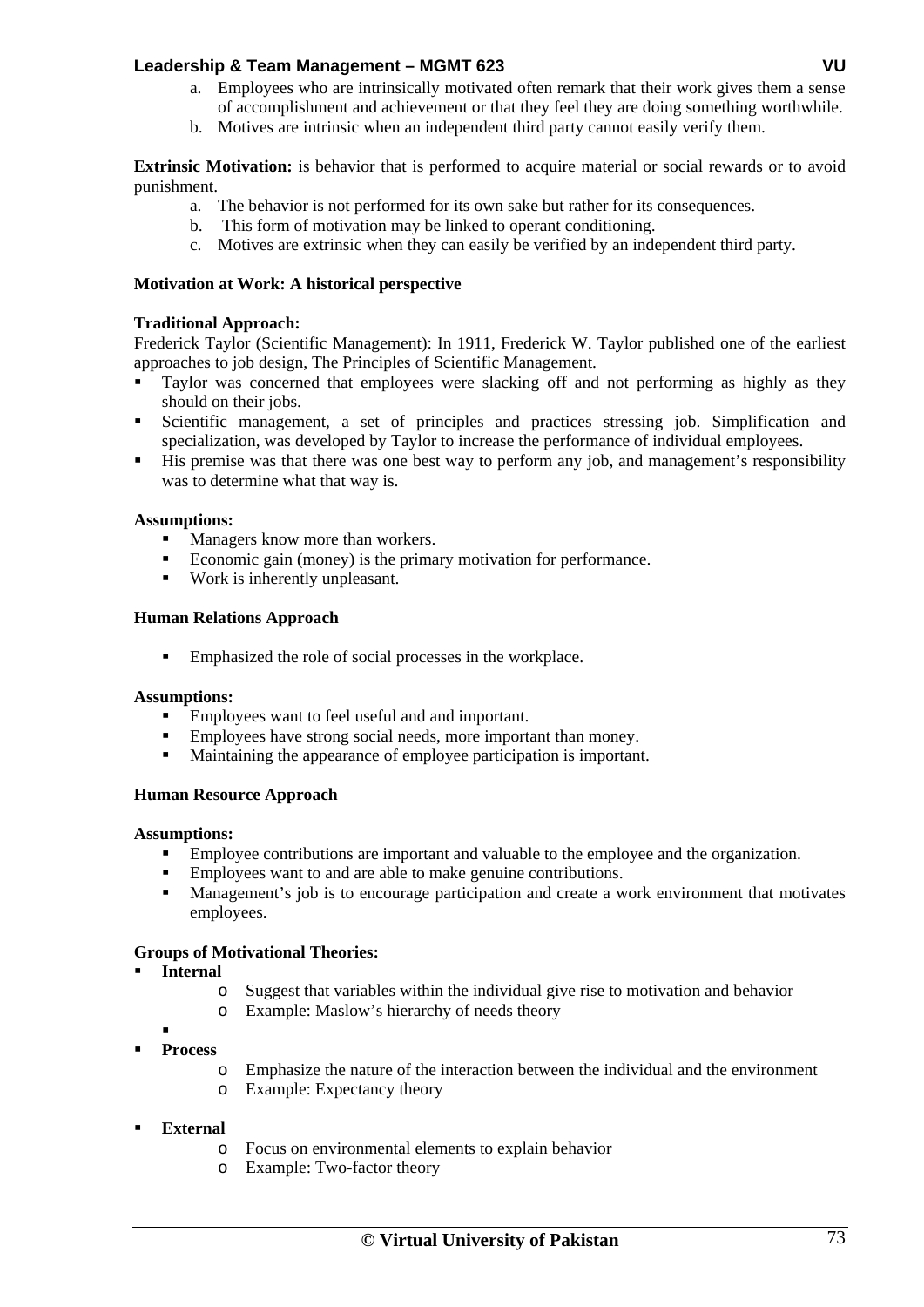#### **Why People Do What They Do?**

Points about human motivation help explain the complicated relationship between *personal goals* and *work behavior.* 

- **Satisfied need is not a motivator.** People are motivated by:
	- o What they don't have or have done without
	- o A need that is not fully satisfied
	- o
- **Employee motivation and company success are related.** Seven practices successful companies share:
	- o Employment security
	- o Empowered teams and decentralization
	- o High compensation
	- o Extensive training
	- o Reduced status distinctions and barriers
	- o Sharing of information

#### **Psychological needs and social values are not the same**

- o Psychological forces are the same, but the values are not
- o Psychological needs explain human motivation
- o Social values are the ethics concern
- **The same act can satisfy any motivation levels** 
	- o One person may work to survive; another may do the same job for recognition or personal satisfaction
- **All people have the same needs, but to different degrees, and accompanied by different wants**
	- What it takes and how much vary by person.
	- **A person can be deficiency-motivated, bringing harm to self or others**
		- It is possible to have a fixation so strong it can lead to destructive behavior
		- A healthy person is ready to satisfy other needs
- **Unsatisfied needs can harm your health.** 
	- A motivation condition can develop to satisfy the unsatisfied need.
- **Leadership is important in meeting employee needs and preventing motivation problems**  – What a leader does will vary with the circumstances.
- **The ideal is to integrate the needs of individuals with the goals of the organization**
	- The needs of the individual can be satisfied, while advancing the goals of the organization

Let's discuss basic theories of motivation.

#### **Theory X:**

Douglas McGregor concluded that a manager's view of the nature of human beings is based on a certain grouping of assumptions and he or she tends to mold his or her behavior toward employees according to these assumptions. Theory-X Management view that assumes workers generally dislike work and must be forced to do their jobs.

#### **Theories X assumptions are basically negative.**

- 1. Employees inherently dislike work and, whenever possible, will attempt to avoid it.
- 2. Since employees dislike work, they must be coerced, controlled, or threatened with punishment.
- 3. Employees will avoid responsibilities and seek formal direction whenever possible.
- 4. Most workers place security above all other factors and will display little ambition.

#### **Theory Y**

Management view that assumes workers like to work and under proper conditions, employees will seek responsibility to satisfy social, esteem, and self-actualization needs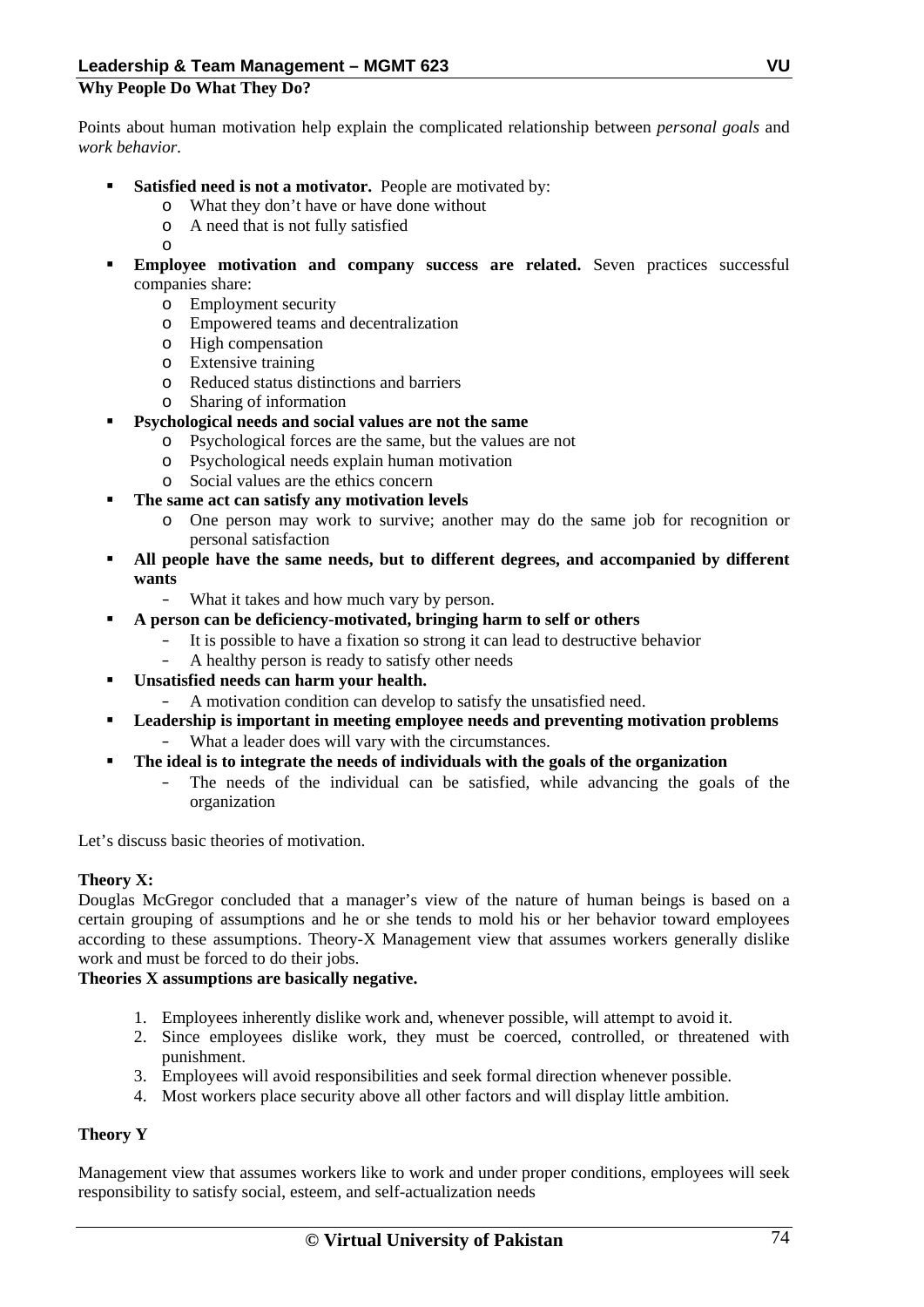#### **Theory Y assumptions are basically positive.**

- 1. Employees can view work as being as natural as rest or play.
- 2. People will exercise self-direction and self-control if they are committed to the objectives.
- 3. The average person can learn to accept, even seek, responsibility.
- 4. The ability to make innovative decisions is widely dispersed throughout the population.

#### **What are the implications for managers? This is best explained by using Maslow's framework:**

- 1. Theory X assumes that lower-order needs dominate individuals.
- 2. Theory Y assumes that higher-order needs dominate individuals.
- 3. McGregor himself held to the belief that Theory Y assumptions were more valid than Theory X.
- 4. There is no evidence to confirm that either set of assumptions is valid.
- 5. Either Theory X or Theory Y assumptions may be appropriate in a particular situation.

**Maslow's Hierarchy of Needs:** Abraham Maslow's hierarchy of needs is the most well-known theory of motivation. He hypothesized that within every human being there exists a hierarchy of five needs.

- 1. **Physiological:** Includes hunger, thirst, shelter, sex, and other bodily needs.
- 2. **Safety:** Includes security and protection from physical and emotional harm
- 3. **Social:** Includes affection, belongingness, acceptance, and friendship
- 4. **Esteem:** Includes internal esteem factors such as self-respect, autonomy, and achievement; and external esteem factors such as status, recognition, and attention.
- 5. **Self-actualization:** The drive to become what one is capable of becoming; includes growth, achieving one's potential, and self-fulfillment
- As a need becomes substantially satisfied, the next need becomes dominant. No need is ever fully gratified; a substantially satisfied need no longer motivates.
- **Maslow separated the five needs into higher and lower orders.** 
	- o Physiological and safety needs are described as lower-order.
	- o Social, esteem, and self-actualization are as higher-order needs.
	- o Higher-order needs are satisfied internally.
	- o Lower-order needs are predominantly satisfied externally.
- Maslow's need theory has received wide recognition, particularly among practicing managers. Research does not generally validate the theory.
- Maslow provided no empirical substantiation, and several studies that sought to validate the theory found no support for it.

**Alderfer's ERG Theory:** Clayton Alderfer's existence-relatedness-growth (ERG) theory builds on some of the Maslow's thinking but reduces the number of universal needs from five to three and is more flexible on movement between levels. Alderfer lifts the restriction used by Maslow that lowerorder needs must be addressed first.

- a. Needs at more than one level can be motivators at any time.
- b. Alderfer proposes that when an individual is motivated to satisfy a higher- level need but has difficulty doing so, the person's motivation to satisfy lower-level needs will increase.
	- o **Existence** 
		- o Concerned with providing basic material existence requirements
	- o **Relatedness** 
		- o Desire for maintaining important interpersonal relationships
	- o **Growth** 
		- o Intrinsic desire for personal development

#### **The Research Evidence:**

- o Though logical, the theories proposed by Maslow and Alderfer do not receive much support from research.
- o Difficulties include:
	- o It may be unreasonable to expect a relatively small set of needs ordered in a particular fashion to apply to all human beings.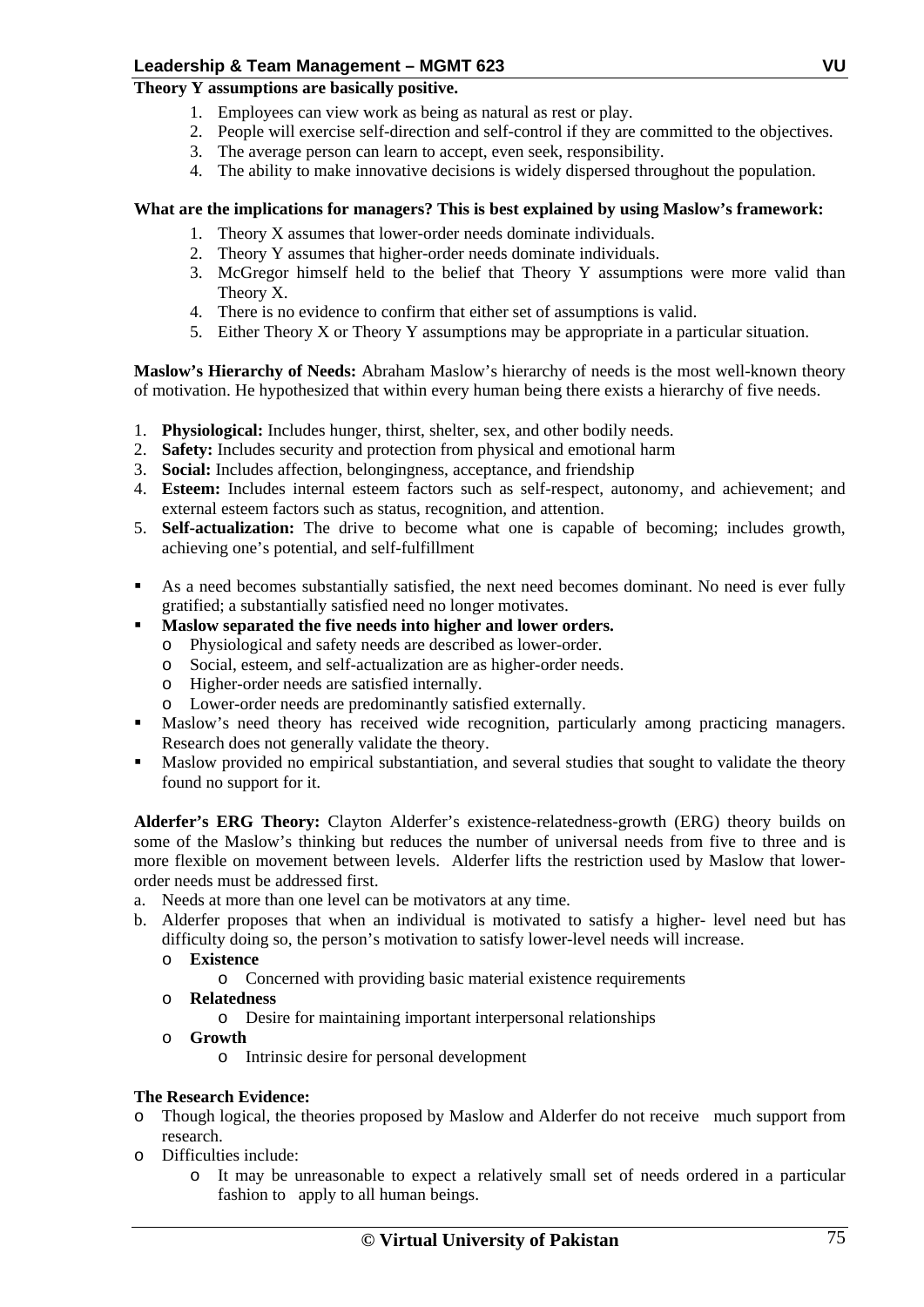o It may be unrealistic to expect that all people become motivated by different types of needs in a set order.

**Herzberg's Motivation/Hygiene Theory:** The Two-Factor Theory is sometimes also called motivation-hygiene theory. Proposed by psychologist Frederick Herzberg when he investigated the question, "What do people want from their jobs?" He asked people to describe, in detail, situations in which they felt exceptionally good or bad about their jobs. These responses were then tabulated and categorized.

**Motivators**—account for job satisfaction and motivation

- Achievement Recognition Work itself
- 
- Responsibility Advancement

**Hygiene factors**—cause dissatisfaction with work

- Interpersonal relationships
- Company policy/administration
- Supervision Salary Working conditions

From the categorized responses, Herzberg concluded:

- Intrinsic factors, such as advancement, recognition, responsibility, and achievement seem to be related to job satisfaction.
- Dissatisfied respondents tended to cite extrinsic factors, such as supervision, pay, company policies, and working conditions.
- The opposite of satisfaction is not dissatisfaction.
- Removing dissatisfying characteristics from a job does not necessarily make the job satisfying.
- Job satisfaction factors are separate and distinct from job dissatisfaction factors. Managers who eliminate job dissatisfaction factors may not necessarily bring about motivation.
- When hygiene factors are adequate, people will not be dissatisfied; neither will they be satisfied. To motivate people, emphasize factors intrinsically rewarding that are associated with the work itself or to outcomes directly derived from it.

#### **Criticisms of the theory:**

- The procedure that Herzberg used is limited by its methodology.
- The reliability of Herzberg's methodology is questioned.
- No overall measure of satisfaction was utilized.
- Herzberg assumed a relationship between satisfaction and productivity, but the research methodology he used looked only at satisfaction, not at productivity.
- Regardless of criticisms, Herzberg's theory has been widely read, and few managers are unfamiliar with his recommendations.
- The popularity of vertically expanding jobs to allow workers greater responsibility can probably be attributed to Herzberg's findings.

This is also known as Two-Factor Theory as explained earlier.

#### **Two-Factor Theory**

| <b>Motivation factors</b> | <b>Hygiene factors</b>                |
|---------------------------|---------------------------------------|
| Achievement               | Supervisors<br>$\bullet$              |
| Recognition               | Working conditions<br>$\bullet$       |
| The work itself           | Interpersonal relations<br>$\bullet$  |
| Responsibility            | • Pay and security                    |
| Advancement and growth    | • Company policies and administration |
|                           |                                       |

**McClelland's Theory of Needs:** The theory focuses on three needs: achievement, power, and affiliation.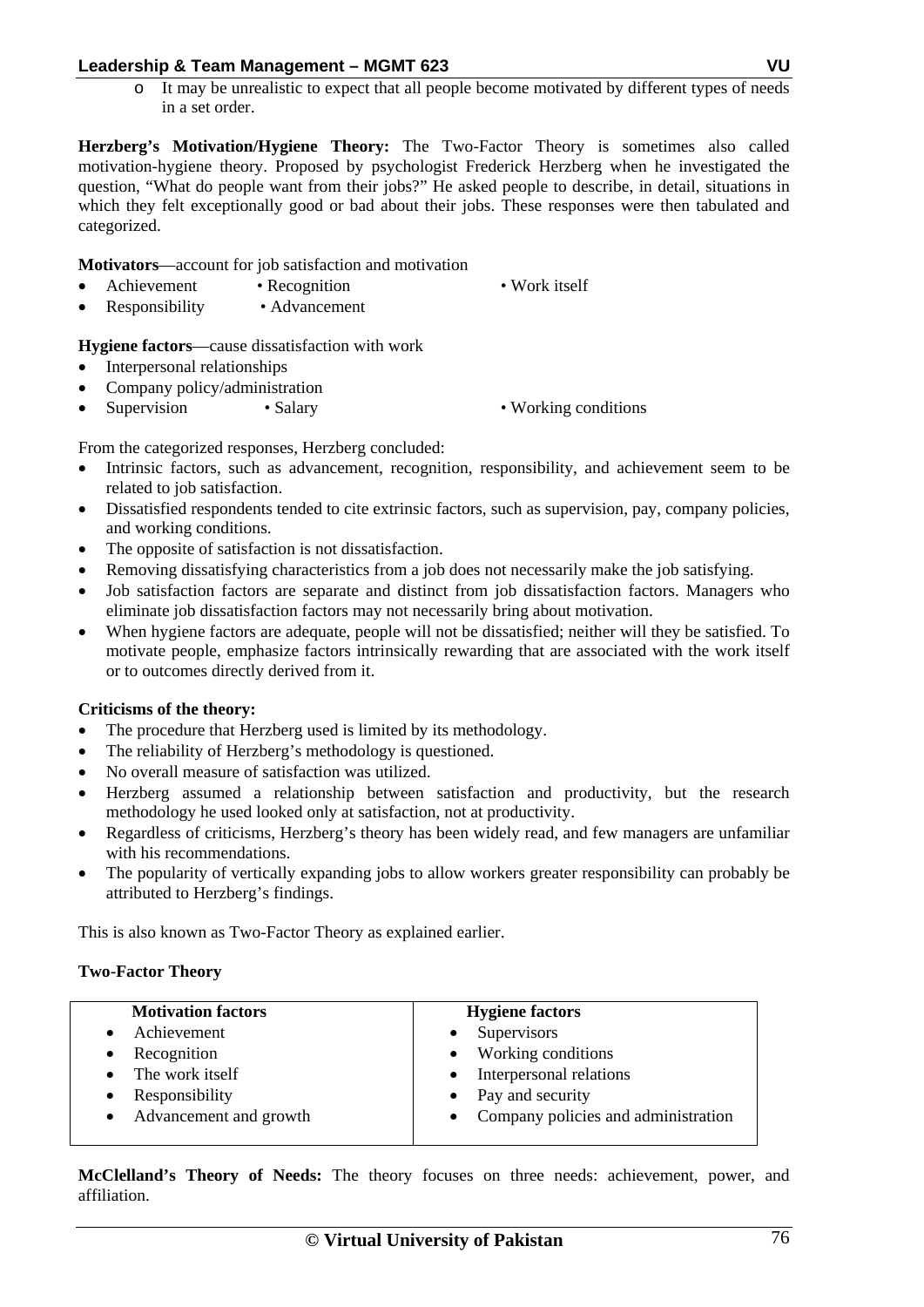- **Need for achievement**: The drive to excel, to achieve in relation to a set of standards, to strive to succeed
	- o Some people have a compelling drive to succeed. They are striving for personal achievement rather than the rewards of success per se. This drive is the achievement need (**nAch**).
	- o McClelland found that high achievers differentiate themselves from others by their desire to do things better.
	- o They seek personal responsibility for finding solutions to problems.
	- o They want to receive rapid feedback on their performance so they can tell easily whether they are improving or not.
	- o They can set moderately challenging goals. High achievers are not gamblers; they dislike succeeding by chance.
	- o High achievers perform best when they perceive their probability of success as 50-50.
	- o They like to set goals that require stretching themselves a little.
- Need for power: The need to make others behave in a way that they would not have behaved otherwise,
	- o The need for power (**nPow**) is the desire to have impact, to be influential, and to control others.
	- o Individuals high in nPow enjoy being "in charge."
	- o Strive for influence over others.
	- o Prefer to be placed into competitive and status-oriented situations.
	- o Tend to be more concerned with prestige and gaining influence over others than with effective performance.
- **Need for affiliation**: The desire for friendly and close interpersonal relationships
	- o The third need isolated by McClelland is affiliation (**nAfl**).
	- This need has received the least attention from researchers.
	- o Individuals with a high affiliation motive strive for friendship.
	- o Prefer cooperative situations rather than competitive ones.
	- o Desire relationships involving a high degree of mutual understanding.

Relying on an extensive amount of research, some reasonably well-supported predictions can be made based on the relationship between achievement need and job performance.

**Equity Theory:** The equity (equity means fairness) theory of work motivation was developed in the 1960s by J. Stacy Adams.

- Equity theory is based on the premise that an employee perceives the relationship between outcomes (what an employee gets from a job and organization) and inputs (what the employee contributes to a job and organization).
- According to equity theory, it is not the objective level of outcomes and inputs that is important. Instead, what is important is the way an employee perceives his or her outcome/input ratio compared to the outcome/input ratio of another person (called a referent by Adams).
- It is the employee's perceptions of the referent's outcomes and inputs that are compared not any objective measure of actual outcomes or inputs.
- Are the outcomes perceived as being at an appropriate level in comparison to the inputs? Managers need to ensure that different employee's outcome-input ratios are approximately equal so that employees who contribute more inputs receive more outcomes and vice versa.

#### **Equity:**

- Equity exists when an individual's outcome/input ratio equals the outcome/input ratio of the referent.
- When employees perceive that the employee's and the referent's outcome/input ratios are proportionally equal, they are motivated either to maintain the status quo or to increase their inputs to receive more outcomes.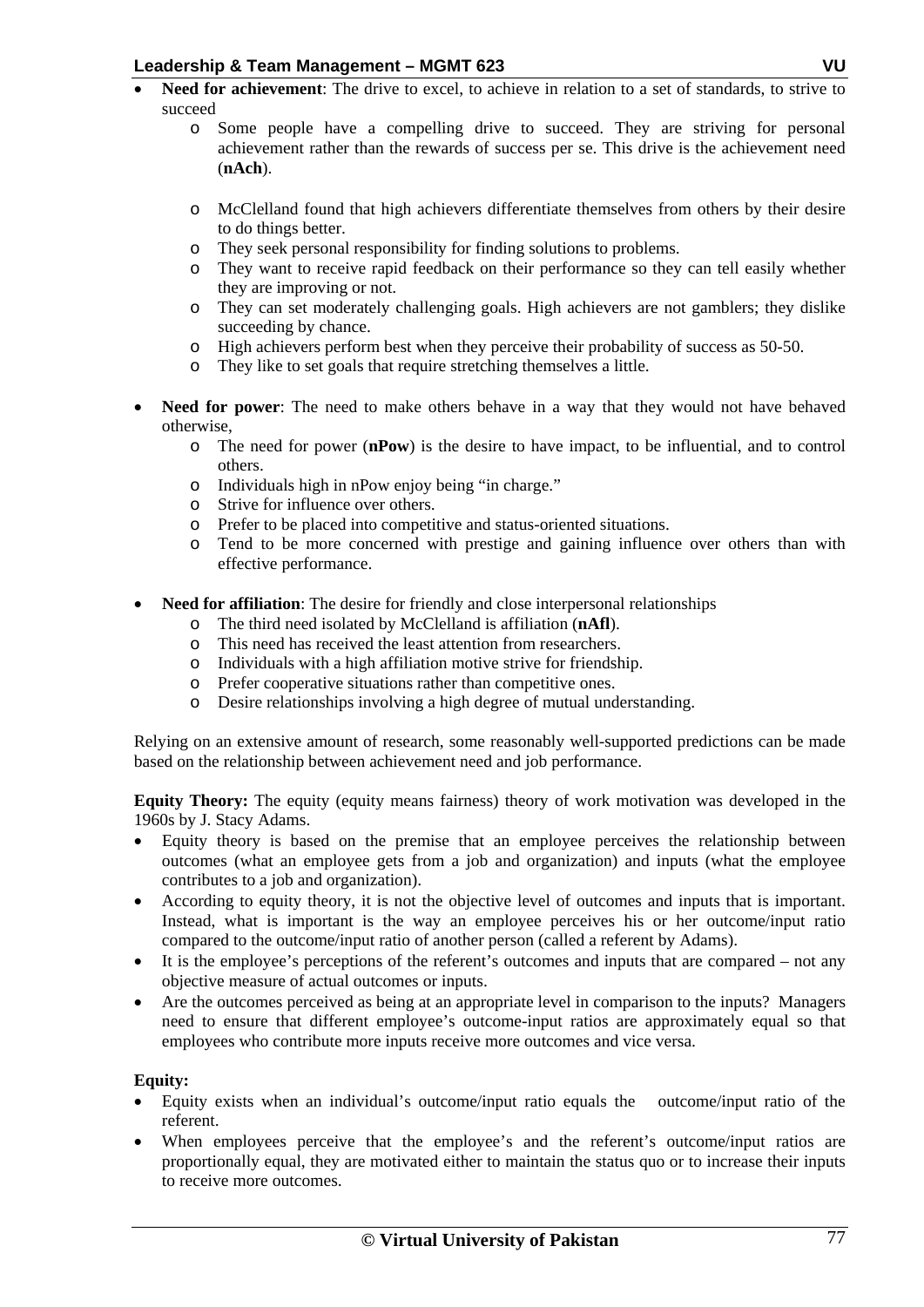#### . **Inequity:**

- Inequity, or lack of fairness, exists when outcome/input ratios are not proportionally equal.
- Inequity creates tension and unpleasant feelings inside an employee and a desire to restore equity.

#### **There are two types of inequity:**

- Overpayment inequity exists when an individual perceives that his or her outcome/input ratio is greater than that of a referent.
- Underpayment inequity exists when a person perceives that his or her outcome/input ratio is less than that of a referent.

#### **Ways to Restore Equity:**

- Employees can change their inputs or outcomes.
- Employees try to change their referents' inputs or outcomes.
- Employees change their perceptions of inputs and outcomes (either their own or the referents').
- Employees can change their referent.
- Employees leave the job or organization or force the referent to leave.

#### **Expectancy Theory:**

- Expectancy theory is one of the most widely accepted explanations of motivation. Victor Vroom's expectancy theory has its critics but most of the research is supportive.
- Expectancy theory argues that the strength of a tendency to act in a certain way depends on the strength of an expectation that the act will be followed by a given outcome and on the attractiveness of that outcome to the individual.
- It says that an employee will be motivated to exert a high level of effort when he/she believes that:
- o Effort will lead to a good performance appraisal.
- o That a good appraisal will lead to organizational rewards.
- o That the rewards will satisfy his/her personal goals.

#### **Three key relationships**

- 1. Effort-performance relationship: the probability perceived by the individual that exerting a given amount of effort will lead to performance
- 2. Performance-reward relationship: the degree to which the individual believes that performing at a particular level will lead to the attainment of a desired outcome
- 3. Rewards-personal goals relationship: the degree to which organizational rewards satisfy an individual's personal goals or needs and the attractiveness of those potential rewards for the individual

#### **Expectancy theory helps explain why a lot of workers merely do the minimum necessary to get by. For example:**

If I give a maximum effort, will it be recognized in my performance appraisal?

 No, if the organization's performance appraisal assesses nonperformance factors. The employee, rightly or wrongly, perceives that his/her boss does not like him/her.

If I get a good performance appraisal, will it lead to organizational rewards?

Typically many employees see the performance-reward relationship in their job as weak.

If I am rewarded, are the rewards ones that I find personally attractive?

- It is important that the rewards be tailored to individual employee needs
- o The key to expectancy theory is the understanding of an individual's goals and the linkage between effort and performance, between performance and rewards, and finally, between the rewards and individual goal satisfaction.
- o As a contingency model, expectancy theory recognizes that there is no universal principle for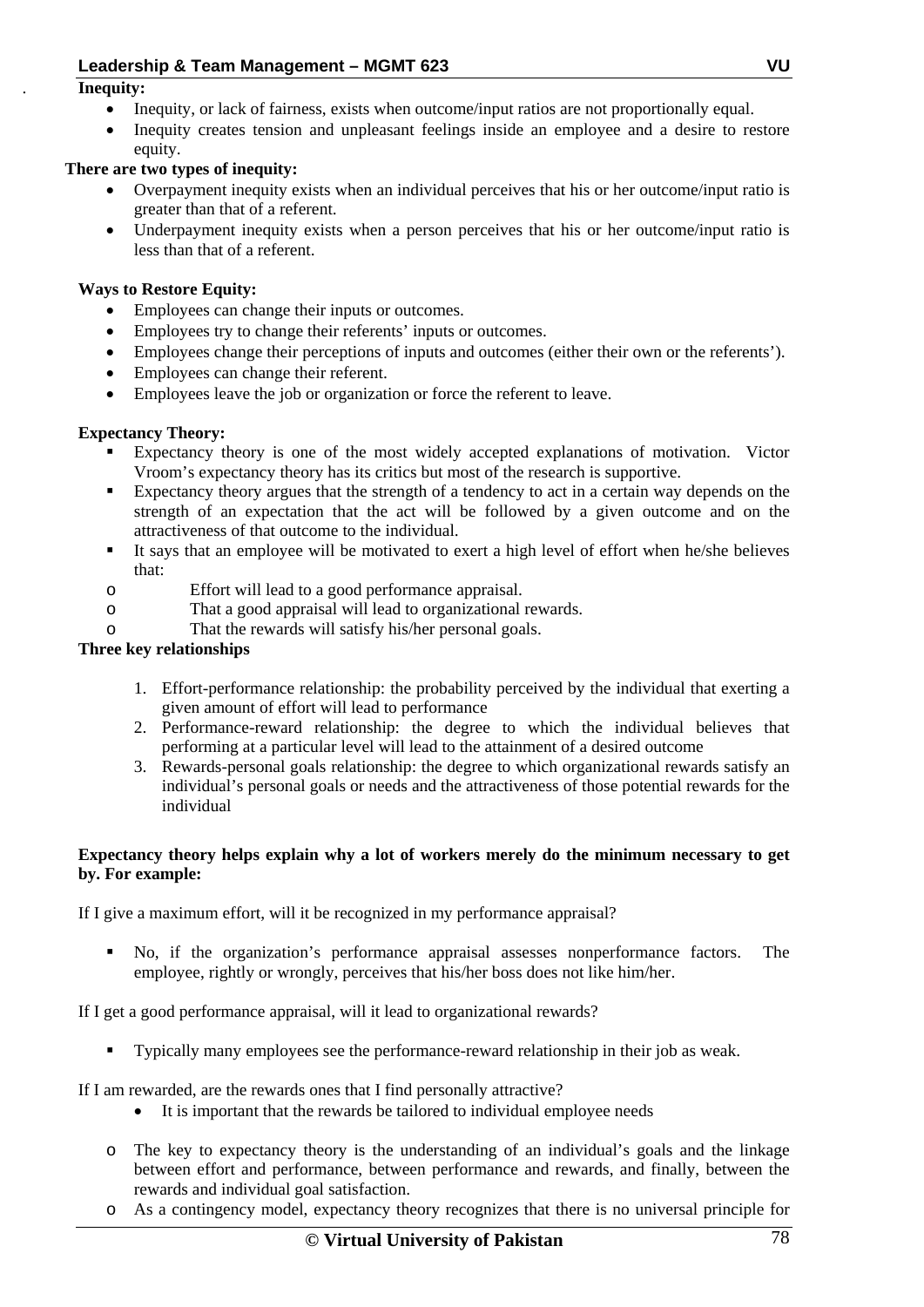explaining everyone's motivations.

- o Attempts to validate the theory have been complicated by methodological criterion and measurement problems.
- o Published studies that purport to support or negate the theory must be viewed with caution.
- o Importantly, most studies have failed to replicate the methodology as it was originally proposed.
- o Some critics suggest that the theory has only limited use, arguing that it tends to be more valid for predicting in situations where effort-performance and performance-reward linkages are clearly perceived by the individual.

**Reinforcement Theory:** In contrast to Goal-Setting theory, which is a cognitive approach, Reinforcement theory is a behaviorist approach. It argues that reinforcement conditions behavior.

Reinforcement theorists see behavior as being environmentally caused. Reinforcement theory ignores the inner state of the individual and concentrates solely on what happens to a person when he or she takes some action.

#### **Concepts:**

- Behavior is environmentally caused.
- Behavior can be modified (reinforced) by providing (controlling) consequences.
- Reinforced behavior tends to be repeated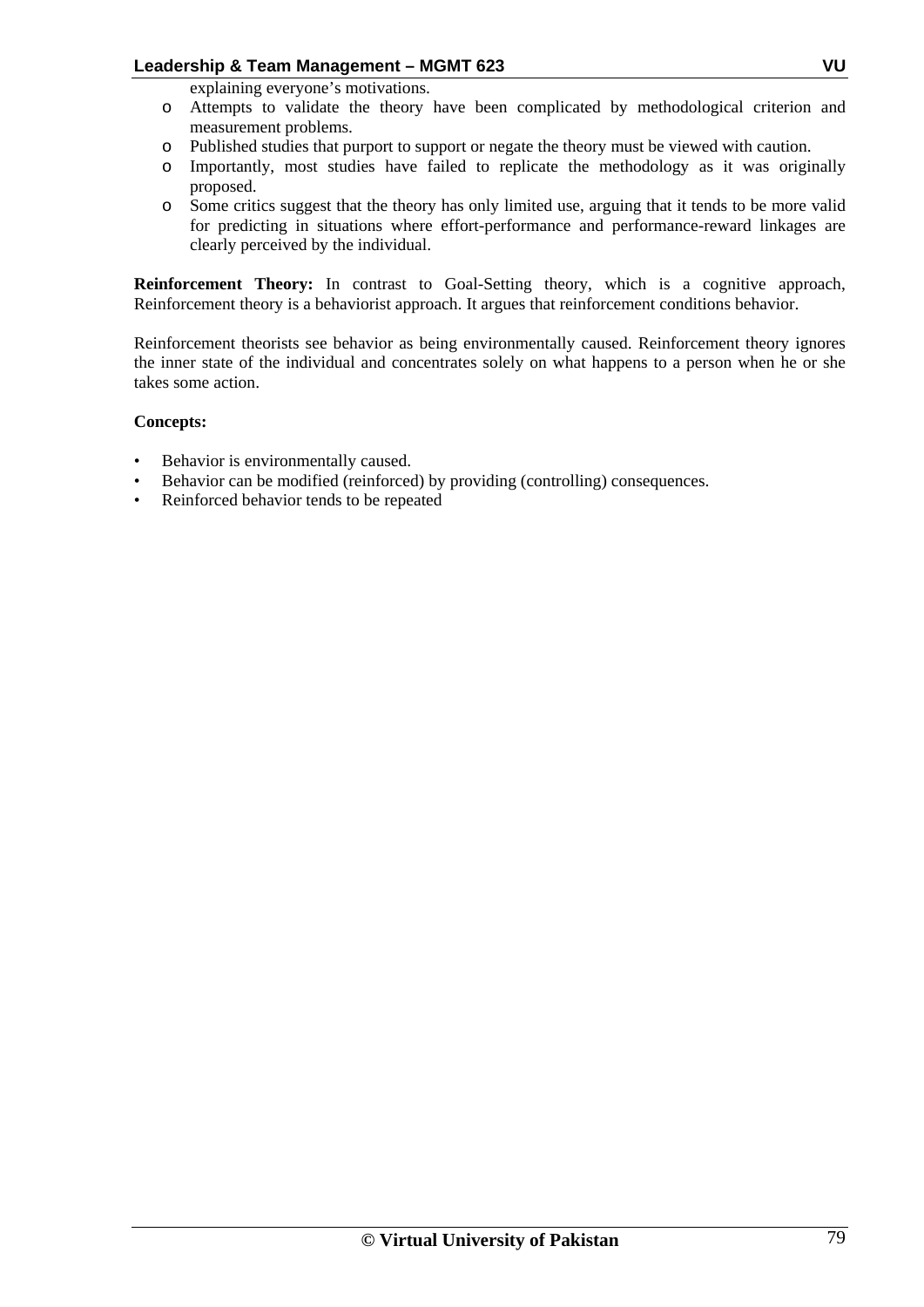#### **MOTIVATION AT WORK, MOTIVATION AND LEADERSHIP**

Work motivation explains why employees behave as they do. Four prominent theories about work motivation **need theory**, **expectancy theory**, **equity theory,** and **organizational justice theory** provide complementary approaches to understanding and managing motivation in organizations. Similarly **Abraham Maslow's hierarchy of needs** also help us to understand the employees work behavior. Each theory answers different questions about the motivational process.

**Work motivation** can be defined as the psychological forces within a person that determine the direction of a person's behavior in an organization, a person's level of effort, and a person's level of persistence in the face of obstacles.

#### **Three Approaches to Motivation:**

**Individual Differences Approach:** Treats motivation as a characteristic of the individual.

**Job & Organization Approach:** Emphasizes the design of jobs and the general organizational environment

**Managerial Approach**: Focuses on behaviors of managers, in particular, their use of goals and rewards **Needs Theories of Motivation:** 

- **Basic idea:** Individuals have needs that, when unsatisfied, will result in motivation. Different theories already discussed in chapter number 21 can also explain this phenomenon.
	- o **Maslow's Hierarchy of Needs:** Abraham Maslow's hierarchy of needs is the most wellknown theory of motivation. He hypothesized that within every human being there exists a hierarchy of five needs
	- o **Motivation-Hygiene theory:** hygiene theory. Proposed by psychologist Frederick Herzberg when he investigated the question, "What do people want from their jobs?" He asked people to describe, in detail, situations in which they felt exceptionally good or bad about their jobs.
	- o **Alderfer's ERG theory**: Clayton Alderfer's existence-relatedness-growth (ERG) theory builds on some of Maslow's thinking but reduces the number of universal needs from five to three and is more flexible on movement between levels.
	- o **McClelland's Theory of Needs:** The theory focuses on three needs: achievement, power, and affiliation. Need for achievement: The drive to excel, to achieve in relation to a set of standards, to strive to succeed

## **What Factors Diminish Motivation in the Workplace?**

- Meaningless tasks
- Red tape
- Lack of clear goals
- Failure to set priorities
- Distractions
- Over-commitment
- Information overload
- No positive feedback
- Lack of autonomy
- Unpredictable change in direction
- Lack of recognition
- Absence of humor
- Micromanagement
- Failure to delegate
- Bureaucratic hurdles
- Interpersonal conflict
- Lack of accountability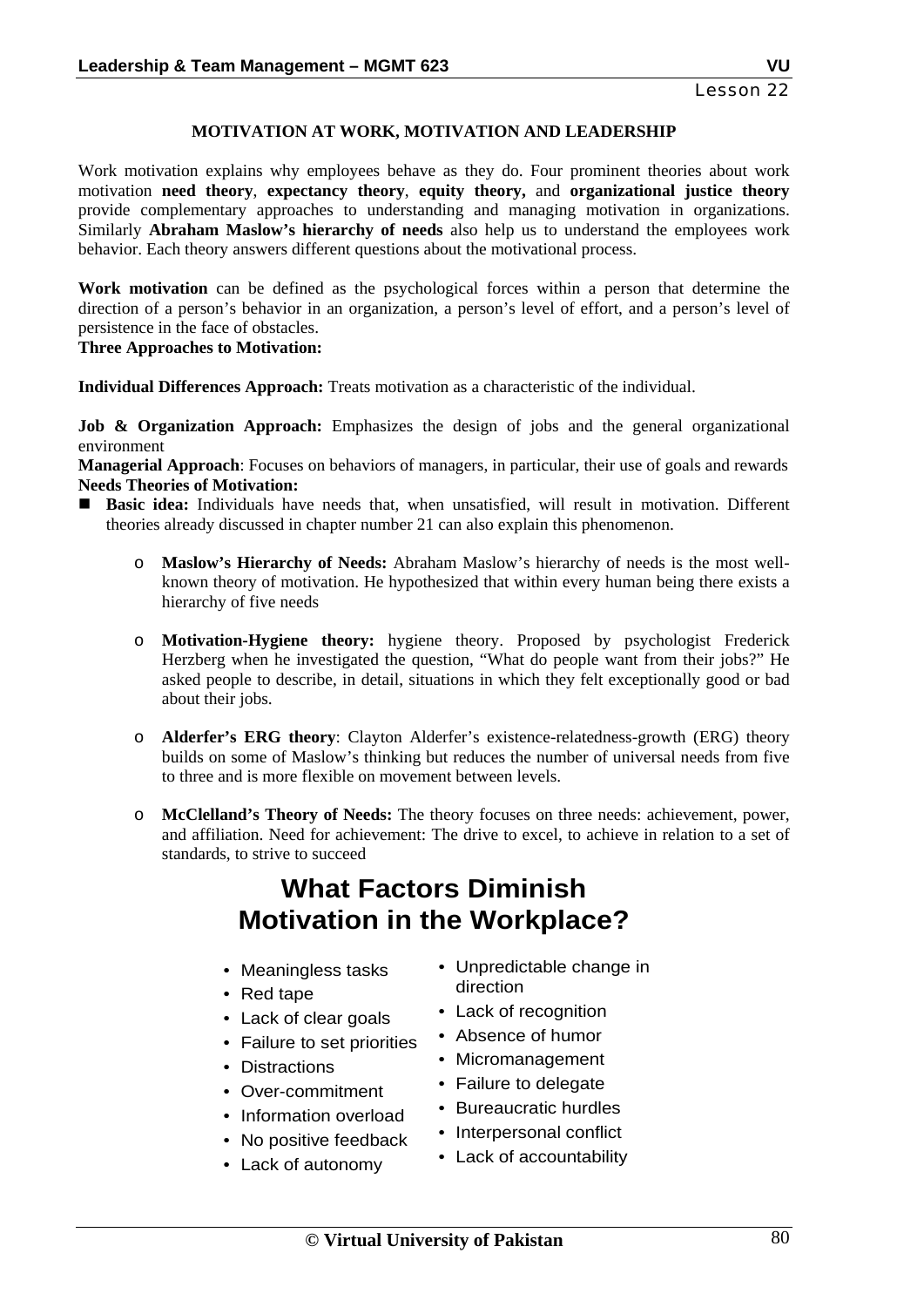#### **What are Some of the Results of Poor Motivation in the Workplace?**

- Laziness
- Failure
- Poor quality
- Resistance
- Avoidance
- Tardiness
- Burnout
- Demoralization
- Frustration
- Conflict
- Lack of meaning
- Absence of pride • Resentment
- Turnover
- Detachment
- Discouragement
- Negative organizational culture

#### **Causes of Motivational Problems:**

- Belief that effort will not result in performance.
- Belief that performance will not result in rewards.

## **What are Some of the Most Powerful Motivators in our Lives?**

- Commitment
- Money
- Meaning
- Recognition
- Love
- Participation
- Emotion
- Appreciation
- Collegiality
- Competition
- Hate
- Religious beliefs

#### **How Can You Motivate Yourself?**

- **Stick with your passions.**
- Share your enthusiasm.
- Hang out with high achievers.
- Flavor tedium with pleasure.
- Go with your strengths.
- Make lists.
- Stay focused on results.
- **Just do something.**

#### **How Can You Motivate Others?**

- Associate with highly motivated people.
- Set a measurable goal.
- Make a compelling case.
- Use emotional temptation.
- Set a fire and keep it going.
- **Make it fun.**
- **Explain how.**
- Keep doing something new and different.
- Celebrate

#### **Employee Motivation:**

- Good leadership is key
- Create a culture of trust
- Encourage risk taking
- Sense of accomplishment
- Cultural norms
- Chance to make a difference
- Independence
- Opportunity to serve
- Duty
- Habit
- High energy level
- Perceived need for change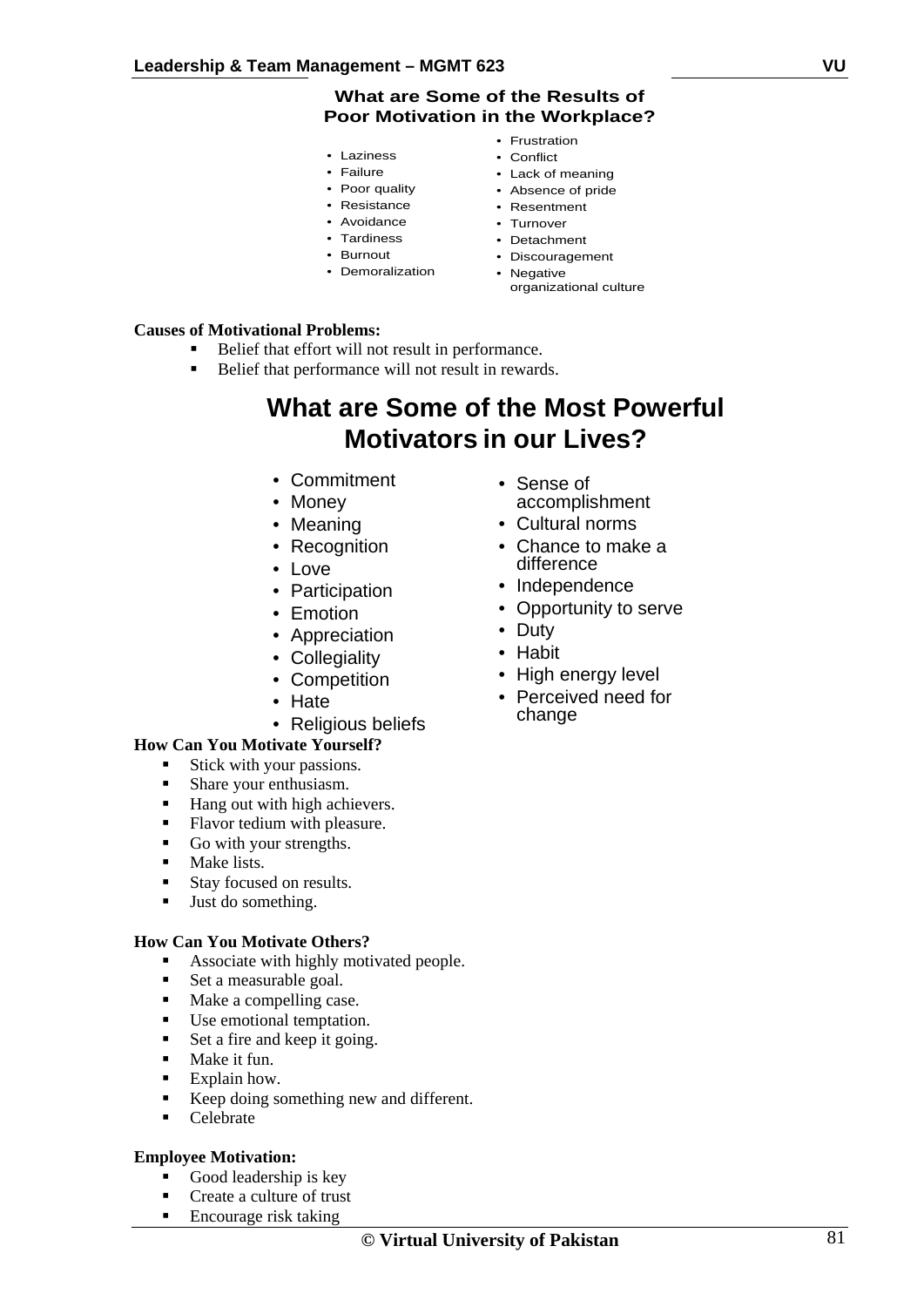- $\blacksquare$  Foster ownership
- Goal-directed efforts

#### **Applying Motivational Concepts:**

- Recognize individual differences
- Match people to jobs
- Set challenging goals
- Encourage participation
- **Individualize rewards**
- Link rewards to performance
- Check for equity
- Don't ignore money

#### **Conditions of Leadership Motivation:**

- o **Leadership generates motivation when:** 
	- o It increases the number and kinds of payoffs
	- o Path to the goal is clear and easily traveled with coaching and direction
	- o Obstacles and roadblocks are removed<br>
	o The work itself is personally satisfying
	- The work itself is personally satisfying

#### **Money as a Motivator:**

- According to Maslow and Alderfer, pay should prove especially motivational to people who have strong lower-level needs.
- If pay has this capacity to fulfill a variety of needs, then it should have good potential as a motivator.

#### **The Role of Money:**

- They value their services and place high value on them
- They perceive money as symbol of their achievement
- They do not remain in low paying organization
- They are very self confident
- Know their abilities and limitations

#### **Methods for Motivating Employees:**

- o Set Goals
- o Use Pay for Performance
- o Improve Merit Pay
- o Use Recognition
- o Use Positive Reinforcement
- o Use Behavior Management
- o Empower Employees
- o Enrich the Jobs
- o Use Skill-Based Pay
- o Provide Lifelong Learning
- o Create motivating environment
- o Be positive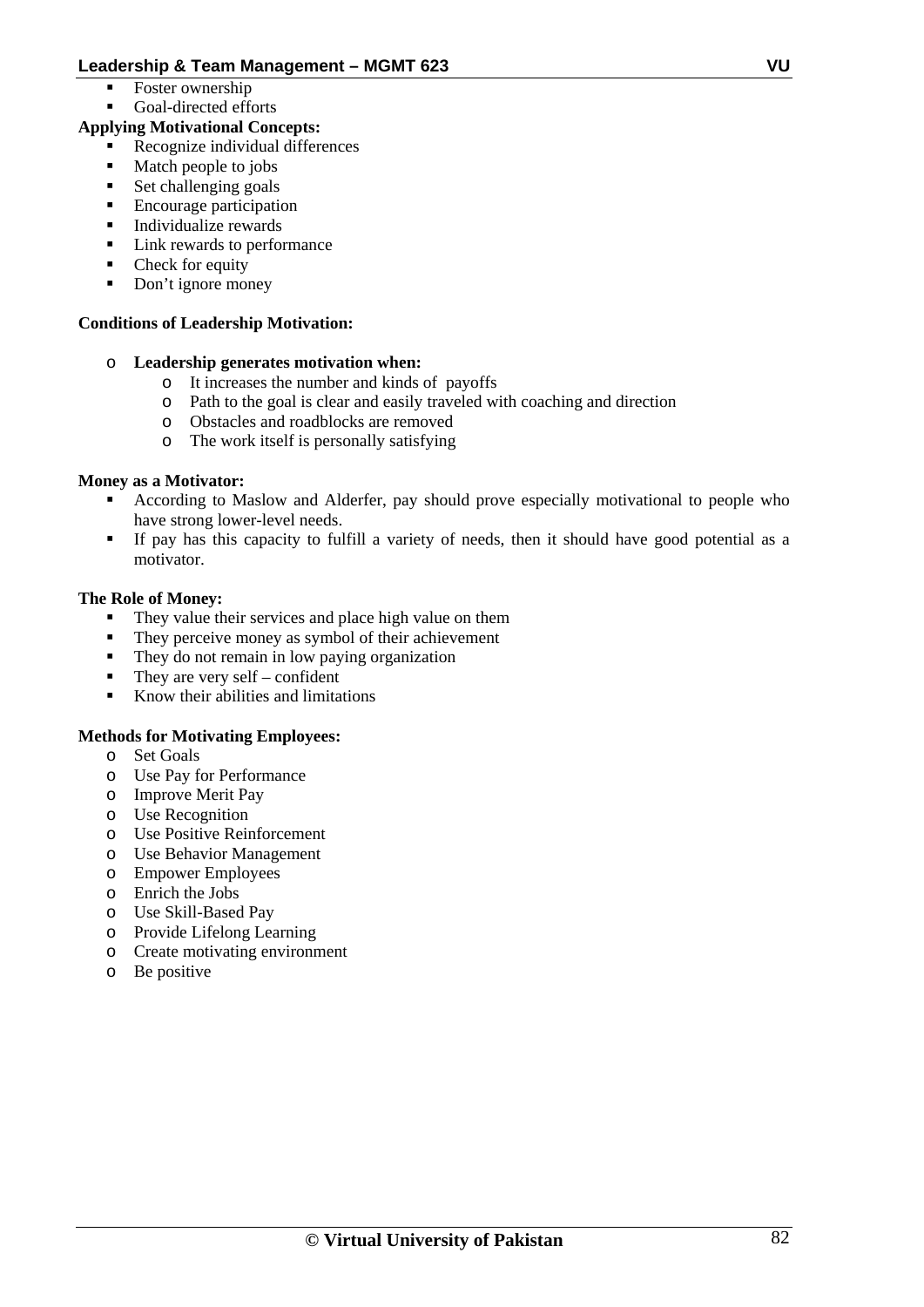#### **LEADERSHIP COMMUNICATION**

Communication is one of the most important processes that take place in any organizations. Effective communication allows individuals, groups, teams and organizations to achieve their goals and perform at a high level, and it affects virtually every aspect of organizational behavior.

One of the defining features of communication is the sharing of information with other people.

Another defining feature is *reaching a common understanding.* In this case, **communication** is the sharing of information between two or more individuals or groups to reach a common understanding. Reaching a *common understanding* does not mean that people have to agree with each other.

Communication is good or effective when members of organization share information with each other and all parties involved are relatively clear about what information means.

#### **Why is this important???**

Effective communication is important in organizations because it affects practically every aspect of organizational behavior. Good communication prevents many problems from occurring and serves as motivation in an organization. Why it is important for leaders?

#### **As a leader:**

- You need people to understand what you are talking about.
- You must take into consideration other people's needs.
- You need to be able to hear others opinions and ideas.
- You need to organize and capitalize on the best ideas.
- You need to delegate.

A good leader spend 70% of day on communicating to share vision, motivate team members/employees, pass the information and build the relationship with other people.

#### **How Communication Works:**

Before communication can take place a purpose expressed as a message to be conveyed, is needed.

- o It passes between a source (the sender) and a receiver.
- o The message is encoded (converted to symbolic form) and is passed by way of some medium (channel) to the receiver, who retranslates (decodes) the message initiated by the sender.
- o The result is transference of meaning from one person to another.

The communication model is made up of eight parts: the source, encoding, the message, the channel, decoding, the receiver, noise, and feedback:

- o The source initiates a message by encoding a thought.
- o The message is the actual physical product from the source.
- o The channel is the medium through which the message travels.
- o The receiver is the object to whom the message is directed.
- o Decoding—the symbols in the message must be translated into a form that can be understood by the receiver.
- o The receiver is limited by his/her skills, attitudes, knowledge, and social-cultural system.
- o Noise represents communication barriers that distort the clarity of the message.
- o Feedback is the check on how successful we have been in transferring our messages as originally intended.

Communications experts tell us that effective communication is the result of a common understanding between the communicator and the receiver. In fact the word communication is derived from the Latin "communis", meaning "common."

#### **Communication & the Four Management Functions:**

#### **Planning:**

• Gather information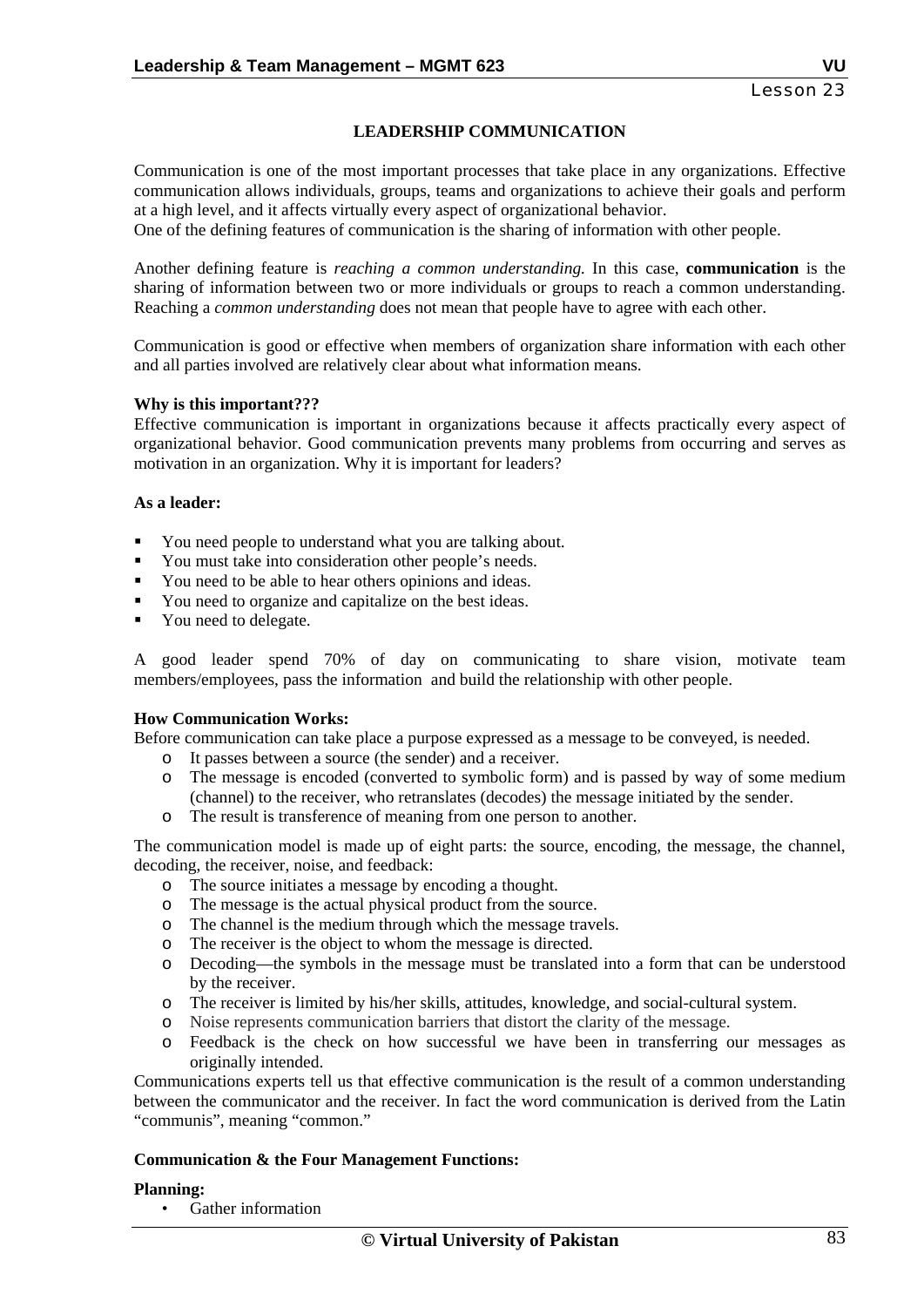- Write memos, letters, reports
- Meet to formulate plans

#### **Organizing:**

- Gather info about state of organization
- Communicate new structure

#### **Directing:**

- Communicate plan and strategy
- Motivate employees

#### **Controlling:**

Feedback; "How we doing?"

#### **Communication Principles:**

- o Communication has purpose
- o Communication is continuous
- o Communication is relational
- o Communication is culturally bound
- o Communication has ethical implications
- o Communication is learned

#### **Downward**

- o Communication that flows from one level of a group organization to a lower level is a downward communication. This is typically what we think of when managers communicate with workers.
- o Its purpose is to assign goals, provide instructions, communicate policies and procedures, provide feedback, etc.
- o It does not have to be face-to-face or an oral communication.

#### **Upward**

- o Upward communication flows to a higher level in the group or organization.
- It is used to provide feedback to higher-ups, inform them of progress, and relay current problems.
- o Examples of upward communication are: performance reports prepared by lower management for review by middle and top management, suggestion boxes, employee attitude surveys, etc.

#### **Lateral**

- o When communication takes place among members of the same work group, among members of work groups at the same level, among managers at the same level, or among any horizontally equivalent personnel, horizontal communications are often necessary to save time and facilitate coordination. In some cases, these lateral relationships are formally sanctioned. Often, they are informally created to short-circuit the vertical hierarchy and expedite action.
- o They can create dysfunctional conflicts when the formal vertical channels are breached, when members go above or around their superiors to get things done, or when bosses find out that actions have been taken or decisions made without their knowledge.

#### **Communication Types:**

#### **Speaking Skills**

- Speeches/Lectures
- **Conversation**
- Counseling

**Writing skills Presentation/Briefing skills Actions**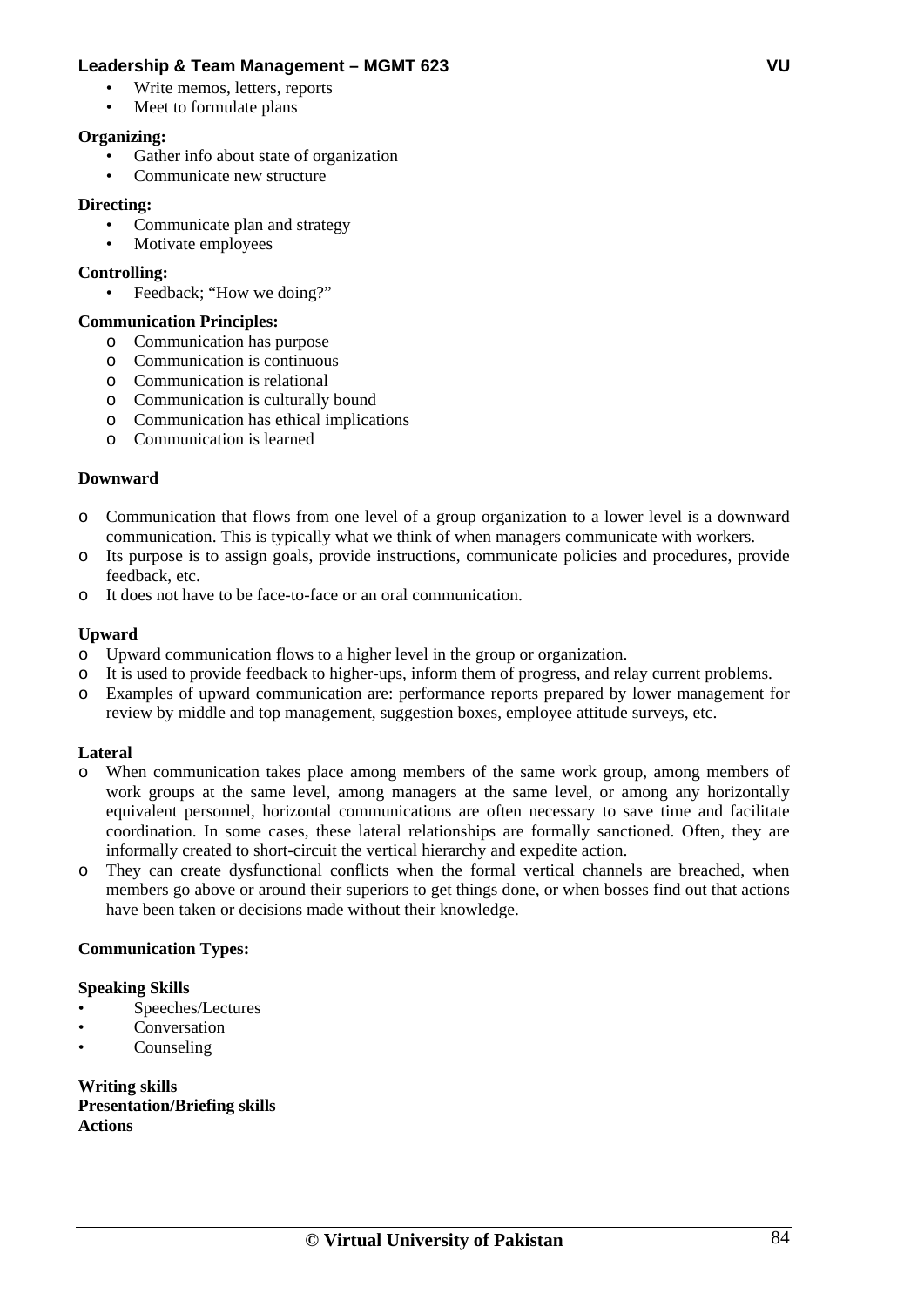**Interpersonal Communication:** 

#### • **Oral Communication**

- o Oral communication is the chief means of conveying messages. Speeches, formal one-onone and group discussions, and informal rumor mill or grapevine are popular forms of oral communication.
- o Advantages are speed and feedback. A major disadvantage arises when the message must be passed through a number of people. This increases the potential for distortion.

#### • **Written Communication**

- o Written communications include memos, letters, electronic mail, faxes, periodicals, bulletin boards, etc.
- o Advantages include that they are tangible and verifiable. A written record is available for later use. People are more careful when communication is via written word.
- o Drawbacks include: time-consuming, lack of feedback, and no guarantee of receipt.

#### • **Nonverbal Communication**

- o We send a nonverbal message every time we send a verbal one. At times the nonverbal message may stand alone. They include body movements, facial expressions, and the physical distance between sender and receiver.
- o We use body language to convey a message and typically do unconsciously.
- o The two most important messages body language conveys is the extent to which an individual likes another and is interested in his or her views and the relative perceived status between sender and receiver.
- o Intonations can change the meaning of a message.
- o Facial expressions convey meaning.
- o Physical distance or the way individuals space themselves also has meaning.
- o Proper physical spacing is dependent on cultural norms.

#### **Barriers to Effective Communication:**

#### **A. Filtering**

- o Filter refers to a sender's purposely manipulating information so it will be seen as more favorable by the receiver. For example, telling the boss what she wants to hear.
- o The more levels in an organization's structure, the more opportunities there are for filtering. Being reluctant to give bad news, or trying to please one's boss distorts upward communications.

#### **B. Selective Perception**

- o Receivers in their communication process selectively see and hear based on their needs, motivations, experience, background, and other personal characteristics.
- o Receivers project their interests and expectations into communications as they decode them.

#### **C. Information Overload**

- o When the information we have to work with exceeds our processing capacity, the result is information overload.
- o The result is they tend to select out, ignore, pass over, or forget information. Or they may put it aside until the overload situation is over. The result is lost information and less effective communication.

#### **D. Emotions**

- o How a receiver feels at the time a message is received will influence how he or she interprets it. Extreme emotions are likely to hinder effective communication.
- o During those times we are most likely to disregard objective thinking and substitute emotions for judgments.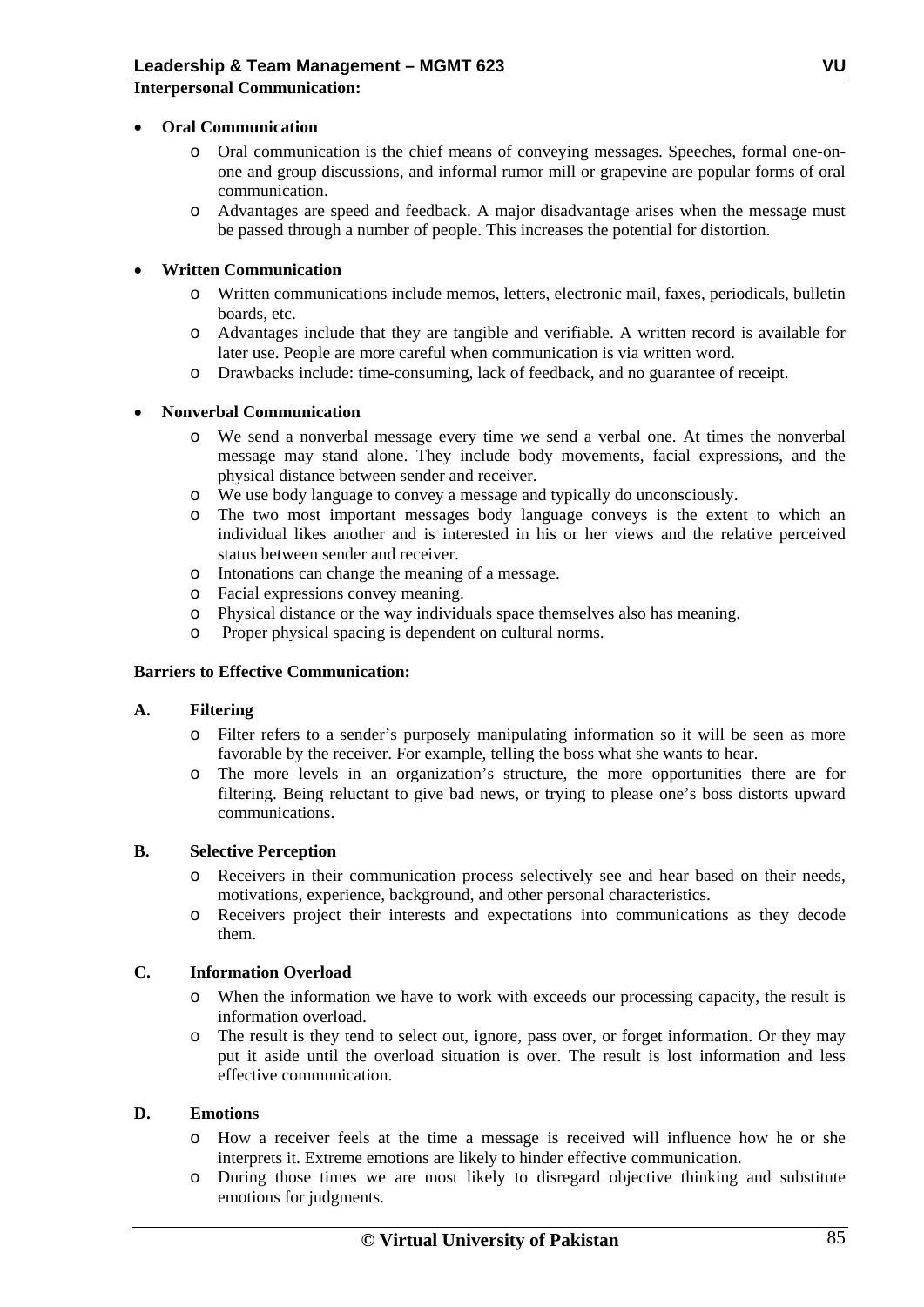#### **E. Language**

- o Words mean different things to different people. English—our common language—is far from uniform in usage.
- o Individuals interpret meanings in different ways. For example, incentives and quotas are often perceived as implying manipulation causing resentment among lower levels of the organization.

#### **F. Communication Apprehension**

- o An estimated five-to-twenty percent of the population suffer from communication apprehension. They experience undue tension or anxiety in oral and/or written communication. They may find it difficult to talk with others face-to-face or on the telephone.
- o Studies show those affected with communication apprehension avoid jobs where communication is a dominant requirement.

Managers need to be aware there is a group of people who severely limit their communications with others and rationalize the behavior telling themselves it is not necessary for them to do their jobs effectively.

#### **Overcoming and Preventing Communication Barriers:**

- o Be sensitive to the fact that cross-cultural communication barriers exist.
- o Challenge your cultural assumptions.
- o Show respect for all workers.
- o Use straightforward language, and speak slowly and clearly.
- o Look for signs of misunderstanding when your language is not the listener's native language
- o When the situation is appropriate, speak the language of the people from another culture
- o Observe cross-cultural differences
- o Do not be sidetracked by style, accent, grammar, or personal appearance
- o Be sensitive to differences in nonverbal communication

#### **Formal vs. Informal Communication**

- o **Formal Communication:** Formal reporting relationships in an organization reflect one type of organizational communication network. Formal reporting relationships emerge from the chain of command established by an organization's hierarchy. Communication flows up and down the hierarchy of the organization from superiors to subordinates and vice versa.
- o **Informal Communication:** Informal communication is more spontaneous communication occurring without regard for the formal channels of communication**.**

#### **Nonverbal Behaviors of Communication:**

- o Eye contact
- o Facial Expressions
- o Gestures
- o Posture and body orientation
- o Proximity
- o Vocal

#### **Nonverbal Communication:**

- o We send a nonverbal message every time we send a verbal one. At times the nonverbal message may stand alone. They include body movements, facial expressions, and the physical distance between sender and receiver.
- o We use body language to convey a message and typically do unconsciously.
- o The two most important messages body language conveys is the extent to which an individual likes another and is interested in his or her views and the relative perceived status between sender and receiver.
- o Intonations can change the meaning of a message.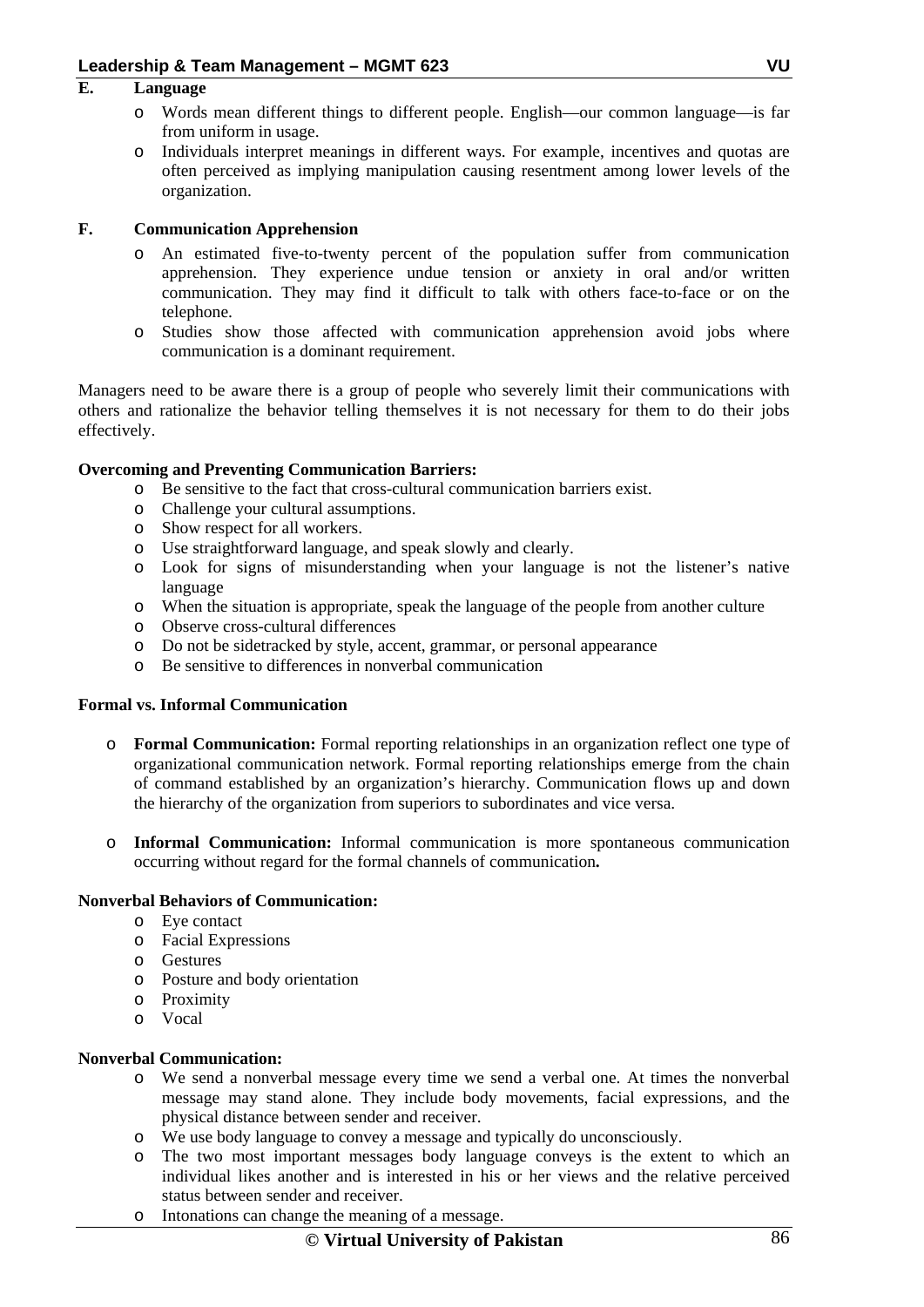- o Facial expressions convey meaning.
- o Physical distance or the way individuals space themselves also has meaning.
- o Proper physical spacing is dependent on cultural norms.

Effective communication occurs only if the receiver understands the exact information or idea that the sender intended to transmit.

#### **Keys to Effective Communication:**

- $\checkmark$  Who is the audience?
	- Have you targeted them correctly?<br> $\blacksquare$  Can you push the right buttons?
	- Can you push the right buttons?
- $\checkmark$  What is your message?
- $\checkmark$  What is the desired affect?
- $\checkmark$  Clarity/Conciseness
- $\checkmark$  Honesty/Knowledge/Expertise

Some Dos and Don't during communication

|             | D <sub>0</sub>                                                | Don't                                 |
|-------------|---------------------------------------------------------------|---------------------------------------|
|             | Smile                                                         | Have sad/bored face                   |
|             | Look them in the eye                                          | Have a creepy stare!                  |
| the control | Look them in the eye Invade their space $\vert \bullet \vert$ | Act bossy, as if you are above others |
|             | bubble                                                        |                                       |
|             | Take charge                                                   |                                       |
|             |                                                               |                                       |

#### **The Communication Planning Process:**

- Before communication can take place a purpose expressed as a message to be conveyed, is needed.
	- o It passes between a source (the sender) and a receiver.
	- o The message is encoded (converted to symbolic form) and is passed by way of some medium (channel) to the receiver, who retranslates (decodes) the message initiated by the sender.
	- o The result is transference of meaning from one person to another.
- The communication model is made up of eight parts: the source, encoding, the message, the channel, decoding, the receiver, noise, and feedback:
	- o The source initiates a message by encoding a thought.
	- o The message is the actual physical product from the source.
	- o The channel is the medium through which the message travels.
	- o The receiver is the object to whom the message is directed.
	- o Decoding—the symbols in the message must be translated into a form that can be understood by the receiver.
	- o The receiver is limited by his/her skills, attitudes, knowledge, and social-cultural system.
	- o Noise represents communication barriers that distort the clarity of the message.
	- o Feedback is the check on how successful we have been in transferring our messages as originally intended.

#### **Models of Communication:**

- **Action Model:** Sender to Receiver
- **Interaction Model:** Receiver gives feedback to Sender
- **Transactional Model:** Both Sender and Receiver are in simultaneous communication

**Communication in Organization:** Communication is a process that links the individual, the group, and the organization.

There are three common small-group networks: the chain, wheel, and all-channel.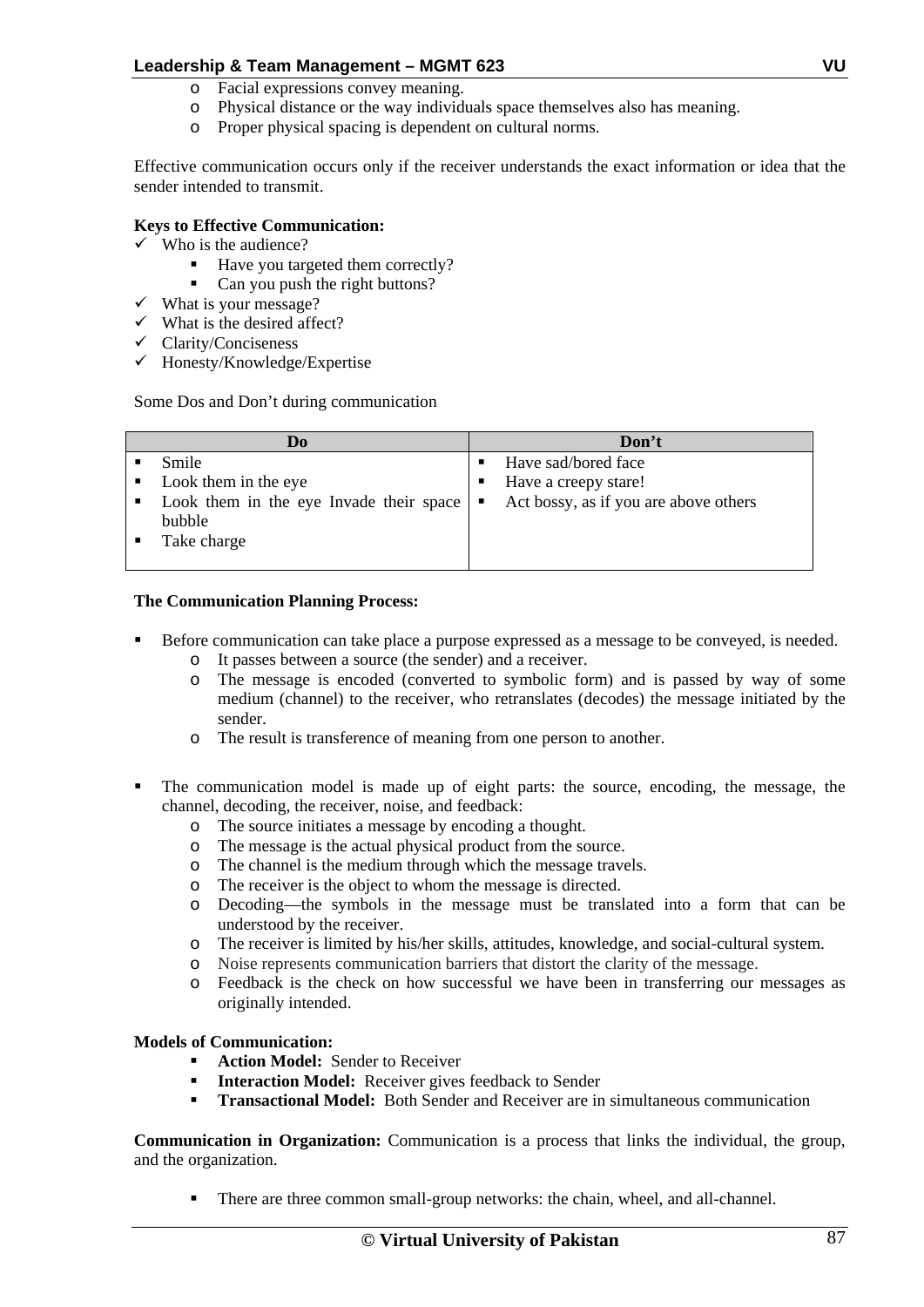- o The chain rigidly follows the formal chain of command.
- o The wheel relies on the leader to act as the central conduit for all the group's communication.
- o The all-channel network permits all group members to actively communicate with each other.

The effectiveness of each network depends on the dependent variable with which you are concerned. No single network will be best for all occasions

#### **Major Problems of Organizational Communication:**

- o Employees don't trust leaders
- o Leaders resist hearing the truth
- o Info filtered by chain of command
- o Different goal/perspectives

#### **Communication and Leadership:**

- o Effective leaders are also effective communicators.
- o To be effective, the leader must synchronize verbal and nonverbal behavior.
- o Technology has had a meaningful impact on leaders' communication and coordination

"In areas of leadership there is no talent more essential than one's ability to communicate."

Guarino (1974, p. 1)

#### **The Leader as Communication Champion:**

- Establish credibility
- Build goals on common ground
- Make your position compelling to others
- Connect emotionally

Strong relationships are built on *mutual* understanding. Leadership is a dialogue, not a monologue

- Dialogue requires listening to others and sharing of yourself
- **Personal credibility**: do what you say you will do.

Through effective communication, relationships are built, trust is established, and respect is gained.

#### **Reducing Communication Barriers:**

Leaders must have a plan that can be used to reduce barriers to effective communication through;

- Establishing effective interpersonal relations
- Managing position power
- Being an active listener
- Acquiring feedback
- Displaying empathy
- Applying ethics to the conversation

#### **Speaking Hints:**

- When speaking or trying to explain something, ask the listeners if they are following you.
- Ensure the receiver has a chance to comment or ask questions.
- Try to put yourself in the other person's shoes Consider the feelings of the receiver.
- Be clear about what you say.
- **Look at the receiver. Make sure your words match your tone and body language (Nonverbal** Behaviors).
- Vary your tone and pace.
- Do not complicate what you are saying with too much detail.
- Do not ignore signs of confusion.

#### **Leadership is about listening:**

- Hearing
- Understanding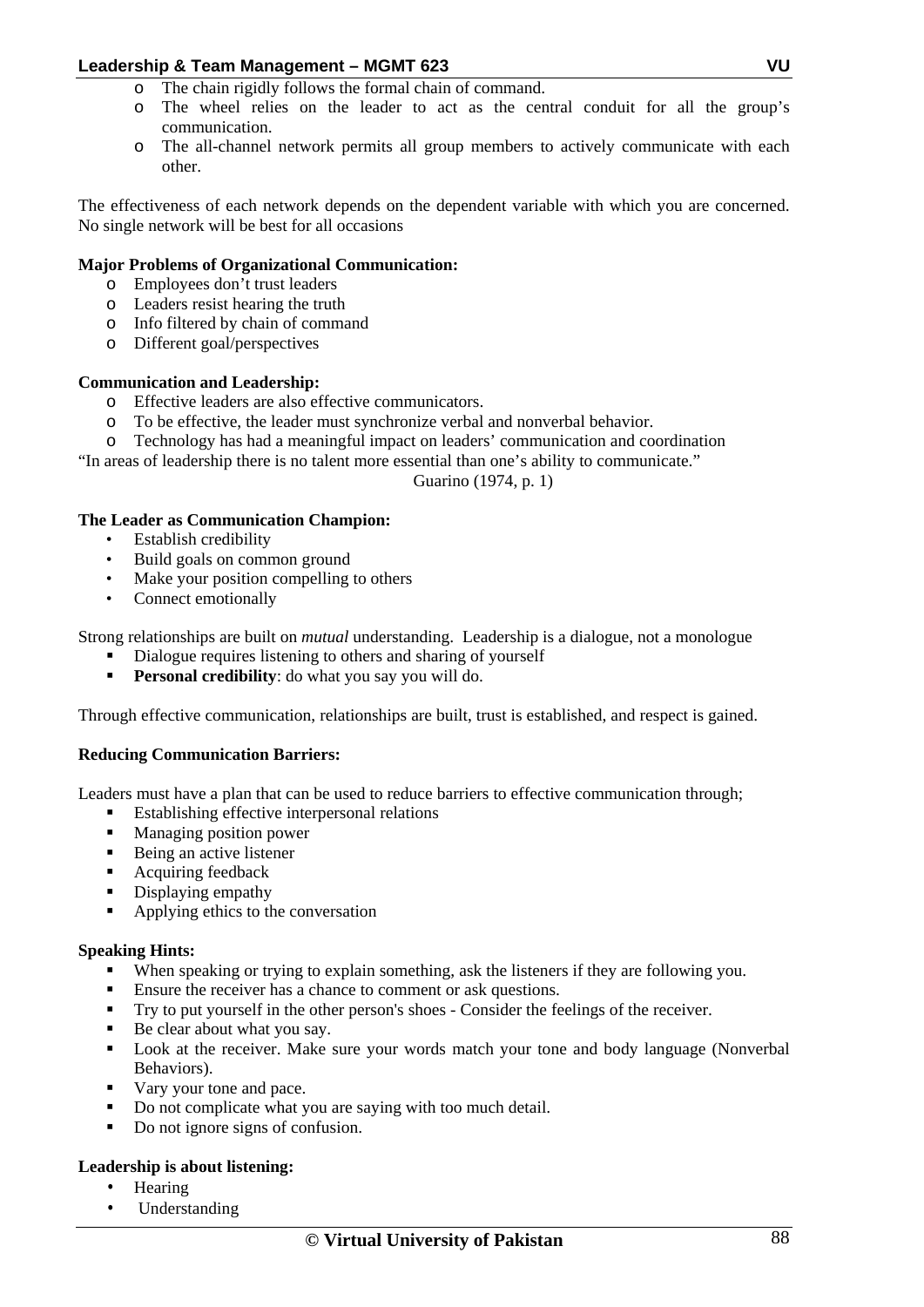- Remembering
- **Interpreting**
- **Evaluating**
- Responding
- **Hearing**

# **Leaders and Communications**

Leaders articulate and define what has previously been unsaid. Communications creates meaning for people. It's the only way any group, small or large, can become aligned behind the overarching goals of an organization

> Warren Bennis and Burt Nanus *Leaders*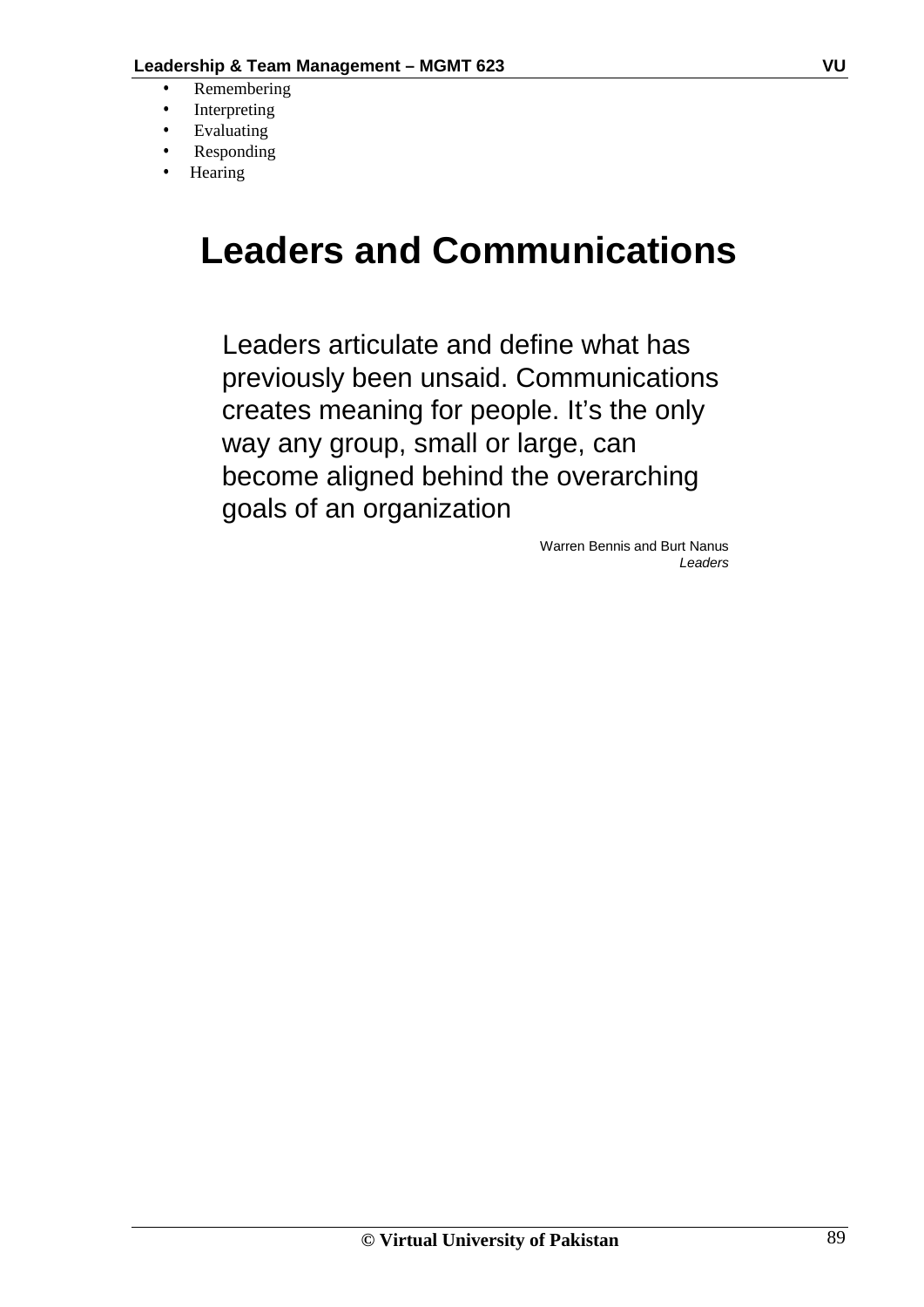#### **REVIEW-1**

Lecture 24 is mainly to review what ever we covered so far during our 23 lectures. The idea was to give you opportunities to review and refresh the topics we covered so far.

Title of our course/subject MGT 623 is **"Leadership and Team Management"** 

We can divide this topic into two components, the Leadership and team dynamics to understand each component separately and ultimately understanding the subject Leadership  $\&$  team management and applying these concepts at workplace.

Today's effective leaders must have the capability and confidence to build and develop focused and motivated teams that deliver outstanding operational performance in line with the strategic goals of the organization. This course highlights the processes and techniques leaders have at their disposal to develop their effectiveness and maintain top team performance.

The course derives its roots from the basics of organizational management. In order to build a strong footing for learning of the concepts of leadership and team management, we need to understand the concepts of organization.

I tried to give basic information about organization. An **Organization** is a deliberate arrangement of people to accomplish some specific purpose or goals.

As we are discussing the leadership and team management the main focus reference to an organization are the people. **Focusing on People: the Key to Success.** 

#### **Organizational Performance:**

The organizational performance is judge by their profit, effectiveness and efficiency.

#### – **Productivity**

- An overall measure of the quantity and quality of work performance with resource utilization taken into account.
- **Performance effectiveness** 
	- An output measure of task or goal accomplishment**.**
- **Performance efficiency** 
	- An input measure of the resource costs associated with goal accomplishment.

#### **That is the Role of Management?**

Management is more concern about building working relationship with others, help the team members to develop the skills for better performance, providing help to develop team work among them and providing them with a conducive/quality environment for performance and satisfaction. In this connection, management should know that each individual is a value-added worker and if they are satisfied and motivated, organization can achieve their goals efficiently and effectively.

#### **What is Leadership?**

Concept of Leadership is very important in organizations because leaders are the ones who make things happen. Without leaders, an organization would find it difficult to get things done. Leaders mostly help others to learn – just as a coach would help players play instead of playing himself. This lecture introduces students to the concept of leadership and leadership effectiveness by providing working definitions and by emphasizing the cultural limitations of the concepts. It presents several cultural models that are used throughout the text to explain cross-cultural difference in leadership. There is no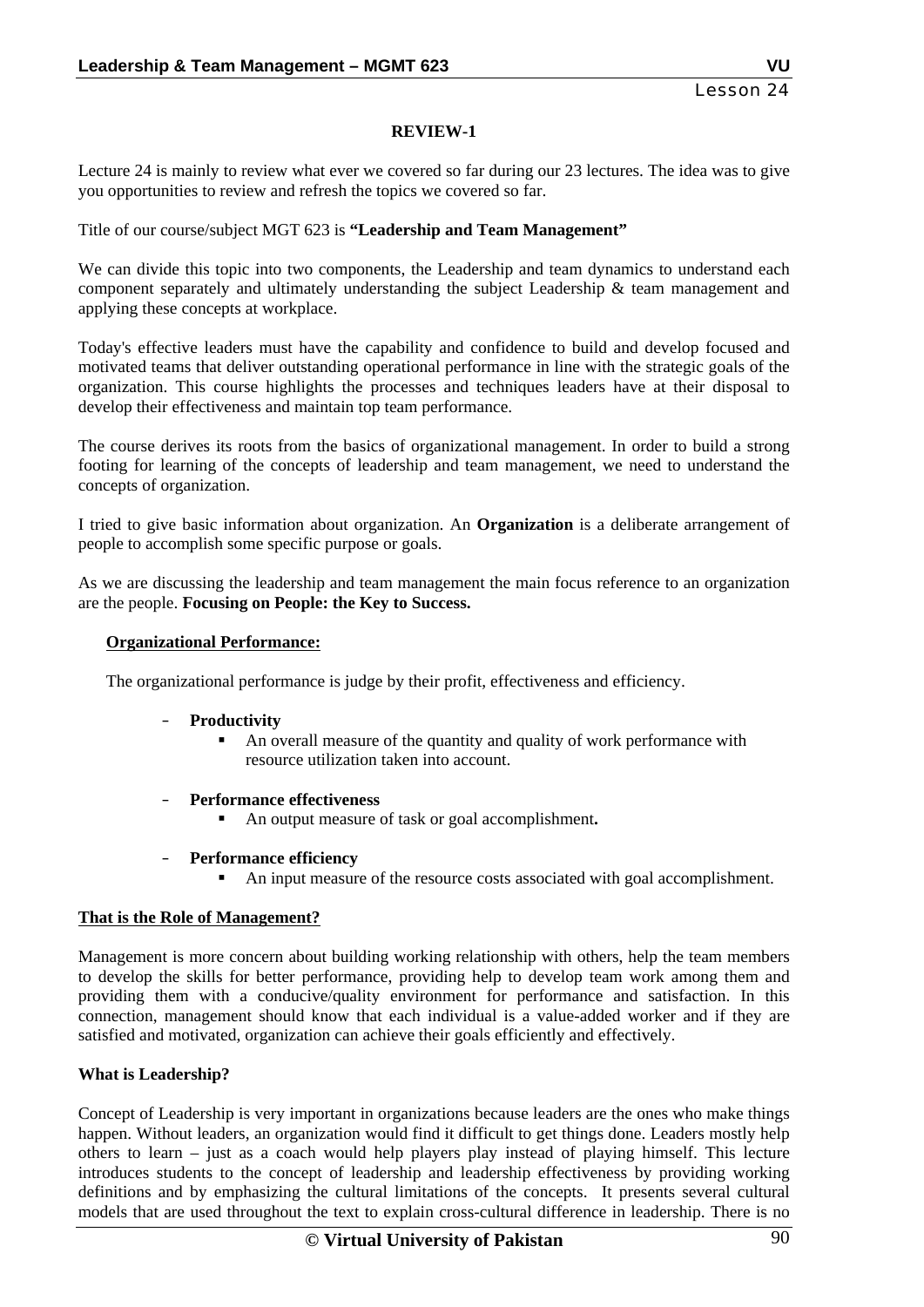universally agreeable definition of leadership. Just go and type "leadership" on Google and you can find more than 186,000,000 different pages of reference on web. It involves influencing attitudes, behaviors, beliefs and feelings of people and believes to be an important topic.

Peter Drucker the guru of Management defines Leadership as "The only definition of a leader is someone who has followers." While John C Maxwell defines "leadership is influence - nothing more, nothing less." According to John W. Gardner Leadership is "the process of persuasion and example by which an individual (or leadership team) induces a group to take action that is in accord with the leader's purpose, or the shared purposes of all."

**Leaders** are those persons who are able to influence others and who possess managerial authority.

**Leadership**, then, is the ability to influence a group toward the achievement of goals. *Trust* is the foundation of leadership. Leaders develop an environment of trust where the organizational members tend to establish a follower-ship with the leader.

#### **Successful leaders…..**

- **Communicate**
- **Motivate**
- Build Teams
- Solve Problems
- Resolve Conflicts
- Manage Change
- Promote Creativity
- Communicate
- Motivate
- Build Teams
- Solve Problems
- Resolve Conflicts
- Manage Change
- Promote Creativity

Successful leaders-Challenge the process, Inspire a shared vision, Enable others to act, Model the way, Encourage the followers, Change agent, Take followers to the destination

#### **Do we need leaders?**

Consider how life would be different without leadership

- Families
- Education
- Businesses
- Service associations
- Teams
- **Countries**
- World

#### **Why Study Leadership?**

- Understanding leadership helps organizations:
	- select the right people for leadership positions
	- train people in leadership positions to improve
- Who benefits?
	- leaders
	- followers
	- organizations

#### **Leaders are Effective When**

o The group achieves its goals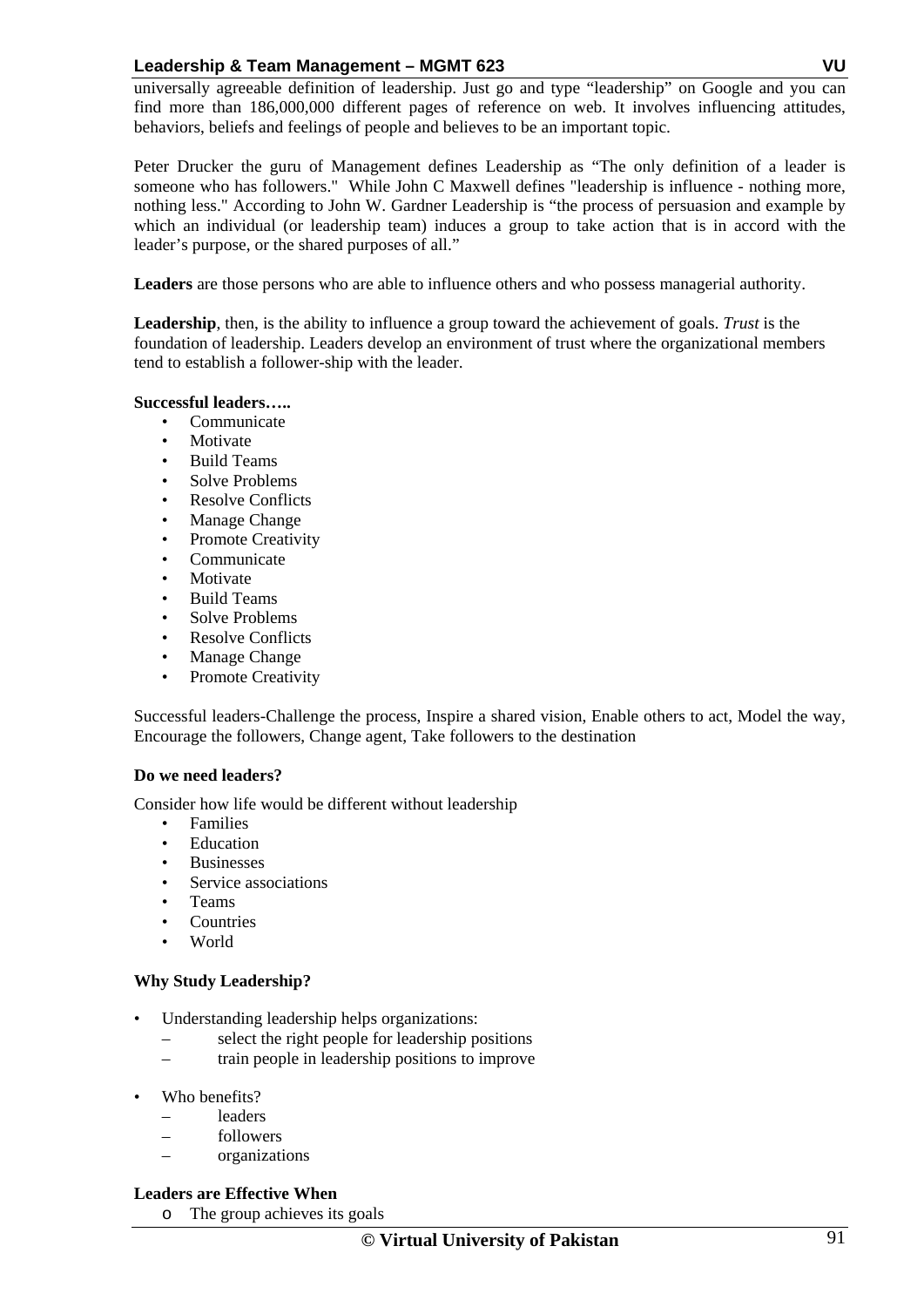- o Internal processes are smooth
- o The group can adapt to external forces

#### **Why Leaders Fail?**

- Insensitive, abrasive, bullying style
- Cold, aloof, arrogant
- Betrayal of personal trust
- Overly ambitious
- Specific performance problems
- Micro-managing—does not build a team
- Unable to select good subordinates

# **Leaders Vs Managers**

### **Leaders**

- Innovate
- Develop
- Inspire
- Take the long-term view
- Ask what and why
- Originate
- Challenge the status quo.
- Do the right things

#### **What "Followers" Expect**

- Traits desired in a leader:
	- Integrity
		- Consistency
		- Listen and discern needs
		- Open-minded
		- Honest w/themselves; Inspire trust
		- Calm
		- Stays focused while handling a volatile situation
		- One who brings out the best in me

#### **Trust: The Foundation of Leadership**

The foundations of trust are Integrity, Competence, Consistency, Loyalty and Openness.

#### **Importance of Followers**

- Followers' actions/attitudes influence their leader
	- For better or worse
- Qualities of effective followers are same ones we want in leaders
- Performance of leaders & followers are variables that depend upon one another

### **Managers**

- $\rightarrow$  Administer
- $\rightarrow$  Maintain
- $\rightarrow$  Control
- $\rightarrow$  Have a short-term view
- $\rightarrow$  Ask how and when
- $\rightarrow$  Imitate
- $\rightarrow$  Accept the status quo
- $\rightarrow$  Do things right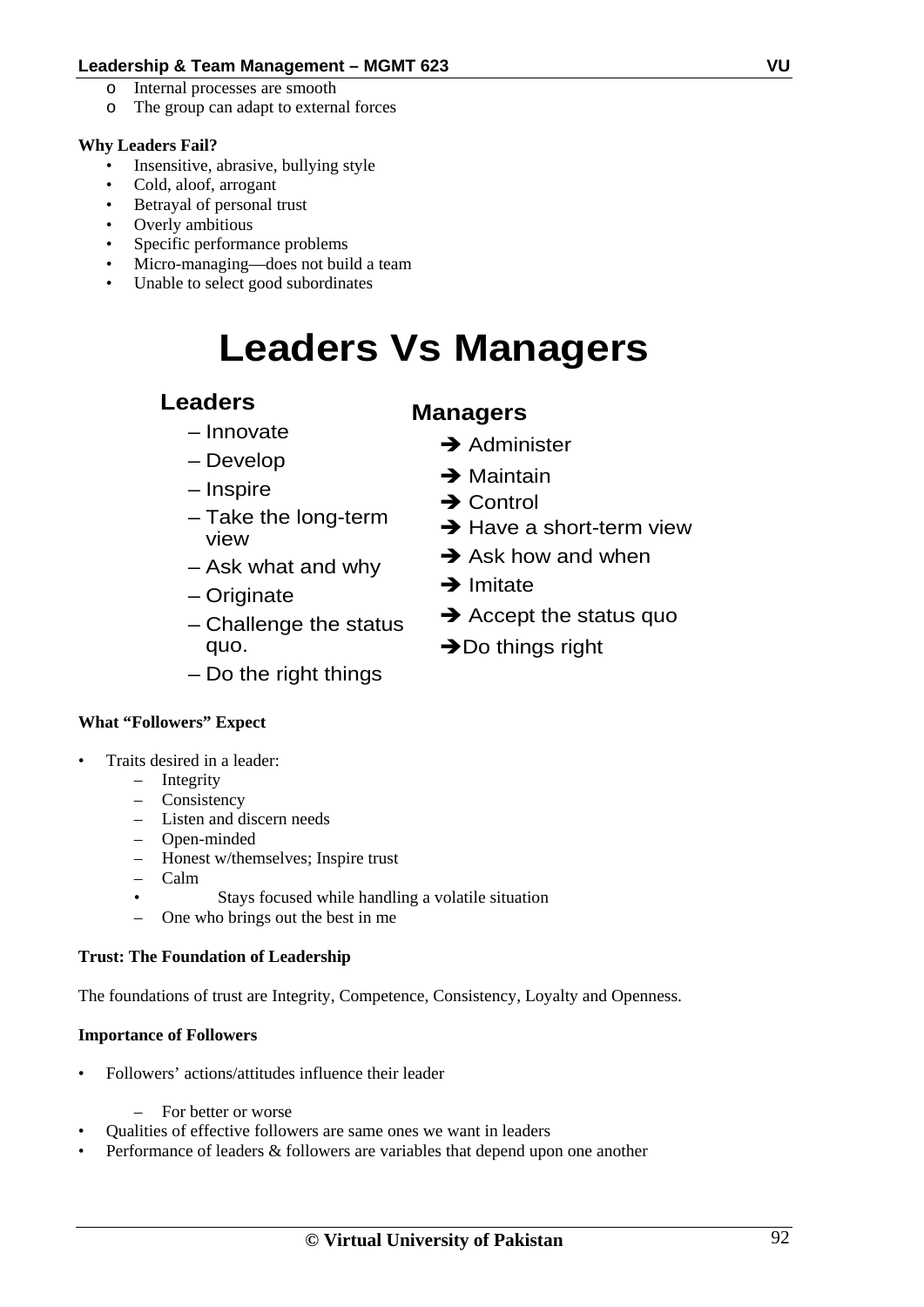Follower Traits That Influence the Leadership Process are like Values Norms, Cohesiveness, Expectations, Personality, Maturity, Competency levels, Motivation, Number of followers, Trust and confidence etc.

#### **What Followers Want**

- **Leaders to be** Honest**,** Forward -Thinking**,** Inspiring and Competent
- **Colleagues to be** Honest, Cooperative, Dependable and Competent

**Trait Approach: "**Leaders are born, not made." Leaders possess certain traits that make them leaders. **Common Traits like** Intelligence, Dominance, Self-confidence, High energy level, Task relevant knowledge etc.

**Behavior Approach:** There are behavioral determinants of leadership which can be learned. People can be trained to be effective leaders.

**Contingency Approach/Theory:** Effective leaders don't use a single style; they use many different styles and make adjustments based on the situation**.** An important but often overlooked contingency variables is national culture

#### **Leadership approaches/New theory:**

- **Transformational Leadership:** Focus on influencing attitudes and assumptions of staff. Building commitment to the mission and objective of the organisation
- **Transactional Leadership:** Focus on rewards in exchange for motivation, productivity and effective task accomplishment
- **Charismatic Leadership:** Traits of a Charismatic Leader are Self-confidence, with A vision, Strong conviction in that vision, Out of the ordinary behavior, The image of a change agent

Now we will shift our focus to leader as an individual and try to understand the personality and person part of that individual known as "a leader". To understand this let's try to start from basic personality part.

#### **Personality:**

Personality is the pattern of relatively enduring ways in which a person feels, thinks, and behaves. Personality is determined by nature (biological heritage) and nurture (situational factors). Organizational outcomes that have been shown to be predicted by personality include job satisfaction, work stress, and leadership effectiveness. Personality is not a useful predictor of organizational outcomes when there are strong situational constraints. Because personality tends to be stable over time, managers should not expect to change personality in the short run. Leaders should accept employees' personalities as they are and develop effective ways to deal with people. To understand leader we need to understand him/her as individual. For this understanding personality indicator is very important.

#### **Some Major Forces Influencing Personality:**

**Personality Determinants**: An early argument centered on whether or not personality was the result of heredity or of environment. Personality appears to be a result of both influences. Today, we recognize a third factor—the situation.

Personality is the function of "The Person" and "The Environment. In other words it is a Person-Situation Interaction.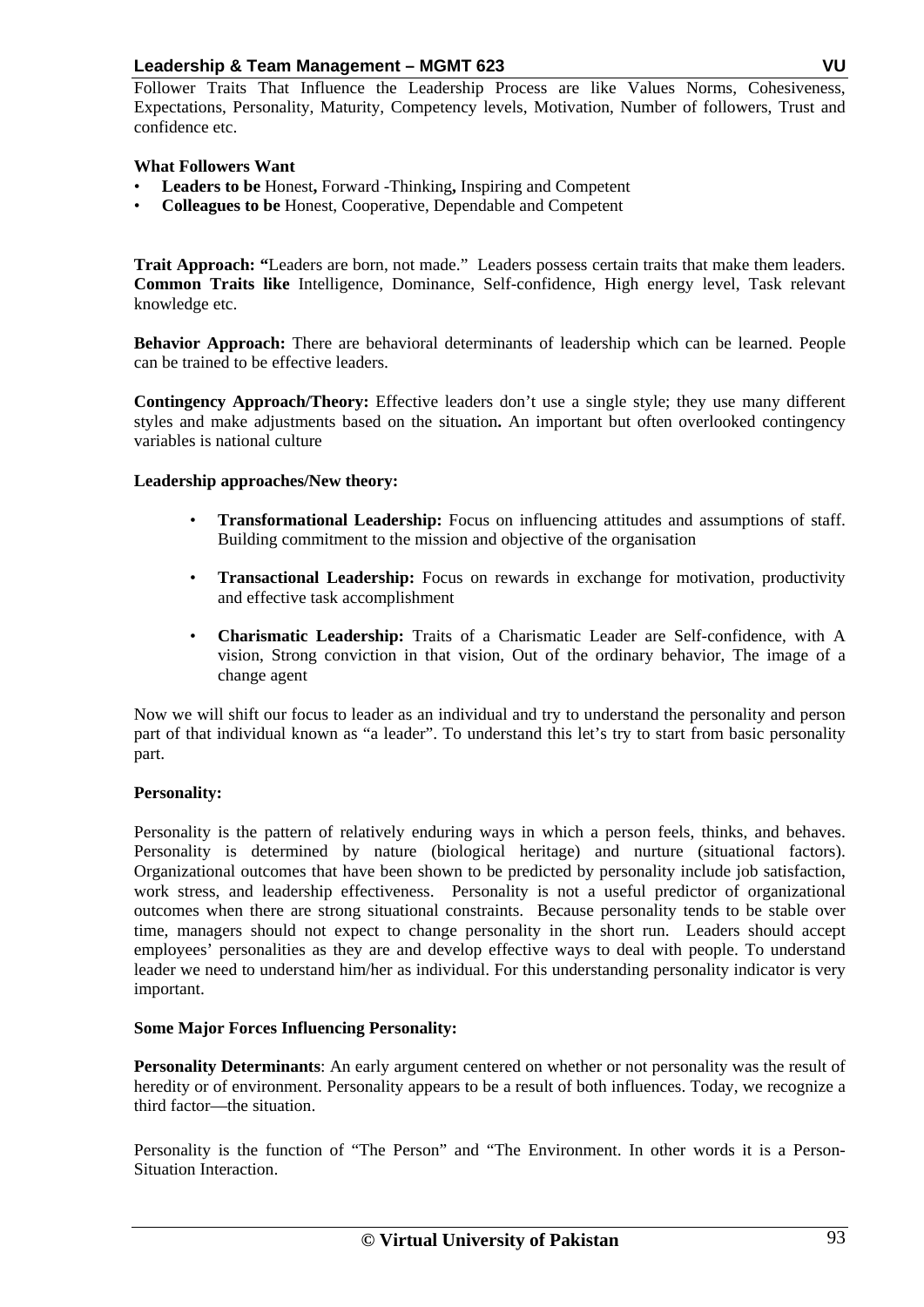#### **Types of work-related behaviour:**

**Values:** Values Represent Basic Convictions

- A specific mode of conduct or end-state of existence is personally or socially preferable to an opposite or converse mode of conduct or end-state of existence.
- They have both content and intensity attributes.
- An individual's set of values ranked in terms of intensity is considered the person's value system.
- Values have the tendency to be stable.
- Many of our values were established in our early years from parents, teachers, friends, and others.

#### **Importance of Values**

- Values lay the foundation for the understanding of attitudes and motivation.
- Values generally influence attitudes and behaviors. We can predict reaction based on understanding values.

**Attitudes:** Attitudes are evaluative statements that are either favorable or unfavorable concerning objects, people, or events. Attitudes are not the same as values, but the two are interrelated.

**Main Components of Attitudes:** There are three components of an attitude

- **Cognitive component** 
	- The employee thought he deserved the promotion (cognitive)
- **Affective component** 
	- The employee strongly dislikes his supervisor (affective)
- **Behavioral component** 
	- The employee is looking for another job (behavioral). In organizations, attitudes are important because of the behavioral component

Continuing from previous discussion, to understand individual knowing the basis of behavior of individuals is very important.

Why is it important to know an individual's values? Although Values strongly influence a person's perception, attitudes and ultimately the behavior. Knowledge of an individual's value system can provide insight into his/her attitudes.

Leaders should be interested in their employees' attitudes because attitudes give warnings of potential problems and because they influence behavior. Satisfied and committed employees, for instance, have lower rates of turnover and absenteeism.

**Individual Behavior-Perception: Perception** is the process by which individuals select, organize, and interpret the input from their senses (vision, hearing, touch, smell, and taste) to give meaning and order to the world around them. Interpretation of a situation is known as perception. Through perception, people try to make sense of their environment and the objects, events, and other people in it. Play major role on the behaviors of the people.

- Perception has three components:
	- o **The perceiver** is the person trying to interpret some observation that he or she has just made, or the input from his or her senses.
	- o **The target** of perception is whatever the perceiver is trying to make sense of. In organizational behavior, we are often concerned with person perception, or another person as the target of perception.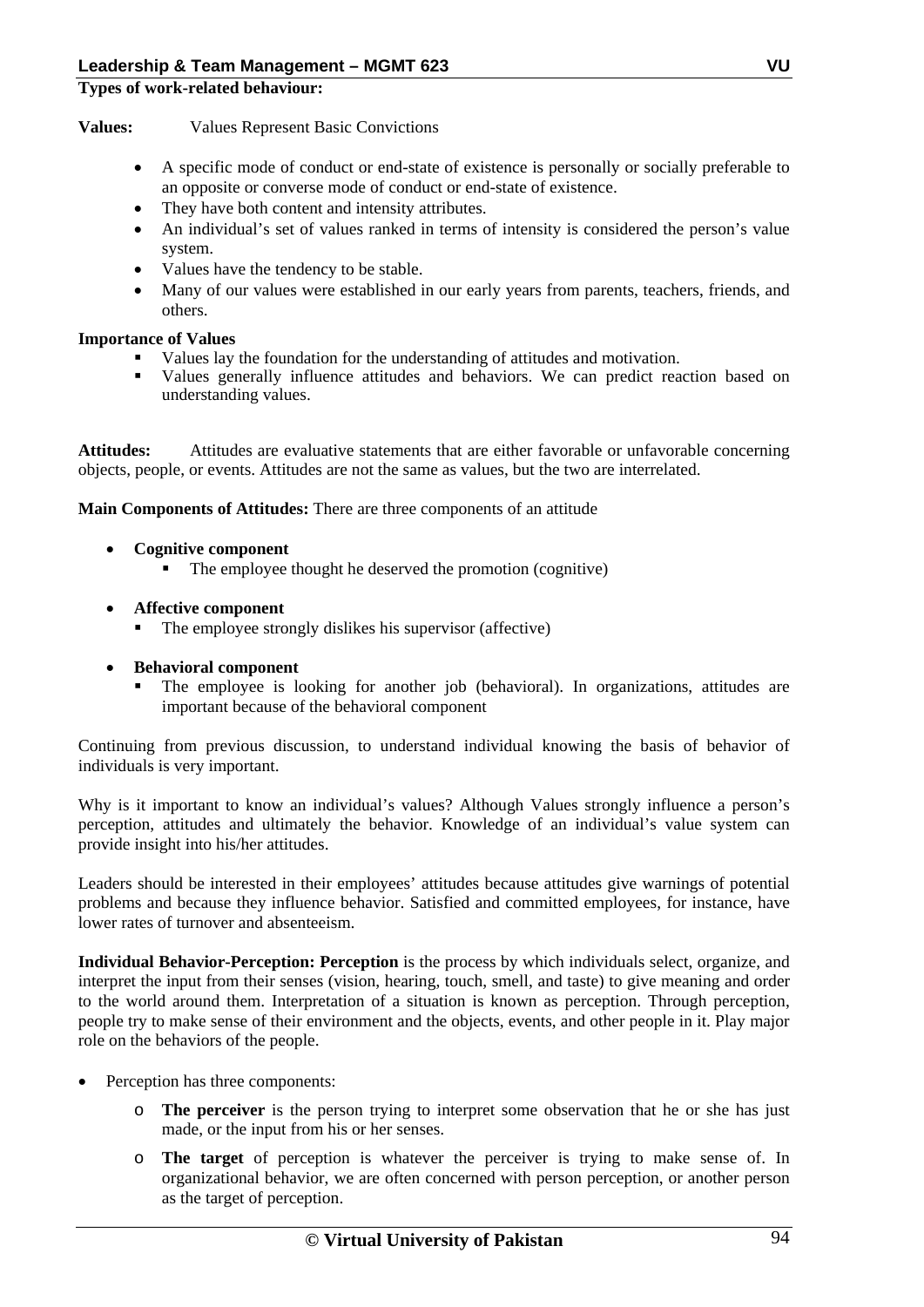o **The situation** is the context in which perception takes place.

Characteristics of all three components influence what is actually perceived

**Type A and Type B Personalities:** Individuals who are **Type A** have an intense desire to achieve, are extremely competitive, have a sense of urgency, are impatient, and can be hostile. Because these individuals are so driven, they can be difficult to get along with. These individuals, though they have the drive to accomplish, do not do well in situations that require a lot of interaction with others. These individuals are more likely to have more conflicts.. **Type B** individuals are more relaxed and easygoing. Type B characterized as easy-going, relaxed, and able to listen carefully and communicate more precisely than Type-A individual.

**Positive Affect -** an individual's tendency to highlight the *positive* aspects of oneself, other people, and the world in general

**Negative Affect -** an individual's tendency to highlight the *negative* aspects of oneself, other people, and the world in general

**The Big Five Model of Personality:** An impressive body of research supports that five basic dimensions underlie all other personality dimensions. The five basic dimensions are:

**Extraversion.** Comfort level with relationships. Extroverts tend to be gregarious, assertive, and sociable. Interesting in getting ahead, Leading through influencing, Individuals are outgoing; Likes to meet new people and willing to confront others. Introverts tend to be reserved, timid, and quiet.

**Agreeableness:** Individual's propensity to defer to others. High agreeableness people—cooperative, warm, and trusting. Traits related to getting along with others. Characteristics include warm, easygoing, compassionate, friendly, and sociable. Individuals typically are sociable and have lots of friends. Low agreeableness people—cold, disagreeable, and antagonistic.

**Conscientiousness:** A measure of reliability. A high conscientious person is responsible, organized, dependable, and persistent. Includes traits related to achievement. Traits include high credibility, conformity, and organization. Individuals typically work hard and put in extra time and effort to meet goals. Those who score low on this dimension are easily distracted, disorganized, and unreliable.

**Emotional stability:** A person's ability to withstand stress. People with positive emotional stability tend to be calm, self-confident, and secure. The fine line between stable and unstable. Stable is being calm, good under pressure, relaxed, and secure. Unstable is nervous, poor under pressure, insecure. Those with high negative scores tend to be nervous, anxious, depressed, and insecure.

**Openness to experience:** The range of interests and fascination with novelty. Extremely open people are creative, curious, and artistically sensitive. Trait related to being willing to change and try new things. Individuals typically are willing to take calculated risks. Those at the other end of the openness category are conventional and find comfort in the familiar.

**What the MBTI? MBTI** is an inventory of preferences for behavior and not a diagnostic psychological test for identifying dysfunction or abilities. It tells you about your preferences for orienting yourself in the world, and for gathering information and making decisions.

**Katharine Briggs** & **Isabel Myers,** *mother-daughter* team developed Jung's types into the Myers Briggs Type Indicator (MBTI). There are four categories, each with two sub-categories are as follows;

**The 4 dimensions:** Personality type dependent on 4 dimensions: It is a 100-question personality test that asks people how they usually feel or act in particular situations. Individuals are classified as:

- 1. Extroverted or introverted (E or I).
- 2. Sensing or intuitive (S or N).
- 3. Thinking or feeling (T or F).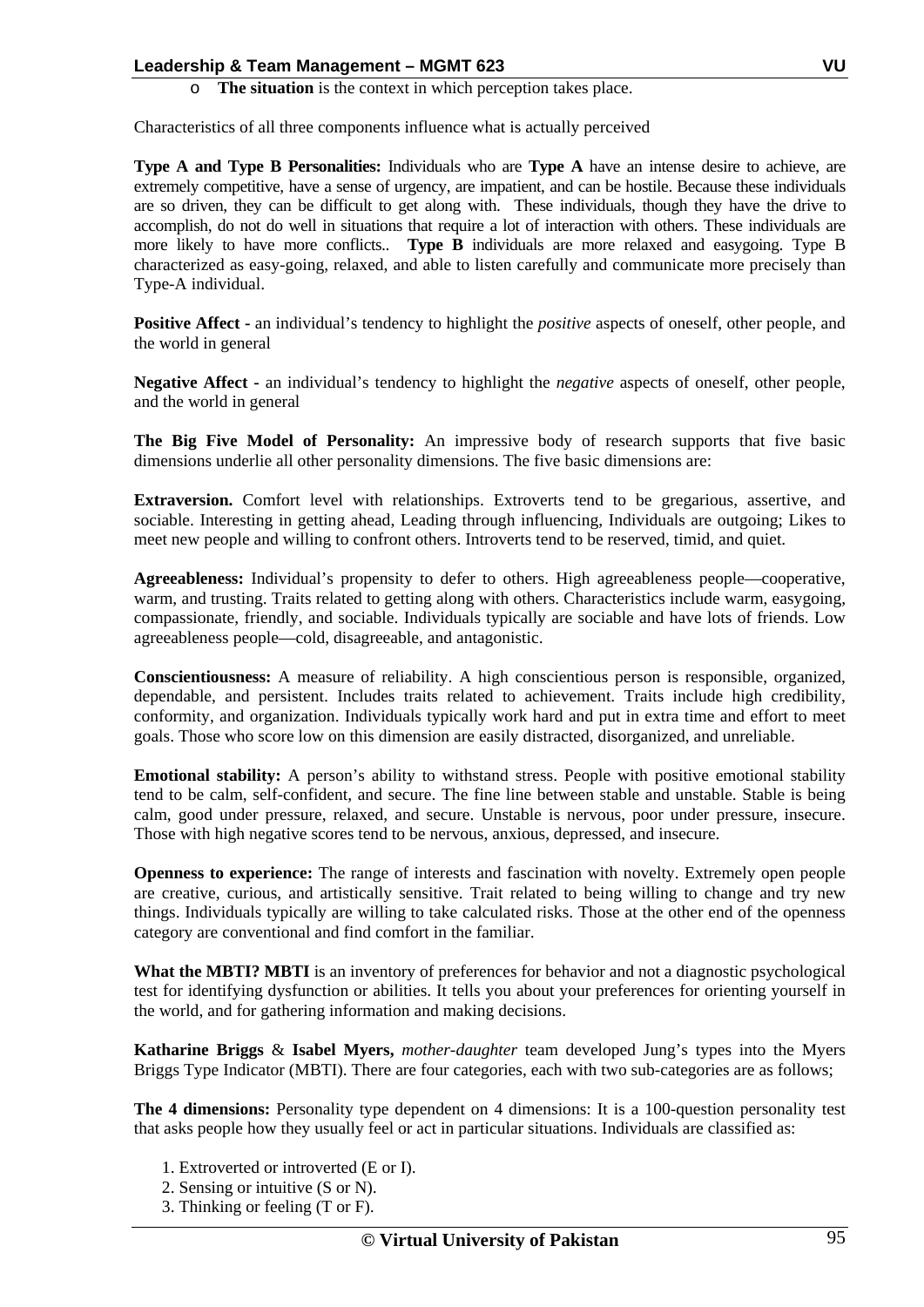4. Perceiving or judging (P or J).

These classifications are then combined into sixteen personality types. For example:

- **INTJs** are visionaries. They usually have original minds and great drive for their own ideas and purposes. They are characterized as skeptical, critical, independent, determined, and often stubborn.
- **ESTJs** are organizers. They are realistic, logical, analytical, decisive, and have a natural head for business or mechanics.
- The **ENTP** type is a conceptualizer. He or she is innovative, individualistic, versatile, and attracted to entrepreneurial ideas. This person tends to be resourceful in solving challenging problems but may neglect routine assignments.

But also keep in your mind that each pair is of preferences for behavior. They are **not** measures of ability.

#### **The MBTI Sub-Categories:**

|                | ■ Extraversion --------------------- Introversion<br>E |   |
|----------------|--------------------------------------------------------|---|
|                | Sensing ----------------------------- iNtuition        |   |
| $\blacksquare$ | Thinking ------------------------------ Feeling        | F |
| ш              | Judging ---------------------------- Perceiving        |   |

There are no "good" or "bad" type's only *different* types. Each preference type has a contribution to make to effective teamwork. Each needs the opportunity to make a contribution based upon strengths.

We understand that leadership is a process and not a position. Three components playing important role in this process are leader, followers and situation. In this lecture, we tried to explain this important component/part of leadership process.

Situation is the environment or circumstances in which an individual performs. Following are the factors that can influence the situation;

#### **Situational factors influence the leadership process:**

- $\blacksquare$  Size of the organization
- **Organizational life cycle stage**
- Social and psychological climate
- Patterns of employment
- Type, place, and purpose of work performed
- Culture of the organization
- Over all environment
- Leader-follower interaction
- Leader-follower compatibility
- $\blacksquare$  Compatibilities within the followers

The organizational environment is the set of forces surrounding an organization that have the potential to affect the way it operates and its access to scarce resources. Basically organization environment has two dimensions internal and external. This can also be known as Macro and Micro factors or even General Environment and Task Environment. All these factors/forces do affect the leadership process.

#### **Becoming a Leader:**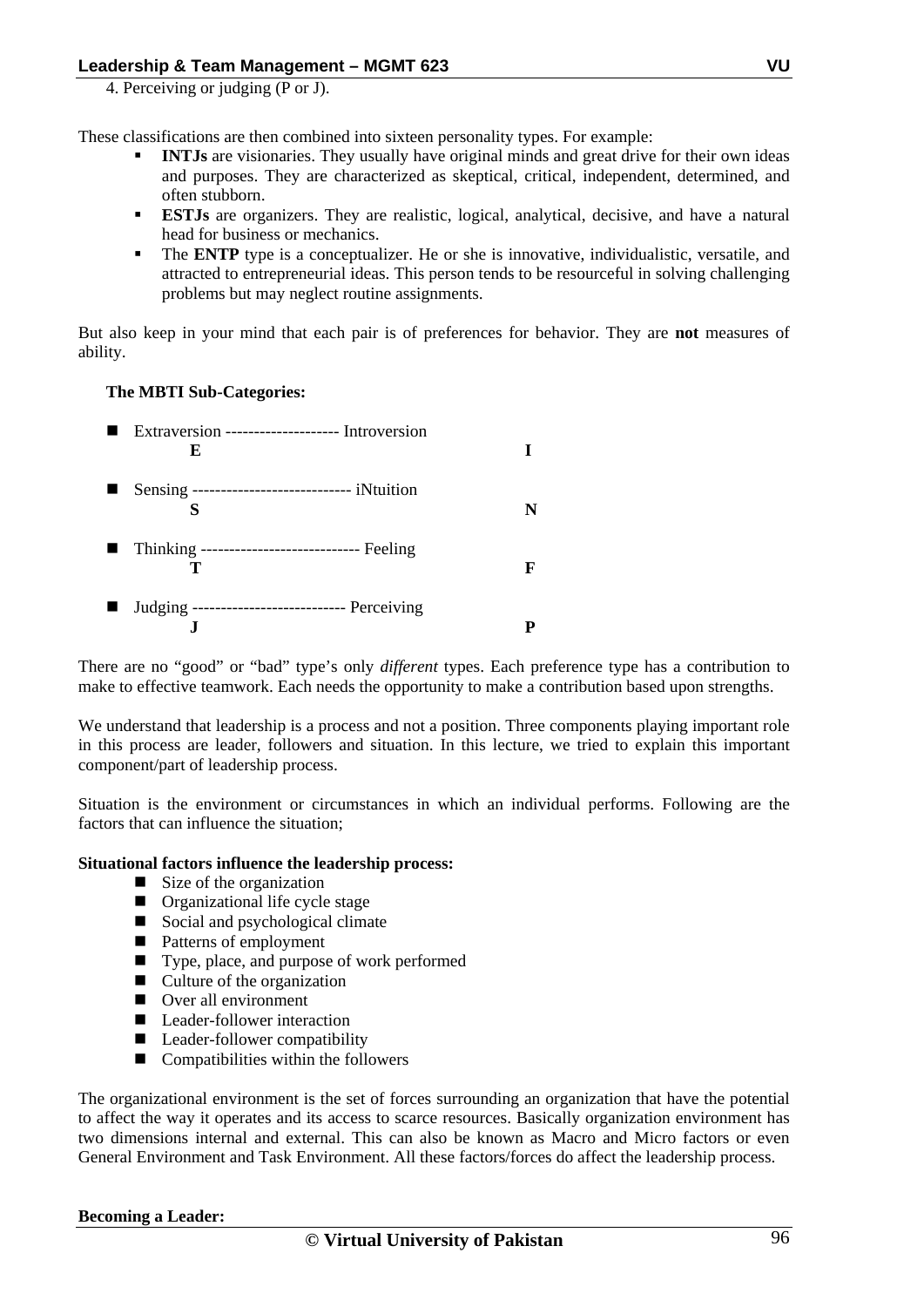The **leaders** of a group, team or organization are the individuals who influence others behavior. Leader effectiveness is the extent to which a leader actually does help a group, team or organization to achieve its goals. Leaders are either appointed by someone external to the group and they are elected by group members themselves. Some people take up role of leader by using their influences. With the passage of time, you can see that leadership will emerge over time. The group members will assess with in the group that who is leader worthy. In this situation, communication style will play a dynamic role. A group member can become a leader if he or she has following qualities/skills;

| Think like a leader                 | • Share your vision        |
|-------------------------------------|----------------------------|
| Develop your judgment<br>л.         | • Adapt your style         |
| <b>Build leadership traits</b><br>٠ | • Pick the right followers |
| <b>Build your power base</b><br>п   | • Organize tasks properly  |

**Three competency of a Leader:** there are three competency of leader;

#### **Leading the Organization:**

Leading the organization and put the organization on right path through setting vision, direction and strategy. They also involve in problem solving and decision making. They keenly observe the prevailing politics in the organization and influence other team members. Leaders always try to create a change culture in the organization. For this purpose they take the risks and innovates the new things in the organization by enhancing business skills and knowledge.

#### **Leading others:**

One of the leader's competencies is leading and managing others. In the organization, a leader manages the effective teams and groups for achievement of organizational objectives by building and maintaining a working relationship between them. They motivate other and build the trust on team members. One of the major tasks of leader is to develop other, which is more important factor. They set a reward system in the organization and mostly link it with the performance or achievement of goals.

#### **Leading oneself:**

This is also very important to leading one self. It is the responsibility of the leader to adopt the changes prevails in the environment. They also increase the self awareness for himself that what is going on in the surroundings of the organization. They always try to lean as more as they can. They also develop the culture of ethics and integrity with in the organization.

Developing adaptability, increasing self-awareness, managing yourself, increasing capacity to learn, exhibiting leadership stature, displaying drive and purpose, developing ethics and integrity.

Leaders always know about their strengths, weakness, opportunities, challenges and know who they are as an individual. They also know that "Positions do not possess leadership characteristics, only people possess leadership characteristics."

"Leadership is not a matter of luck. The harder you work, the luckier you are."

- 1. **Power**: is the desire to influence, give orders, and carry them out.
- 2. **Achievement**: is the need to create/ achieve and build something of value
- 3. **Affiliation**: is an interest in knowing and helping others.

**Power-Oriented Leader:** they strive for leadership because of the formal authority it brings. They are the bold and have a dominance role in the organization.

**Achievement-Oriented Leader:** they want to discover, create, and build some thing. They are the creative and innovators and always try to achieve some thing new. They are competent, skillful and productive.

**Affiliation Leader:** they have high concern for human welfare and care about others and has a desire to serve. They are helpful, unselfish and considerate of the well being of others.

#### **Points to Remember:**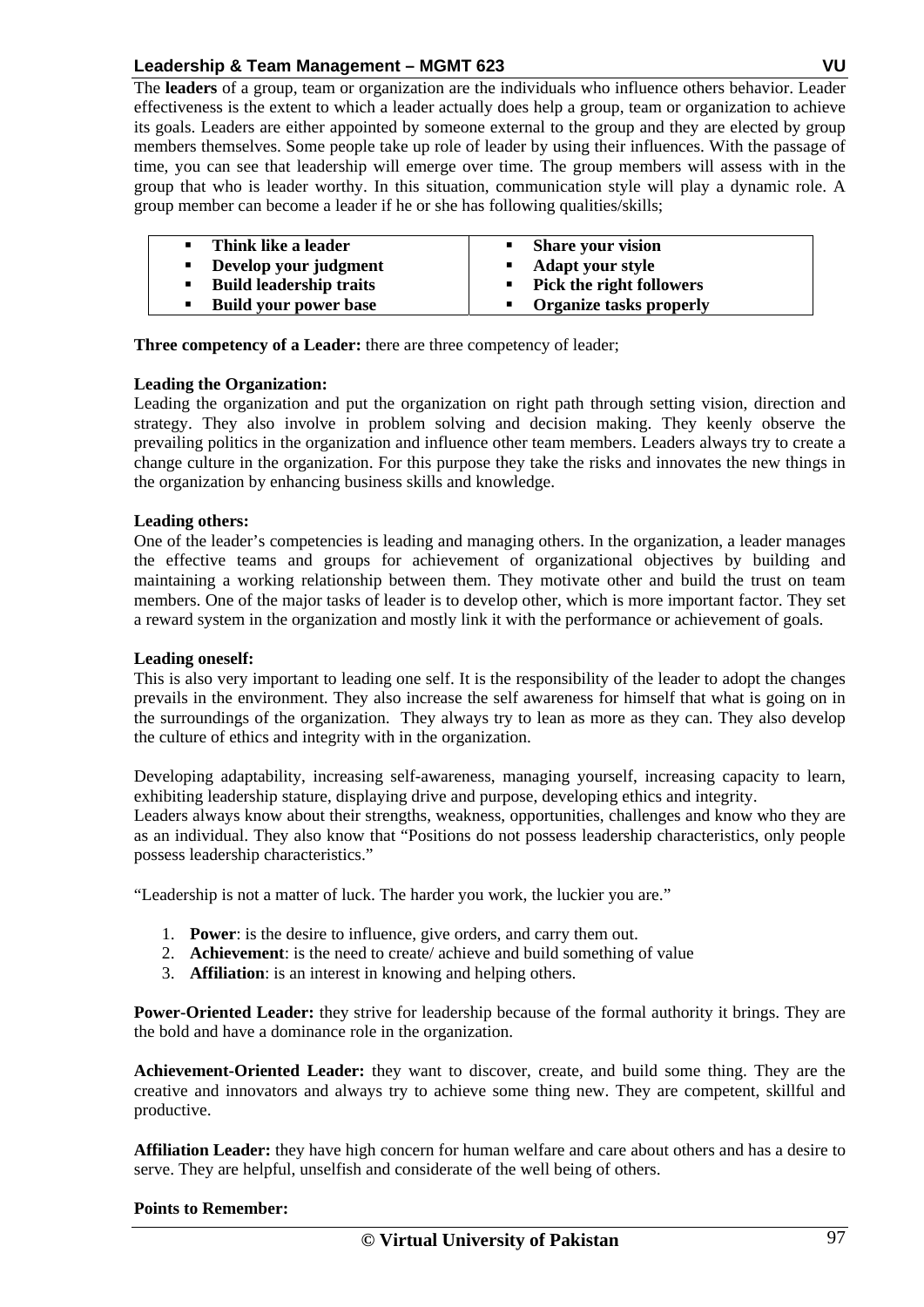- An individual will prefer one or two social motives over the others. Preference depends on cultural values, personal traits, and experiences.
- Leadership is exerted to satisfy one or a combination of the three motives. Motivated by power, achievement, or affiliation
- Leaders and followers are happiest in situations that allow expression of personal social motives.

We will shift now to another important topic "Power". Does having power make a leader? To answer this question we need to understand basic concepts of power and its relationship with the process of leadership.

**Power**: is the possession of control, authority, or influence over others. (Webster's). Leadership power comes from the followers' willingness to be influenced, induced, control and guide.

#### **Sources of Leadership Power:**

- The following are the sources of a leader's power;
	- 1. A leader's authority most commonly stems from the position to which he or she is appointed and the power to reward or punish individuals.
	- 2. An authority in his or her field has expert power, and others do what is asked of them out of respect. Referent power is based on personal magnetism and charisma.
	- 3. Formal leaders get some of their authority through their position.
	- 4. Informal leaders get their authority through charisma.

**Understanding Power:** before understanding power we need to ask some questions by our self;

- 1. What is power?
- 2. How do leaders acquire the power needed for leadership?
- 3. What are organizational politics?
- 4. How do organizational politics affect the Leadership?

#### **CONCEPT OF POWER:**

**Power:** is the ability of one person or group to cause another person or group to do something they otherwise might not have done is the principal means of directing and controlling organizational goals and activities.

**Influence**: is the process of affecting the thoughts, behavior, & feelings of another person.

**Authority:** is the right to influence another person formally given by the organization. A legitimate power is known as authority.

#### **Principles of Power:**

- Power is perceived
- Power is relative
- Power bases must be coordinated
- Power is a double-edged sword (used and abused)

Historian Lord Acton once said, "Power corrupts, and absolute power corrupts absolutely."

**Dependency: The Key To Power:** If you want to get things done in a group or organization, it helps to have power. As a leader if you want to maximize your power, you will need to increase others' dependence on you. You can, for instance, increase your power in relation to your boss by developing knowledge or a skill that he/she needs and for which he/she perceives no one ready to substitute. You will not be alone in attempting to build your power bases. Others, particularly employees and peers, will be seeking to make you dependent on them. The result is a continual battle. While you seek to maximize others' dependence on you, you will be seeking to minimize your dependence on others, and, of course, others will be trying to do the same.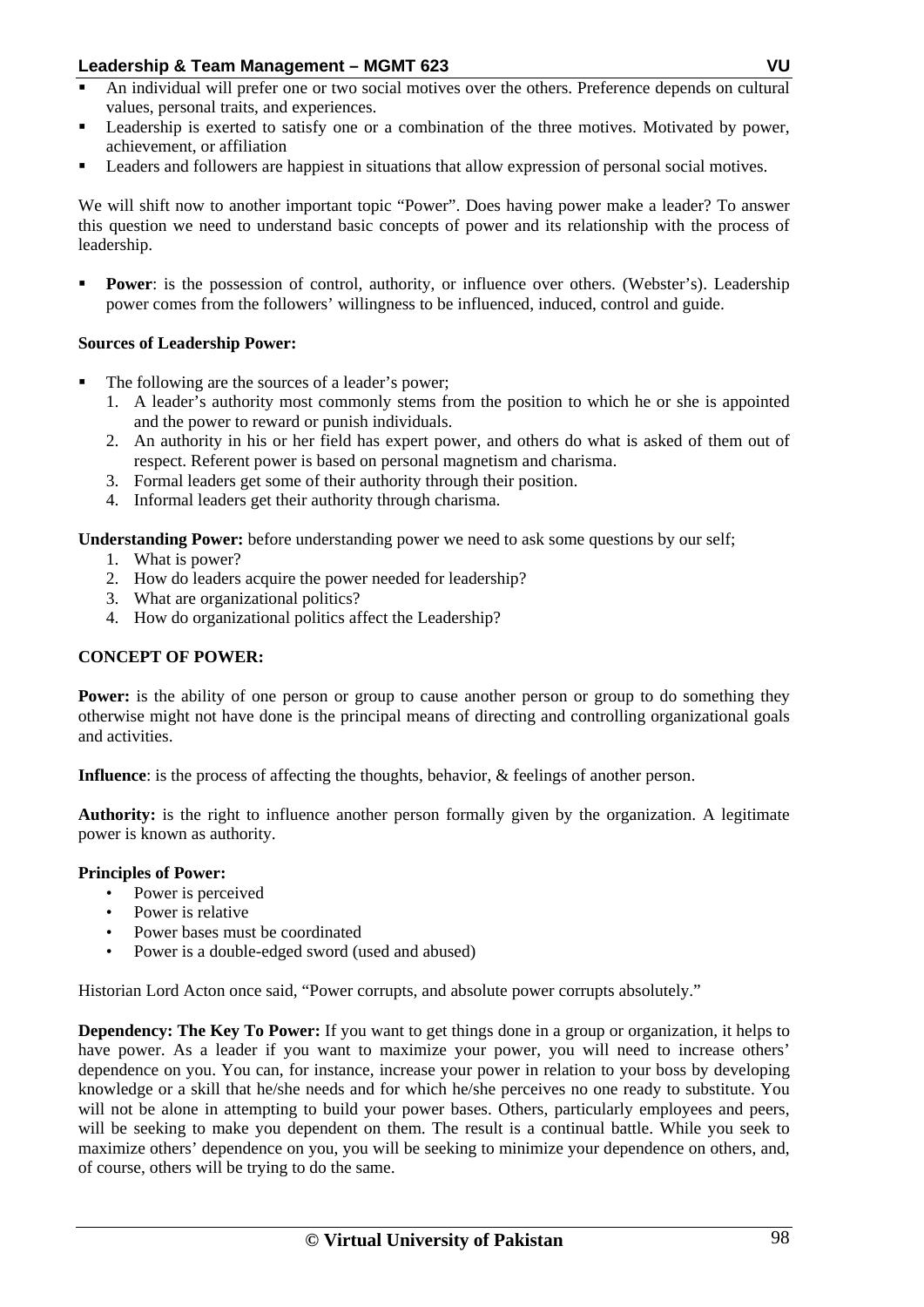#### **Forms of Power:**

- **Personal power** 
	- use of personal influence of events.
	- not arrogance.
- **Professional power** 
	- use of professional expertise and competence, embedded within an organization, to make change or make a contribution.
- **Positional power** 
	- granted by the organization.

Responses of the use of power can be divided into three different behaviors. If positional power is used appropriately the response of followers will be compliance. While excessive power use can create resistance behavior. In case some one is using personal power the response is always commitment of followers. Same can be understood from the following figure.

The more you will move toward excessive or coercive power the more you can experience resistance.

#### **How do you get power?**

- Key words
	- Management
	- People
	- Motivation
	- Organization
	- Team
	- Culture
	- Influence
	- Politics

#### **Organizational Factors Which Contribute to Political Behavior**

| $\blacksquare$ Low trust     | • Role ambiguity               |
|------------------------------|--------------------------------|
| Democratic decision making   | ■ Self-serving senior managers |
| ■ High performance pressures | • Unclear evaluation systems   |
| Scarcity of resources        | ■ Zero-sum allocations         |

#### **Managing Organizational Politics**

- Reduce System Uncertainty
- Reduce Competition
- Break Existing Political Fiefdoms

#### **Managing Political Behavior:**

- Maintain open communication
- Clarify performance expectations
- Use participative management
- **Encourage cooperation among work groups**
- **Manage scarce resources well**
- Provide a supportive organizational climate

#### **What is Empowerment?**

Empowerments is the process of enabling or authorizing an individual to think, behave, take action, and control work and decision making in autonomous ways. It is the state of feeling self-empowered to take control of one's own destiny. OR

Empowerment is a social action process that promotes participation of people, organizations, and communities towards the goals of increase individual and community control, political efficacy, improved quality of community life and social justice." (Wallerstein, 1992)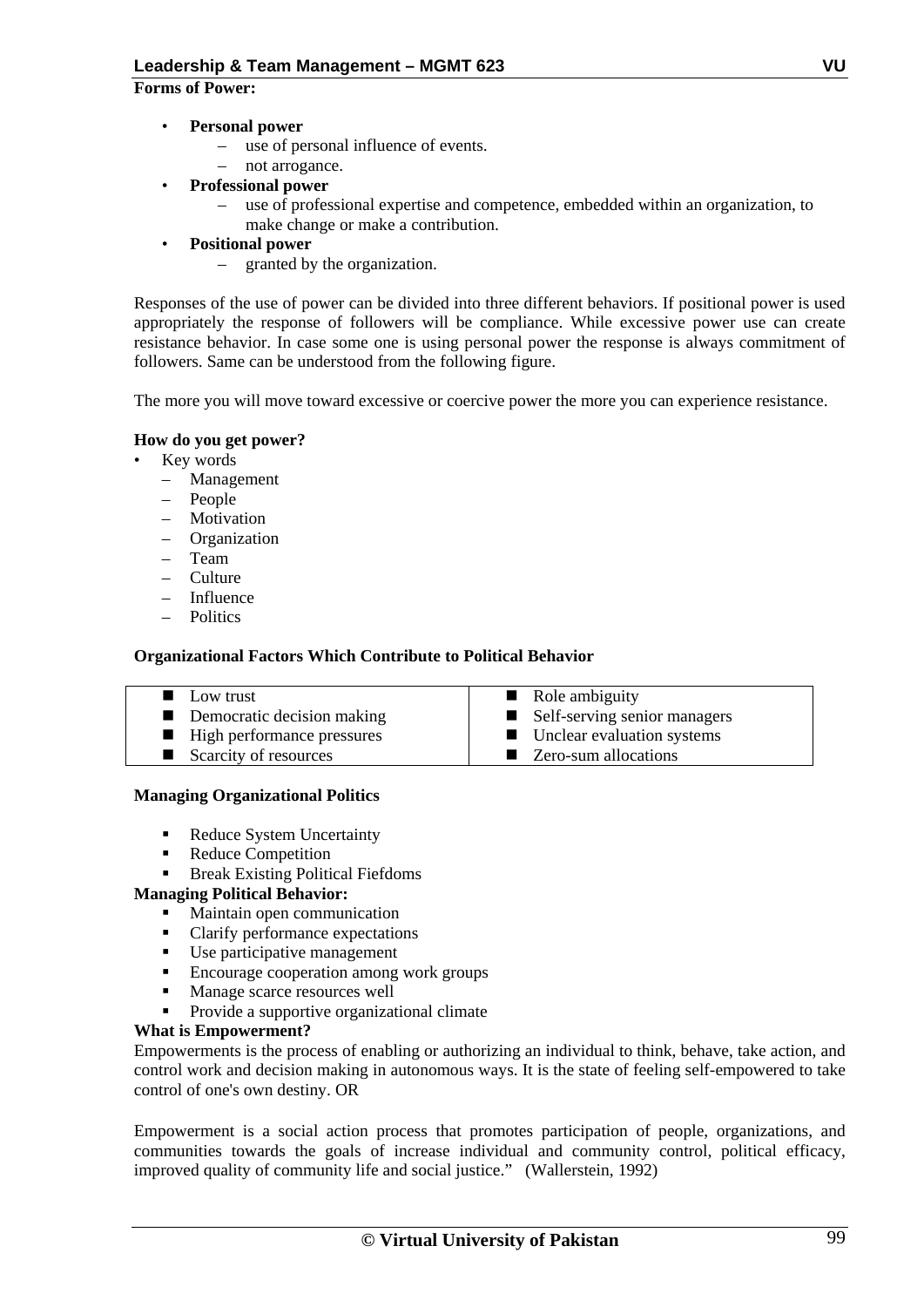### **Why Important? Powerlessness**

- Living in poverty
- Relatively low in hierarchy
- Chronic Stress
- Lack of Social Support
- Income Inequities
- Racial Discrimination

#### **What is Empowerment, and How Can Empower Others?**

- **The power keys to empowerment:** there are two views about power keys to empowerment;
	- 1. **Traditional view:** in traditional view power is relational in terms of individuals.
	- 2. **Empowerment view:** In empowerment view, the emphasis is on the ability to make things happen. Power is relational in terms of problems and opportunities, not individuals.

#### **Empowering Organizations:**

"At the organizational level, OE [organizational empowerment] refers to organizational efforts that generate PE [personal empowerment] among members and organizational effectiveness needed for goal achievement"

- Provide opportunities for staff to be involved in organizational decision-making, program development, and evaluation.
- Reduce organization hierarchies and supervisory structure so that workers have more control over their work.
- Encourage professional development and team-building among staff.
- Provide resources that facilitate the development of political power among people.
- Regard workers as partners rather than subordinates.

#### **What Is the Bottom line?**

- Appropriate employee empowerment is essential to organizational success.
- Everyone claims to empower employees, but this is easier said than done.
- A failed organizational empowerment initiative is at best a waste of time.

#### **Power sharing and Empowerment:**

Power sharing: The delegation of power or authority to subordinates in the organization. What's wrong with this concept? Most of the times, after sharing of power or authority, people think that, employee misuse it and their influence on employee will reduce consequently.

**Empowerment:** being *enabled* to make independent decisions and take effective action.

#### **Guidelines for effective employee empowerment:**

| • Select the right managers.  | Share authority instead of giving it up. |
|-------------------------------|------------------------------------------|
| • Choose the right employees. | Encourage dissent.                       |
| • Provide training.           | Give it time.                            |
| • Offer guidance.             | Accept increased turnover.               |
| • Hold everyone accountable.  | Share information.                       |
| $\bullet$ Build trust.        | Realize that empowerment<br>its<br>has   |



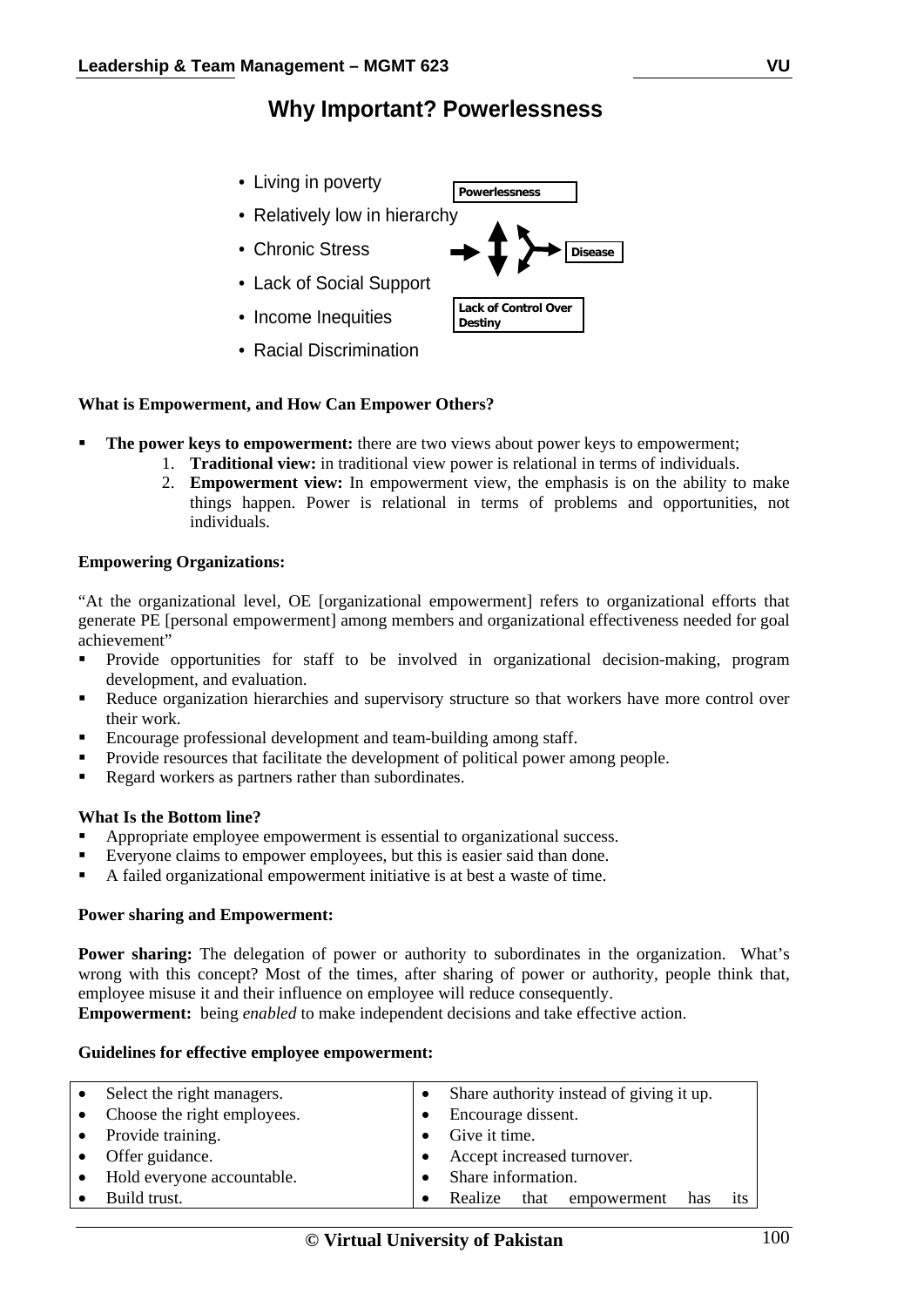| Leadership & Team Management - MGMT 623                                                          |  |                                       | VIJ |
|--------------------------------------------------------------------------------------------------|--|---------------------------------------|-----|
| Focus on relationships.                                                                          |  | limitations.                          |     |
| Stress organizational values.<br>Transform mistakes into opportunities.<br>Reward and recognize. |  | Involve employees in decision-making. |     |
|                                                                                                  |  |                                       |     |

**Leadership and Empowerment:** Empowerment involves sharing or giving power or influence to another. It is the process through which leaders enable and help others to gain power and achieve influence within the organization. When employees feel powerful they are more willing to make decisions and take action.

#### **How Leaders Can Empower Others:**

- A leader can involve others in selecting their work assignments and tasks
- He creates an environment of cooperation, information sharing, discussions, and shared ownership of goals.
- He encourages others to take initiative, make decisions, and use their knowledge.
- He finds out what others think and let them help design solutions.
- Leader can give others the freedom to put their ideas and solutions into practice.
- He recognizes successes and encourages high performance.

Participative leadership: some characteristics of a participative leader;

- Begins with involving people
- Involvement leads to understanding, which leads to commitment
- Taps the constructive power of people
- Creates a humanistic and productive workplace
- Means understanding the views and interests of all affected

**Motivation:** There are over 140 definitions of the term motivation that have been used in various capacities. Motivation is important because it explains why employees behave as they do. **Work Motivation** can be defined as the psychological forces within a person that determine the direction of a person's behavior in an organization, a person's level of effort, and a person's level of persistence in the face of obstacles.

- **Definition:** Motivation is the result of the interaction of the individual and the situation. Motivation is the processes that account for an individual's **intensity**, **direction**, and **persistence** of effort toward attaining a goal.
- The process that initiates, directs, and sustains behavior to satisfy physiological or psychological needs or wants; the energizing and directing of behavior, the force behind our yearning for food, our longing for sexual intimacy, and our desire to achieve.

#### **Sources of Motivation:** Intrinsic and Extrinsic Motivation;

**Intrinsically Motivation:** is behavior that is performed for its own sake; the source of motivation is actually performing the behavior.

- a. Employees who are intrinsically motivated often remark that their work gives them a sense of accomplishment and achievement or that they feel they are doing something worthwhile.
- b. Motives are intrinsic when an independent third party cannot easily verify them.

**Extrinsic Motivation:** is behavior that is performed to acquire material or social rewards or to avoid punishment.

- a. The behavior is not performed for its own sake but rather for its consequences.
- b. This form of motivation may be linked to operant conditioning.
- c. Motives are extrinsic when they can easily be verified by an independent third party.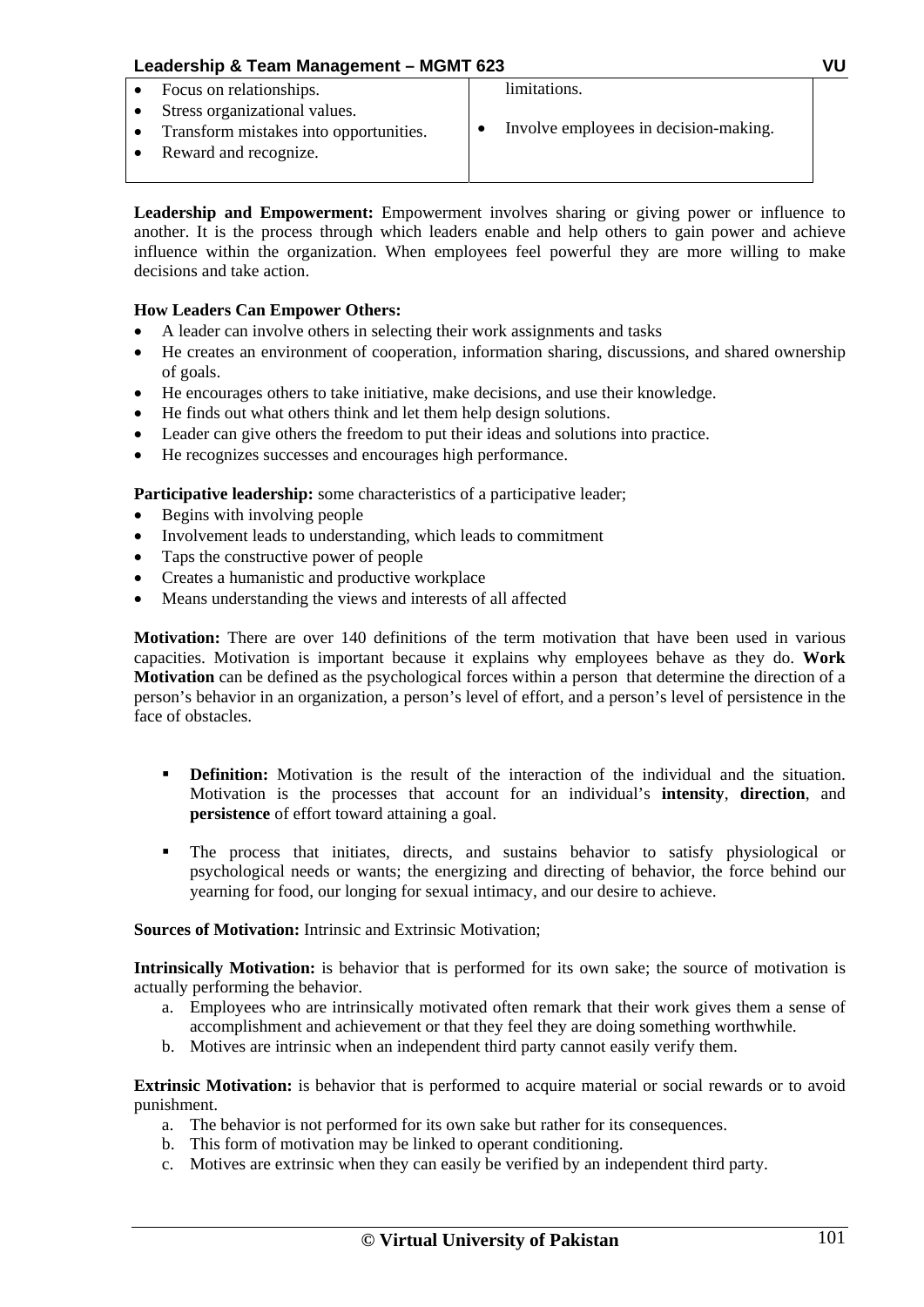Work motivation explains why employees behave as they do. Four prominent theories about work motivation **need theory**, **expectancy theory**, **equity theory,** and **organizational justice theory** provide complementary approaches to understanding and managing motivation in organizations. Similarly **Abraham Maslow's hierarchy of needs** also help us to understand the employees work behavior. Each theory answers different questions about the motivational process.

**Work motivation** can be defined as the psychological forces within a person that determine the direction of a person's behavior in an organization, a person's level of effort, and a person's level of persistence in the face of obstacles.

#### **Three Approaches to Motivation:**

**Individual Differences Approach:** Treats motivation as a characteristic of the individual.

**Job & Organization Approach:** Emphasizes the design of jobs and the general organizational environment

**Managerial Approach**: Focuses on behaviors of managers, in particular, their use of goals and rewards

## **What Factors Diminish Motivation in the Workplace?**

- Meaningless tasks
- Red tape
- Lack of clear goals
- Failure to set priorities
- Distractions
- Over-commitment
- Information overload
- No positive feedback
- Lack of autonomy
- Unpredictable change in direction
- Lack of recognition
- Absence of humor
- Micromanagement
- Failure to delegate
- Bureaucratic hurdles
- Interpersonal conflict
- Lack of accountability

# **What are Some of the Results of Poor Motivation in the Workplace?**

- Laziness
- Failure
- Poor quality
- Resistance
- Avoidance
- Tardiness
- Burnout
- Demoralization
- Frustration
- Conflict
- Lack of meaning
- Absence of pride
- Resentment
- Turnover
- Detachment
- Discouragement
- Negative organizational culture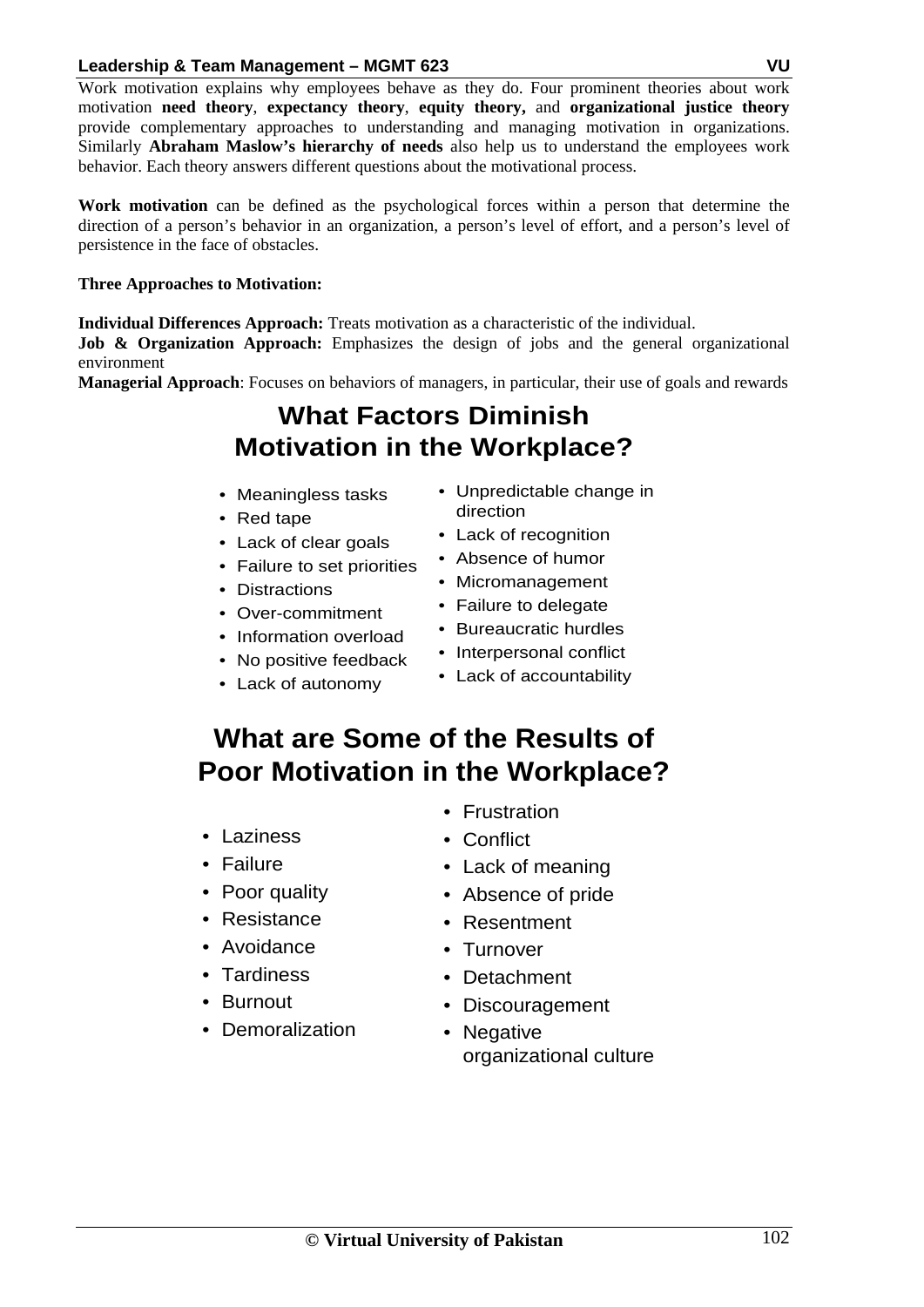### **What are Some of the Most Powerful Motivators in our Lives?**

- Commitment
- Money
- Meaning
- Recognition
- Love
- Participation
- Emotion
- Appreciation
- Collegiality
- Competition
- Hate
- Religious beliefs

#### **How Can You Motivate Yourself?**

- Stick with your passions.
- Share your enthusiasm.
- Hang out with high achievers.
- Flavor tedium with pleasure.
- Go with your strengths.
- **Make lists.**
- Stay focused on results.
- Ust do something.

#### **How Can You Motivate Others?**

- Associate with highly motivated people.
- Set a measurable goal.
- Make a compelling case.
- Use emotional temptation.
- Set a fire and keep it going.
- Make it fun.
- $\blacksquare$  Explain how.
- Keep doing something new and different.
- Celebrate

#### **Employee Motivation:**

- Good leadership is key
- Create a culture of trust
- Encourage risk taking
- Foster ownership
- Goal-directed efforts

#### **Applying Motivational Concepts:**

- Recognize individual differences
- Match people to jobs
- Set challenging goals
- **Encourage participation**
- **Individualize rewards**
- Link rewards to performance
- Check for equity
- Don't ignore money

#### **Conditions of Leadership Motivation:**

- o **Leadership generates motivation when:** 
	- o It increases the number and kinds of payoffs

- Sense of accomplishment
- Cultural norms
- Chance to make a difference
- Independence
- Opportunity to serve
- Duty
- Habit
- High energy level
- Perceived need for change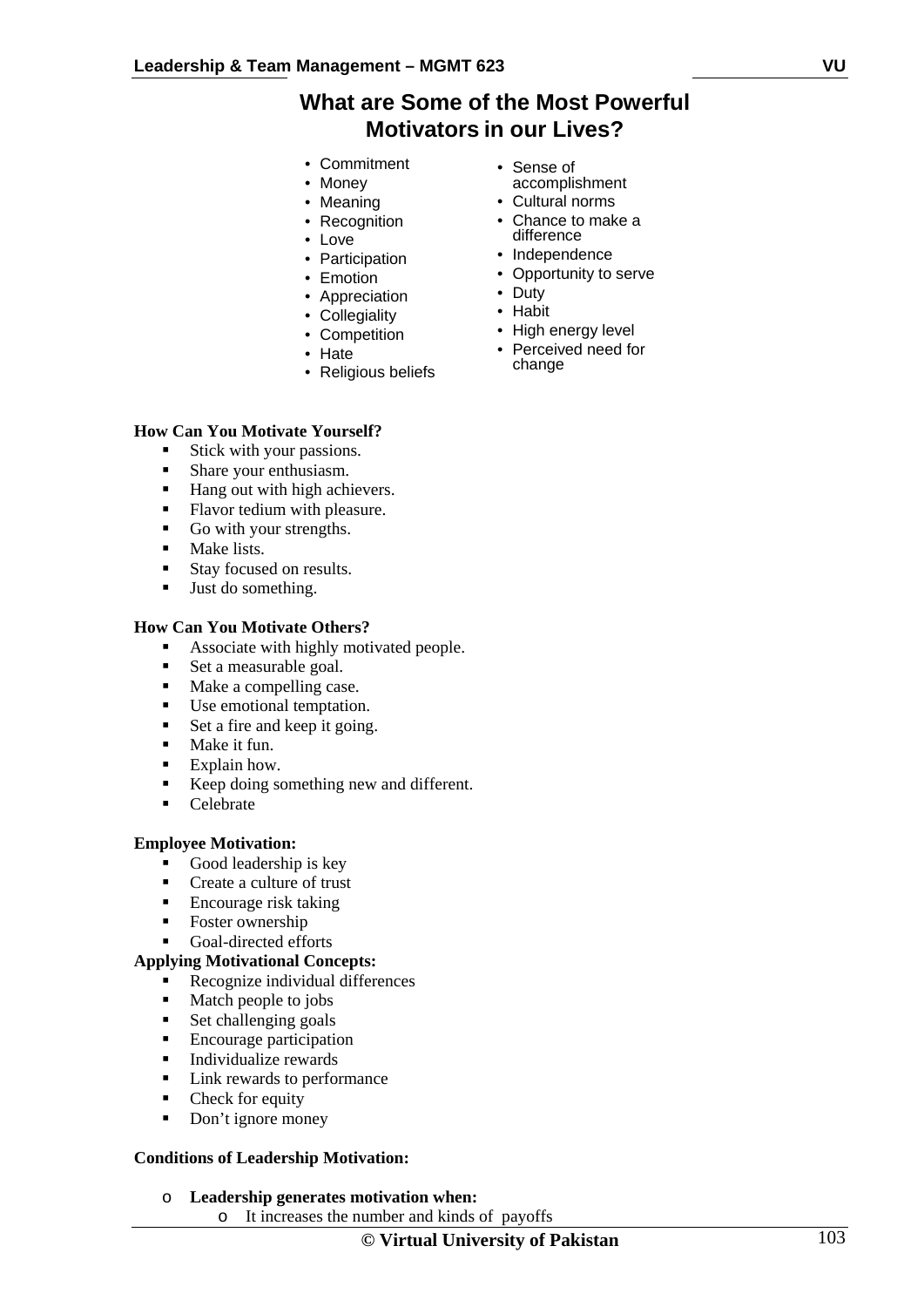- o Path to the goal is clear and easily traveled with coaching and direction
- o Obstacles and roadblocks are removed
- o The work itself is personally satisfying

#### **Money as a Motivator:**

- According to Maslow and Alderfer, pay should prove especially motivational to people who have strong lower-level needs.
- If pay has this capacity to fulfill a variety of needs, then it should have good potential as a motivator.

#### **The Role of Money:**

- They value their services and place high value on them
- They perceive money as symbol of their achievement
- They do not remain in low paying organization
- They are very self confident
- Know their abilities and limitations

Communication is one of the most important processes that take place in any organizations. Effective communication allows individuals, groups, teams and organizations to achieve their goals and perform at a high level, and it affects virtually every aspect of organizational behavior.

One of the defining features of communication is the sharing of information with other people.

Another defining feature is *reaching a common understanding.*

In this case, **communication** is the sharing of information between two or more individuals or groups to reach a common understanding.

Reaching a *common understanding* does not mean that people have to agree with each other.

Communication is good or effective when members of organization share information with each other and all parties involved are relatively clear about what information means.

#### **Why is this important???**

Effective communication is important in organizations because it affects practically every aspect of organizational behavior. Good communication prevents many problems from occurring and serves as motivation in an organization. Why it is important for leaders?

#### **As a leader…**

- You need people to understand what you are talking about.
- You must take into consideration other people's needs.
- You need to be able to hear others opinions and ideas.
- You need to organize and capitalize on the best ideas.
- You need to delegate.

A good leader spend 70% of day on communicating to share vision, motivate team members/employees, pass the information and build the relationship with other people.

#### **Communication and Leadership**

- Effective leaders are also effective communicators
- To be effective, the leader must synchronize verbal and nonverbal behavior
- Technology has had a meaningful impact on leaders' communication and coordination
- Effective leaders are also effective communicators
- To be effective, the leader must synchronize verbal and nonverbal behavior
- Technology has had a meaningful impact on leaders' communication and coordination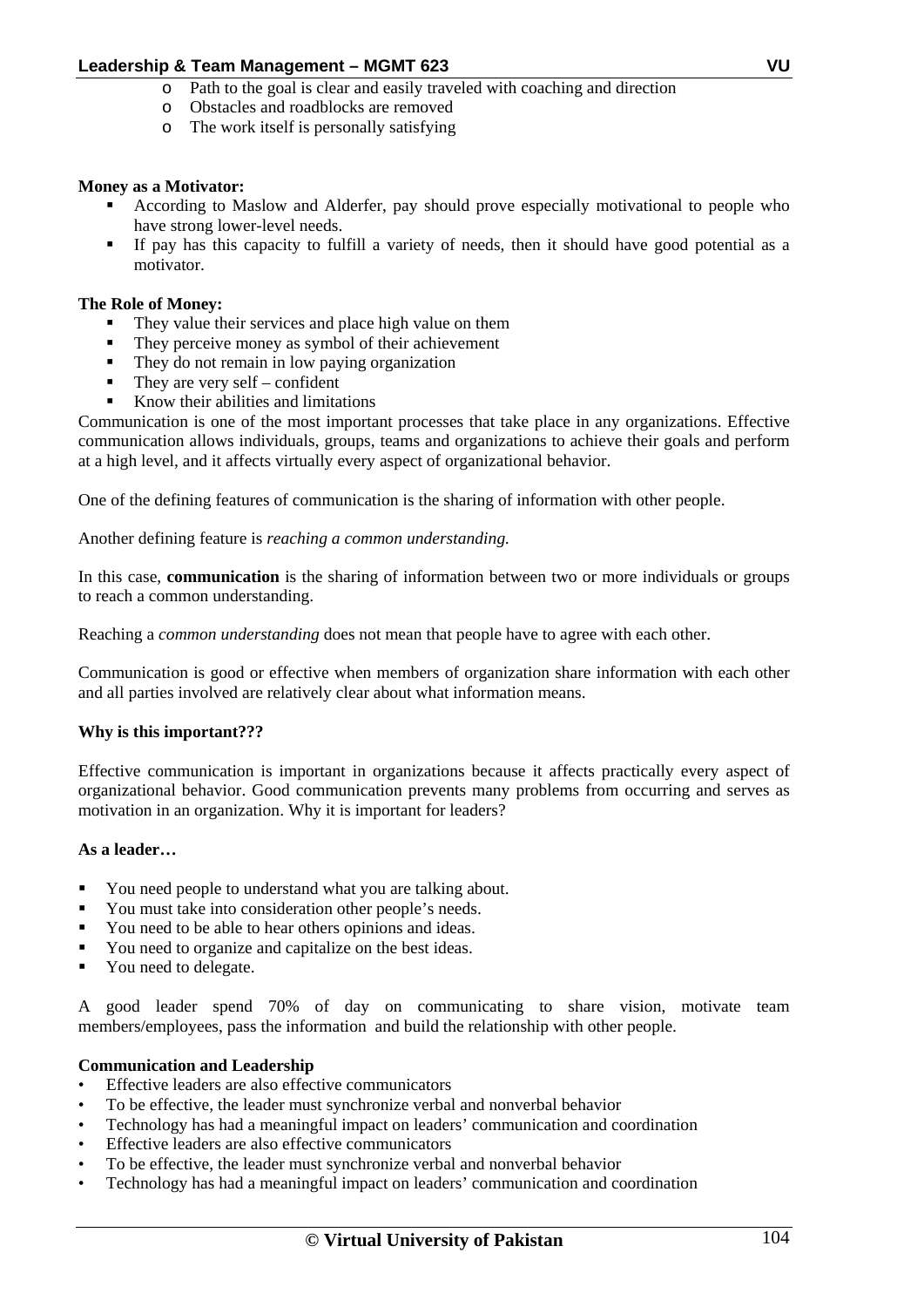#### **GROUP & TEAM CONCEPT**

#### **Groups Dynamics:**

Work groups are the basic building blocks of an organization. Work groups use roles, rules, and norms to control their members' behavior, and they use several socialization tactics to turn newcomers into effective group members. Groups contribute to organizational effectiveness when group goals are aligned with organizational goals.

**Groups and Teams:** A **group** is defined as two or more individuals, interacting and interdependent, who have come together to achieve particular objectives.

A **group** is a set of two or more people who interact with each other to achieve certain goals or meet certain needs.

A **team** is a formal work group in which there is a high level of interaction among group members who work intensely together to achieve a common goal. A group whose members work intensely with each other to achieve a specific, common goal or objective is known as Team. All teams are groups but not all groups are teams.

- Teams often are difficult to form.
- It takes time for members to learn how to work together.

A group/team is **effective** when it satisfies three criteria:

- o **Production output:** the product of the group's work must meet or exceed standards of quality and quantity
- o **Member satisfaction:** membership in the group must provide people with short-term satisfaction and facilitate their long-term growth and development
- o **Capacity for continued cooperation:** how the group completes a task should maintain or enhance the group's ability to work together; groups that don't cooperate cannot survive

#### **Groups versus Teams:**

- All teams are groups
- Some groups are just people assembled together
- **Teams have task interdependence whereas some groups do not..**

#### **Why Do People Join Groups?**

- Security
- Status
- Social needs
- Power
- Goal Achievement

**Types of Groups:** There are many types of groups in organizations, and each type plays an important role in determining organizational effectiveness.

- a. Managers establish **formal work groups** to help the organization achieve its goals. The goals of a formal work group are determined by the needs of the organization.
- b. **Informal work groups** emerge naturally in organizations because organizational members perceive that membership in a group will help them achieve their goals or meet their needs.

**Types of Formal Work Groups**. Types include;

**Command group:** a collection of subordinates who report to the same supervisor.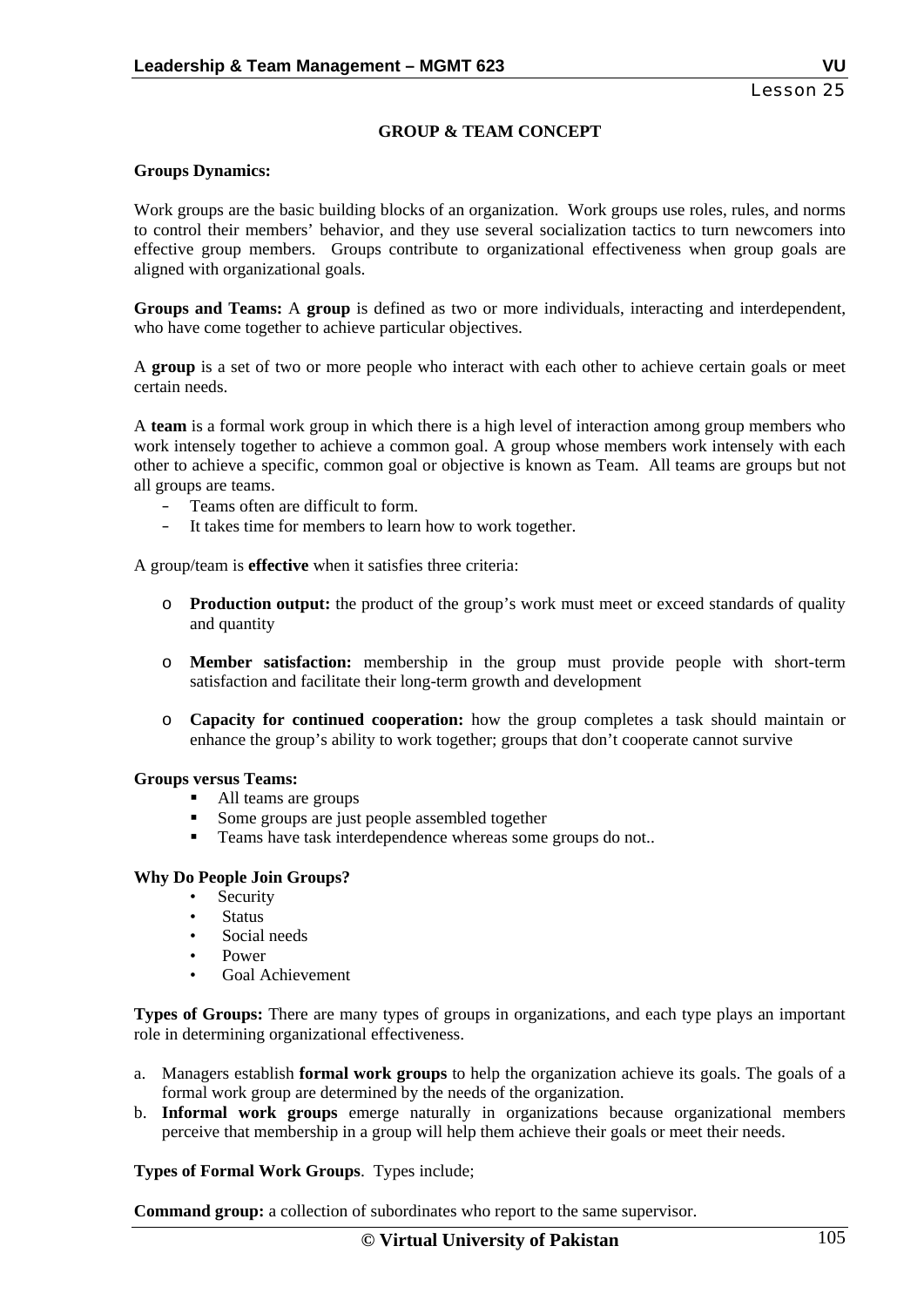- 1. Command groups are based on the basic reporting relationships in organizations and are frequently represented on organizational charts as departments.
- 2. These groups have a profound effect on the extent to which an organization is able to achieve its goals.

A **task force** is a collection of people who come together to accomplish a specific goal. Once the goal has been accomplished, the task force is usually disbanded.

1. A standing committee or task groups are task forces that may be enduring (though members may change) or permanent in nature.

A **team** is a formal work group in which there is a high level of interaction among group members who work intensely together to achieve a common group goal.

1. A cross-functional team consists of groups of people from different departments such as engineering, marketing, and finance.

#### **Types of Informal Work Groups**.

A **friendship group** is a collection of organizational members who enjoy each other's company and socialize with each other (often both on and off the job).

Members of an organization form **interest groups** when they have a common goal or objective (related to their organizational membership) that they are trying to achieve by uniting their efforts.

#### **Group Productivity:**

- **Synergy** is a biological term referring to an action of two or more substances that result in an effect that is more than the mere summation of the individual substances; the whole is more than the sum of its parts  $(2 + 2 = 5)$ .
- **Process loss** is the difference between what is actually produced by a group and what could have been produced by the group when you consider its inputs  $(2 + 2 = 3)$ .

#### **Characteristics of a Well-Functioning, Effective Group:**

- o Relaxed, comfortable, informal atmosphere
- o Task well understood & accepted
- o Members listen well & participate
- o People express feelings & ideas
- o Conflict & disagreement center around ideas or methods
- o Group aware of its operation & function
- o Consensus decision making
- o Clear assignments made & accepted

#### **Groups' and Teams' Contributions to Organizational Effectiveness:**

#### **Teams:**

Teams are groups with greater interdependence--shared purpose and destiny. Can be higher performing than groups, but may not be...

#### **Why Have Teams Become So Popular?**

- Teams typically outperform individuals.
- Teams use employee talents better.
- Teams are more flexible and responsive to changes in the environment.
- Teams facilitate employee involvement.
- Teams are an effective way to increase motivation**.**
- Twenty years ago, it made news because no one else was doing it. Today, it is the organization that does not use teams that has become newsworthy.
- The current popularity of teams seems based on the evidence that teams typically outperform individuals when the tasks being done require multiple skills, judgment, and experience.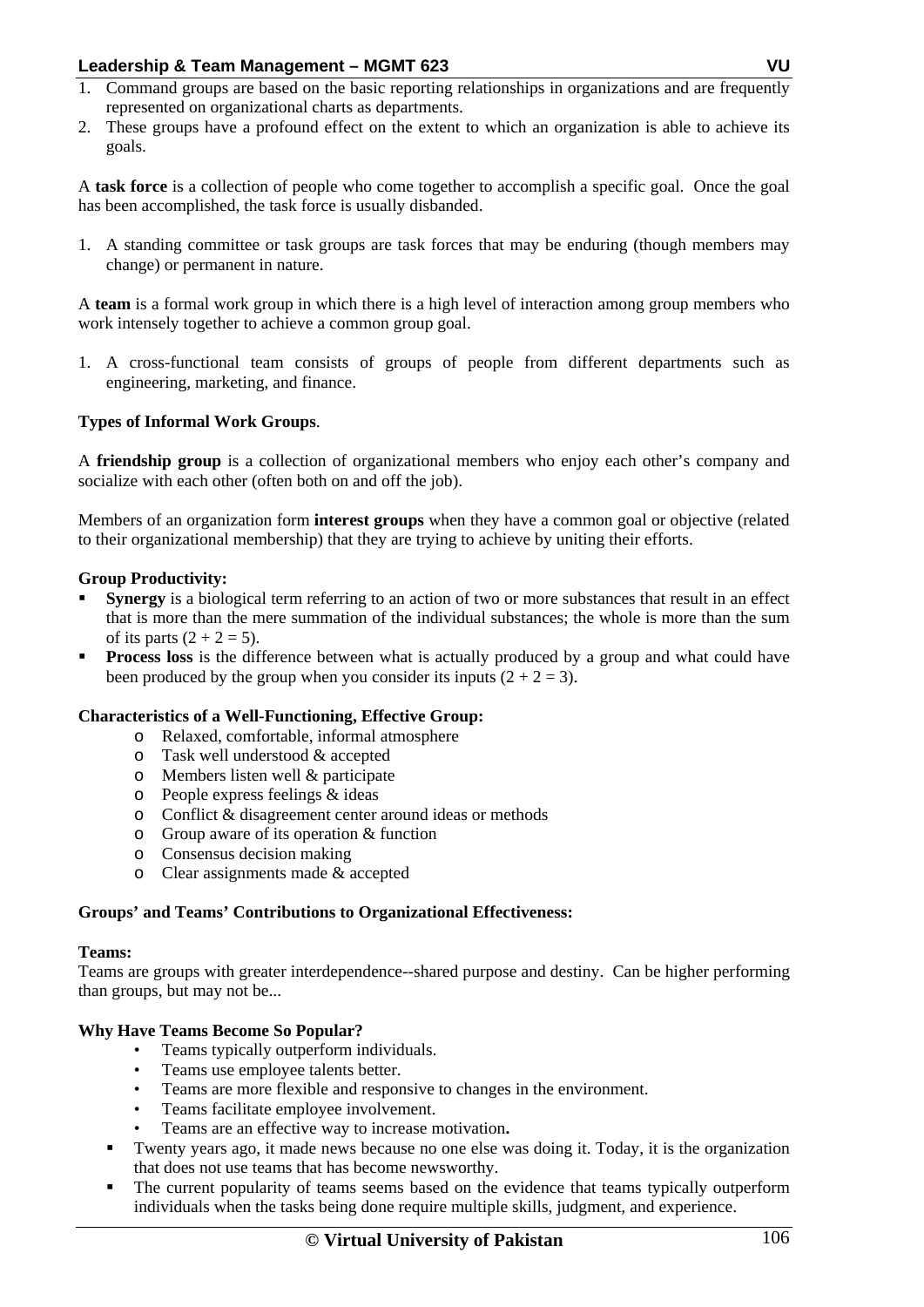- As organizations have restructured, they have turned to teams to better utilize employee talents.
- The motivational properties of teams = significant factor. The role of employee involvement as a motivator—teams facilitate employee participation in operating decisions.

"It's easy to get players. Gettin'

'em to play together, that's the hard part,."

Casey Stengel

#### **Deciding When to Use a Team:**

Always use a team when many perspectives are needed and acceptance of decision is critical and you need more options to take the decision. Use team when the problem is complex and unstructured and you need to get advice and suggestions to solve the problem. When individuals judgments are unreliable and individuals are unwilling to take necessary risks.

#### **Be Cautious About Using a Team When:**

- o The issue is unimportant
- o Individuals don't want to participate
- o Individual risk preferences are too high
- o Time is of the essence
- o Group norms are unacceptable

**Crucial Activities for Team:** An employee's success is no longer defined in terms of individual performance. To perform well as team members, individuals must be able to communicate openly and honestly, to confront differences and resolve conflicts, and to sublimate personal goals for the good of the team. The challenge of creating team players will be greatest where:

- o The national culture is highly individualistic.
- o The teams are being introduced into an established organization that has historically valued individual achievement.

On the other hand, the challenge for management is less demanding when teams are introduced where employees have strong collectivist values or in new organizations that use teams initially for organizing work.

- o Get Organized
- o Maintain Communications
- o Fix Obvious Problems
- o Document Progress, Problems, and Rationale
- o Have a process in place for major team decisions

**Dealing with Problem Behaviors:** Unlike written rules, which are formal descriptions of actions and behaviors required by a group or Organization, group norms are informal rules of conduct for behaviors that are considered important by most group members; often, they are not put in writing. Groups enforce their norms by rewarding members who conform to the norm by behaving in the specified manner and punishing members who deviate from the norm.

- o When members share a common idea of acceptable behavior, they can monitor each other's behavior to make sure they are following the group's norms.
- o When norms exist, group members do not have to waste time thinking about what to do in a particular situation; norms guide their actions and specify how they should behave.
- o When people share common norms, they can predict how others will behave in certain situations and thus anticipate one another's actions.
- o Choose team members carefully.
- o Offer training.
- o Provide clear goals.
- o Clearly define member responsibilities.
- o Use peer evaluations.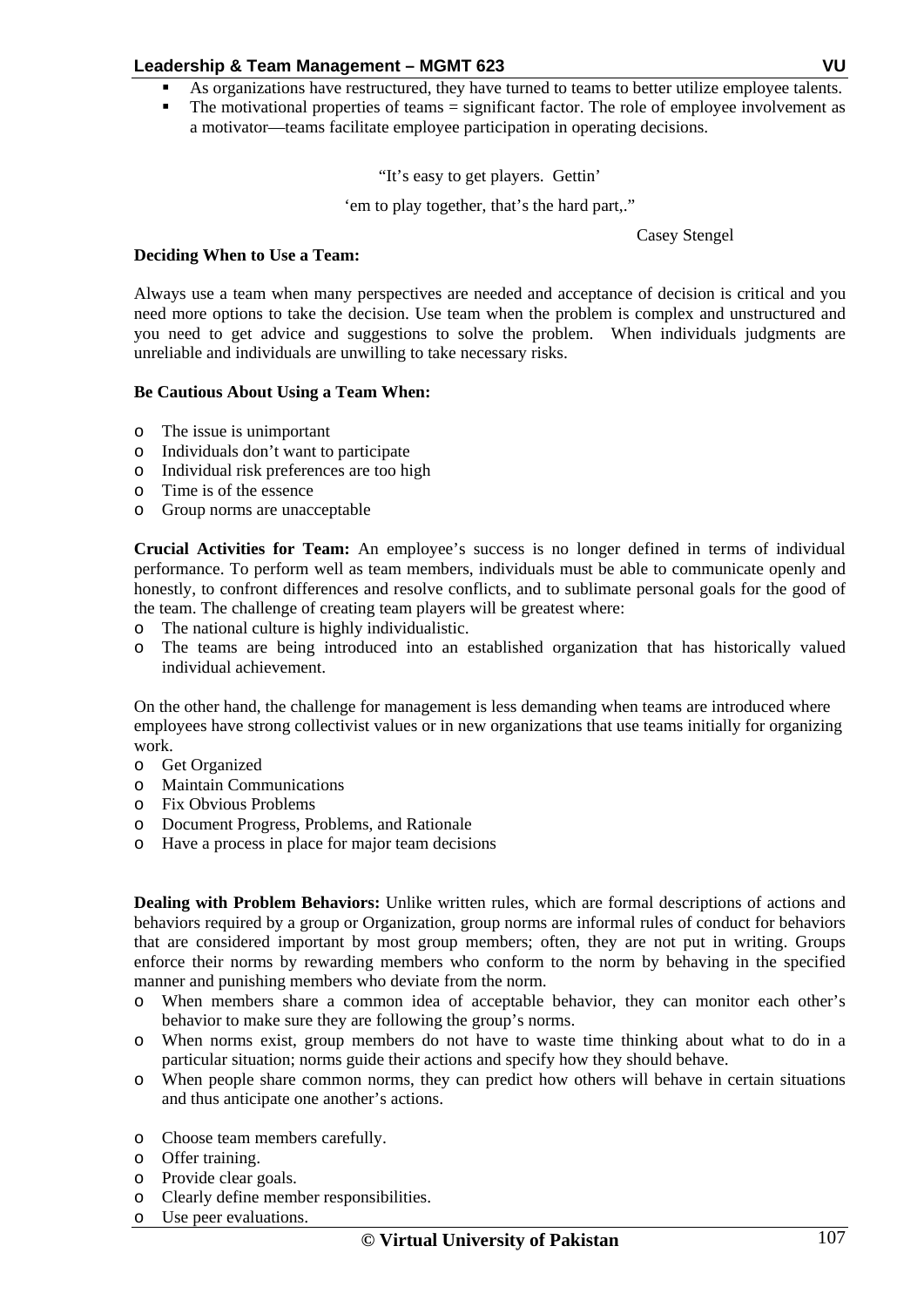- o Reward superior performance.
- o Don't let social considerations overwhelm concern with the task.
- o Remove problem team members as a last resort.

# Is it true that everyone's responsibility is, in reality, nobody's responsibility? -- Anonymous

**Developing Effective Teams:** Team always plays a dynamic role in the organizational development. It is a responsibility of a leader to develop an effective team for achievement of organization goals.

#### **Introduction**

#### o **Two caveats:**

First, teams differ in form and structure—be careful not to rigidly apply the model's predictions to all teams. Second, the model assumes that it is already been determined that teamwork is preferable over individual work. Four key components:

- o Contextual influences
- o Team's composition
- o Work design
- o Process variables

#### **Context**

#### 1. **Adequate Resources**

- All work teams rely on resources outside the group to sustain it.
- A scarcity of resources directly reduces the ability of the team to perform its job effectively.
- As one set of researchers concluded, "perhaps one of the most important characteristics of an effective work group is the support the group receives from the organization.''

#### 2. **Leadership and Structure**

- o Agreeing on the specifics of work and how they fit together to integrate individual skills requires team leadership and structure.
- o Leadership is not always needed. Self-managed work teams often perform better than teams with formally appointed leaders.
- o Influence team performance:
- o The leader's expectations and his or her mood.
- o Leaders who expect good things from their team are more likely to get them!

#### 3. **Performance Evaluation and Reward Systems**

- o How do you get team members to be both individually and jointly accountable? The traditional, individually oriented evaluation and reward system must be modified to reflect team performance.
- o Individual performance evaluations, fixed hourly wages, individual incentives are not consistent with the development of high-performance teams.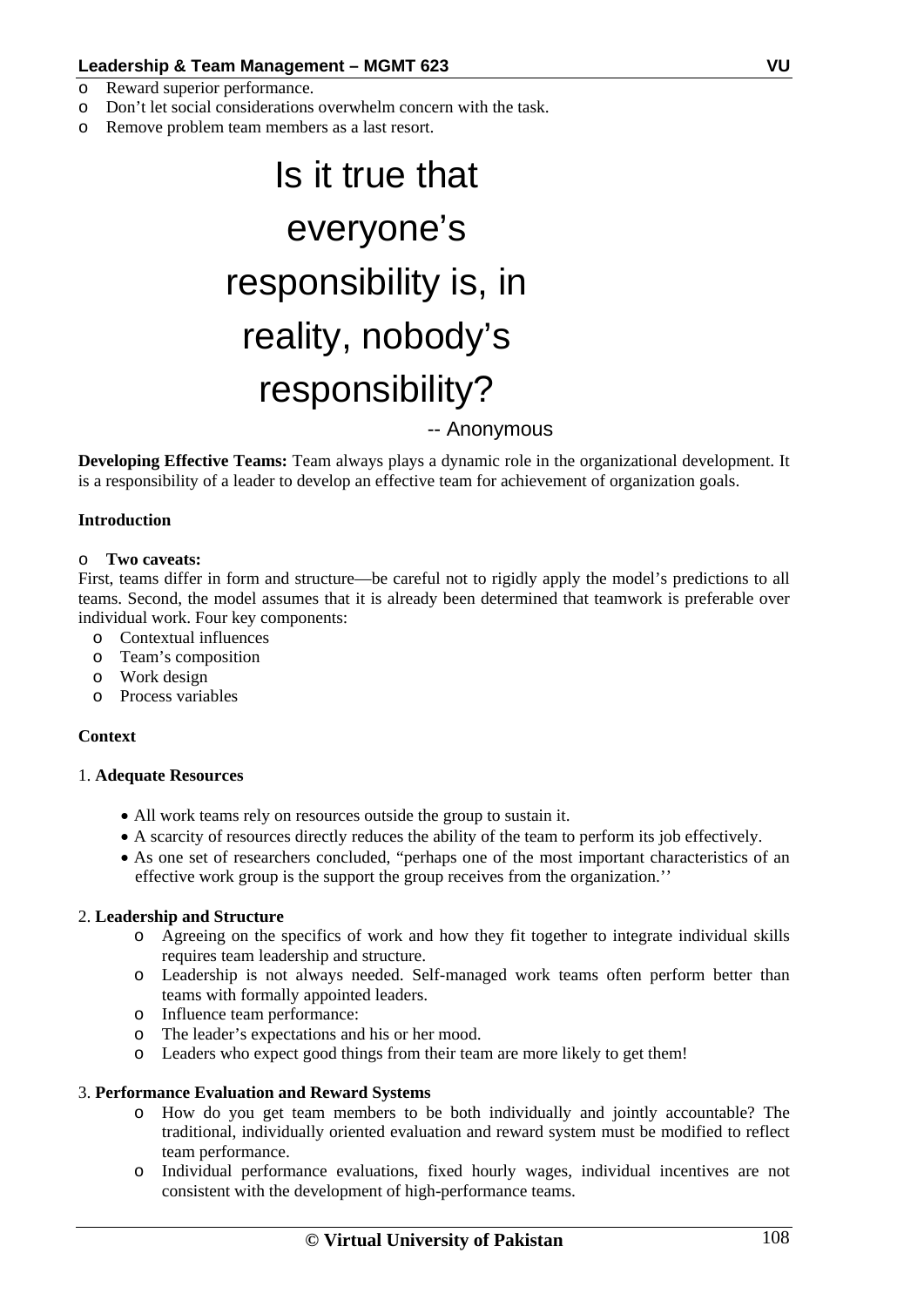o Management should consider group-based appraisals, profit sharing, gain sharing, smallgroup incentives, and other system modifications that will reinforce team effort and commitment.

# **Composition**

# 1. **Abilities of Members**

- Teams require three different types of skills:
- o Technical expertise
- o Problem-solving and decision-making skills
- o Good listening, feedback, conflict resolution, and other interpersonal skills
- The right mix is crucial. It is not uncommon for one or more members to take responsibility to learn the skills in which the group is deficient, thereby allowing the team to reach its full potential.

# 2. **Personality**

- Many of the dimensions identified in the Big Five personality model have shown to be relevant to team effectiveness.
	- o Teams that rate higher in mean levels of extraversion, agreeableness, conscientiousness, and emotional stability tend to receive higher managerial ratings for team performance.
	- o The variance in personality characteristics may be more important than the mean. A single team member who lacks a minimal level of, say, agreeableness can negatively affect the whole team's performance.

# 3. **Allocating Roles**

- Teams have different needs, and people should be selected for a team to ensure that there is diversity and that all various roles are filled.
	- o Managers need to understand the individual strengths that each person can bring to a team, select members with their strengths in mind, and allocate work assignments accordingly.

# 4. **Diversity**

- o Diversity in terms of personality, gender, age, educational, functional specialization, and experience increase the probability that the team will complete its tasks effectively.
- o Racial and national differences interfere with team processes in the short term.
- o Over time, however, culturally diverse teams function effectively over time.
- o The degree to which members of a group share common characteristics such as age, sex, race educational level, or length of service, is termed group demography.
- o Cohorts are defined as individual who hold a common attribute.

# 5. **Size of Teams**

- o The most effective teams are neither very small (under four or five) nor very large (over a dozen). Effective teams—managers should keep them under 10 people.
- o Very small teams are likely to lack for diversity of views.
- o Large teams have difficulty getting much done.

# 6. **Member Flexibility**

o This is an obvious plus because it greatly improves its adaptability and makes it less reliant on any single member.

# 7. **Member Preferences**

- o Not every employee is a team player.
- o Given the option, many employees will select themselves out of team participation.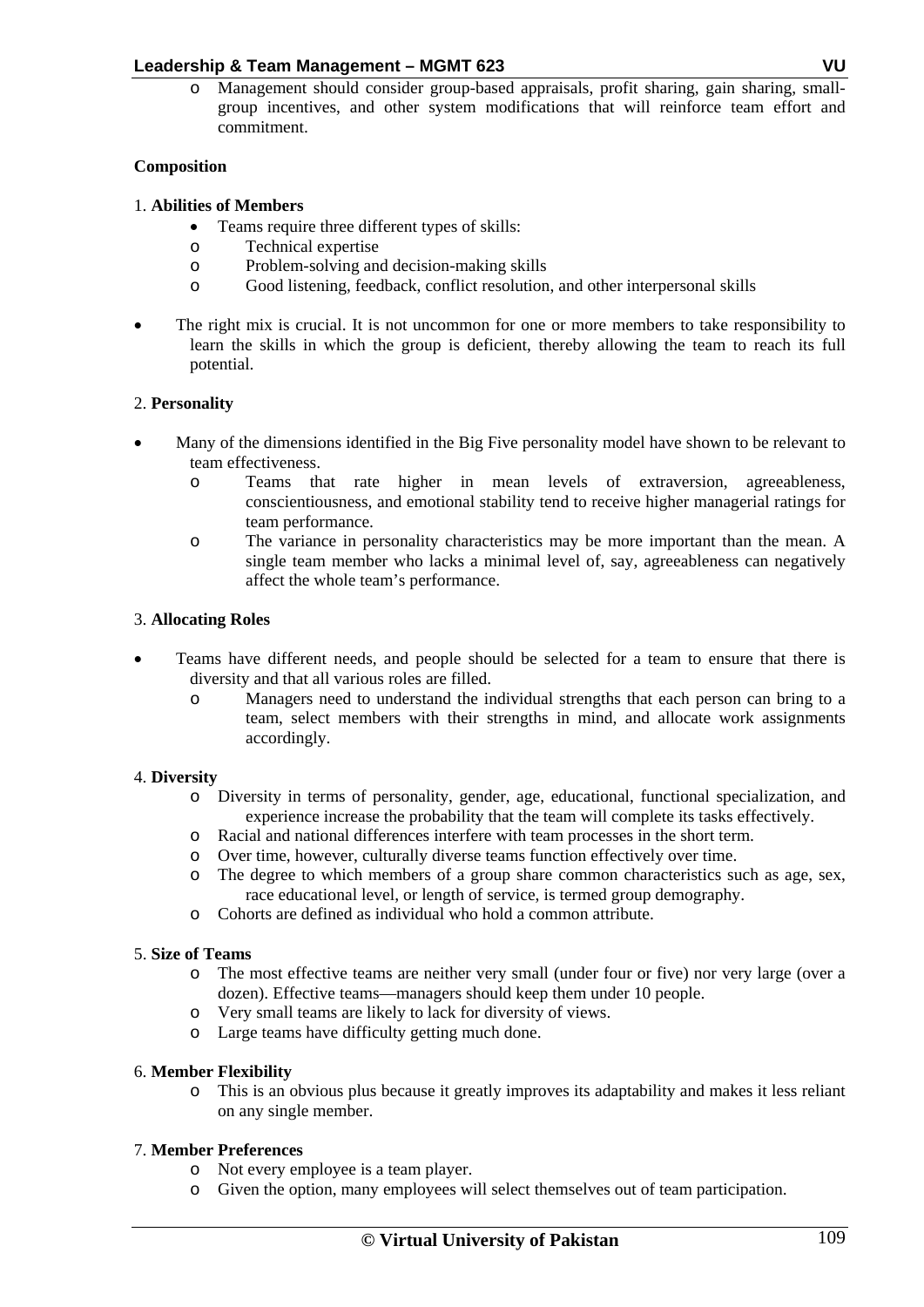o High performing teams are likely to be composed of people who prefer working as part of a group.

### **Work Design**

o Includes variables like freedom and autonomy, the opportunity to use different skills and talents, the ability to complete a whole task.

# **Process**

### 1. **Common Purpose**

- o Effective teams have a common and meaningful purpose that provides direction, momentum, and commitment for members.
- o This purpose is a vision. It is broader than specific goals.

### 2. **Specific Goals**

- o Successful teams translate their common purpose into specific, measurable, and realistic performance goals. They energize the team.
- o Specific goals facilitate clear communication and help teams maintain their focus on results. Team goals should be challenging.

### 3. **Team Efficacy**

- o Effective teams have confidence in themselves and believe they can succeed—this is team efficacy. Success breeds success.
- o Management can increase team efficacy by helping the team to achieve small successes and skill training.
	- Small successes build team confidence.
	- The greater the abilities of team members, the greater the likelihood that the team will develop confidence and the capability to deliver that confidence.

### 4. **Conflict Levels**

- o Conflict on a team is not necessarily bad. Teams that are completely void of conflict are likely to become apathetic and stagnant.
- o Relationship conflicts—those based on interpersonal incompatibilities, tension, and animosity toward others—are almost always dysfunctional.
- o On teams performing non routine activities, disagreements among members about task content (called task conflicts) are not detrimental. It is often beneficial because it lessens the likelihood of groupthink.

### 5. **Social Loafing**

o Individuals can hide inside a group. Effective teams undermine this tendency by holding themselves accountable at both the individual and team level.

### **For the effectiveness of a team**

- o Training
- o Empowerment
- o Communication
- o Reward

**Building Trust**: Members of effective teams trust each other and exhibit trust in their leaders. When members trust each other they are more willing to take risks. When members trust their leadership they are more willing to commit to their leader's goals and decisions.

- o Work for others' interests as well as own
- o Be a team player.
- o Practice openness.
- o Be fair.
- o Speak your feelings.
- o Show consistency in basic values.
- o Maintain confidence.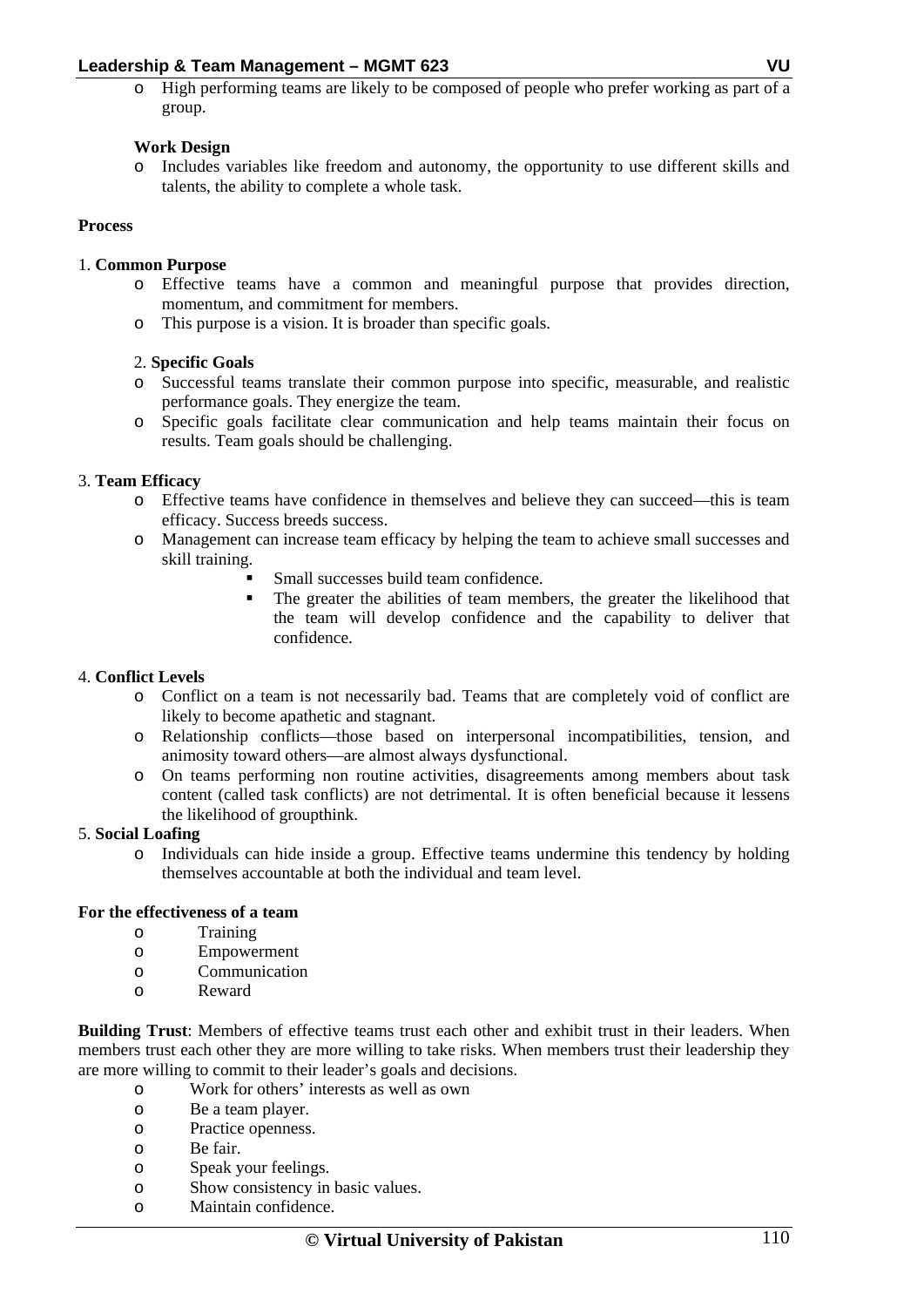### o Demonstrate competence.

### **Teamwork Do's**

- o Articulate a goal everyone can identify with
- o Provide a plan or job for each member
- o Provide a mechanism for communication
- o Create an environment conducive to teamwork
- o Provide effective feedback
- o Provide Motivation

### **Teamwork Don'ts**

- o Don't Micromanage
- o Don't withhold information, or work around members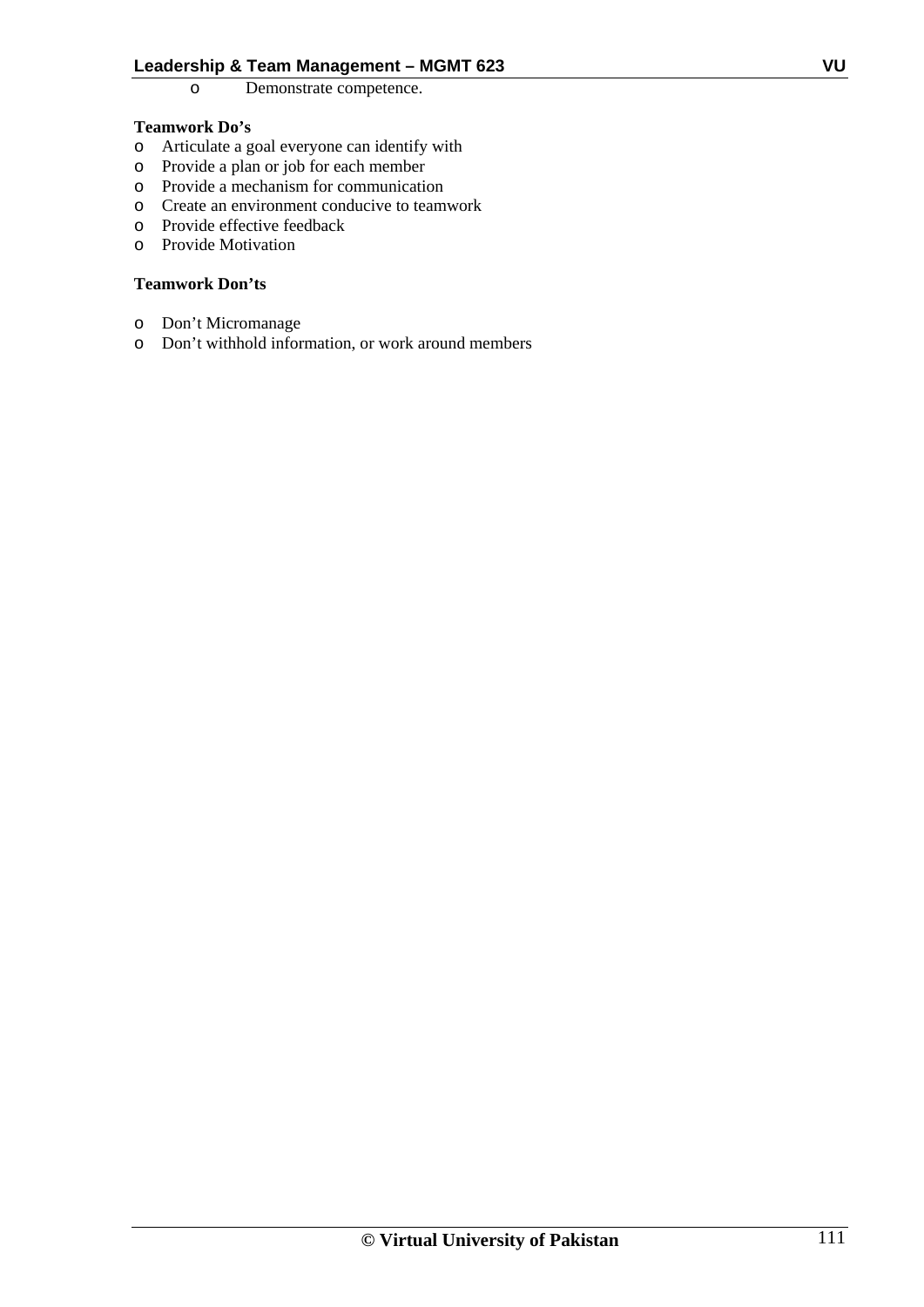### **TEAM DYNAMICS**

**Team:** A team is a formal work group in which there is a high level of interaction and interdependence among group members who work intensely together to achieve a common goal.

**Teamwork**: is the process of people actively working together to accomplish common goals.

Advantages and disadvantages of having team.

|         | <b>Advantages</b>                                       | <b>Disadvantages</b>  |
|---------|---------------------------------------------------------|-----------------------|
|         | Wider range of knowledge, expertise and   o Blocking    |                       |
|         | ideas                                                   | Dominant people       |
| $\circ$ | Effective way to build consensus                        | o Status differential |
|         | Effective way to communicate complex $\circ$ Groupthink |                       |
|         | information                                             |                       |

**Why Rely on Teams:** Compared with individuals working alone, teams tend to make better decisions and make better products and services due to more knowledge and expertise. Organizations have turned to teams to better utilize employee talents.

Management is looking for that positive synergy that will allow their organizations to increase performance. The extensive use of teams creates the potential for an organization to generate greater outputs with no increase in inputs. Merely calling a group a team doesn't automatically increase its performance. We need to convert those groups into team.

**How Do We Measure Team Effectiveness?** Effective teams have confidence in themselves and believe they can succeed—this is team efficacy. Success breeds success. Management can increase team efficacy by helping the team to achieve small successes and skill training.

Small successes build team confidence. The greater the abilities of team members, more the likelihood that the team will develop confidence and the capability to deliver that confidence. We can measure the team effectiveness by measuring their…

- o Productivity
- o Cohesion
- o Learning/ growth & development
- o Integration with the rest of the organization.

### **Stages of Group Development:**

o **Forming**—group members gather and try to get to know each other and establish a common understanding as they struggle to clarify group goals and determine appropriate behavior within the group. Initial entry of members to a group/team.

Members concern does include:

- Getting to know each other.
- Discovering what is considered acceptable behavior.
- Determining the group's real task.
- Defining group rules.
- Questions about purpose
- **Approach avoidance behavior**
- $\blacksquare$  High drop out possibility
- **Members seek leadership**
- Non-intimate relations
- o **Storming**—characterized by considerable conflict—group members resist being controlled by the group and disagrees about who should lead the group and how to achieve the objectives or how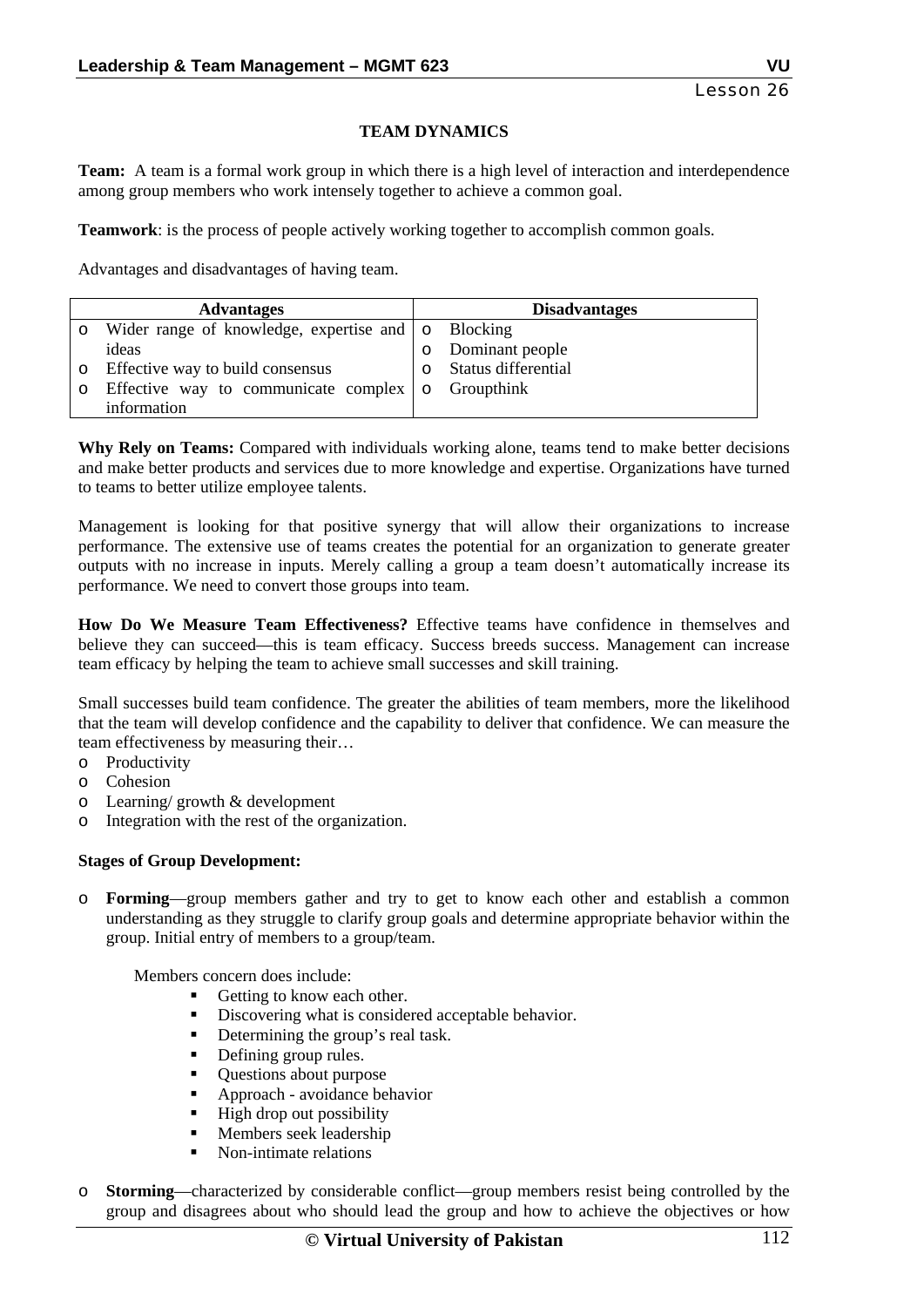much power the leader should have. This is the startup stage after group is formed. Every body gives his or her suggestion. A period of high emotionality and tension among group members. Members concern's include:

- Dealing with outside demands.
- Clarifying membership expectations.
- Dealing with obstacles to group goals.
- Understanding members' interpersonal styles.
- Members test others strength
- Authority in group tested
- Fluid status structure
- Member ejection may occur
- o **Norming**—group members really start to feel that they belong to the group, and they develop close ties with one another and start coming to points where most of the member agree and they feel of wiliness to move forward. The point at which the group really begins to come together as a coordinated unit. Members concern's include:
	- Holding the group together.
	- Dealing with divergent views and criticisms.
	- Dealing with a premature sense of accomplishment.
	- Intensified, interpersonal involvement
	- Desire for group attention
	- Member interdependence
	- Dependence on the leader
	- Increased trust
	- Well established norms
	- Rules, roles, standards
	- Growing capacity to plan
- o **Performing**—the group is ready to tackle group tasks and work toward achieving group goals, they actually start performing—the real work gets accomplished in this stage. Marks the emergence of a mature, organized, and well-functioning team. Members deal with complex tasks and handle internal disagreements in creative ways.

Primary challenge is to continue to improve relationships and performance.

- Sense that "our" group is special
- Acceptance of individual differences<br>• People can be themselves
- People can be themselves
- Disagreement/conflict is OK
- Structure, roles, norms established and accepted
- Teamwork utilizes the diverse strength of the members
- o **Adjourning:** For temporary committees, teams, task forces, and similar groups that have a limited task to perform. After completing the task and they reach adjourning stage. In this stage, the group prepares for its disbandment. Attention is directed toward wrapping up activities. Responses of group members vary in this stage. Some are upbeat, basking in the group's accomplishments. Others may be depressed over the loss of camaraderie and friendships. Particularly important for temporary groups/teams.
	- A well-integrated group/team is:
	- Able to disband when its work is finished.
	- Willing to work together in the future.
	- Celebrate individual/ collective accomplishments

Similarly others also describe these group formation stages in different ways but the basis were almost the similar.

Like in one classification they describe them as bellow.

- o Orientation (Forming)
- o Dissatisfaction (Storming)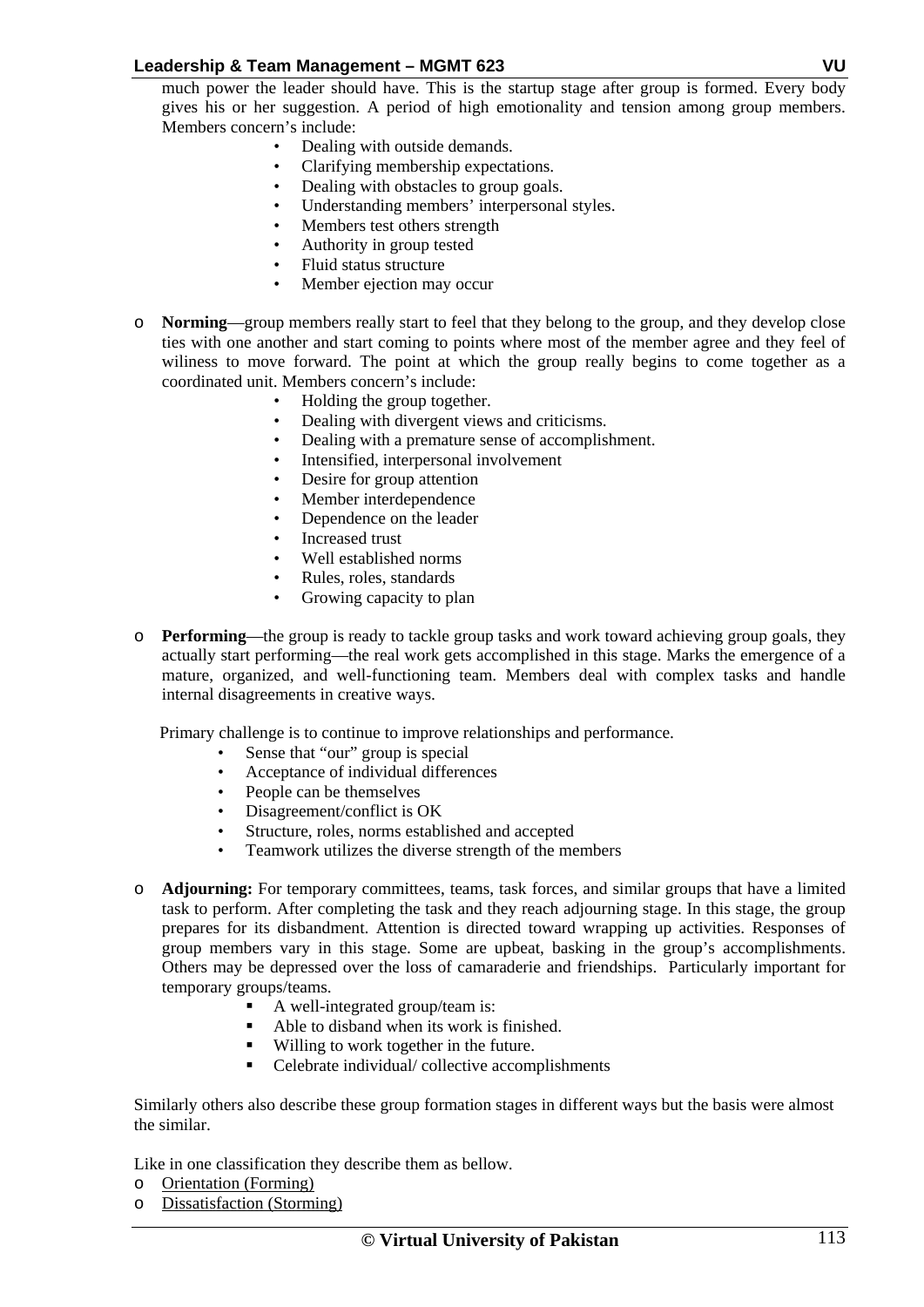- o Resolution (Norming)
- o Production (Performing)
- o Termination (in the case of temporary groups)

How individual and group behave and issue during these development stages is summarized as bellow.

# **Types of Teams:**

# **Project Team:**

o Is convened for a specific purpose and disbands after completing its task.

# **Problem-Solving Teams**

- o Twenty years ago, teams were just beginning to grow in popularity and most took similar form. They are typically composed of 5–12 hourly employees from the same department who met for a few hours each week to discuss ways of improving quality, efficiency, and the work environment.
- o Members share ideas or offer suggestions on how work processes and methods can be improved. Rarely are they given the authority to unilaterally implement their suggested actions.
- o One of the most widely practiced applications during the 1980s was quality circles.

# **Self-Managed Work Teams**

- o Problem-solving teams did not go far enough in getting employees involved in work-related decisions and processes. This led to experimentation with truly autonomous teams.
- $\overline{\text{o}}$  These groups of employees (typically 10–15 in number) perform highly related or interdependent jobs and take on many of the responsibilities of their former supervisors.
- o This includes planning and scheduling of work, assigning tasks to members, collective control over the pace of work, making operating decisions, and taking action on problems.
- o Fully self-managed work teams even select their own members and have the members evaluate each other's performance. As a result supervisory roles become less important.
- o Business periodicals documented successful applications of self-managed teams. In spite of these impressive stories, a word of caution:
	- $\checkmark$  Some organizations have been disappointed with the results from self-managed teams.
	- $\checkmark$  Teams do not seem to work well during organizational downsizing.
	- $\checkmark$  The overall research on the effectiveness of self-managed work teams has not been uniformly positive.
	- $\checkmark$  Moreover, while individuals on teams do tend to report higher levels of job satisfaction, they also sometimes have higher absenteeism and turnover rates.
	- $\checkmark$  The effectiveness of self-managed teams is situationally dependent.
	- $\checkmark$  Care needs to be taken when introducing self-managed teams globally.

# **Cross-Functional Teams**

- o These are teams made up of employees from about the same hierarchical level, but from different work areas, who come together to accomplish a task.
	- $\checkmark$  Many organizations have used horizontal, boundary-spanning groups for years.
	- $\checkmark$  IBM created a large task force in the 1960s—made up of employees from across departments in the company—to develop the highly successful System 360.
- o A task force is really nothing other than a temporary cross-functional team.
- o The popularity of cross-discipline work teams exploded in the late 1980s.
- o Cross-functional teams are challenging to manage.

# **Virtual Teams**

- o The previous types of teams do their work face to face. Virtual teams use computer technology to tie together physically dispersed members in order to achieve a common goal.
	- $\checkmark$  They allow people to collaborate online.
	- $\checkmark$  Virtual teams can do all the things that other teams do.
	- $\checkmark$  They can include members from the same organization or link an organization's members with employees from other organizations.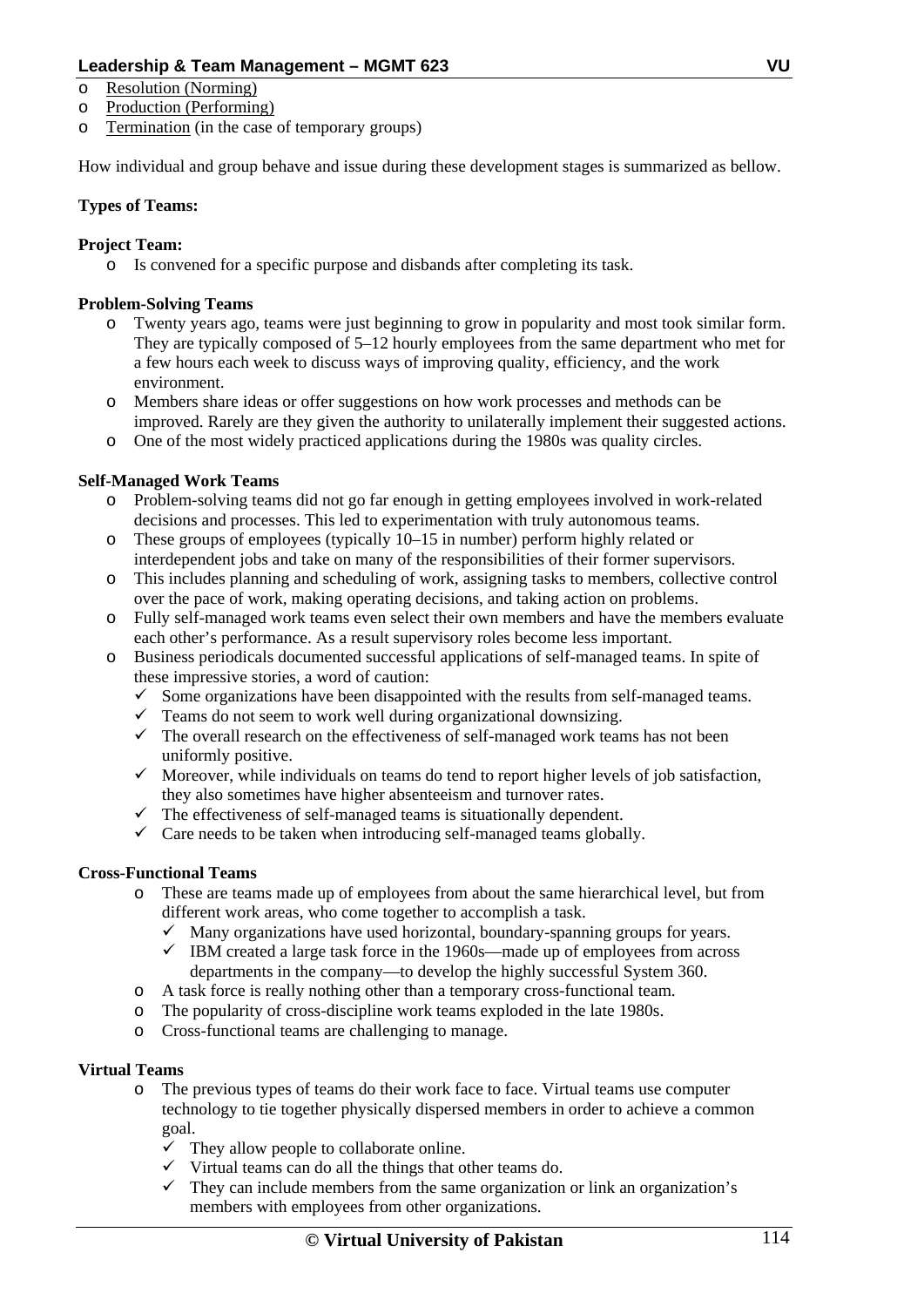- They can convene for a few days to solve a problem, a few months to complete a project, or exist permanently.
- o The three primary factors that differentiate virtual teams:
	- $\checkmark$  The absence of verbal and nonverbal cues. These help clarify communication by providing increased meaning, but aren't available in online interactions.
	- $\checkmark$  Limited social context. Virtual teams often suffer from less social rapport and less direct interaction among members.
	- $\checkmark$  The ability to overcome time and space constraints. Virtual teams allow people to work together who might otherwise never be able to collaborate.

We can summarize this as shown in slides during our lecture as bellow.

**Project Team:** is convened for a specific purpose and disbands after completing its task.

**Cross-functional Team:** operates with members who come from different functional units of an organization

**Quality Circle Team:** employees who meet periodically to discuss ways of improving work quality. - a group of workers from the same functional area who meet regularly to uncover and solve work-related problems and seek work improvement opportunities.

**Self-Managing Teams:** work team having the authority to make decisions about how they share and complete their work.

**Virtual Teams:** Work together and solve problems through computer based interactions

We cam also divide teams into permanent or Temporary Teams.

#### **Permanent teams:**

- o Team-based departments
- o Team-based organization
- o Quality circles

#### **Temporary teams:**

o A **task force** is a collection of people who come together to accomplish a specific goal. Once the goal has been accomplished, the task force is usually disbanded.

Temporary teams are to solve problem. A standing committee or task groups are task forces that may be enduring (though members may change) or permanent in nature.

### **Benefits of Teams:**

o **Synergy** (a type of process gain) occurs when members of a group/teams working / acting together are able to produce more or better output than would have been produced by the combined efforts of each person acting alone.

# **Why Teams Are Good for Organizations**

- o More resources for problem solving<br>o Improved creativity and innovation
- Improved creativity and innovation
- o Improved quality of decision making
- o Greater commitments to tasks
- o Increased motivation of members
- o Better control and work discipline
- o More individual need satisfaction

### **Characteristics of High Performance Teams:**

- 
- o Clear goals Results-driven structure
- o Competent team members
- o Unified commitments
- o Collaborative climate
- o Standards of excellence
- o Leadership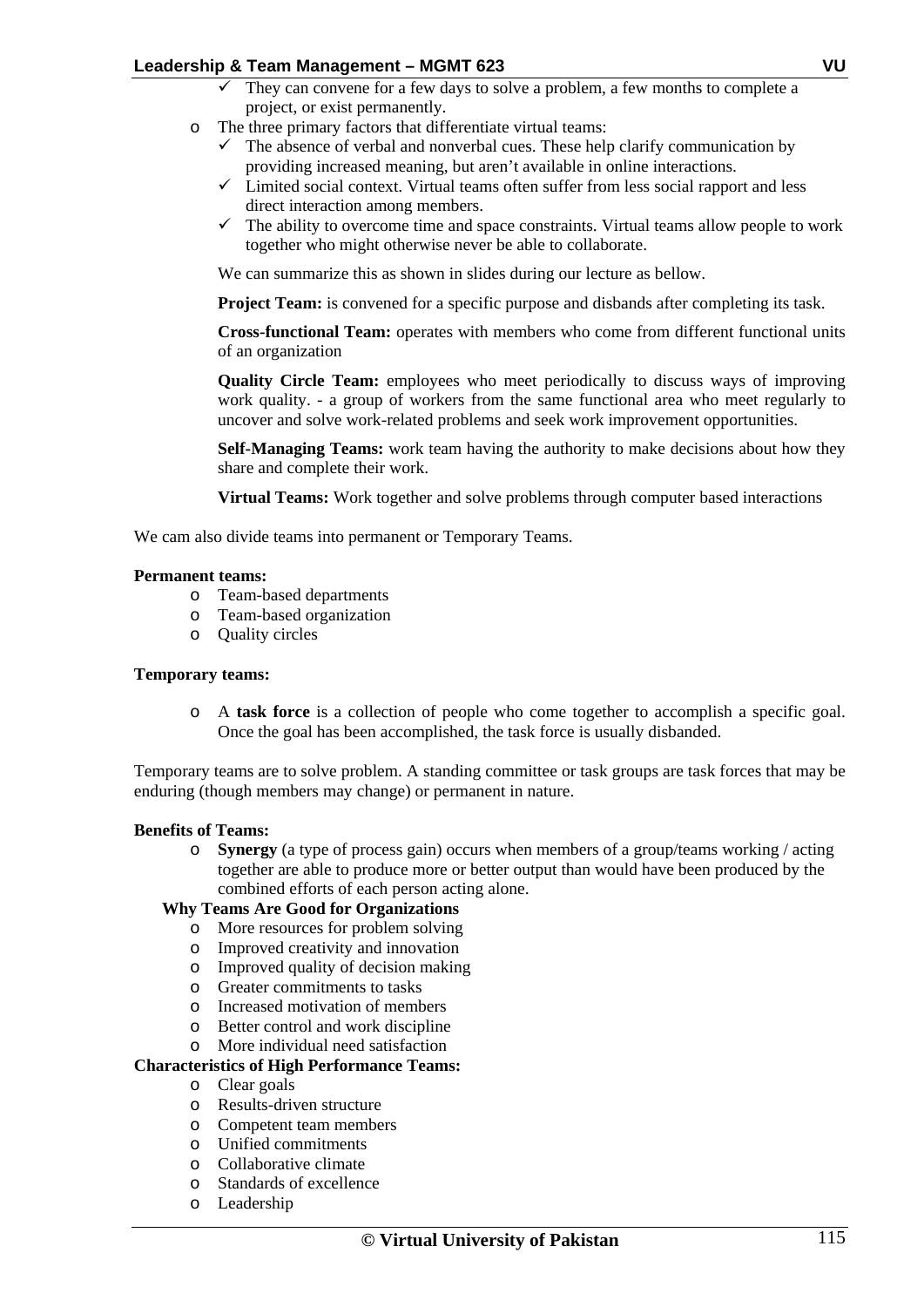# **BUILDING THE TEAM**

Leaders need to put extra efforts to convert individuals into a performing team.

### **Turning Individuals into Team Players:**

It starts with the selection of right type of people, training them and linking the performance with proper reward system.

### **"NONE OF US IS AS SMART AS ALL OF US"**

- o When teams operate effectively, they can solve more problems, make better decisions and be more creative.
- o "Team are unique; dynamic, complex and ever changing." Ken Blanchard, author of "the one minute manager".

**Leadership success requires:** An understanding of group behavior. The ability to tap the constructive power of teams

### **Team Building**

- o Get the right people.
- o Determine the Challenge.
- o Prepare the Team Leader.
- o Train.
- o Add value.
- o See the Big picture.

### **Build and Support the Team**

- o Leadership Skills
- o Team Building Strategies
- o Team Logistics

### **Team Building:-The Team Leader's Responsibility**

### **A good team leader**

- o Fosters communication among team members
- o Seeks to build bonds among team members (work together, meet together, get to know each other)
- o Creates positive environment for collective problem solving and support; creates atmosphere in which differing opinions are valued but in which clear decisions can be reached
- o Is alert to cliques, bickering, etc. and acts to address them; maintains atmosphere in which sexual, racial, ethnic, national or other harassment is not acceptable
- o Monitors individual staff members for signs of stress and provides basic support
- o Models good individual stress management practices
- o Seeks to base expatriate/staff interactions on mutual respect, transparency, and partnership

### **Team Building:-The Organizational Responsibility**

- o The Organization identifies team-building skills as an essential qualification for prospective managers
- o The Organization trains staff and managers in team work skills (e.g., conflict management)
- o The Organization helps build team cohesion (e.g., through common experiences such as safety and security training)
- o The Organization regularly reviews team functioning and has policies for addressing the problems of dysfunctional teams and of staff members who have difficulty functioning in their team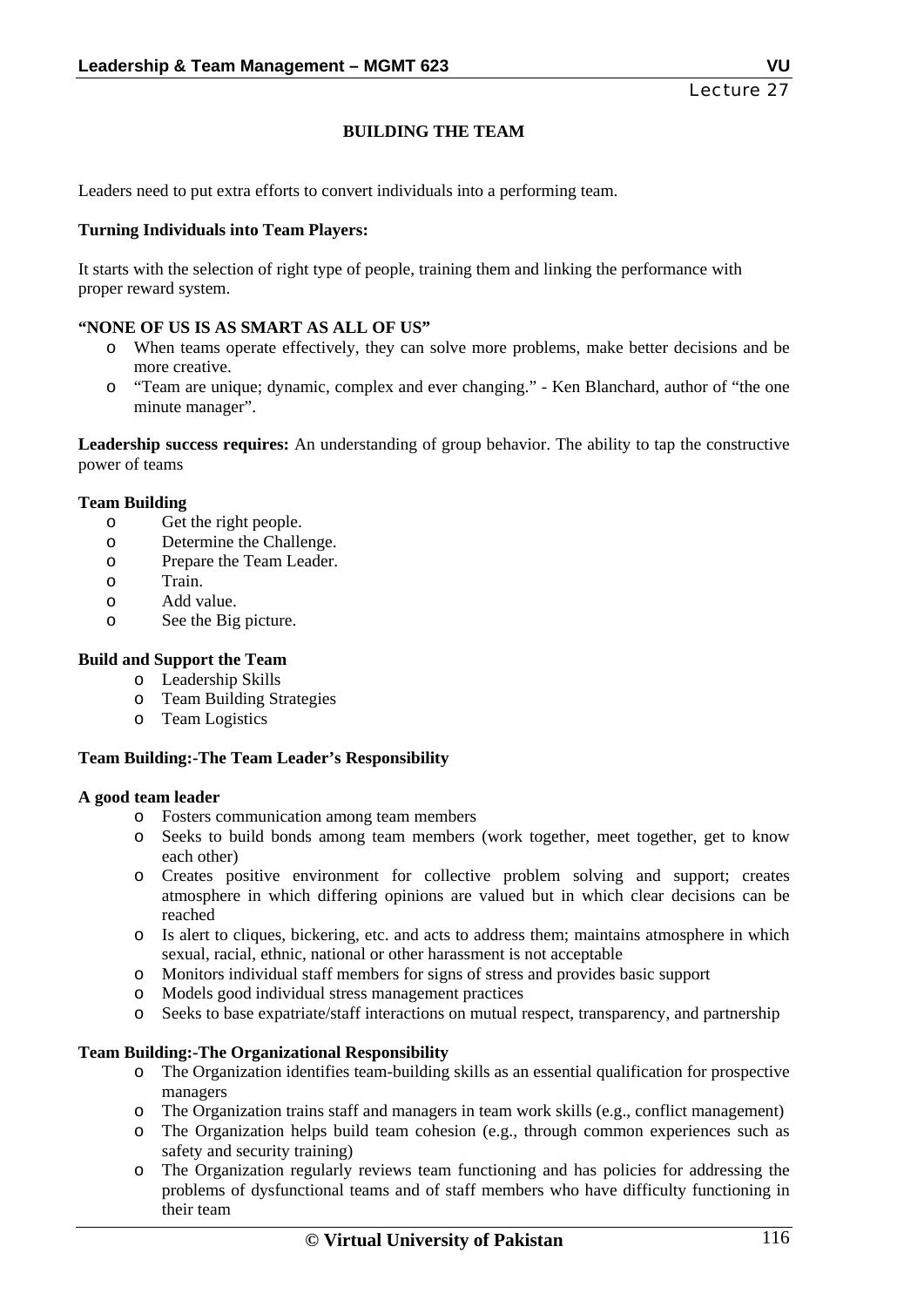### **Strategies for Team Building**

- o Establish common goals
- o Understand each others role in the Team
- o Find occasions to celebrate
- o Recognise effort
- o Improve communication

### **Factors Affecting Teams**

- o Work Design
- o Team Composition
- o Context
- o Process

### Let's discuss individual factor

### **Work Design:**

- Autonomy
- Task
- **Feedback**

Work design play important role in the performance of a team. Kind of autonomy, task itself and the feedback system in organization related to the work design are essential ingredient of work design.

### **Team Composition**

- Ability
- Personality
- Roles
- Size
- Flexibility

Selection of right team members is the starting point for the success of any team. Type of team member personalities matching with the type of task they are going to perform, clear role identification, size of team and role and flexibility with in the working relationship of the team members are the essential components of team composition that play important role in the effectiveness of a team. Similarly other factor like context and process affects the performance a team.

### **Context**

- Resources
- Leadership
- Performance evaluation and rewards

### **Process**

- Common purpose
- Specific goals
- Team worth
- Conflict management
- Avoid social loafing

### **Building the Team**

- o Get them together
- o Keep them informed vacuums tend to fill with negativity
- o Keep them involved the working groups make it their project too
- o Ensure everyone sees themselves, understands their role in the "new world"
- o Don't focus on differences, focus on similarities
- o Add value to individuals and you multiply team effectiveness.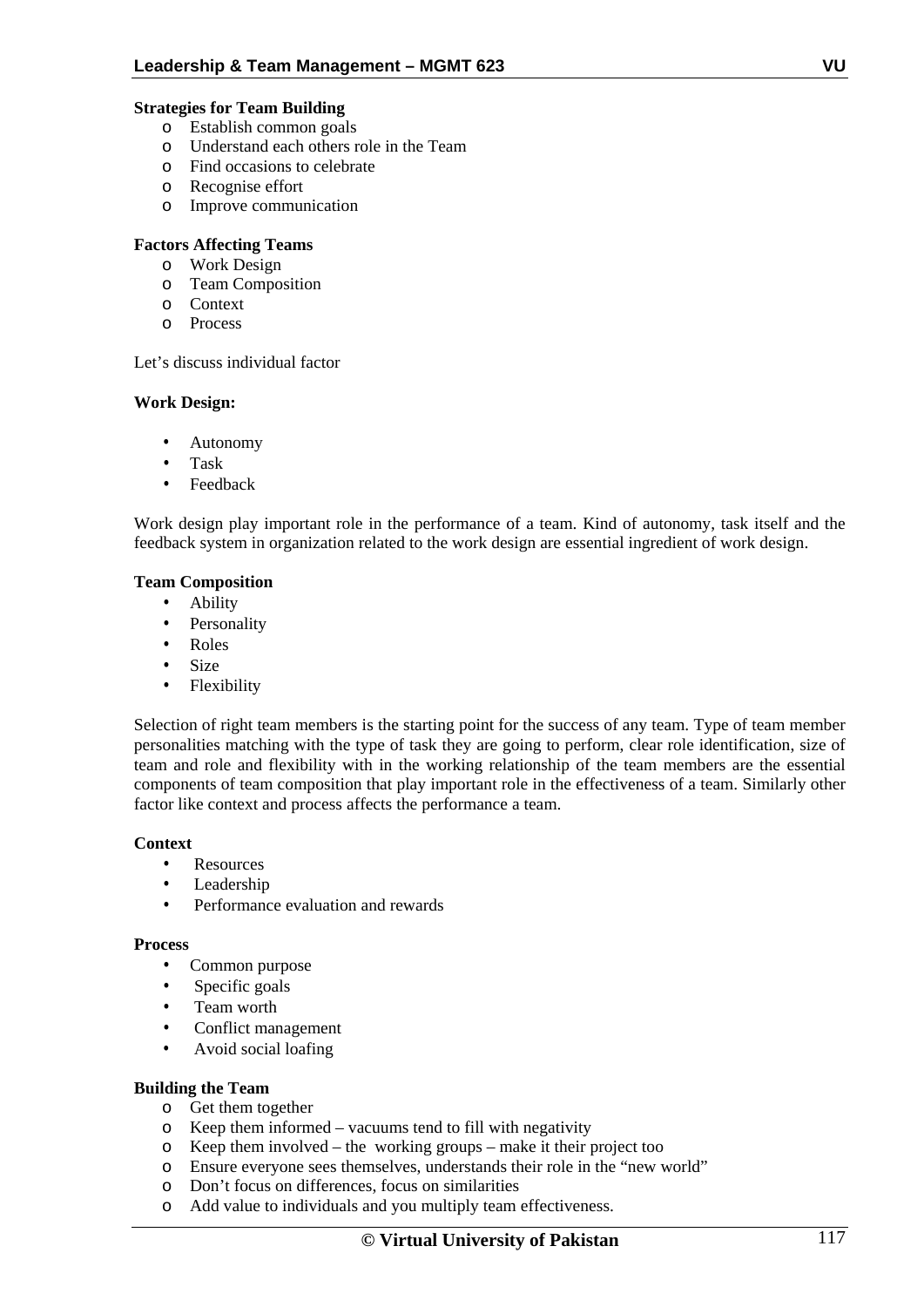- o Impart Spiritual life on a daily basis.
- o Value added to cohesion stimulates synergism.
- o Remove Ineffective Members
- o Define Purpose
- o Define Time Line
- o Have regular review against goals
- o Begin with smaller assignments and test at higher levels
- o A Weak Link can destroy your team.
- o Stronger members identify the link.
- o Stronger members have to help.
- o Stronger members begin to resent.
- o Stronger members become less effective.
- o Stronger members begin to question the leader's ability.
- o Facts you must accept.
	- o Not everyone will take the journey.
- o Not everyone can take the journey.
	- o Will not work on personal weaknesses.
	- o Will not work with the rest of the team.
	- o Can not fulfill the expectations of their area.
- o As a Leader you are a catalyst within the team to move it …
	- o Increase the value of every member.
	- o Increase individual commitment to shared values.
	- o Remind them of the Big Picture.
	- o Uplift other team members.

### **Leadership success requires:**

An understanding of group behavior. The ability to tap the constructive power of teams. "Team are unique; dynamic, complex and ever changing." - Ken Blanchard, author of "the one minute manager".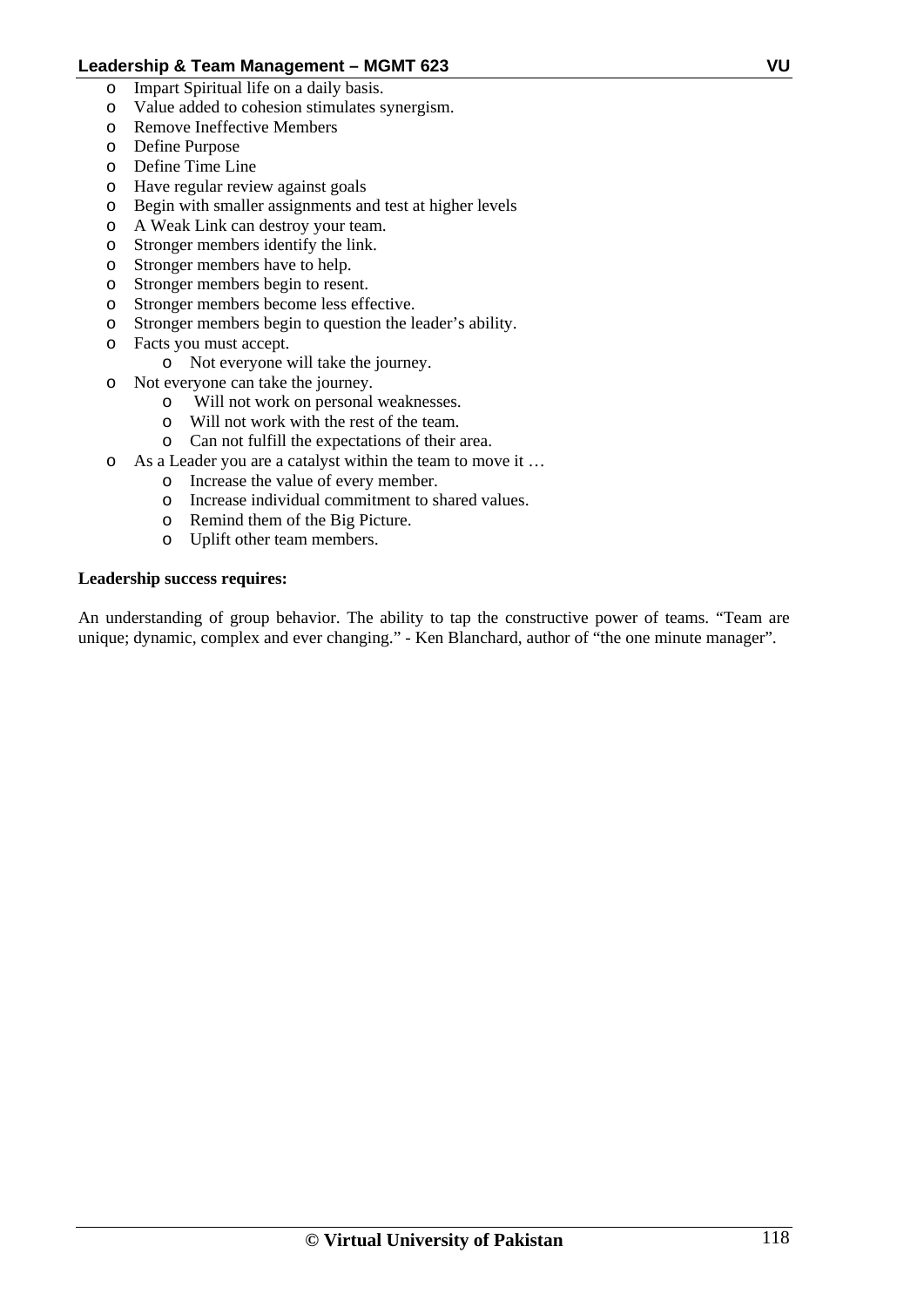# **A TEAM-BASED ORGANIZATION**

### **Team Based Organization**

Implementing a team-based approach to organizational structure can empower employees and increase cooperation among different skills and disciplines. Based on the belief that organizational goals will be achieved not by individuals working together separately, but by groups of people who share responsibility for outcomes and who work efficiently and effectively in team?

- o These processes require highly developed communication competencies from all team members.
- o Team skills usually are divided into two categories
	- Task roles
	- Maintenance roles

### **Characteristics of Traditional Vs Team-based Organizations**

| <b>Traditional</b>            | <b>Team-based</b>      |
|-------------------------------|------------------------|
| Individual command structures | Collective structures  |
| Manager controls              | Team monitors          |
| Vertical hierarchy            | Horizontal integration |
| Stability and uniformity      | Change and flexibility |
| One best way to organize      | Organization-specific  |
| Managers manage               | Self-managing teams    |

### **Traditional vs. Best Place to Work Changes**

To understand this we need to understand basic concept of organizational structure.

### **The Basics of Organizational Structure:**

- o Organizational structure defines how job tasks are formally divided, grouped, and coordinated.
- o The organization chart is a visual representation of this division, grouping, and coordination.

**Organizational Structure:** Organizational structure is the formal setup of task and authority relationships. Structure controls the coordination of activities and employee motivation to attain goals. Structure must be continually evaluated. Formal structure shows the intended configuration of positions, job duties, and the lines of authority among different parts of the enterprise.

**Designing an Organization Structure:** Organization design is the process by which leaders/managers select and manage aspects of organizational structure so that an organization can achieve its goals.

### **Basic Steps**

- o Leaders/Managers must decide how to divide the overall tasks of the organization into successively smaller jobs.
- o Leaders/Managers must decide the basis by which to group the individual jobs.
- o Leaders/Managers must decide the appropriate size of the group reporting to each supervisor
- o Leaders/Managers must distribute authority among the jobs.

### **Departmentalization:**

Departmentalization is the bedrock of horizontal differentiation, which begins when one person assumes a functional task. As others assume specialized roles, a functional structure emerges, with people placed in groups based on common skills or common use of resources.

### **Span of Control**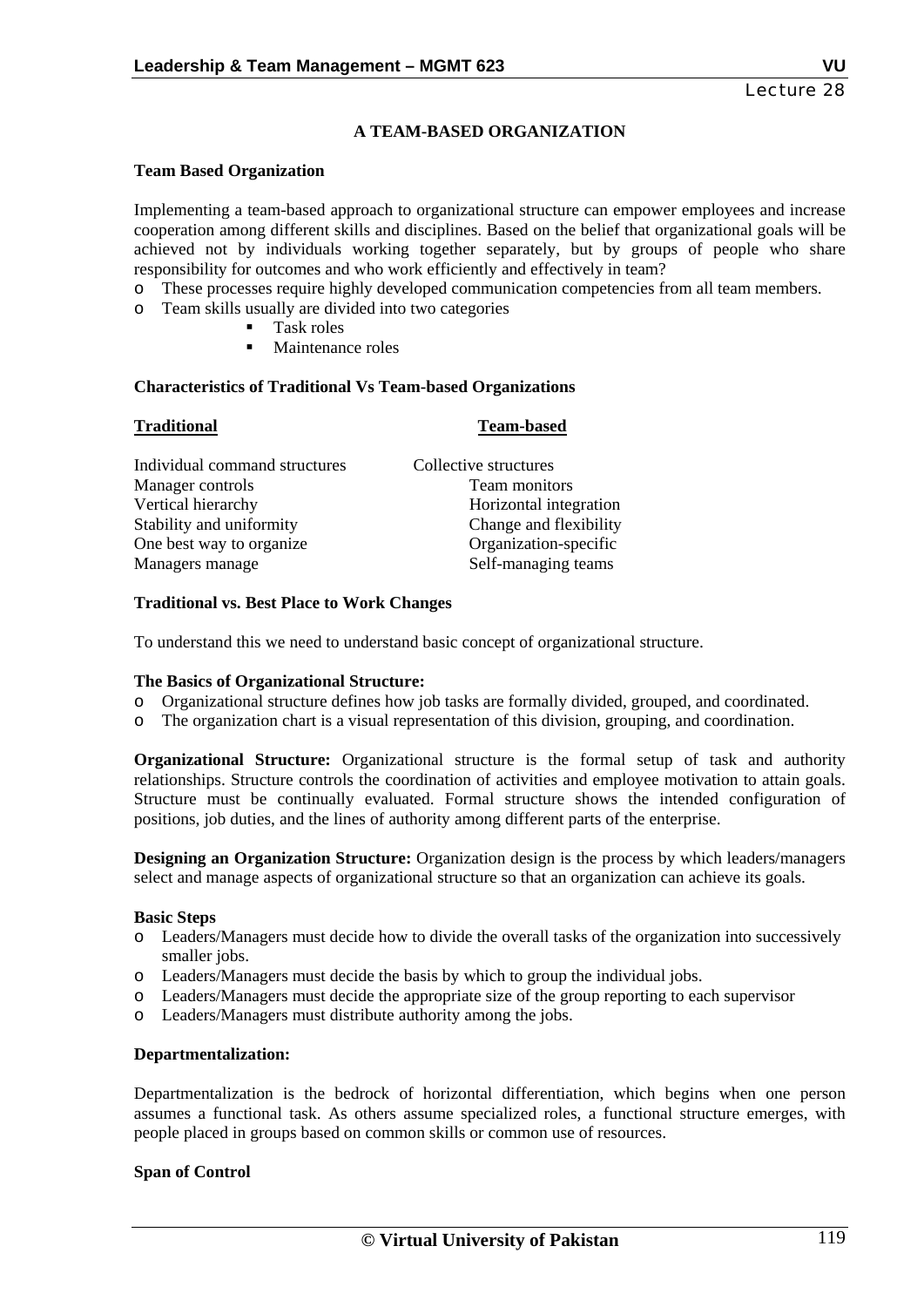To avoid becoming too tall, an organization can increase the span of control, the number of subordinates a manager directly oversees. Different companies have different spans of control.

A manager's span of control is limited to the number of subordinates that can be adequately supervised. An increase in subordinates exponentially increases the subordinate relationships to be managed. A manager with two subordinates manages three relationships, but a manager with three subordinates manages six. If the span of control becomes too wide, a manager loses control over subordinates.

### **Formalization:**

The use of written rules and procedures to standardize operations is known as formalization. If formalization and standardization are extensive, there is no room for mutual adjustment. Employees are held accountable for following rules.

### **Centralization:**

When top managers make decisions, authority is centralized. When lower-level managers make decisions, authority is decentralized.

### **Organizational Design Decisions:**

| <b>Mechanistic Organization</b>                                                                                                                                                                                           | <b>Organic Organization</b>                                                                                                                                                                                 |
|---------------------------------------------------------------------------------------------------------------------------------------------------------------------------------------------------------------------------|-------------------------------------------------------------------------------------------------------------------------------------------------------------------------------------------------------------|
| Rigid and tightly controlled structure<br>O<br>High specialization<br>O<br>Rigid departmentalization<br>O<br>Narrow spans of control<br>O<br>High formalization<br>O<br>Limited information<br>network<br>O<br>(downward) | Highly flexible and adaptable structure<br>O<br>Non-standardized jobs<br>O<br>Fluid team-based structure<br>Little direct supervision<br>O<br>Minimal formal rules<br>Open communication network<br>$\circ$ |

### **Mechanistic vs. Organic Models**

**Mechanistic structures** influence people to behave in a predictable manner. Decision making is highly centralized and roles clearly defined.

**Organic structures** encourage flexibility and decentralize decision making. Roles are loosely defined. Employees perform many tasks and work with people from various functions.

Strategic planning assumes that the old structure may not work in the new realities. It demands the organization think in terms of new approaches to solving existing and potential issues.

### **Benefits of Teams in Organizations:**

- **Enhanced Performance:** Teams may take many forms, i.e. including improved productivity, quality, and customer service such the enhancements result from pooling individual efforts in new ways and continuously striving to improve for the benefit of the team.
- **Employee Benefits:** Teams always provide the sense of self-control, human dignity, identification with work, and sense of self-worth and self-fulfillment for which current workers seem to strive.
- **Reduced Costs:** Through empowered teams, an organization can reduce scrap, make fewer errors, file fewer worker compensation claims, and reduce absenteeism and turnover. They resulting in significant cost reductions.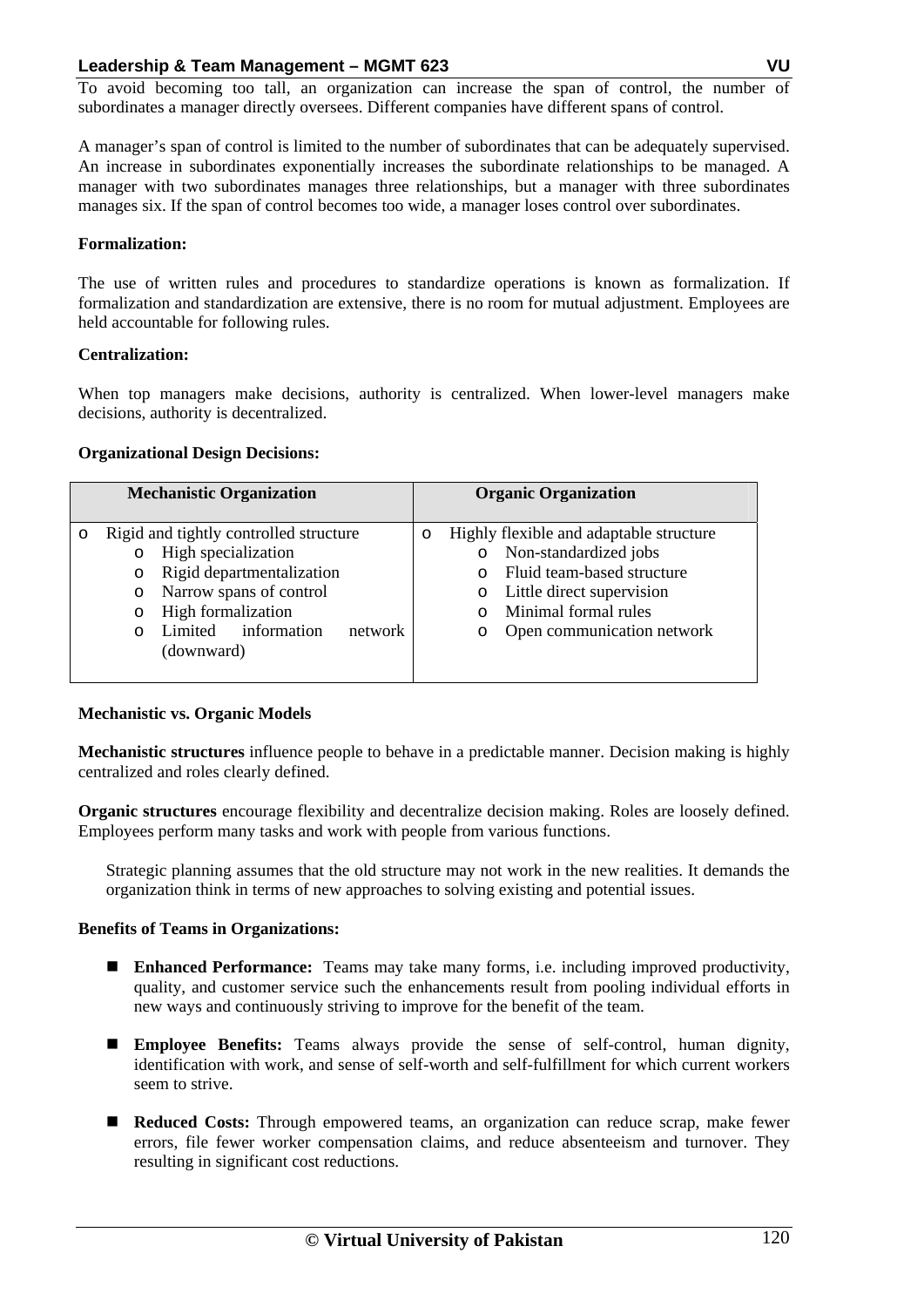**Organizational Enhancements:** Teams improvements in team results a move from a hierarchically based, directive culture to a team-based culture include increased innovation, creativity, and flexibility in the organization.

Research indicates team-based organizations generally outperform more hierarchically organized structures in terms of product and service output, less absenteeism, fewer industrial accidents, more worker flexibility, quality improvements, and overall employee job satisfaction.

# **Benefits of Team-based Organization:**

Profitability and long term viability organization is increased due to its working as team based organization. Other benefits of team based organizations are listed bellow.

- o Efficient Process
- o Flexible Response to change
- o Improve Effectiveness
- o Reduce Cost
- o Increase Innovation
- o Customer Involvement
- o Employee commitment
- o Skill utilization

# **Checklist for Team Based Working/ Organization Implementation Plan:**

- o To what extent does the senior management team agree with the team based working philosophy?
- o To what extent does the organization need team based working to achieve its goals?
- o Are team based working practices already in place in some parts of the organization? If so, where?
- o Where should we start? (Whole organization, one area, with well functioning teams?)
- o How do we move on from where we are now?
- o What major changes need to take place?
- o What resources do we need?

# **Possible Pitfalls in the Introduction of Team Based Organization (TBO)**

- o Introducing teams regardless of need
- o Introducing teams without changing systems
- o Failing to train for TBO
- o Not providing expert support
- o Failure of communication within, with and between teams
- o Failure to establish and support TBO objectives

# **Roles of a Leader in the Team-Based Organization**

- o Defining the team's mission
- o Building trust and inspiring teamwork
- o Coaching team members and group members toward higher levels of performance
- o Serving as a model of teamwork, including power sharing
- o Facilitating and supporting team's decisions
- o Expanding the team's capabilities
- o Creating a team identity
- o Emphasizing pride in being outstanding
- o Anticipating and influencing change
- o Inspiring the team toward higher levels of performance
- o Enabling and empowering group members to accomplish their work
- o Selecting team-oriented members
- o Using technology that facilitates teamwork

# **Fostering Teamwork Through Organization Structure or Policy:**

- o Designing physical structures that facilitate communication
- o Emphasizing Team recognition and rewards
- o Initiating ritual and ceremony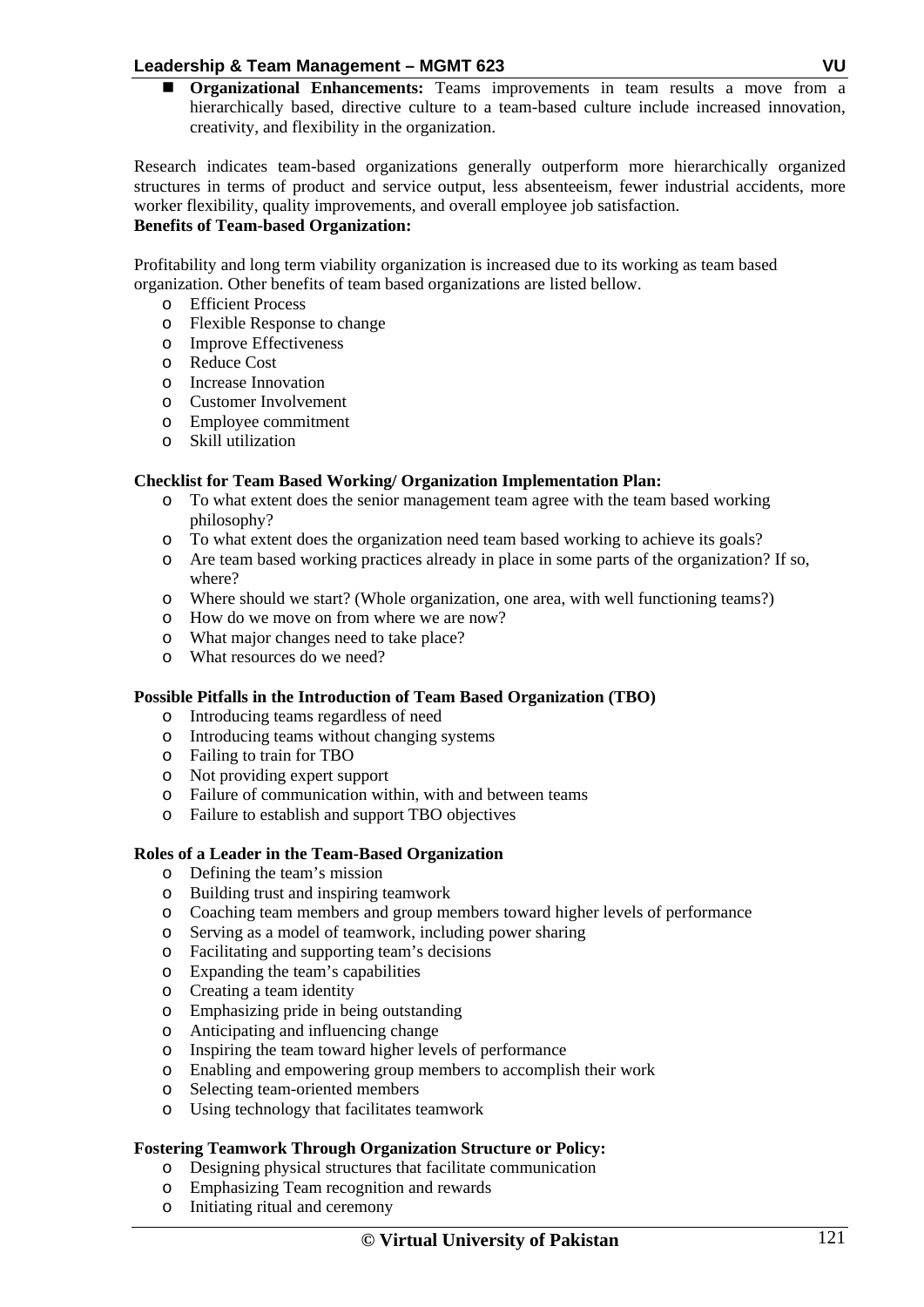# **DECISION MAKING**

#### **Decision Making and Decision Making Process:**

A **decision** is a choice made from two or more alternatives. The **decision-making process** is recognizing and defining the nature of a decision situation, identifying alternatives, choosing the "best" alternative, and putting it into practice. An effective decision is one that optimizes some set of factors such as profits, sales, employee welfare, and market share. Managers make decisions about both problems and opportunities.

### **Problem Solving Vs Decision Making**

- o Problem solving: finding the root cause of a deviation (cause analysis)
- o Decision making: choosing from alternative courses of action (choice analysis)

 Problem solving --------------- Decision making **Categories of Decisions** • Technical • Emotional • Communication • Budget • Ethical • Personnel • Career Relative Importance

# **Types of Decisions:**

**Programmed Decisions:** A decision that is a fairly structured decision or recurs with some frequency or both. Example: Starting your car in the morning.

**Non-programmed decisions:** A decision that is relatively unstructured and occurs much less often than a programmed decision. Example: Choosing a vacation destination.

**Intuitive decision making**: Managers also regularly use their intuition. Intuitive decision making is a subconscious process of making decisions on the basis of experience and accumulated Judgment.

- o Making decisions on the basis of gut feeling doesn't necessarily happen independently of rational analysis; the two complement each other.
- o Although intuitive decision making will not replace the rational decision-making process, it does play an important role in managerial decision making

### **Decision-Making Conditions**

o **Decision Making Under Certainty**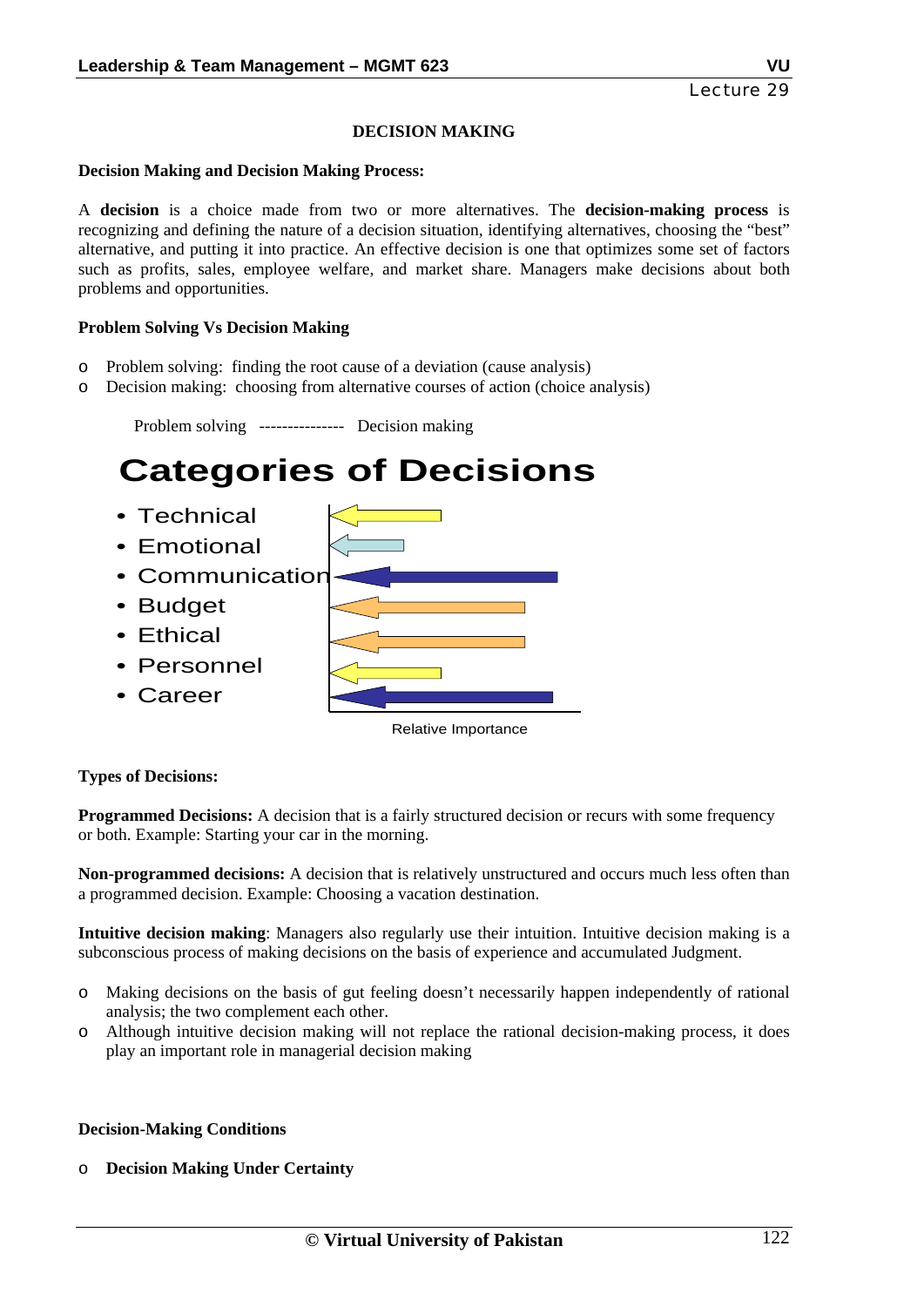o A condition in which the decision maker knows with reasonable certainty what the alternatives are and what conditions are associated with each alternative. A situation in which a manager can make accurate decisions because all outcomes are known. Few managerial decisions are made under the condition of certainty.

# o **Decision Making Under Risk**

o A condition in which the availability of each alternative and its potential payoffs and costs are all associated with risks.

# o **Decision Making Under Uncertainty**

- o A condition in which the decision maker does not know all the alternatives, the risks associated with each, or the consequences of each alternative. Uncertainty is a situation in which the decision maker is not certain and cannot even make reasonable probability estimates concerning outcomes of alternatives.
	- The choice of alternative is influenced by the limited amount of information available to the decision maker.
	- It's also influenced by the psychological orientation of the decision maker

# **The Decision-Making Process:**

**Step 1:** *Identifying a problem.* A **problem** is a discrepancy between an existing and a desired state of affairs. In order to identify a problem, you as a manager/leader should recognize and understand the three characteristics of problems:

- o You must be aware of the problem. Be sure to identify the actual problem rather than a symptom of the problem.
- o You must be under pressure to act. A true problem puts pressure on the manager to take action; a problem without pressure to act is a problem that can be postponed.
- o You must have the authority or resources to act. When managers recognize a problem and are under pressure to take action but do not have necessary resources, they usually feel that unrealistic demands are being put upon them.

**Step 2:** *Identifying decision criteria*. **Decision criteria** are criteria that define what is relevant in a decision.

**Step 3:** *Allocating weights to the criteria***.** The criteria identified in Step 2 of the decision-making process do not have equal importance, so the decision maker must assign a weight to each of the items in order to give each item accurate priority in the decision.

**Step 4:** *Developing alternatives*. The decision maker must now identify viable alternatives that could resolve the problem.

**Step 5:** *Analyzing alternatives*. Each of the alternatives must now be critically analyzed by evaluating it against the criteria established in Steps 2 and 3.

**Step 6:** *Selecting an alternative***.** This step to select the best alternative from among those identified and assessed is critical. If criteria weights have been used, the decision maker simply selects the alternative that received the highest score in Step 5.

**Step 7:** *Implementing the alternative*. The selected alternative must be implemented by effectively communicating the decision to the individuals who will be affected by it and winning their commitment to the decision.

**Step 8:** *Evaluating Results***.** This last step in the decision-making process assesses the result of the decision to determine whether or not the problem has been resolved.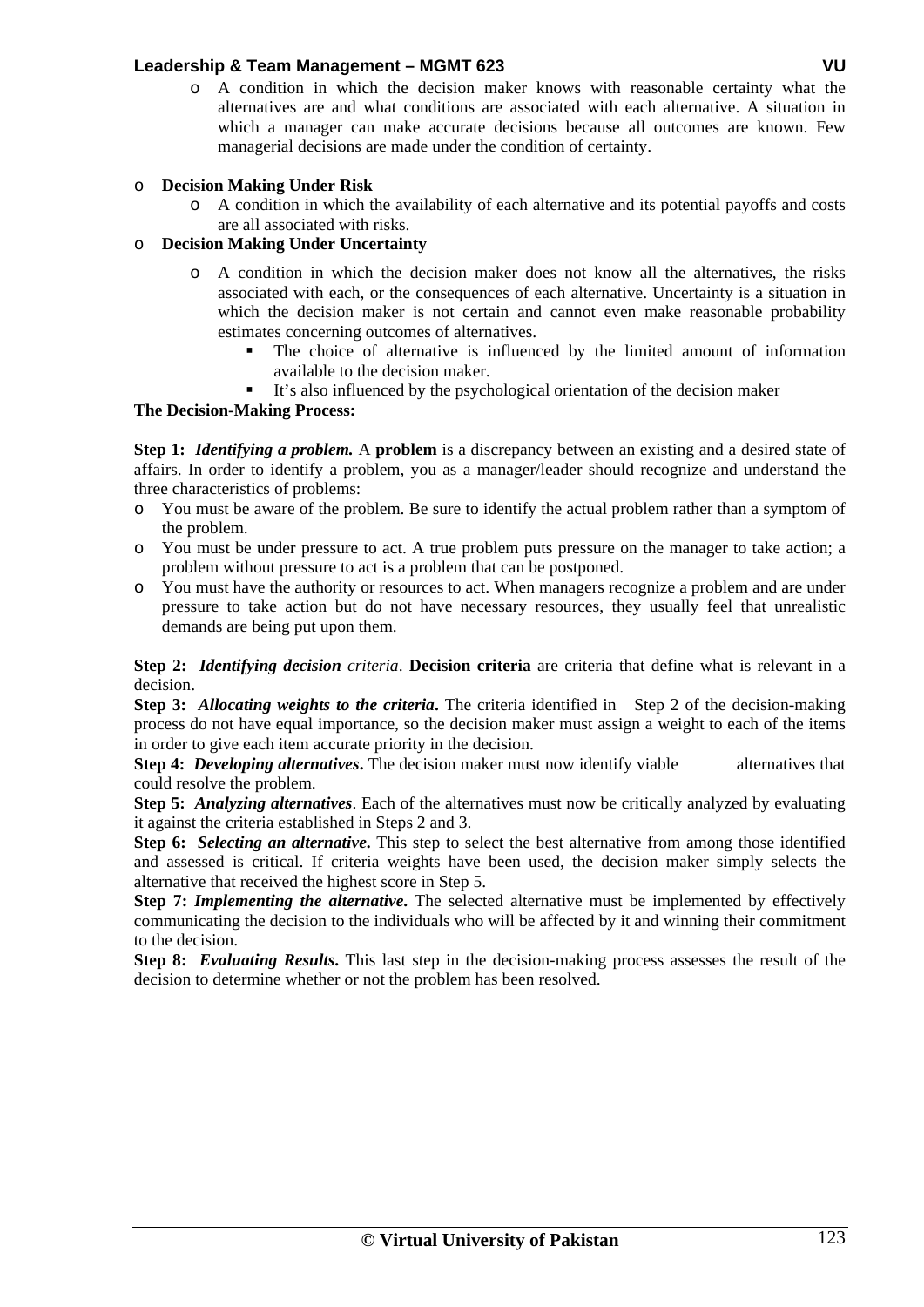### **Evaluating Alternatives in the Decision-Making Process**

### **Quantitative and Qualitative Factors in Decision Making:**

### **Quantitative Factors**

- o Investment appraisal
- o Break-even analysis
- o Market research
- o Sales forecasting
- o Critical path analysis
- o Decision trees

### **Qualitative Factors**

- o Stakeholder analysis
- o HRM
- o SWOT

**The Classical Model of Decision Making:** Classical model is based on economic conditions and considered to be normative. It relates to accomplishment of goals that are known and agreed upon. The classical model Strives for certainty by gathering complete information. This is also use as criteria for evaluating alternatives that are known.

### **Decision Making Behavior:**

Behavior always varies person to person. People tend to adopt a particular decision making approach as a result of factors such as;

- o Their own personality
- o Their current mood
- o The organisational culture
- o The personality of the person/people they are dealing with
- o The nature of the relationship they have with the people they are dealing with
- o Time pressure and perceived level of stress

Being aware of these influences can result in better decision making, by adopting the best decision making approach for each situation.

### **Decision Making Approaches:**

- o **Withdrawing:** holding off making the decision.
- o **Smoothing:** focusing on areas of agreement and ignoring areas of difference.
- o **Compromising:** trying to come up with a decision that provides some degree of satisfaction for all parties.
- o **Confronting/problem solving:** working through the issues.
- o **Forcing:** executing a particular decision knowing agreement has not been reached.

### **What Kinds Of Decisions Do People Make In The Workplace?**

- o Handling complex problems individually
- o Handling complex problems as a team
- o Focusing effort
- o Judging people

# **How to Make Better Decisions:**

### **1. Increase Your Knowledge**

- o Ask questions.
- o Get experience.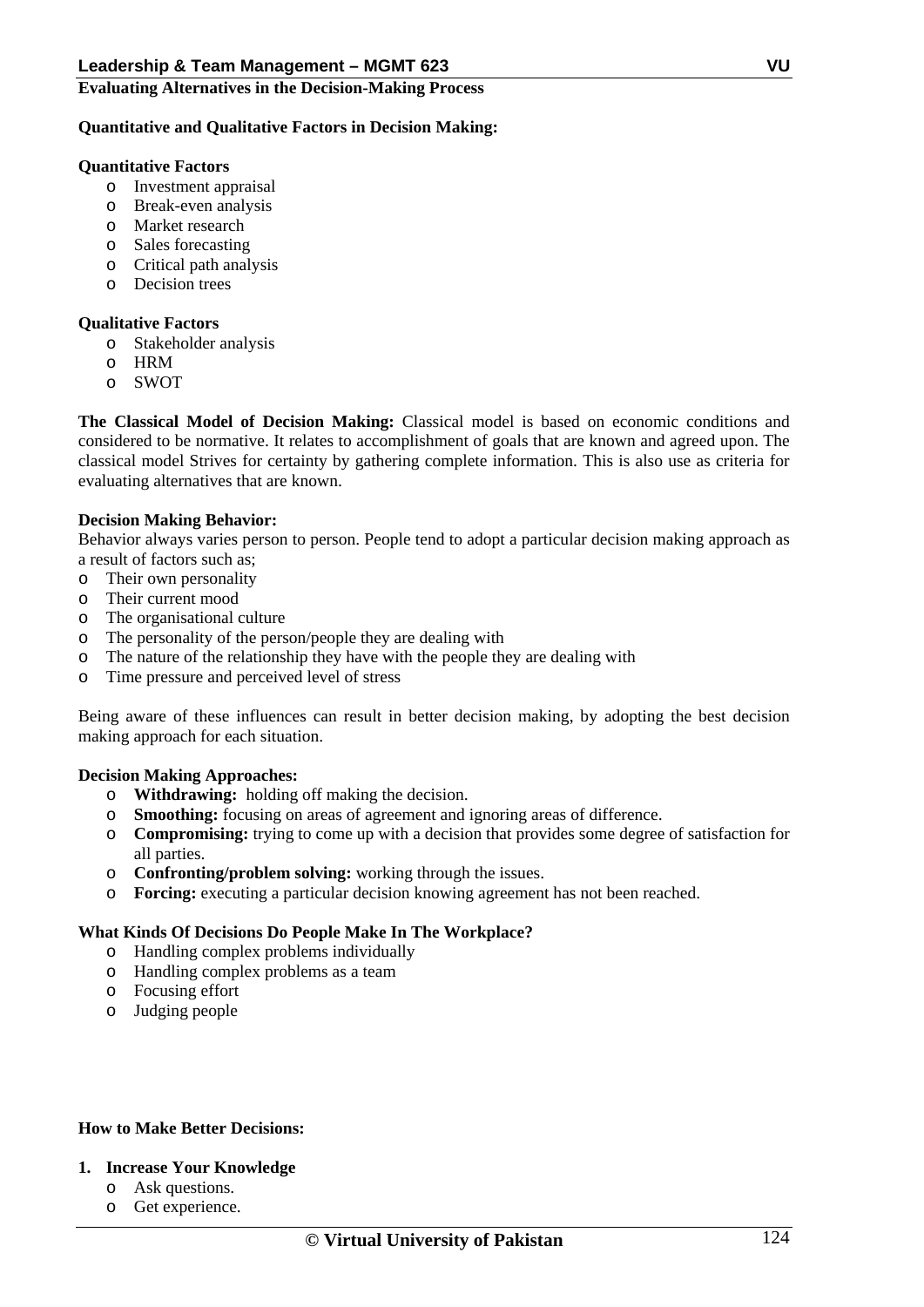- o Use consultants.
- o Do your research.
- o Force yourself to recognize the facts when you see them (maintain your objectivity).

# **2. Use Your Intuition**

o A cognitive process whereby a person instinctively makes a decision based on his or her accumulated knowledge and experience.

# **3. Weigh the Pros and Cons**

o Quantify realities by sizing up your options, and taking into consideration the relative importance of each of your objectives.

# **4. Don't Overstress the Finality of Your Decision**

o Remember that few decisions are forever.

# **5. Make Sure the Timing Is Right**

o Decisions always depend on the time.

# **Helpful Hints:**

|          | Don't                                     |         | Do                                        |
|----------|-------------------------------------------|---------|-------------------------------------------|
| $\circ$  | Make assumptions                          | $\circ$ | Clearly identify the decision to be       |
| O        | Delay                                     |         | made                                      |
| $\circ$  | Jump to conclusions                       | $\circ$ | Involve people qualified to help in the   |
| $\Omega$ | Make uninformed decisions                 |         | decision making                           |
| O        | Favour one decision prior to gathering    | $\circ$ | Identify the context of the decision (the |
|          | the facts and evaluating the alternatives |         | bigger picture)                           |
| $\circ$  | Allow only technical people to make       | $\circ$ | Identify all alternatives                 |
|          | the decisions                             | ∩       | Assess each alternative                   |
| $\circ$  | Attempt to make a decision in isolation   | $\circ$ | Assess the risks                          |
|          | of the context                            | O       | Consider your "gut feel"                  |
| $\circ$  | Let emotion override objectivity          | ∩       | Make the decision and stick to it         |
|          |                                           |         |                                           |

# **Roadblocks to Good Decision Making**

# o **Human Cognition**

o Our mental ability to comprehend and understand something

# o **Human Perception**

- o Difficulty isolating problems
- o Tend to think of only narrow range of possible solution
- o **Human Bias** 
	- o Tendency to shape responses based on stereotypes, memory, and current position

**Decision-Making and Technology:** In today's completive world Information technology can also help and support the decision-making. Different decision making tools are available for manager and leaders to use in practical life.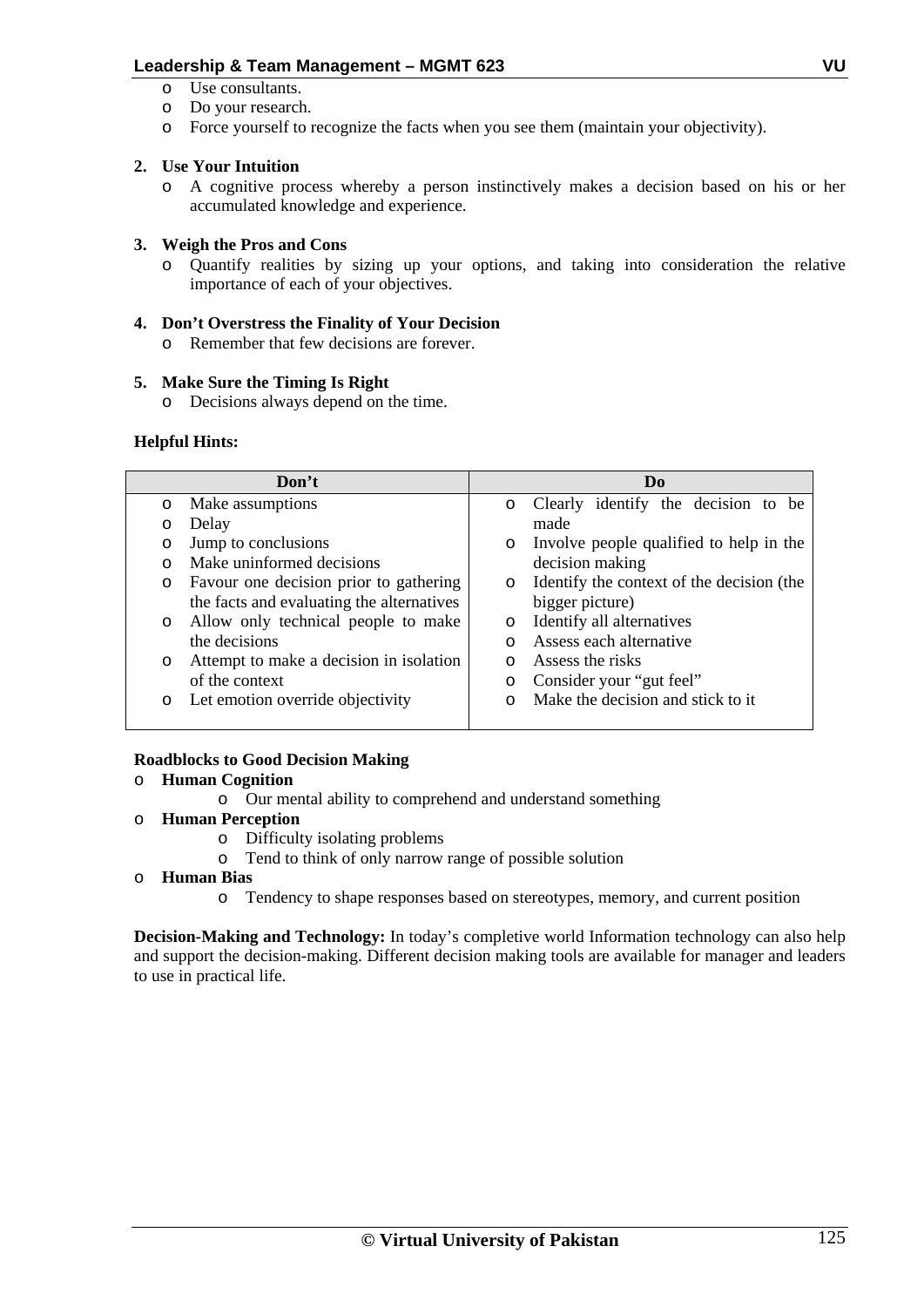### **TEAM DECISION MAKING**

Discussion on decision making process was started in previous lecture/chapter. We tried to understand various aspects of decision making including the process of decision making, types of decision making etc. In this lecture we will try to apply that process of decision making and also to understand the team decision making.

Apply decision making steps to the following situation.

*"You want to buy a car"* 

To make a better decision following step will be taken and few question might need to be answered.

- o What is your situation?
- **O SITUATION:** You want or need a car.
- o **CHOICES:** What are your choices?
- o **CHOICES: Buy the car. Don't buy the car**
- o **CONSEQUENCES YES** You must spend your money for Car Cost

|         |                              |                | On Insurance, on General Maintenance                        |
|---------|------------------------------|----------------|-------------------------------------------------------------|
|         |                              |                | and Gas/Petrol Charges                                      |
| $\circ$ | <b>CONSEQUENCES - if YES</b> |                |                                                             |
|         |                              |                | How will you pay for the car? -                             |
|         |                              |                | You may have to work to pay for the car.                    |
|         |                              |                | You may think about buying through Leasing etc.             |
| $\circ$ | <b>CONSEQUENCES - if YES</b> |                |                                                             |
|         |                              |                | How will your Study be affected?                            |
|         |                              |                | You will have less time to study                            |
| $\circ$ | <b>CONSEQUENCES - if YES</b> |                |                                                             |
|         |                              |                | How will your leisure and social time be affected?          |
|         |                              |                | You will have less leisure and social time.                 |
| $\circ$ | <b>CONSEQUENCES - NO</b>     |                |                                                             |
|         |                              | a.             | You will be able to save more money to buy a better car.    |
|         |                              | $b_{1}$        | You will have more money to spend on clothes, buy computer, |
|         |                              |                | motor-bike and fun.                                         |
|         |                              |                | c. You will have more leisure time.                         |
| $\circ$ | <b>DECISION</b>              |                |                                                             |
|         |                              | a <sub>z</sub> | YES or                                                      |
|         |                              | $b_{1}$        | - No                                                        |

#### o **DECISION**

Which decision would you make?

It depends on situation and priority of each individual. The consequence of each decision could be different. Remember, some decisions will be good and some decisions will be bad. But you will learn something from every decision you make!!!

### **Team Decision Making:**

### **Use Individual Decision Making When:**

- o You have the information to make a good decision
- o The situation is urgent
- o Subordinates are already committed or their commitment doesn't matter

### **Use Team/Group For Decision Making When:**

- o No one knows the answer or the expertise is in the group
- o You want to increase the commitment of subordinates
- o The situation is **not** urgent in the sense that it requires an immediate response
- o You, as manager/leader, can live with choice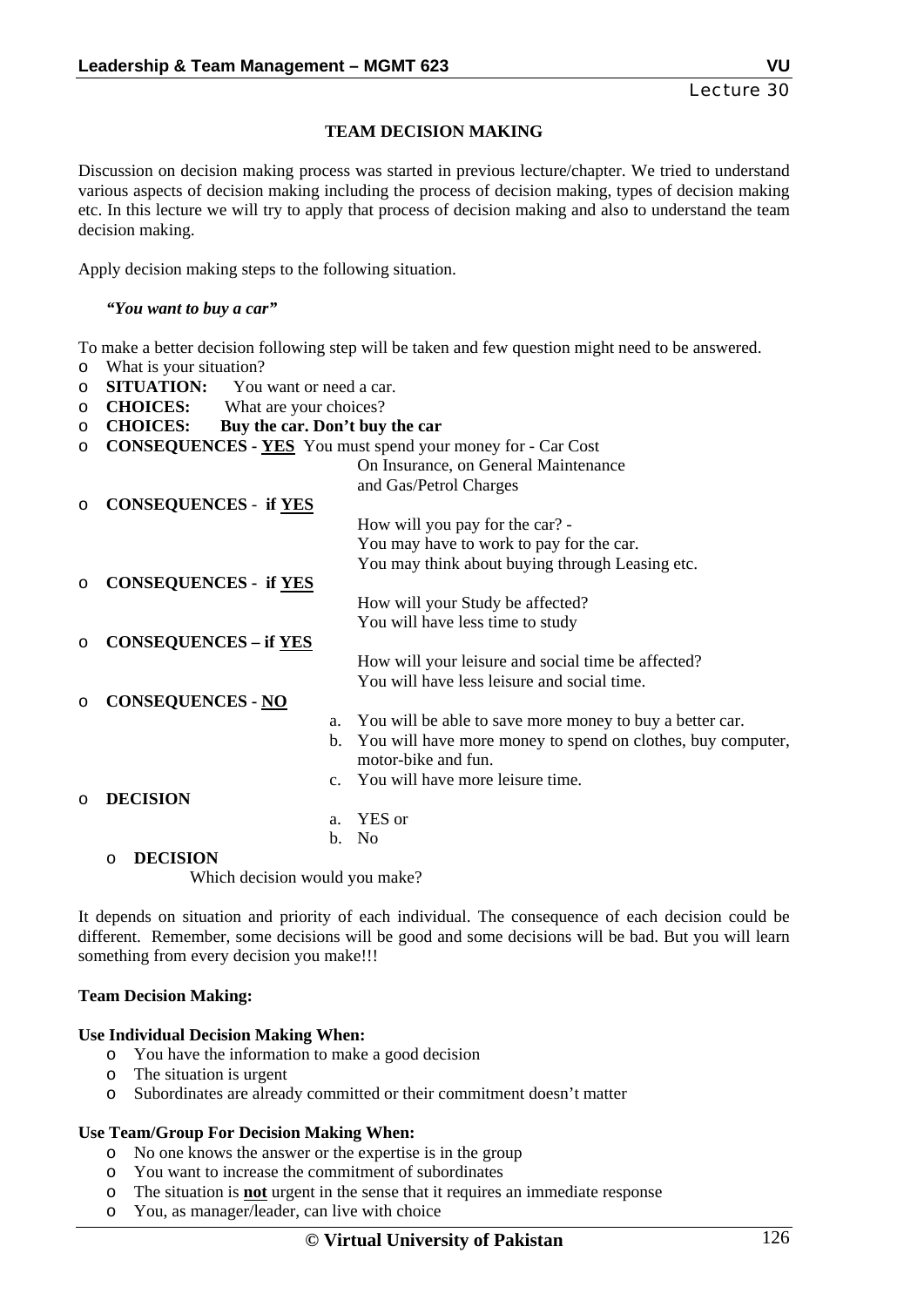### **Group/Team Decision Making**

|         | <b>Advantages</b>                        |         | <b>Disadvantages</b>                    |
|---------|------------------------------------------|---------|-----------------------------------------|
|         |                                          |         |                                         |
| $\circ$ | More information & knowledge are         | $\circ$ | The process takes longer, so it is more |
|         | Available                                |         | costly                                  |
| $\circ$ | More alternatives are likely to be.      | $\circ$ | Compromise decisions due to             |
|         | generated.                               |         | indecisiveness may emerge               |
| $\circ$ | More acceptance of the final decision is | $\circ$ | One person may dominate the group       |
|         | likely                                   |         | Groupthink may occur                    |
|         | Enhanced communication of the decision   |         |                                         |
|         | may result better decisions              |         |                                         |

### **Methods of Group/Team Decision Making (Johnson & Johnson, 1991)**

- o Decision by authority without discussion
- o Expert member
- o Average of member's opinions
- o Decision by authority after discussion
- o Majority control
- o Minority control
- o Consensus

### **Decisions made in groups can be made by one of four main methods.**

- o Unilaterally by an individual
- o By simple majority vote
- o By consensus everyone agreeing to support the conclusion
- o Subgroup of team

Which one is the best? There is no "best". Different types fit best for different situations**.**

### **Unilateral approach has one person make the decision for the whole group.**

| <b>Pros</b>                                                                                                                                                                                   | Cons                                                                                                                                                                                               |
|-----------------------------------------------------------------------------------------------------------------------------------------------------------------------------------------------|----------------------------------------------------------------------------------------------------------------------------------------------------------------------------------------------------|
| Enables you to move fast.<br>$\circ$<br>Takes care of the small stuff.<br>Works well in emergencies<br>$\circ$<br>o Works well when one person has all<br>relevant information and is trusted | Some people might not understand<br>$\circ$<br>rationale for decision<br>Decision maker may make decision<br>$\circ$<br>with inadequate info<br>Generates less support for the decision<br>$\circ$ |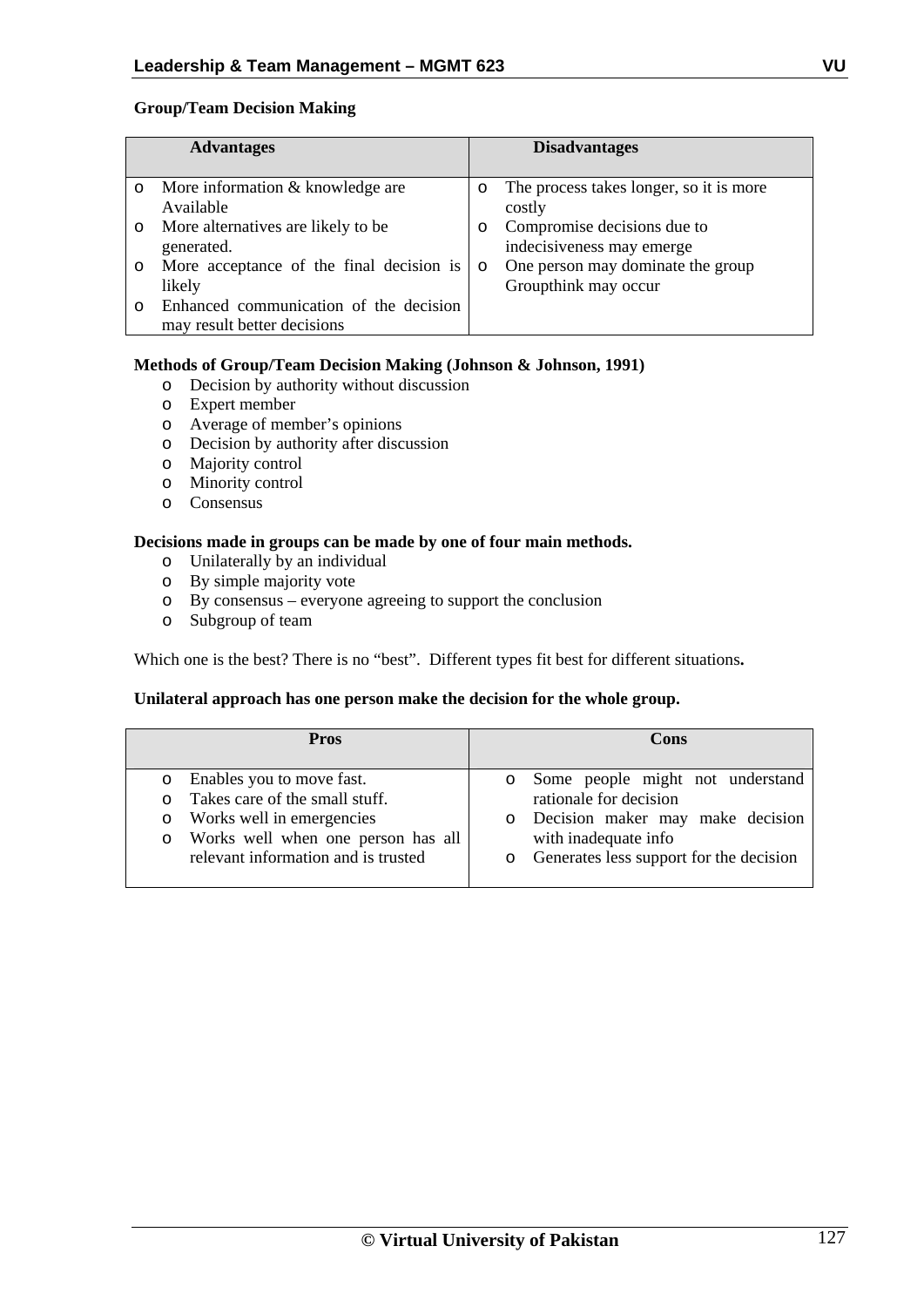### **Simple majority voting works when you don't have time for consensus building.**

|         | Pros                                       | Cons                                        |
|---------|--------------------------------------------|---------------------------------------------|
|         | Easy to use                                | Breeds winners v. losers climate            |
| $\circ$ | Works when everyone has the same           | Lessens creativity and flexibility<br>since |
|         | information and already understands others | difficult to consider<br>options.<br>many   |
| $\circ$ | Implementation can be handled by majority  | Sometimes it artificially limits choices.   |
|         | Helps in managing large groups             |                                             |
|         |                                            |                                             |

### **Consensus means everyone** *supports a* **decision. It does not mean unanimity or that everyone gets what they want.**

|         | <b>Pros</b>                               |         | Cons                                    |
|---------|-------------------------------------------|---------|-----------------------------------------|
|         | • Good for very important decisions       | $\circ$ | Takes the longest                       |
| $\circ$ | Builds strongest buy-in                   |         | Requires highest level of communication |
| $\circ$ | Make for quickest implementation          |         | skills                                  |
|         | Develops a group's problem solving skills |         |                                         |

**Subgroup of a team is appropriate under the following circumstances.** 

| <b>Pros</b>                                                                    | Cons                                                        |
|--------------------------------------------------------------------------------|-------------------------------------------------------------|
| Appropriate when subgroup is only entity<br>affected                           | When "pros" do not apply, this can result                   |
| Decision<br>can be implemented<br>W/O<br>involvement of majority               | in conflict and dissent regarding decision<br>made by group |
| with<br>comfortable<br>Whole<br>group<br><sup>is</sup><br>delegating authority |                                                             |

Relationship between type of decision and quality.

### **Team Problem Solving Techniques:**

- o **Consensus** presenting opinions and gaining agreement to support a decision. A proposal that is acceptable enough that all members are willing to support it. How can you reach a true consensus?
	- o Identify all options and views
	- o Build on common ideas
	- o Discuss the differences
	- o Propose alternatives or compromises to settle differences
	- o Test consensus when you seem to have a conclusion by "doing a check". Go around room and have everyone given their current opinion.
	- o If consensus is not reached, repeat steps  $1 5$ .
- o **Brainstorming process to generate a quantity of ideas.** In this technique the goal is. Goal to examine as broad a range of options as possible

o Rules - Encourage free-wheeling - No discussion - No judgment - Write visibly all ideas

- o Sequence
- o Review the topic (as a question)
- o Minute or two of silence to think
- o Call out and write down ideas

#### o **Nominal Group Technique process to generate ideas and evaluate solutions.**

- o A form of structured group decision making that enables everyone to participate and have his/her ideas heard without hostile criticism or distortions.
- o A structured voting procedure is used to prioritize responses to the nominal question.

#### o **Stepladder Technique**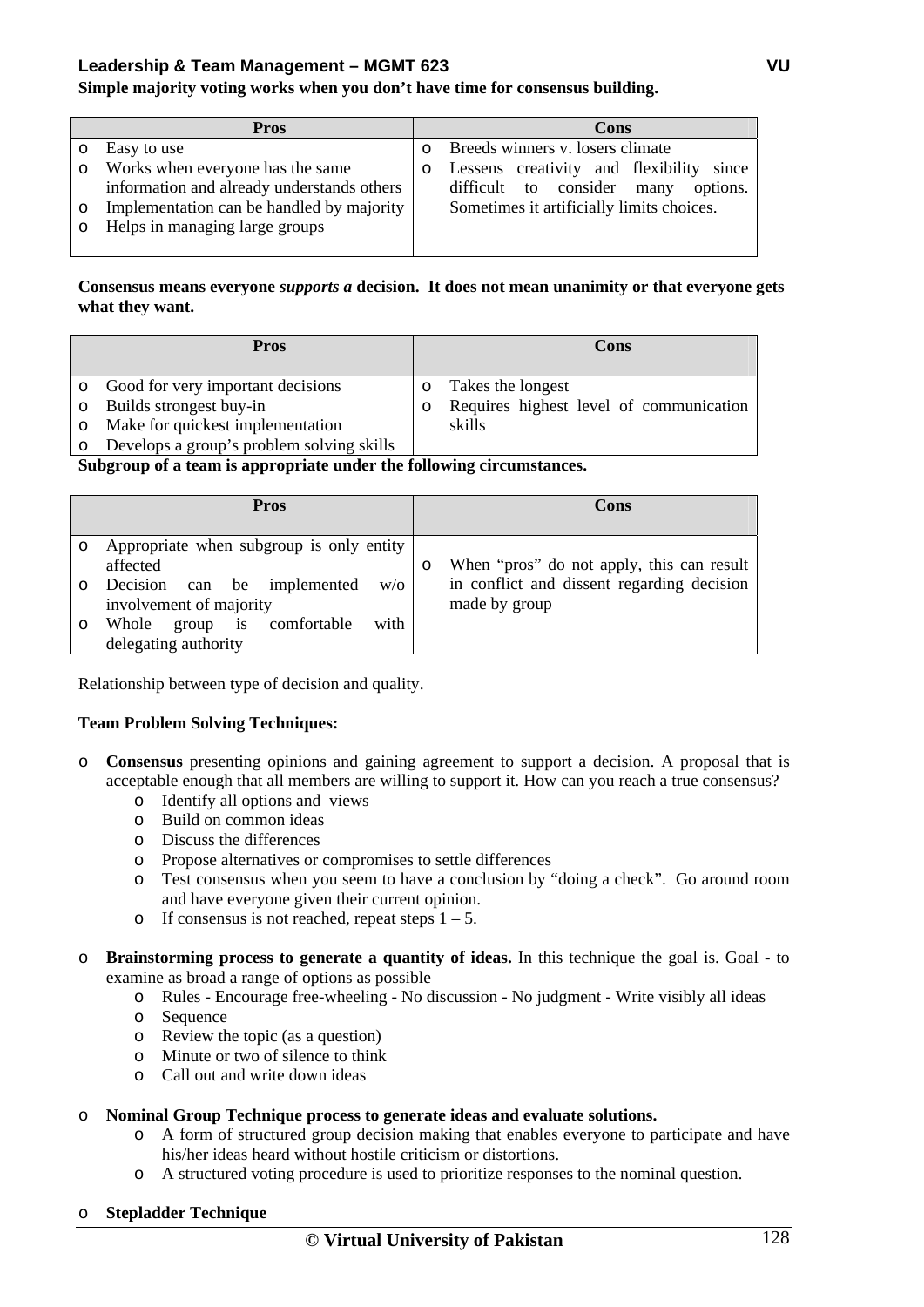- o A decision making approach in which members are added one by one to a team.
- o Two people starts a discussion of the task.
- o Another member is added and then presents their ideas to the group.
- o Then another and so on until decision is made.

# o **Delphi Technique process to generate ideas from physically dispersed experts.**

- o Used in situations where group members are unable to meet face to face.
- o The process.
	- A series of questions is distributed to a panel.<br>Panel members submit their responses to a de-
	- Panel members submit their responses to a decision coordinator.
	- The decision coordinator summarizes the responses, and sends the summary along with a follow-up questionnaire to the panel.
	- Panel members send in their responses.
	- The process is repeated until a consensus is reached.
- o **Quality circles (QC**): a small group of employees who work voluntarily on company time, typically one hour per week, to address work-related problems
- o **Quality team**: a team that is part of an organization's structure & is empowered to act on its decisions regarding product & quality service

# **Concept of QC**

The philosophy behind the concept of QC is that responsibility of generating quality is vested in the minds of all job related people instead of a few supervisor or inspectors. They

- o Identify problems
- o Collect and analyze data
- o Make cause-effect relationships,
- o Generate best solutions

### o **Computer-Aided Decision Making**

- o **Expert Systems:** a programmed decision tool set up using decision rules
- o **Decision Support Systems:** computer and communication systems that process in coming data and synthesize pertinent information for managers to use
- o **Group Decision Support Systems:** systems that use computer software and communication facilities to support group decision-making processes in either face-to-face meetings or dispersed meetings

Computer-mediated decision making. It is done through the electronic brainstorming through the use of special software and personal computers. The nominal group and Delphi techniques lend themselves to computer mediation

# **Potential Advantages of Group/Team Decision Making:**

- o More knowledge and expertise is applied to solve the problem.
- o A greater number of alternatives are examined.
- o The final decision is better understood and accepted by all group/team members.
- o More commitment among all group/team members to make the final decision work.

### **Potential Disadvantages of Group/ Teams Decision Making:**

- o Individuals may feel compelled to conform to the apparent wishes of the group/team.
- o The group's/team's decision may be dominated by one individual or a small coalition.
- o Group/team decisions usually take longer to make.

### **Improving Team Decision Making**

- o Assign the devil's advocate role
- o Be open to dissenting points of view
- o Seek outside opinions
- o Break up into smaller groups
- o Rethink issues before making final decision
- o Use brainstorming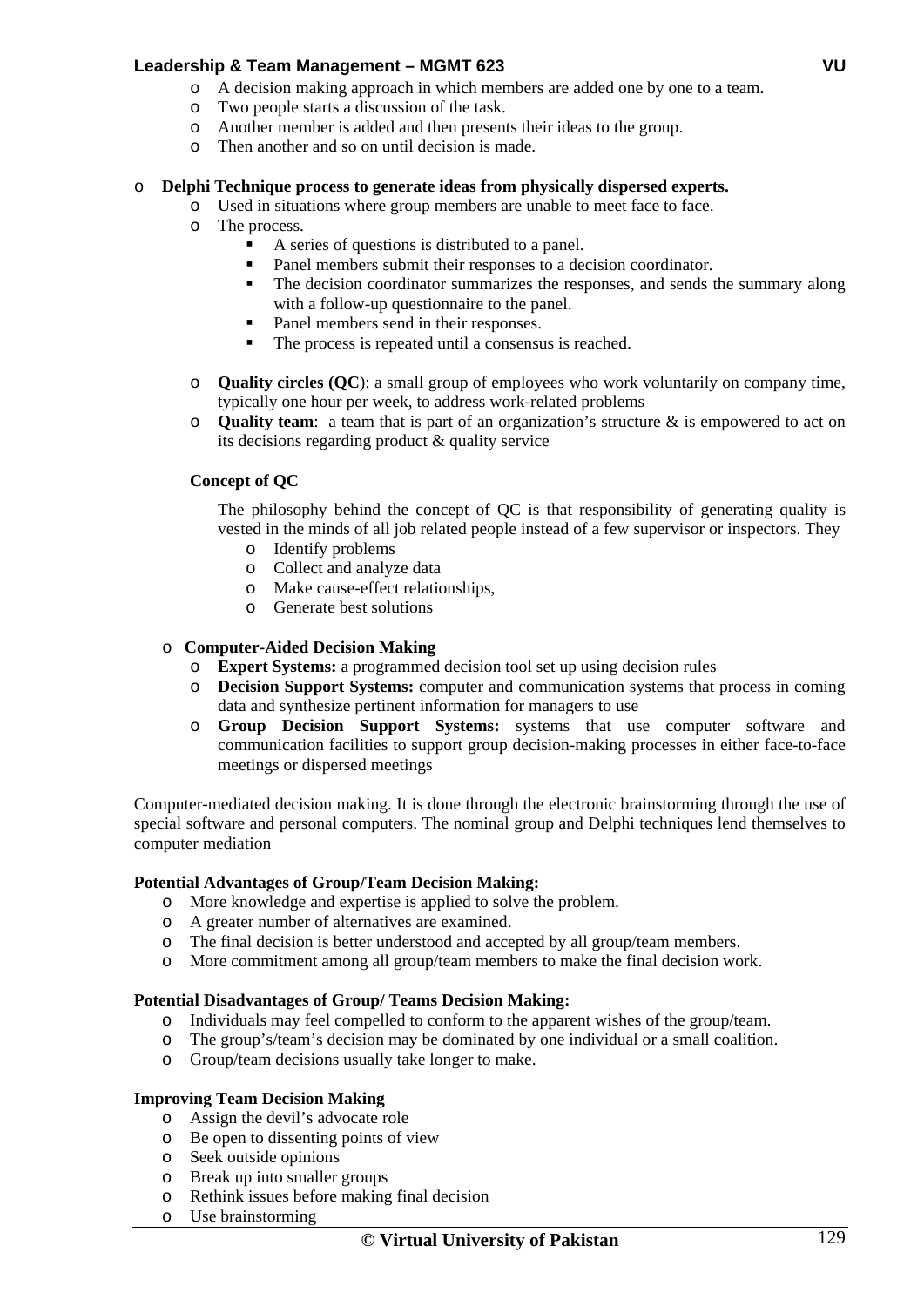**Managing Group and Team Decision-Making Processes** 

| o Be aware of the pros and cons of<br>having a group or team make a | o Have each group member individually<br>and critically evaluate all alternatives. |
|---------------------------------------------------------------------|------------------------------------------------------------------------------------|
| decision.                                                           | o As a manager, do not make your                                                   |
| o Set deadlines for when decisions must                             | position known too early.                                                          |
| be made.                                                            | Appoint a group member to be a                                                     |
| o Avoid problems with dominance by<br>managing group membership.    | "devil's advocate."                                                                |
| o Hold a follow-up meeting to recheck                               |                                                                                    |
| the decision.                                                       |                                                                                    |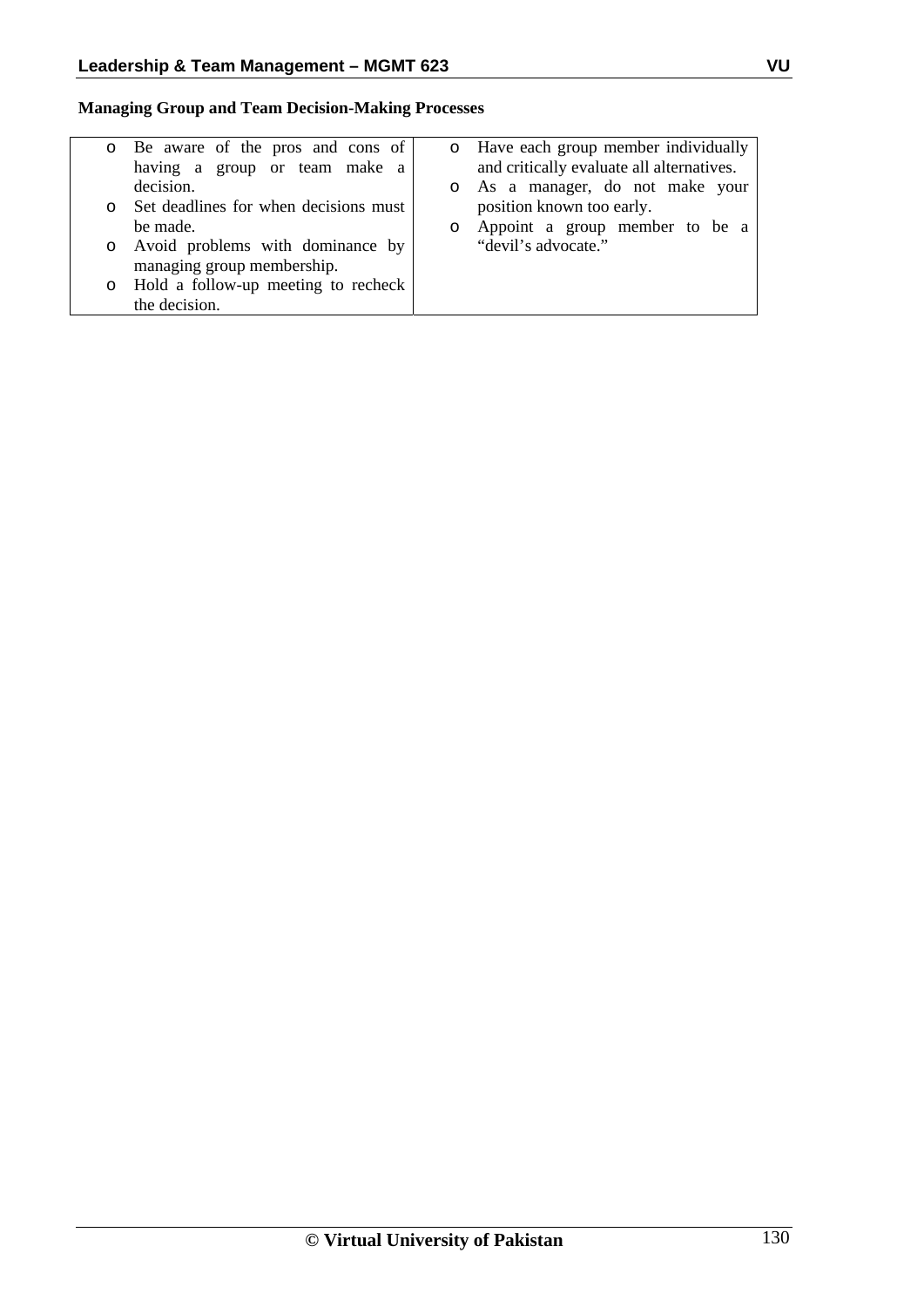### **EFFECTIVE TEAM COMMUNICATION**

We are the second part of our course the team dynamics. Last two lecturers were focusing on decision making. In this lecture the focus will be on effective team communication. We have already discussed the basic concepts and principle of importance of communication during the first part of our course. Keeping in view the importance of communication in team performance this topic is again being discussed in this lecture.

### **Team Communication:**

Communication is the process by which a person, group, or organization (the sender) transmits some type of information (the message) to another person, group or organization (the receiver) using some medium (Channels).

Communication encompasses both **interpersonal communication** (between two or more people) and **organizational communication** (all the patterns, networks, and system of communication within an organization).

### **The Basic Communication Process:**

**Encoding** – translating an idea into a form, such as written or spoken language, that can be recognized by a receiver.

Transmission via **communication channels** – pathways over which information travels

- a. Telephone lines, radio, television
- b. Fiber-optic cables (e-mail)

**Decoding** – converting the message back into the sender's original ideas.

**Feedback** – providing information about the impact of messages on receivers.

**Noise** – factors that distort the clarity of messages that are encoded, transmitted, or decoded in the communication process.

- a. Unclear writing
- b. Listener's inattentiveness
- c. Static along a telephone line

Same topic was discussed in detail in lecture number 23 and 24.

**Communication and Leadership:** The importance of effective communication cannot be overemphasized because everything a manager/leader does involves communicating. Effective leaders are also effective communicators. To be effective, the leader must synchronize verbal and nonverbal behavior Technology has had also a meaningful impact on leaders' communication and coordination.

o Effective leaders are also effective communicators

- o To be effective, the leader must synchronize verbal and nonverbal behavior
- o Technology has had a meaningful impact on leaders' communication and coordination

### **Communication Creates a Team:**

Communication makes the bridge between the team members and creates synergy within the team. Through communications, team members achieve organizational goals in more efficient manner.

### **The Top Three Qualifications Sought by Today Employers**

- o Communication Skills
- o Team Member
- o Leadership Capabilities

That also indicates the importance of communication.

### **Team Communication:**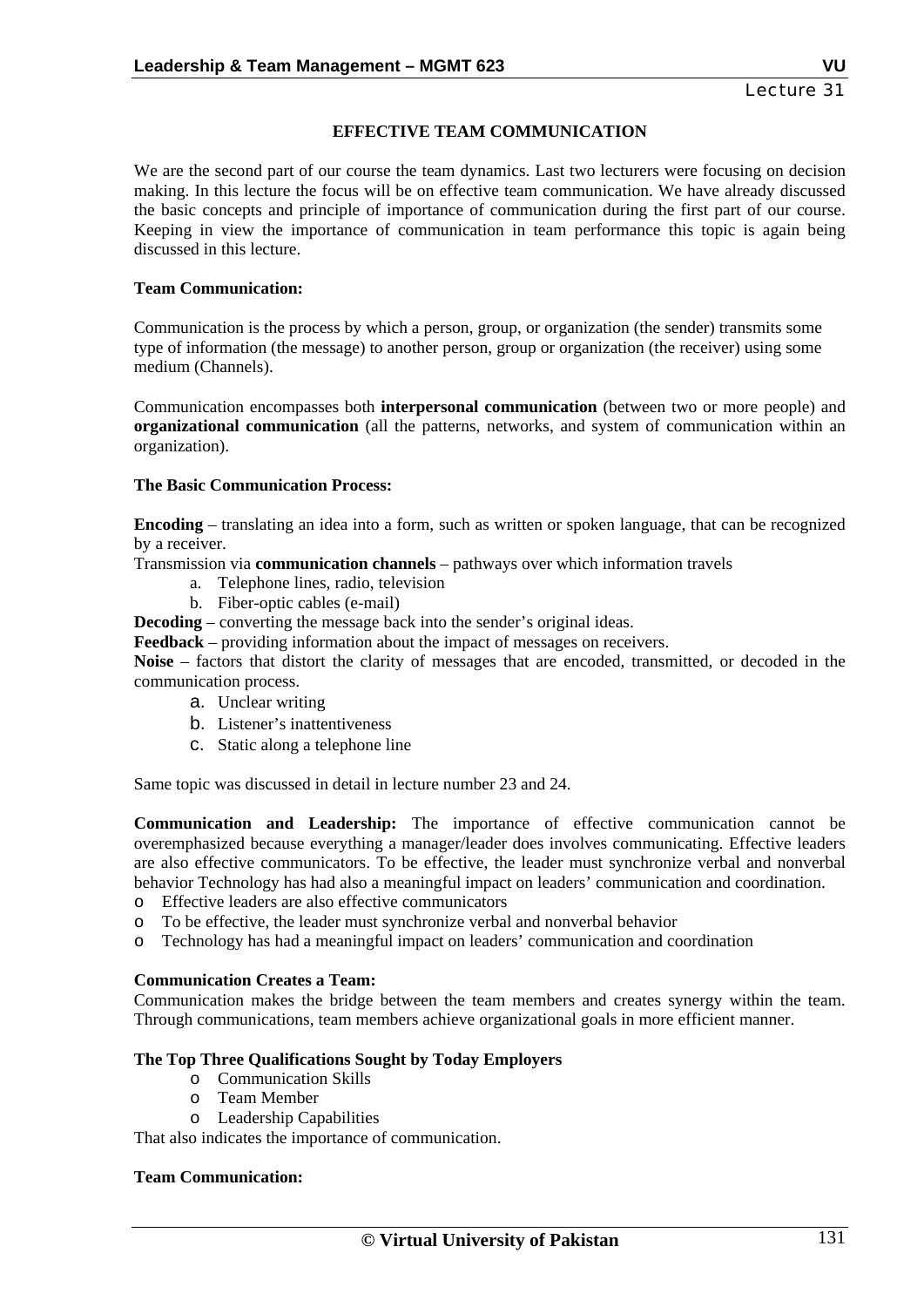**Internal communication:** means communication between team members and key personals of the organization.

- o Formal
- o Informal
- o **Formal communication** is communication that follows the official chain of command or is required to do one's job.
- o **Informal communication** is communication that is not defined by the organization's structural hierarchy.
	- o Informal communication systems permit employees to satisfy their needs for social interaction.
	- o Informal communication systems can improve an organization's performance by creating alternative—and frequently faster and more efficient—channels of communication.

**External communication:** Communication between the team point of contact and the client or customers regarding contract requirements. E.g. documentation, reporting etc.

# **Team/Group Communications**

Team/group communication will depend on

- o **Group Size:** The larger the group, the harder it is for people to communicate with other group members.
- o **Group Structure:** Communication is better in informally structured groups than in hierarchically structured groups.
- o **Group Composition:** Communication is better when there are different personality types in a group and when groups are mixed rather than single sex.
- o **The Physical Work Environment:** Good workplace organisation can help encourage communications.

In Order for Teams to be Effective, the members must communicate effectively, share information and have a shared understanding of information presented to them.

# **Why Communication Is Important & Necessary…**

- o In a team you are ALL working towards a same goal/vision.
- o You need to define and ensure that the goal/vision is shared by all the members.
- o If there are questions/issues about the goal/vision those need to be resolved quickly in order for the team to move forward.
- o When decisions need to be made the team has to be made aware of the decision that is at hand.
- o EVERYONE NEEDS TO BE ON BOARD
- o If communication keeps the team members informed, therefore a team working towards the same goal/vision can be more effective and efficient.
- o Information is shared within team.
- o Team members have knowledge
- o Knowledge is power
- o Sense of power gives members sense of belonging and dedication
- o Dedicated members will contribute more and feel valuable to the team.

Any data, information transferred will ultimately create wisdom and help for an effective decision making by individuals, mangers and leaders.

# **Creating Team Communication:**

- o Ensure that goals are clearly defined.
- o Interaction is aimed at solving problems and achieving team goals.
- o Ensure team members trust each other by having open communication.

### **Characteristics of Open Communication:**

- o Members are encouraged to seek input from others.
- o Disagreement is invited and dealt with as a vital part of making sound decisions.
- o Team members share responsibility for communicating effectively.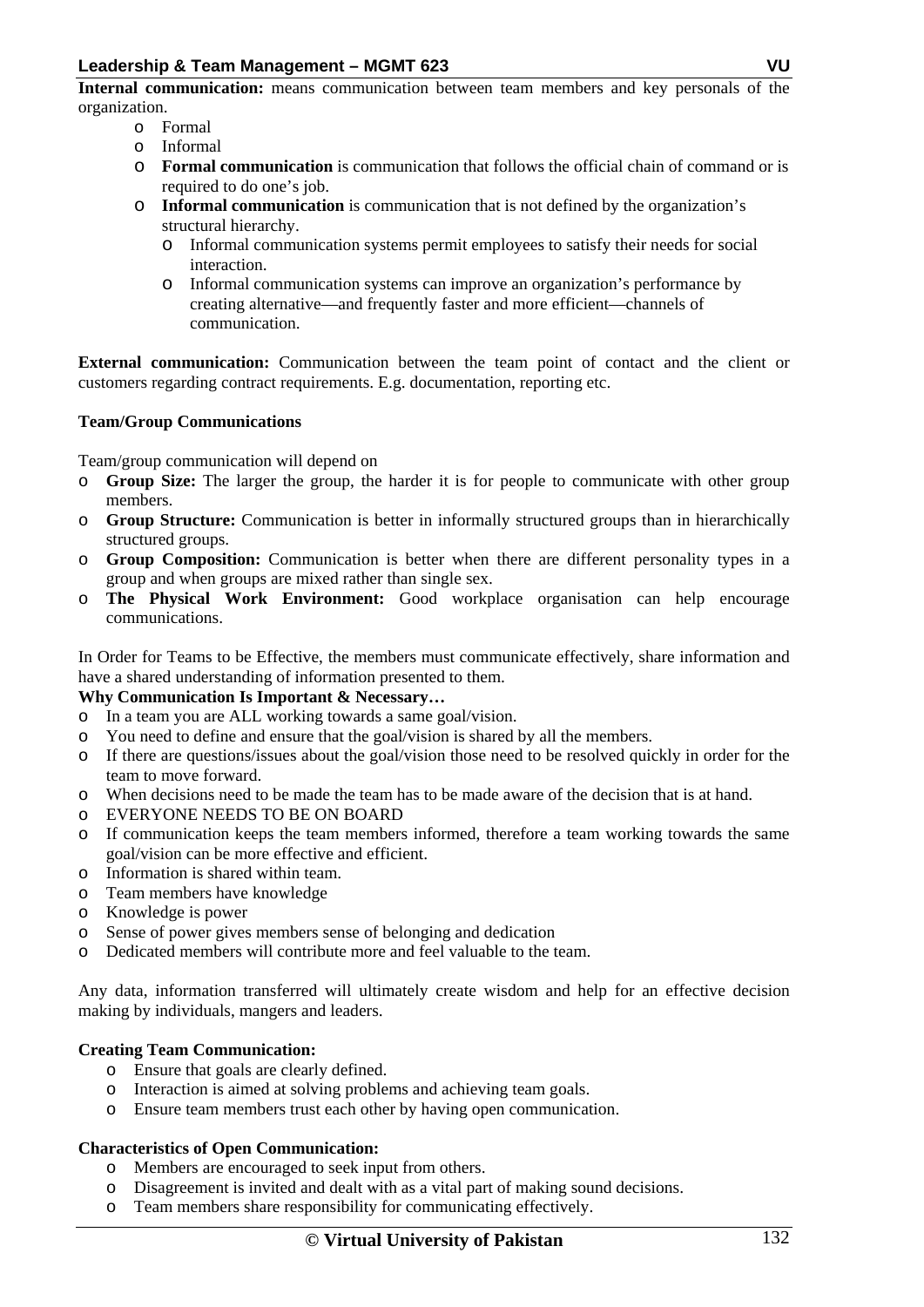o Everyone is pro-active to understand team goals.

### **Guidelines to Team Communication:**

- o **Be specific:** include facts and details to avoid being unclear
- o **Be accurate:** as much as possible be sure that the information you are giving is true and reliable.
- o **Be honest:** be truthful with those you are communicating with and do not use questionable information.
- o **Be logical:** make sure messages are easy to follow
- o **Be complete:** give all needed information in regards to your ideas.
- o **Be concise:** be brief- not unnecessarily wordy.
- o **Be relevant:** stay on task and give information that is needed.
- o **Ask for feedback:** have recipients give comments on information.

### **Responsibilities of Team Members:**

- o Open minded
- o Listen to what is being said
- o Give feedback to what is being said
- o Make sure all team members have a chance to communicate their ideas.
- o If decisions need to be made discuss pros and cons, and decide best option for TEAM.
- o Take ownership for what you say.
- o Take responsibility for making sure you are heard and understood.
- o Use terminology and examples that your audience understands.
- o Be aware of body language.
- o Always work to maintain the trust and confidence of those with whom you are communicating / working.

### **Getting Your Message Across:**

- o State the purpose of your message.
- o Communicate your message.
- o Listen to the response of others.
- o Clear up any misunderstandings.
- o Summarize and move to action.

# **Communication Tools:**

- o Face-to-face
- o E-mail
- o Chat rooms
- o On-line
- o Cell phone
- o Search engines

### **Email**

- o Somewhere between verbal and written communication
- o Easy for the recipient to misinterpret the message

Three Simple Guidelines for More Effective Email are 1) Write precisely, 2) Format intelligently and 3) Follow through.

# **Poor communication can lead to:**

- o Wasted time and/or energy
- o Lack of trust
- o Misunderstandings
- o Deadlines are not met
- o Lack of change for the better

Communication is the leading cause of both conflict and resolution. It is a skill that requires life-long effort and learning. We must practice.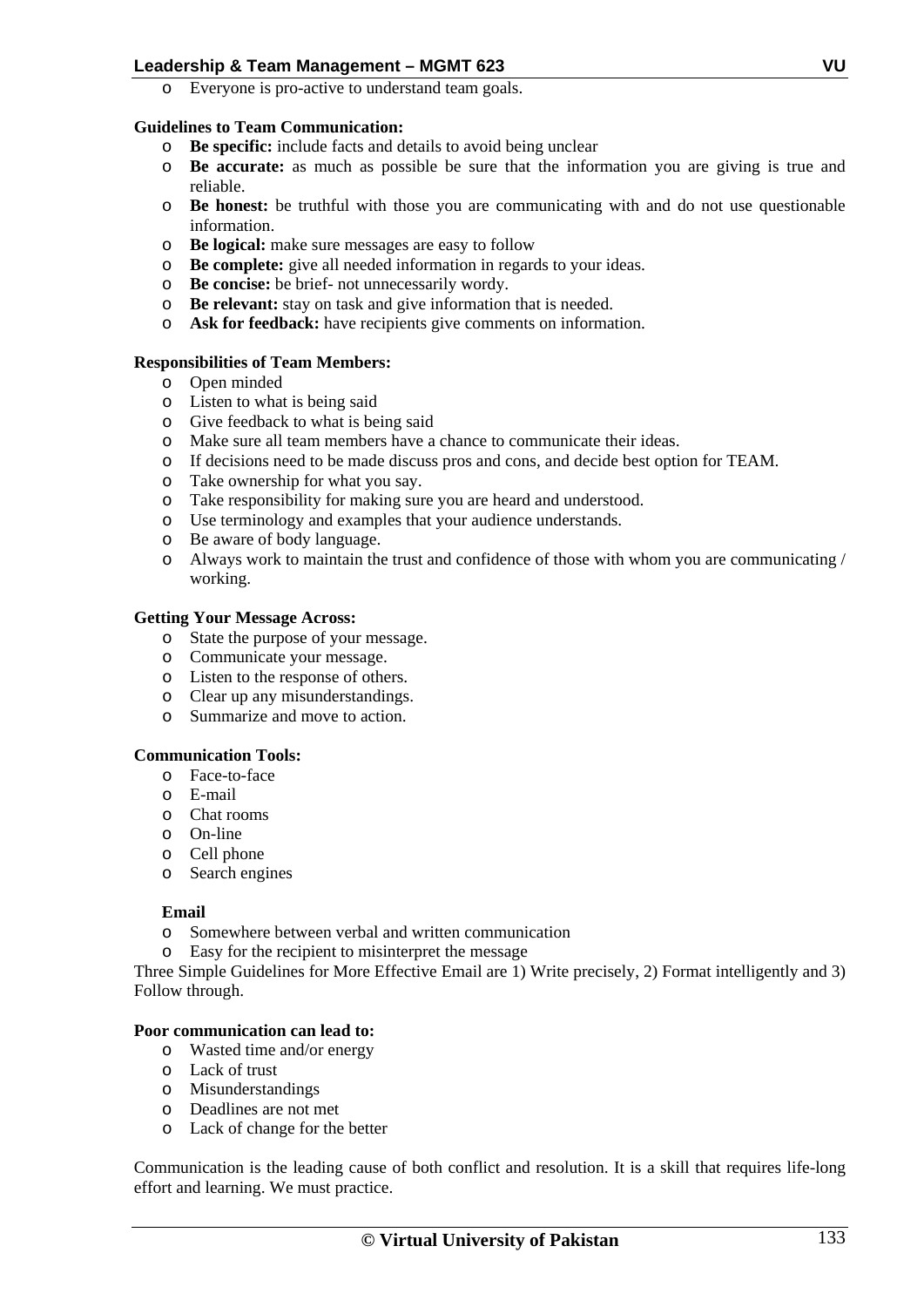# **CONFLICT IN TEAM**

**Conflict in Team:** The process in which one party perceives that its interests are being opposed or negatively affected by another party.

- o Perceived by the parties
- o Parties are in opposition to one another
- o At least one party is blocking the goal attainment of the other party
- o Goals can be tangible or psychological
	- o Money
	- o Task Achievement
	- o Happiness

There are several common themes which underlie most definitions:

- o The parties to it must perceive conflict.
- o Commonalties in the definitions are opposition or incompatibility and some form of interaction.

We define conflict as "a process that begins when one party perceives that another party has negatively affected, or is about to negatively affects, something that the first party cares about."

- o This describes that point when an interaction "crosses over" to become an inter-party conflict.
- o It encompasses the wide range of conflicts that people experience in organizations.

### **Sources of Conflict:**

- o Goal Incompatibility
- o Different Values and Beliefs
- o Task Interdependence
- o Scarce Resources
- o Ambiguity
- o Communication Problems
- o Perceived personal threats
- o Perceived threat to the organization
- o Personal, social, cultural differences
- o Others...

The three major sources of interpersonal and inter group conflict are differentiation, task relationships, and scarcity of resources.

### **Differentiation:**

- o Differentiation in an organization occurs when people and tasks are grouped or split up into functions and divisions to produce goods and services.
- o The splitting process produces conflict because it makes the differences in functional orientations and status inconsistencies apparent.
- o Differences in Functional Orientations.
	- o Different functions commonly develop different orientations toward the Organization's major priorities.
	- o Their views of what needs to be done to increase organizational performance differ because their tasks, jobs, and goals differ.
	- o Different views of priorities develop.
	- o These differences can lead to conflict that can do considerable harm to the organization's cohesiveness and functional integration performance is reduced.
- o Status Inconsistencies:
	- o Over time, some functions or divisions come to see themselves as more vital than others to an organization's operations and believe that they have higher status or greater prestige in the organization.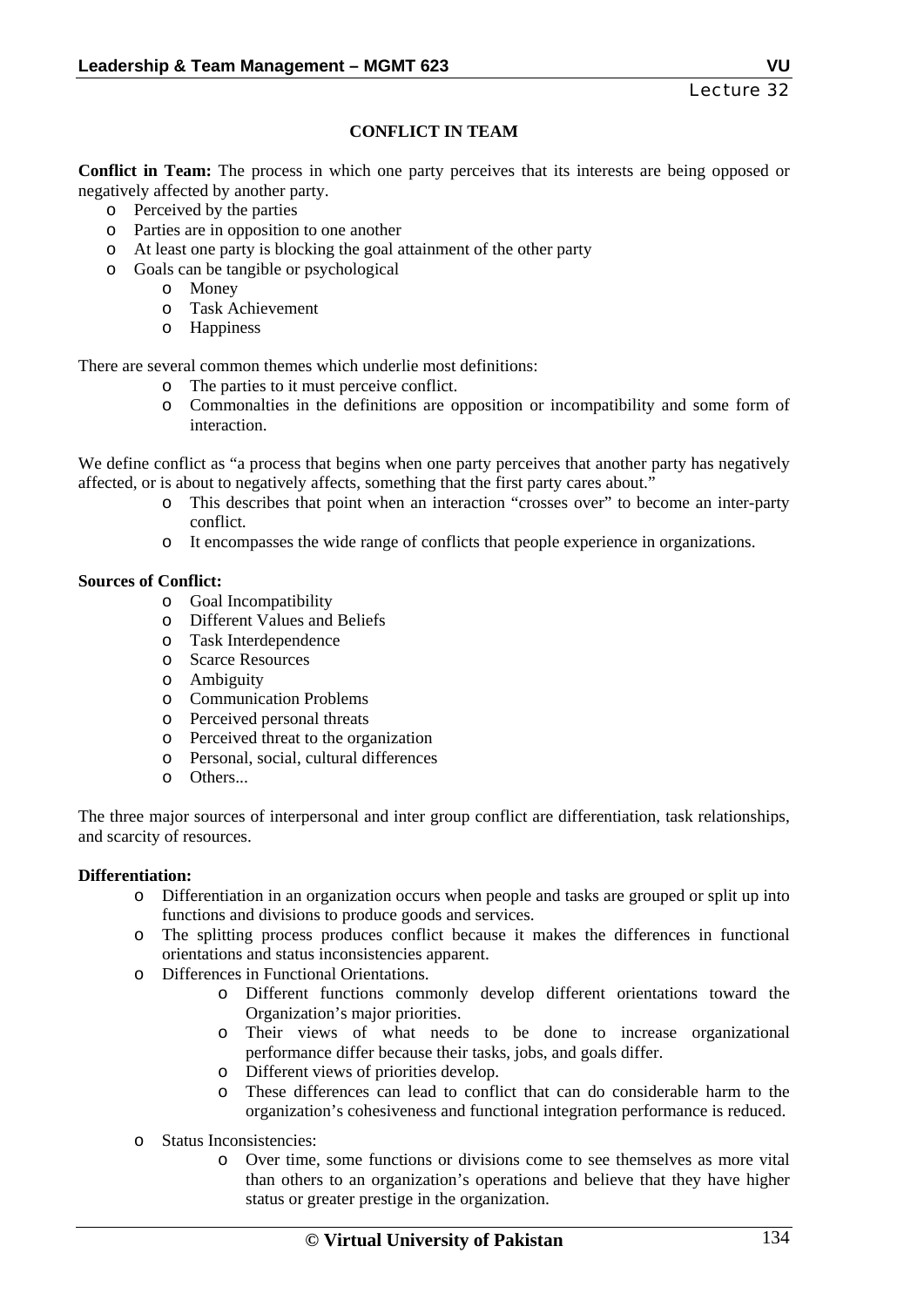o High-status functions make little attempt to adapt their behaviors to the needs of other functions, thereby causing conflict.

### **Task Relationships:**

- o Task relationships generate conflict between people and groups because organizational tasks are interrelated and affect one another.
- o Overlapping Authority. If two different functions or divisions claim authority for the same task, conflict may develop.
- o Task Interdependence.
	- o The development of goods and services depends on the flow of work from one function to another; each function builds on the contributions of other functions.
	- o If one function does not do its job well, the ability of the function next in line to perform is compromised, and the outcome is likely to be conflict.
	- o As task interdependence increases from pooled, to sequential, to reciprocal interdependence, the potential for conflict among functions or divisions is greater.
- o Incompatible Evaluation Systems.
	- o Inequitable performance evaluation systems that reward some functions but not others sometimes create conflict.
	- o Complex task relationships increase this form of conflict.

### **Scarcity of Resources:**

- o Competition for scarce resources produces conflict.
- o Budget fights can be fierce when resources are scarce.

### **Communication:**

- o Communication as a source of conflict represents those opposing forces that arise from semantic difficulties, misunderstandings, and "noise" in the communication channels.
- o Differing word connotations, jargon, insufficient exchange of information, and noise in the communication channel are all barriers to communication and potential antecedents to conflict.
- o Semantic difficulties are a result of differences in training, selective perception, and inadequate information.
- o The potential for conflict increases when either too little or too much communication takes place.
- o The channel chosen for communicating can have an influence on stimulating opposition.

### **Different Values and Beliefs:**

- o Include individual value systems and personality characteristics. Certain personality types lead to potential conflict.
- o Most important is differing value systems. Value differences are the best explanation for differences of opinion on various matters.

### **Types of Conflict:**

- o **Emotional**  is personal, defensive, and resentful. Also known a A-type or affective.
- o **Cognitive**  is largely depersonalized, it consists of argumentation about the merits of ideas, plans, and projects. Known as C-type. Often an effective stimulate to creativity.

We can have a different type of conflict classification with reference to organizational setup.

- o **Task conflict:** Conflict over content and goals of the work. Low to moderate levels can be acceptable
- o **Relationship conflict:** Conflict based on interpersonal relationships. Almost always dysfunctional
- o **Process conflict:** Conflict over how work gets done. Low levels can be acceptable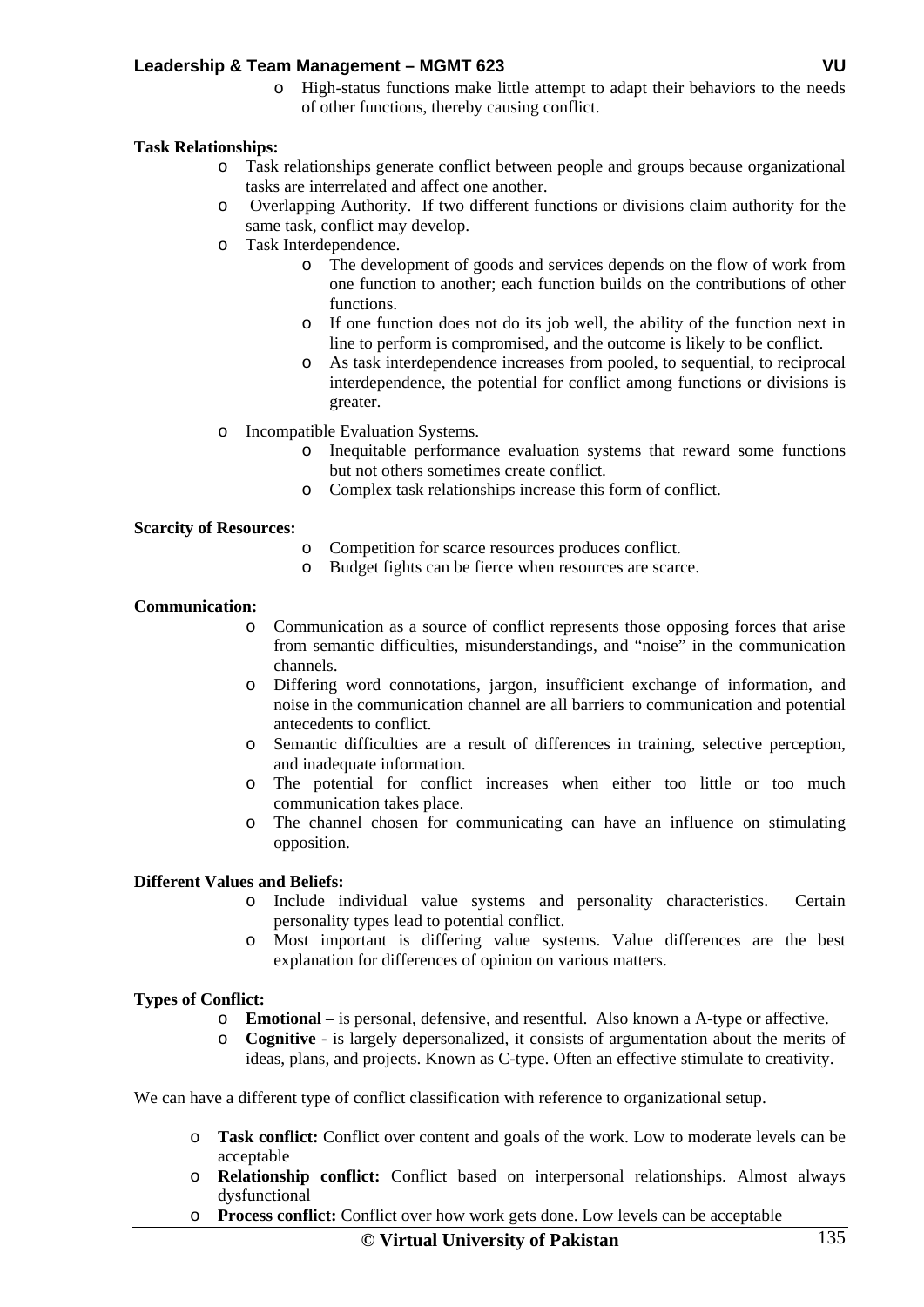We can also have relationship conflict (**A-type conflict**) and task conflict (**C-type conflict**). We need to put efforts for transforming relationship into task conflict. This can be done through.

- o Agree on common goal or shared vision
- o Create a place for conflict and get it out in the open
- o Training in task conflict

We can also have conflicts known as:

### **Intrapersonal:**

- o A person having tension or stress within…
- o Often due to over competing roles

#### **Interpersonal:**

- o Between 2 or more people,
- o Disagreement, values or styles don't match
- o Miscommunication occurs

#### **Intra-group:**

o Arises within one group

#### **Inter-group:**

o Arises between groups over issues/goals/solutions

### **The Conflict Process:**

#### **Four Stages**

- o Potential opposition
- o Cognition and personalization
- o Behavior
- o Outcomes

### **Stage I: Potential Opposition or Incompatibility**

### o **Communication**

- o Communication as a source of conflict represents those opposing forces that arise from semantic difficulties, misunderstandings, and "noise" in the communication channels.
- o Differing word connotations, jargon, insufficient exchange of information, and noise in the communication channel are all barriers to communication and potential antecedents to conflict.
- o Semantic difficulties are a result of differences in training, selective perception, and inadequate information.
- o The potential for conflict increases when either too little or too much communication takes place.
- o The channel chosen for communicating can have an influence on stimulating opposition.

#### o **Structure**

- o The term structure includes variables such as size, degree of specialization, jurisdictional clarity, member-goal compatibility, leadership styles, reward systems, and the degree of dependence.
- o Size and specialization act as forces to stimulate conflict. The larger the group and more specialized its activities, the greater the likelihood of conflict.
- o The potential for conflict is greatest where group members are younger and turnover is high.
- o The greater the ambiguity in responsibility for actions lies, the greater the potential for conflict.
- o The diversity of goals among groups is a major source of conflict.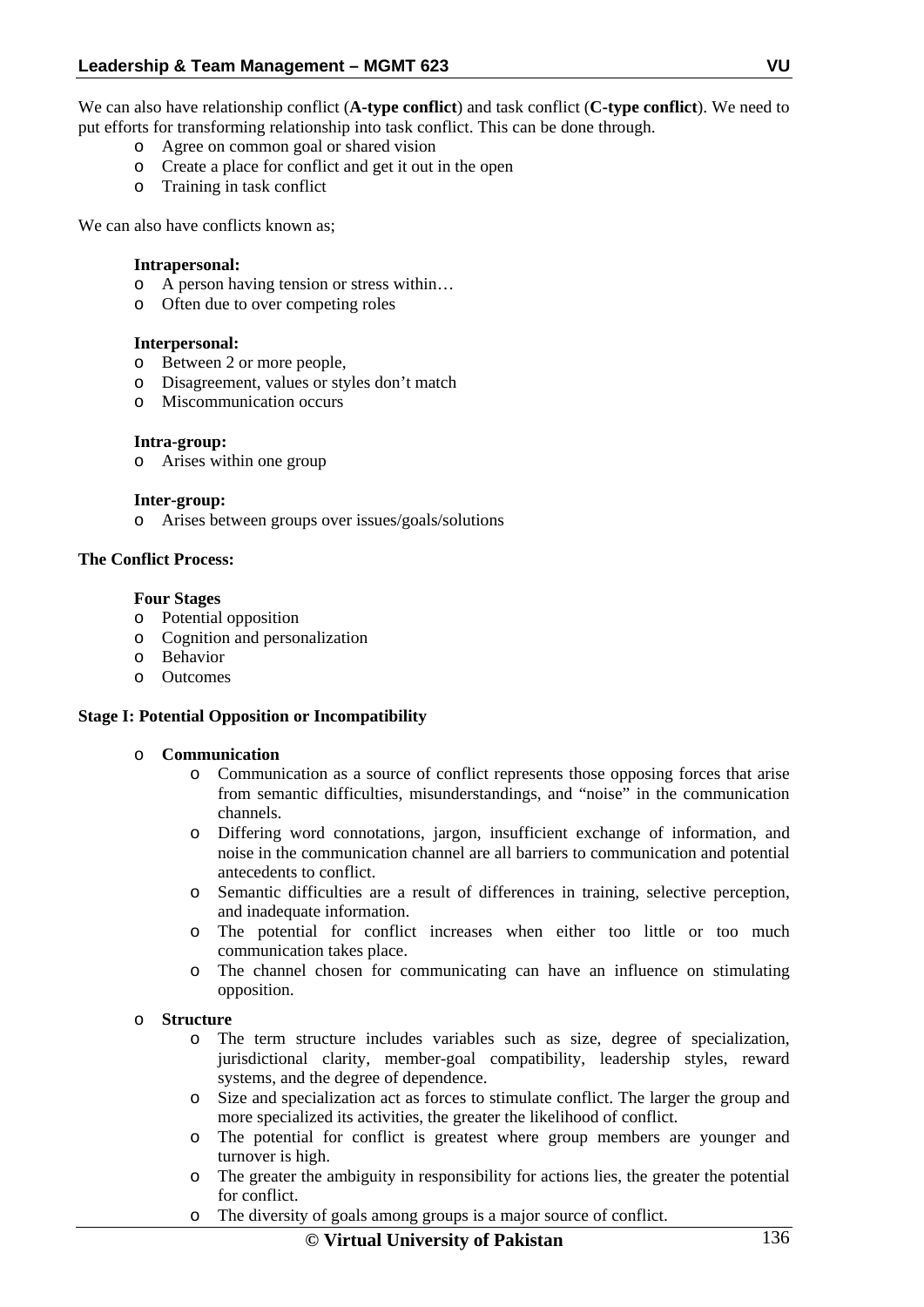- o A close style of leadership increases conflict potential.
- o Too much reliance on participation may also stimulate conflict.
- o Reward systems, too, are found to create conflict when one member's gain is at another's expense.
- o Finally, if a group is dependent on another group, opposing forces are stimulated.

# o **Personal Variables**

- o Include individual value systems and personality characteristics. Certain personality types lead to potential conflict.
- o Most important is differing value systems. Value differences are the best explanation for differences of opinion on various matters.

### **Stage II: Cognition and Personalization**

- o Antecedent conditions lead to conflict only when the parties are affected by and aware of it.
- o Conflict is personalized when it is felt and when individuals become emotionally involved.
- o This stage is where conflict issues tend to be defined and this definition delineates the possible settlements.
	- o Second, emotions play a major role in shaping perceptions.
	- o Negative emotions produce oversimplification of issues, reductions in trust, and negative interpretations of the other party's behavior.
	- o Positive feelings increase the tendency to see potential relationships among the elements of a problem, to take a broader view of the situation, and to develop more innovative solutions.

### **Stage III: Behavior**

- o Stage IV is where conflicts become visible. The behavior stage includes the statements, actions, and reactions made by the conflicting parties. These conflict behaviors are usually overt attempts to implement each party's intentions.
- o Stage IV is a dynamic process of interaction; conflicts exist somewhere along a continuum
- o At the lower part of the continuum, conflicts are characterized by subtle, indirect, and highly controlled forms of tension.
- o Conflict intensities escalate as they move upward along the continuum until they become highly destructive.
- o Functional conflicts are typically confined to the lower range of the continuum.

# **Stage IV: Outcomes**

# **Introduction**

o Outcomes may be functional—improving group performance, or dysfunctional in hindering it.

# **Functional Outcomes**

- o How might conflict act as a force to increase group performance?
- o Conflict is constructive when it:
	- o Improves the quality of decisions.
	- o Stimulates creativity and innovation.
	- o Encourages interest and curiosity.
	- o Provides the medium through which problems can be aired and tensions released.
	- o Fosters an environment of self-evaluation and change.
	- o The evidence suggests that conflict can improve the quality of decision making.
		- o Conflict is an antidote for groupthink.
		- o Conflict challenges the status quo, furthers the creation of new ideas, promotes reassessment of group goals and activities, and increases the probability that the group will respond to change.
		- o Research studies in diverse settings confirm the functionality of conflict.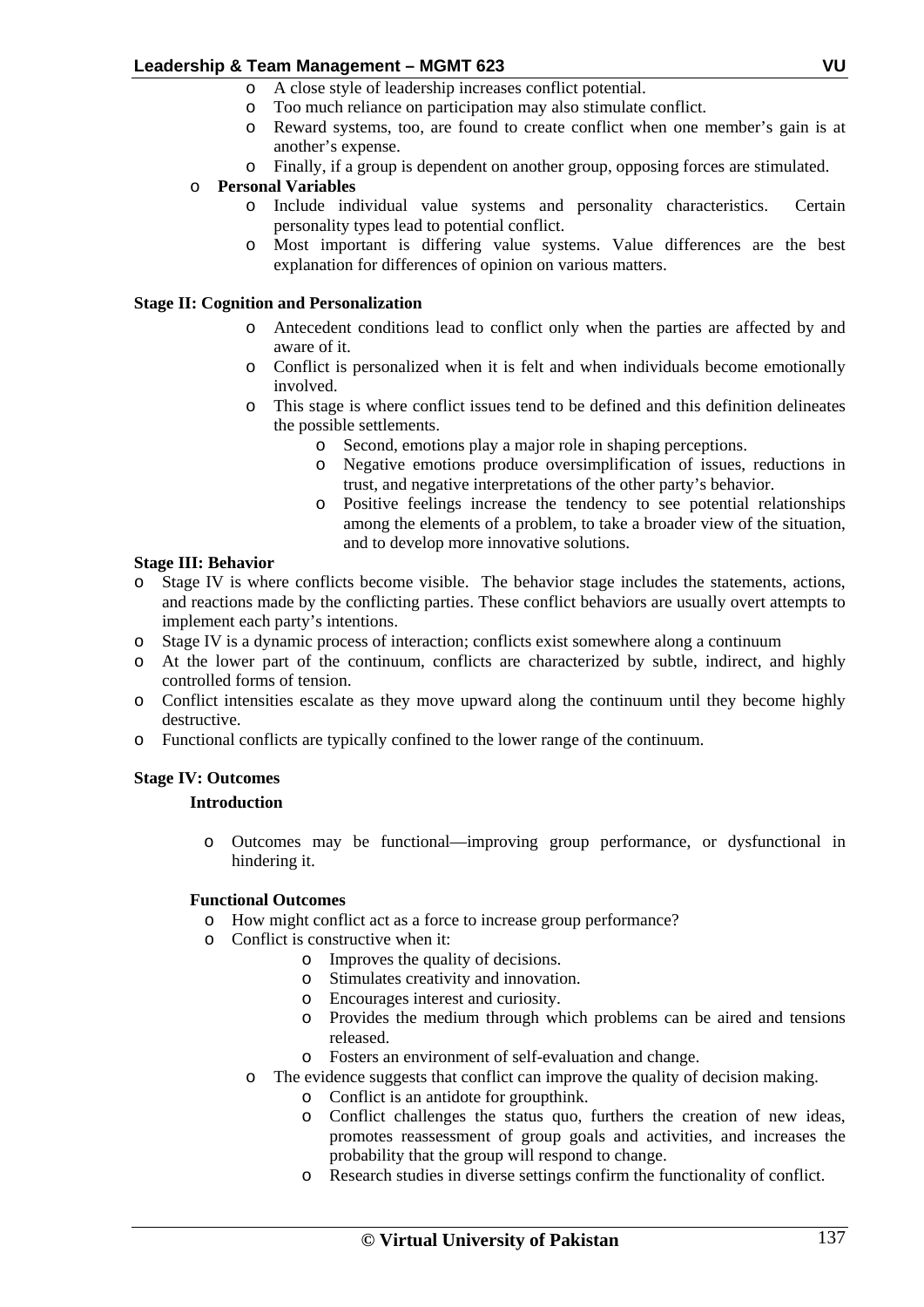- The comparison of six major decisions made during the administration of four different U.S. presidents found that conflict reduced the chance of groupthink.
- When groups analyzed decisions that had been made by the individual members of that group, the average improvement among the high-conflict groups was 73 percent greater than was that of those groups characterized by low-conflict conditions.
- o Increasing cultural diversity of the workforce should provide benefits to organizations.
	- Heterogeneity among group and organization members can increase creativity, improve the quality of decisions, and facilitate change by enhancing member flexibility.
	- The ethnically diverse groups produced more effective and more feasible ideas and higher quality, unique ideas than those produced by the all-Anglo group.
- o Similarly, studies of professional systems analysts and research and development scientists support the constructive value of conflict.
- o An investigation of 22 teams of systems analysts found that the more incompatible groups were likely to be more productive.
- o Research and development scientists have been found to be most productive where there is a certain amount of intellectual conflict.

# **Dysfunctional Outcomes**

- o Uncontrolled opposition breeds discontent, which acts to dissolve common ties and eventually leads to the destruction of the group.
- o Undesirable consequences:
	- A retarding of communication
	- Reductions in group cohesiveness
	- Subordination of group goals to the primacy of infighting between members
- o Conflict can bring group functioning to a halt and potentially threaten the group's survival.
- o The demise of an organization as a result of too much conflict is not as unusual as it might first appear.

# **Creating Functional Conflict**

- o If managers accept the interactionist view toward conflict, they encourage functional conflict.
- o Creating functional conflict is a tough job, particularly in large American corporations.
- o A high proportion of people who get to the top are conflict avoiders.
- o At least seven out of ten people in American business hush up when their opinions are at odds with those of their superiors, allowing bosses to make mistakes even when they know better.
- o Such anti-conflict cultures are not tolerable in today's fiercely competitive global economy.
- o This process frequently results in decisions and alternatives that previously had not been considered.
- o One common ingredient in organizations that successfully create functional conflict is that they reward dissent and punish conflict avoiders.
- o The real challenge for managers is when they hear news that they do not want to hear.

# **People Factors That Affect the Development of the Conflict:**

- o Needs and wants
- o Self-concept
- o Past experience
- o Health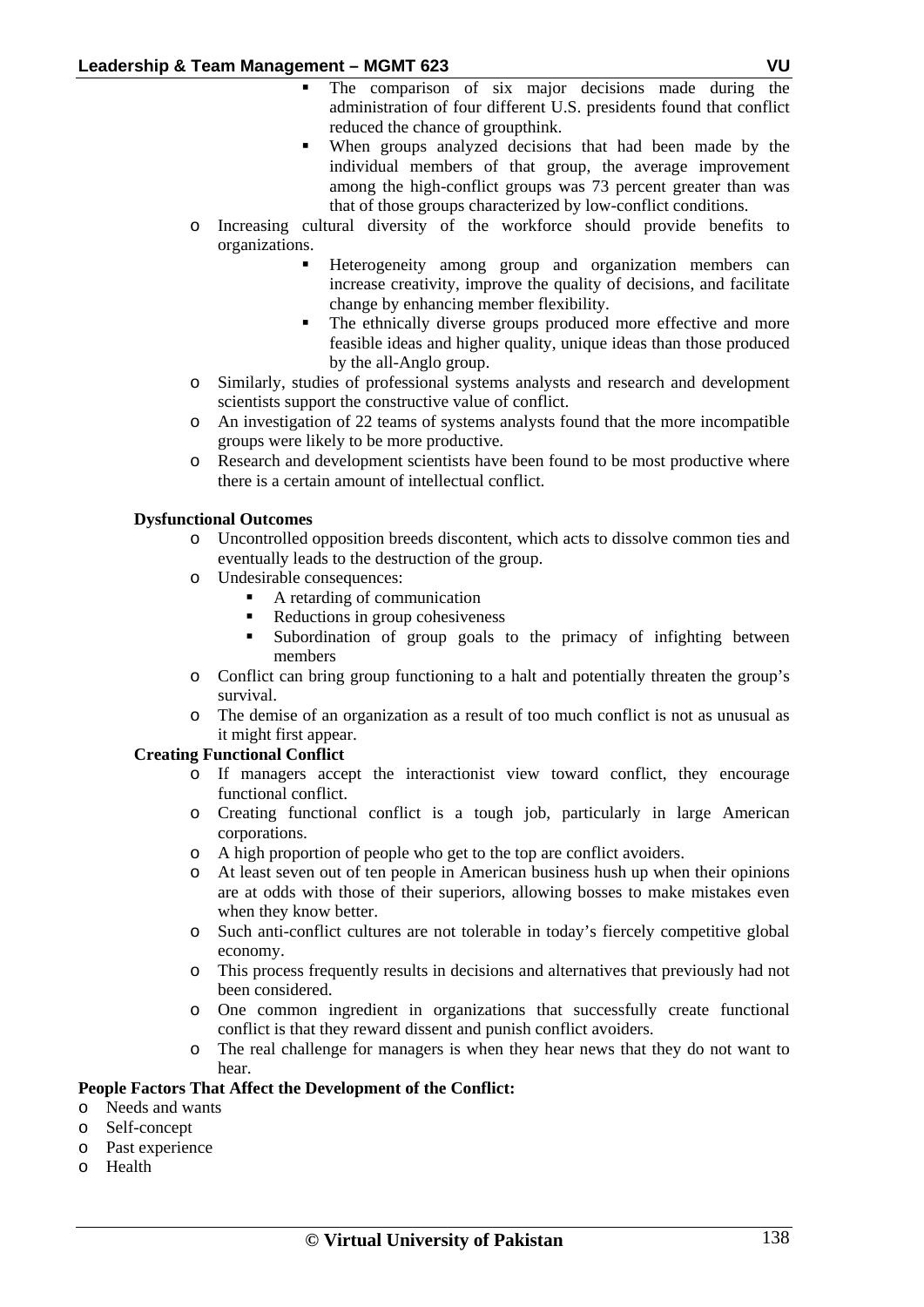# **Other Factors That Affect the Development of the Conflict:**

- o Management culture
- o Stage of development of the organization
- o Organizational structures
- o State of business
- o Weather

# **Consequences of Conflict**

| <b>Positive Consequences</b>                      | <b>Negative Consequences</b>                        |
|---------------------------------------------------|-----------------------------------------------------|
| Leads to new ideas                                | Diverts energy from work                            |
| Stimulates creativity                             | Threatens psychological well-being                  |
| Motivates change                                  | Wastes resources                                    |
| Promotes organizational vitality                  | Creates a negative climate                          |
| Helps individuals $&$ groups establish identities | Breaks down group cohesion                          |
| Serves as a safety valve to indicate problems     | Can increase hostility $\&$ aggressive<br>behaviors |

# **Is Conflict Bad? There are Different Views:**

### **Traditional View**

- o Conflict is bad
- o Same as violence, destruction, irrationality

### **Human Relations View**

- o People work together, conflict is inevitable.
- o It's going to happen, so cope with it!

### **Interactionist View**

- o Functional conflict is good for business and even encouraged
- o Functional vs. dysfunctional conflict
- o Functional conflict that supports and improves the performance of a group.
- o Dysfunctional conflict destructive forms of conflict that disrupt a group's performance.

### **Is Conflict Good or Bad?**

### o **Functions of Conflict**

- o Synergy
- o Promotion of change
- o Promotes goal achievement

# o **Dysfunctions of Conflict**

- o Wasted time & energy
- o Stress
- o Detracts from the goal of the group

### **Organizational Conflict Outcomes**

### o **Dysfunctional outcomes**

- o Diverts energy and resources
- o Encourages organizational politics
- o Encourages stereotyping
- o Weakens knowledge management

# o **Potential benefits**

- o Improves decision making
- o Strengthens team dynamics

### **Conflict Resolution Techniques:**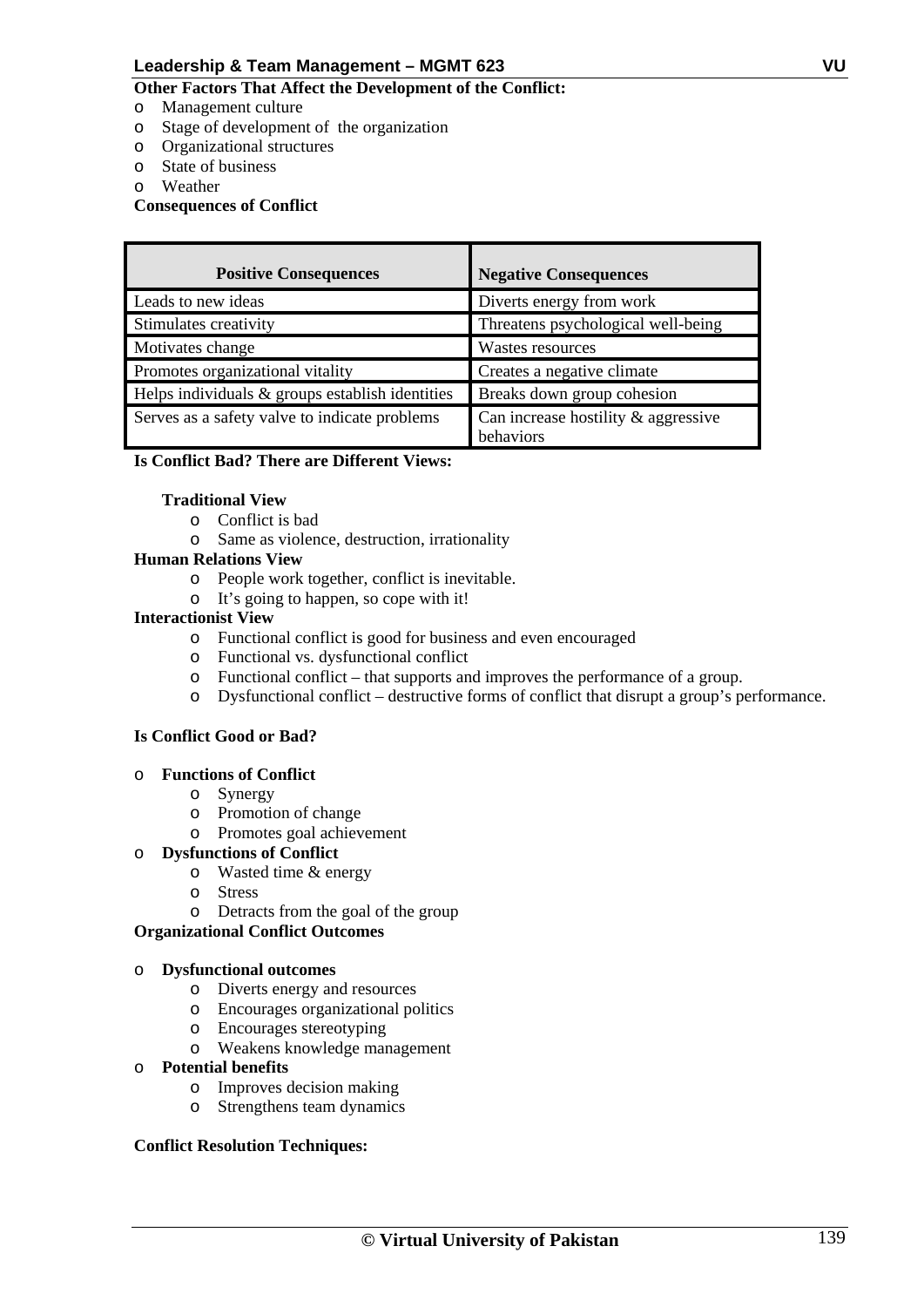o Avoiding

o Forcing

o Accommodating

- o Withholding or withdrawing
- o Smoothing over/reassuring
- o Confronting o Collaborating

o Competing o Compromising

- o Bargaining/negotiating
- o Problem-solving

# **Three Styles of Resolving Conflict**:

**Win-Lose:** strategies used are power, dominance, forcing.

**Lose-Lose:** common strategy used is compromise.

**Win-Win:** strategies used are integration, collaboration, and problem-solving.

# **Characteristics of High Performing Teams:**

- o Common Purpose
- o Crystal Clear Roles
- o Accepted Leadership
- o Effective Processes
- o Solid Relationships
- o Effective Communication

# **Strategies to Enhance Cooperation and Minimize Competition**

- o Build team identity
- o Build Trust and Share Information
- o Ask Questions
- o Appeal to Norms of Justice
	- **Equity**
	- **Equality**
	- Need

# o **Fairness-Based Arguments**

- Simple
- Clear
- Justifiable
- Popular
- General

# **Steps to Resolve Conflict:**

- o **Identify the Problem—**separate it from the people involved—use cause and effect analysis
- o **Gather and Analyze Data—**fact-based management
- o **Clarify the Interests of Parties—**as opposed to the positions of parties
- o **Determine Objective Criteria to Evaluate Fairness of Outcomes—**boundary conditions
- o **Identify New and Creative Options**—to resolve the conflict
- o **Choose an Option—**using team decision-making tools.

# **The 3-Cs and 3-Rs of Conflict Resolution are-**

- o **C**ommitment
- o **C**ooperation
- o **C**ompromise
- o **R**espect
- o **R**ights
- o **R**esponsibility

# **Learn Cooperation from the Animals:**

We can observe from animal behavior the cooperation, dedication, teamwork and concept of leadership. I have dedicated the last lecture of our course on this very important aspect. That is learning from nature.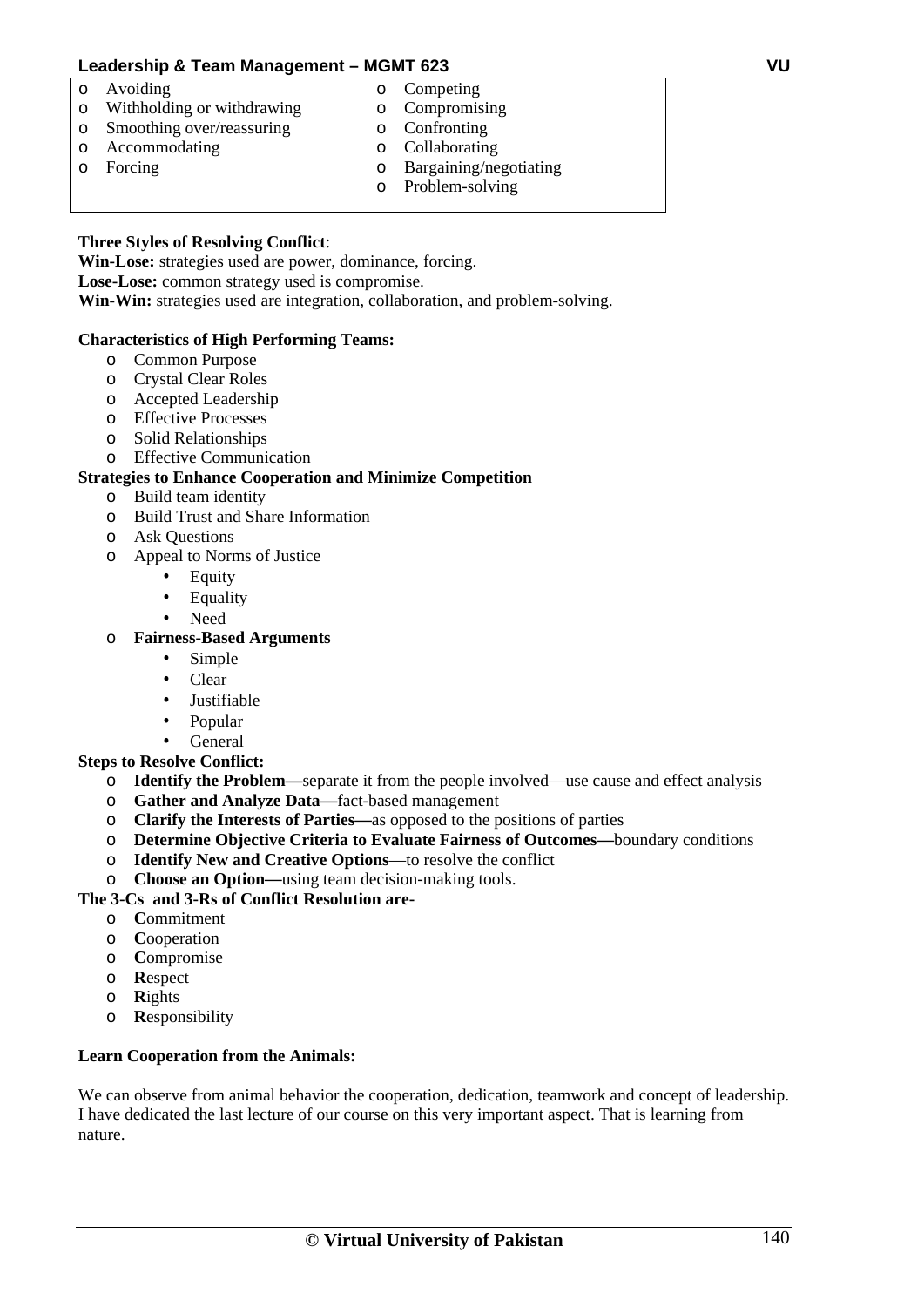# **TRAINING/LEARNING OF TEAM**

### **Training and Learning of Team**

**The HRM view of training:** Training refers to the methods used to give new or present employees the skills they need to perform their jobs. Training today plays a key role in the performance management process, which is a key process for employers to ensure that employees are working toward organizational goals. Overall, training has a fairly impressive record of influencing organizational effectiveness, scoring higher than appraisal and feedback, and just below goal setting in its effect on productivity.

- o Employees recruited for a flexible working role rather than a 'job' and for their ability to learn rather than for pre-existing skills
- o Employees expected to re-train periodically
- o Training seen as an investment not a cost
- o Learning is an ongoing process in the organisation, which is integrated with working
- o Performance, appraisal and development are seen as part of a single process

### **Purpose of Training:**

Effective training can raise performance, improve morale, and increase an organization's potential. Poor, inappropriate, or inadequate training can be a source of frustration for everyone involved. To maximize the benefits of training, managers must closely monitor the training process. Training ensures that Team/Organization meets current and future performance objectives set by top management. Training also helps in continuous improvement of performance of individuals and teams, and maximizing people's potential for growth (and promotion).

- o **Ensure** Team/Organization meets current and future performance objectives by…
- o **Continuous improvement** of performance of individuals and teams, and…
- o **Maximizing people's potential** for growth (and promotion)

### **Training and Development Trends:**

Although training is often used with development, the terms are not synonymous. Training typically focuses on providing employees with specific skills or helping them to correct deficiencies in their performance. In contrast, development is an effort to provide employees with the abilities that the organization will need in the future. Preparing them for future.

- o Skill requirements will continue to increase
- $\circ$  Workforce will become significantly better educated & more diverse
- o Corporate restructuring reshapes businesses
- o Technology will revolutionize certain training delivery methods
- o The role of training departments will change
- o More flexible courses aimed specifically at performance improvement
- o More organizations will strive to become learning-organizations
- o Emphasis on human performance management will accelerate

### **Investing in people:**

"We must transform the perception of training expenditure so that it is no longer seen simply as a cost, but is regarded as an investment, to be evaluated alongside investments in capital equipment."

 *"Sir Dennis Rooke, Chairman British Gas, 1987.* 

### **Training Methods:**

There are different training methods, which are given below;

o On-the-Job Training (OJT) – means having a person learn a job by actually doing it, and involves the following: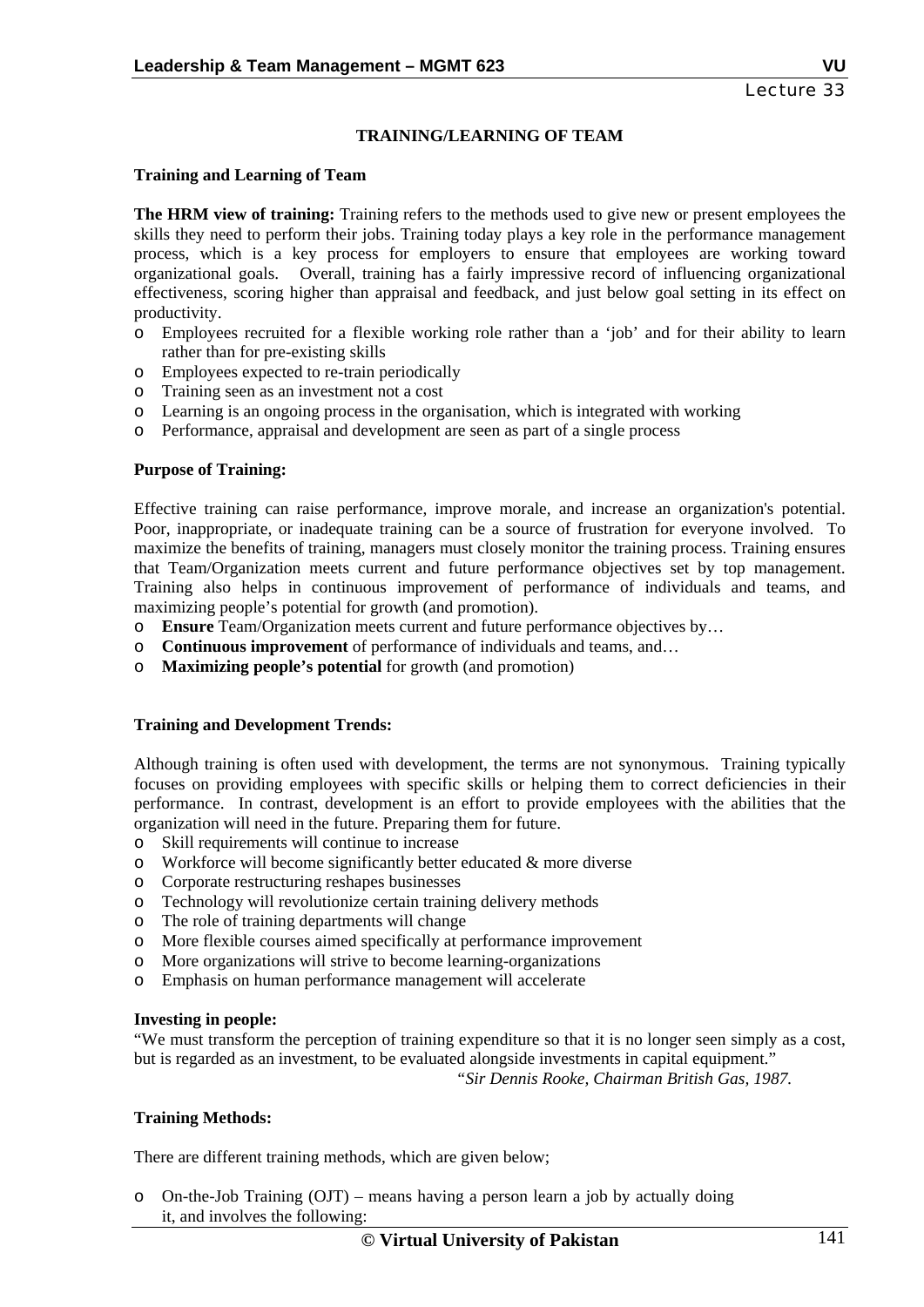- o Preparing the learner; presenting the operation; doing a tryout; and followup.
- o Apprenticeship Training is a structured process by which people become skilled workers through a combination of classroom instruction and on-the-job training.
- $\circ$  Informal Learning involves learning through day-to-day unplanned interactions between the new worker and his/her colleagues.
- o Job Instruction Training refers to teaching a new employee the logical sequence of steps in a job step-by-step.
- o Lectures quick and simple way to provide knowledge to large groups.
- o Programmed Learning is a step-by-step self-learning method: 1) presenting questions, facts, or problems to the learner; 2) allowing the person to respond; and 3) providing feedback on the accuracy of the answers.
- Literacy Training Techniques Companies are responding the functional illiteracy by testing job candidates' basic skills, and setting up basic skills and literacy programs.
- o Audiovisual Based Training Tools include: films, PowerPoint presentations, video conferencing, audiotapes, and videotapes.
- $\circ$  Simulated Training is a method in which trainees learn on the actual or simulated equipment they will use on the job, but are actually trained off-the job.
- o Computer-Based Training is where the trainee uses computer-based and/or DVD systems to increase his/her knowledge or skills. CBT programs have real advantages including reducing learning time, cost effectiveness once designed and produced, instructional consistency, mastery of learning, increased retention, and increased trainee motivation.
- o Electronic Performance Support Systems (EPSS) are sets of computerized tools and displays that effectively automate and integrate training, documentation, and phone support, thus enabling individuals to provide support that's faster, cheaper, and more effective than the traditional methods.
- o Distance and Internet-Based Training Distance learning methods include traditional paper-and-pencil correspondence courses, as well as Tele-training, videoconferencing, and Internet-based classes.
	- o Tele-training where a trainer in a central location teaches groups of employees at remote locations via television hookups.
	- o Videoconferencing allows people in one location to communicate live via a combination of audio and visual equipment with people in different locations–another city or country or with groups in several cities.
	- o Training via the Internet Internet based learning programs are increasingly popular. Some companies simply let their employees take online courses offered by online course providers while others use their intranets to facilitate computer-based training.

### **Learning Principles**

- o Participation
- o Repetition
- o Relevance
- o Transference
- o Feedback

### **Maximizing Learning:**

### **Selecting the Stage for Learning**

- o Provide clear task instructions
- o Model appropriate behavior

### **Increasing Learning during Training**

o Provide for active participation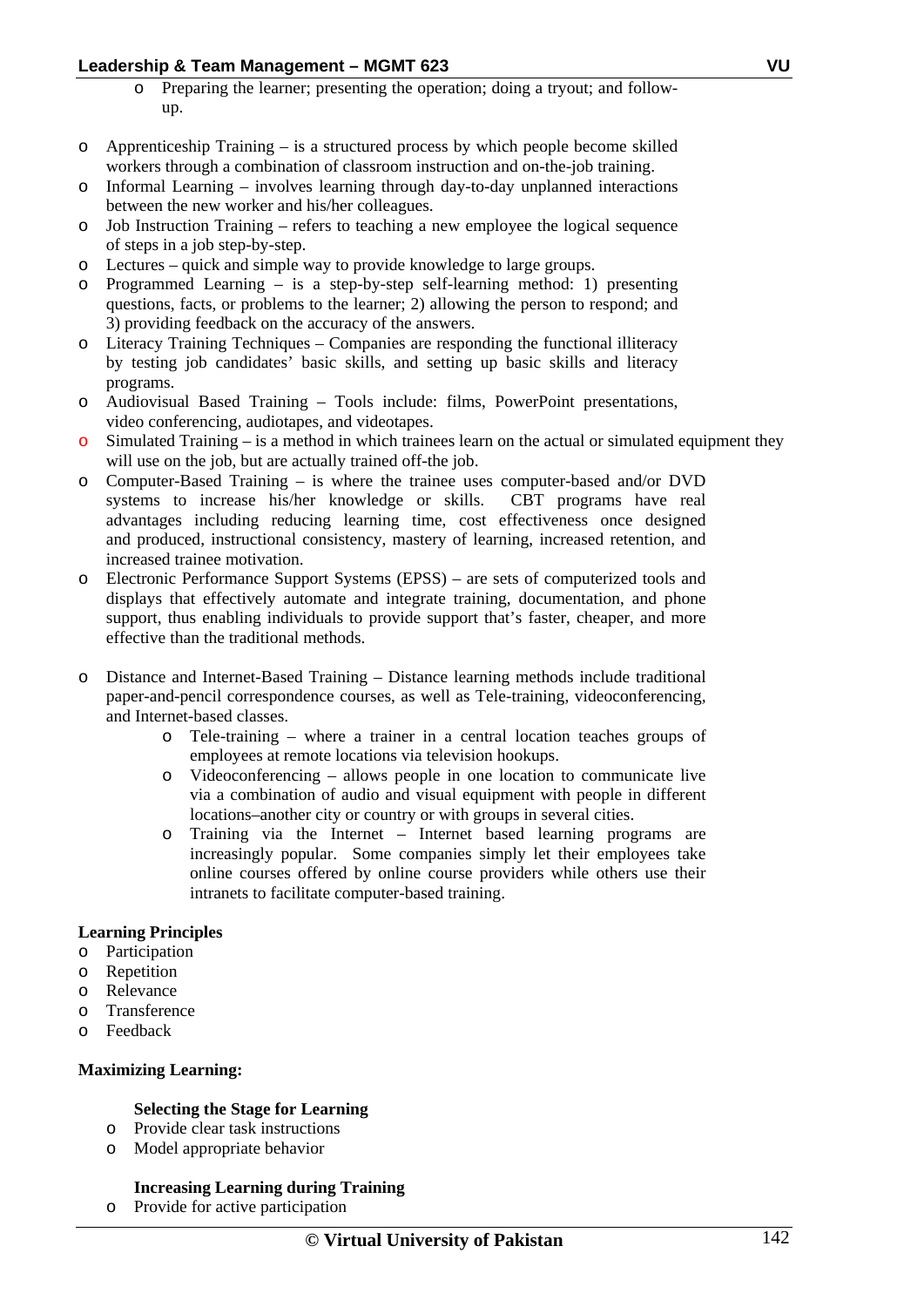- o Match training techniques to trainees self-efficacy
- o Ensure specific, timely, diagnostic, and practical feedback
- o Provide opportunities for trainees to practice new behavior

### **Maintaining Performance after Training**

- o Develop learning points to assist knowledge retention
- o Set specific goals
- o Identify appropriate re-enforcers
- o Teach trainees self-management skills.

### **Following up on Training**

- o Evaluate effectiveness
- o Make revisions as needed.

### **Models of learning:**

- o **Associative learning:** stimulus/response
- o **Cognitive learning:** problem solving
- o **Social learning:** watching others
- o **Experiential learning:** learning by doing

### **Phases of Learning Cycles**

### **Understand and frame problem**

- o Create a shared understanding
- o What is the problem (or opportunity)?
- o What are we trying to do?
- o How are we going to do it?
- o Starts out being general but becomes more defined as you proceeds

### **Plan**

Teams plan actions to produce learning by answering

- o What don't we know that we need to know?
- o What actions can we take between now & our next meeting to find out what we need to know?
- o How can we verify that what we are assuming is actually true?

### **Team Learning Record**

| <b>What we Know?</b><br><b>Facts</b> ) | <b>What we Think We</b><br>Know? (Assumption) | <b>What we Don't Know?</b><br>(Question to be answered) |
|----------------------------------------|-----------------------------------------------|---------------------------------------------------------|
|                                        |                                               |                                                         |
|                                        |                                               |                                                         |
|                                        |                                               |                                                         |

**Act** 

Key to learning is action!

- o Test assumptions
- o Experiment
- o Gather new information
- o Try out hunches

Only by acting do teams have the opportunity to learn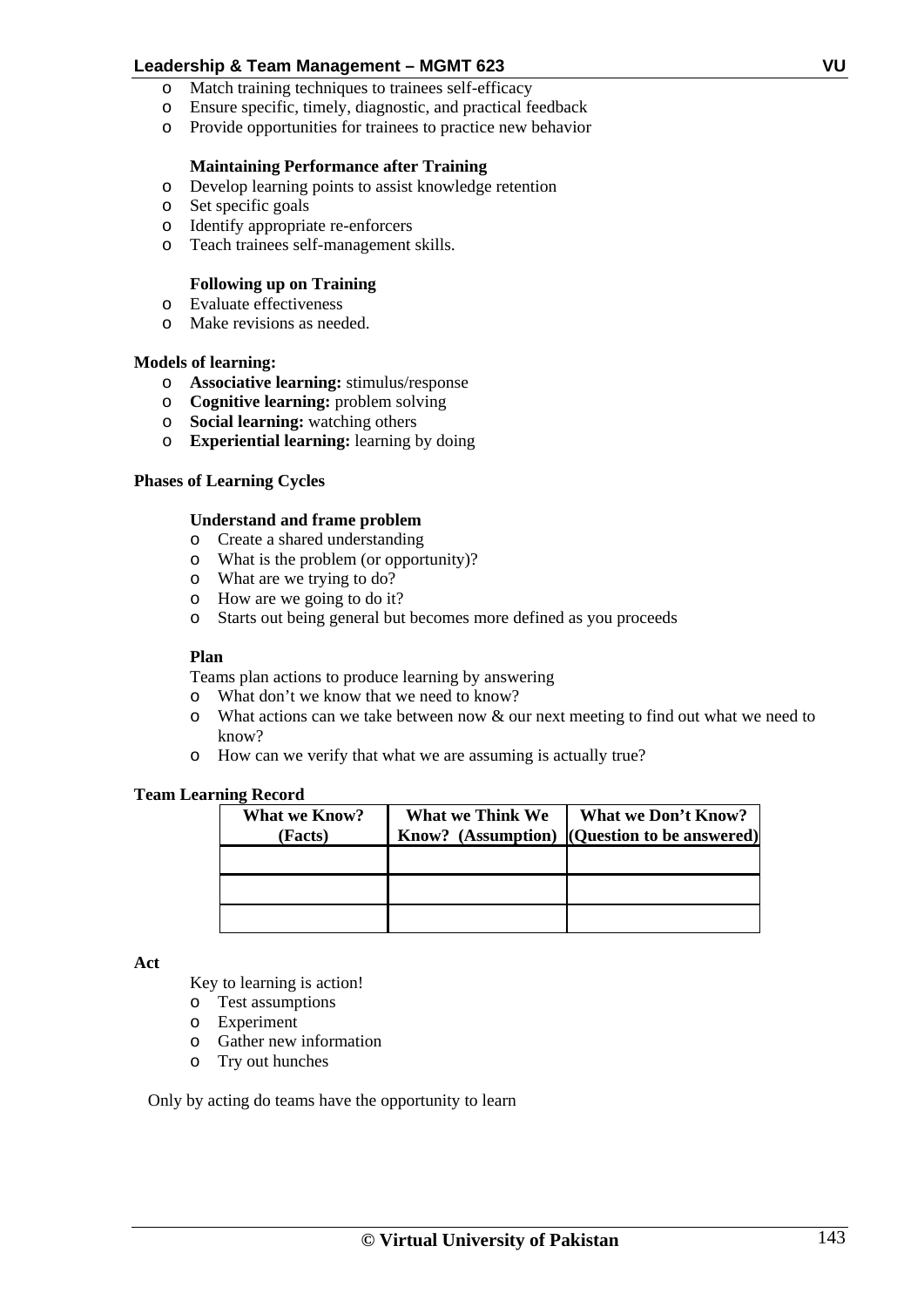### **Action Plan for Team Learning**

| <b>What Needs To Be Done?</b> | BY Whom? | By When? |
|-------------------------------|----------|----------|
|                               |          |          |
|                               |          |          |
|                               |          |          |
|                               |          |          |
|                               |          |          |
|                               |          |          |

### **Reflect and Learn**

- o Really when team learning occurs
- o Teams need to slow down, reflect on what has happened and capture lessons learned
- o Must occur
	- In a spirit of openness
	- Not in a climate of self-protection or criticism

### **Assessing Team Learning**

- o **Speed** 
	- o Number of learning cycles should be completed.
	- o The more cycles completed, the more learning that takes place.

### o **Depth**

o Degree to which teams "reframe" their understanding of the original problem.

### o **Breadth (Impact)**

- o The impact of the results produced by the team.
- o Degree to which other projects, functional areas, or the organization as a whole is influenced.

### **To Motivate Followers Leaders Must:**

- o Set clear standards and goals so that the employee will take more interest.
- o Expect the best from employee.
- o Pay attention towards employees.
- o Personalize rewards and recognition. It will enhance organization performance.
- o Tell a story about winning organization etc.
- o Celebrate ceremonies together.
- o Be a role model for employee.

### **Factors Affecting Teamwork**

| $\circ$ | Common purpose              |         | Ability to shape role  |
|---------|-----------------------------|---------|------------------------|
| $\circ$ | Mutual respect              |         | boundaries when needed |
|         | Good communication          |         | Shared responsibility  |
| $\circ$ | Good leadership             | $\circ$ | Common "language"      |
| $\circ$ | Understanding own role      |         | Professional culture   |
| $\circ$ | Understanding role of other |         |                        |
|         | team members                |         |                        |

### **Learning Team Assumptions**

- o Every member's participation is essential to the team's success
- o Members' roles are fluid
- o Authority is shared
- o Information is freely shared with the team
- o Every team member has something to learn and something to teach.
- o Members don't know precisely what they will learn or what they will teach
- o Team goals include performance and learning expectations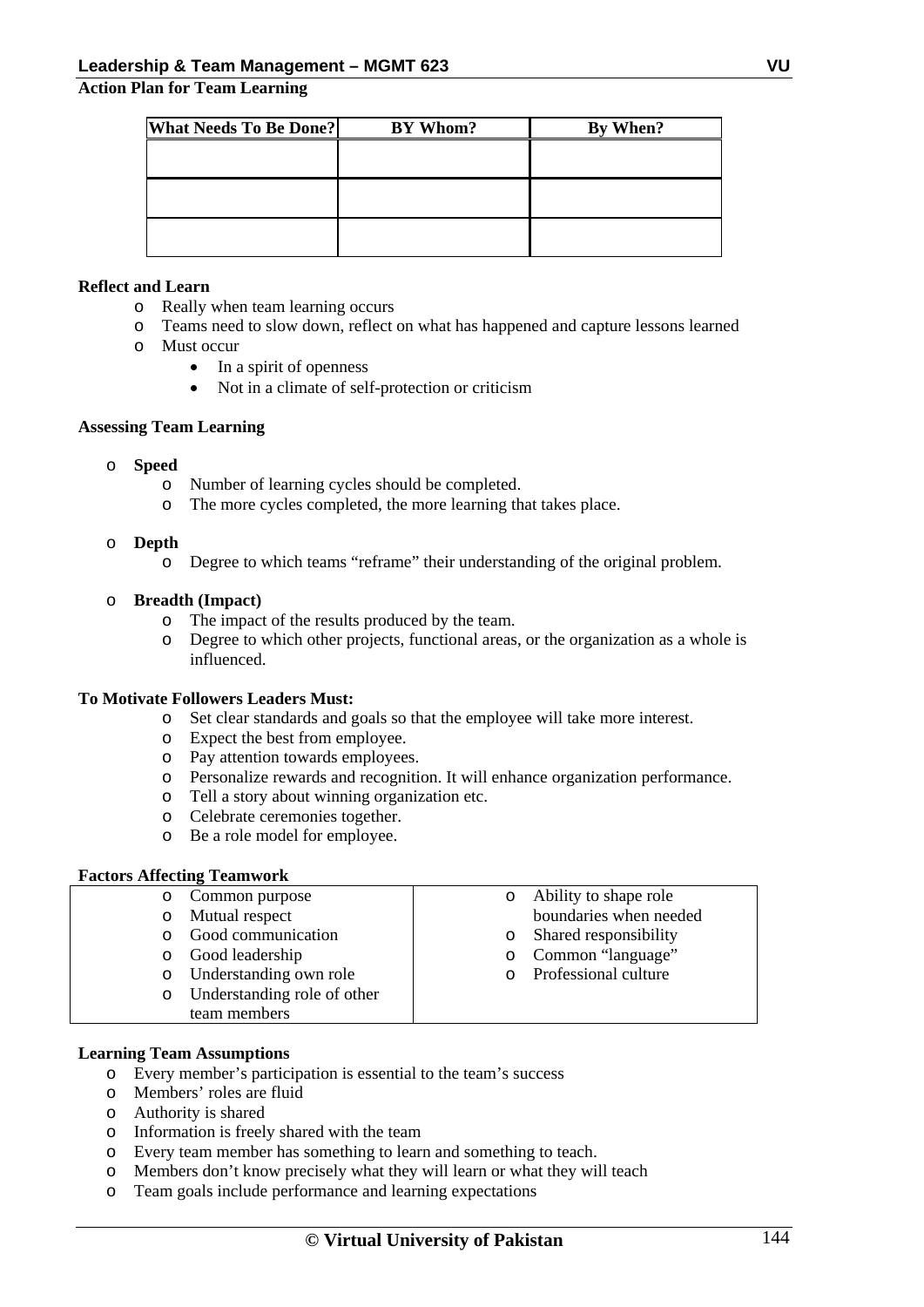# **Key Characteristics of Successful Learning Teams**

- o Clear (and shared) sense of purpose
- o Good communication
- o Freely shared information
- o Shared leadership
- o Interdependence of team members
- o Utilization of members' strengths
- o Mutual encouragement of risk taking
- o Adaptive able change/modify plans when new information and/or circumstances emerge
- o Pride in team identity

# **Team Learning**

- o Continuous improvement process
- o How team resolves conflict
- o How the team handles diversity
- o Harness team creativity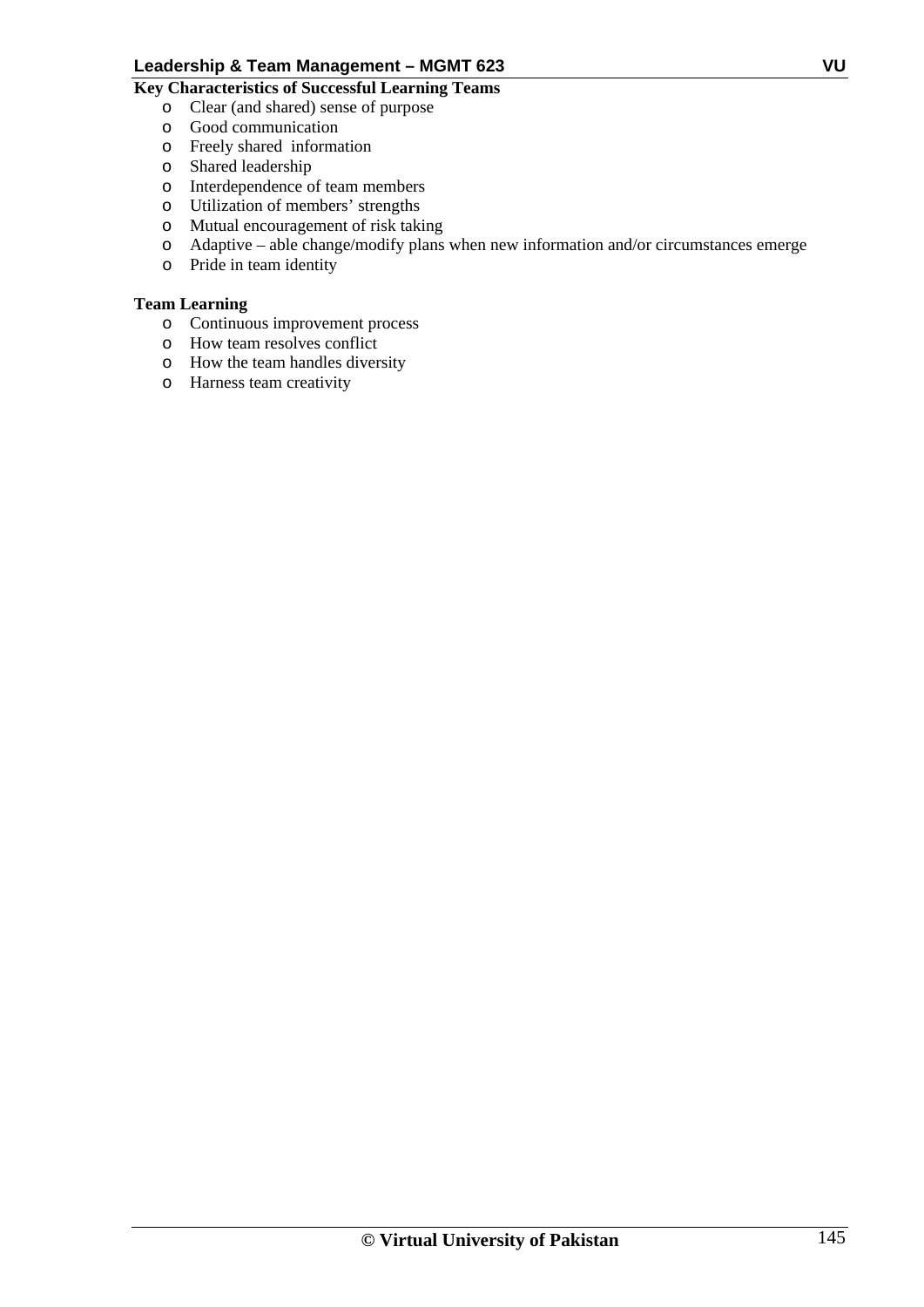# **LEARNING ORGANIZATION**

## **Learning Organization?**

"A learning organization is one in which people at all levels, individually and collectively, are continually increasing their capacity to produce results they really care about". Learning organization is Creating, acquiring, interpreting, transferring, and retaining knowledge. Purposefully modifying its behavior to reflect new knowledge and insights.

#### **"Learning Organization" is a Hot Topic:**

Do one thing. Search for Learning Organization and fill the following.

- o Google search yields ------- hits
- o Amazon search yields ----- books
- o Harvard Business Review has published----- articles

#### **Important of Leaning Organization:**

"The organizations that will truly excel in the future will be the organizations that discover how to tap people's commitment and capacity to learn at all levels in an organization."

*– Peter Senge* 

"The rate at which organizations learn may become the only sustainable source of competitive advantage."

*– Peter Drucker* 

"The need for learning organizations is due to the world becoming more complex, dynamic and globally competitive."

*– Gary Ahlquist* 

#### **Peter Drucker – "The Information Age"**

Competitive advantage is created through "information-based organizations"

- o Four Critical Areas:
	- o Develop rewards, recognition and career opportunities that stimulate information sharing.
	- o Create a unified vision of how the organization will share information.
	- o Create the management structure that enables cross-boundary information sharing.
	- o Ensure the continuous supply and training of staff and volunteers that can use the information.

#### **Peter Senge – "The Fifth Discipline"**

"Learning organizations are where people continually expand their capacity to learn".

"Five disciplines are key to achieving an effective learning organization".

- o **Personal Mastery**  enhancing ability to be objective.
- o **Mental Models** continually scrutinizing our assumptions and picture of the world.
- o **Shared Vision** creating a new picture for the future.
- o **Team Learning** creating the capacity to "think together".
- o **Systems Thinking** knowledge and tools that allow people to see inter-relationships.

## **Daniel Tobin's Five Principles of the Learning Organization**

- o Everyone is a learner.
- o People learn from each other.
- o Learning enables change.
- o Learning is continuous.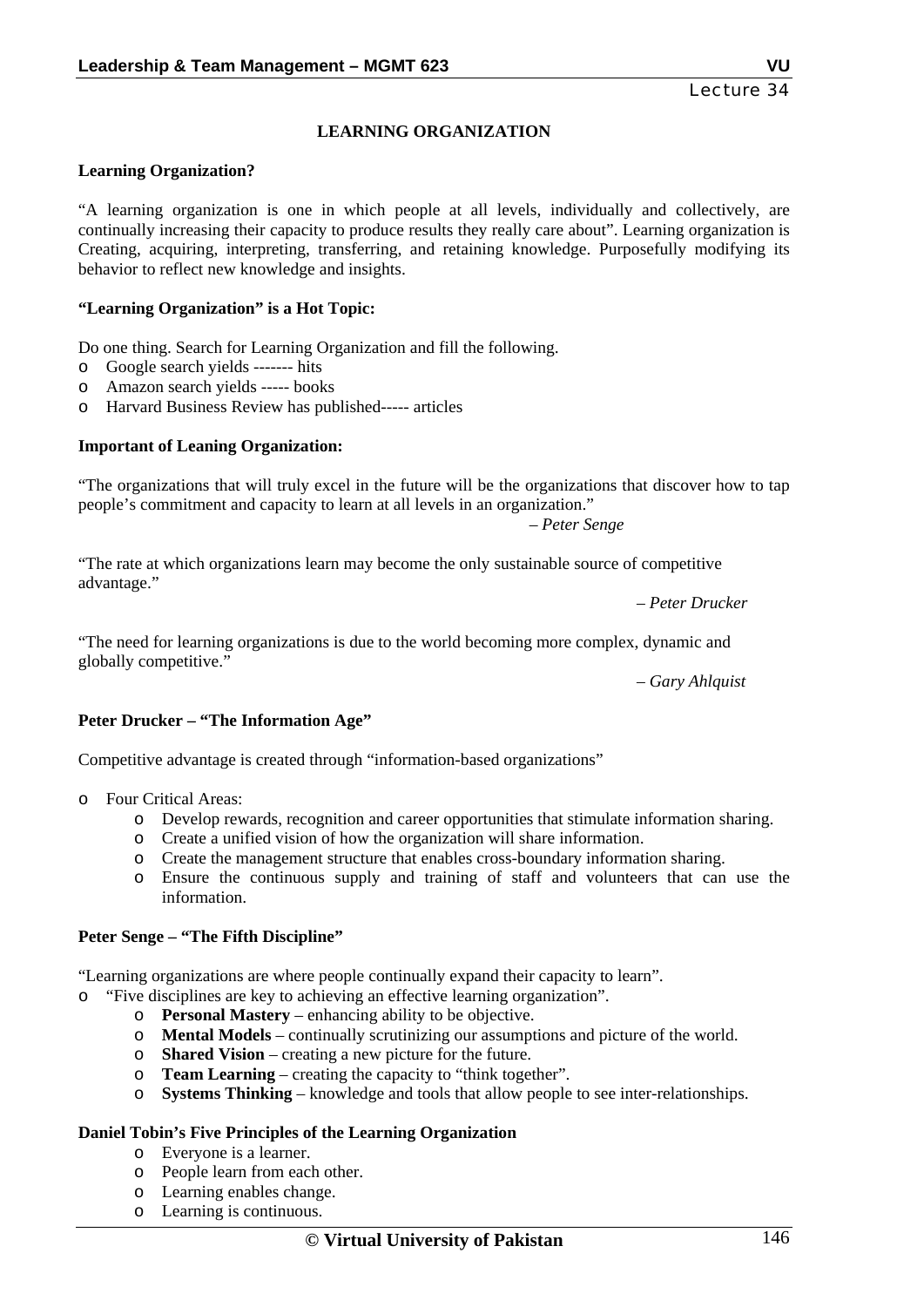o Learning is an investment, not an expense

**Critical Tasks:** A learning organization tries to do six things …

- o Collect intelligence about the environment.
- o Learn from the best practices of other organizations.
- o Learn from its own experiences and past history.
- o Experiment with new approaches.
- o Encourage systematic problem solving.
- o Transfer knowledge throughout the organization.

## **Levels of Learning**

Managers/leaders need to encourage learning at four levels:

- o Individual
- o Group
- o Organizational
- o Inter-organizational

The Basis of the Learning Organization Strategy need to be

- o Transfer Knowledge, not just information.
- o Knowledge leads to better, safer decisions.
	- o Better-informed.
	- o Knowledgeable.
	- o Wiser decisions.

Organizations Must Learn Faster & Adapt to the Rapid Changes in the Environment otherwise they will be history.

The Bottom Line: Any organization that has a **culture** and **structure** that promotes learning at all levels to enhance its capabilities to produce, adapt and shape its future.

# **A Litmus Test**

## **Does our organization:**

- o Pursue a defined learning agenda?
- o Avoid repeated mistakes?
- o Capture critical knowledge before key people leave?
- o Act on what it knows?
- o Encourage Learning
- o Encourage Risk taking
- o Empower employees

# **The Learning Organization: Handling Knowledge & Modifying Behavior:**

"A Learning Organization is an organization that actively creates, acquires, and transfers knowledge within itself and is able to modify its behavior to reflect new knowledge."

## **Note the three parts**

- o Creating and Acquiring Knowledge
- o Transferring Knowledge
- o Modifying Behavior

## **Learning Strategies**

There are two principal types of organizational learning strategies:

1. **Exploration:** members search for and experiment with new kinds or forms of organizational activities and procedures.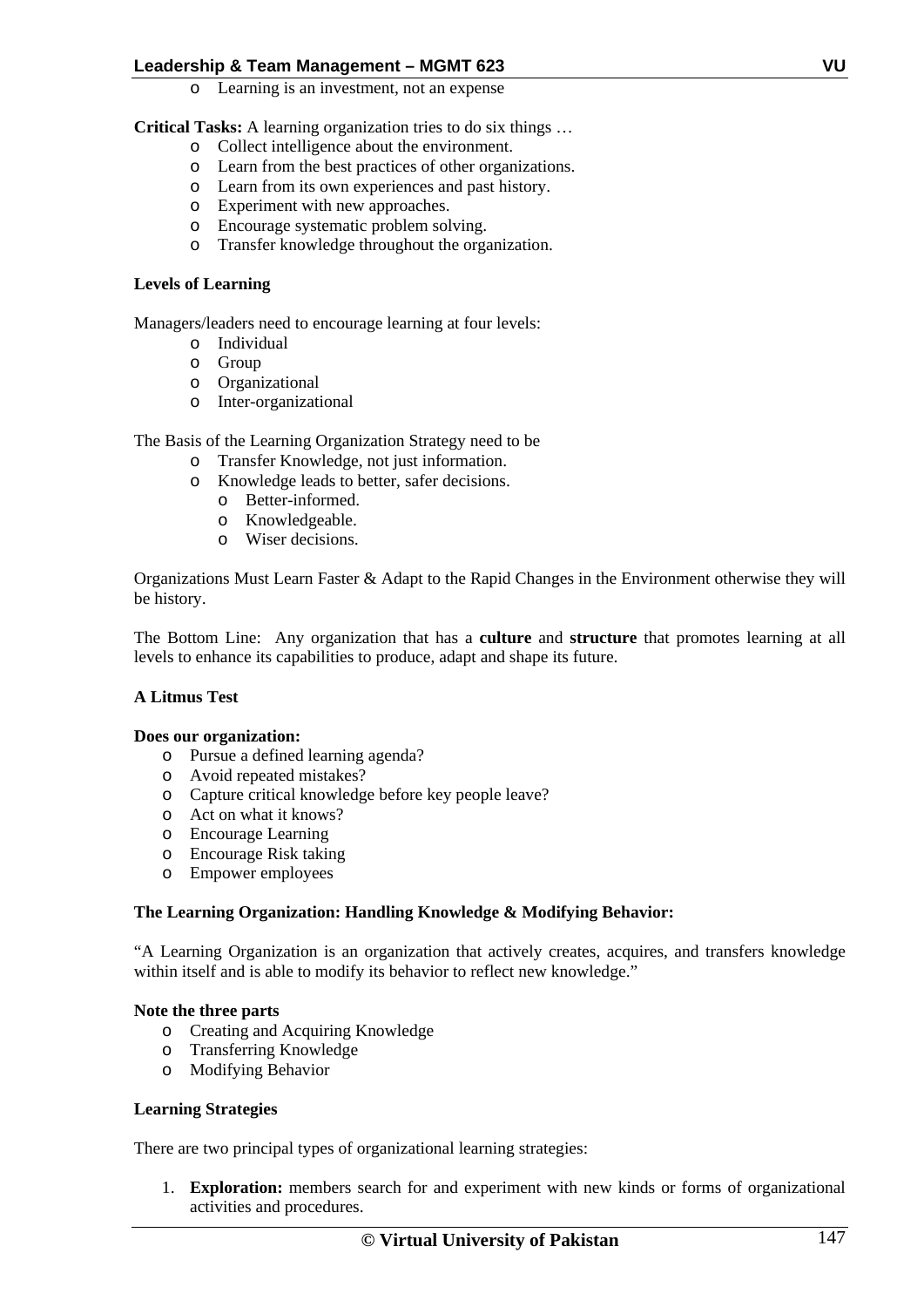2. **Exploitation:** members learn ways to refine and improve existing organizational activities.

## **The 'Ideal' Learning Organization**

- o Communications
- o Work relations
- o Willingness to change
- o Leadership
- o Opportunities to learn

## **Communications:**

- o Encourage free expression of opinions.
- o Establish good and open communication among all parts of the organization.
- o Develop better communications with the external environment.

## **Work Relations**

- o Friendly work relations
- o Include staff in decision making
- o Cooperate with others
- o Clear statements of responsibilities
- o Let talent be recognized and fostered
- o Mutual respect for others

## **Willingness to Change**

- o Staff encouraged to innovate
- o Staff encouraged to be proactive in regard to change
- o Establish dynamic mechanisms for change
- o Make sufficient resources available to support change

## **Leadership**

- o Share a common vision and clear policies
- o Provide encouragement and support for staff
- o Empower staff to take responsibility in relation to their work

## **Opportunities to Learn**

- o Encourage personal growth and personal mastery
- o Encourage team work
- o Provide opportunities for staff to develop effective problem solving strategies
- o Become involved in the broader society
- o Be willing to learn outside your area of specialization
- o Encourage honest evaluation

# **The Knowledge Management Cycle**

- o Create knowledge
- o Capture knowledge
- o Refine knowledge
- o Store knowledge
- o Manage knowledgee
- o Disseminate knowledge

# **What Will a Learning Organization Achieve for You?**

- o Develop effective leadership skills
- o Gain skills in working as a team
- o Improve professional development
- o Understand change management skills
- o Overcome staff inertia
- o Link theory and practice to solve organizational problems
- o Create a non-threatening environment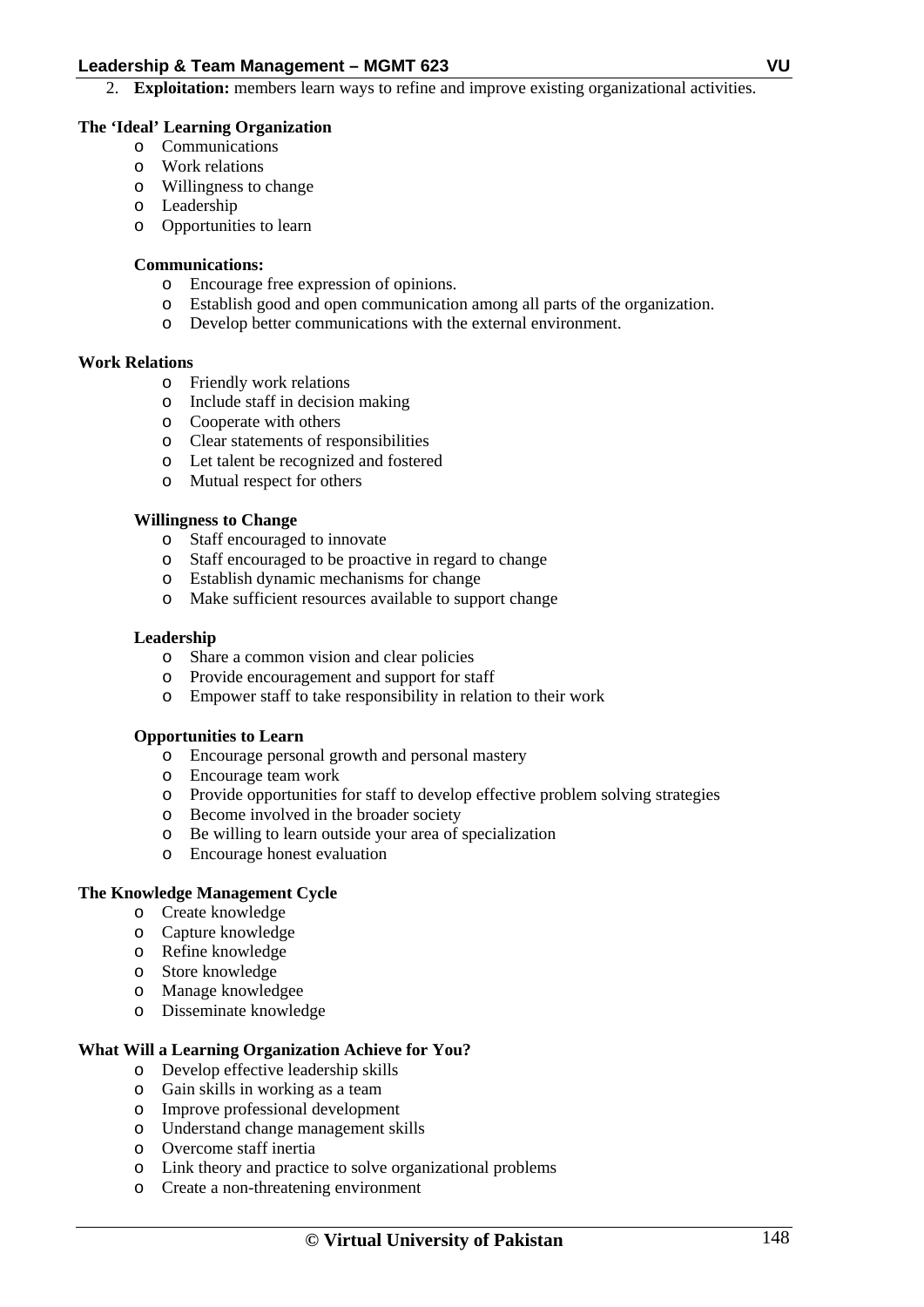## **Through learning, we:**

- o Re-create ourselves
- o Become able to do things we never were able to do before
- o Re-perceive the world and our relationship to it
- o Extend our capacity to create, to be part of the generative process of life

# **Why is there a Need for a New Managerial Mindset?**

- o Change
- o Globalization
- o New technology
- o Need for strategic flexibility
- o Need for non-linear thinking
- o Need to see the whole
- o Need for changed mental models

## **Where Within the Organization Do We Begin the Effort?**

Begin at any entry point that has the potential to affect others!

- o Top management
- o Human Resources Department
- o Joint management-union initiative
- o Task Forces
- o Focus on one of the key organization's issues
- o Start with one department

## **2. How Do We Successfully Continue the Transformation?**

- o Establish a strong sense of urgency
- o Create the vision
- o Communicate & practice the vision
- o Remove obstacles that prevent others from acting on the new vision
- o Create short-term wins
- o Consolidate progress achieved & push for continued movement
- o Anchor changes in the organization's culture

## **3. What are the Facilitating Factors that Encourage the Building of a Learning Organization?**

- o Performance gap
- o Concern for movement
- o Experimental mindset
- o Climate of openness
- o Continuous education
- o Multiple advocates or champions
- o Involved leadership
- o Systems perspective

## **4. How do we maintain the new learning organization?**

An example can explain this step.

## *Caterpillars, Pupas & Butterflies – Transition to a Learning Organization*

Learning organizations are where success is more possible, where quality is more assured, & where energetic & talented people want to be. **Best of success in building your learning organization!** 

This is The Knowledge Era and entry is granted only to those who learn, innovate and implement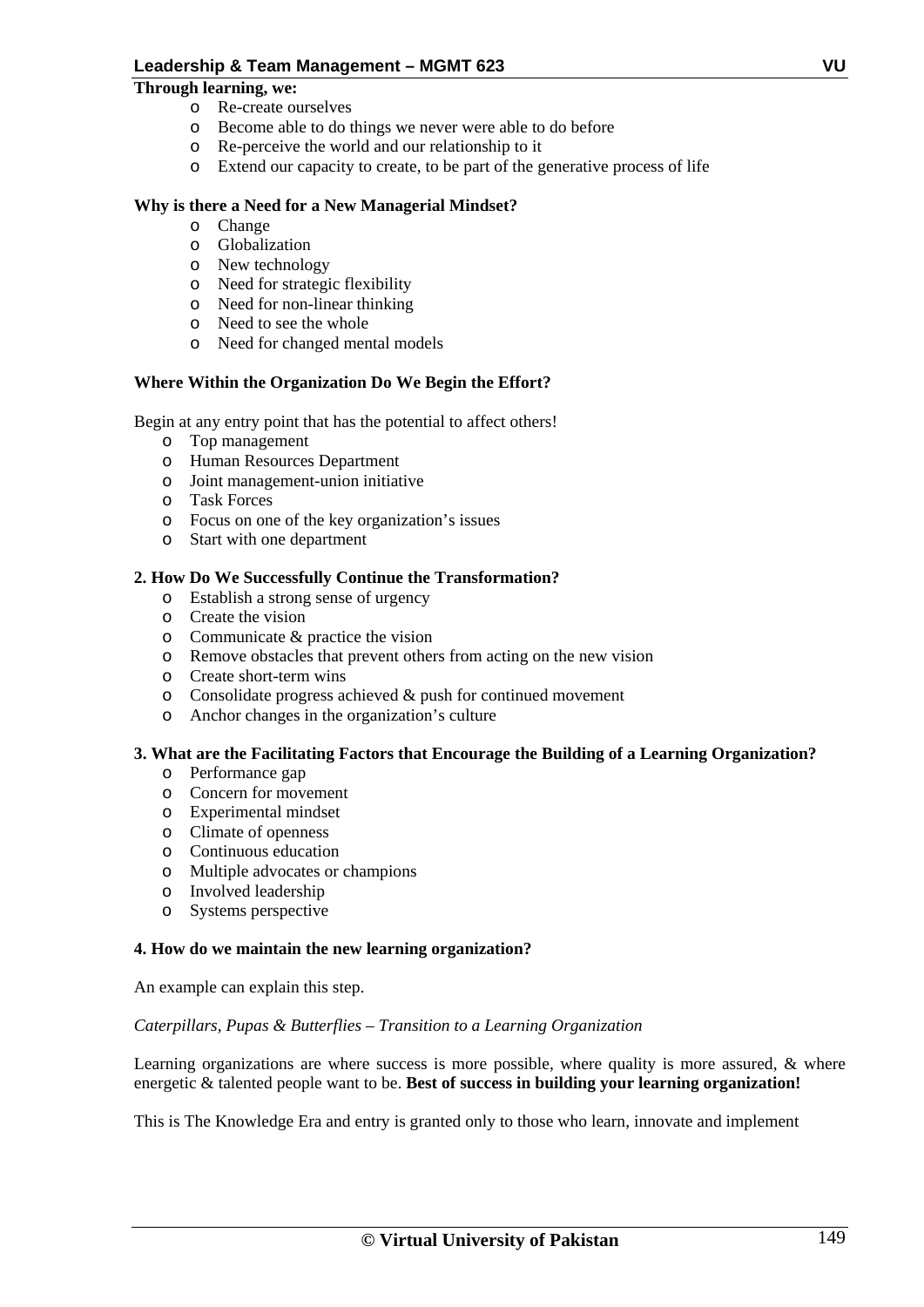# **REWARDING & RECOGNIZING TEAMWORK**

#### **Turning Individuals into Team Players**

We have already discussed the importance of right type of team members and their training and learning organization concepts. To day we will focus on third important components of turning individuals into team players the "Reward". Rewarding or compensation of employees/team members plays important roles in managing a team and performance.

#### **Compensating Teams:**

An employee's total compensation has three components. The first and the largest element is base compensation (i.e., salary). The second component of total compensation is pay incentives (i.e., bonuses and profit-sharing). The third component is benefits or indirect compensation (i.e., insurance, vacation, unemployment, and perks.

#### **Reward and Recognition Systems**

- o Team-based reward and recognition systems can promote teamwork
- o Focus should be rewarding teams for achieving specific goals

#### **Why People Leave Their Jobs?**

- o They feel they do not make a difference.
- o They do not get proper recognition.
- o They are not learning anything new or growing as a person.
- o They do not like their coworkers.
- o They want to earn more money.

People leave organization due to many reasons but one of them might be the improper compensation system.

#### **Compensating Teams:**

#### **Reasons for tailoring compensation to individuals:**

- o Motivation comes from within the individual as opposed to the group.
- o The development of skills and behaviors is an individual undertaking.
- o Fairness in dealing with teams does not mean equal pay for all.
- o Team compensation is not a payoff but a means of nurturing behavior that benefits the team.

#### **Rewards and other Employee Behaviors**

Starting from attracting the good team members/employees to retain every thing is revolving on the reward system of organization. Three important HR related behaviors like turnover, absenteeism and attendance is directly linked with the reward system of organizations.

 With better reward system we can minimize the turnover, absenteeism and attendance and vice versa. Reward is also used to reinforce positive behavior and reduces the undesirable behaviors.

Total compensation comprises of direct like wages, salary, commission, gain sharing etc while indirect benefits, vacation, insurance, etc. Even positive behavior of manager/leader also play important role in modifying the behaviors of the team member/employees. We can see a wide range of benefits organization use to attract, and retain the employees.

## **Objectives of Reward Systems**

- o Attraction and retention (employees compare to other firms in the market)
- o Motivating performance (contingent on expectancy & equity)
- o Getting employees to gain skills and knowledge
- o Reinforce the organization's culture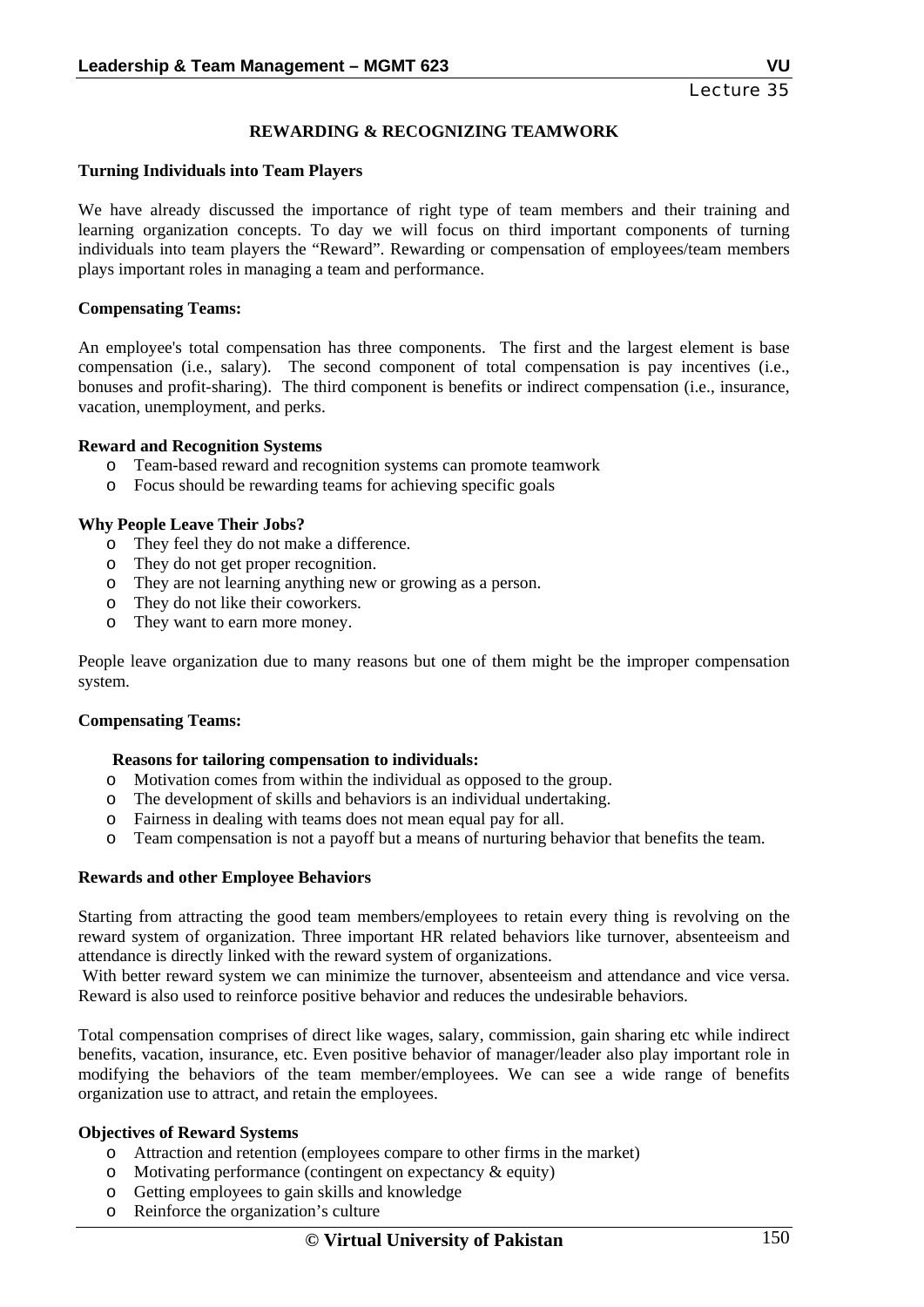o Not cost the firm too much!!

# **Designing Rewards**

- o Always remember your basic motivational theories
- o Options for reward systems
- o Objectives of reward systems
- o How rewards impact organizational effectiveness
- o Implementing a reward system
- o Appropriate rewards practices sometimes vary between countries

## **Individual or Team Rewards?**

## **Individual rewards**

- o fosters independent behavior
- o may lead to creative thinking and novel solutions
- o encourages competitive striving within a work team

## **Team rewards**

- o emphasize cooperation & joint efforts
- o emphasize information sharing

Both have same purpose.

## **Types of Team Pay**

- o Incentive pay
- o Recognition
- o Profit sharing
- o Gain sharing

# **Variable Pay (Incentive Pay):**

There are several plans that can be used: **Merit pay**, **bonus programs**, and **awards**. Advantages of individual-based pay-for-performance plans include rewarded performance is likely to be repeated, financial incentives can shape an individual's goals, they help the firm achieve individual equity, and they fit in with an individualistic culture. Disadvantages include they may promote single mindedness; employees do not believe pay and performance are linked, they may work against achieving quality goals, and they may promote inflexibility.

Variable pay fluctuates according to some pre-established criterion. For select employee groups, such as sales, variable pay can be as high as 100 percent. The higher the form of variable pay, the more risk sharing there is between the employee and the firm. Executives and sales personnel are usually treated very differently than other types of workers in pay-for-performance plans. A number of plans are used to link executives' pay to a firm's performance, but there is little agreement on which is best. Sales professionals may be paid in the form of straight salary, straight commission, or a combination plan. The relative proportion of salary versus incentives varies widely across firms.

## **Guidelines for Variable Team-Based Pay:**

o Tie rewards to performance

*Make sure employee has control* 

- o Balance team & individual pay.
- o Make sure team compensation system consistent with rest of organization
- o Make it clear who is eligible
- o How to divide it up?
- o Decide on compensation criteria (pay for bottom line results? Contribution? Behavior? Attitude?)
- o Are you rewarding for past or projected performance?
- o Develop a budget
- o Decide on measurement periods & timing of payout

Shorter periods & faster payout motivate more but also increase administrative costs!

o Share financial information with team members.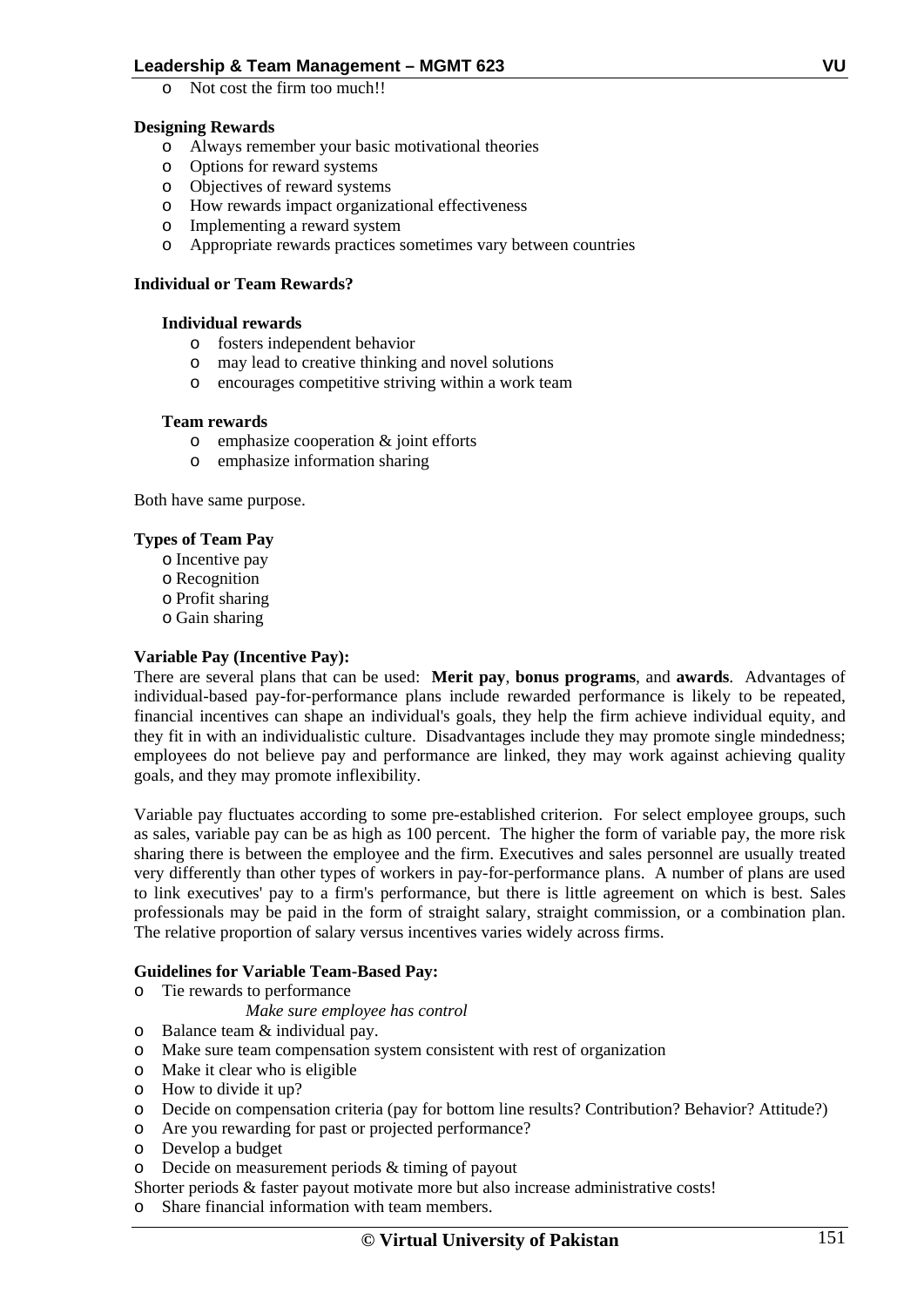## **Recognition**

Recognition of employee's efforts is also very important motivational factor and part of reward system.

## **General Rules:**

- o Not everyone should get it
- o Give in timely manner
- o Publicize it
- o Tie it to team performance
- o Personalize awards
- o Nomination should be simple
- o Recognize performance linked to org. goals

Gain sharing Plan: A percentage of the value of increased productivity is given to employees (prearranged formula).

These plans reward all workers in a plant or business unit based on the performance of the entire plant or unit. Plant wide plans are generally referred to as **gain sharing** programs because they return a portion of the company's cost savings to the workers, usually in the form of a lump-sum bonus. Advantages include eliciting active employee input, increasing the level of cooperation, fewer measurement difficulties, and improving quality. Disadvantages include protection of low performers, problems with the criteria used to trigger rewards, and management-labor conflict.

## **Profit sharing:** Corporate profits are distributed to all employees.

This is the most macro type of incentive program and is based on the entire corporation's performance. The most widely used program of this kind is **profit sharing** which differs from gain sharing in several important ways: no attempt is made to reward workers for productivity improvements, they are very mechanistic, and typically they are used to fund retirement programs. Advantages of this plan are financial flexibility for the firm, increased employee commitment, and tax advantages. Disadvantages include risk for employees, limited effect on productivity, and long-run financial difficulties.

Team-based plans attempt to support other efforts to increase the flexibility of the workforce within a firm. These plans normally reward all team members equally based on group outcomes. The advantages of team-based pay-for-performance plans include they foster group cohesiveness and they facilitate performance measurement. Disadvantages include possible lack of fit with individualistic cultural values, the free-riding effect, social pressures to limit performance, difficulties in identifying meaningful groups, and inter-group competition leading to a decline in overall performance. **Team Performance Appraisal** 

Performance appraisal involves the identification, measurement, and management of human performance in organizations. Organizations usually conduct appraisals for administrative (a decision about an employee's working conditions, including promotions and rewards) and/or developmental (a decision concerning strengthening the employee's job skills, including counseling and training) purposes. Dissatisfaction with appraisals is rampant. HR professionals, line managers, and employees voice dissatisfaction. Many workers have difficulty with appraisal, which may account for the short life span of the average appraisal system.

## **360-Degree Feedback**

360 degree feedback is a tool that gives individuals a clear view of their performance at work. Opinions are gathered from the person being assessed; people that work for them, their peers and their manager. All views are grouped together to form the full picture. In most cases opinions are expressed by the completion of a questionnaire covering different aspects of expected performance factors.

## **Effective Benefit Administration**

There are two critical issues in the administration of employee benefits: the use of flexible benefits and the importance of communicating benefits to employees. A flexible benefits program allows employees to choose from a selection of such employer-provided benefits as vision care, dental care, health insurance coverage for dependents, additional life insurance coverage, long-term disability insurance, child care, elder care, more paid vacation days, legal services, and retirement plan. Benefits communication is essential. Many employees with excellent benefits packages have never been informed of the value of these benefits and are likely to underestimate their worth.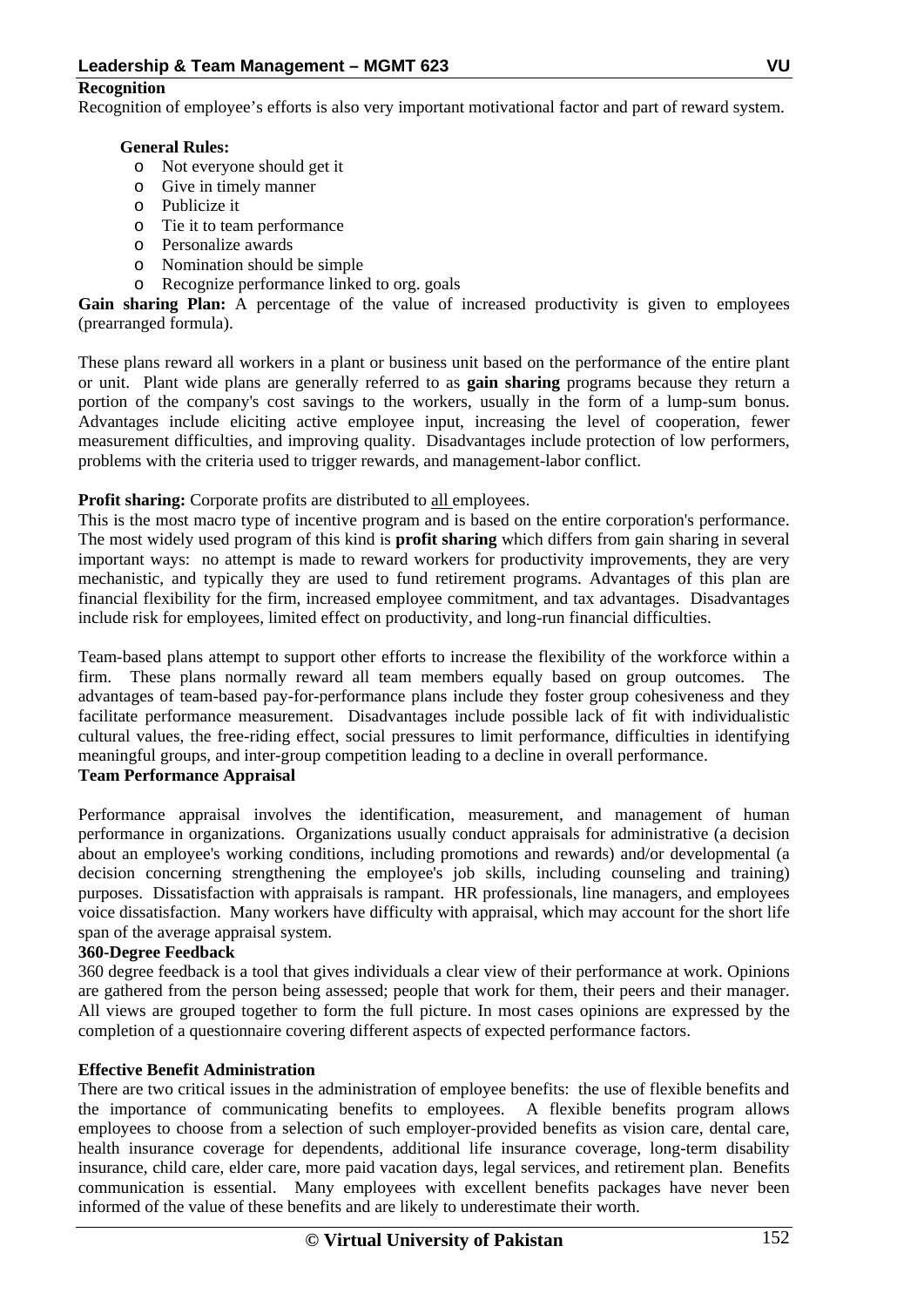# **MANAGING/LEADING VIRTUAL TEAMS**

#### **Managing/Leading Virtual Team**

A Virtual Team is known as a Geographically Dispersed Team (GDT) – is a group of individuals who work across time, space, and organizational boundaries with links strengthened by webs of communication technology. They have complementary skills and are committed to a common purpose, have interdependent performance goals, and share an approach to work for which they hold themselves mutually accountable. Geographically dispersed teams allow organizations to hire and retain the best people regardless of location. A virtual team does not always mean Tele-workers. Tele-workers are defined as individuals who work from home. Many virtual teams in today's organizations consist of employees both working at home and small groups in the office but in different geographic locations or during different shits/time.

## **Factors Driving Virtual Organizations**

- o Organizational structure changing to meet the demands of the fast-paced, dynamic global economy
- o Many organizations are moving from a systems-based organizational model to a collaborative, networked organizational model.
- o The virtuality of virtual organizations has been described as having two key features:
	- Creation of a common value chain between distinct entities and distributed
		- Information technology (IT) supported business processes (Seiber and Griese, 1997).

#### **Communications in Virtual Organizations**

Information technology is a primary mechanism for providing support and control to virtual forms. Communication within virtual organizational forms is increasingly supported by information technology.

#### **Organizational Types**

- o Permanent Virtual Organizations
- o Virtual Teams
- o Virtual Projects
- o Temporary Virtual Organizations

#### **Types of Teams**

- o Traditional Face-to-Face
- o Virtual

#### **Virtual Teams**

Virtual teams are teams of people who primarily interact electronically and who may meet face-to-face occasionally. Examples of virtual teams include a team of people working at different geographic sites and a project team whose members telecommute. Members are physically separated (by time and/or space) and that virtual team members primarily interact electronically.

#### **Why a virtual team?**

- o Team members may not be physically collocated.
- o It may not be practical to travel to meet face-to-face.
- Team members may work different shifts.
- o Organization-wide project not in the same location.
- o Alliances with organizations.

## **Different kinds of Virtual Development**

## **Multisite**

- o Large teams in relatively few locations
- o Each location develops a subsystem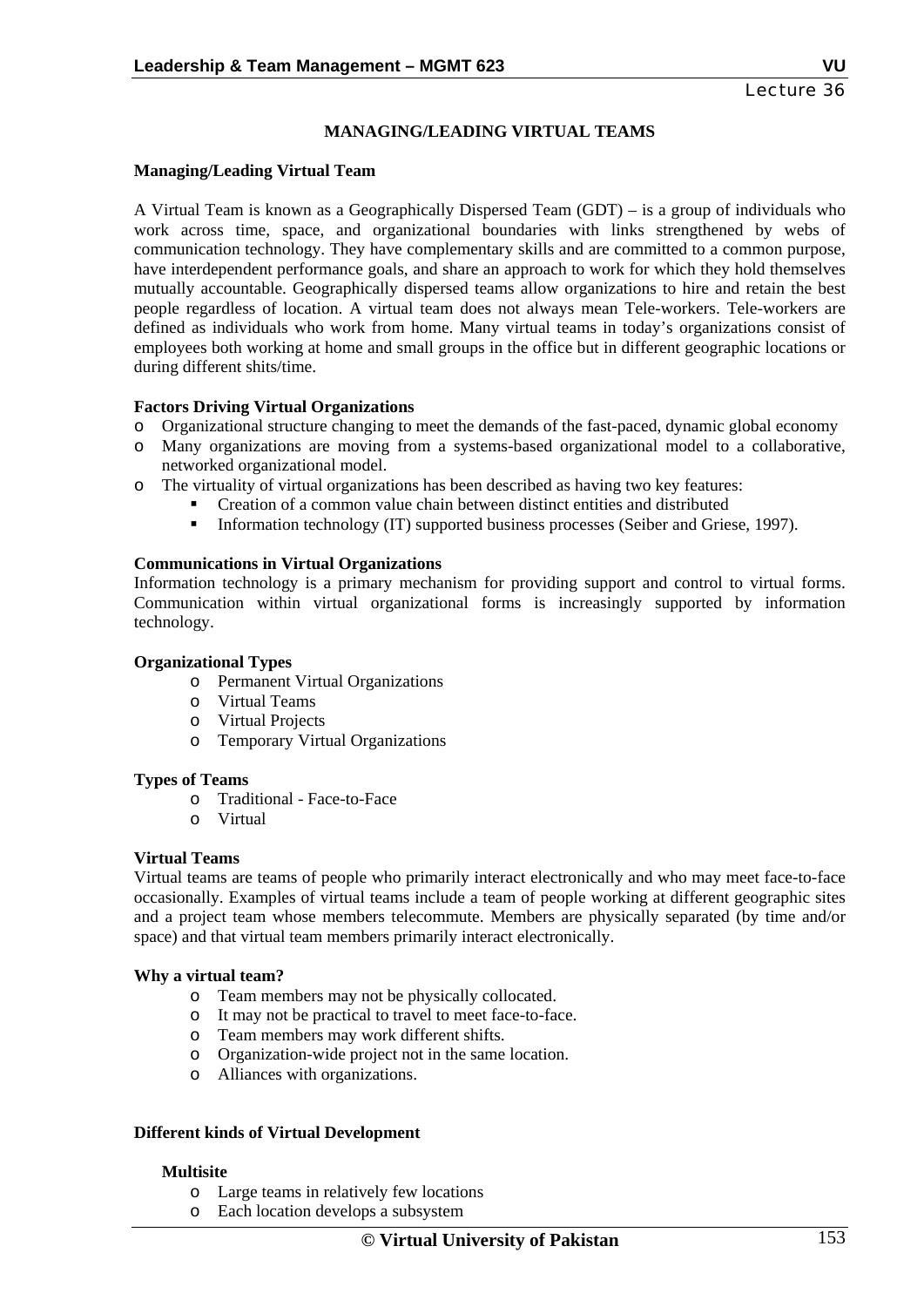o The leaders of each location meet often

# **Offshore**

o Designers at one location send specifications to production unit at another location  $\rightarrow$ **Outsourcing** 

# **Distributed**

o A team spread over relatively many locations, with relatively few people, per location

# **Virtual Teams**

# **Technology Supporting Virtual Teams**

# **Hardware**

o Telephones, PCs, modems, Video Conference, communication links, hubs, network (telephone system) and local area networks

# **Software**

o Electronic mail, meeting facilitation software, and group time management systems

# **Benefits of virtual teams**

- o People can work from anywhere at anytime.
- o People can be recruited for their competencies, not just physical location.
- o Many physical handicaps are not a problem.
- o Expenses associated with travel, lodging, parking, and leasing or owning a building may be reduced and sometimes eliminated.
- o Apply most appropriate resources (from anywhere) to job
- o Can schedule to follow-the-sun/around-the-clock
- o Can build ongoing relationships/networks across business
- o Cost reduction

# **Downside of virtual teams**

- o Time zones
- o "You can't see me" attitude
- o No constant direction
- o Keeping that motivation and commitment
- o How do you celebrate a success?

# **Characterizations of virtual teams (Henery and Hartzler,1998)**

- o Members are mutually accountable for team results.
- o Members are dispersed geographically (nationally or internationally).
- o Members work apart more than in the same location.
- o The team solves problems and makes decisions jointly.

# **A successful virtual team**

- o A unified commitment by all team members
- o Defined and agreed roles and responsibilities
- o Clear concise deliverables
- o Strict meeting schedules
- o Effective lines of communication
- o Committed, enthusiastic leadership ALWAYS!

# **Setting Up Virtual Teams**

- o Establish communication norms procedures to reconcile differences in communication practices
- o Develop templates for using technology -- e.g., store documents on web pages, expert directories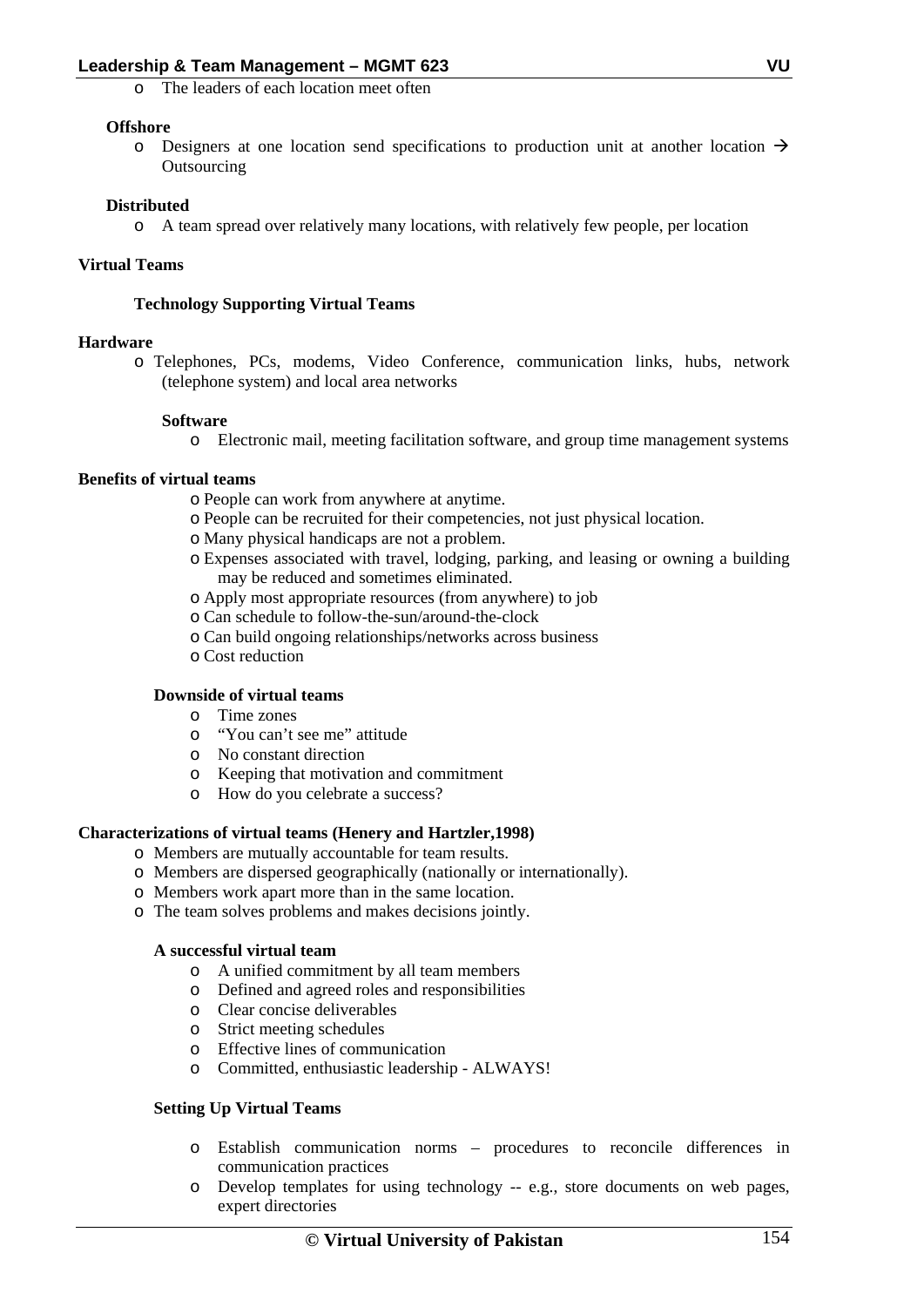- o Set procedures, responsibilities
- o Establish leadership that provides procedural justice
- o Hold an initial face-to-face startup meeting
- o Have periodic face-to-face meetings, especially to resolve conflict and to maintain team cohesiveness
- o Establish a clear code of conduct and protocols for behavior
- o Recognize and reward performance
- o Use visuals in communications
- o Recognize that most communications will be non-verbal use caution in tone and language

#### **Success Factors in Virtual Teams**

- o High levels of trust among team members
- o Effective use of technology
- o Clear implementation of team concept
- o Effective individual performance

#### **Trust**

- o Effective teamwork depends on trust
- o In a virtual environment, trust is more ability/task based than interpersonal relationship based
- o Level of member performance over time results in building or denial of trust

Like in case of other team, trust is even more essential in the effectiveness of virtual team.

## **Building Trust Virtually:** Establish trust through performance consistency

- o Rapid response to team members (return emails, task completion)
- o Set strong norms around communication
- o Team leader role in reinforcing interactions

#### **Virtual Team Member Competencies:**

- o Self-disciplined?
- o Strong communicator?
- o Good collaborator?
- o Organized?
	- Document your work well?

## **Implementation of Virtual Teams:**

- o Must set out a clear business reason for the team
- o Team must understand its mission/purpose
- o Team members must develop a sense of interdependence
- o Must have accountability and rewards for team members

## **Challenges to Virtual Team Success:**

- o Building trust within virtual teams
- o Maximizing process gains & minimizing process losses on virtual teams
- o Overcoming feelings of isolation & detachment associated with virtual teamwork
- o Balancing technical & interpersonal skills among virtual team members
- o Assessment & recognition of virtual team performance

## **Virtual Team Competencies**

- o The right technology
- o Shared work space & processes
- o Established ground rules
- o Acceptance of cultural, style & preference differences
- o Effective group dynamics
- o Clear identity
- o Teamwork skills
- o Leadership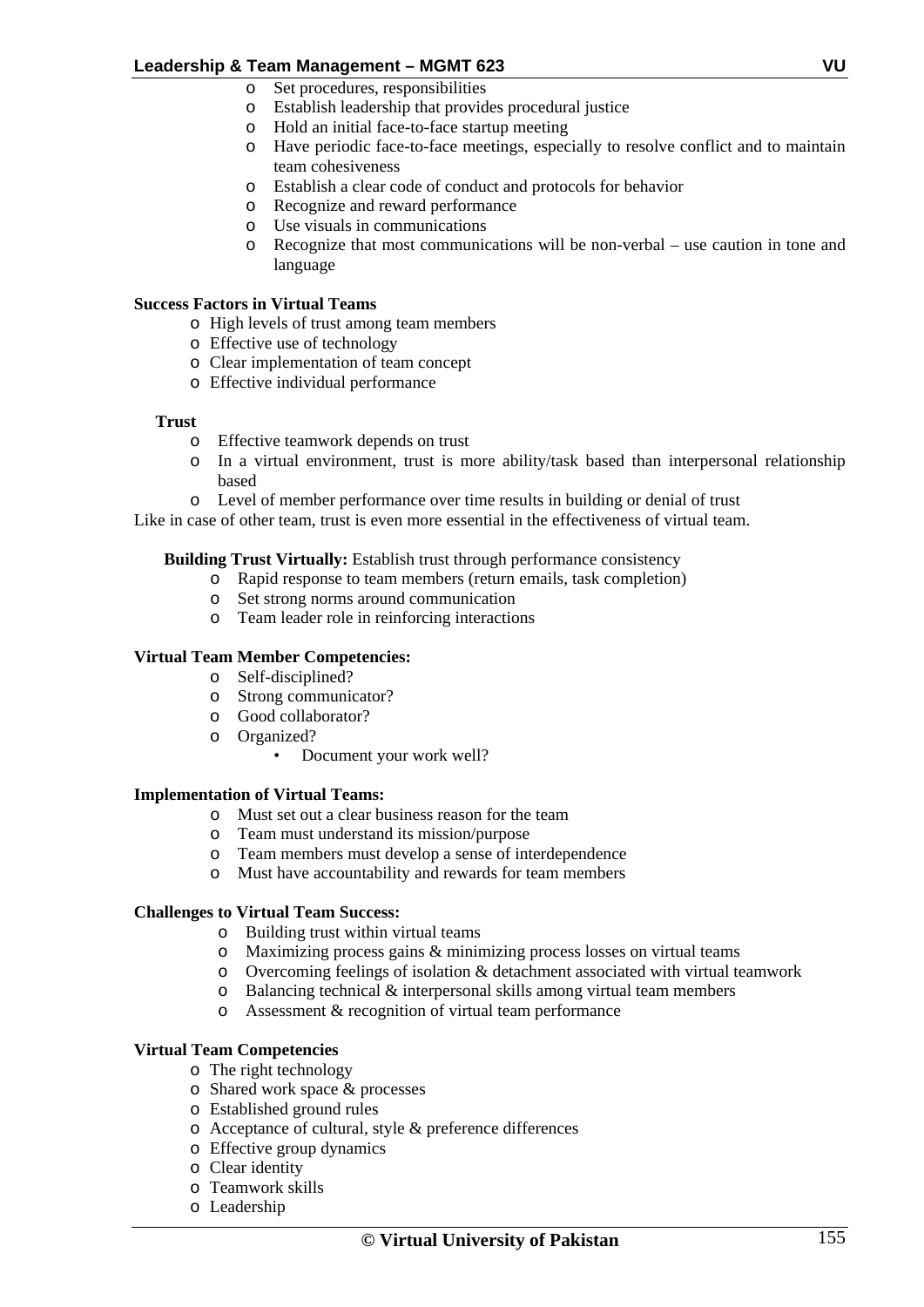o True trust

# **Virtual Leadership**

Virtual leadership is about how to pull the people on a worldwide assignment together into one cohesive partnership. Leadership is about making things happen and getting things done. It just takes more work in a virtual environment*.*

# **Key in Leading a Virtual Team**

- o Build trust
- o Reward and recognize
- o Communication
- o Motivation
- o Commitment

# **Virtual Team Leadership Competencies**

- o Make the invisible, visible
- o Make the intangible, tangible
- o Create & foster a climate of trust
- o Establish & constantly model standards of accountability
- o Communicate clearly, constantly & effectively within each receiver's realm
- o Delegate responsibilities

# **Virtual Leadership Key Traits**

- o Everyone gets core information at the same time.
- o Everyone has equal input.
- o Everyone's ideas are weighed against the alignment tool, not out of preference.
- o Everyone's ideas are never judged or rejected at the onset.
- o Everyone has equal opportunity to shine.
- o Everyone is rewarded or publicly recognized for contributions to the project.
- o The leader socializes equally with people near and far.
- o Even appearances or suggestions of favoritism break trust.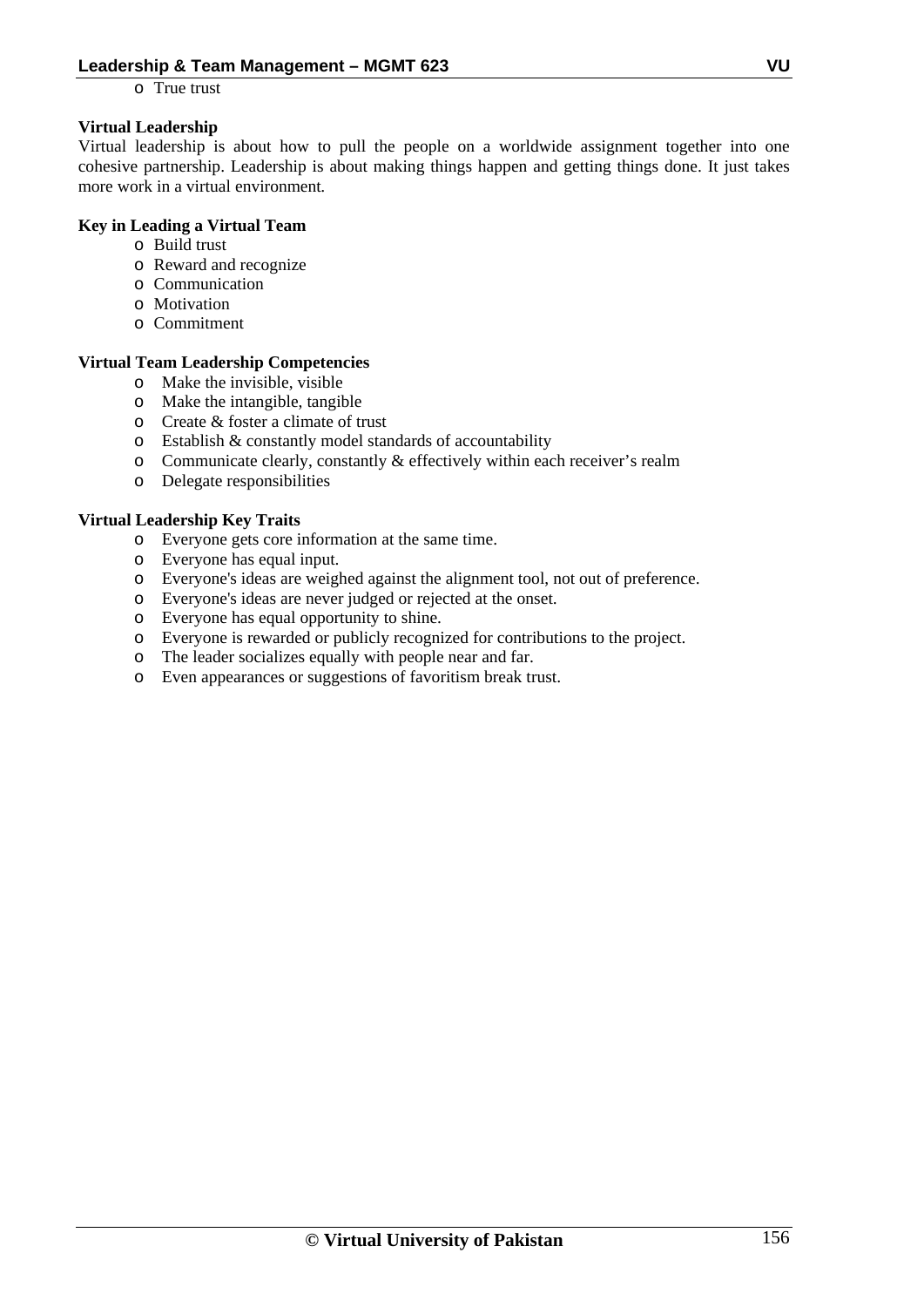# **EFFECTIVE TEAM MEETINGS**

#### **Team Meetings**

Team meetings keep members informed and provide a forum for problem solving, decision-making, and innovation. Meetings, when productive, are also one of the primary ways to develop team member relationships, enthusiasm, and spirit.

 **Effective Meetings at Work:** Focused, Crisp and Short

#### **Why Do We Love Meetings?**

- o Get full attention
- o Learn Things
- o Uncover Information
- o Follow-up questions can be answered right away
- o Full Review of material/activities
- o Efficient form of decision making
- o Accountability
- o Opportunity to prepare

#### **Why Do We Hate Meetings?**

- o Technology is not helping, videoconferencing too expensive, teleconferencing is inadequate
- o Virtual teams need better tools
- o No clear purpose
- o Attendees come unprepared
- o Meeting overload
- o Outlook/Time Tracker not used consistently
- o No agenda
- o Too much time wasted

#### **Do We Need to Meet?**

- o The purpose of a meeting is…… to utilize the talents of all present? Share Info?
- o You get feedback from all
- o Who decides to meet?
- o Who needs to be there?
- o Which meetings can we eliminate?
- o What are the alternatives to meetings?

#### **Types of Meetings**

- o **Leadership/Management:** to review the overall organization performance, setting up new goals and targets, headed by CEO, or Chairman.
- o **Department Specific:** to review the departmental performance, headed by the head of department.
- o **Project Management:** to review the overall project performance, headed by Project Director or Project Manager.
- o **Other Meetings** 
	- o **Quarterly Business Review:** to review the quarterly progress report of all the departments in the organization.
	- o **Client Specific:** to meet with specific client/customer to discuss the business matters etc.
	- o **Functional Team:** meeting with in the department between different teams exist in one department.
	- o **Special Project:** meeting on special project
	- o **Performance Review (1-1):** to review the performance
- o **Others:** a number of unscheduled meetings has also arranged on different level of organization.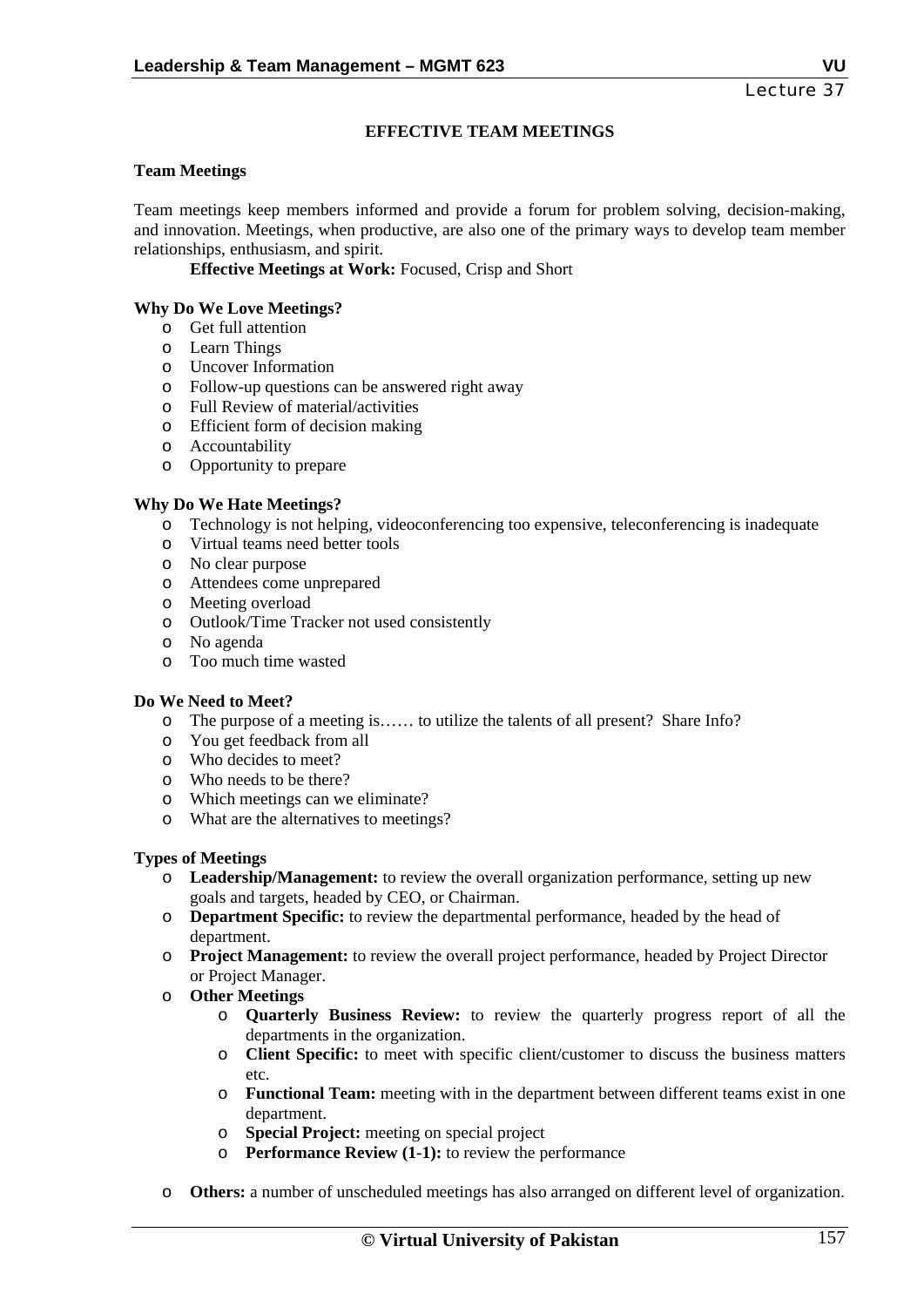## **Meeting Techniques:**

- o Ask yourself, "Is this meeting really necessary?"
- o Have a goal for the meeting. What do you want to accomplish?
- o Have an agenda with clearly stated items and the amount of time to be allotted each one. Send out the agenda at least one day ahead of the meeting.
- o Limit attendance and appoint a leader.
- o Stay focused on the agenda. If a new topic is introduced, add it to the list of future agenda items or negotiate with the group if it should be discussed now. Have a clock in the room.
- o Strive to get everyone involved in the discussion, avoid domination by one or two members.
- o Foster rigorous debate and brainstorming, while respecting each other's opinions.
- o Use visual aids. Have a flip chart and use it.
- o Keep minutes of the key points raised and actions to be taken, then follow up.
- o Do a two-minute evaluation of the meeting. Ask everyone what went well… what could be improved.

## **Better Meetings**

## o **Preparing for the meeting**

- What's the purpose of the meeting?
- Suggest an agenda
	- Send in advance
	- Invite revisions

## o **Listening**

- In most cases, spend most of your time on listening.
- Ask questions to guide the meeting and to insure that soft-spoken contributors are heard
- Help moderate the dominating non-contributors

## o **Concluding**

- Summarize key accomplishments of the meeting
- Note next steps
- Assess how you might improve next time

# **Meeting Roles**

## o **Primary facilitator**

- Responsible for organizing the meeting and guiding the execution.
- Writes the agenda describing objective and scope of meeting.
- Distribute the agenda to the meeting participants

## o **Minute taker**

- Responsible for recording the meeting.
- Identifies action items and issues
- Release them to the participants
- **Time keeper** 
	- Responsible for keeping track of time

## **The Meeting Process**

- o Plan
- o Start
- o Conduct
- o Close
- o Follow Up

# **Planning Meetings**

- o **Objectives** 
	- Idea and purpose of the meeting should clearly define. And conveyed to the all participants.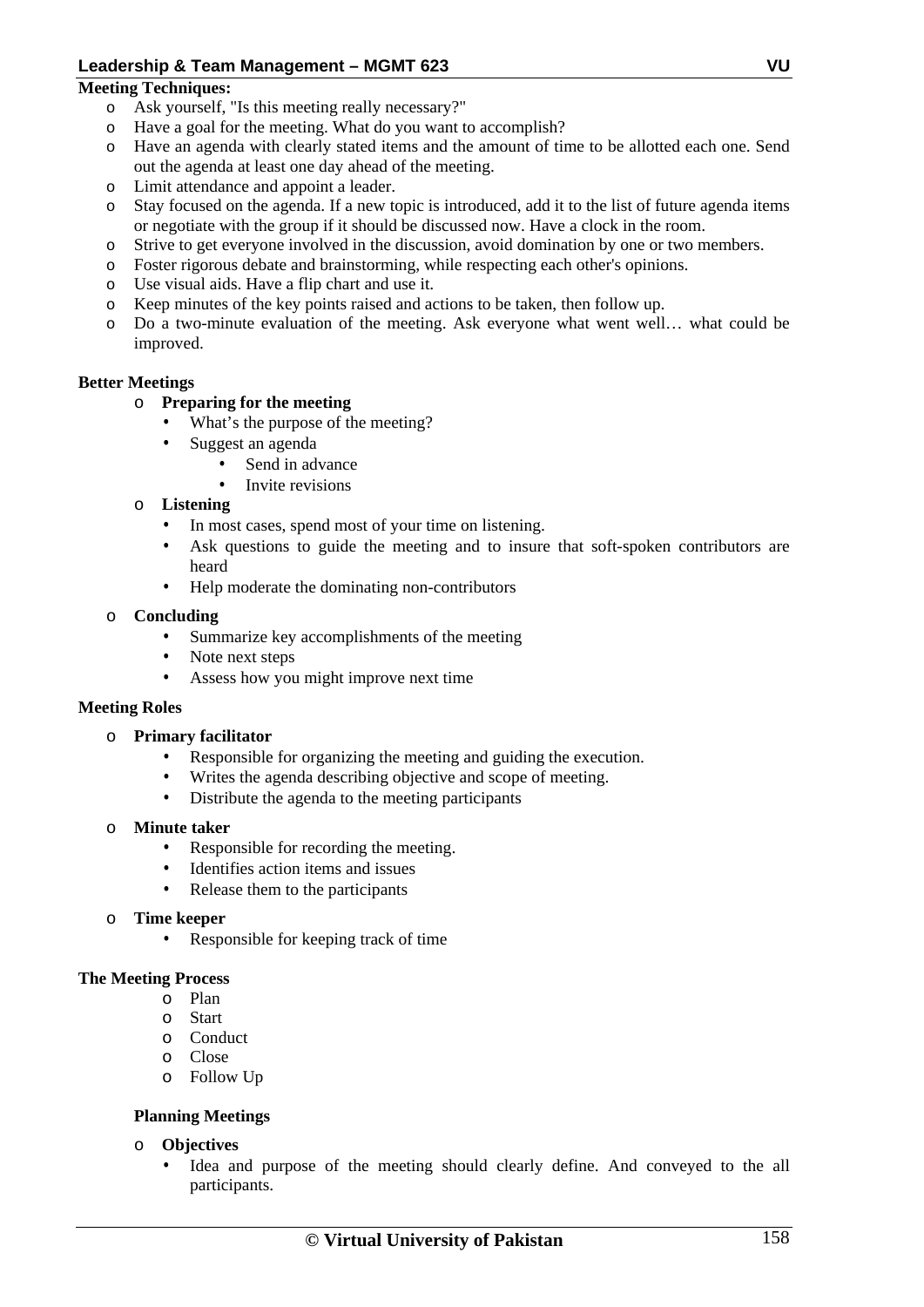- o **Participants and assignments** 
	- Who should attend the meeting? Meeting member with the organization. In case of external member, informed him before the time.
	- Advance preparation, if any

# o **Agenda**

- Necessary activities related with meeting
- Prioritize the activities.
- o **Date, Time, and Place** 
	- Optimal time of day, which will be given by the chair of the meeting
	- Maximum length of meeting
	- Logistics and technology
- o **Leadership:** who will chair the meeting? CEO, departmental heads.
- o **Written plan** 
	- Advance distribution to attendees of the four items listed above

## o **The Meeting Process: Planning**

- Ensure all team members are aware of meeting time and location address possible barriers to attendance.
- Reserve meeting room before the meeting.
- Prepare materials for each participant equally.
- Follow-though on commitments made at last team meeting

## o **Before the Meeting**

- **Set agenda in advance and distribute**: Have a clear agenda -- and stick to it. Watch out for tangents or brainstorming at the wrong times. Keep track of side issues for later discussion
	- Confirm attendance or early regrets
	- Contribute to agenda in advance
	- Prepare your discussion items
	- Read draft materials to be discussed
	- Bring all relevant materials
	- Arrive 5 minutes before meeting
- Identify each type of issue on agenda
	- FYI -- Communicate
	- BS -- Brainstorming
	- PS -- Problem Solving
	- DECIDE -- Decision needed

## **Role of Team Members**

- Contribute agenda items
- Contribute to discussions
- Practice & encourage active listening
- Follow through on tasks of Partnership Agreement
- Share appropriate information with co-workers

## **Tips and Tricks – Before Meeting**

- Know your audience/participants
- Know your agenda/topics
- Know the objectives you want to achieve
- Do the homework before meeting
- Know the room/seating arrangements
- Feel good about how you look
- Assign time frames and discussion leader to each item
- Updates on decision taken during previous/last meeting (action taken)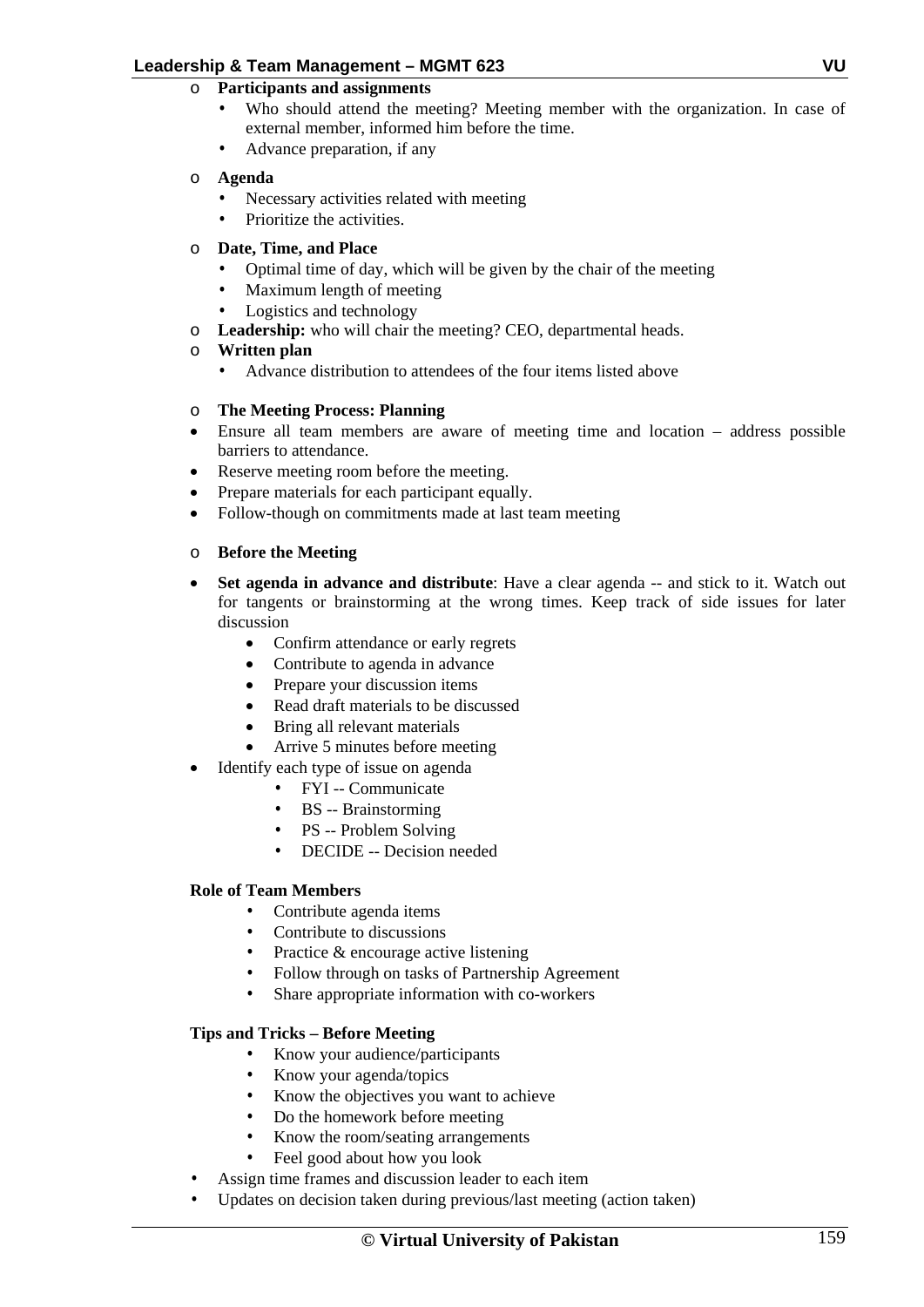# **The Meeting Process: Start**

- Arrive early
	- Set up the room
- Greet team members
- Reach consensus on an agenda
- Set or review team rules
- Begin within a few minutes of scheduled start time

# **The Meeting Process: Conduct**

- Cover one agenda item at a time
- Manage discussions
- Maintain focus and pace
- Address and work through conflicts

## **The Meeting Process: Close**

- Summarize decisions
- Review action items & discuss "homework"
- Schedule next meeting(s)
- Evaluate the meeting
- Thank team members

# **The Meeting Process: Follow Up**

- Distribute meeting notes/minutes promptly
- Fill agendas, notes, and other documents
- Follow-through on activities

# **Meeting Length and Frequency**

## **Things to try:**

- Shorter meetings
- More frequent meetings
- Cut meetings short if necessary, and reconvene later

# **Meeting Room Facilities**

## **Audiovisual**

- A computer of the appropriate spec
- Intranet and internet access
- A projector/Multimedia
- Video Conferencing (if required)
- Seating arrangement should suit the purpose of the meeting
	- Auditorium-style to promote efficient one-way information delivery
	- In the round to encourage cross-team communication

# **Virtual Team Meetings**

- Include all participants as facilitators and discussion initiators
- Ask specifically to each remote member to contribute
- Be sensitive to time zone issues, vary times
- Technology must be the best as possible
- Video-conferencing, teleconferencing
- Build in social time before and after scheduled work meeting
- Include recognition of key efforts out in all locations
- Schedule special events when teammates get together face to face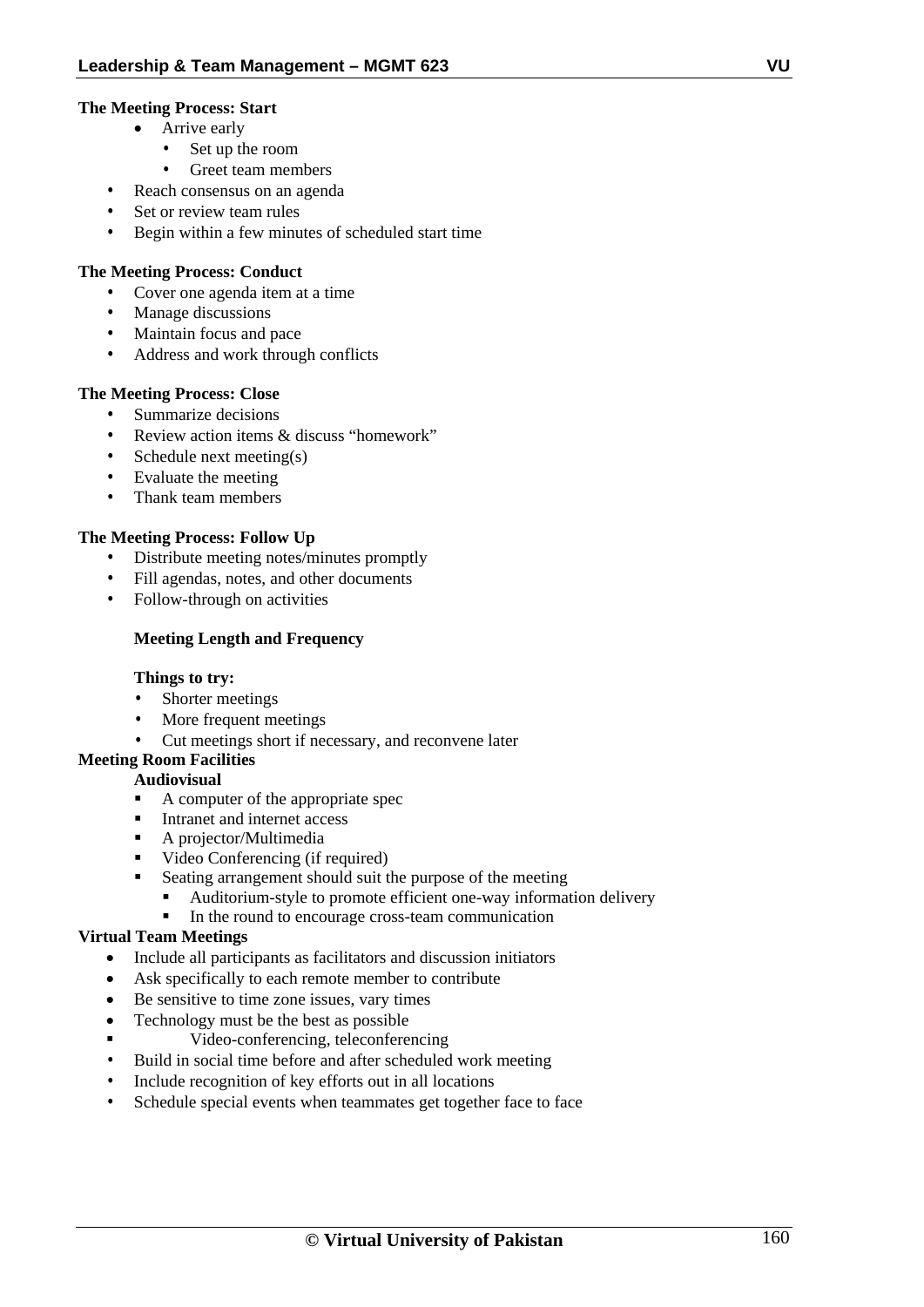# **LEADING TEAM**

Leading a team is very important. We have discussed different topics regarding leadership and team dynamics. Leading team mean to apply all those concepts, principles, techniques in real world and that has different effects depending upon the type of team and situation.

## **Attributes of High Performing Teams:**

- o Performance outcomes
- o Specific, shared purpose and vision
- o Mutual, internal accountability
- o Coordinated, shared work roles
- o Inefficiency leading to efficiency
- o Extraordinarily high quality
- o Creative continuous improvement
- o High credibility and trust
- o Clarity of core competence
- o Participative leadership
- o Shared responsibility
- o Aligned on purpose
- o High communication
- o Future focused
- o Focused on task
- o Creative talents
- o Rapid response

## **Why Work Teams Fail?**

- o Teams cannot overcome weak strategies and poor business practices.
- o Hostile environment for teams.
- o Vague or conflicting team assignments.
- o Inadequate team skills training.
- o Poor staffing of teams.
- o Team tries to do too much too soon.
- o Too much emphasis on results, not enough on team processes and group dynamics.
- o Unanticipated obstacle causes team to give up.
- o Resistance to doing things differently.
- o Poor interpersonal skills.
- o Lack of trust.
- **Why Do Teams Fail?**
- o Wrong design
- o Leadership misfit
- o Internal conflict
- o Isolation
- o Lack of time
- o Excessive member turnover

## **Leading Teams**

Two critical factors play important role in leading teams

- o Developing credibility and influence
- o Establishing a motivating vision and goals

## **Developing Credibility**

- o Demonstrating integrity
- o Being clear and consistent
- o Creating positive energy
- o Building a base of agreement
- o Using one-sided and two-sided arguments appropriately
- o Encouraging team members to help them personally improve
- o Sharing information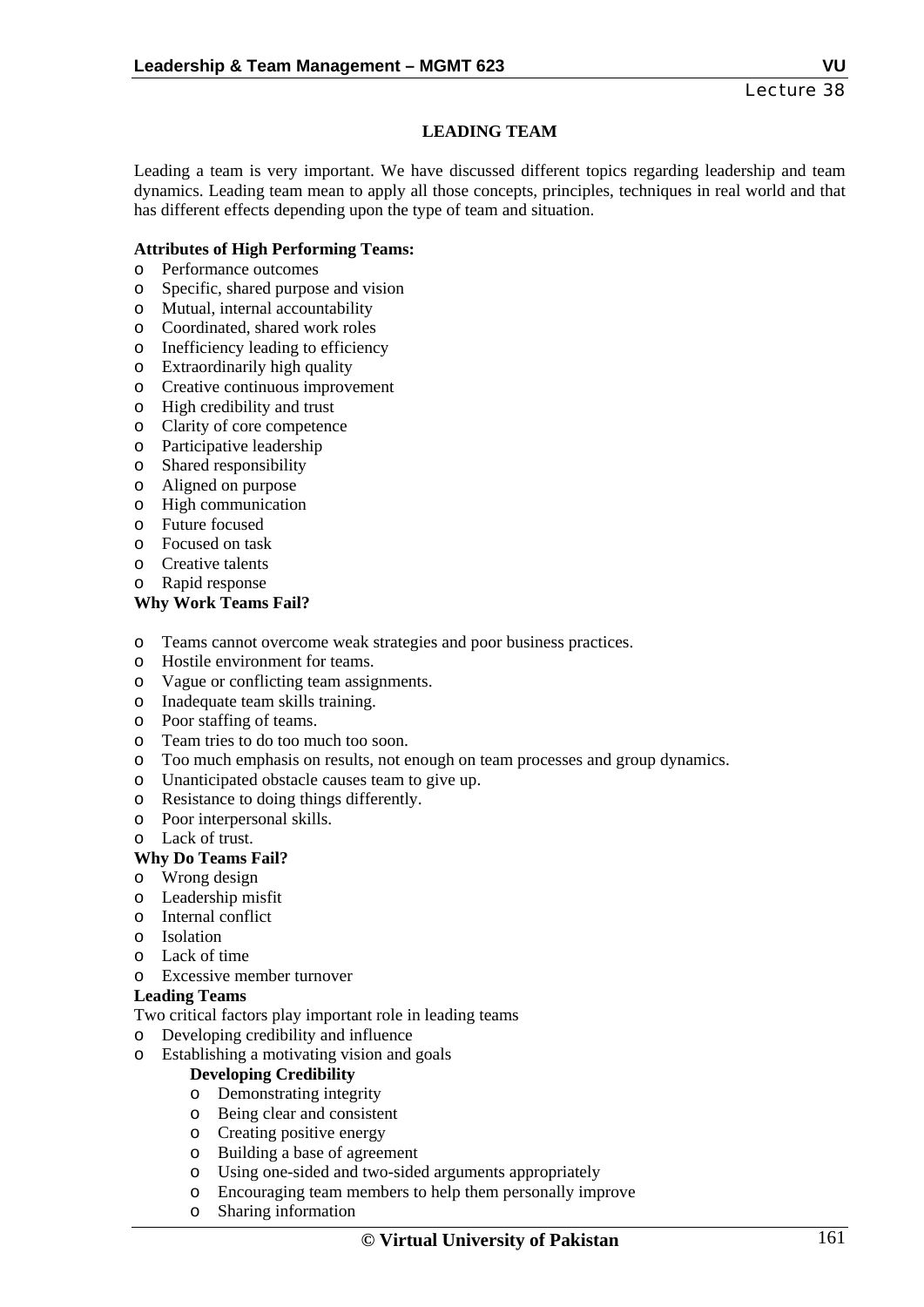# **Team Leadership and Goals** (**SMART Goals)**

- o Specific
- o Measurable
- o Aligned
- o Realistic
- o Time-bound

# **Team Membership:**

Team members not only need clear goals, they needs roles to help facilitate task accomplishment and group cohesion.

## **Motivating Individuals**

- o Listen to people
	- o What are their interests and goals?
	- o What are their dreams?
	- o What are their needs?
- o Communicate how doing what you want them to do will help them achieve their goals, dreams and needs
- o Make it happen
	- o Follow-through is critical

## **Acting as a Leader**

- How can understanding acting theory help you to motivate others?
- o How can you transform an encounter into motivation?
- o How do you "act" as a leader?

## **Providing Team Leadership**

- o **Leading teams requires new skills** 
	- o E.g., patience to share information, trust others, give up authority, and knowing when to intervene
	- o Team leaders need to focus on two priorities
		- Managing the team's external boundary
		- Facilitating the team process.

## o **Leading teams requires new roles**

- o Liaisons with external constituencies
- o Troubleshooters
- o Conflict managers
- o Coaches

# **Leading/Managing Effectively**

- o Support
- o Technology
- o Information/Communication System
- o Selection of Team Members
- o Training/Learning
- o Rewards
- o Leadership

According to contingency approach No "one best way" to Lead. Effectiveness varies depending on the particular situation

# **Team Leadership Structures**

- o Traditional
- o Participative
- o Flat
- o Consultant
- o Teams need to choose a structure that models how they want to behave

# **Traditional Model**

- o Strong leader who directs the actions
- o May have little participation or discussion from team
- o Separation between leader and other team members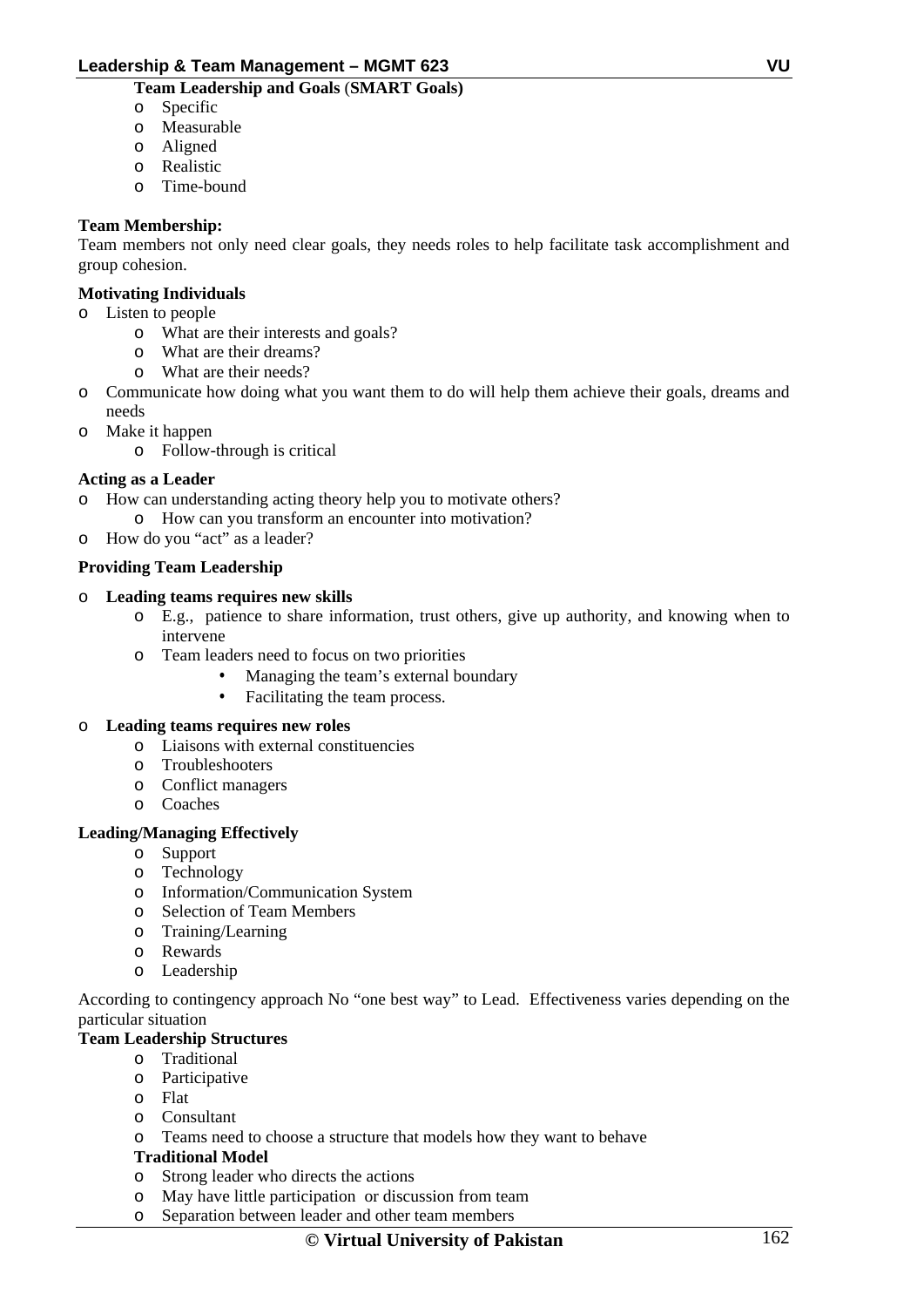# **Participative Model**

- o Leader positioned closely to all members
- o Short, direct communication
- o Direct accountability of the leader to all members
- o Dependence on leader on team's participation

## **Flat Model**

- o Emphasizes leader's role as a working team member
- o Leader is an equal to the team, not above

## **Consultant Model**

- o Leader is not part of the team and will be nearby to serve as a resource
	- Advise team
	- Technical Consultant

# **Leadership Demands and Duties**

## **Effective leaders must be:**

- o Director and motivator
- o Implementer and innovator
- o Mentor and team builder
- o Expert and moral force
- o Organizer and developer of people
	- o These challenges bring satisfaction and appreciation

# **Model the Way**

# **Inspire a Shared Vision**

- **Challenge the Process**
- Grab the initiative
- Make challenge meaningful
- Innovate and create
- Look outward for fresh ideas

Experiment and take risks by constantly generating small wins and learning from mistakes.

- Initiate incremental steps and small wins
- Learn from mistakes
- Promote psychological hardiness

# **Enable Others to Act**

- o Foster collaboration by promoting cooperative goals and building trust.
	- o Create a climate of trust
	- o Facilitate positive interdependence
	- o Support face-to-face interactions
- o Strengthen others by sharing power and discretion.
	- o Ensure self-leadership
	- o Provide choice
	- o Develop competence and confidence
	- o Foster accountability

## **Leader Actions that Foster Teamwork**

# **Own Resources:**

- o Define team mission.
- o Develop norm of cooperation.
- o Emphasize pride in excellence.
- o Model teamwork behavior.
- o Consensus decision maker.
- o Set performance standards.
- o Encourage positive competition.
- o Encourage use of jargon.
- o Solicit feedback on process.
- o Empower, not micromanage.

## **Structure/Policy**

- o Open, physical workspaces.
- o Team recognition and rewards.
- o Initiate ritual, ceremony and tradition.
- o Open-book management.
- o Select team-oriented members.
- o Use appropriate technology to enhance teamwork (i.e., groupware).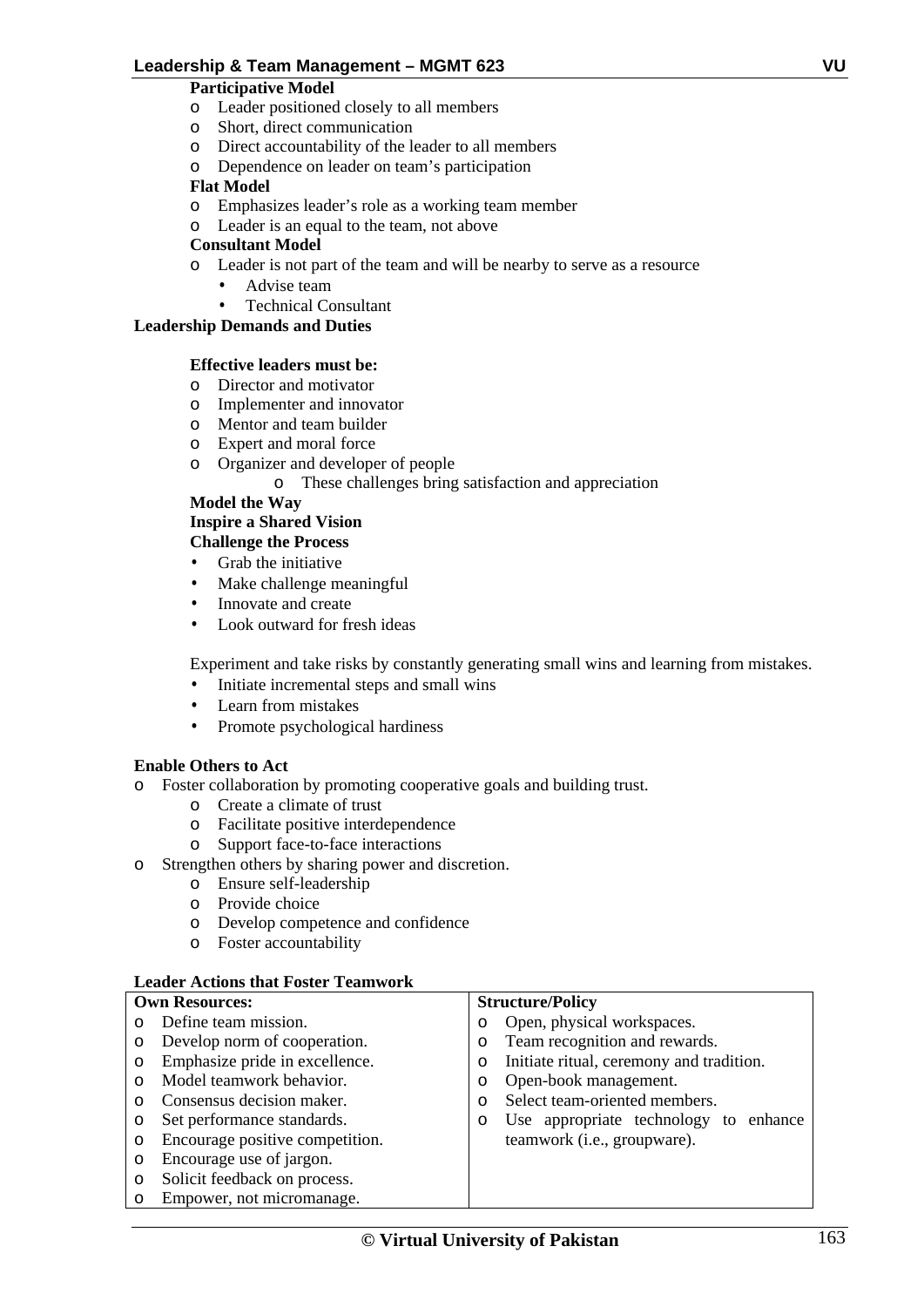## **Leader-Member Exchange:**

- o Leaders develop different and unique relations with individual team members.
- o Leaders do not use the same leadership style with all team members, rather they treat individual team members somewhat differently.

# **Principles of Leadership Effectiveness:**

- o **Know yourself.** You cannot be an effective leader without knowing your own strengths and weaknesses.
- o Be a role model
- o Learn to communicate with your ears open and your mouth shut.
- o Know your team and be a team player.
- o Be honest with yourself as well as to others
- o Do not avoid risks.
- o Believe in yourself.
- o Take the offense rather than the defense.
- o Know the ways of disagreement and the means of compromise.
- o Be a good follower. Effective leaders lead as they would like to be lead.

## **Effective Leadership**

- o Look at the task and decides what his/her role is
- o Acquire the knowledge to do the job effectively
- o Brief others well to do their jobs and what the limits of their authority are
- o Delegate decisions and responsibilities where possible
- o Are fair and consistent
- o Are prepared to accept criticism
- o Help others without doing the job for them
- o Act as resource people
- o Make decisions where necessary without prevarication
- o Understand how leadership operates in a group situation
- o Are aware of and sensitive to individual needs within the group or team

# **Leadership Direction**

Leaders should not command excellence, they should build excellence

- o Involve those participating in developing solution
- o Ensure the "6 W's"
- o Who will do what?
- o Who does it involve?
- o What is going to be done?
- o When does it start?
- o When does it end?
- o Where will it take place?
- o How will it take place?
- o Why should it be done?
- o What will happen if it's not done?
- o Effective execution
- o Pre-determine task
- o Supporting structure in place
- o Allocate necessary resources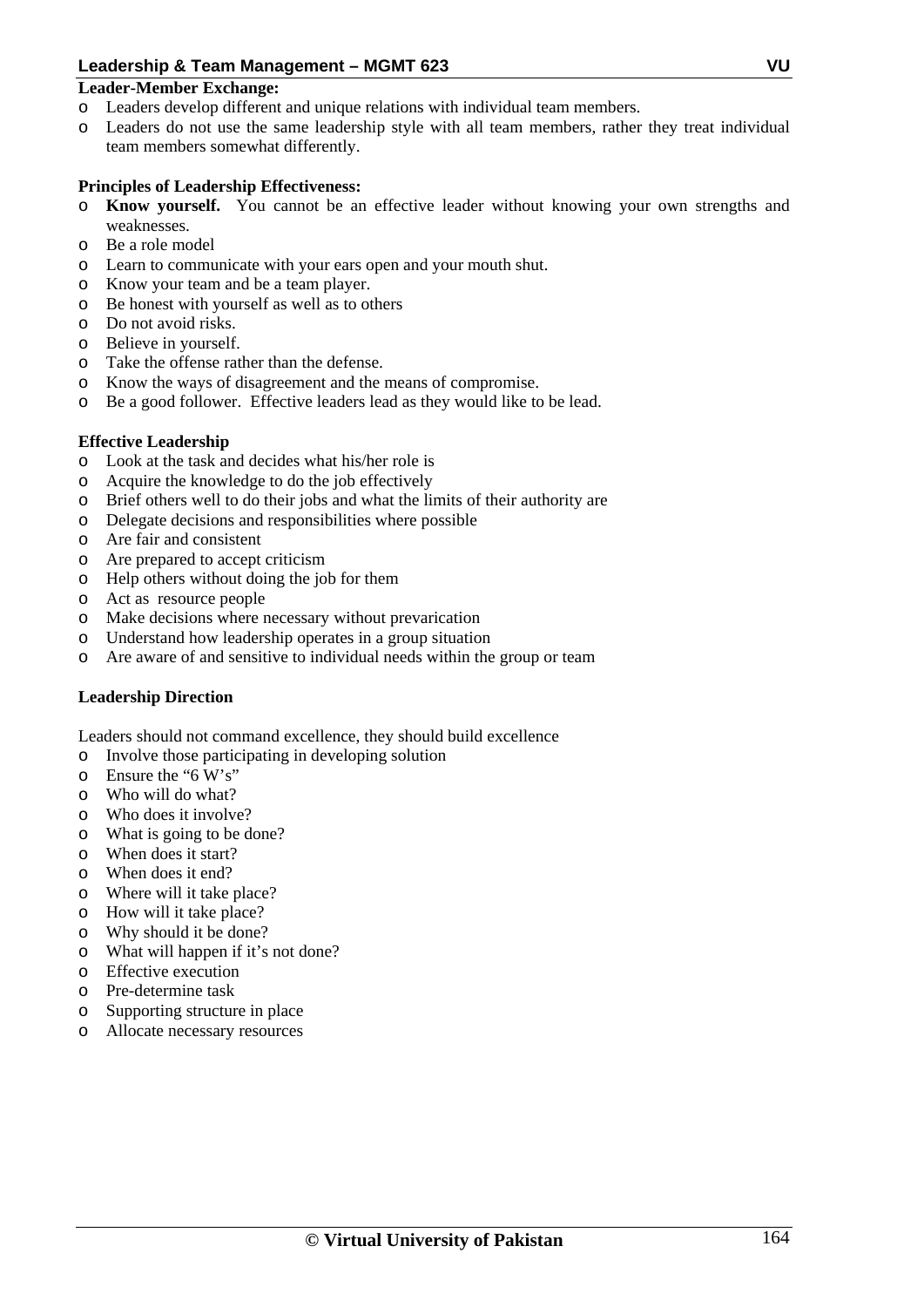## **REVIEW-II**

Lecture 39 is a second review and is mainly to review what ever we covered so far from lectures 25 to 38. Second part of our course was mainly focusing the team dynamics part. We tried to understand group, team and their dynamics.

We started our lecture number 25 with group dynamics.

**Group** - two or more people with common interests or objectives.

**Team** - a small number of people with complementary skills who are committed to a common mission, performance goals, and approach for which they hold themselves mutually accountable

A **team** is a formal work group in which there is a high level of interaction among group members who work intensely together to achieve a common goal. A group whose members work intensely with each other to achieve a specific, common goal or objective is known as Team. All teams are groups but not all groups are teams.

- Teams often are difficult to form.
- It takes time for members to learn how to work together.

A group/team is **effective** when it satisfies three criteria:

- o **Production output:** the product of the group's work must meet or exceed standards of quality and quantity
- o **Member satisfaction:** membership in the group must provide people with short-term satisfaction and facilitate their long-term growth and development
- o **Capacity for continued cooperation:** how the group completes a task should maintain or enhance the group's ability to work together; groups that don't cooperate cannot survive

#### **Groups versus Teams:**

- All teams are groups
- Some groups are just people assembled together
- **Teams have task interdependence whereas some groups do not..**

**Why Rely on Teams?** Because as compared with individuals working alone, teams tend to

- o Make better decisions
- o Make better products and services due to more knowledge and expertise

We also discussed different development stages of group formation.

#### **Stages of Group Development:** five stage of group development are

- o Forming
- o Storming
- o Norming
- o Performing
- o Adjorning

## **Types of Teams**

- o Problem-Solving
- o Self-Managed
- o Cross-Functional
- o Virtual

## **Benefits of Teams**

**Synergy:** The creation of a whole greater than or equal to the sum of its parts.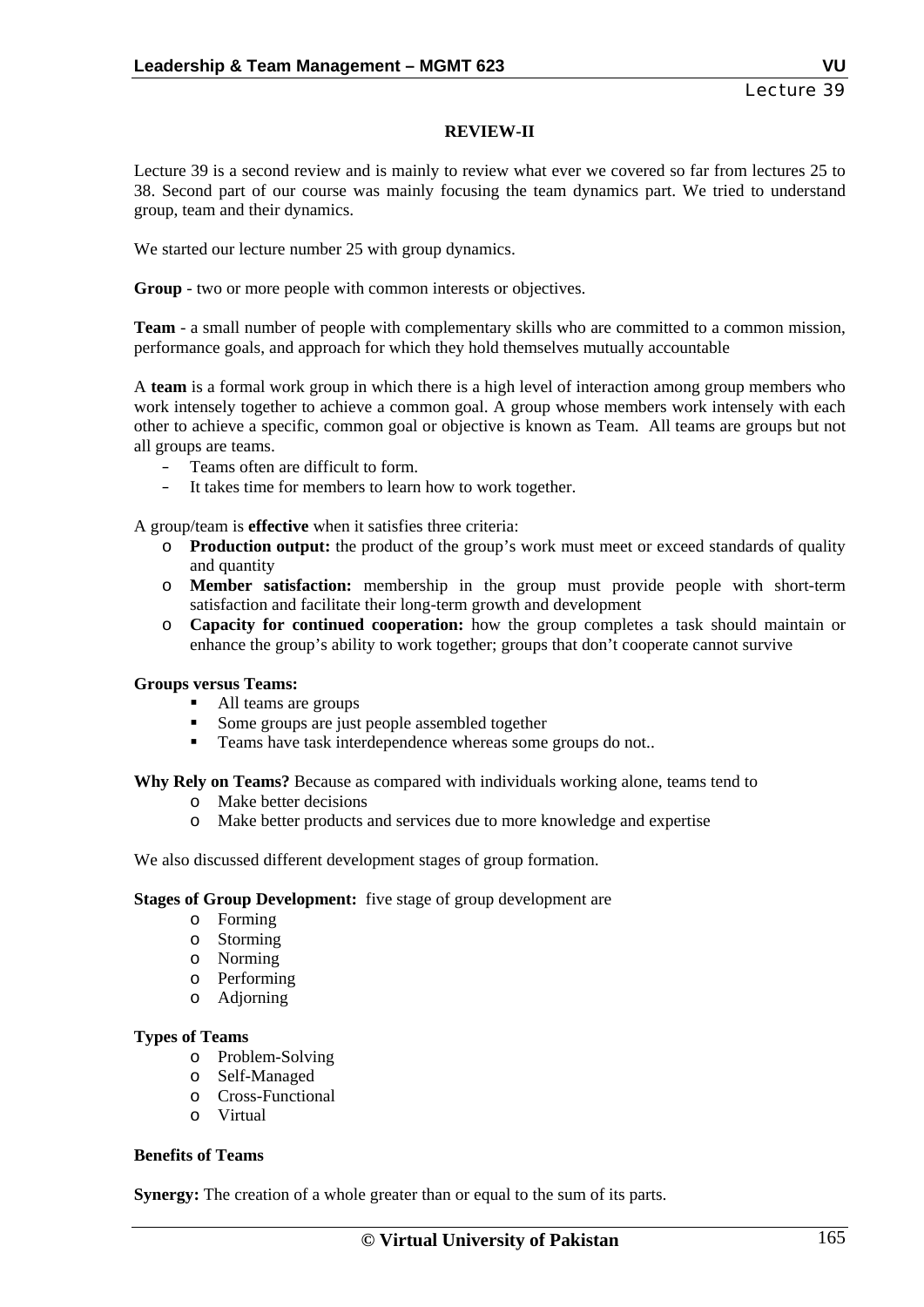## **Why Teams Are Good for Organizations**

- o More resources for problem solving
- o Improved creativity and innovation
- o Improved quality of decision making
- o Greater commitments to tasks
- o Increased motivation of members
- o Better control and work discipline

# **Characteristics of High Performance Teams**

- o Clear goals
- o Results-driven structure
- o Competent team members
- o Unified commitments
- o Collaborative climate
- o Standards of excellence
- o Leadership

**Team:** A team is a formal work group in which there is a high level of interaction and interdependence among group members who work intensely together to achieve a common goal.

**Teamwork**: is the process of people actively working together to accomplish common goals.

Advantages and disadvantages of having team.

| <b>Advantages</b> |                                     | <b>Disadvantages</b> |  |
|-------------------|-------------------------------------|----------------------|--|
| $\circ$           | Wider range of knowledge, expertise | o Blocking           |  |
|                   | and ideas                           | o Dominant people    |  |
| $\circ$           | Effective way to build consensus    | Status differential  |  |
| O                 | Effective way to communicate        | $\circ$ Groupthink   |  |
|                   | complex information                 |                      |  |

**How Do We Measure Team Effectiveness?** Effective teams have confidence in themselves and believe they can succeed—this is team efficacy. Success breeds success. Management can increase team efficacy by helping the team to achieve small successes and skill training.

Small successes build team confidence. The greater the abilities of team members, more the likelihood that the team will develop confidence and the capability to deliver that confidence. We can measure the team effectiveness by measuring their…

- o Productivity
- o Cohesion
- o Learning/ growth & development

o Integration with the rest of the organization.

Leaders need to put extra efforts to convert individuals into a performing team.

# **Turning Individuals into Team Players:**

It starts with the selection of right type of people, training them and linking the performance with proper reward system.

# **"NONE OF US IS AS SMART AS ALL OF US"**

- o When teams operate effectively, they can solve more problems, make better decisions and be more creative.
- o "Team are unique; dynamic, complex and ever changing." Ken Blanchard, author of "the one minute manager".

**Leadership success requires:** An understanding of group behavior. The ability to tap the constructive power of teams **Team Building**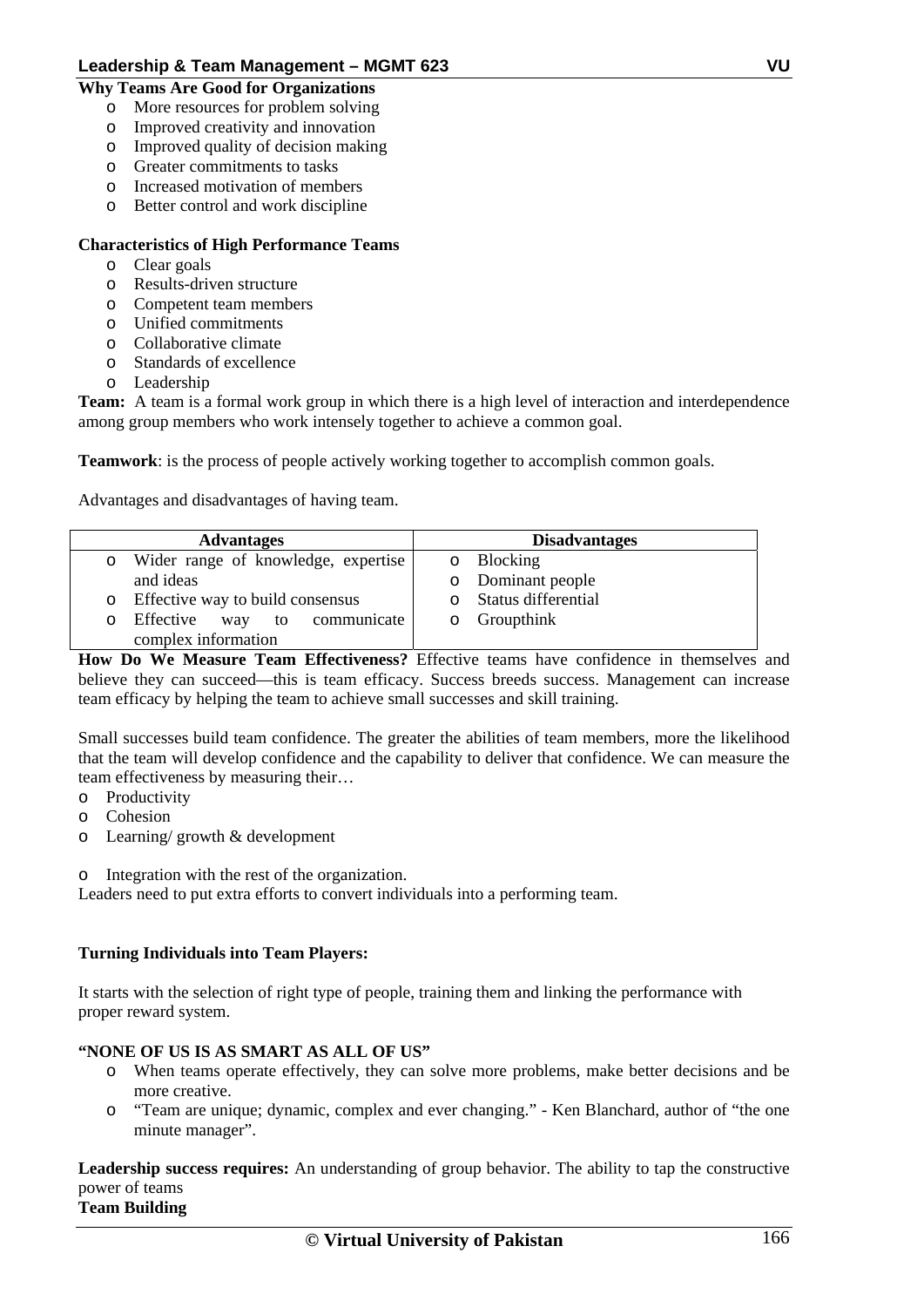- o Get the right people.
- o Determine the Challenge.
- o Prepare the Team Leader.
- o Train.
- o Add value.
- o See the Big picture.

# **Build and Support the Team**

- o Leadership Skills
- o Team Building Strategies
- o Team Logistics

# **Team Building:-The Team Leader's Responsibility**

# **A good team leader**

- o Fosters communication among team members
- o Seeks to build bonds among team members (work together, meet together, get to know each other)
- o Creates positive environment for collective problem solving and support; creates atmosphere in which differing opinions are valued but in which clear decisions can be reached
- o Is alert to cliques, bickering, etc. and acts to address them; maintains atmosphere in which sexual, racial, ethnic, national or other harassment is not acceptable
- o Monitors individual staff members for signs of stress and provides basic support
- o Models good individual stress management practices
- o Seeks to base expatriate/staff interactions on mutual respect, transparency, and partnership

# **Team Building:-The Organizational Responsibility**

- o The Organization identifies team-building skills as an essential qualification for prospective managers
- o The Organization trains staff and managers in team work skills (e.g., conflict management)
- o The Organization helps build team cohesion (e.g., through common experiences such as safety and security training)
- o The Organization regularly reviews team functioning and has policies for addressing the problems of dysfunctional teams and of staff members who have difficulty functioning in their team

# **Strategies for Team Building**

- o Establish common goals
- o Understand each others role in the Team
- o Find occasions to celebrate
- o Recognise effort
- o Improve communication

# **Factors Affecting Teams**

- o Work Design
- o Team Composition
- o Context
- o Process

# **Team Based Organization**

Based on the belief that organizational goals will be achieved not by individuals working together separately, but by groups of people who share responsibility for outcomes and who work efficiently and effectively in teams.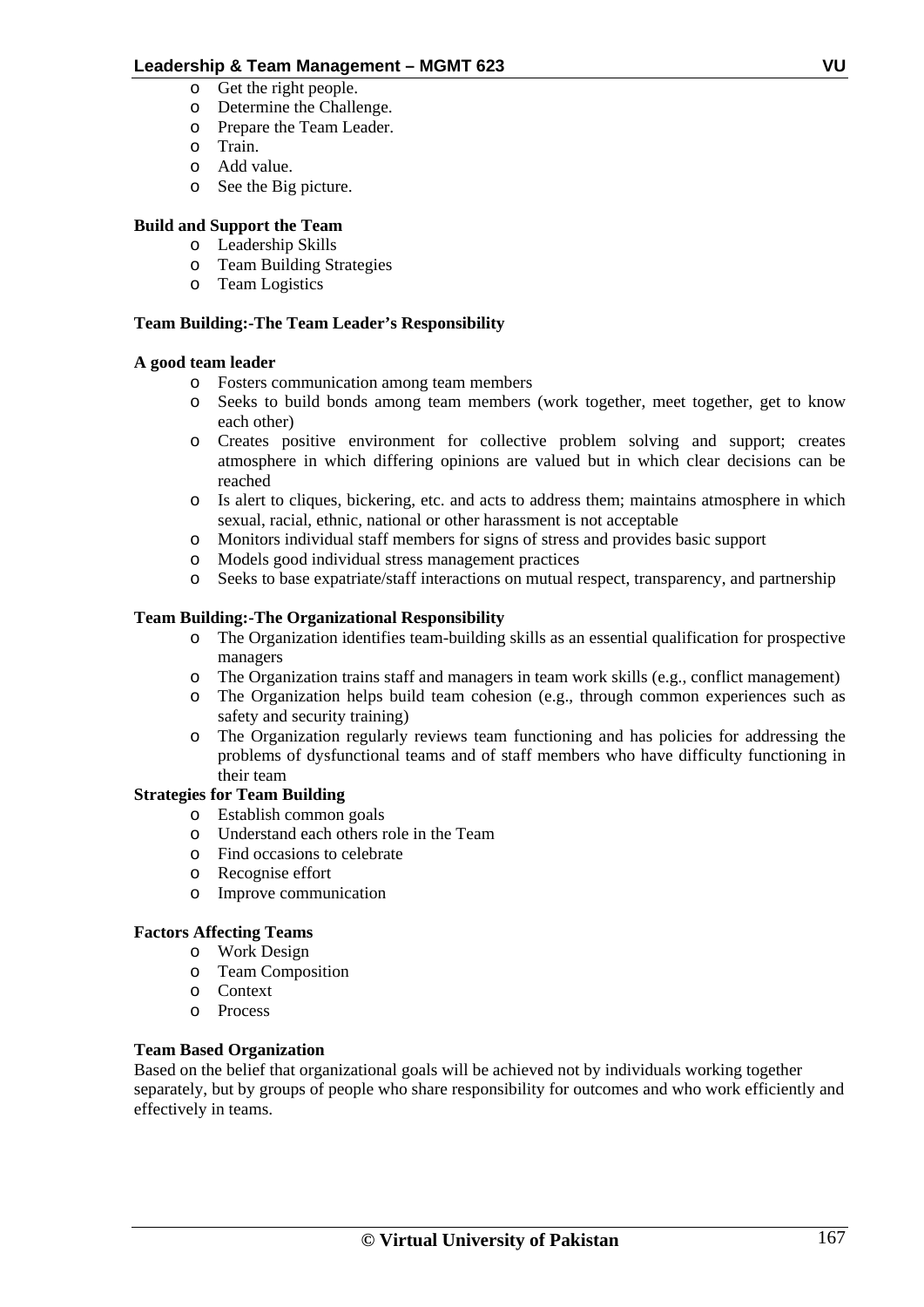#### **Characteristics of Traditional Vs Team-based Organizations**

#### **Traditional Team-based**

| Collective structures  |  |
|------------------------|--|
| Team monitors          |  |
| Horizontal integration |  |
| Change and flexibility |  |
| Organization-specific  |  |
| Self-managing teams    |  |
|                        |  |

#### **Benefits of Teams in Organizations:**

- **Enhanced Performance:** Teams may take many forms, i.e. including improved productivity, quality, and customer service such the enhancements result from pooling individual efforts in new ways and continuously striving to improve for the benefit of the team.
- **Employee Benefits:** Teams always provide the sense of self-control, human dignity, identification with work, and sense of self-worth and self-fulfillment for which current workers seem to strive.
- **Reduced Costs:** Through empowered teams, an organization can reduce scrap, make fewer errors, file fewer worker compensation claims, and reduce absenteeism and turnover. They resulting in significant cost reductions.
- **Organizational Enhancements:** Teams improvements in team results a move from a hierarchically based, directive culture to a team-based culture include increased innovation, creativity, and flexibility in the organization.

## **Benefits of Team-based Organization:**

Profitability and long term viability organization is increased due to its working as team based organization. Other benefits of team based organizations are listed bellow.

- o Efficient Process
- o Flexible Response to change
- o Improve Effectiveness
- o Reduce Cost
- o Increase Innovation
- o Customer Involvement
- o Employee commitment
- o Skill utilization

## **Possible Pitfalls in the Introduction of Team Based Organization (TBO)**

- o Introducing teams regardless of need
- o Introducing teams without changing systems
- o Failing to train for TBO
- o Not providing expert support
- o Failure of communication within, with and between teams
- o Failure to establish and support TBO objectives

## **Roles of a Leader in the Team-Based Organization**

- o Defining the team's mission
- o Building trust and inspiring teamwork
- o Coaching team members and group members toward higher levels of performance
- o Serving as a model of teamwork, including power sharing
- o Facilitating and supporting team's decisions
- o Expanding the team's capabilities
- o Creating a team identity
- o Emphasizing pride in being outstanding
- o Anticipating and influencing change
- o Inspiring the team toward higher levels of performance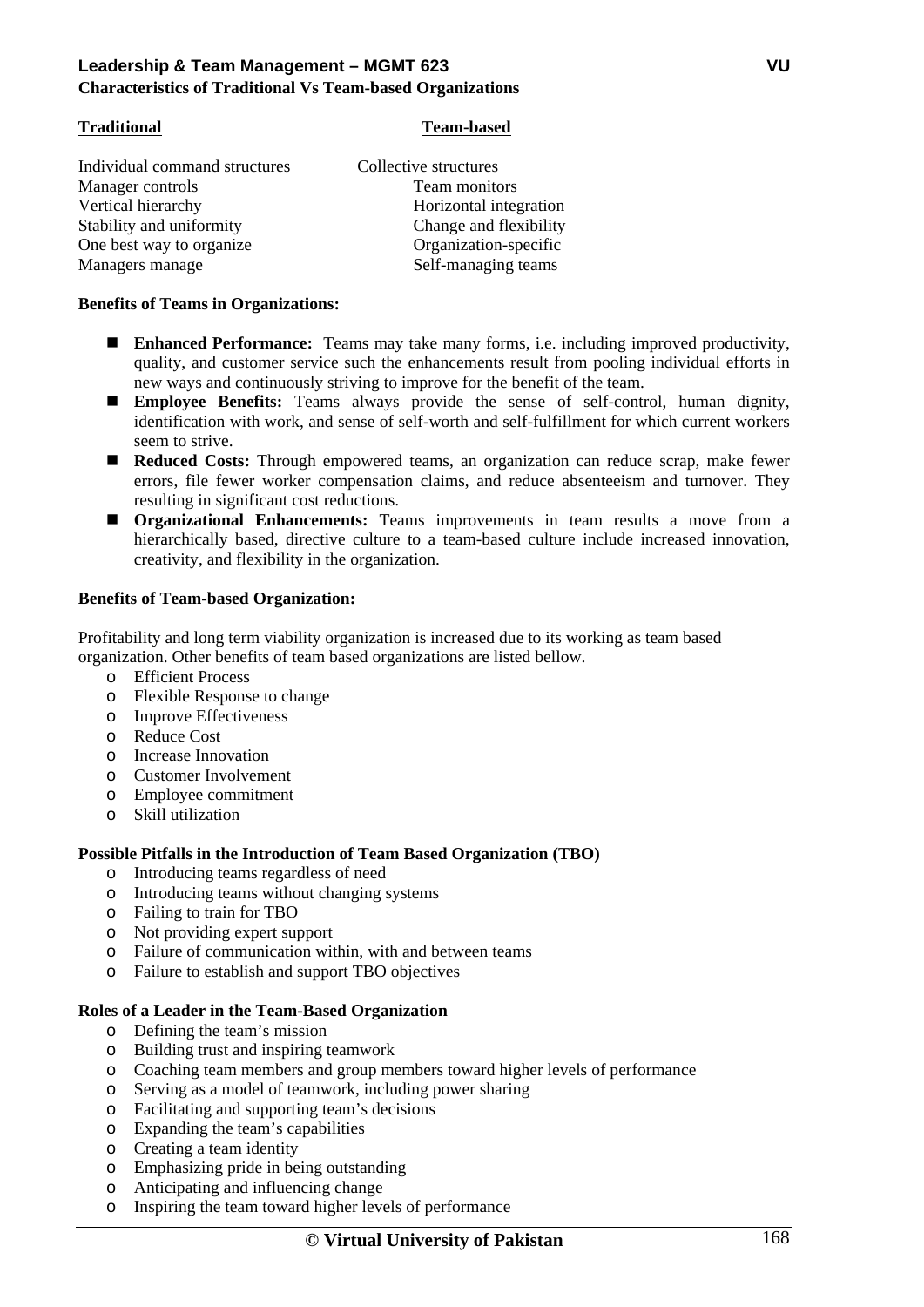- o Enabling and empowering group members to accomplish their work
- o Selecting team-oriented members
- o Using technology that facilitates teamwork

## **Decision Making and Decision Making Process:**

A **decision** is a choice made from two or more alternatives. The **decision-making process** is recognizing and defining the nature of a decision situation, identifying alternatives, choosing the "best" alternative, and putting it into practice. An effective decision is one that optimizes some set of factors such as profits, sales, employee welfare, and market share. Managers make decisions about both problems and opportunities.

## **Problem Solving Vs Decision Making**

- o Problem solving: finding the root cause of a deviation (cause analysis)
- o Decision making: choosing from alternative courses of action (choice analysis)

Problem solving --------------- Decision making

## **Types of Decisions:**

**Programmed Decisions:** A decision that is a fairly structured decision or recurs with some frequency or both. Example: Starting your car in the morning.

**Non-programmed decisions:** A decision that is relatively unstructured and occurs much less often than a programmed decision. Example: Choosing a vacation destination.

**Intuitive decision making**: Managers also regularly use their intuition. Intuitive decision making is a subconscious process of making decisions on the basis of experience and accumulated Judgment.

- o Making decisions on the basis of gut feeling doesn't necessarily happen independently of rational analysis; the two complement each other.
- o Although intuitive decision making will not replace the rational decision-making process, it does play an important role in managerial decision making

## **Roadblocks to Good Decision Making**

## o **Human Cognition**

o Our mental ability to comprehend and understand something

## o **Human Perception**

- o Difficulty isolating problems
- o Tend to think of only narrow range of possible solution

## o **Human Bias**

o Tendency to shape responses based on stereotypes, memory, and current position

**Decision-Making and Technology:** In today's completive world Information technology can also help and support the decision-making. Different decision making tools are available for manager and leaders to use in practical life.

## **Team Decision Making:**

## **Use Individual Decision Making When:**

- o You have the information to make a good decision
- o The situation is urgent
- o Subordinates are already committed or their commitment doesn't matter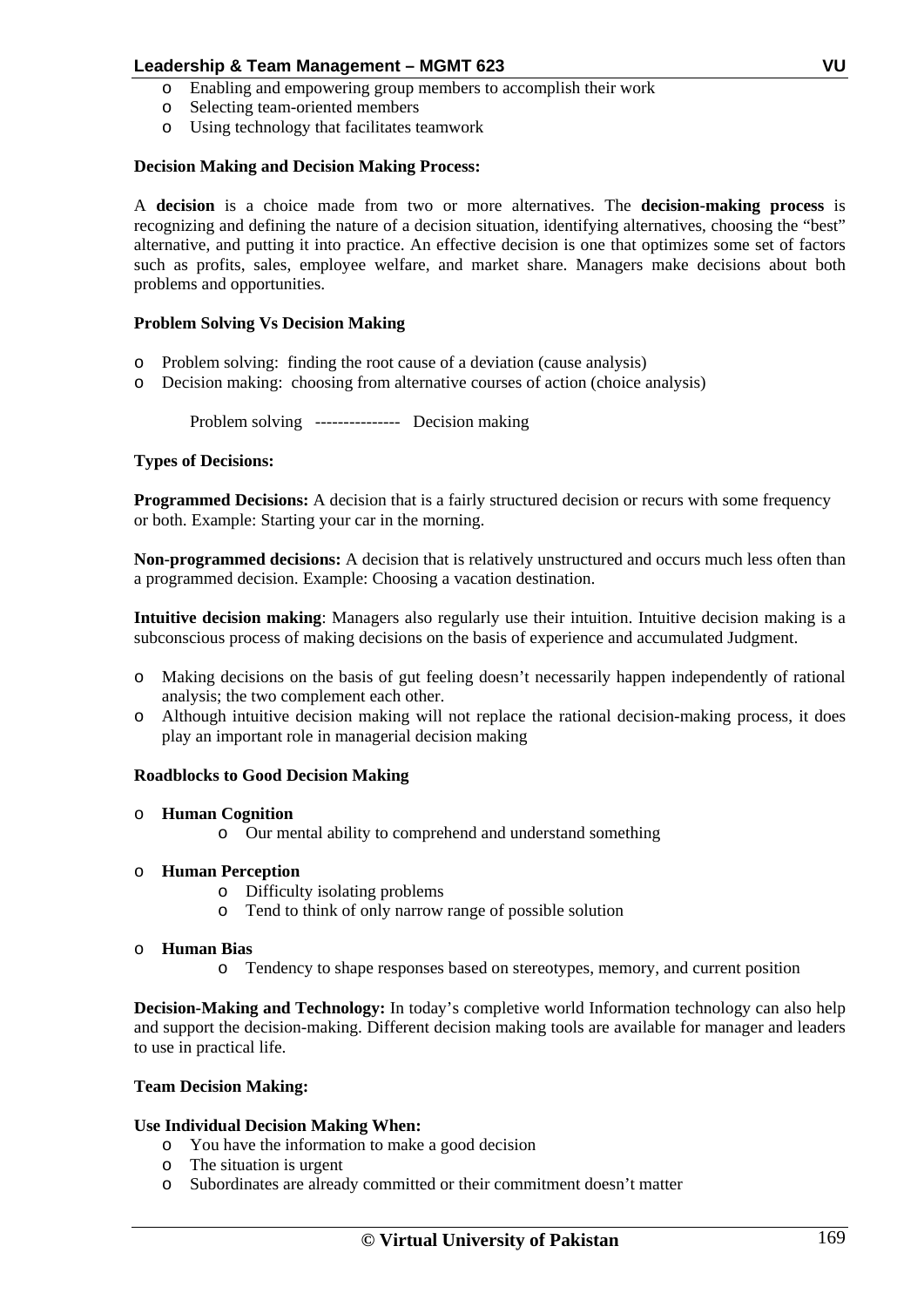## **Use Team/Group For Decision Making When:**

- o No one knows the answer or the expertise is in the group
- o You want to increase the commitment of subordinates
- o The situation is **not** urgent in the sense that it requires an immediate response
- o You, as manager/leader, can live with choice

# **Group/Team Decision Making**

|         | <b>Advantages</b>                                                            |         | <b>Disadvantages</b>                                           |
|---------|------------------------------------------------------------------------------|---------|----------------------------------------------------------------|
| $\circ$ | More information & knowledge are<br>Available                                |         | o The process takes longer, so it is more<br>costly            |
| $\circ$ | More alternatives are likely to be<br>generated.                             | $\circ$ | Compromise decisions<br>due<br>tΟ<br>indecisiveness may emerge |
| $\circ$ | More acceptance of the final decision<br>is likely                           | $\circ$ | One person may dominate the group<br>Groupthink may occur      |
| O       | Enhanced communication<br>of<br>the.<br>decision may result better decisions |         |                                                                |

# **Methods of Group/Team Decision Making (Johnson & Johnson, 1991)**

- o Decision by authority without discussion
- o Expert member
- o Average of member's opinions
- o Decision by authority after discussion
- o Majority control
- o Minority control
- o Consensus

## **Decisions made in groups can be made by one of four main methods.**

- o Unilaterally by an individual
- o By simple majority vote
- o By consensus everyone agreeing to support the conclusion
- o Subgroup of team

Which one is the best? There is no "best". Different types fit best for different situations**.**

**Remember.** Some decisions will be good! Some decisions will be bad! **BUT** You will learn something from every decision you make!!!

Communication is the process by which a person, group, or organization (the sender) transmits some type of information (the message) to another person, group or organization (the receiver) using some medium (Channels).

Communication encompasses both **interpersonal communication** (between two or more people) and **organizational communication** (all the patterns, networks, and system of communication within an organization).

**Communication and Leadership:** The importance of effective communication cannot be overemphasized because everything a manager/leader does involves communicating. Effective leaders are also effective communicators. To be effective, the leader must synchronize verbal and nonverbal behavior Technology has had also a meaningful impact on leaders' communication and coordination.

- o Effective leaders are also effective communicators
- o To be effective, the leader must synchronize verbal and nonverbal behavior
- o Technology has had a meaningful impact on leaders' communication and coordination

## **Guidelines to Team Communication:**

o **Be specific:** include facts and details to avoid being unclear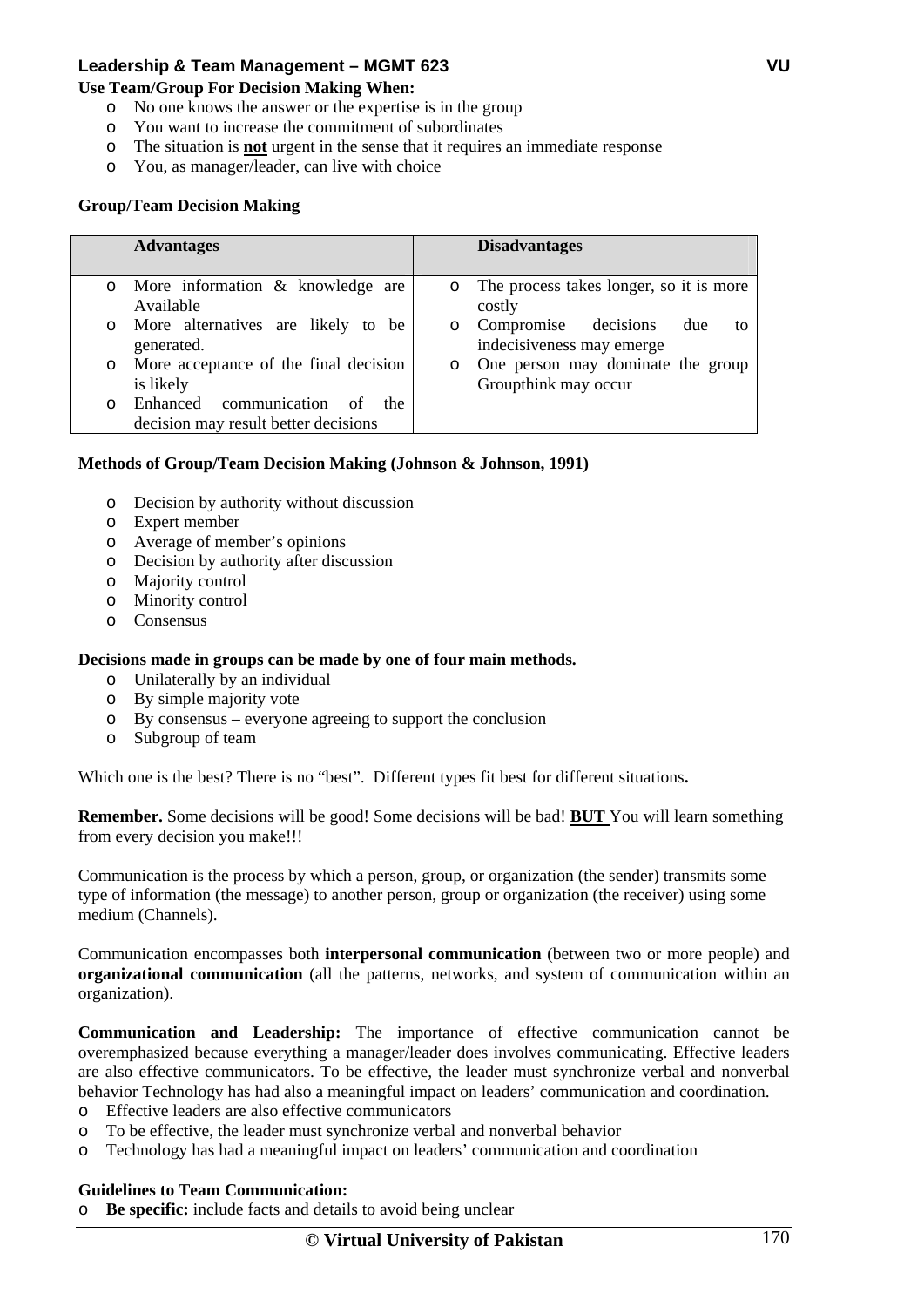- o **Be accurate:** as much as possible be sure that the information you are giving is true and reliable.
- o **Be honest:** be truthful with those you are communicating with and do not use questionable information.
- o **Be logical:** make sure messages are easy to follow
- o **Be complete:** give all needed information in regards to your ideas.
- o **Be concise:** be brief- not unnecessarily wordy.
- o **Be relevant:** stay on task and give information that is needed.
- o **Ask for feedback:** have recipients give comments on information.

## **Responsibilities of Team Members**

- o Open minded
- o Listen to what is being said
- o Give feedback to what is being said
- o Make sure all team members have a chance to communicate their ideas.
- o If decisions need to be made discuss pros and cons, and decide best option for TEAM.
- o Take ownership for what you say.
- o Take responsibility for making sure you are heard and understood.
- o Use terminology and examples that your audience understands.
- o Be aware of body language.
- o Always work to maintain the trust and confidence of those with whom you are communicating/working.

**Conflict in Team:** The process in which one party perceives that its interests are being opposed or negatively affected by another party.

- o Perceived by the parties
- o Parties are in opposition to one another
- o At least one party is blocking the goal attainment of the other party
- o Goals can be tangible or psychological
	- o Money
	- o Task Achievement
	- o Happiness

There are several common themes which underlie most definitions:

- o The parties to it must perceive conflict.
- o Commonalties in the definitions are opposition or incompatibility and some form of interaction.

Many people and organizations view conflict as a negative, or something to be avoided. Yet conflict, differences, or disagreements are a natural result of people working together. Also, without conflict, teams can become complacent and not perform at optimum levels. The challenge then becomes, how should the team be prepared for this stage of their existence, and how should the team leader facilitate through it?

## **Sources of Conflict**

- o Goal Incompatibility
- o Different Values and Beliefs
- o Task Interdependence
- o Scarce Resources
- o Ambiguity
- o Communication Problems
- o Perceived personal threats
- o Perceived threat to the organization
- o Personal, social, cultural differences
- o Others...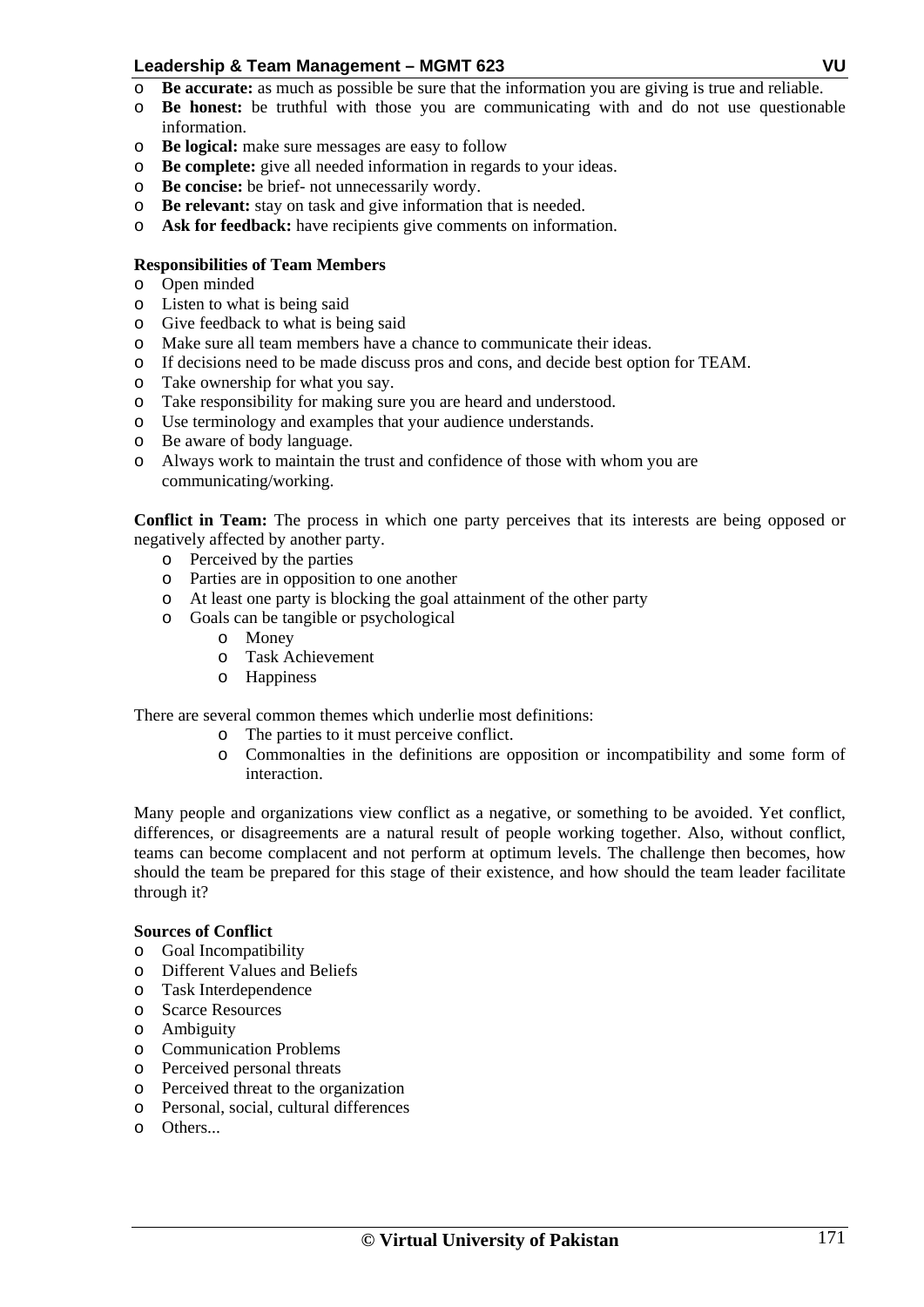## **Types of Conflict:**

- o **Emotional**  is personal, defensive, and resentful. Also known a A-type or affective.
- o **Cognitive**  is largely depersonalized, it consists of argumentation about the merits of ideas, plans, and projects. Known as C-type. Often an effective stimulate to creativity.

We can have a different type of conflict classification with reference to organizational setup.

- o **Task conflict:** Conflict over content and goals of the work. Low to moderate levels can be acceptable
- o **Relationship conflict:** Conflict based on interpersonal relationships. Almost always dysfunctional
- o **Process conflict:** Conflict over how work gets done. Low levels can be acceptable

We can also have relationship conflict (**A-type conflict**) and task conflict (**C-type conflict**). We need to put efforts for transforming relationship into task conflict. This can be done through.

- o Agree on common goal or shared vision
- o Create a place for conflict and get it out in the open
- o Training in task conflict

We can also have conflicts known as:

#### **Intrapersonal:**

- o A person having tension or stress within…
- o often due to over competing roles

#### **Interpersonal:**

- o between 2 or more people,
- o disagreement, values or styles don't match
- o Miscommunication occurs

## **Intra-group:**

o Arises within one group

## **Inter-group:**

o arises between groups over issues/goals/solutions

## **The Conflict Process:**

## **Four Stages**

- o Potential opposition
- o Cognition and personalization
- o Behavior
- o Outcomes

## **Steps to Resolve Conflict**

- o **Identify the Problem:** separate it from the people involved—use cause and effect analysis
- o **Gather and Analyze Data:** fact-based management
- o **Clarify the Interests of Parties:** as opposed to the positions of parties
- o **Determine Objective Criteria to Evaluate Fairness of Outcomes** boundary conditions
- o **Identify New and Creative Options:** to resolve the conflict
- o **Choose an Option:** using team decision-making tools.

## **People Factors That Affect the Development of the Conflict:**

- o Needs and wants
- o Self-concept
- o Past experience
- o Health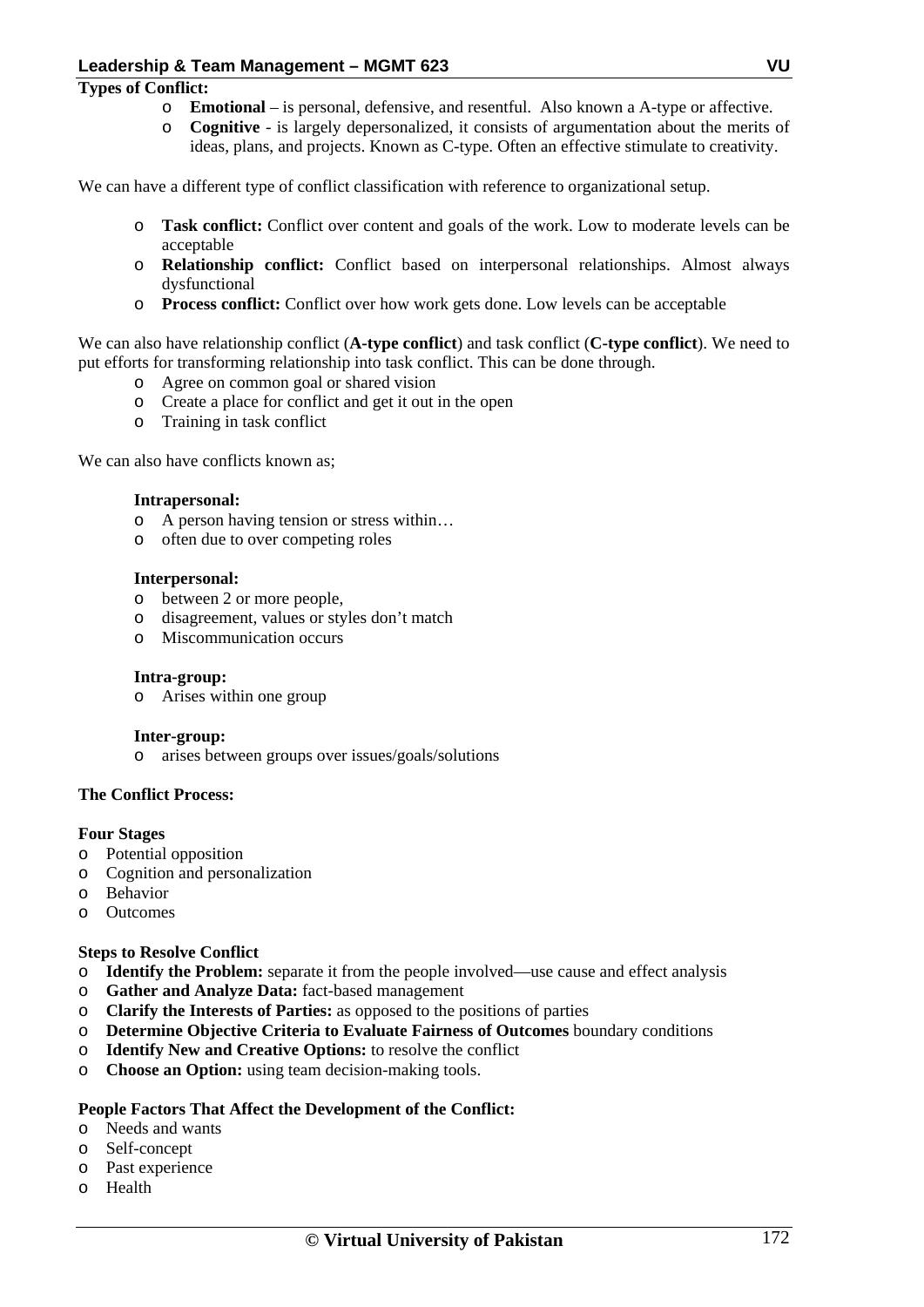## **Other Factors That Affect the Development of the Conflict:**

- o Management culture
- o Stage of development of the organization
- o Organizational structures
- o State of business
- o Weather

## **Consequences of Conflict**

| <b>Positive Consequences</b>                       | <b>Negative Consequences</b>                        |
|----------------------------------------------------|-----------------------------------------------------|
| Leads to new ideas                                 | Diverts energy from work                            |
| Stimulates creativity                              | Threatens psychological well-being                  |
| Motivates change                                   | Wastes resources                                    |
| Promotes organizational vitality                   | Creates a negative climate                          |
| Helps individuals $\&$ groups establish identities | Breaks down group cohesion                          |
| Serves as a safety valve to indicate problems      | Can increase hostility $\&$ aggressive<br>behaviors |

## **Conflict Resolution Techniques:**

|         | Avoiding                   | Competing              |
|---------|----------------------------|------------------------|
| $\circ$ | Withholding or withdrawing | Compromising           |
| $\circ$ | Smoothing over/reassuring  | o Confronting          |
|         | Accommodating              | Collaborating          |
|         | Forcing                    | Bargaining/negotiating |
|         |                            | Problem-solving        |
|         |                            |                        |

## **Three Styles of Resolving Conflict**:

**Win-Lose:** strategies used are power, dominance, forcing. **Lose-Lose:** common strategy used is compromise. Win-Win: strategies used are integration, collaboration, and problem-solving.

## **Characteristics of High Performing Teams:**

- o Common Purpose
- o Crystal Clear Roles
- o Accepted Leadership
- o Effective Processes
- o Solid Relationships
- o Effective Communication

#### **The 3-Cs and 3-Rs of Conflict Resolution are-**

- o **C**ommitment
- o **C**ooperation
- o **C**ompromise
- o **R**espect
- o **R**ights
- o **R**esponsibility

## **Training and Learning of Team**

**The HRM view of training:** Training refers to the methods used to give new or present employees the skills they need to perform their jobs. Training today plays a key role in the performance management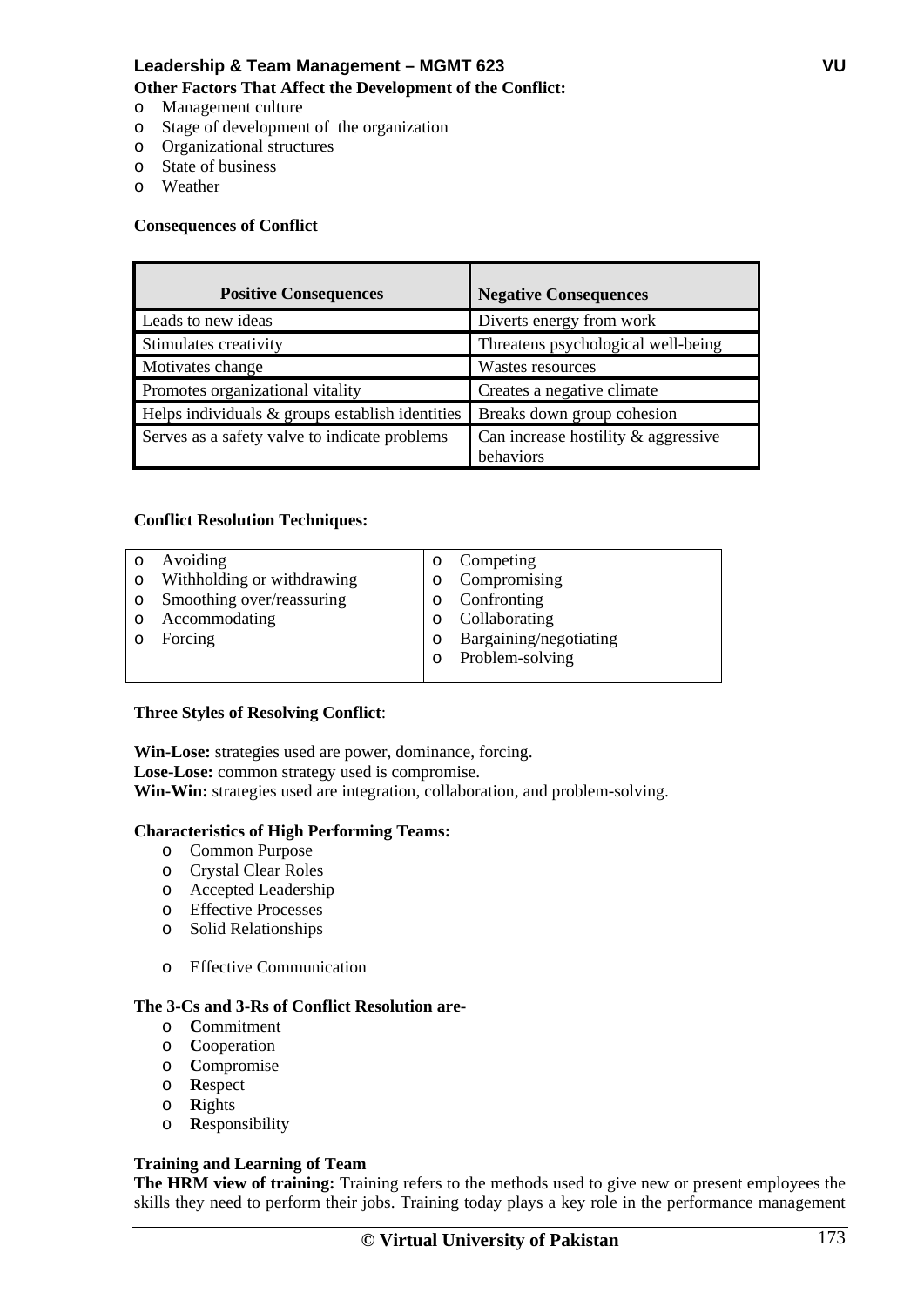process, which is a key process for employers to ensure that employees are working toward organizational goals. Overall, training has a fairly impressive record of influencing organizational effectiveness, scoring higher than appraisal and feedback, and just below goal setting in its effect on productivity.

- o Employees recruited for a flexible working role rather than a 'job' and for their ability to learn rather than for pre-existing skills
- o Employees expected to re-train periodically
- o Training seen as an investment not a cost
- o Learning is an ongoing process in the organisation, which is integrated with working
- o Performance, appraisal and development are seen as part of a single process

# **Purpose of Training:**

Effective training can raise performance, improve morale, and increase an organization's potential. Poor, inappropriate, or inadequate training can be a source of frustration for everyone involved. To maximize the benefits of training, managers must closely monitor the training process. Training ensures that Team/Organization meets current and future performance objectives set by top management. Training also helps in continuous improvement of performance of individuals and teams, and maximizing people's potential for growth (and promotion).

- o **Ensure** Team/Organization meets current and future performance objectives by…
- o **Continuous improvement** of performance of individuals and teams, and…
- o **Maximizing people's potential** for growth (and promotion)

# **Learning Principles**

- o Participation
- o Repetition
- o Relevance
- o Transference
- o Feedback

# **Phases of Learning Cycles**

# **Understand and frame problem**

- o Create a shared understanding
- o What is the problem (or opportunity)?
- o What are we trying to do?
- o How are we going to do it?
- o Starts out being general but becomes more defined as you proceeds

# **Key Characteristics of Successful Learning Teams**

- o Clear (and shared) sense of purpose
- o Good communication
- o Freely shared information
- o Shared leadership
- o Interdependence of team members
- o Utilization of members' strengths
- o Mutual encouragement of risk taking
- o Adaptive able change/modify plans when new information and/or circumstances emerge
- o Pride in team identity

# **Learning Organization?**

"A learning organization is one in which people at all levels, individually and collectively, are continually increasing their capacity to produce results they really care about". Learning organization is Creating, acquiring, interpreting, transferring, and retaining knowledge. Purposefully modifying its behavior to reflect new knowledge and insights.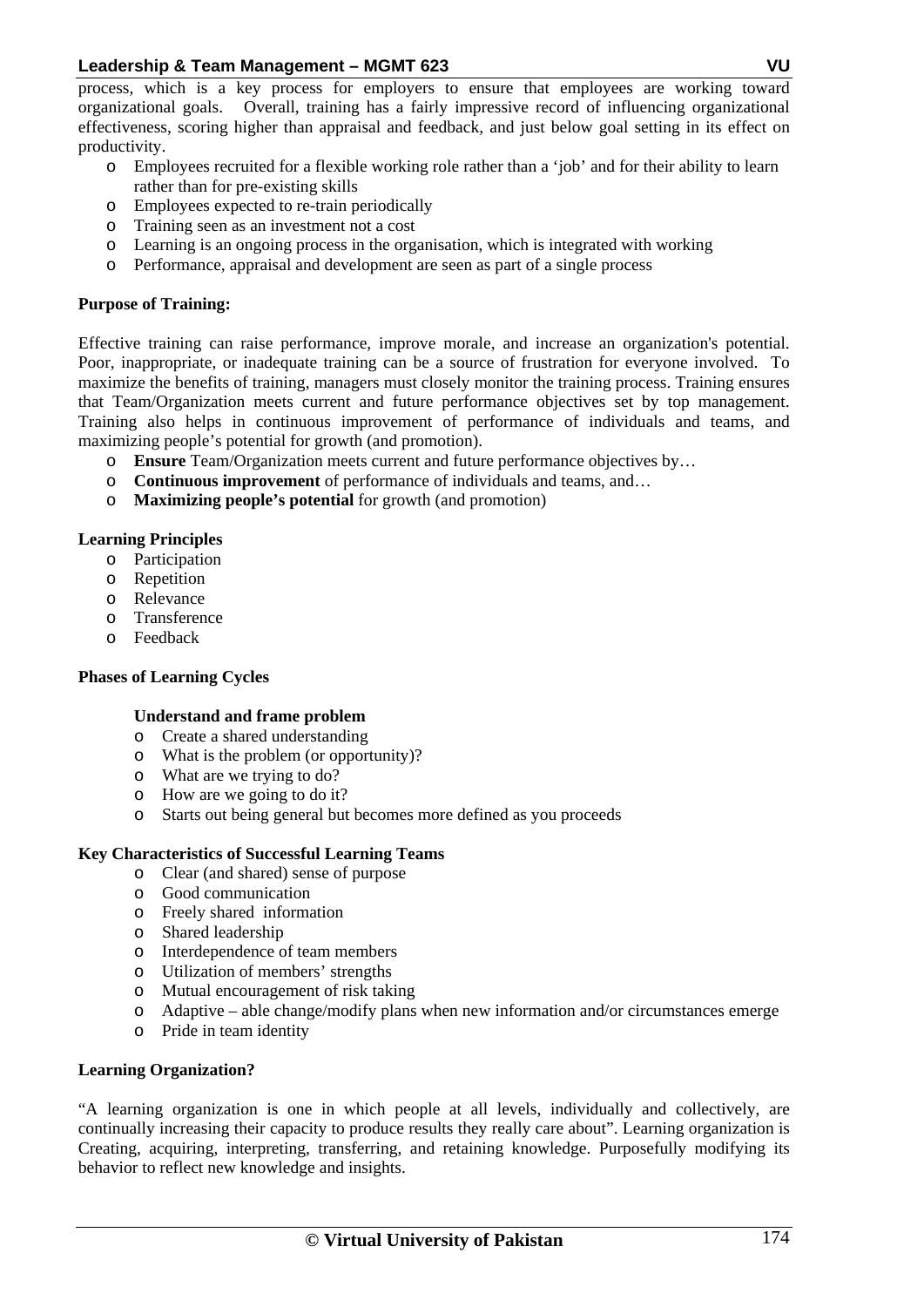## **"Learning Organization" is a Hot Topic:**

# **Levels of Learning**

Managers/leaders need to encourage learning at four levels:

- o Individual
- o Group
- o Organizational
- o Inter-organizational

The Basis of the Learning Organization Strategy need to be

- o Transfer Knowledge, not just information.
- o Knowledge leads to better, safer decisions.
	- o Better-informed.
	- o Knowledgeable.
	- o Wiser decisions.

Organizations Must Learn Faster & Adapt to the Rapid Changes in the Environment otherwise they will be history.

The Bottom Line: Any organization that has a **culture** and **structure** that promotes learning at all levels to enhance its capabilities to produce, adapt and shape its future.

## **The Knowledge Management Cycle**

- o Create knowledge
- o Capture knowledge
- o Refine knowledge
- o Store knowledge
- o Manage knowledgee
- o Disseminate knowledge

## **What Will a Learning Organization Achieve for You?**

- o Develop effective leadership skills
- o Gain skills in working as a team
- o Improve professional development
- o Understand change management skills
- o Overcome staff inertia
- o Link theory and practice to solve organizational problems
- o Create a non-threatening environment

# **Through learning, we:**

- o Re-create ourselves
- o Become able to do things we never were able to do before
- o Re-perceive the world and our relationship to it
- o Extend our capacity to create, to be part of the generative process of life

## **Why is there a Need for a New Managerial Mindset?**

- o Change
- o Globalization
- o New technology
- o Need for strategic flexibility
- o Need for non-linear thinking
- o Need to see the whole
- o Need for changed mental models

## **Building, Maintaining & Sustaining the Learning Organization**

## **Reward and Recognition Systems**

o Team-based reward and recognition systems can promote teamwork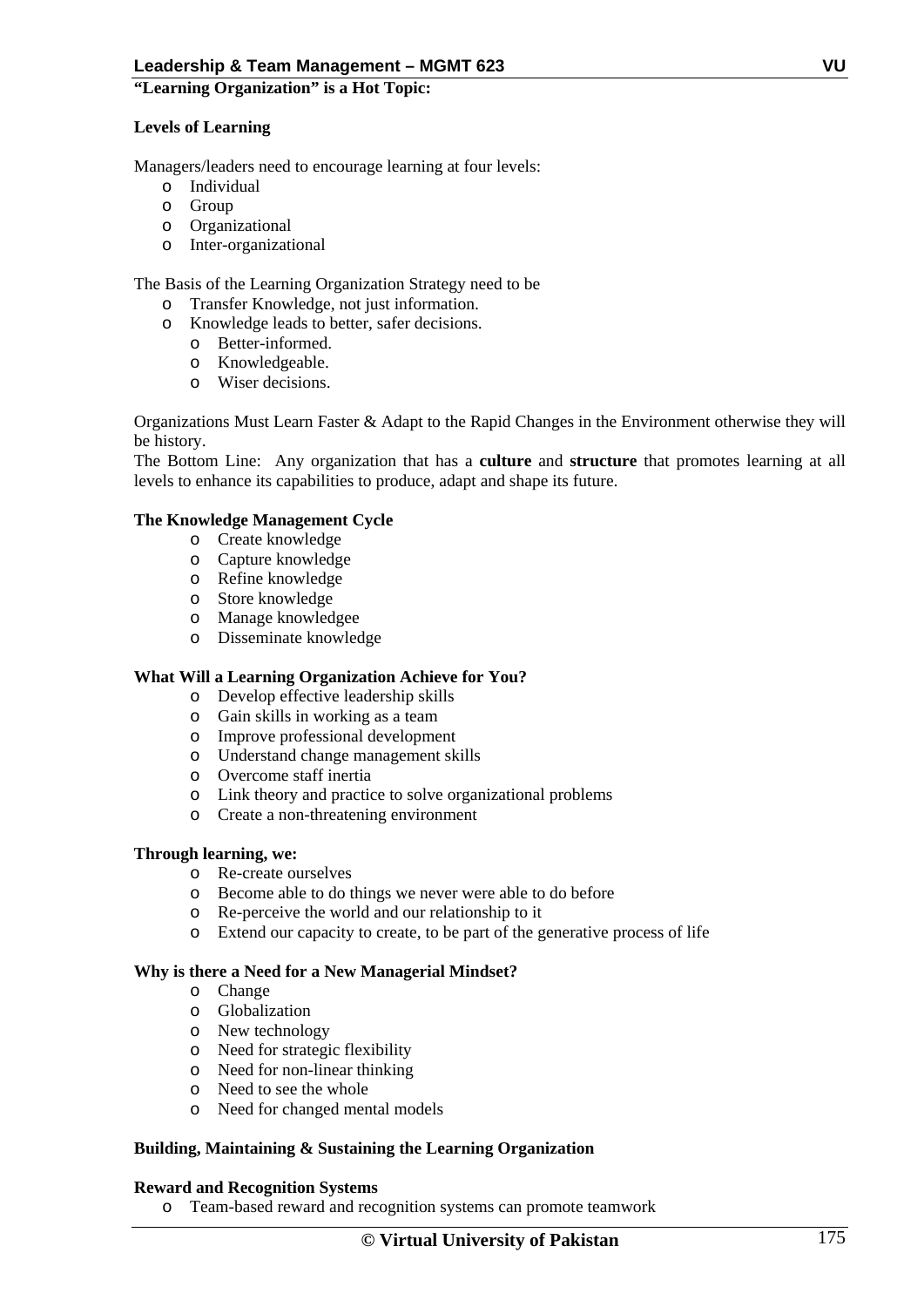o Focus should be rewarding teams for achieving specific goals

# **Why People Leave Their Jobs?**

- o They feel they do not make a difference.
- o They do not get proper recognition.
- o They are not learning anything new or growing as a person.
- o They do not like their coworkers.
- o They want to earn more money.

People leave organization due to many reasons but one of them might be the improper compensation system.

# **Compensating Teams:**

## **Reasons for tailoring compensation to individuals:**

- o Motivation comes from within the individual as opposed to the group.
- o The development of skills and behaviors is an individual undertaking.
- o Fairness in dealing with teams does not mean equal pay for all.
- o Team compensation is not a payoff but a means of nurturing behavior that benefits the team.

## **Rewards and other Employee Behaviors**

Starting from attracting the good team members/employees to retain every thing is revolving on the reward system of organization. Three important HR related behaviors like turnover, absenteeism and attendance is directly linked with the reward system of organizations.

With better reward system we can minimize the turnover, absenteeism and attendance and vice versa. Reward is also used to reinforce positive behavior and reduces the undesirable behaviors.

Total compensation comprises of direct like wages, salary, commission, gain sharing etc while indirect benefits, vacation, insurance, etc. Even positive behavior of manager/leader also play important role in modifying the behaviors of the team member/employees. We can see a wide range of benefits organization use to attract, and retain the employees.

## **Objectives of Reward Systems**

- o Attraction and retention (employees compare to other firms in the market)
- o Motivating performance (contingent on expectancy & equity)
- o Getting employees to gain skills and knowledge
- o Reinforce the organization's culture
- o Not cost the firm too much!!

## **Designing Rewards**

- o Always remember your basic motivational theories
- o Options for reward systems
- o Objectives of reward systems
- o How rewards impact organizational effectiveness
- o Implementing a reward system
- o Appropriate rewards practices sometimes vary between countries

# **Individual or Team Rewards?**

## **Individual rewards**

- o fosters independent behavior
- may lead to creative thinking and novel solutions
- o encourages competitive striving within a work team

## **Team rewards**

- o emphasize cooperation & joint efforts
- o emphasize information sharing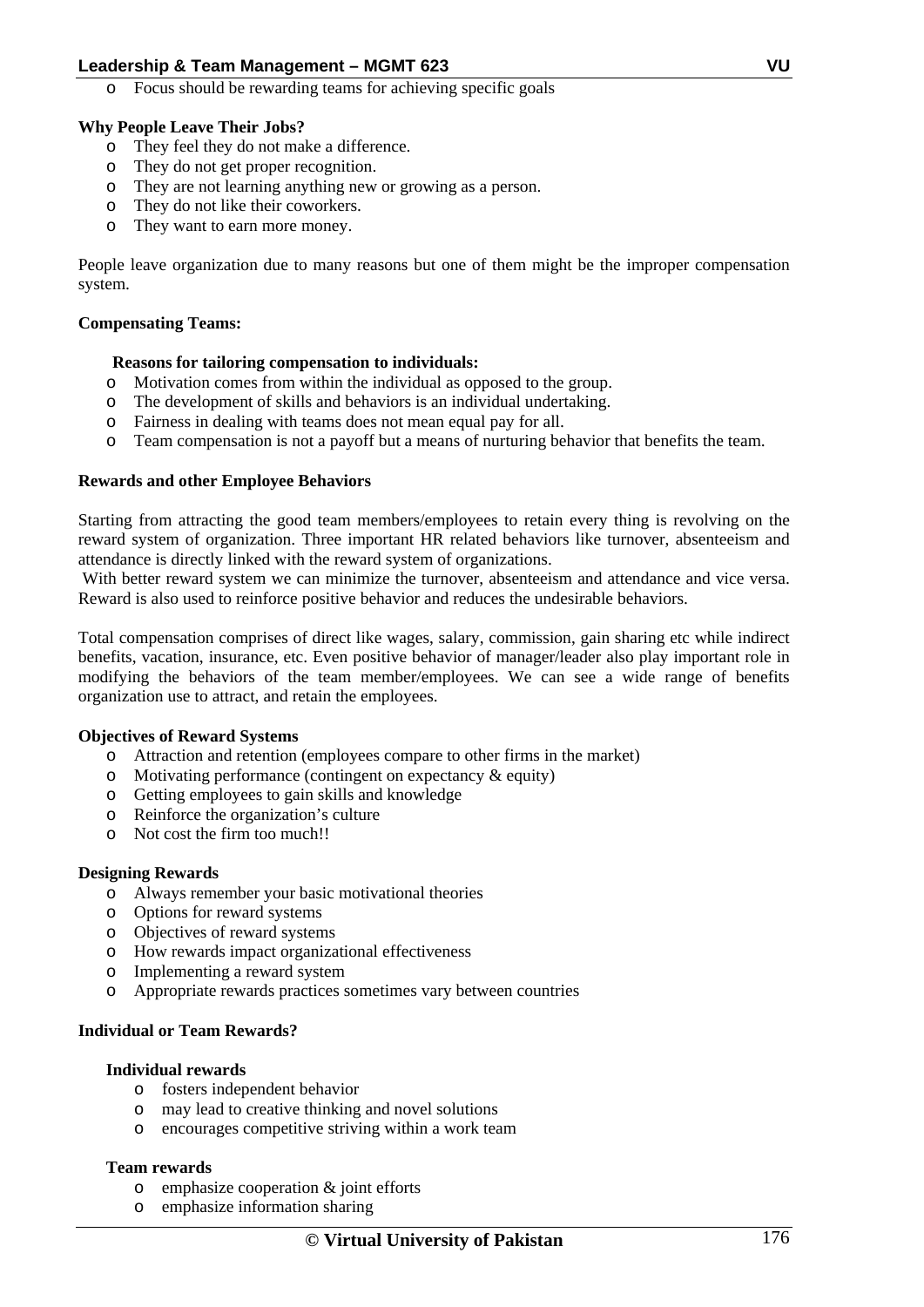Both have same purpose.

## **Types of Team Pay**

- o Incentive pay
- o Recognition
- o Profit sharing
- o Gain sharing

A Virtual Team is known as a Geographically Dispersed Team (GDT) – is a group of individuals who work across time, space, and organizational boundaries with links strengthened by webs of communication technology. They have complementary skills and are committed to a common purpose, have interdependent performance goals, and share an approach to work for which they hold themselves mutually accountable. Geographically dispersed teams allow organizations to hire and retain the best people regardless of location. A virtual team does not always mean Tele-workers. Tele-workers are defined as individuals who work from home. Many virtual teams in today's organizations consist of employees both working at home and small groups in the office but in different geographic locations or during different shits/time.

# **Factors Driving Virtual Organizations**

- o Organizational structure changing to meet the demands of the fast-paced, dynamic global economy
- o Many organizations are moving from a systems-based organizational model to a collaborative, networked organizational model.
- o The virtuality of virtual organizations has been described as having two key features:
	- Creation of a common value chain between distinct entities and distributed
		- Information technology (IT) supported business processes (Seiber and Griese, 1997).

## **Communications in Virtual Organizations**

Information technology is a primary mechanism for providing support and control to virtual forms. Communication within virtual organizational forms is increasingly supported by information technology.

# **Organizational Types**

- o Permanent Virtual Organizations
- o Virtual Teams
- o Virtual Projects
- o Temporary Virtual Organizations

## **Why a virtual team?**

- o Team members may not be physically collocated.
- o It may not be practical to travel to meet face-to-face.
- o Team members may work different shifts.
- o Organization-wide project not in the same location.
- o Alliances with organizations.

## **Benefits of virtual teams**

- o People can work from anywhere at anytime.
- o People can be recruited for their competencies, not just physical location.
- o Many physical handicaps are not a problem.
- o Expenses associated with travel, lodging, parking, and leasing or owning a building may be reduced and sometimes eliminated.
- o Apply most appropriate resources (from anywhere) to job
- o Can schedule to follow-the-sun/around-the-clock
- o Can build ongoing relationships/networks across business
- o Cost reduction

# **Downside of virtual teams**

o Time zones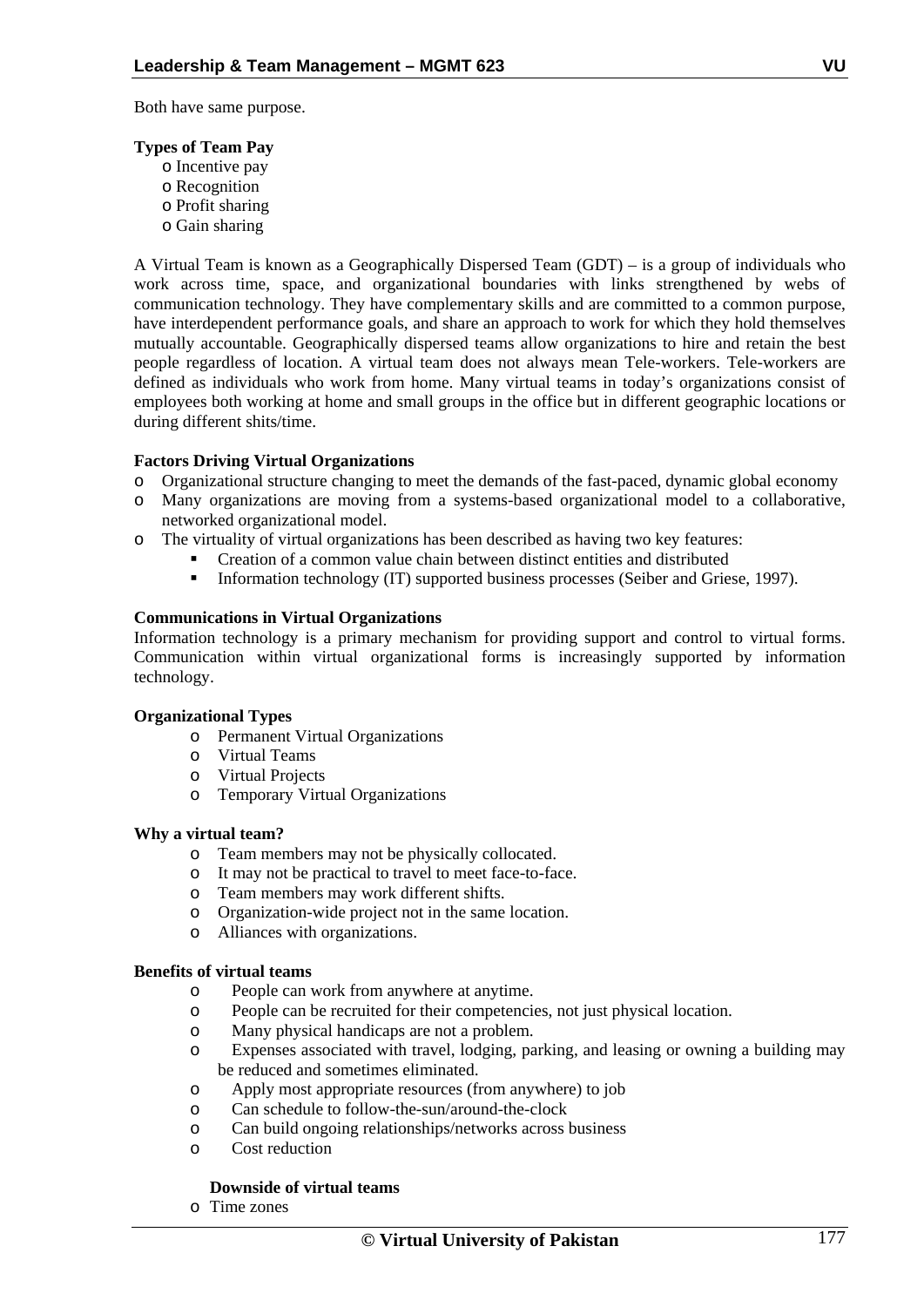- o "You can't see me" attitude
- o No constant direction
- o Keeping that motivation and commitment
- o How do you celebrate a success?

# **Characterizations of virtual teams (Henery and Hartzler,1998)**

- o Members are mutually accountable for team results.
- o Members are dispersed geographically (nationally or internationally).
- o Members work apart more than in the same location.
- o The team solves problems and makes decisions jointly.

## **A successful virtual team**

- o A unified commitment by all team members
- o Defined and agreed roles and responsibilities
- o Clear concise deliverables
- o Strict meeting schedules
- o Effective lines of communication
- o Committed, enthusiastic leadership ALWAYS!

## **Setting Up Virtual Teams**

- o Establish communication norms procedures to reconcile differences in communication practices
- o Develop templates for using technology -- e.g., store documents on web pages, expert directories
- o Set procedures, responsibilities
- o Establish leadership that provides procedural justice
- o Hold an initial face-to-face startup meeting
- o Have periodic face-to-face meetings, especially to resolve conflict and to maintain team cohesiveness
- o Establish a clear code of conduct and protocols for behavior
- o Recognize and reward performance
- o Use visuals in communications
- o Recognize that most communications will be non-verbal use caution in tone and language

## **Success Factors in Virtual Teams**

- o High levels of trust among team members
- o Effective use of technology
- o Clear implementation of team concept
- o Effective individual performance

## **Trust**

- o Effective teamwork depends on trust
- o In a virtual environment, trust is more ability/task based than interpersonal relationship based
- o Level of member performance over time results in building or denial of trust

Like in case of other team, trust is even more essential in the effectiveness of virtual team.

**Building Trust Virtually:** Establish trust through performance consistency

- o Rapid response to team members (return emails, task completion)
- o Set strong norms around communication
- o Team leader role in reinforcing interactions

## **Virtual Team Member Competencies:**

- o Self-disciplined?
- o Strong communicator?
- o Good collaborator?
- o Organized?
- o Document your work well?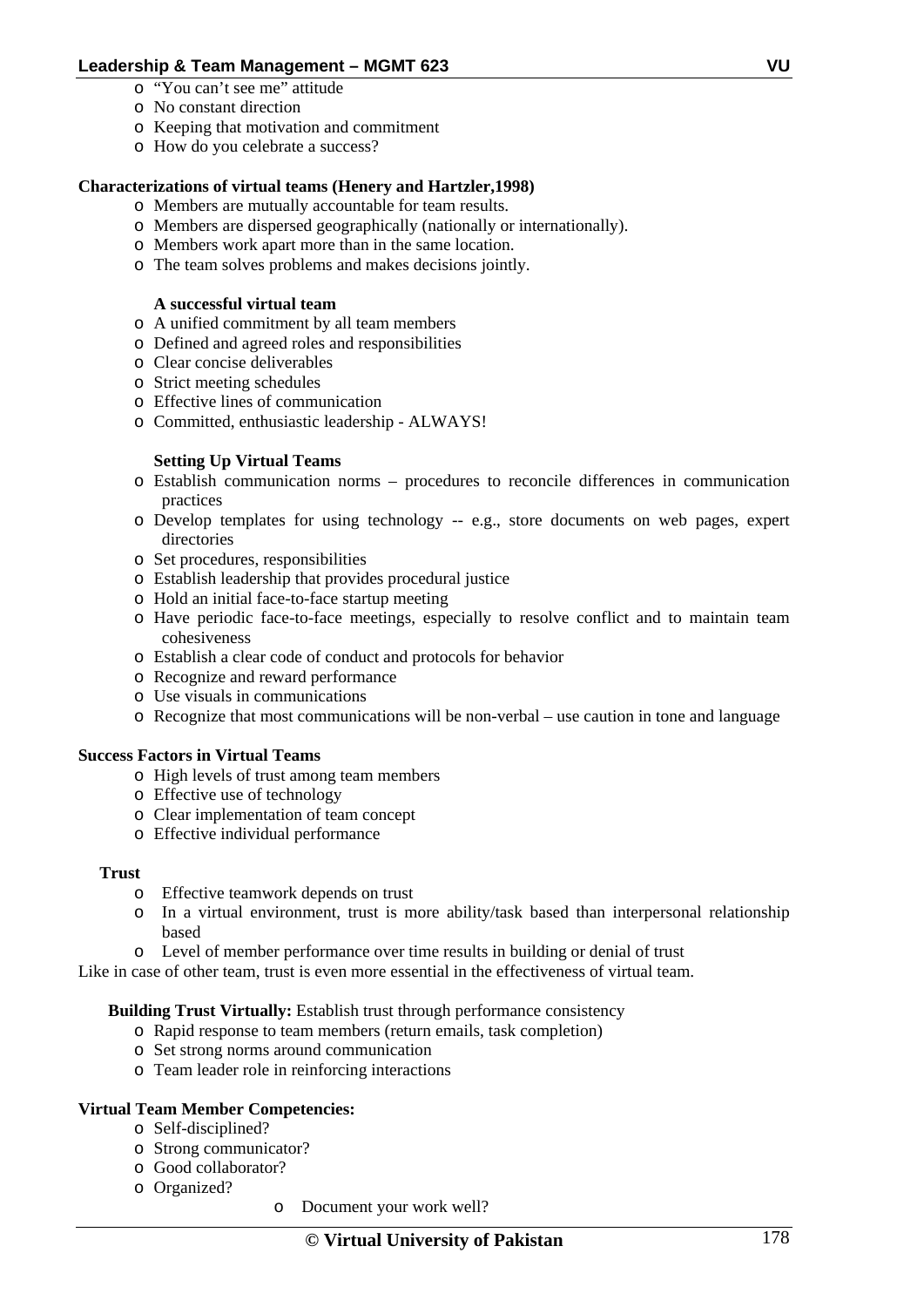## **Implementation of Virtual Teams:**

- o Must set out a clear business reason for the team
- o Team must understand its mission/purpose
- o Team members must develop a sense of interdependence
- o Must have accountability and rewards for team members

## **Challenges to Virtual Team Success:**

- o Building trust within virtual teams
- o Maximizing process gains & minimizing process losses on virtual teams
- o Overcoming feelings of isolation & detachment associated with virtual teamwork
- o Balancing technical & interpersonal skills among virtual team members
- o Assessment & recognition of virtual team performance

# **Virtual Team Competencies**

- o The right technology
- o Shared work space & processes
- o Established ground rules
- o Acceptance of cultural, style & preference differences
- o Effective group dynamics
- o Clear identity
- o Teamwork skills
- o Leadership
- o True trust

## **Virtual Leadership**

Virtual leadership is about how to pull the people on a worldwide assignment together into one cohesive partnership. Leadership is about making things happen and getting things done. It just takes more work in a virtual environment*.*

## **Key in Leading a Virtual Team**

- o Build trust
- o Reward and recognize
- o Communication
- o Motivation
- o Commitment

## **Virtual Team Leadership Competencies**

- o Make the invisible, visible
- o Make the intangible, tangible
- o Create & foster a climate of trust
- o Establish & constantly model standards of accountability
- o Communicate clearly, constantly & effectively within each receiver's realm
- o Delegate responsibilities

## **Virtual Leadership Key Traits**

- o Everyone gets core information at the same time.
- o Everyone has equal input.
- o Everyone's ideas are weighed against the alignment tool, not out of preference.
- o Everyone's ideas are never judged or rejected at the onset.
- o Everyone has equal opportunity to shine.
- o Everyone is rewarded or publicly recognized for contributions to the project.
- o The leader socializes equally with people near and far.
- o Even appearances or suggestions of favoritism break trust.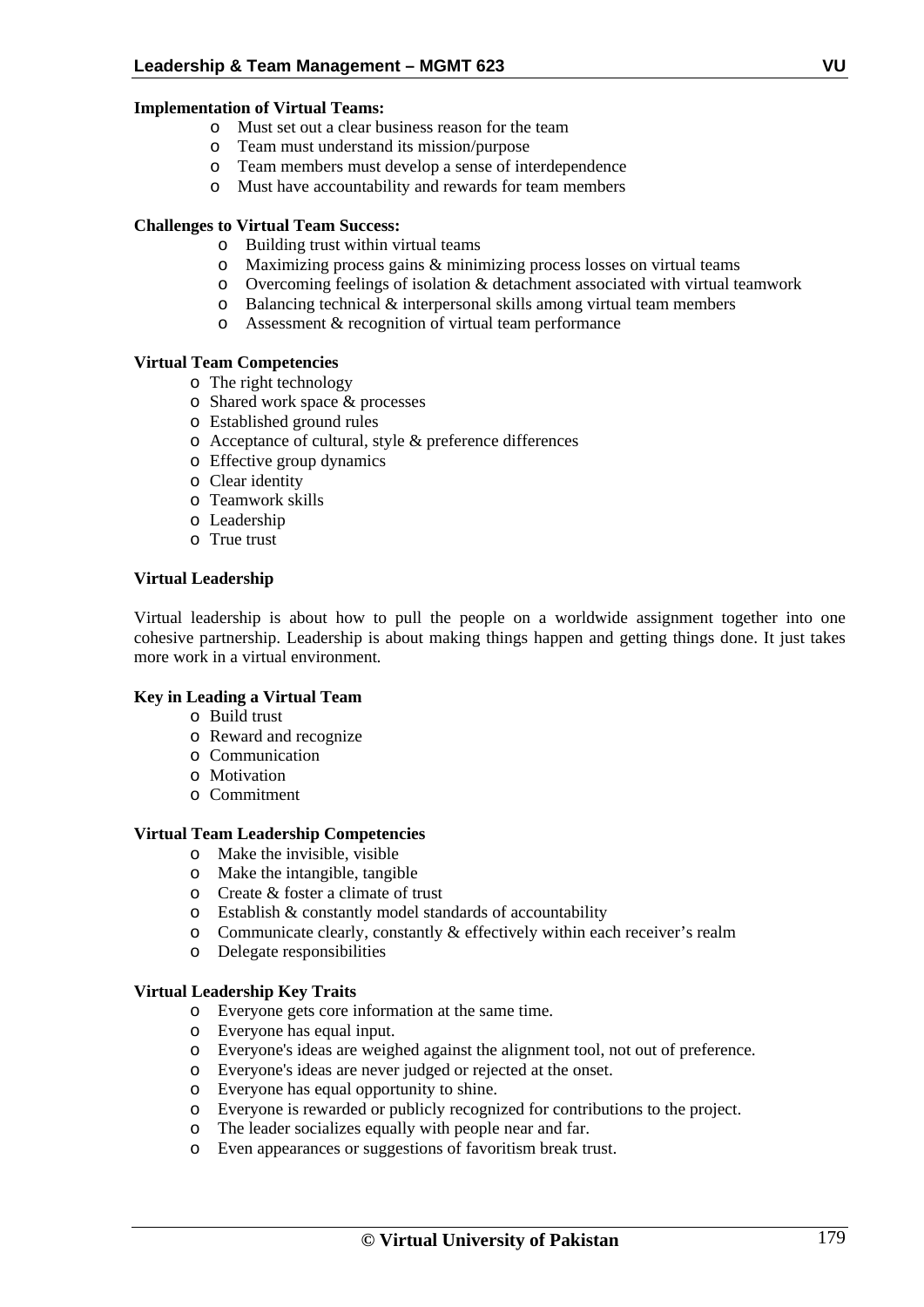## **Team Meetings**

Team meetings keep members informed and provide a forum for problem solving, decision-making, and innovation. Meetings, when productive, are also one of the primary ways to develop team member relationships, enthusiasm, and spirit.

 **Effective Meetings at Work:** Focused, Crisp and Short

## **Types of Meetings**

- o **Leadership/Management:** to review the overall organization performance, setting up new goals and targets, headed by CEO, or Chairman.
- o **Department Specific:** to review the departmental performance, headed by the head of department.
- o **Project Management:** to review the overall project performance, headed by Project Director or Project Manager.
- o **Other Meetings** 
	- o **Quarterly Business Review:** to review the quarterly progress report of all the departments in the organization.
	- o **Client Specific:** to meet with specific client/customer to discuss the business matters etc.
	- o **Functional Team:** meeting with in the department between different teams exist in one department.
	- o **Special Project:** meeting on special project
	- o **Performance Review (1-1):** to review the performance
- o **Others:** a number of unscheduled meetings has also arranged on different level of organization.

## **Meeting Techniques:**

- o Ask yourself, "Is this meeting really necessary?"
- o Have a goal for the meeting. What do you want to accomplish?
- o Have an agenda with clearly stated items and the amount of time to be allotted each one. Send out the agenda at least one day ahead of the meeting.
- o Limit attendance and appoint a leader.
- o Stay focused on the agenda. If a new topic is introduced, add it to the list of future agenda items or negotiate with the group if it should be discussed now. Have a clock in the room.
- o Strive to get everyone involved in the discussion, avoid domination by one or two members.
- o Foster rigorous debate and brainstorming, while respecting each other's opinions.
- o Use visual aids. Have a flip chart and use it.
- o Keep minutes of the key points raised and actions to be taken, then follow up.
- o Do a two-minute evaluation of the meeting. Ask everyone what went well… what could be improved.

## **The Meeting Process**

- o Plan
- o Start
- o Conduct
- o Close
- o Follow Up

## **Leading Team**

Having the leading position or higher score in a contest; "he is ahead by a pawn"; "the leading team in the pennant race".

# **Attributes of High Performing Teams:**

o Performance outcomes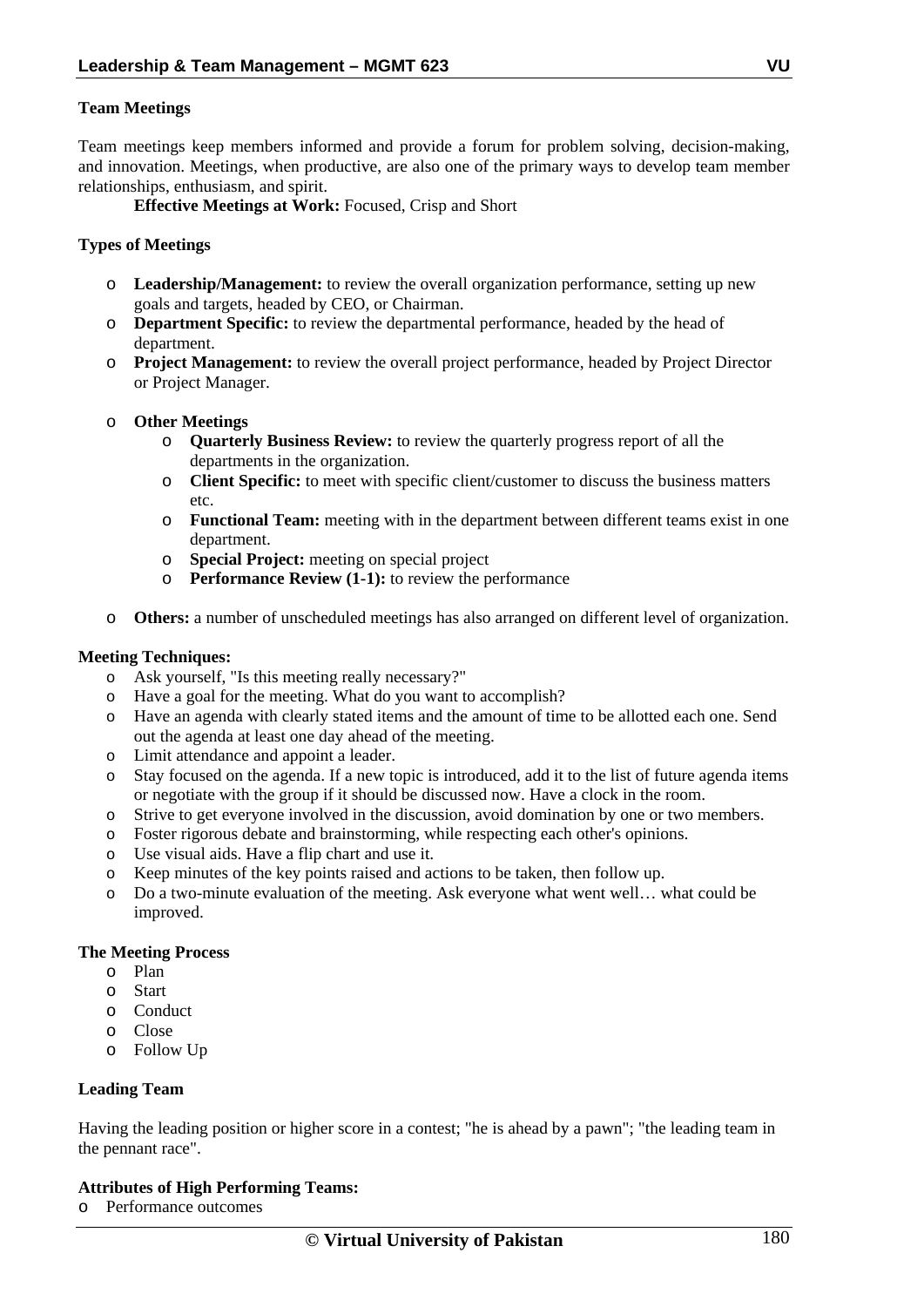- o Specific, shared purpose and vision
- o Mutual, internal accountability
- o Coordinated, shared work roles
- o Inefficiency leading to efficiency
- o Extraordinarily high quality
- o Creative continuous improvement
- o High credibility and trust
- o Clarity of core competence
- o Participative leadership
- o Shared responsibility
- o Aligned on purpose
- o High communication
- o Future focused
- o Focused on task
- o Creative talents
- o Rapid response

# **Principles of Leadership Effectiveness**

- o Do not avoid risks.
- o Believe in yourself.
- o Take the offense rather than the defense.
- o Know the ways of disagreement and the means of compromise.
- o Be a good follower. Effective leaders lead as they would like to be lead.

## **Note**

Material presented during this course is taken from different books, presentations and work done by great peoples in this field to make the material understandable for a common person and purely for learning purpose. Material/work used from different sources is highly acknowledged.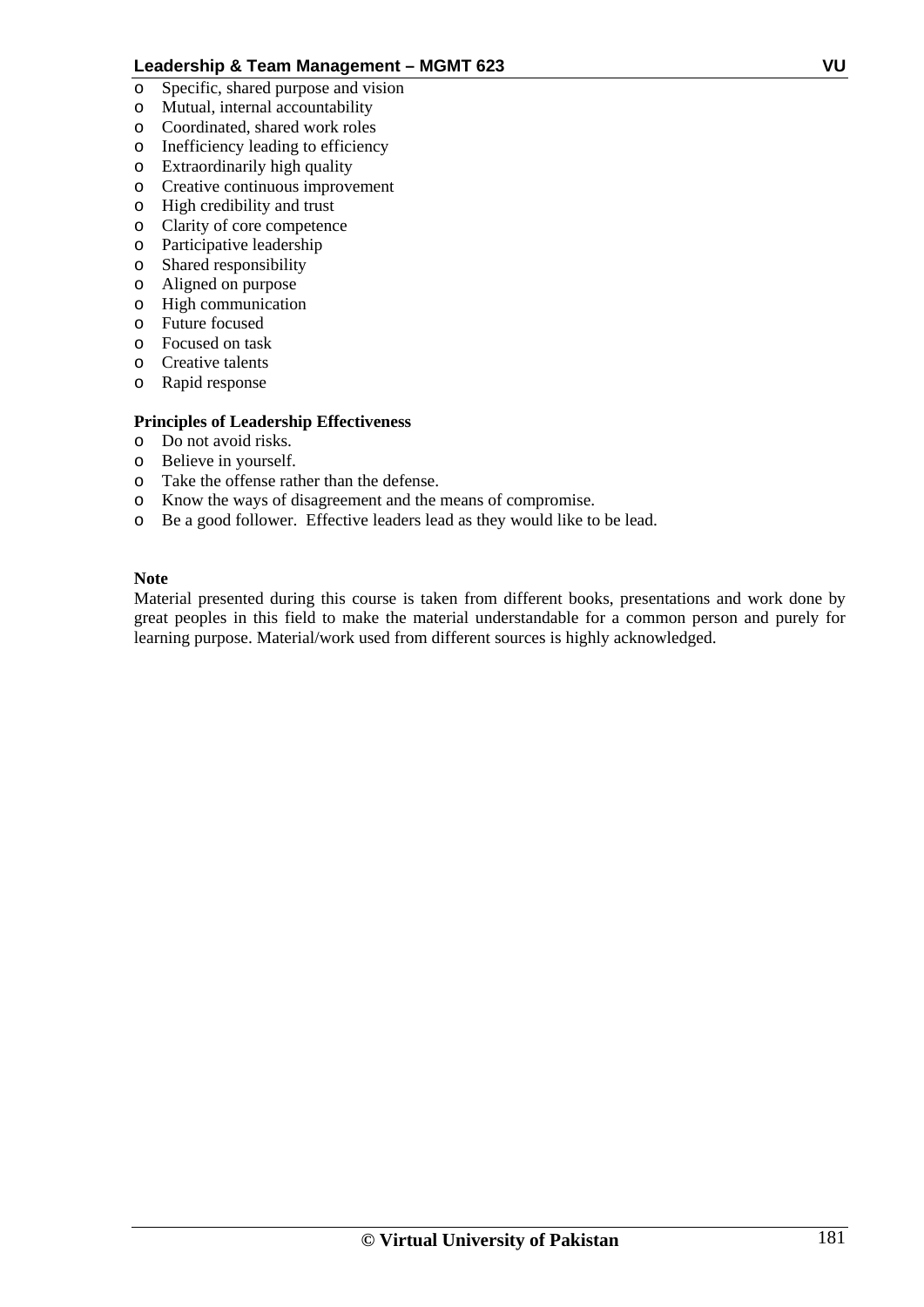## **STRATEGIC LEADERSHIP**

Strategic Leadership is the ability to anticipate and envision the future, maintain flexibility, think strategically, and initiate changes that will create a competitive advantage for the organization in the future.

"Without a strategy the organization is like a ship without a rudder, going around in circles." Joel Ross and Michael Kami.

Strategy is the essential of all business games. Even in real life without strategy and plan one can not be successful. Leader, manager, business man and even individual need to do strategic planning and develop strategies in the changing environment. **The Three Big Strategic Questions** every body needs to ask before thinking/planning a strategy are:

- o Where are we now?
- o Where do we want to go?
- o How do we get there?

**What is Strategy?** A Team's strategy consists of the set of competitive moves they are employing to manage the team/objectives of the team/organization.

- o Strategy is Team's **"game plan"** to
	- Conduct operations
	- Compete successfully
	- Achieve Team objectives

#### **Strategic Management:**

The set of decisions and actions used to **formulate and implement** specific strategies that will achieve a competitively superior fit between the organization and its environment so as to achieve organization goals

#### **Business Strategy Levels:**

- o **Corporate-level strategy** asks, "What business are we in?"
- o **Business-level strategy** asks, "How do we compete?"
- o **Functional-level strategy** asks, "How do we support the business-level strategy?"

#### **Strategic Planning:**

A Basic Planning Model consists of following steps.

- o Missions and Goals
- o External Analysis Opportunities and Threats
- o Internal Analysis Strengths and Weaknesses
- o Selection of Appropriate Strategies
- o Implementation of Strategies

About Mission Statement we have already discussed during previous chapters. Next two stages/steps are AWOT analysis. After Analysis, one needs to select appropriate strategy and finally implement it.

#### **Examples of SWOT Elements:**

- o **Strengths:** Favorable location, talented workers, state-of-the-art equipment
- o **Weaknesses:** Unfavorable location, outdated equipment, limited capital
- o **Opportunities**: Culturally diverse customer base, changes in technology, deregulation
- o **Threats:** Ecommerce, declining market, new competitors

## **Sample Strategies**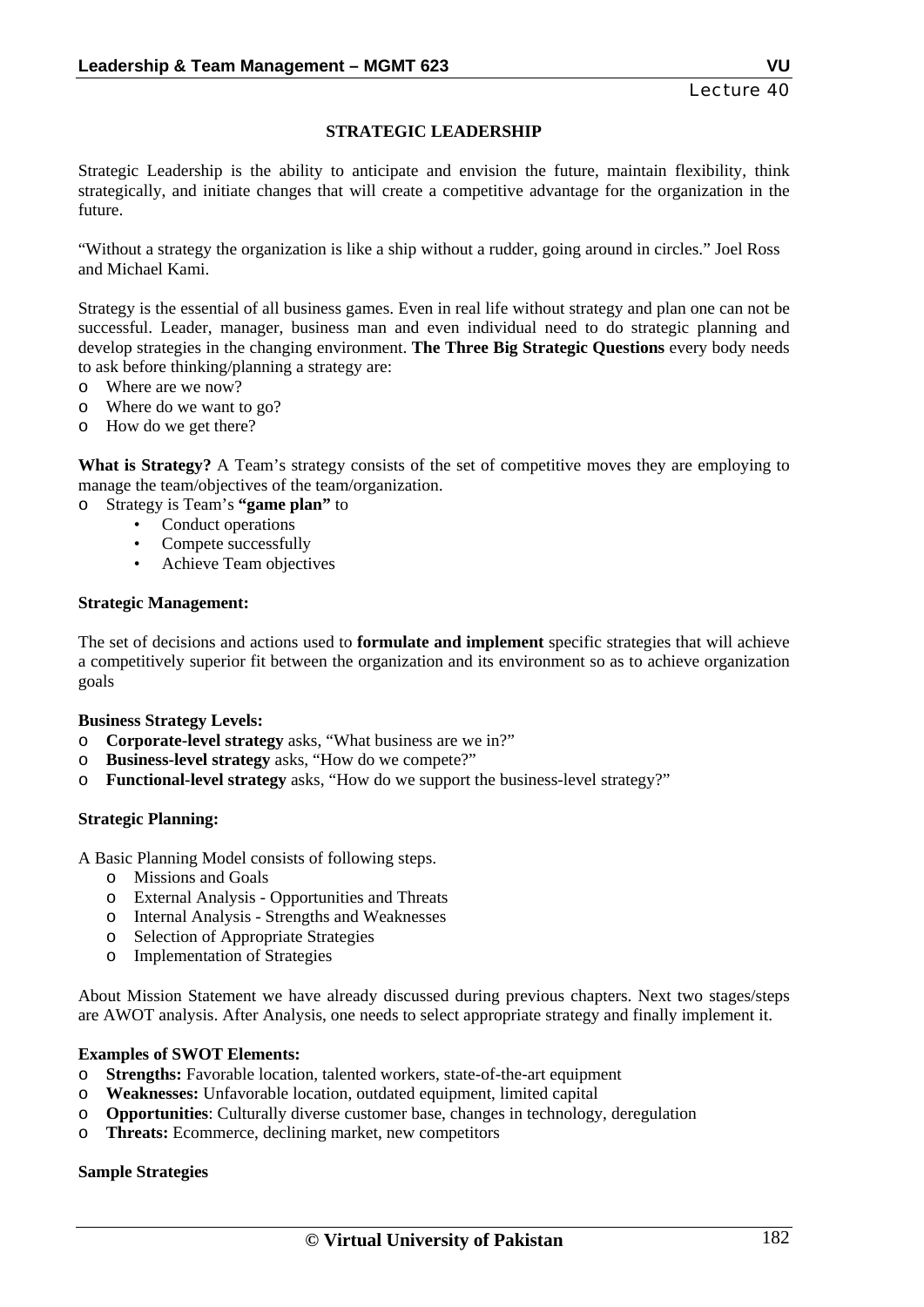Depending on the nature of business, analysis and priorities, organization may choose any strategy. Few examples are given bellow.

- o Cost leadership
- o Focus
- o High quality
- o Strategic alliances
- o Growth through acquisition
- o High speed and first-mover strategy
- o Product and global diversification
- o Sticking to core competencies
- o Brand leadership
- o Creating demand by solving problems
- o Conducting business on the Internet

## **Strategic Leadership:**

Strategic Leadership involves: The ability to anticipate, envision, maintain flexibility and empower others to create strategic change

## **Vision**

An attractive, ideal future that is credible yet not readily available.

- o Links the present to the future
- o Energizes people and garners commitment
- o Gives meaning to work
- o Establishes a standard of excellence and integrity

## **Common Themes of Vision:**

- o Vision has broad appeal
- o Vision deals with change
- o Vision encourages faith and hope
- o Vision reflects high ideals
- o Vision defines the destination and the journey

## **Mission**

The organization's core broad *purpose* and reason for existence

## **Strategy**

- o Strategy is Team's **"game plan"** to
	- Conduct operations
	- Compete successfully
	- Achieve Team objectives

# **Strategy Formulation and Implementation**

## **Strategy Formulation**

o The integrating knowledge of the environment, vision, and mission with the core competence in such a way as to achieve synergy and create customer value

# **Strategy Implementation**

o Putting strategy into action by adjusting various parts of the organization and directing resources to accomplish strategic goals

# **Strategic Leadership**

- o **Requires the Managerial Ability to:** 
	- o Anticipate and envision
	- o Maintain flexibility
	- o Empower others to create strategic change as necessary
- o **Strategic Leadership is:**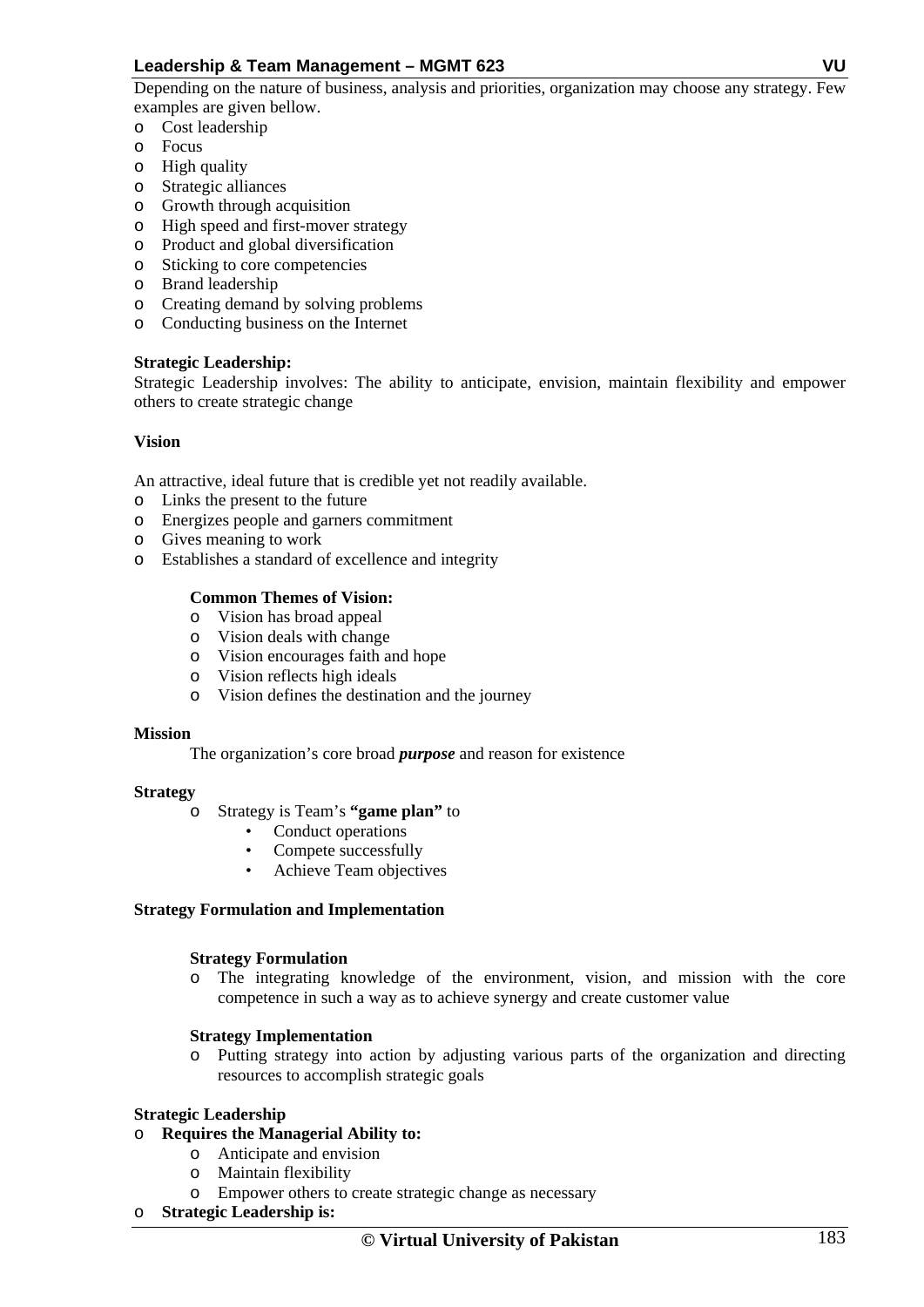o Multi-functional work that involves working through others

## **Effective strategic leaders:**

- o **Manage the Team's operations effectively**
- o **Sustain high performance over time**
- o **Make better decisions than their competitors**
- o **Make straight, courageous, practical decisions**
- o **Understand how their decisions affect the internal systems in use by the team/organization**
- o **Solicit feedback from peers, superiors and team members about their decisions and visions**

## **Determining Strategic Direction:**

- o **Determining strategic direction involves developing a long-term vision of the Team's strategic intent** 
	- Five to ten years into the future
	- Philosophy with goals
	- The image and character the Team seeks

## o **Ideal long-term vision has two parts:**

- Core ideology
- Envisioned future
- o A charismatic leader can help achieve strategic intent.
- It is important not to lose sight of the strengths of the organization/team when making changes required by a new strategic direction.
- o Leaders must structure the team effectively to help achieve the vision.

## **Exploiting and Maintaining Core Competencies:**

## **Core competencies**

- o Resources and capabilities of team that serve as a source of competitive advantage over its rivals
- o Leadership must verify that the team's competencies are emphasized in strategy implementation efforts
- o Teams must continuously develop or even change their core competencies to stay ahead of competitors
- o In many large orgs, and certainly in related diversified ones, core competencies are exploited effectively when they are developed and applied across different organizational units.
- o Core competencies cannot be developed or exploited effectively without developing the capabilities of human capital.

# **Developing Human Capital:**

## **Human capital**

- o The knowledge and skills of the org/team entire workforce are a capital resource that requires investment in training and development
- o No strategy can be effective unless the org/team is able to develop and retain good people to carry it out.
- o The effective development and management of the team's human capital may be the primary determinant of a team's ability to formulate and implement strategies successfully.

## **Sustaining an Effective Organizational Culture:**

## **Organizational culture**

- o The complex set of ideologies, symbols and core values shared through the team/org, that influences the way business is conducted.
- o **Changing a Team's/ organizational culture is more difficult than maintaining it**
- o Effective strategic leaders recognize when change in culture is needed
- o **Shaping and reinforcing culture requires:**
- o Effective communication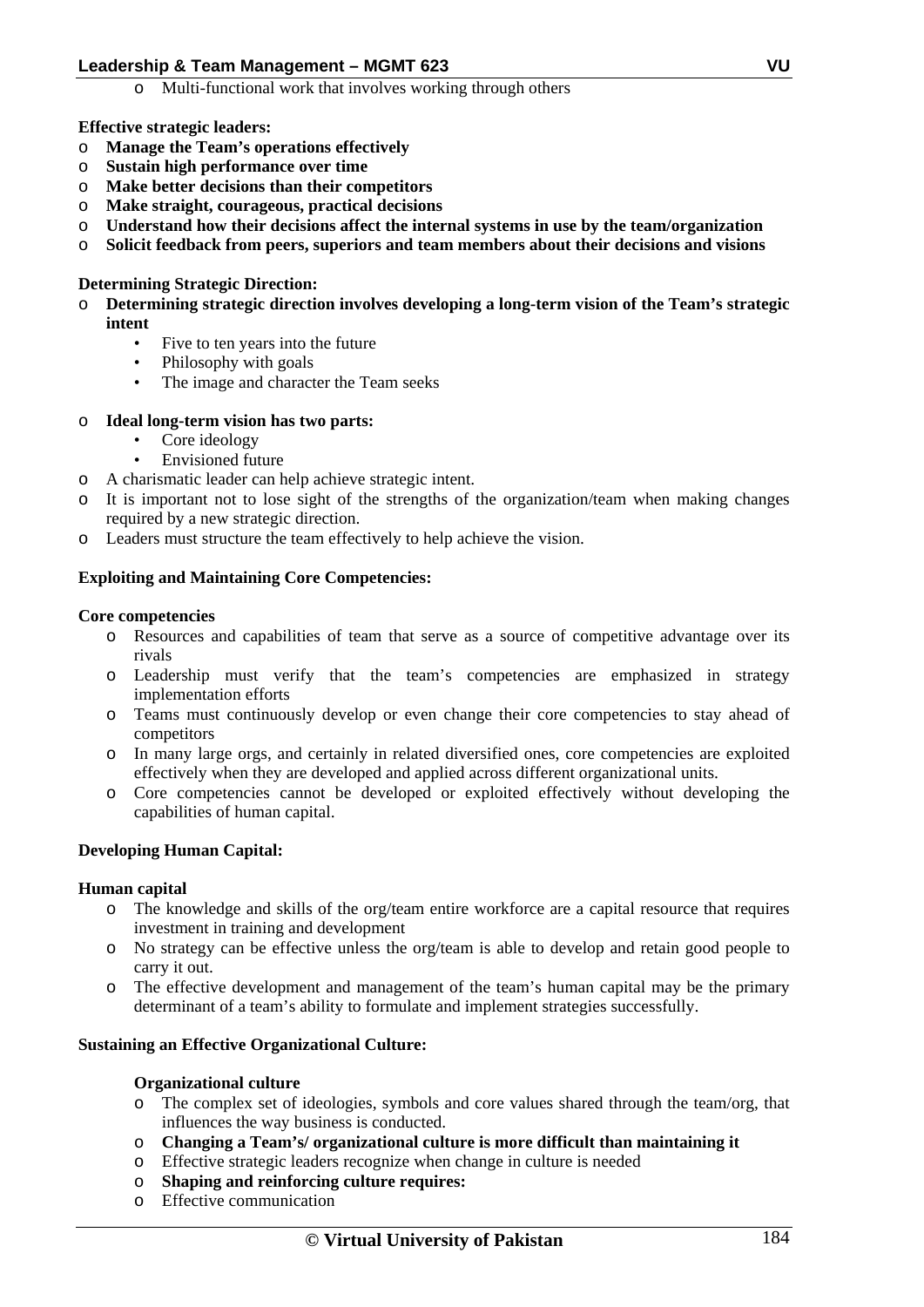- o Problem solving skills
- o Selection of the right people
- o Effective performance appraisals
- o Appropriate reward systems

# **Emphasizing Ethical Practices:**

- o Effectiveness of processes used to implement the Team's strategies increases when based on ethical practices
- o Ethical practices create social capital and goodwill for the team/org

# **Actions that develop an ethical organizational culture include:**

- o Establishing and communicating specific goals to describe the team's ethical standards
- o Continuously revising and updating the code of conduct
- o Disseminating the code of conduct to all stakeholders to inform them of the team's/org's ethical standards and practices
- o Developing and implementing methods and procedures to use in achieving the team's/org's ethical standards
- o Creating and using explicit reward systems that recognize acts of courage
- o Creating a work environment in which all people are treated with dignity
- o Leaders set the tone for creating an environment of mutual respect, honesty and ethical practices among employees

# **Establishing Organizational Controls:**

## o **Controls**

o Formal, information-based procedures used by leaders to maintain or alter patterns in team/organizational activities

## o **Controls help strategic leaders to:**

- o Build credibility
- o Demonstrate the value of strategies to the team's/org stakeholders
- o Promote and support strategic change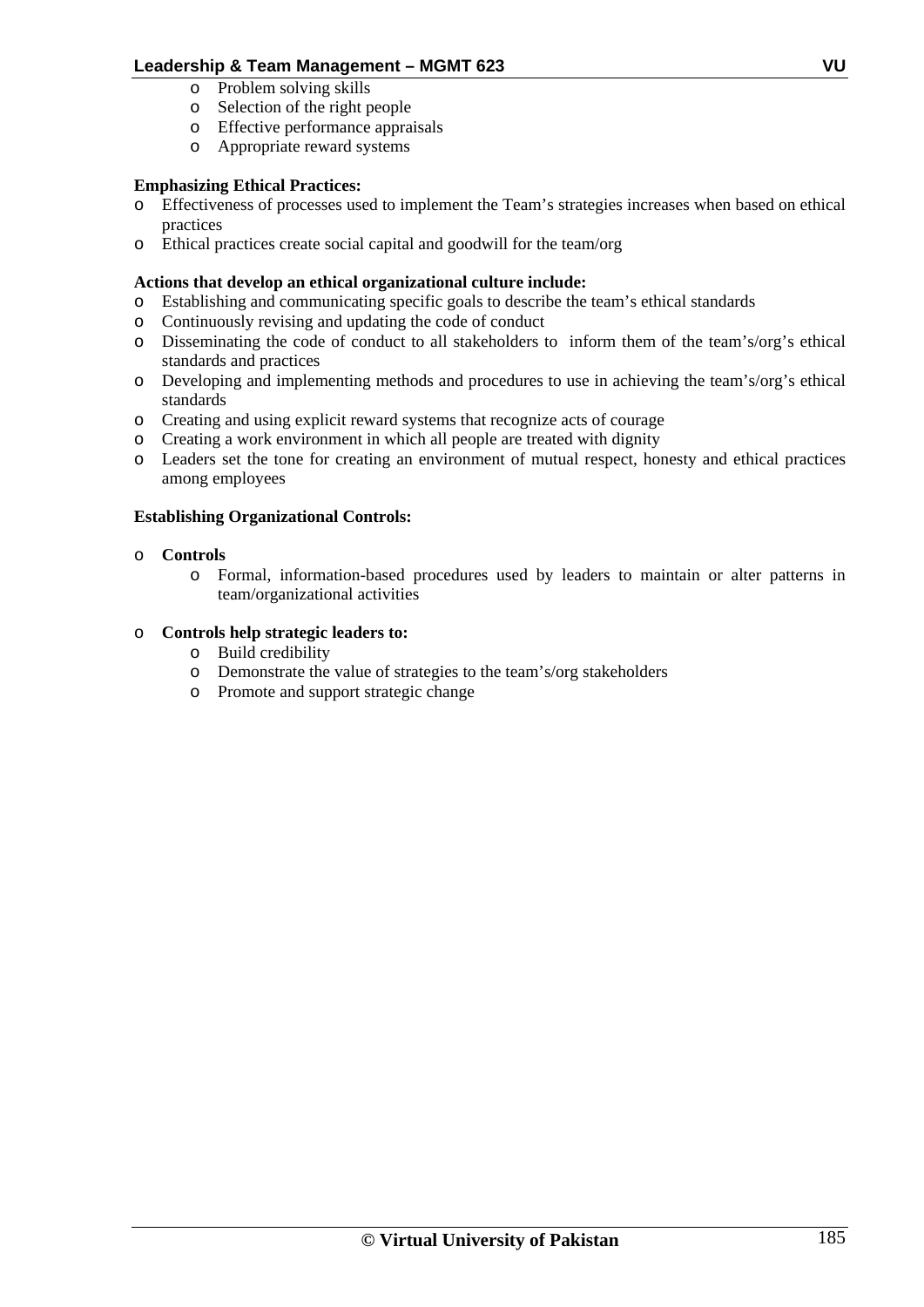# **LEADING CHANGE**

## **What is Change?**

Change is the process of moving from one state (current state) to another (future state). It refers to actions taken by organizational leaders to achieve and maintain outstanding performance in a dynamic environment.

## **Facts about Change:**

- o Change is inevitable
- o Change is uncomfortable
- o Change is disruptive
- o The complexity of change has increased

## **Dynamics of Change:**

People .......

- o feel awkward, self-conscious
- o think first about what they have to give up
- o feel alone
- o can only handle so much
- o are at different levels of readiness
- o revert to the old as soon as the pressure is off

Organizations must learn faster & adapt to the rapid changes in the environment....

- o "Change takes place, no matter what deters it". (Plato, 428-347BC)
- o Organization's long-term success: ability to manage change

## **Types of Organizational Change**

| <b>Strategy</b>                                                                                                                                                                           | <b>Structure</b>                                                                                                                                                                                                                                                                                         | <b>Technology</b>                                                                                                                                                             |
|-------------------------------------------------------------------------------------------------------------------------------------------------------------------------------------------|----------------------------------------------------------------------------------------------------------------------------------------------------------------------------------------------------------------------------------------------------------------------------------------------------------|-------------------------------------------------------------------------------------------------------------------------------------------------------------------------------|
| <b>Corporate Level</b><br>Growth, stability, turnaround,<br><b>Business Level</b><br>Prospecting, defending, and<br>analyzing<br><b>Functional Level</b><br>Marketing, operation, finance | <b>Principles</b><br>Chain of command, unity of<br>command, division of labor<br><b>Authority</b><br>Formal and informal, line and<br>staff, centralize and<br>decentralize<br><b>Organization design</b><br>Departmentalization<br><b>Job design</b><br>Job rotation, job<br>simplification, work teams | <b>Machines</b><br><b>System process</b><br><b>Automation</b><br><b>People</b><br><b>Skills</b><br><b>Performance</b><br><b>Attitude</b><br><b>Behavior</b><br><b>Culture</b> |

## **Forces for change**

o **External:** change in the external (Macro environment**)** i.e. new technologies, political, economic, financial conditions, world market, customer demands, changes in competition.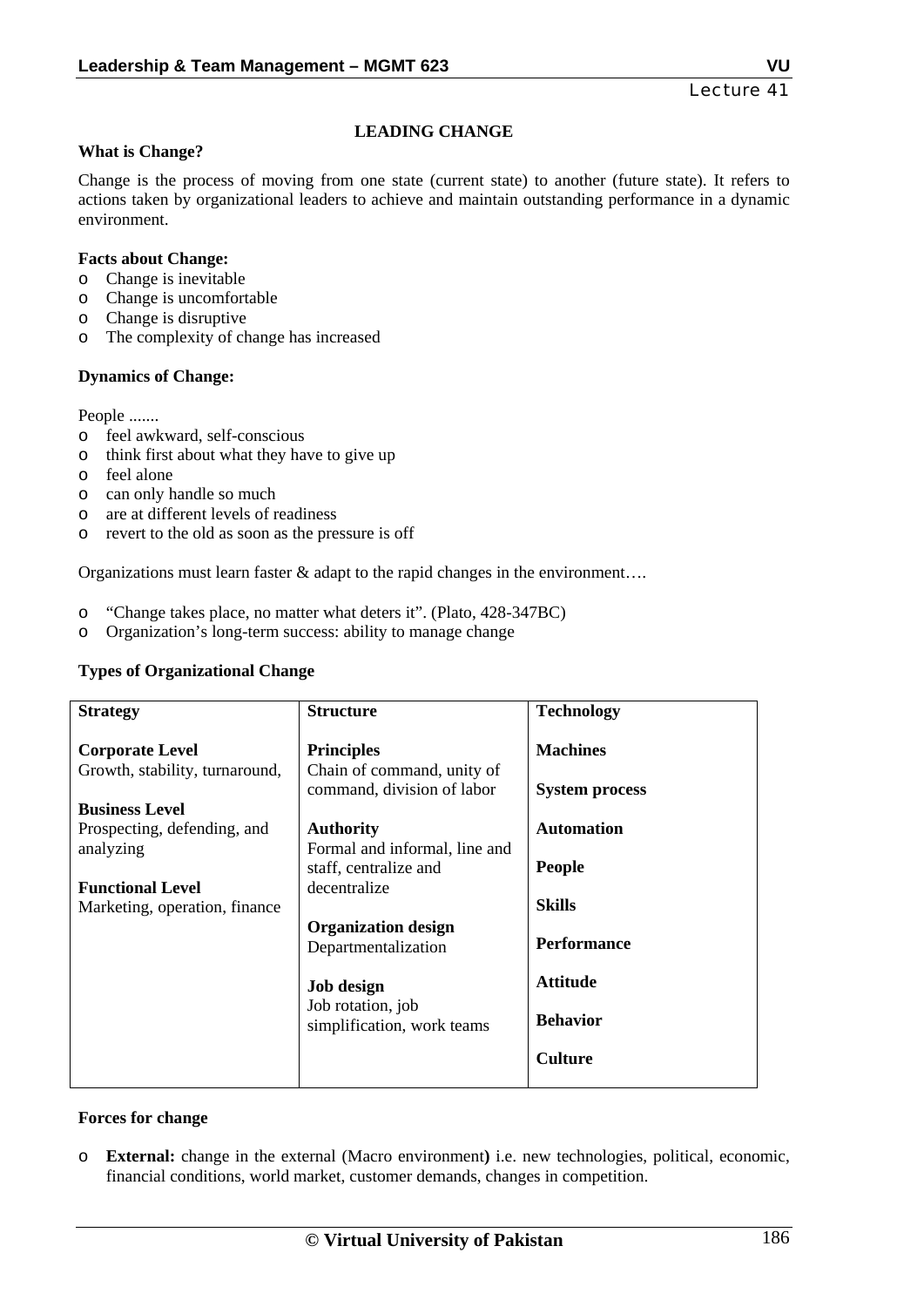o **Internal:** change in internal environment of the organization (micro environment) i.e. reengineering, costs- revision of plan/objectives, communications, employee turnover, changes in work practices.

## **Change Requires Leaders Who Can….**

- o Create a realistic sense of urgency for change
- o Create a clear vision of the future
- o Remove obstacles to change
- o Anchor changes in the organization's culture
- o Follow through with plans

## **Change Models**

## **Lewin's Model**

| $\circ$ Step-1 | Unfreezing                       |
|----------------|----------------------------------|
|                | $\sqrt{2}$ $\sqrt{2}$ $\sqrt{2}$ |

- o Step-2 Moving (Making Adjustment)
- o Step-3 Refreezing

# **A Comprehensive Change Model**

- o **Step-1** Recognize the need for Change
- o **Step-2** Identify possible resistance to the change and plan to overcome it
- o **Step-3** Plan the Change interventions
- o **Step-4** Implement the Change interventions
- o **Step-5** Control the Change

# **Lewin's Change Management Model: Understanding the Three Stages of Change**

Change is a common thread that runs through all businesses regardless of size, industry and age. Our world is changing fast and, as such, organizations must change quickly too. Organizations that handle change well thrive, whilst those that do not may struggle to survive.

The concept of "change management" is a familiar one in most businesses today. But, how businesses manage change (and how successful they are at it) varies enormously depending on the nature of the business, the change and the people involved. And a key part of this depends on how far people within it understand the change process.

One of the cornerstone models for understanding organizational change was developed by Kurt Lewin back in the 1950s, and still holds true today. His model is known as Unfreeze – Change – Refreeze, refers to the three-stage process of change he describes. Lewin, a physicist as well as social scientist, explained organizational change using the analogy of changing the shape of a block of ice.

**Understanding Lewin's Model** If you have a large cube of ice, but realize that what you want is a cone of ice, what do you do? First you must melt the ice to make it amenable to change (unfreeze). Then you must mold the iced water into the shape you want (change). Finally, you must solidify the new shape (refreeze).

By looking at change as process with distinct stages, you can prepare yourself for what is coming and make a plan to manage the transition – looking before you leap, so to speak. All too often, people go into change blindly, causing much unnecessary turmoil and chaos.

To begin any successful change process, you must first start by understanding why the change must take place. As Lewin put it, "Motivation for change must be generated before change can occur. One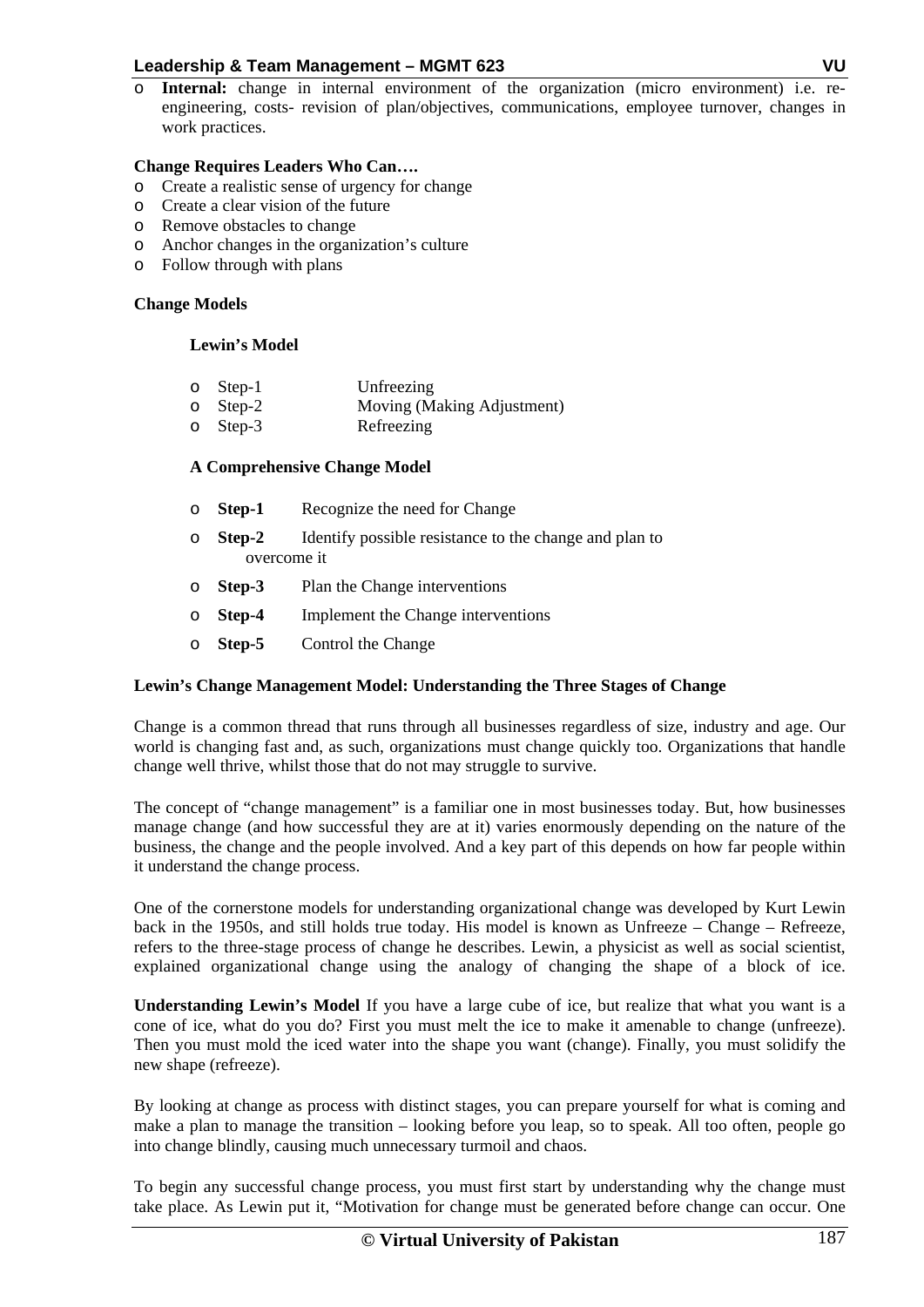must be helped to re-examine many cherished assumptions about oneself and one's relations to others." This is the unfreezing stage from which change begins.

## **Unfreeze**

This first stage of change involves preparing the organization to accept that change is necessary, which involves break down the existing status quo before you can build up a new way of operating.

Key to this is developing a compelling message showing why the existing way of doing things cannot continue. This is easiest to frame when you can point to declining sales figures, poor financial results, worrying customer satisfaction surveys, or suchlike: These show that things have to change in a way that everyone can understand.

To prepare the organization successfully, you need to start at its core – you need to challenge the beliefs, values, attitudes, and behaviors that currently define it. Using the analogy of a building, you must examine and be prepared to change the existing foundations as they might not support add-on storeys; unless this is done, the whole building may risk collapse.

This first part of the change process is usually the most difficult and stressful. When you start cutting down the "way things are done", you put everyone and everything off balance. You may evoke strong reactions in people, and that's exactly what needs to done.

By forcing the organization to re-examine its core, you effectively create a (controlled) crisis, which in turn can build a strong motivation to seek out a new equilibrium. Without this motivation, you won't get the buy-in and participation necessary to effect any meaningful change.

## **Change**

After the uncertainty created in the unfreeze stage; the change stage is where people begin to resolve their uncertainty and look for new ways to do things. People start to believe and act in ways that support the the new new direction.

The transition from unfreeze to change does not happen overnight: People take time to embrace the new direction and participate proactively in the change. A related change model, the Change Curve, focuses on the specific issue of personal transitions in a changing environment and is useful for understanding this specific aspect in more detail.

In order to accept the change and contribute to making the change successful, people need to understand how the changes will benefit them. Not everyone will fall in line just because the change is necessary and will benefit the company. This is a common assumption and pitfall that should be avoided. Time and communication are the two keys to success for the changes to occur. People need time to understand the changes and they also need to feel highly connected to the organization throughout the transition period. When you are managing change, this can require a great deal of time and effort and hands-on management is usually the best approach.

## **Refreeze**

When the changes are taking shape and people have embraced the new ways of working, the organization is ready to refreeze. The outward signs of the refreeze are a stable organization chart, consistent job descriptions, and so on. The refreeze stage also needs to help people and the organization internalize or institutionalize the changes. This means making sure that the changes are used all the time; and that they are incorporated into everyday business. With a new sense of stability, employees feel confident and comfortable with the new ways of working.

The rationale for creating a new sense of stability in our every changing world is often questioned. Even though change is a constant in many organizations, this refreezing stage is still important. Without it, employees get caught in a transition trap where they aren't sure how things should be done, so nothing ever gets done to full capacity. In the absence of a new frozen state, it is very difficult to tackle the next change initiative effectively. How do you go about convincing people that something needs changing if you haven't allowed the most recent changes to sink in? Change will be perceived as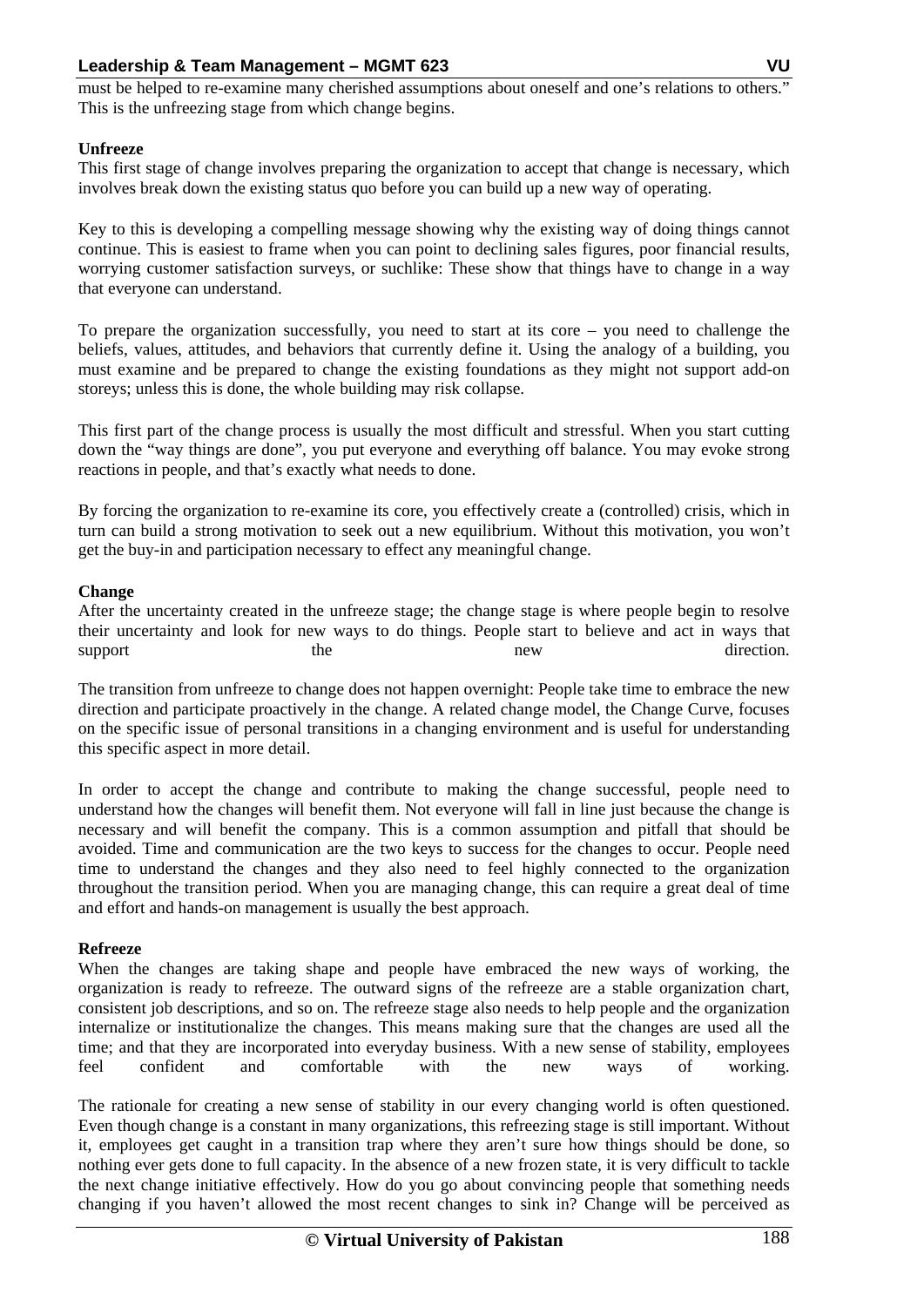change for change's sake, and the motivation required to implement new changes simply won't be there.

As part of the Refreezing process, make sure that you celebrate the success of the change. This helps people to find closure, thanks them for enduring a painful time, and helps them believe that future change will will be successful.

## **Practical Steps for Using the Framework:**

## **Unfreeze**

Determine what needs to change

- o Survey the organization to understand the current state
- o Understand why change has to take place.

Ensure there is strong support from upper management

- o Use Stakeholder Analysis and Stakeholder Management to identify and win the support of key people within the organization.
- o Frame the issue as one of organization-wide importance.

Create the need for change

- o Create a compelling message as to why change has to occur
- o Use your vision and strategy as supporting evidence
- o Communicate the vision in terms of the change required
- o Emphasize the "why".

Manage and understand the doubts and concerns

o Remain open to employee concerns and address in terms of the need to change.

## **Change:**

Communicate often

- o Do so throughout the planning and implementation of the changes
- o Describe the benefits
- o Explain exactly the how the changes will effect everyone
- o Prepare everyone for what is coming.
- Dispel rumors
	- o Answer questions openly and honestly
	- o Deal with problems immediately
	- o Relate the need for change back to operational necessities.

Empower action

- o Provide plenty of options for employee involvement
- o Have line managers provide day–to–day direction.

Involve people in the process

- o Generate short-term successes to reinforce the change
- o Negotiate with external stakeholders as necessary (such as employee organizations).

# **Refreeze**

Anchor the changes into the culture

- o Identity what supports the change
- o Identify barriers to sustaining change.

Develop ways to sustain the change

- o Ensure leadership support
- o Create a reward system
- o Establish feedback systems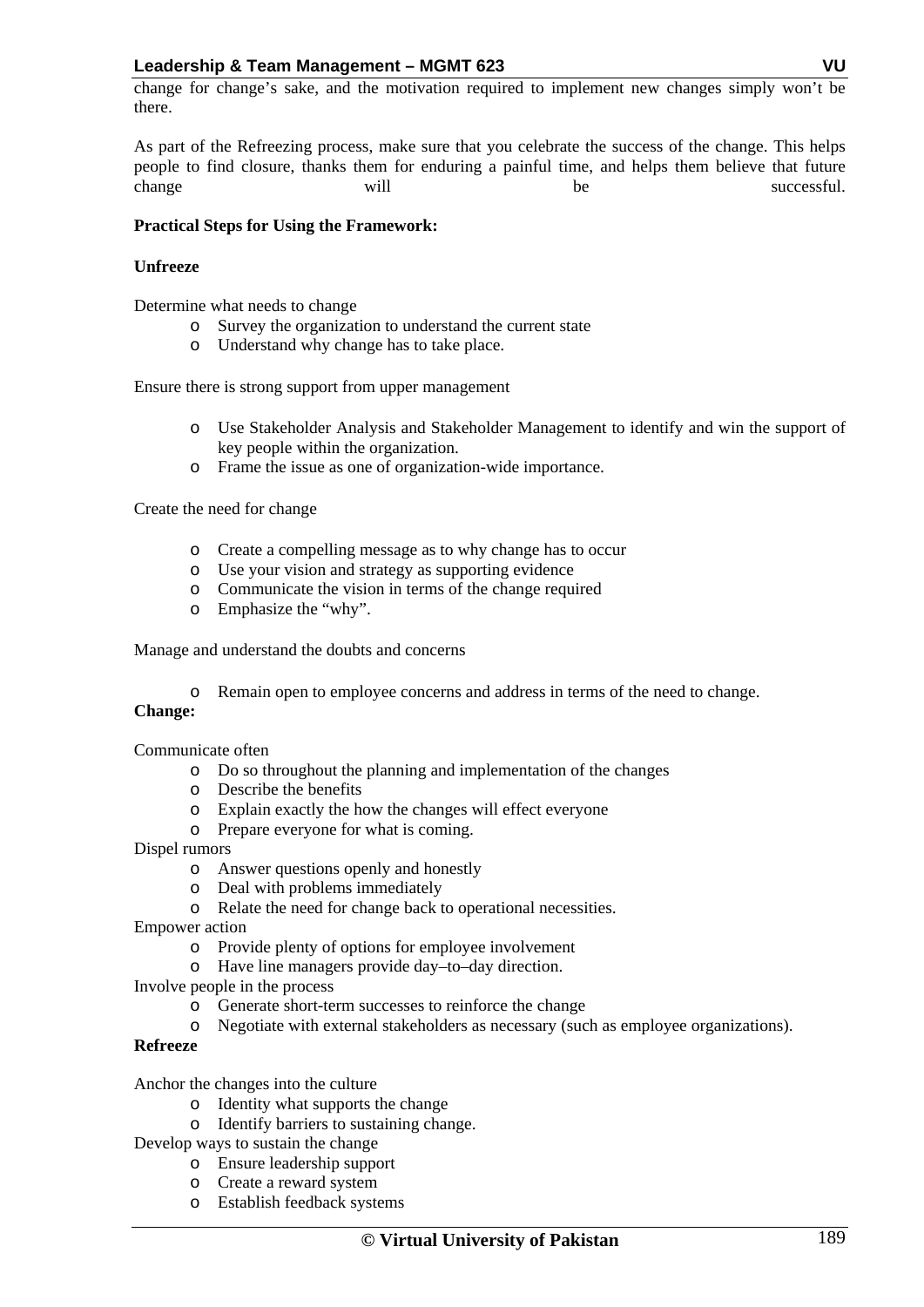o Adapt the organizational structure as necessary.

Provide support and training

o Keep everyone informed and supported.

Celebrate success!

## **Resistance to Change:**

# **Sources of Resistance to Change**

- o **Facts:** Provable statements that identify reality.
- o **Beliefs:** Subjective opinions that cannot be proven.
- o **Values:** What people believe are important and worth pursuing or doing.

## **Focuses of Resistance to Change**

- o **Self:** The reaction of individuals who feel their self-interests are threatened by change.
- o **Others:** The consideration given to how others will be affected by change.
- o **Work environment:** Change in the working environment threatens individuals control of the environment

## **Managerial Perspective:**

Critical factors in managing complex change:

- o Trust
- o Vision
- o Skills
- o Resources
- o Incentives
- o Action plan
- o Accountability

## **Example Change Initiatives**

- o New e-mail system
- o New ERP system
- o Introducing a new senior manager
- o Total Quality Management/Six Sigma
- o Postage coming from a printer—not using stamps
- o Change in work hours

# **Starting Out...3 Key Questions**

- o Where are you; what is the current state? Why change?
- o Where do you want be?
- o How are you planning to get there?

Answering these questions will provide the basic scope  $-$  a short document that lays out the case for change, the benefits to be gained and a basic risk assessment that addresses the major unknowns.

# **The Eight-Stage Model of Planned Organizational Change**

- o Establish a sense of urgency.
- o Form a powerful guiding coalition.
- o Develop a compelling vision and strategy.
- o Communicate the vision widely.
- o Empower employees to act on the vision.
- o Generate short-term wins.
- o Consolidate gains, create greater change.
- o Institutionalize changes in the organization culture.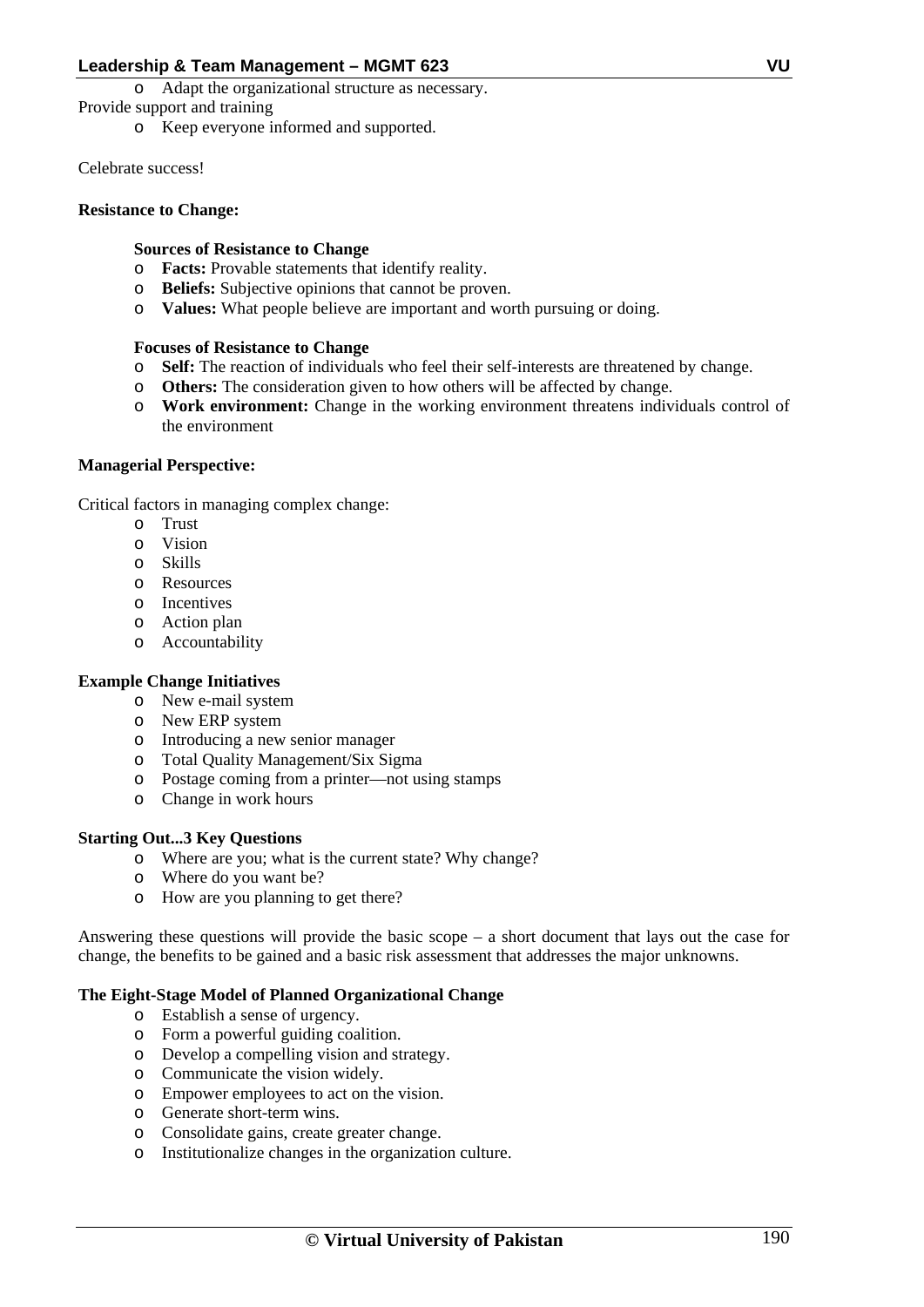## **Some Barriers to Effective Change**

## o **The compelling case for change**

- o Failing to "paint the right picture" of the future state
- o Poor employee involvement and discussion
- o Failing to build up the case for change over time too rushed
- o Failing to share key data with employees lack of transparency

## o **Not understanding what change is**

- o Failing to see change as a journey, not a single event
- o Over-simplified view of "getting the change out the way"

## o **Employee involvement**

- o Failing to involve employees in feedback sessions
- o Failing to involve employee teams in optimising solutions and developing implementation plans that will work!

## o **Ownership confusion**

o Failing to establish clearly **who** is responsible for **what**, and **who** is making the decisions

## o **Ineffective implementation**

- o Viewing implementation as the "easy part"!
- o Failing to clarify who is coordinating implementation
- o An unclear transition plan of roles and responsibilities
- o Poor alignment of senior team around leadership behaviours
- o Poor communication confusion about what is happening, and when

## o **Perpetuating "the way we do things here" too long**

- o Failing to see the impact of the wider sector or economic environment
- o "Good times" may have masked some less than effective management practice!

Leadership during Change: Change will simply not happen without effective leadership in the organization. To a large degree change is really about;

- o Good communication
- o Personal desires
- o Alternative culture and culture change
- o Anxiety and loss of control
- o Hidden agendas

These are all leadership issues

## **What are the leadership behaviours most relevant to change situations?**

- 
- o Communicates a clear and consistent vision (or plan) with commitment Champions change – able to engage others and get them ready (convince)
- o Treats people with respect
- o Demonstrates integrity and high ethical standards
- o Sets and sustains high personal standards of delivery
- o Is decisive, particularly when confronted with challenging issues
- o Able to adapt and capitalise on new opportunities
- o Builds effective relationships
- o Builds effective team performance
- o Openly encourages and recognises the contribution of others
- o Gives constructive feedback on a regular basis
- o Encourages personal development and provides appropriate opportunities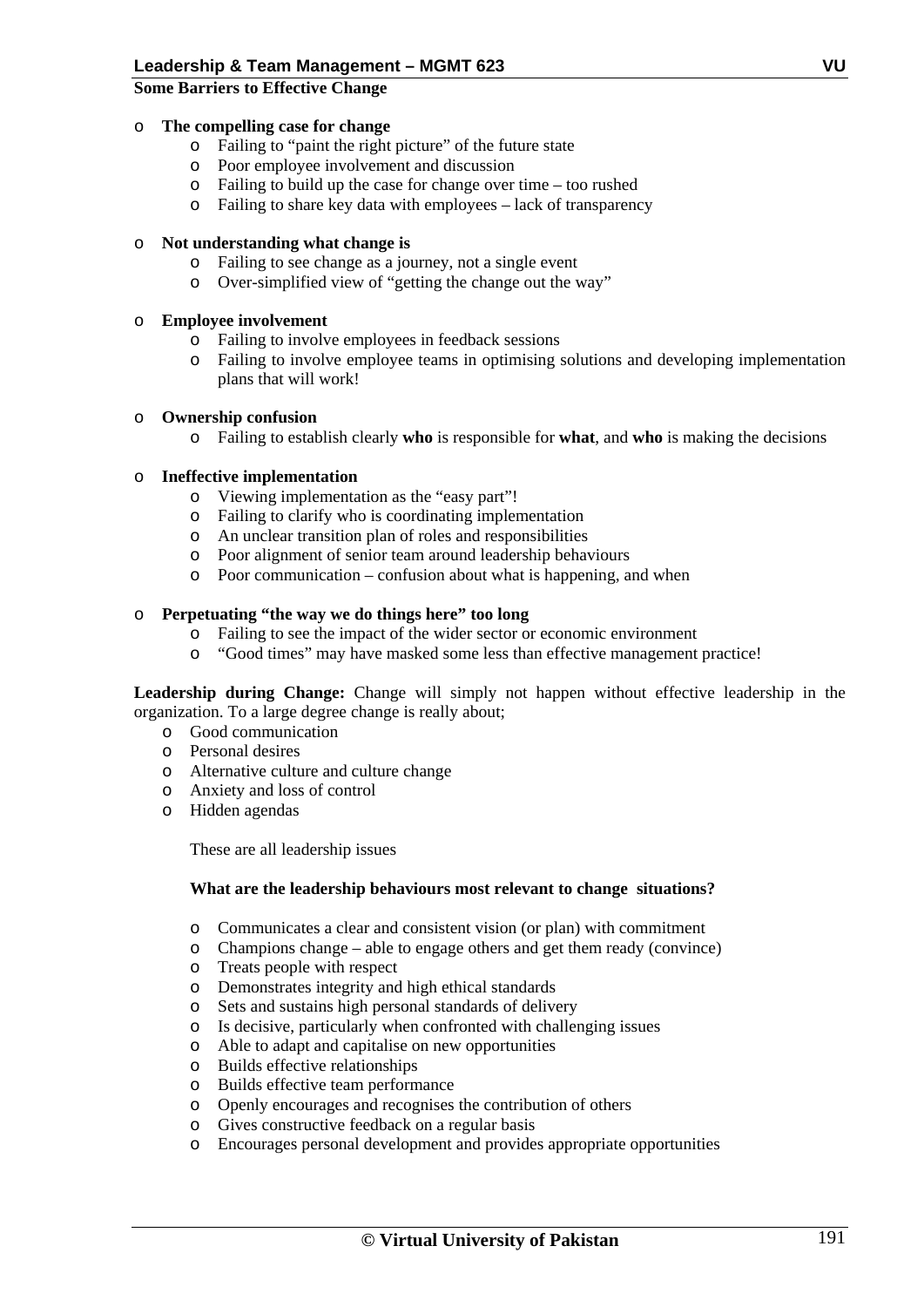## **8 Steps to Effective Change Leadership**

So what should leaders do to help make change more effective?

- 1) Recognise that you are a role model
- 2) Be visible, and listen to concerns encourage constructive debate and feedback
- 3) Even if you don't "buy-in" fully to what is happening, you still have a responsibility to help employees through the process in a supportive, positive and constructive way
- 4) Be consistent in what you say, and never speculate if you don't know or can't say, then say so
- 5) Be empathetic to concerns, and help people understand what is actually happening, not what they think is happening
- 6) Ensure that business keeps running smoothly during the change process
- 7) Go out of your way to involve people and explain what is happening
- 8) Focus on team working and team development needs

## **Key Messages**

- o Leader Qualities of Holistic Thinking and Holistic Action
- o Beware of Attempts to Improve Performance through Singular Changes
- o Building the Complementary Changes the Integrated Systems of Mutually Reinforcing Elements
- o Be Prepared for the Dangers of Transitions and the Perils of the 'J' Curve

Things May Get Worse Before They Get Better. Need For Strong Leaders To Survive Transition Processes

- o Partial Changes may be Politically and Emotionally Easier to Contemplate, but Encourage Long Term Declines
- o Beware of Complementary Traps: Sticking With the Old System that Works
- o Learning is Crucial, But it is Also a Challenge Complements May Be:
	- Hard to Understand Hard to Implement
	- Hard to Imitate
- o Building the Complements and the Capabilities that Underpin them Takes Time and Courage
- o Building Complements Requires Customization
- o The Virtual Cycle of Complementary Change Needs to Stay In Motion

Leading Change is a Continuous Process

o The Crucial Importance of:

Duration of Leader in Post Careful Management of Leader Succession Leading Continuity and Change The Importance of Inter-Generational Leader Effects

# **Imposing the change: some issues to consider**

- o Compliance versus Commitment
- o Short term "speed" versus long term satisfaction with the change
- o "Powerless leader"

The goal of *Fearless Change*: People become so involved and interested in the change process that they want to change.

# **Remember!**

Change is not an event. It is a process.

# **Note**

Material presented during this course is taken from different books, presentations and work done by great peoples in this field to make the material understandable for a common person and purely for learning purpose. Material/work used from different sources is highly acknowledged.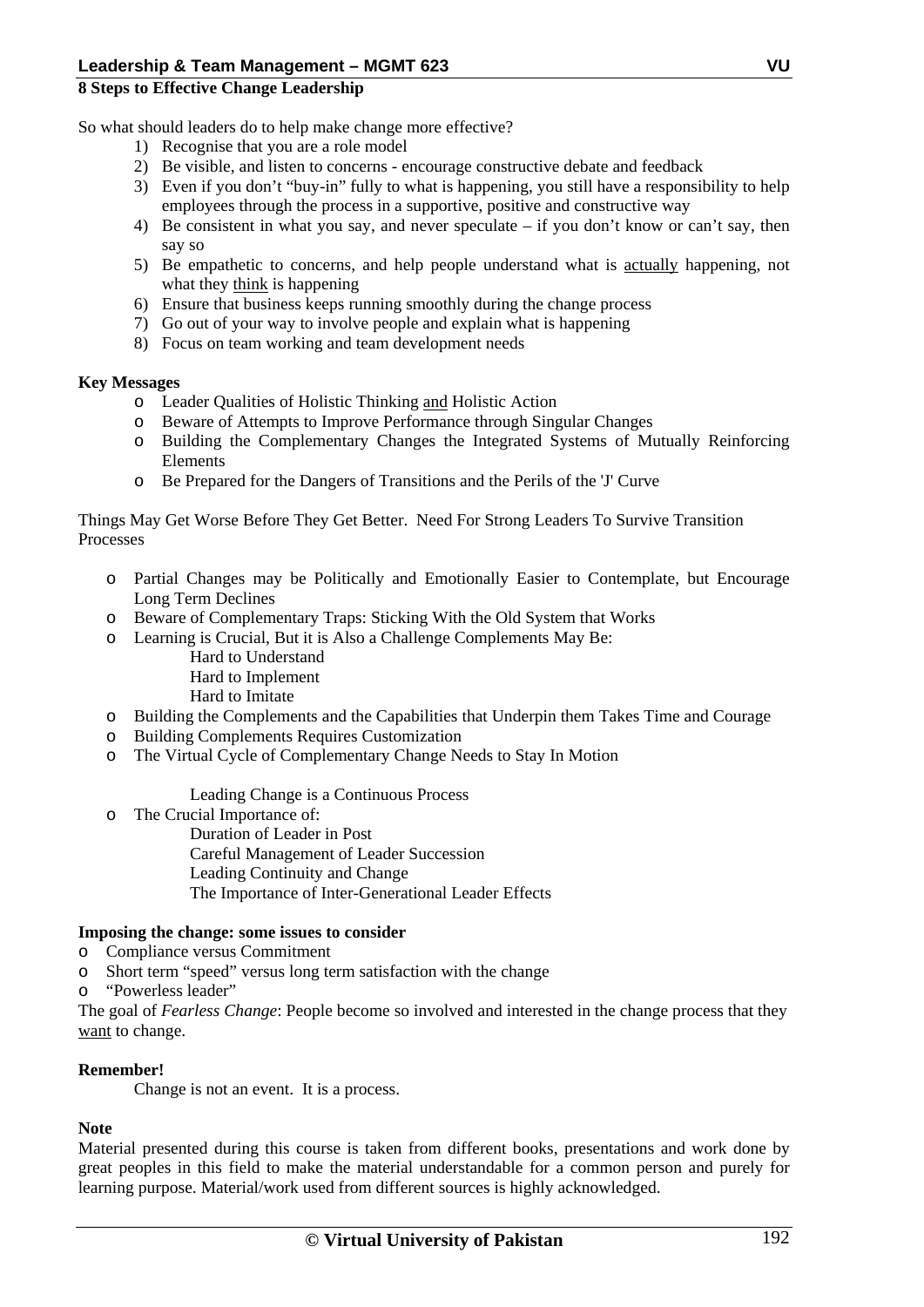# **CREATIVE LEADERSHIP**

God the almighty Allah has created the mankind and given them the wisdom with knowledge and the brain with capability to think and make a difference. One can't believe how powerful is Brain and Mind of this creature we called them human?

# **Brain And The Universe**

- **1. Brain has 10 billion nerve cells**
- **2. Total Atoms in the Universe=1 0000000000, 0000000000, 0000000000, 0000000000, 0000000000, 0000000000, 0000000000, 0000000000, 0000000000, 0000000000,**
- **3. Possible Inter-Connections in the brain=1 0000000000, 0000000000, 0000000000, 0000000000, 0000000000, 0000000000, 0000000000, 0000000000, 0000000000, 0000000000, 0000000000, 0000000000, 0000000000, 0000000000, 0000000000, 0000000000, 0000000000, 0000000000, 0000000000, 0000000000, 0000000000, 0000000000, 0000000000, 0000000000, 0000000000, 0000000000, 0000000000, 0000000000, 0000000000, 0000000000, 0000000000, 0000000000, 0000000000, 0000000000, 0000000000, 0000000000, 0000000000, 0000000000, 0000000000, 0000000000, 0000000000, 0000000000, 0000000000, 0000000000, 0000000000, 0000000000, 0000000000, 0000000000, 0000000000, 0000000000 0000000000, 0000000000, 0000000000, 0000000000, 0000000000, 0000000000, 0000000000, 0000000000, 0000000000, 0000000000, 0000000000, 0000000000, 0000000000, 0000000000, 0000000000, 0000000000, 0000000000, 0000000000, 0000000000, 0000000000, 0000000000, 0000000000, 0000000000, 0000000000, 0000000000, 0000000000, 0000000000, 0000000000, 0000000000, 0000000000**
- **4. Brain cell inter-connections more than the total universe- atoms?**
- **5. We are using 10 % of our brains**
- **6. Brain is a self expanding and self organizing entity**

**Critical/Creative Thinking: is** the intellectually disciplined process of actively and skillfully conceptualizing, applying, analyzing, synthesizing, and/or evaluating information gathered from, or generated by, observation, experience, reflection, reasoning, or communication, as a guide to belief and action.

Scriven, M., & Paul, R. (1992, Critical Thinking Conference, Atlanta, GA.

#### **Characteristics of Creative/Critical Thinkers:**

- o Curiosity
- o Open mindedness
- o Systematic ability
- o Analyticity
- o Self-confidence
- o Truth seeking attitude
- o Cognitive maturity

## **Creativity**

Is Creativity?

- o Mysterious to understand
- o Unlimited in scope
- o Meant for all historical times
- o Lies in every activity
- o Possessed by *all*
- o Luxury of advanced nations
- o Can it be developable?

## **Myths about the Process of Developing Creativity:**

o Creativity is natural gift – it cannot be taught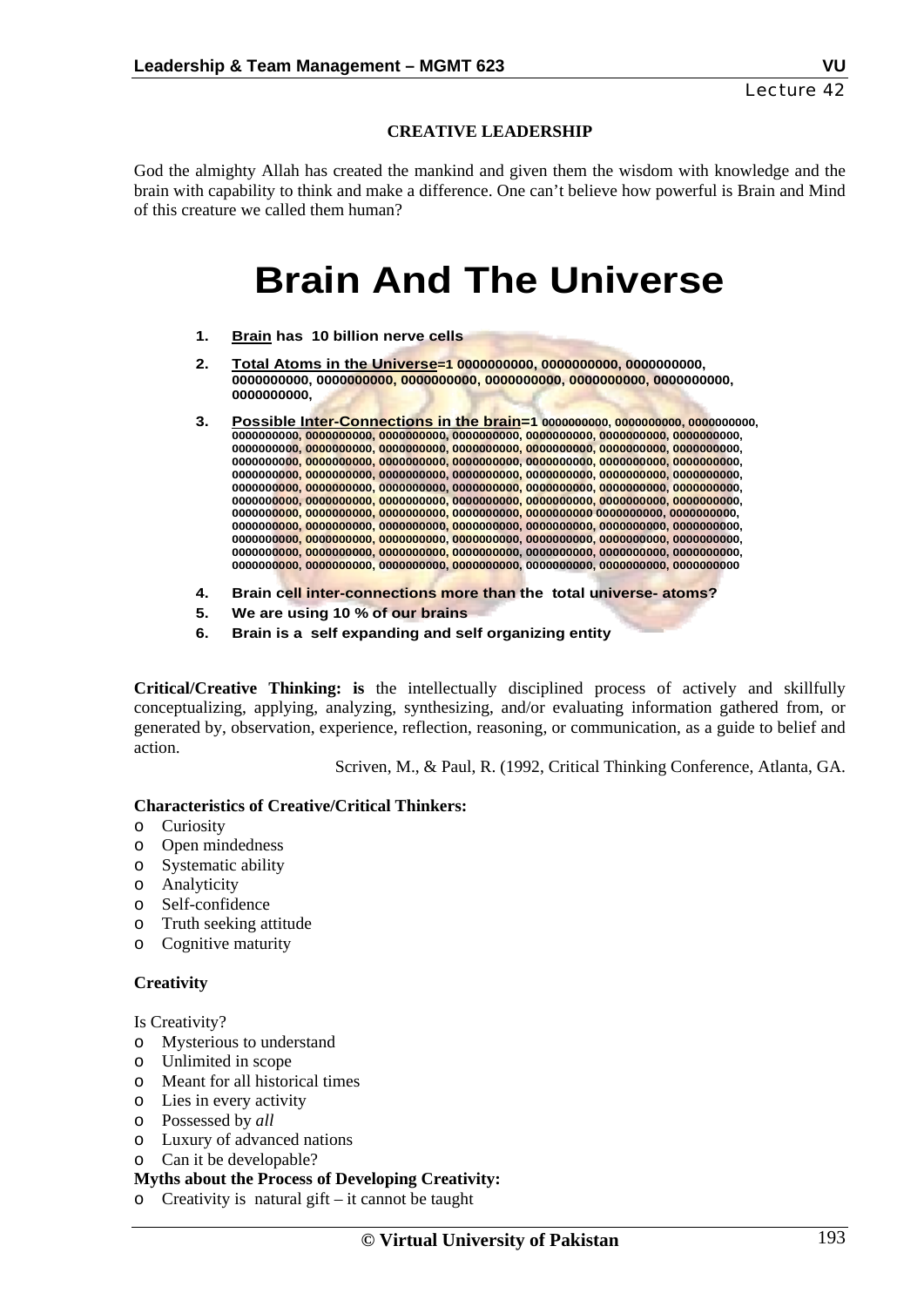- o Creativity is in revolutionary
- o Creativity lies in right-brain
- o Art, artists only has creativity
- o Releasing blocks will bring creativity
- o Intuition alone helps creativity
- o Needs craziness for creativity
- o Intelligence and creativity are same

From Wikipedia, the free encyclopedia, I will reproduce few Para's for the understanding of you.

**"Creativity** (or **creativeness**) is a mental process involving the generation of new ideas or concepts, or new associations between existing ideas or concepts.

From a scientific point of view, the products of creative thought (sometimes referred to as divergent thought) are usually considered to have both *originality* and *appropriateness*. An alternative, more everyday conception of creativity is that it is simply the act of making something new.

Although intuitively a simple phenomenon, it is in fact quite complex. It has been studied from the perspectives of behavioural psychology, social psychology, psychometrics, cognitive science, artificial intelligence, philosophy, history, economics, design research, business, and management, among others. The studies have covered everyday creativity, exceptional creativity and even artificial creativity. Unlike many phenomena in science, there is no single, authoritative perspective or definition of creativity. Unlike many phenomena in psychology, there is no standardized measurement technique.

Creativity has been attributed variously to divine intervention, cognitive processes, the social environment, personality traits, and chance ("accident", "serendipity"). It has been associated with genius, mental illness and humour. Some say it is a trait we are born with; others say it can be taught with the application of simple techniques.

Although popularly associated with art and literature, it is also an essential part of innovation and invention and is important in professions such as business, economics, architecture, industrial design, science and engineering.

Despite, or perhaps because of, the ambiguity and multi-dimensional nature of creativity, entire industries have been spawned from the pursuit of creative ideas and the development of creativity techniques. This mysterious phenomenon, though undeniably important and constantly visible, seems to lie tantalizingly beyond the grasp of scientific investigation.**"**

*Creativity, it has been said, consists largely of re-arranging what we know in order to find out what we do not know."* **George Kneller**

"To live a creative life, we must lose our fear of being wrong." Joseph Chilton Pierce

"Creativity is inventing, experimenting, growing, taking risks, breaking rules, making mistakes, and having fun." Mary Lou Cook

So what makes creative people creative? If we could look into the minds of creative geniuses, what would we see?

## **Six Tips to Help You Enhance Your Creativity:**

- 1. **Open Your Mind** Have one new experience every day; no matter how small. New experiences stimulate the brain and help you make new and original connections; critical for boosting breakthroughs.
- 2. **Diversify** Involve others in your problem-solving efforts that bring a different perspective or cultural experience than yours.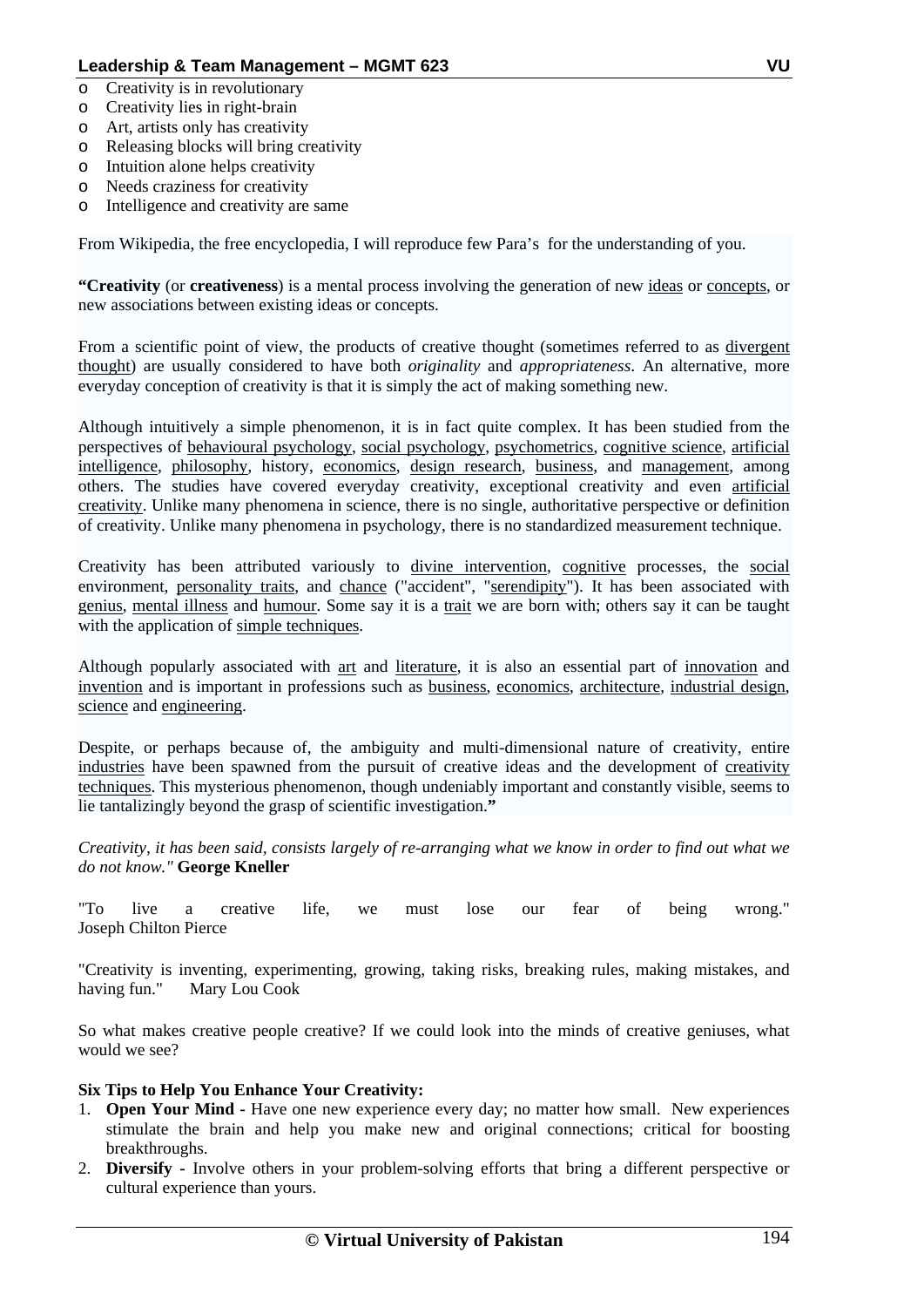- 3. **Mental Floss Relax;** Stress, exhaustion, boredom and even pain can block our pathways to creativity.
- 4. **Stop Looking For the Right Answer** Look for many right answers.
- 5. **Discover Your Creative Rhythm** Start paying attention to when you get your best ideas.
- 6. **Health Makes Wealth** Regular exercise not only benefits your body, it boosts brain performance as well.

## **Innovative Thinking: Six Simple Secrets** by Padi Selwyn, M.A.

Those who wish to sing, always find a song.

– *Swedish proverb* 

Some tools and technique which might help you to develop creative mind and also help you in the process of creativity.

#### **Awaken Your Senses**

- o Relax in a comfortable chair
- o Close your eyes
- o Concentrate on some pleasant thought
- o Create A mental image of something you enjoy doing
- o Actually see, feel, smell, taste, and hear you imaginary surroundings

#### **Brainstorming**

- o Identify as many different ideas as possible
- o List all relevant ideas generated
- o Can be done by one person or by a group
- o Used most often in connection with problem solving

#### **Role Play**

- o The process of acting through a situation without all the real characters being present
- o Practice through role playing with someone else

## **Experiment**

- o Experiment with different ideas.
- o Sometimes, you have to try putting the pieces together in different ways in order to see what happens.

#### **Mental Exercises**

- o Keeps thinking sharp,
- o Solving puzzles, reading mystery stories, doing word games, playing board games.

## **Creative Problem Solving**

- o Develop a creative atmosphere/attitude
- o Identify the problem
- o Determine the facts
- o Identify possible solutions
- o Let the problem simmer
- o Determine the best SOLUTION

## **Creative Traits**

- o Imagination
- o Verbal ability
- o Conceptual ability
- o Mental awareness
- o Ability to reason logically
- o Ability to think rapidly
- o Mental flexibility
- o Ability to think nontraditional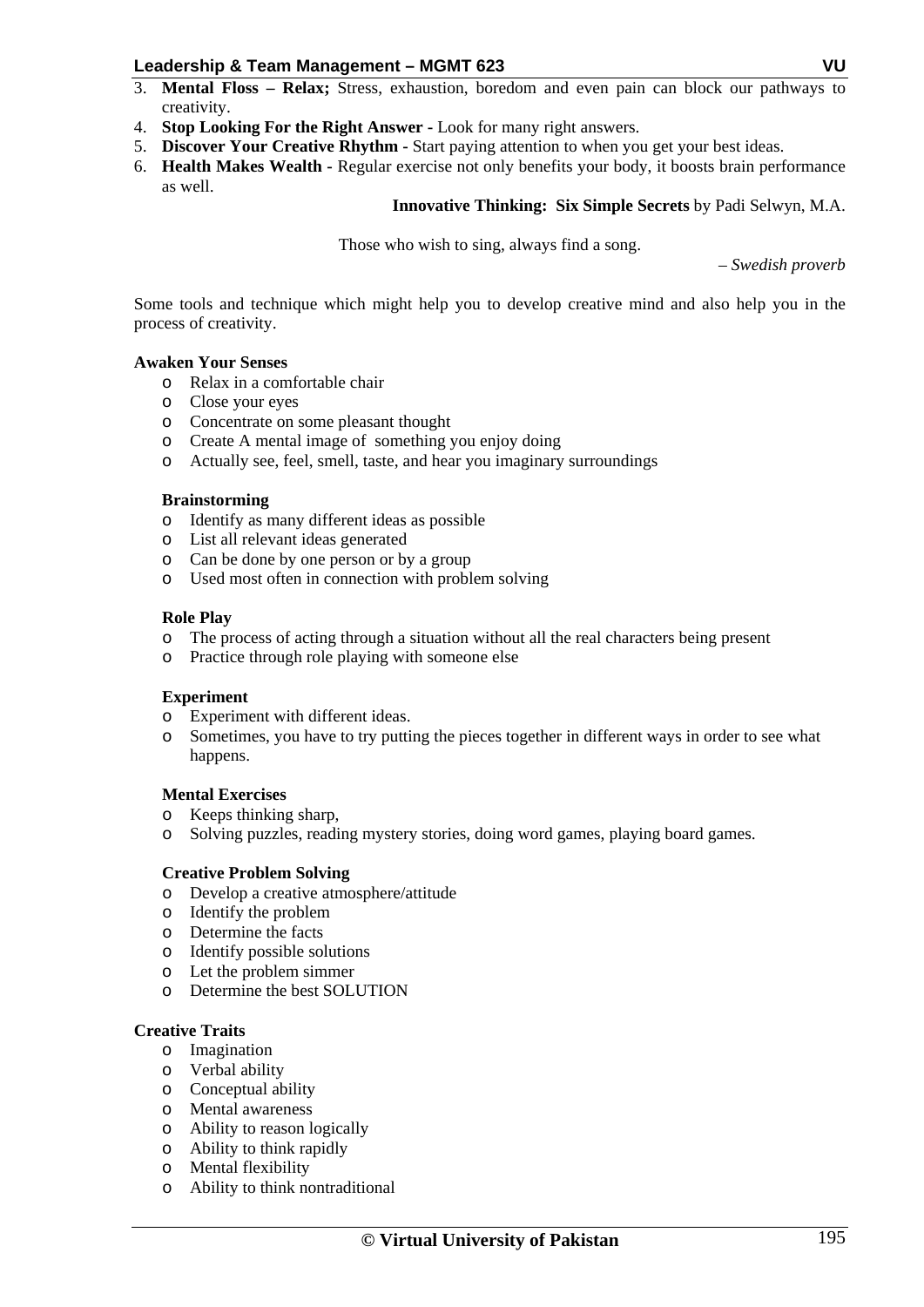| <b>Personality Traits</b> |                                    |         |                                     |
|---------------------------|------------------------------------|---------|-------------------------------------|
|                           | Frequently take independent action |         | Recognition                         |
| $\circ$                   | Prefer working with minimal or no  | $\circ$ | Enjoy risk-taking                   |
|                           | supervision                        | $\circ$ | Desire praise & dislike failure     |
| $\circ$                   | Prefer variety and change          | $\circ$ | Exhibit high energy levels          |
|                           | Often impatient with other people  | $\circ$ | Seek new challenges and experiences |
|                           |                                    |         |                                     |

# **Creativity Can Be Developed**

- o Study
- o Concentration
- o Practice
- o Patience

# **Creativity and Leadership. Why is this question important?**

The significance of creativity and leadership in both the workplace and the world at large, and thus they need

- o to understand how creativity and leadership actually operate in domains, organizations, and the general society
- o to enhance, whenever possible and necessary, the amount of creativity and leadership manifested in a domain, organization or society

# **How Might These Definitions Be Integrated?**

o Impact through products - innovative ideas, inventions, solutions, policies, programs, strategies, tactics, reforms, initiatives, laws, regulations, etc.

Examples: Creativity and leadership in

- $\circ$  Small problem-solving groups (R & D units, research laboratories)
- o Professional domains, economic systems, and political institutions

# **Organizational Methods to Enhance Creativity**

- o Systematically collecting fresh ideas
- o Brainstorming
- o Empowering people
- o Encourage risk taking
- o Engaging in playful physical activities

# **Leadership Practices for Enhancing Creativity**

- o Intellectual challenge
- o Freedom to choose the method
- o Ample supply of the right resources
- o Effective design of work groups
- o Supervisory encouragement
- o Organizational support
- o Having favorable exchanges with creative workers

# **Methods of Managing Creative Workers**

- o Give creative people tools and resources that allow their work to stand out
- o Give creative people flexibility and a minimum amount of structure
- o Give gentle feedback when turning down an idea
- o Employ creative people to manage and evaluate creative workers

# **Leadership Initiatives to Enhance Innovation/Creativity**

- o Continually pursue innovation
- o Take risks and encourage risk taking
- o Acquire innovative companies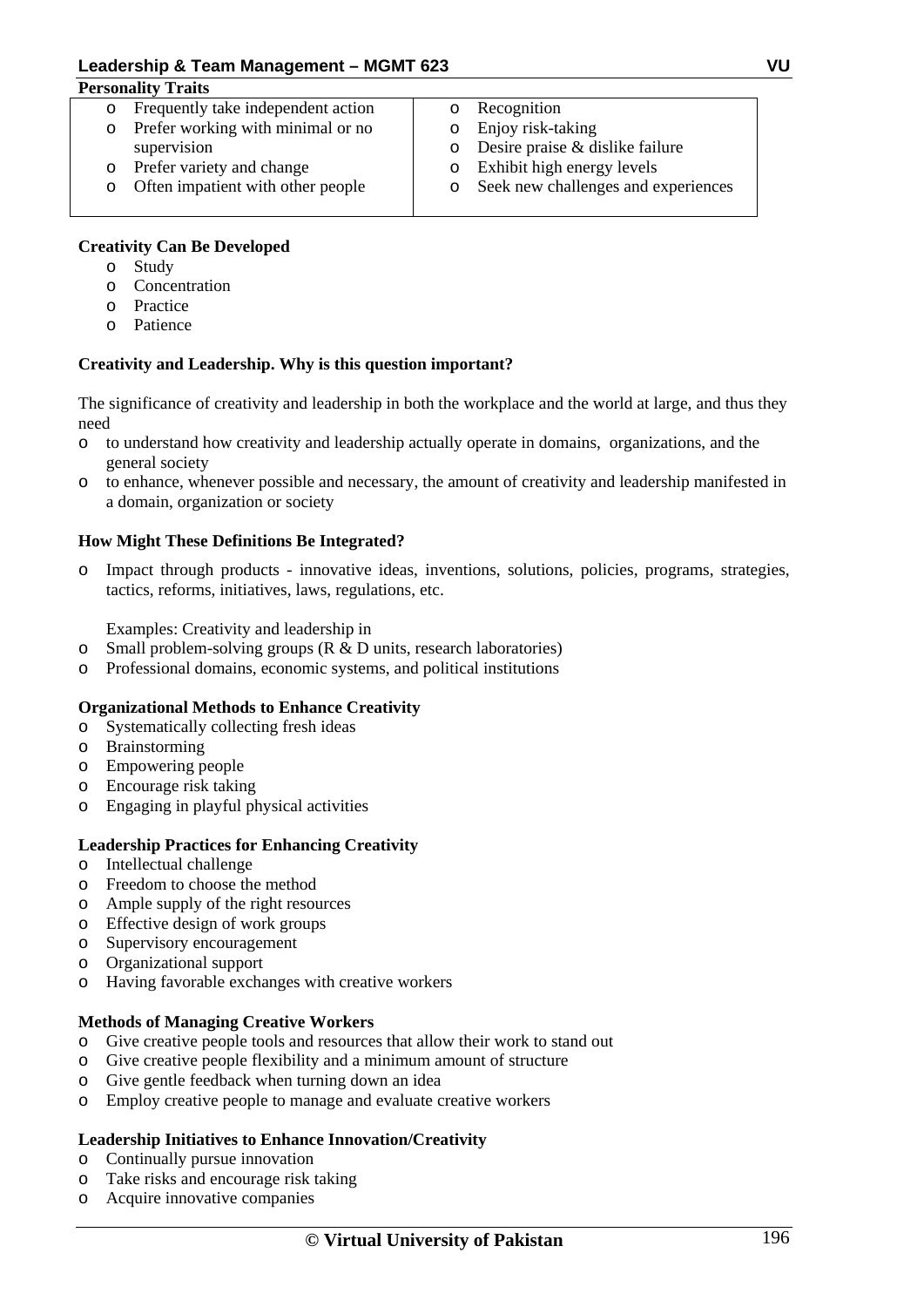- o Avoid innovation for its own sake
- o Loose-tight leadership enhances creativity and innovation
- o Integrate development and production
- o Encourage people across divisions to share ideas

# **Threats to Team Creativity**

- o Social loafing
- o Conventionality
- o Production blocking
- o Downward norm setting

"If you don't like something, change it. If you can't change it, change the way you think about it."

*– Unknown creative*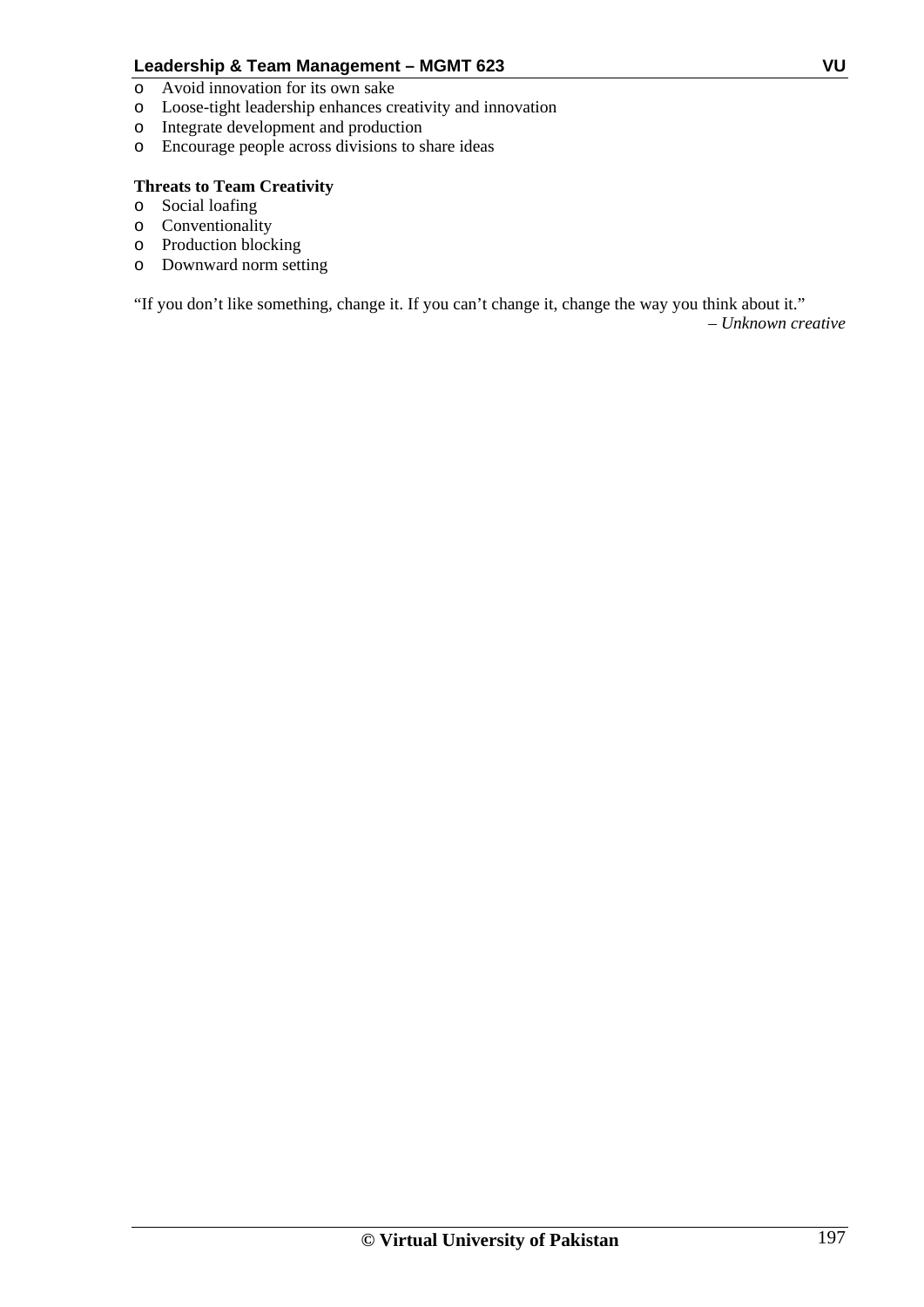# **ETHICS IN LEADERSHIP**

#### **Ethics**

Ethics" is derived from the Greek word "ethos," which means "character". "Character" is defined as "the combination of qualities or features that distinguishes one person from another." It is also defined as "the public estimation of the person — reputation."

Ethics are the moral values, beliefs, and rules that establish the right or appropriate ways in which one person or group should interact, deal and behave with another person or group. Organizational ethics are a product of societal, professional, and individual ethics.

Ethics is the study of morality (right and wrong) and the choices people make in their relationships with others. Leaders deal with numerous ethical issues in organizations including power, moral standards, moral consistency, moral mistakes etc. Different approaches have been suggested for dealing with these issues, such as following universal moral laws, greatest good for the greatest number, having a primary concern for others' welfare, promoting high moral character in leaders, and persistently striving to be just, prudent, and truthfulness in one's behavior. Creating an ethical organizational climate requires leaders to have and present role model ethical behaviors, and reward ethical policies and practices, punish unethical behavior, discuss ethical assumptions and practices, and use charismatic/transformational leader behaviors in a socially responsible manner. Many leaders are turning to spiritual/religious practices to help them deal with ethical issues.

Ethics is the study of morality (right and wrong) and the moral choices people make in their relationships with others.

- A. Ethics concerns how we should behave in the roles that society gives us.
- B. Leaders are often in roles that can determine the well-being of others and they sometimes influence the broader good.
	- o Technically good (effective)
	- o Morally good.

Ethical values rest on principles stressing the importance of treating everyone fairly and equally. To make ethical decisions, an organization purposefully implants ethical instrumental values in its culture. Ethical values are a product of societal, professional, and individual ethics.

## o **Ethics**

- Is a derivative of the Greek word ethos, meaning customs, conduct, or character
- Is concerned with the kinds of values and morals an individual or society ascribes as desirable or appropriate
- Focuses on the virtuousness of individuals and their motives

## o **Ethical Theory**

– Provides a system of rules or principles as a guide in making decisions about what is right/wrong and good/bad in a specific situation

## o **Ethics & Leadership**

- o What leaders do and who leaders are is determined by the nature of the leaders' behavior and their virtuousness.
- o What choices leaders make and how they respond in a particular circumstance are informed and directed by their ethics.

## **Ethics is…**

- o Ethics is the study of morality
- o Central principles of ethics:
	- o Reversibility Would you want someone to do this to you?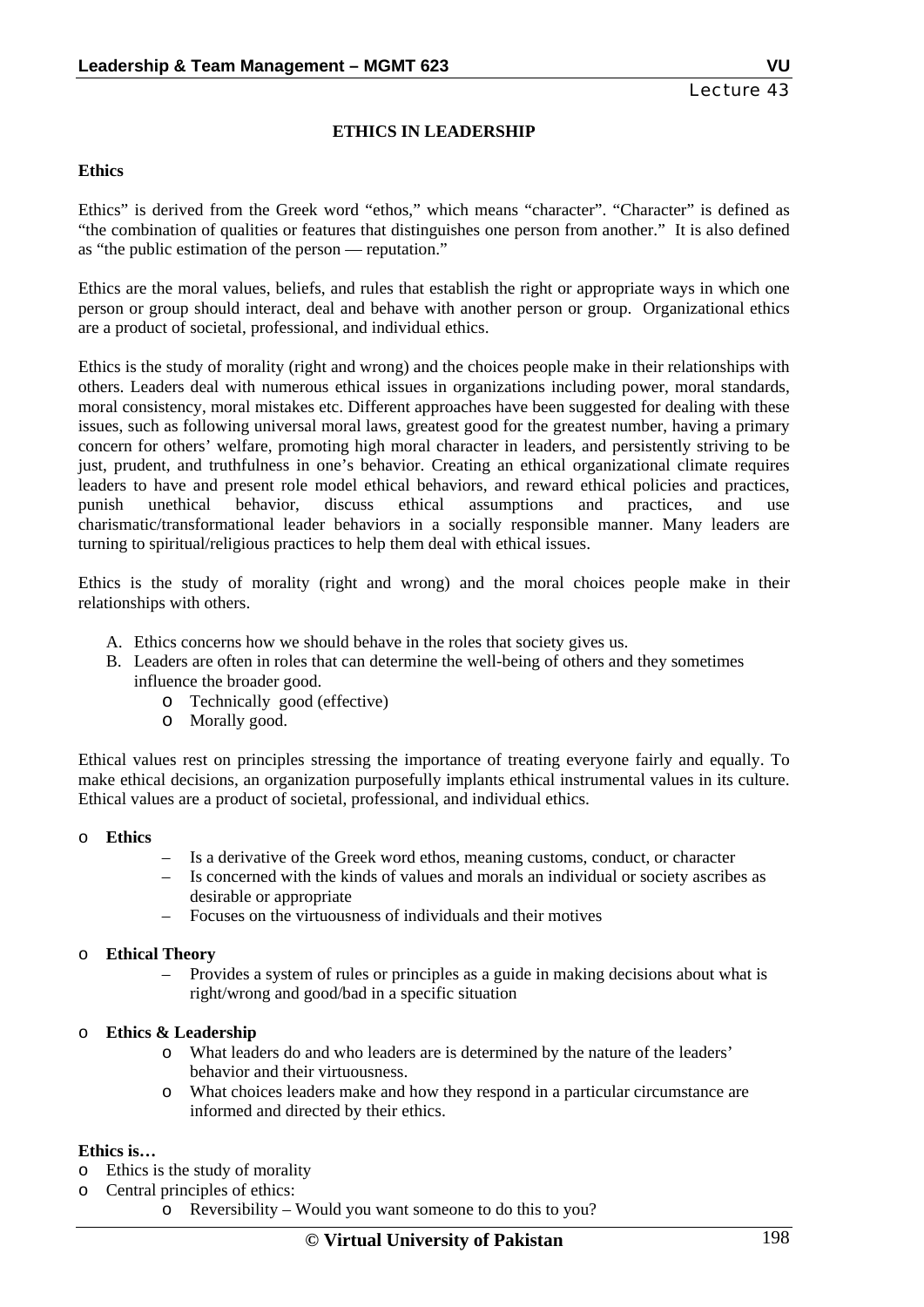o Universality – Would you want everyone to do this?

- o Other questions
- o Am I treating others with respect?
- o Am I violating the rights of others?
- o Am I treating others only as a means to my own ends?
- o Am I being honest with others and with myself?

## **Ethics is…**

- o **Right vs. Wrong** 
	- o Also known as your conscience/principles
	- o Usually a spontaneous decision
		- You instantly know right from wrong
	- o Brainstorming exercise
		- list of "wrongs"
		- $\blacksquare$  List of "rights"

# o **Who you are when no one is looking**

o If your mom & dad were watching, would you still do it?

## **Ethics is…**

## o **Ethics vs. Morals**

Ethics and morals are NOT always the same

 $Morals = personal view of values$ 

- o i.e. beliefs related to moral issues such as drinking, gambling,
- o Can reflect influence of religion, culture, family and friends

Ethics = how a moral person *should* behave

o Ethics go beyond cultural, religious, and ethnic differences

Ethics is not about "getting caught"

- o Even if you get away with something, it may still be unethical
- o Ethics is not defined by what happens to you, but by your thoughts and actions

Ethics is not about placing blame

o Do not judge other's based on their personal beliefs

Ethical behavior is the display of moral attributes

- o Judgment
- o Behavior
- o Self-discipline
- o Character

However, what "ethical behavior" really boils down to in its simplest form is: Knowing the difference between right and wrong and behaving accordingly

## **Character Traits Reflect Ethics:**

- o Honesty
- o Courage
- o Compassion
- o Even-handedness (impartiality)
- o Respect for Others

# **Some Common Ethical/Legal Issue:**

o Conflict of Interests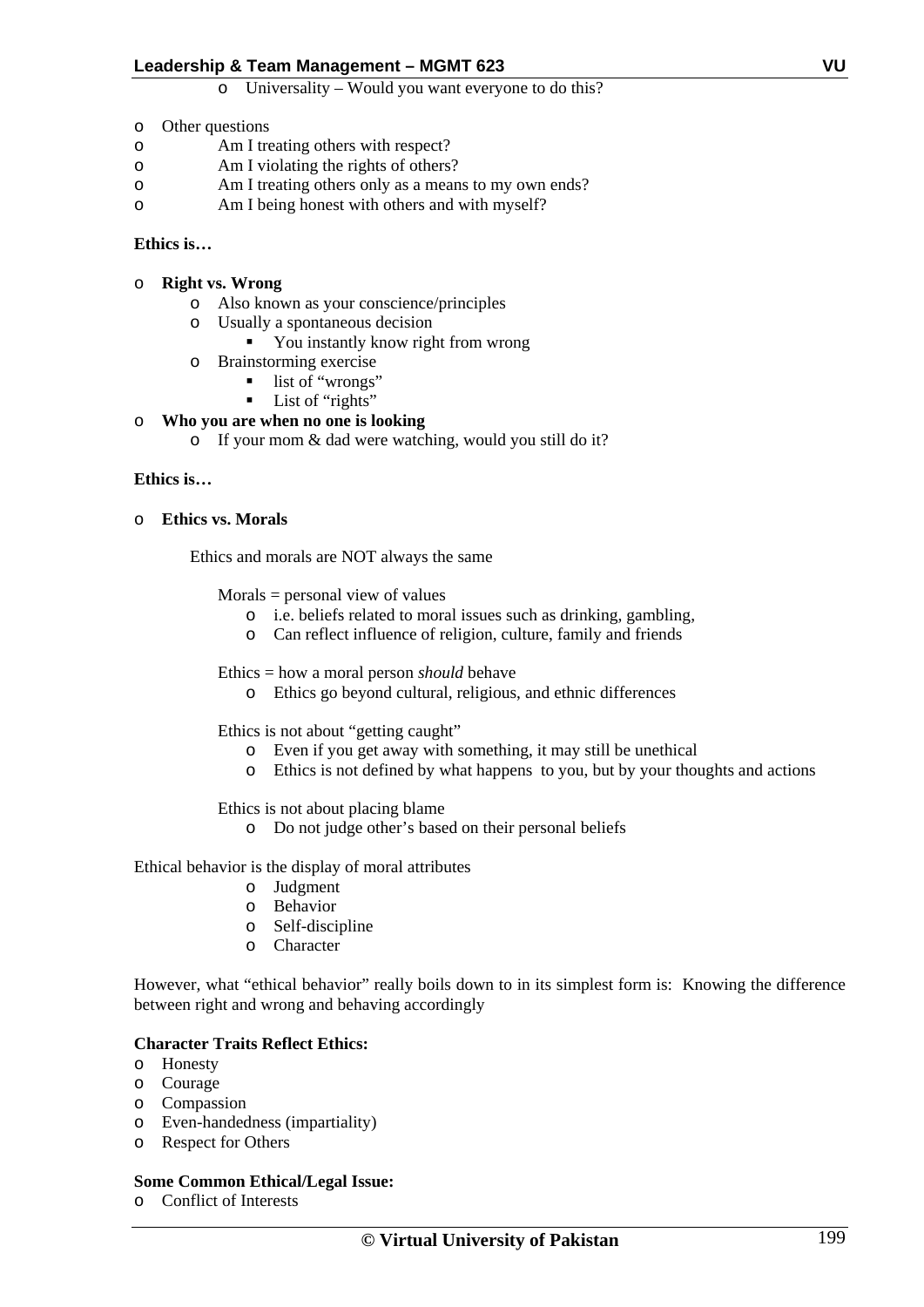- o Confidentiality
- o Use of Position for Personal Gain
- o Personal Contracts
- o Outside Employment
- o Personal Investments
- o Use of Government Time
- o Behavior On Duty and Off Duty
- o Discriminatory Practices

# **Why Be Ethical?**

- o What benefits do you receive by acting ethically?
	- o Character Counts
	- o Self-respect
- o What benefit does the community receive?
- o Challenges to acting ethically:

# **Rationalizations**

- o If it's necessary, it's ethical
- o If it's legal, it's ethical
- o I was doing it for you
- o I'm just fighting fire with fire
- o It doesn't hurt anyone
- o Everyone's doing it
- o It's okay as long as I don't gain personally

# **How to Be an Ethical Person?**

## o **Do no harm**

o Avoid causing physical, mental, or emotional harm

# o **Benefit others**

o Offer assistance and improve the lives of others, even if it may inconvenience you

## o **Be just**

o Treat everyone equally or Follow the Golden Rule

# o **Be faithful**

o Keep promises, tell the truth, be loyal, and maintain respect and good manners

## o **Respect autonomy**

o Everyone has the right to decide how they live their lives, as long as they do not interfere with the welfare of others

# **Respects Others:**

## **Treat others as ends in themselves and never as a means to ends**

- o Treat other people's values and decisions with respect
- o Allow others to be themselves with creative wants and desires
- o Approach others with a sense of unconditional worth and value individual differences
- o Leader behaviors
	- Listens closely to subordinates
	- Is empathic
	- Is tolerant of opposing viewpoints

## **Serves Others:**

## **Follower-centered - Based on the altruistic principle of placing followers foremost in the leader's plans**

o Beneficence - Leaders have a duty to help others pursue their own legitimate interests and goals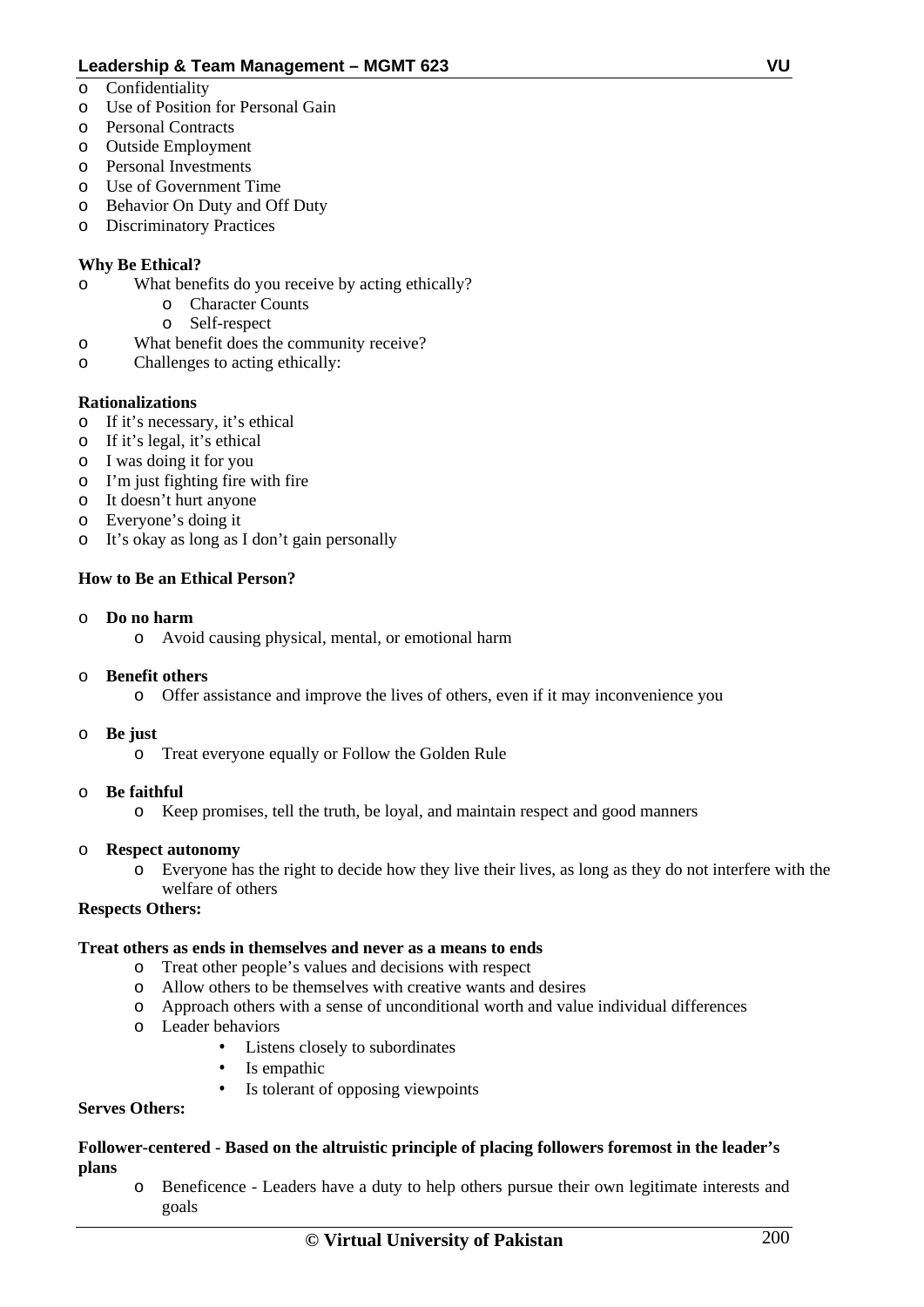- o Leaders are stewards of the organization's vision; in serving others they: clarify, nurture, and integrate the vision with, not for, organization members
- o Leaders have an ethical responsibility to make decisions that are beneficial to their followers' welfare
- o Leader behaviors
	- Mentoring behaviors
		- Empowerment behaviors
	- Team building behaviors
	- citizenship behaviors

## **Shows Justice:**

## **Ethical leaders are concerned with issues of fairness; they place issues of fairness at the center of their decision making**

- o Leader behaviors
	- All subordinates are treated in an equal manner
	- In special treatment/special consideration situations, grounds for differential treatment are clear, reasonable, and based on sound moral values

## **Manifests Honesty:**

## **Honest leaders are authentic but also sensitive to the feelings and attitudes of others**

- o They are not deceptive
- o They tell the truth with a balance of openness and candor while monitoring what is appropriate to disclose in a particular situation
- o Leader behaviors
	- Don't promise what you can't deliver
	- Don't suppress obligations
	- Don't evade accountability
	- Don't accept "survival of the fittest" pressures
	- Acknowledge and reward honest behavior in the organization

## **Builds Community:**

## **Concern for the common good means leaders cannot impose their will on others; they search for goals that are compatible with everyone.**

- o **Concern for others** Is the distinctive feature that delineates **authentic** transformational leaders from **pseudo**-transformational leaders
- o Transformational leaders and followers reach out beyond their own mutually defined goals to the wider community
- o Leader behaviors
	- Takes into account the purposes of everyone in the group
	- Is attentive to interests of the community and the culture
	- Does not force others or ignore the intentions of others

## **Leading with Integrity:**

"Management is doing things right; leadership is doing the right things".

– Peter F. Drucker

– Warren Bennis

"Leadership always comes down to a question of character".

## **Key Questions**

- o What is ethical leadership?
- o How do I lead with integrity?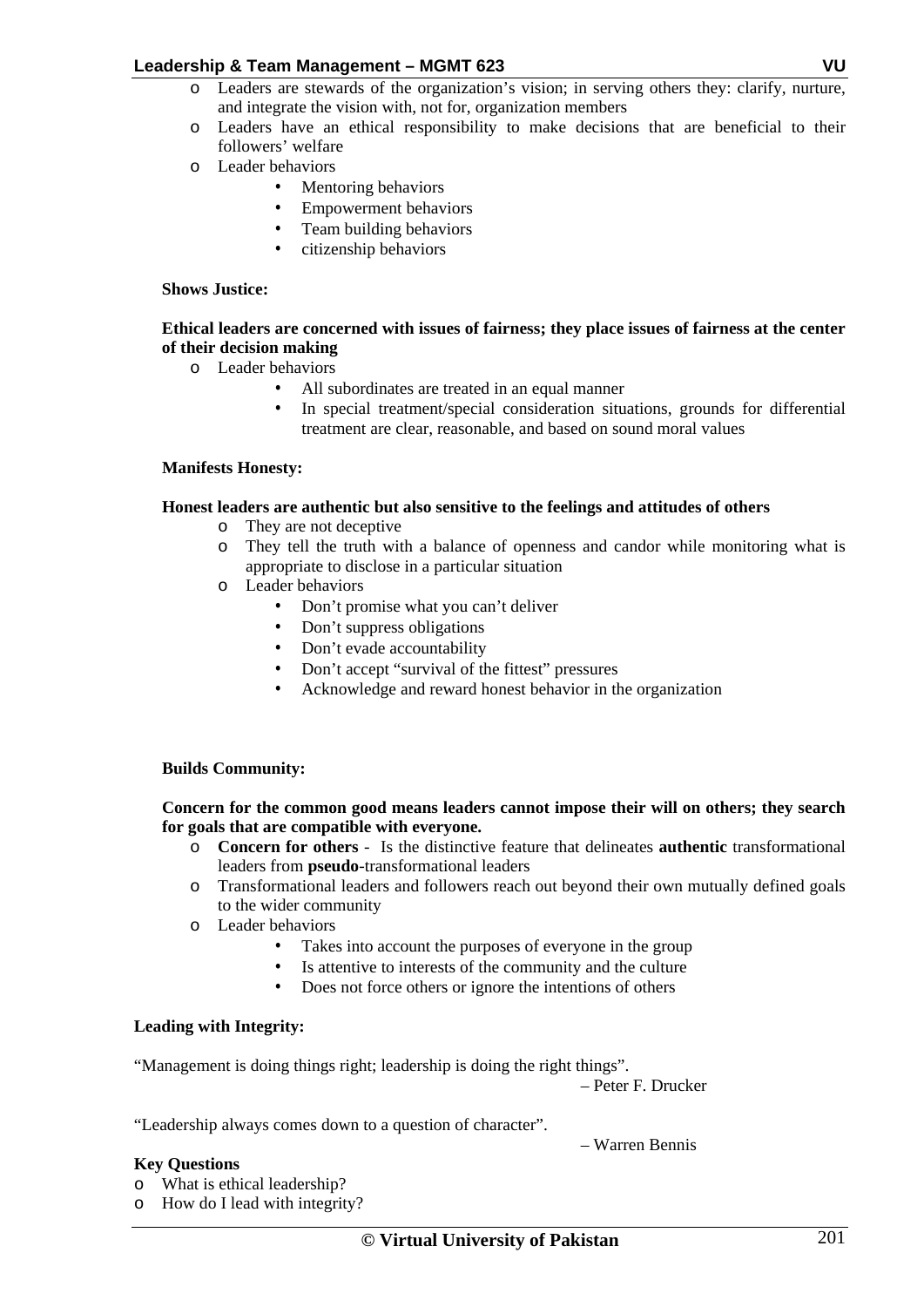o What can I do to strengthen the ethical culture of my organization?

# **Ethical issues**

# **Power**

- o The basis for a leader's influence on followers
	- o The more power a leader has, the more likely that followers will comply with the leader's wishes
	- o **T**he greater a leader's power, the greater the potential for abuse
	- o Corrupting influences of power
	- o Power may become desired as an end in itself and be sought at any cost
	- o Power differences may cause followers to give the leader false positive feedback and create an elevated sense of self-worth on the leader
	- o The leader may devalue followers' worth and to avoid regular contact with followers or mistreat them
	- o A leader's failure to acknowledge the ethical limits of power causes a loss of credibility and trust and does devastating damage to the leader and his constituency
- o Moral standards for a leader's behavior
	- o Should leaders be held to a higher moral standard?
		- o we would probably have a shortage of leaders
		- o we would most likely become disillusioned with them when they were unable to meet the higher standards
	- o Should leaders be held to the same standards as everyone else, and be expected live up to those standards.
- o Moral consistency
	- o If leaders' behavior does not match their stated values, they will lose the trust of their followers and colleagues
	- o a leader's moral inconsistencies are open to public scrutiny
	- o Leaders who do not behave consistently with their stated ethical values risk being labeled hypocrites.
- o The relationship between ethics and effectiveness
	- o Leaders sometimes achieve worthwhile goals using questionable tactics.
	- o Existence of a double standard when judging some leaders.
	- o Judging a leader as "good" involves complex assessments of the leader's achievements and the means used to reach those achievements.
	- o Leaders also make *moral mistakes* that cause unfortunate consequences, although their intentions were ethical.

# **Approaches to Ethical Behavior**

- o Categorical Imperative -- obligation ethics. Specifies that individuals should always do what is right, regardless of the consequences
- o Utilitarianism, -- consequential ethics or ethics of responsibility. Ethical decisions must be based on their consequences.
	- o This approach maintains that we should behave so as to create the greatest good for the greatest number of people
	- o Identifying all the relevant consequences of a decision can be difficult, especially when leaders represent diverse groups or when their decisions have far reaching effects
- o Altruism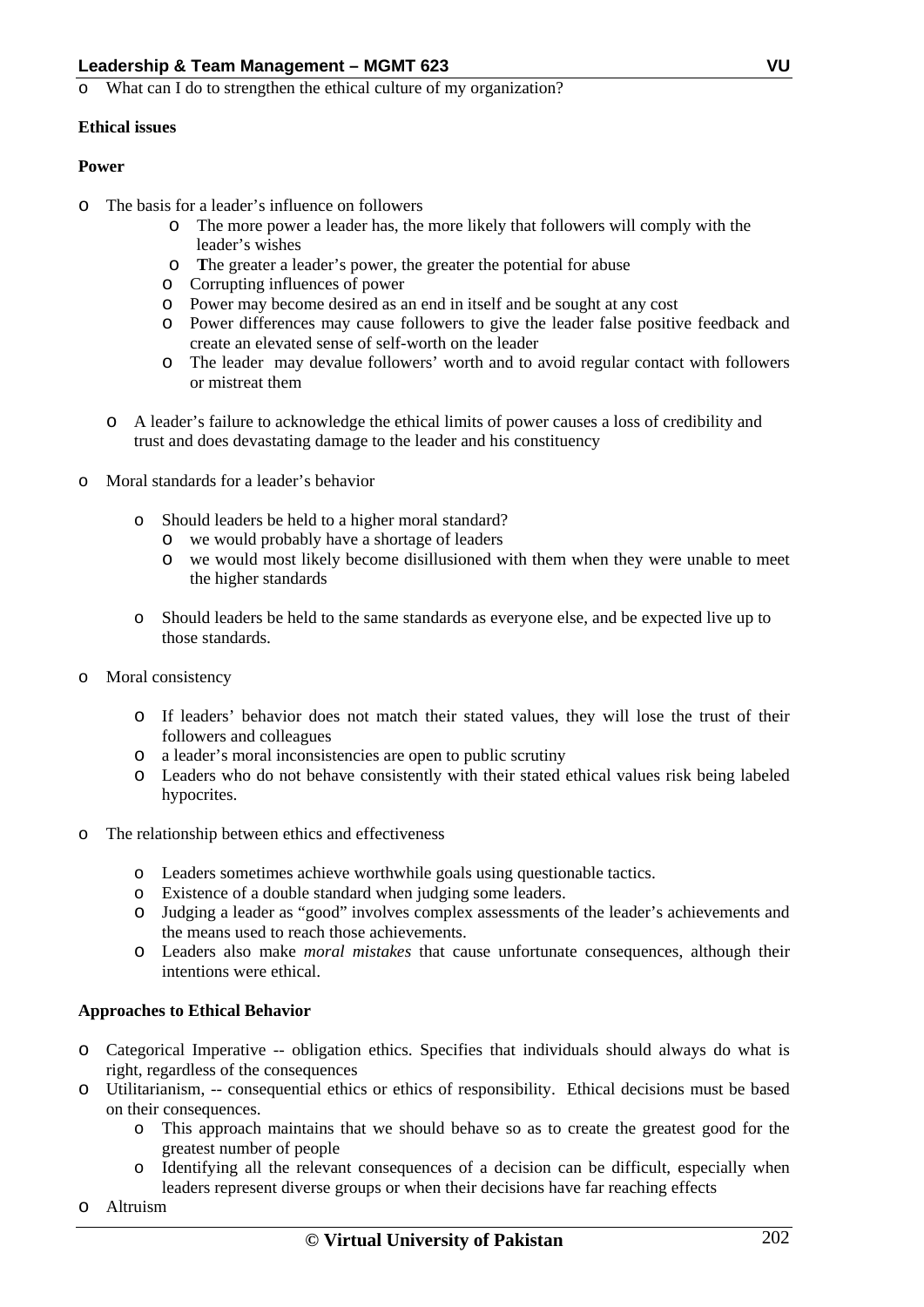- o Altruistic leaders are concerned for the welfare of others and their actions are designed to help others even if it results in a cost to themselves
- o Confucius equated altruism with the golden rule "do unto others as you would have them do unto you"
- o Virtue ethics. The central idea of virtue ethics is that leaders and other individuals who have high moral character are most likely to make wise ethical choices in their behavior and decision making.
	- o virtues are "deep-rooted dispositions, habits, skills, or traits of character that incline persons to perceive, feel and act in ethically right and sensitive ways"
	- o Advocates of virtue ethics tend to describe the character traits and qualities of the ideal leader as an ethical role model.
- o Moral Learning**.** Involves gradual changes in beliefs, attitudes, values and habits obtained through prolonged effort by a leader to behave in a just, prudent and truthful manner. Moral learning is a process of human development
	- o a positive process that causes leaders to want to create benefits for people
	- o causes leaders to make decisions and act in accordance with their conscience
	- o Moral learning focuses on an ethic of excellence
	- o teaches leaders to strive for a higher good and to take the "most ethical" approach, even if it is costly in terms of the leader's personal preferences, income, career, or the welfare of other stakeholders
- o Elements of moral learning
	- o Leaders must first become sensitive to ethical problems.
	- o Leaders must also become competent in making moral judgments
	- o Leaders must be motivated to behave ethically and to make ethical decisions
	- o Leaders must be willing to take moral action

## o Sources of moral learning

- o role models
- o hardships
- o a value driven mission

## **Ethics Management Tools**

- o Exemplary leadership
- o Ethics training
- o Codes & Oaths
- o Audits

## **Ethical Leaders**

- o Are ethical role models
- o Sustain an ethical climate that creates trust
- o Promote the ethical development of their subordinates
- o Ethics Training
- o Types
	- Compliance training
	- Values training
- o Effectiveness
- o Codes
	- o Implement codes of conduct.

## **Ethics - Where to Start?** A Code of Ethics

## **Types of Codes of Ethics:**

- o Two Basic Types
	- o Compliance Based
	- o Integrity Based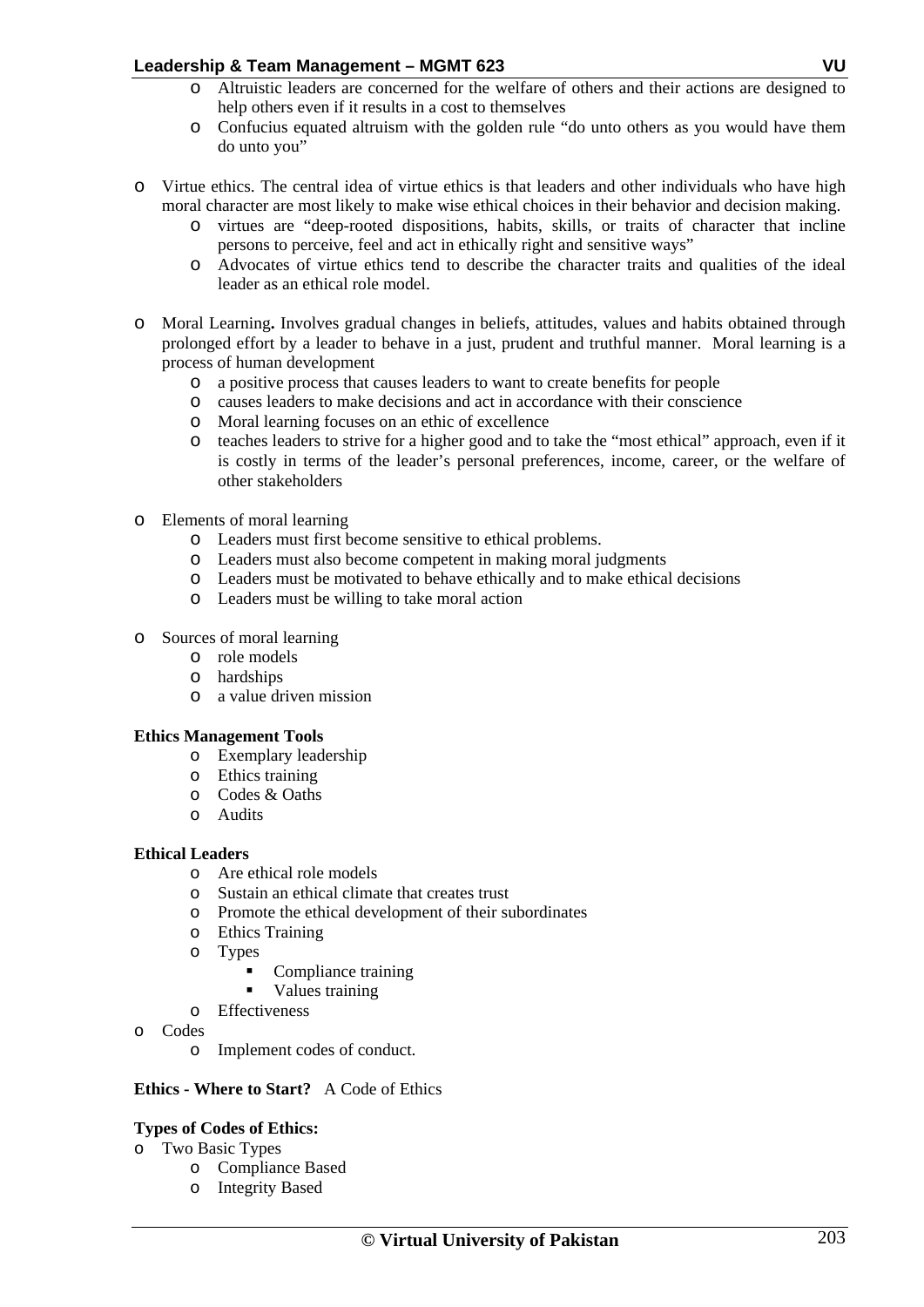## **Qualities of Leadership**

- o Two Goods
	- o Morally Good.
	- o Technically Good.
- o Self-knowledge.
- o Self-control.
- o Confidence.
- o Charisma.
- o Consistency.
- o Effectiveness.
- o Humility.

Leadership is a process whereby an individual inspires a group to achieve a common goal by the power of their integrity and wisdom.

# **Becoming a Wise and Ethical Leader**

- o Read, Read, and Read
- o Think broadly and deeply about ethics
- o Set an appropriate ethical example
- o Make serving others (not your career) your top priority
- o Lead from trust and respect, not power & authority
	- o Delegation and shared responsibility
	- o Listen to and facilitate others
- o Find a mentor and be a mentor
- o Bottom Line
	- o Are your people growing as effective leaders themselves?

## **Creating an Ethical Climate**

- o The ethical climate of an organization is the shared perceptions among organizational members of the organization's policies, practices and procedures regarding ethical behavior.
- o Specific actions by leaders also contribute to this ethical climate.
- o Role modeling
	- Emphasize visible behaviors and include demonstrations of how to implement specific values.
- o Directive behavior
	- clearly specify ethical policies and practices through organizational codes of ethics, continuing education and training on ethical issues,
	- **Internal ethics committees to respond to employees' concerns and** questions
	- insure regular coverage of ethical issues in the company communications
- o Contingent reward and punishment behaviors
	- reward individuals and groups who accomplish goals by acting in ways that are consistent with organizational values
	- identify and reward organizational citizenship behaviors
		- o altruistic behavior going out of their way to help other employees
		- o conscientiousness –doing a better job than expected
		- o courtesy –giving advance notice of upcoming projects
		- o civic virtue –regular attendance and active participation in meetings
		- o sportsmanship –not complaining and not making mountains out of mole hills
- o discipline employees who fail to adhere to company values
- o Participative leader behavior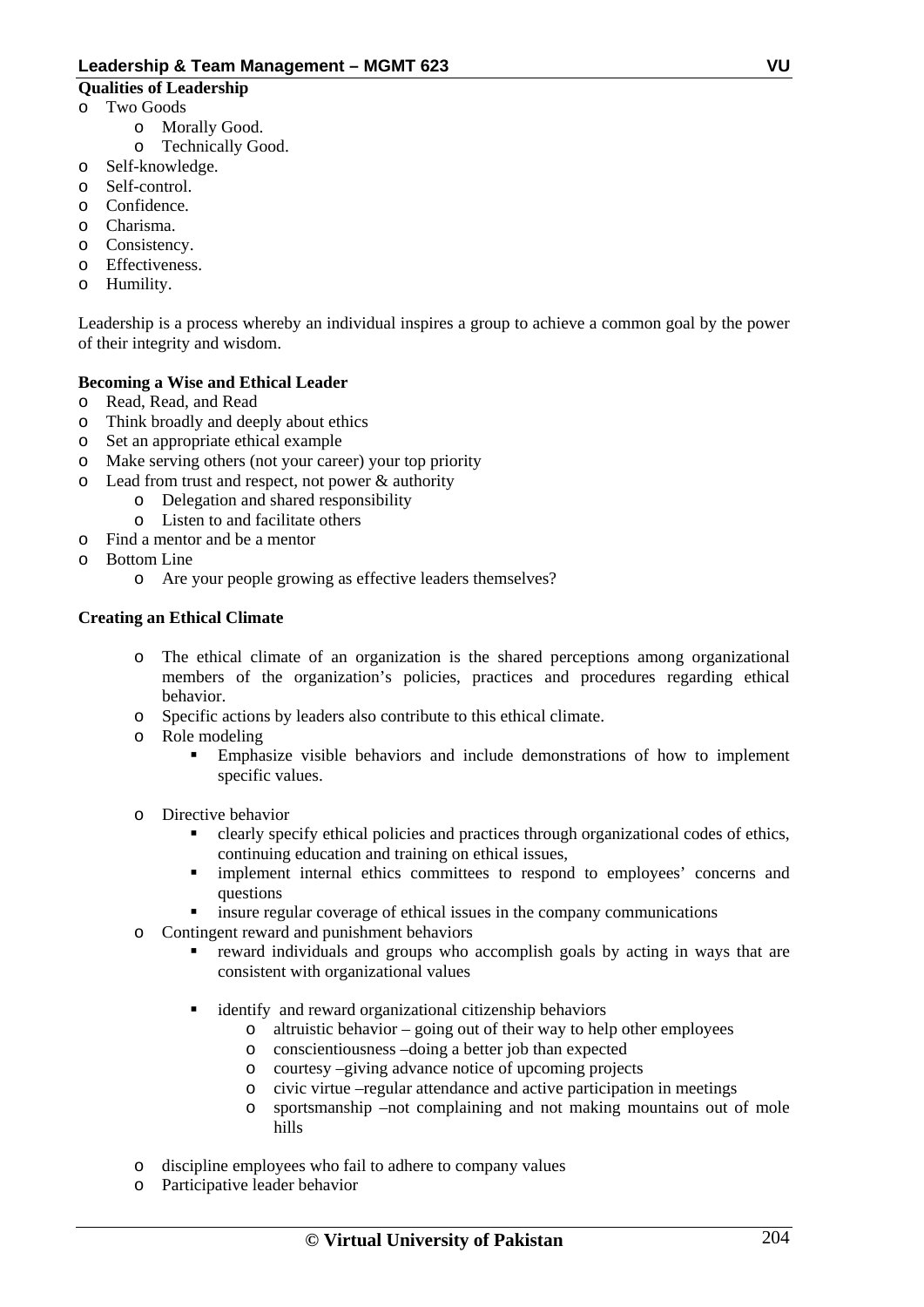- ethical leaders provide forums for dialogue and discussion of ethical assumptions and practices in the organization
	- o understanding different ethical approaches helps people assess their own and others' behavior, and knowingly select ethical courses of action
	- o discussing sound ethical actions or decisions can also provide useful reference points for organizational members
	- o involving followers in discussions of real ethical incidents in the organization encourages everyone to examine organizational responses and processes and makes ethical assumptions and approaches clearer to everyone involved

The number one rule - which is commonly echoed in all management courses - is: "Lead by example." To create an ethical team/organization every member need to make sure the compliance of ethical behavior but main responsibility rest on leader to exhibit ethics and also make sure that others do the same.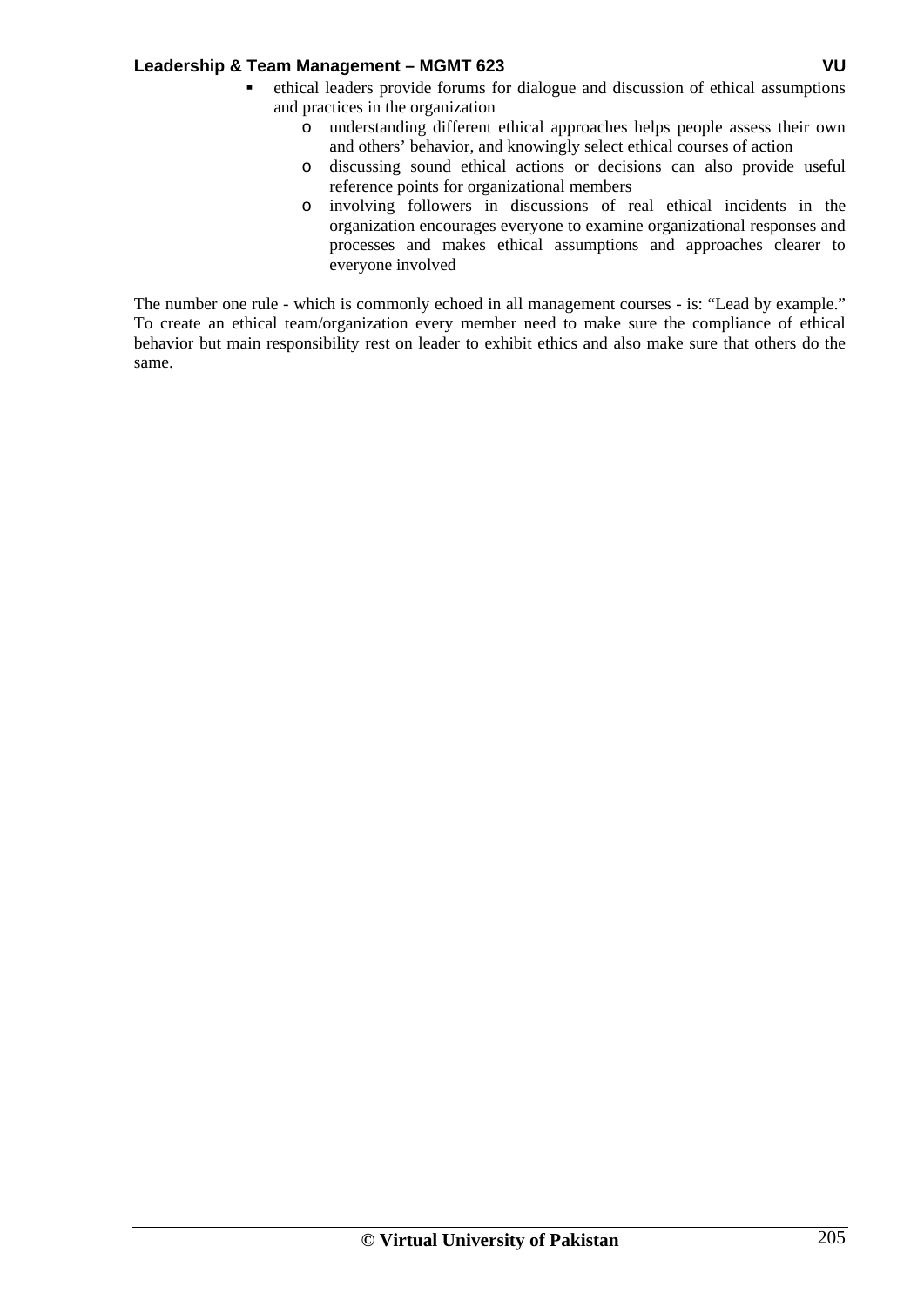# **LOOKING AT THE FUTURE: WHAT COMES NEXT**

**Leadership in the Future:** The goal of this Lecture is to integrate some of the main ideas presented throughout these lectures, and to project current trends and issues into the future. Our main focus was to understand leadership, team dynamics and integrating these concepts into leadership and team management.

We are working in dynamic environment and many forces micro and macro affects this whole process. People work in organizations, team, and groups to achieve certain goals. To achieve goal and increase efficiency and effectiveness all need to work together but leaders play important role.

## **Successful Leaders**

- o Challenge the process
- o Inspire a shared vision
- o Enable others to act
- o Model the way
- o Encourage the followers
- o Change agent
- o Take followers to the destination

#### **Qualities of Leaders:**

| $\circ$ | Vision             |                | o Self-Confidence |
|---------|--------------------|----------------|-------------------|
|         |                    |                |                   |
|         | 0 Ability          | $\circ$        | Persistence       |
| $\circ$ | Enthusiasm         | $\overline{O}$ | Vitality          |
|         | 0 Stability        | $\Omega$       | Charisma          |
| $\circ$ | Concern for Others | $\circ$        | Integrity         |

#### **Becoming a Leader:**

| o Think like a leader     | o Share your vision              |
|---------------------------|----------------------------------|
| o Develop your judgment   | o Adapt your style               |
| o Build leadership traits | $\circ$ Pick the right followers |
| o Build your power base   | o Organize tasks properly        |

## **Three Competency of a Leader:**

- o Leading the organization
- o Leading others
- o Leading oneself

For the success of organization/team whole responsibility is not only on leaders but it also depend on team itself.

## **Attributes of High-Performance Teams**

- o Future focused
- o Focused on task
- o Creative talents
- o Rapid response

## **Why Rely on Teams**

Compared with individuals working alone, teams tend to

- o Make better decisions
- o Make better products and services due to more knowledge and expertise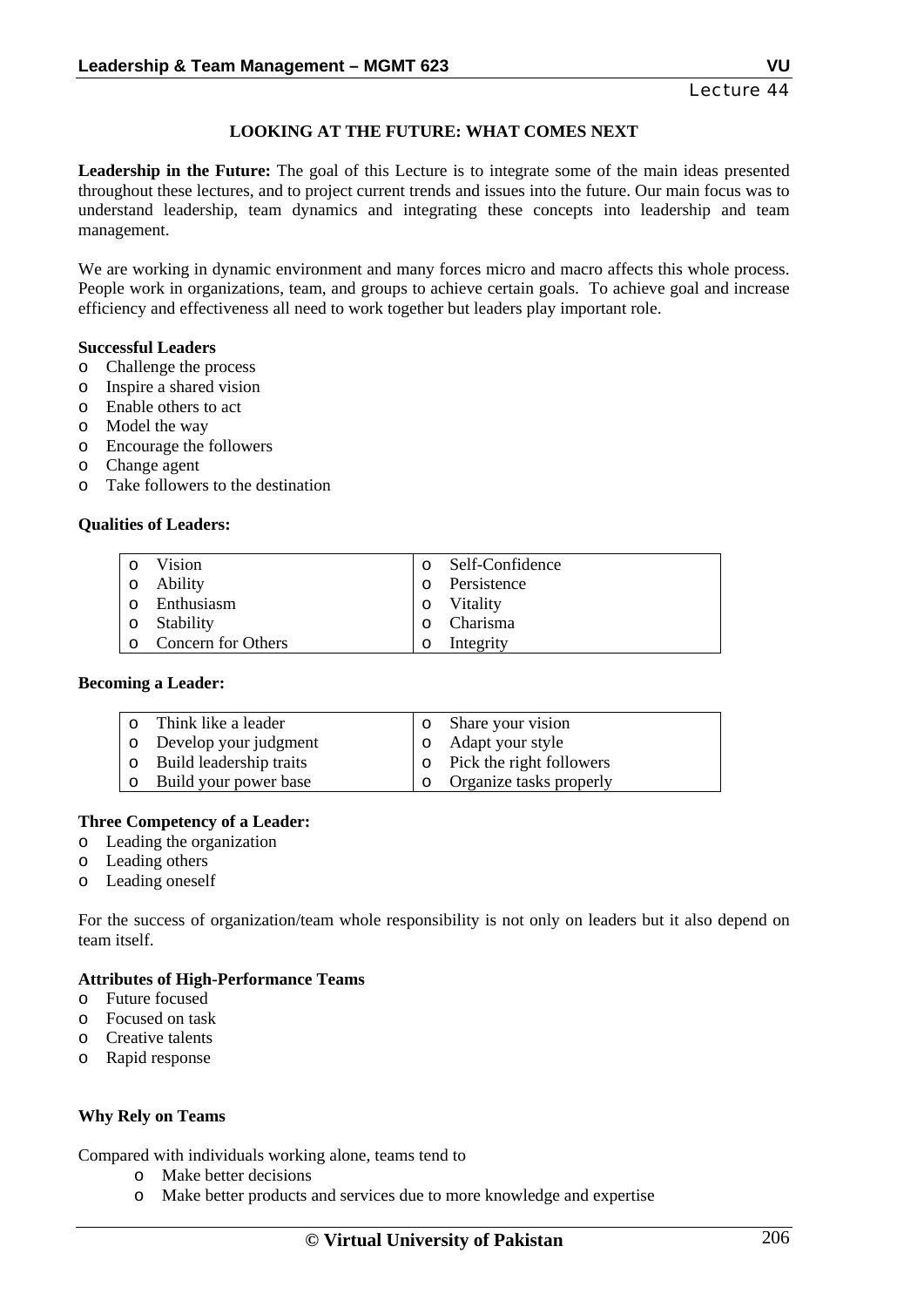# **How Do We Measure Team Effectiveness?**

- o Productivity
- o Cohesion
- o Learning/ growth & development
- o Integration with the rest of the organization.

# **Benefits of Teams**

## **Synergy**

o The creation of a whole greater than or equal to the sum of its parts

## **Why Teams Are Good for Organizations**

- o More resources for problem solving
- o Improved creativity and innovation
- o Improved quality of decision making
- o Greater commitments to tasks
- o Increased motivation of members
- o Better control and work discipline
- o More individual need satisfaction

## **The Three Big Strategic Questions:**

- o Where are we now?
- o Where do we want to go?
- o How do we get there?

Based on these question one can develop strategies. Today's leaders are also strategic leaders. In the changing environment, it is becoming even more important to act fast and adjust the strategies in response to change forces.

## **Forces for Change:**

## **External:**

- o new technologies
- o political, economic, financial conditions, world market
- o customer demands, changes in competition

## **Internal**

- o re-engineering, costs
- o revision of plan/objectives, communications
- o employee turnover, changes in work practices

# **Six Tips to Help You Enhance Your Creativity:**

- o **Open Your Mind** Have one new experience every day; no matter how small. New experiences stimulate the brain and help you make new and original connections; critical for boosting breakthroughs.
- o **Diversify** Involve others in your problem-solving efforts who bring a different perspective or cultural experience than yours.
- o **Mental Floss Relax;** Stress, exhaustion, boredom and even pain can block our pathways to creativity.
- o **Stop Looking For the Right Answer** Look for many right answers.
- o **Discover Your Creative Rhythm** Start paying attention to when you get your best ideas.
- o **Health Makes Wealth** Regular exercise not only benefits your body, it boosts brain performance as well.

# **(Innovative Thinking: Six Simple Secrets** by Padi Selwyn, M.A).

**Remember!** Change is not an event. It is a process. "Those Who Wish To Sing, Always Find A Song." – Swedish Proverb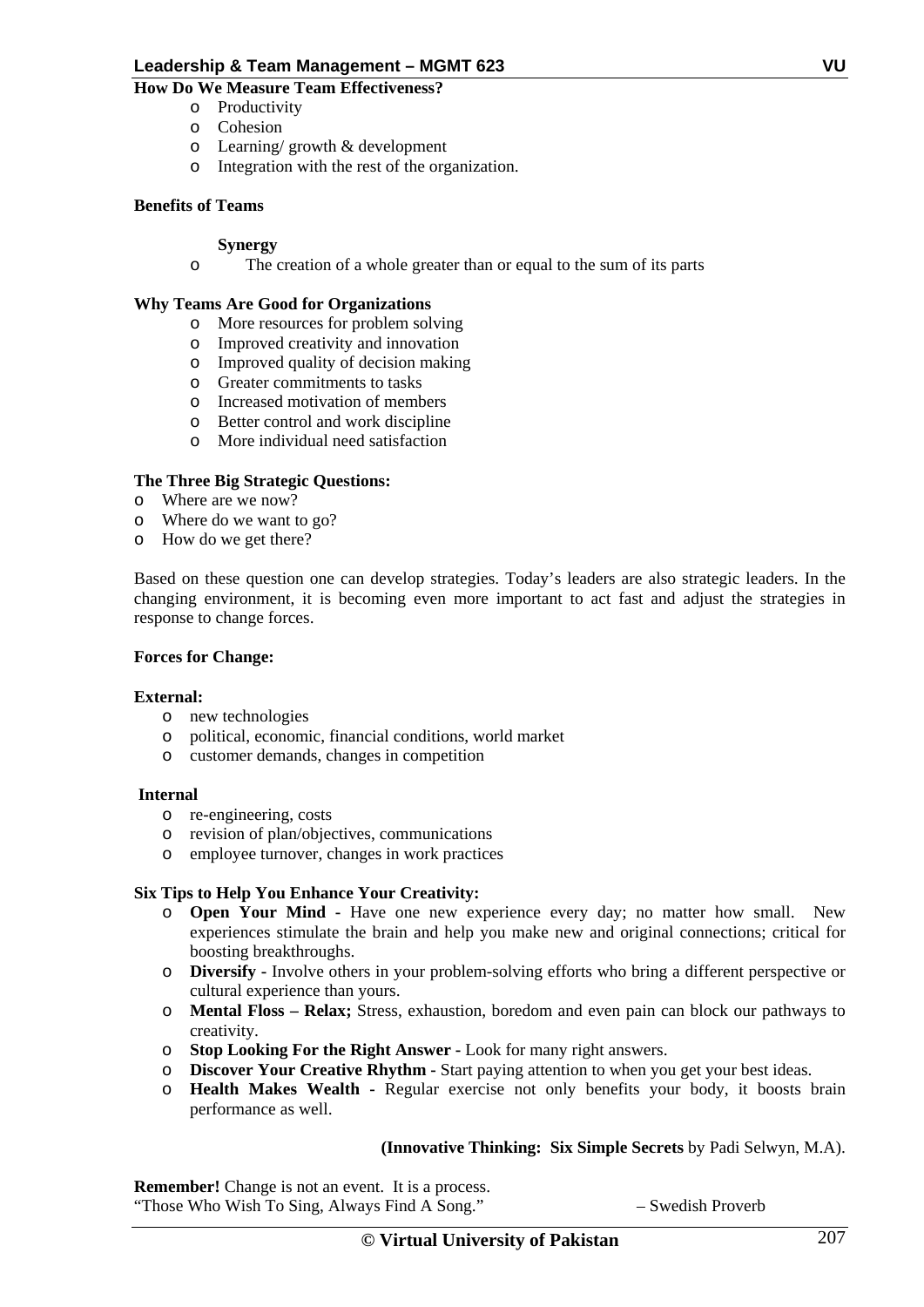If you don't like something, change it. If you can't change it, change the way you think about it.

– Unknown creative

Ethical behavior is the display of moral attributes

- o Judgment
- o Behavior
- o Self-discipline
- o Character

However, what "ethical behavior" really boils down to in its simplest form is: Knowing the **difference** between **right** and **wrong** and **behaving accordingly**

## **Ethical Leadership**

Leadership is a process whereby an individual inspires a group to achieve a common goal by the power of their integrity and wisdom.

## **What Do We Know?**

- o On the average, leaders are more energetic, motivated, intelligent, and self-confident
- o Traits are important, but no single trait defines leadership
- o Power is key to leadership; its use and function in organizations is changing
- o A contingency view is key to understanding and predicting leadership effectiveness
- o Teams are changing leaders' roles
- o An emotional bond between leaders and followers is one of the key factors to changing organizations
- o Leaders must clarify their vision
- o Upper level, strategic leadership has distinct characteristics
- o Culture must be an integral part of any understanding of leadership
- o Faith/trust of followers on leaders and vice versa is the key to success
- o Effective and efficient communication is another important area
- o Continue learning, responding change and creativity must be the important point in leadership and team management
- o Efficient use of technology
- o Responsive to all stake holders and ethical norms
- o Linking performance to rewards

# **What We Might Not Know?**

- o Role of traits
- o Understanding the impact of the organizational context
- o Full impact of culture at various levels
- o Human behavior of diverse team members

# **Current Organizational Trends**

- o Budget Cuts
- o Restructuring, downsizing, right-sizing
- o Flattened structures
- o Doing more with less
- o Constant change
- o Increasing diversity among staff and customers
- o Increased teamwork and strategic alliances
- o Political influences
- o New leadership
- o Others?

Keeping in view these and other new trends are shaping up structure of new organization and tools and techniques of leading those organizations also will take up new shapes. But the basic concepts of leadership and team dynamics will continue and will need to integrate these with the changing environment of future.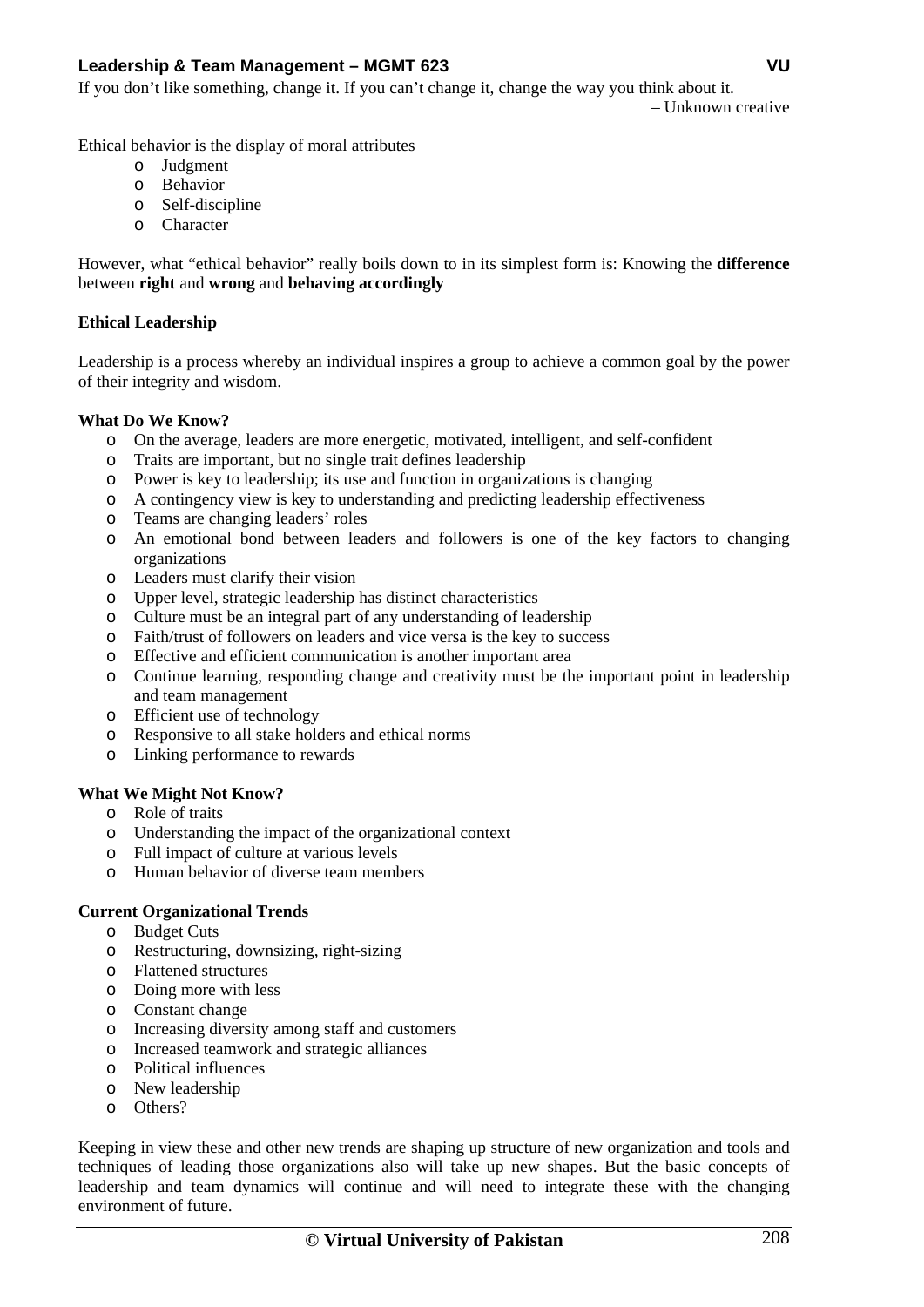# **Changes in Organizations**

- o Structural changes
- o Changing demographics
- o Globalization
- o New work ethic
- o Learning and knowledge
- o Technology
- o Need for flexibility
- o Fast-paced change

## **Consequences for Leadership**

- o New roles for leaders; emphasis on followers
- o Understanding differences and culture
- o Understanding global issues
- o Accommodating different working styles
- o Continuous training and leading knowledge workers
- o Learning to manage change
- o Remaining flexible
- o Create a fit between individual needs and organizational goals
- o Human Relation

# **What Should Leaders Do?**

- o Self-awareness
- o Global perspective
- o Understand organizations
- o Flexible and open
- o Continuous learning
- o Strive for balance
- o Human Skills

# **Future of Leadership**

- o Three Pillars of Leadership
	- o Having a Vision
	- o Managing Implementation
	- o Building Relationship with followers

# **Looking to the Future**

- o Leaders with a global perspective
- o Leaders with an integrated view of organizations
- o Leaders must remain flexible and open to change
- o Leaders who are committed to continuous learning
- o Leaders who achieve a personal balance
- o Delegate and Nurture
- o Empower followers through democracy and consensus, remembering consensus leads to synergy
- o Relate to all people in the organization. Be demanding but connect with subordinates to build loyalty
- o Encourage Ownership
- o Pursue learning for all members of the team
- o Build Teamwork
- o Have Fun

# **Leadership Essentials**

Listen, Learn, Help, Lead"

It is not going to be easy ride but with determination, learning, with vision and team work they can have impact and achieve effectiveness and efficiency.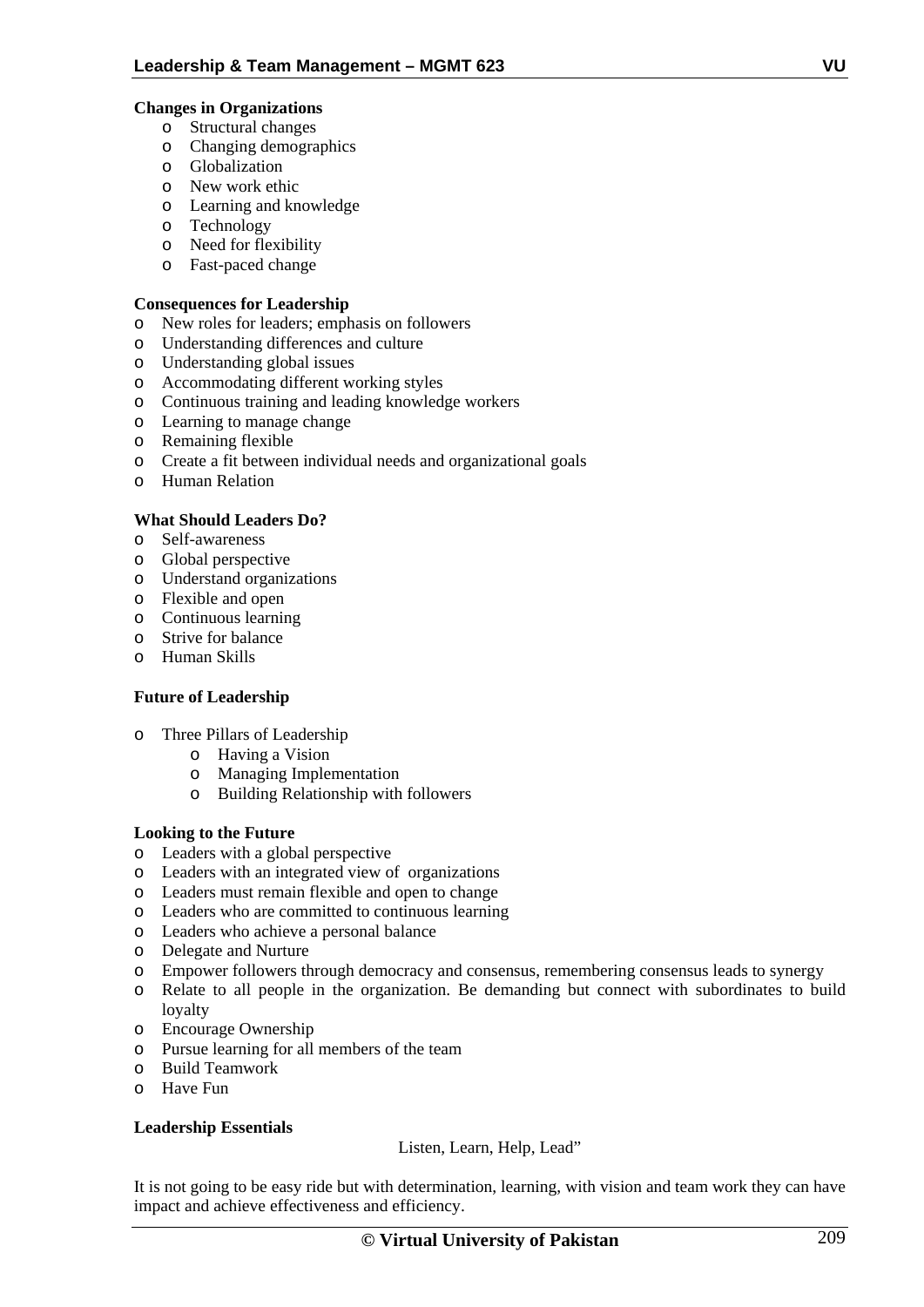## **TEAMWORK: LEARNING FROM NATURE**

Remember, at the end of lecture number 32, I gave you a point to think. Learning cooperation from animals. My point was that even animals live and work like a team and cooperate with each others with vision and objectives. Why can't human being the social animals live and work like team. Off course, people do live, work and cooperate and deliver more than expected but for those who are not doing this and to show them the importance of team work and leadership was the scope of this subject. The point discussed at the end of lecture number 32 gave me an idea to dedicate this last lecture on this important aspect of nature. Team work-learning from nature.

Nature is full of examples where we have lessons to learn, I tried to share with you some example from nature where enough material, examples can be used to understand different concepts we tried to covered in this subject "Leadership and Team Management".

We can observe from animal behavior the cooperation, dedication, teamwork and concept of leadership. I have dedicated this last lecture of our course on this very important aspect. That is learning from nature.

#### **"Insights and hard work deliver results"**

From this photograph you can the hard work and team work of ants. **Food for Thoughts** 

- o Why can't we learn?
- o Why can't we learn "Leadership and Team Management" from nature?
- o Look at the universe. All are in a system
- o Honey bees
- o Termites
- o Ants
- o Sea world

## **Honeybees**

Honeybees cannot get nectar in the winter so they must make plenty of honey to survive

## **Social Behavior**

Honey bee: Highly organized social insect living in well developed colony (also called Hive). We can observe division of labor in these honeybees.

- o Queen: Real Queen: Mother of colony
- o Worker: Female: real worker of the colony<br>
O Drone: (Males) : Nagatoo: Just eat honey
- o Drone: (Males) : Naqatoo: Just eat honey and breed
- o Each colony have: 40-50 thousands individuals
- o QUEEN: Guarded by attendants, allot duties to workers and supervise the activities:
- o WORKERS: Machinery of the colony and have assigned duties
- o Indoor workers: sincere and attend Queen
- o Nursery workers: Nursing and taking care of young ones
- o Builder workers: produce wax for the formation new colony
- o Repairers workers: Repairing the wear and tear of hive (comb)
- o Cleaner workers: Involved in cleaning activities in hive
- o Fanner: Fanning hive to provide fresh air performed with their wings
- o Ware house : Storage and ripening of honey

## OTHERS ACTIVIES OF THE HONEY BEES

- o Absconding: Migration of whole colony: due to unfavorable climate like destruction of comb by Termites, wax moths and scarcity of flower nectar.
- o Swarming: Leaving off the colony by queen along with few workers and drone to form new colony at new place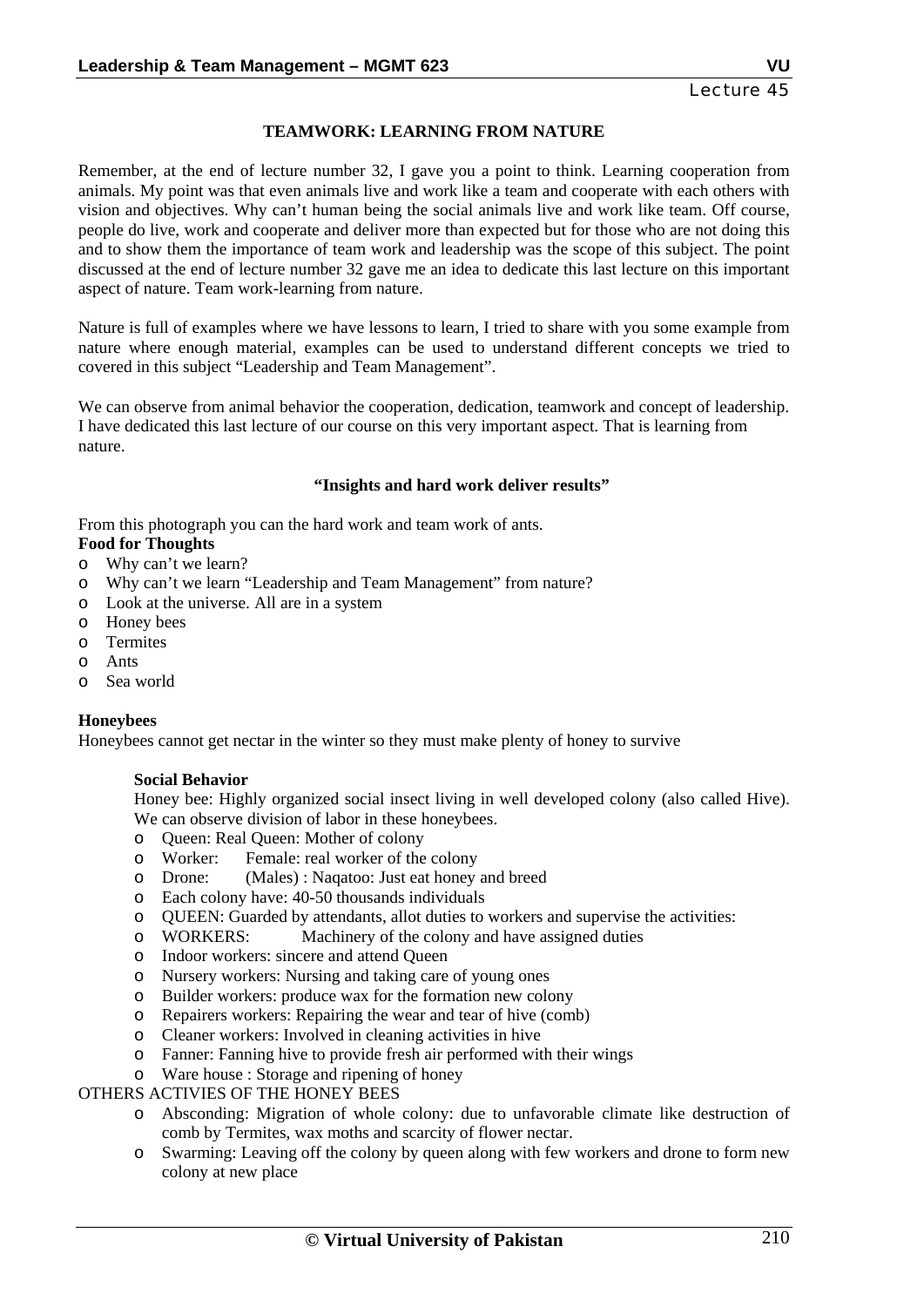The roles identified among honey bees are important for colony cooperation, regulate hive temperature, efficiency via specialization: division of labor in the colony, Communication etc and show how well organize they are and also indicate their team work and leadership behavior.

## **Termites**

- o Cone-shaped outer walls and ventilation ducts
- o Brood chambers in central hive
- o Spiral cooling vents
- o Support pillars

These small creature works together with proper distribution and division of labor. They tirelessly work for cause and focus on work with.

## **Ants**

- o Organizing highways to and from their foraging sites by leaving pheromone trails
- o Form chains from their own bodies to create a bridge to pull and hold leafs together with silk
- o Division of labor between major and minor ants

Individual organisms often cooperate in ways that improve survival. Look in this picture and see how ants form a bridge to facilitate team work.

# **An In-depth Look at Ant Behavior:**

You might have observed the movement of ants for the food and they travel together in line and very systematically. If you interrupt the Flow you will see that ants will try to overcome this interruption and start using all sides to reach food.

With the passage of time, these small creatures start thinking and pick the shortest path to increase the efficiency. You change the interruption; they will quickly adjust their path.

## **Learning from Nature**

During my lecture, I also showed few shots/clips from movies. Showing different animals form land, sea and birds kingdom. The point I was trying to make was the same philosophy of team work, moving together, and threats of enemy, facing the dangerous situation and overcoming them as we the human are facing every day in our lives. Staying together, working together by smaller animals to larger ones. From sea to land and air all kind of animals exhibits similar cooperative and team work behavior.

In first clip, we can see the different creatures busy in their daily work focused in dynamic environment along with all kinds of forces, dangers. Sticking together. Different types of animals and different priorities. Accordingly they work together to achieve them

In second clippings, we can see the birds building their nest/home. You can see how focus they are to achieve their objectives. They have motives, team work and vision. Even a small but skilled bird builds the nest with proper technique.

Third clipping start with sea world. Small fish to large one they all move together, the sea lion shown were also moving as a team. Similarly larger animals also exhibit behaviors we can see around us. They move together, enjoy, work, relax etc with the similar approach. But the bottom line is the team work and leadership in animal kingdoms and we the social animals often forget this.

The last clipping was also very interested. I have given this the title of **"Coach".** Leader's role is also as a coach. In that clip, a bird was teaching his young one how to fly. Father slips himself on tree to teach him confidence and technique to fly. After that we can see the young one taking risk and following the father's instruction and going for his first flight.

All these examples were shown to encourage you to understand the concepts of team work and leadership and to show that in the nature every thing is working in a system and with some philosophy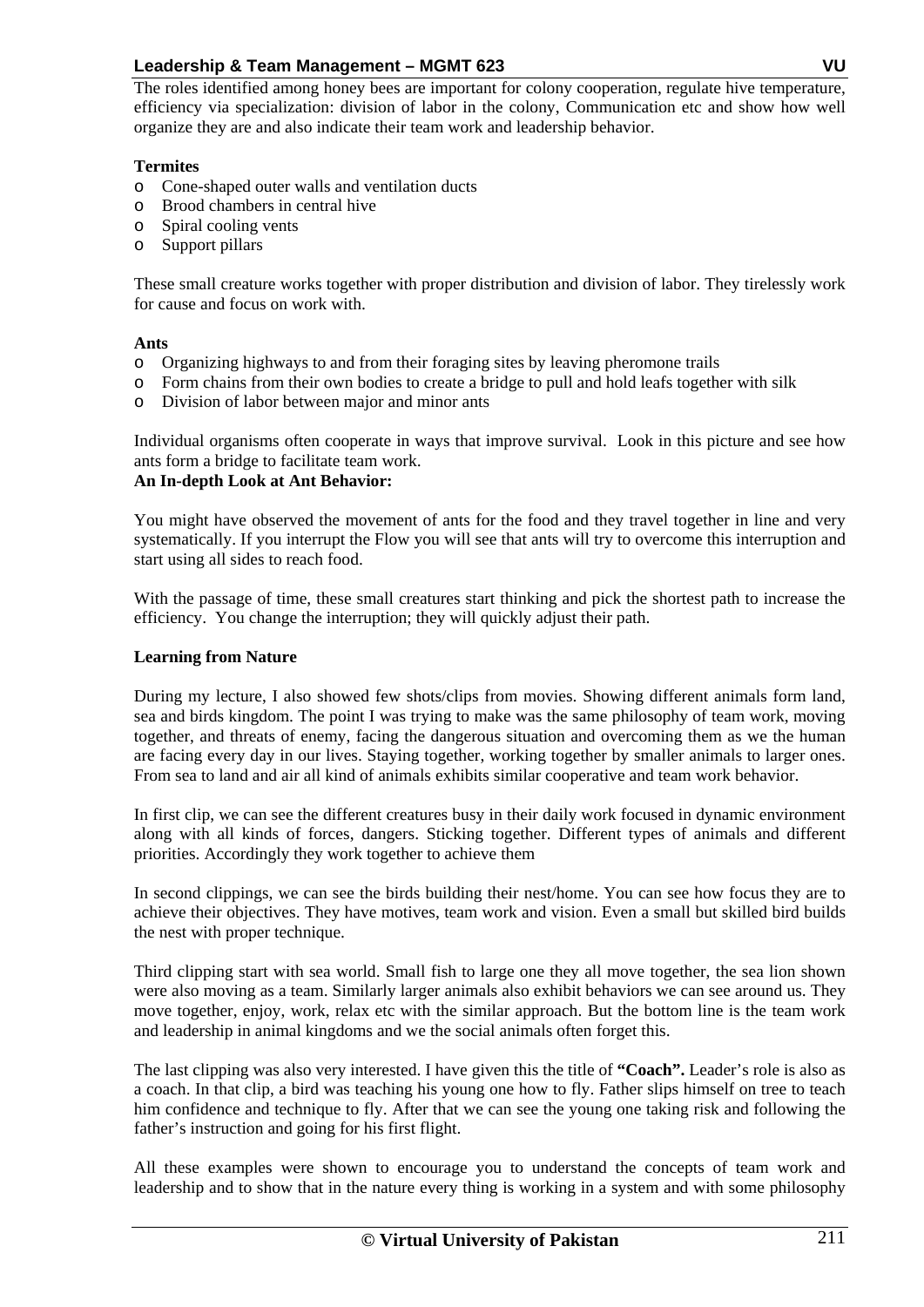behind them. If we want to learn, we can have million of such examples around us in nature. We need the wisdom to understand and apply these concepts in our real life.

Let me show you few more clips indicating different aspects of team work and leadership in nature that is in reality which we tried to cover during this course.

I hope these examples from nature must have given you some feelings about this important aspects and also motivations to apply this in your life.

Let me give you yet another very interesting example from nature.

You see the geese migrating; going to a warmer place, to sort the winter...They fly in a "V" formation. Maybe this will help us to understand the leadership and team management....

By flying in a "V" formation.... The whole flock increases the flight efficiency by 71% Compared to just one bird flying alone.

## **Lesson**

Sharing the same direction and working as a team, get us to the destination quicker and easier.

When a goose leaves the formation.. He feels the resistance of the air and the difficulties of flying alone.... Then, he quickly comes back to the formation to take advantage of the flock's power in front of him.

## **Lesson**

By staying in tune and united beside those who are going in the same direction, the effort will be less. It will be easier and pleasing to reach the goals, everyone will be inclined to accept and give help.

When the leader goose gets tired of flying... ...He goes to the end of the "V" formation. While another goose takes the lead.

## **Lesson**

To share the leadership, there must be mutual respect between us all the time... Sharing the hardest problems and tasks…..Gathering our abilities and combining our facilities, talents and resources….

The geese flying on a "V" formation, they quack to encourage to the ones in the front. In that way, they keep the same speed.

## **Lesson**

When there is courage and encouragement, the progress is greater....A timely word of encouragement, always motivates, helps and strengthens…..It produces the best of benefits.

When a goose gets sick, is injured or gets tired, And he must leave the formation......Other geese leave the formation too, and they fly with him to help him out and protect him. They remain with him until he dies or he is able to fly again. They reach their bevy or they just make another "V" formation.

# **Lesson**

Let's stay beside each other no matter what the differences. Especially in times of difficulty and great challenges….

If we bond together and support each other……If we make true the spirit of teamwork….Regardless of our differences, we can rise to meet our challenge. If we understand the real value of teamwork…..If we are aware of the feeling of sharing…..LIFE WILL BE EASIER, THE PASSING OF YEARS MORE FULFILLING AND A TEAM SUCESSFUL ..

> Dear Students, Let's Be Like These Geese!!!